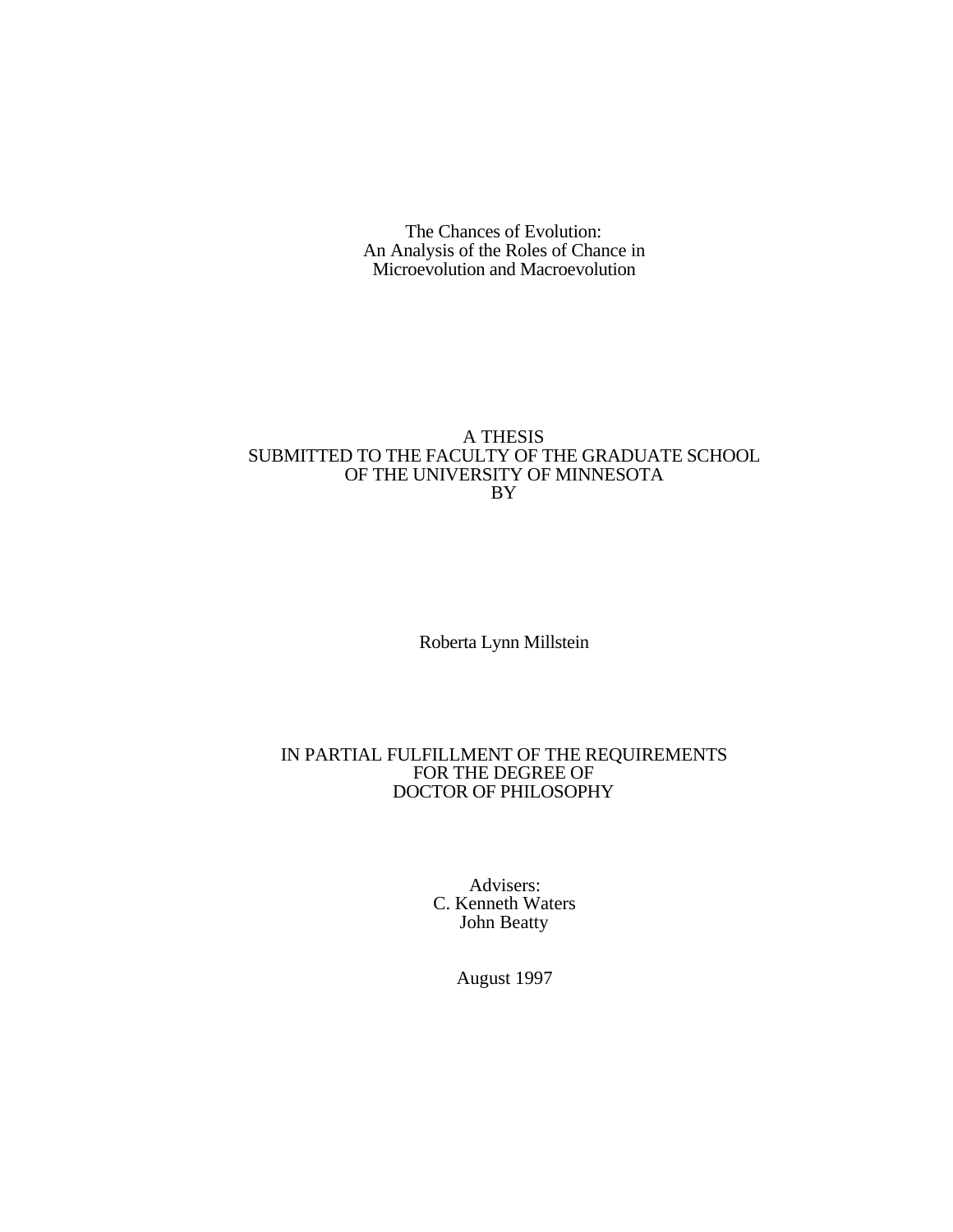© Roberta Lynn Millstein 1997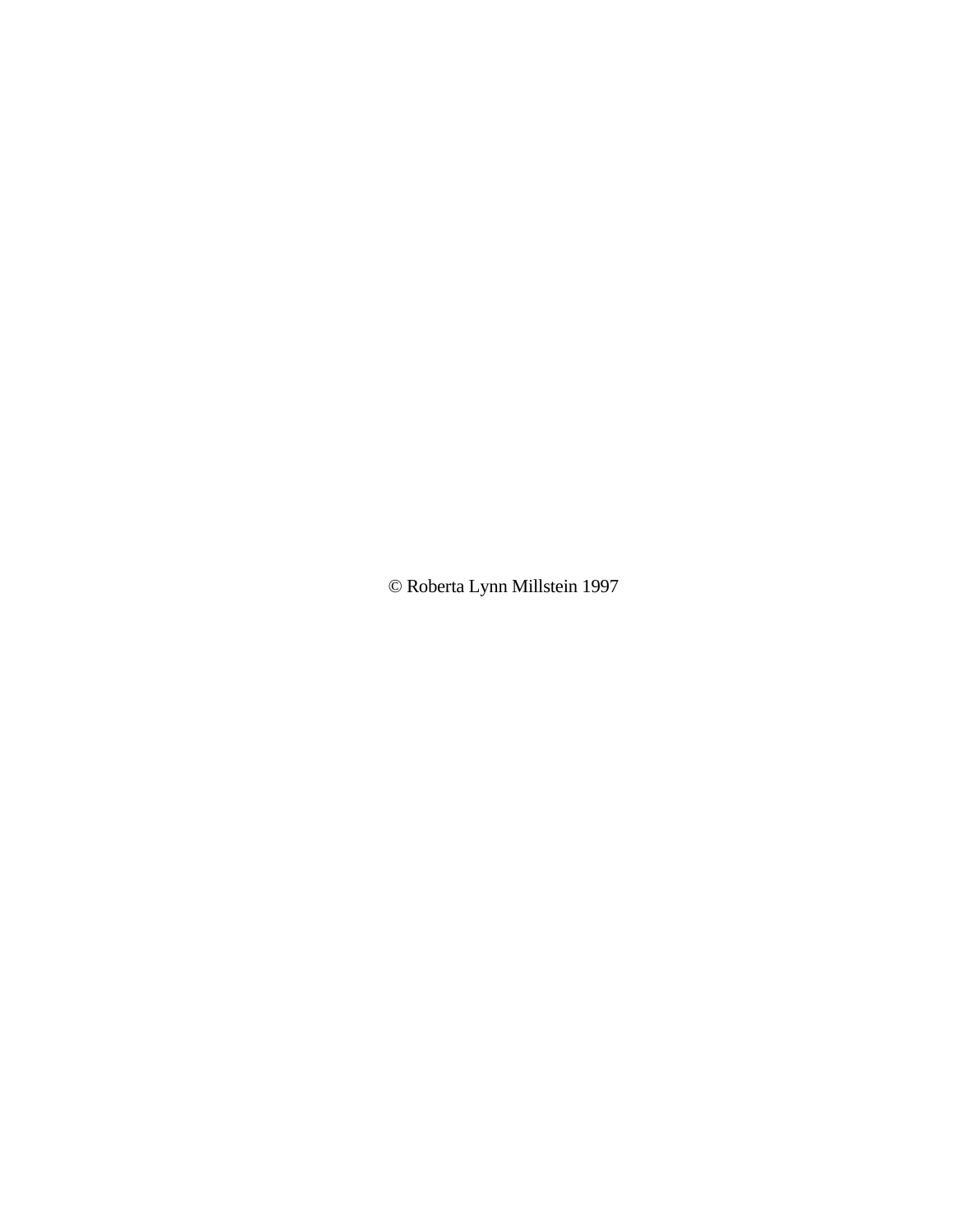# **Introduction**

Charles Darwin's *On the Origin of Species* profoundly changed the way we view the natural world and the way we view ourselves within that world. Ever since Darwin, we have seen species not as static entities specially created by a higher being, but as entities which change in response to environmental pressures. According to Darwin, such changes are primarily due to natural selection: the differential reproduction of organisms as a consequence of differences in fitness in a given environment. Thus, on Darwin's view, humans and other organisms are the result of a causal process that has taken place over millions of years, a causal process which has led to the adaptation of organisms within their environments.

In spite of this causal focus, Darwin's theory of natural selection was sometimes referred to as the "law of higgledy-piggledy" in the period immediately following the publication of the *Origin*. Indeed, Darwin incorporated various concepts of chance into different aspects of his theory. For example, Darwin refers to "mere chance" as causing "one variety to differ in some character from its parents" (Darwin [1859] 1964: 111); to "individuals having any advantage, however slight, over others" as having "the best chance of surviving and of procreating their kind" (Darwin [1859] 1964: 81); and to the proportions of plants and bushes along a bank as not being the result of "chance" but of "action and reaction of the innumerable plants and animals" (Darwin [1859] 1964: 74-5). Further compounding matters, at the outset of Chapter V, Darwin notes that he has "sometimes spoken as if the variations" in domesticated and non-domesticated organisms "had been due to chance," conceding that "[t]his, of course, is a wholly incorrect expression, but it serves to acknowledge plainly our ignorance of the cause of each particular variation" (Darwin [1859] 1964: 131). In other places, Darwin emphasizes that variations are "chance" in the sense that they may be beneficial to the organism, or harmful, or neither (e.g., Darwin [1859] 1964: 81). This is anything but an exhaustive list of Darwin's usages of chance, and yet it illustrates that Darwin used the term 'chance' in a number of different areas and with a number of different meanings. We shall see three of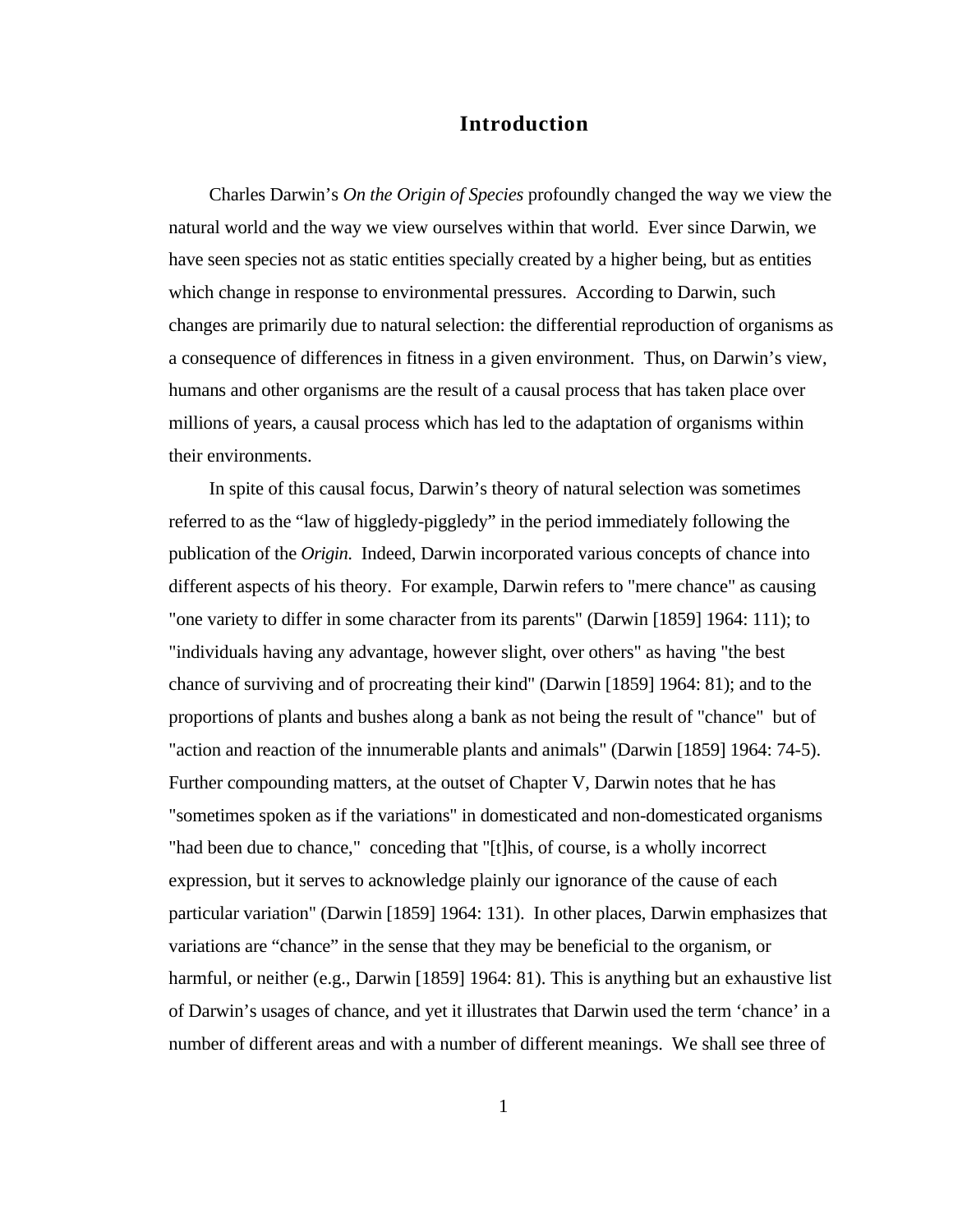these meanings arise in our discussions of present-day evolutionary theory: chance in the context of organisms which are fitter, but not more reproductively successful than their less fit counterparts (Chapter 1); chance as ignorance of the real causes (Chapter 2); and chance in the context of variations which are beneficial, harmful, or neither (Chapter 5).

In spite of Darwin's copious use of the term 'chance', the charge that Darwin's theory of natural selection is the law of higgledy-piggledy is not really justified. For Darwin, evolution by natural selection is a two-step process. The first step is the *production* of chance variations. The second step is the *perpetuation* of the variations, and this, according to Darwin, takes place by the process of natural selection: variations that are beneficial have the best chance of being preserved and passed along to offspring. Both of these steps involve "chance" to some extent. However, the second step, perpetuation of variation, is not really a chance process. *Sometimes* the fittest organisms may not be the most reproductively successful, but for the most part (and particularly, over the long run), they will. Thus, at best, Darwin's theory of evolution by natural selection is only in part a chancy process. Furthermore, Darwin's invocation of the Laplacean notion of chance as "ignorance of the real causes" means that for Darwin, evolution is a *deterministic* process.

However, recent developments in evolutionary biology raise futher questions about the role of chance in evolution. The theory of random drift raises the possibility that a large part of evolution may *not* be due largely to the greater reproductive success of fitter organisms (perhaps even over the long run). Stochastic theories of macroevolution suggest that speciation and extinction may not be the result of protracted acts of natural selection, but that speciation and extinction may occur randomly across taxa and over time. Neither of these theories were a part of Darwin's evolutionary theory, and together, they raise the question of whether the perpetuation of variation is more of a chancy process than Darwin ever thought. On the other hand, recent experiments with bacteria call into question the deeply held belief that all mutations are random, so that with respect to the production of chance variation, evolution may be *less* chancy than Darwin thought. Just as Darwin's theory altered the way we see ourselves and the natural world, the question of the role of chance in evolution has the potential to further alter those views. Perhaps not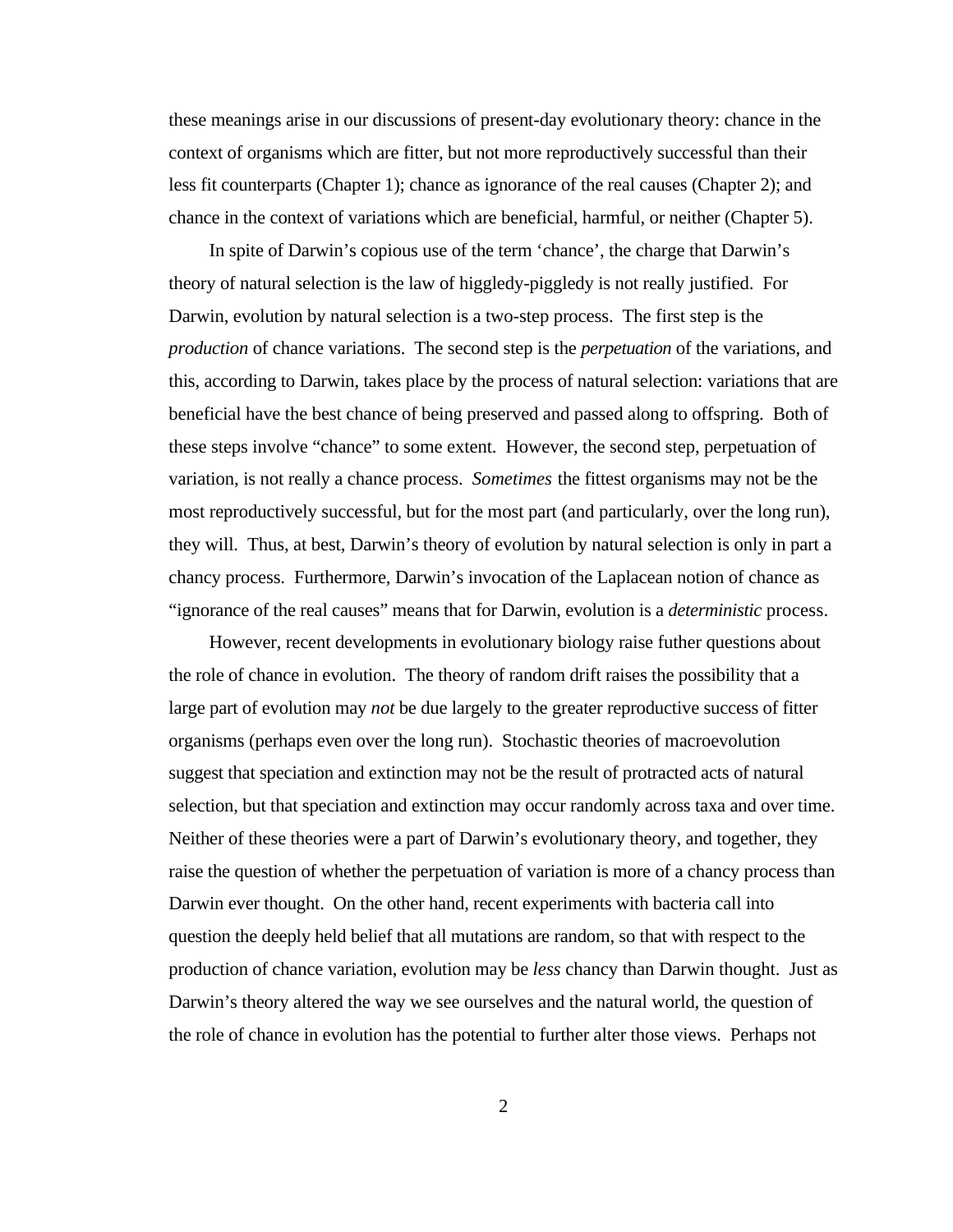only is our presence here *not* due to a special creation event – perhaps it is not even largely due to the causal process of natural selection. Or, if it turns out that non-random mutations are prevalent in the natural world, perhaps evolution is more of a directed process than we had previously thought. Darwin's theory of natural selection overturned our previous views of the natural world; the study of the role of chance in evolution has the potential to overturn our views yet again, and perhaps to cause us to reevaluate some of the many views and theories which have been based on the more causal theory of natural selection.

The study of the role of chance in evolution also has broader philosophical interest; the question of the nature of chance, and related questions of determinism and indeterminism, are longstanding philosophical problems that have occupied philosophers for centuries. More recently, philosophers of science in general and philosophers of physics in particular have looked to quantum mechanics to settle issues concerning the nature of chance and to settle questions concerning the fundamentally probabilistic nature of the universe. However, evolutionary theory itself has a decidedly probabilistic character, one which in some sense does not seem to rest on any new discoveries in quantum mechanics; evolutionary biology was given a probabilistic formulation prior to and independently of the development of quantum mechanics. Perhaps the probabilities inherent in evolutionary theory represent only our ignorance concerning the true causal structure of events – or perhaps not. Perhaps biological processes are inherently probabilistic in some deeper sense. And if this is the case, we may find that the tables are turned, and that the study of chance in biology sheds light on the study of chance in quantum mechanics and in other areas of science and philosophy. Thus one general goal of this project is to provide insight into the deeper philosophical questions concerning the nature of chance.

Apart from this general goal, the more specific goal of this dissertation is to explore and illuminate the nature and role of chance in evolution. This is accomplished by examining three distinct areas where chance enters into evolutionary theory (the areas mentioned above: random drift, stochastic macroevolutionary models, and random mutation). In each area, I describe the particular conception of chance in use, in part by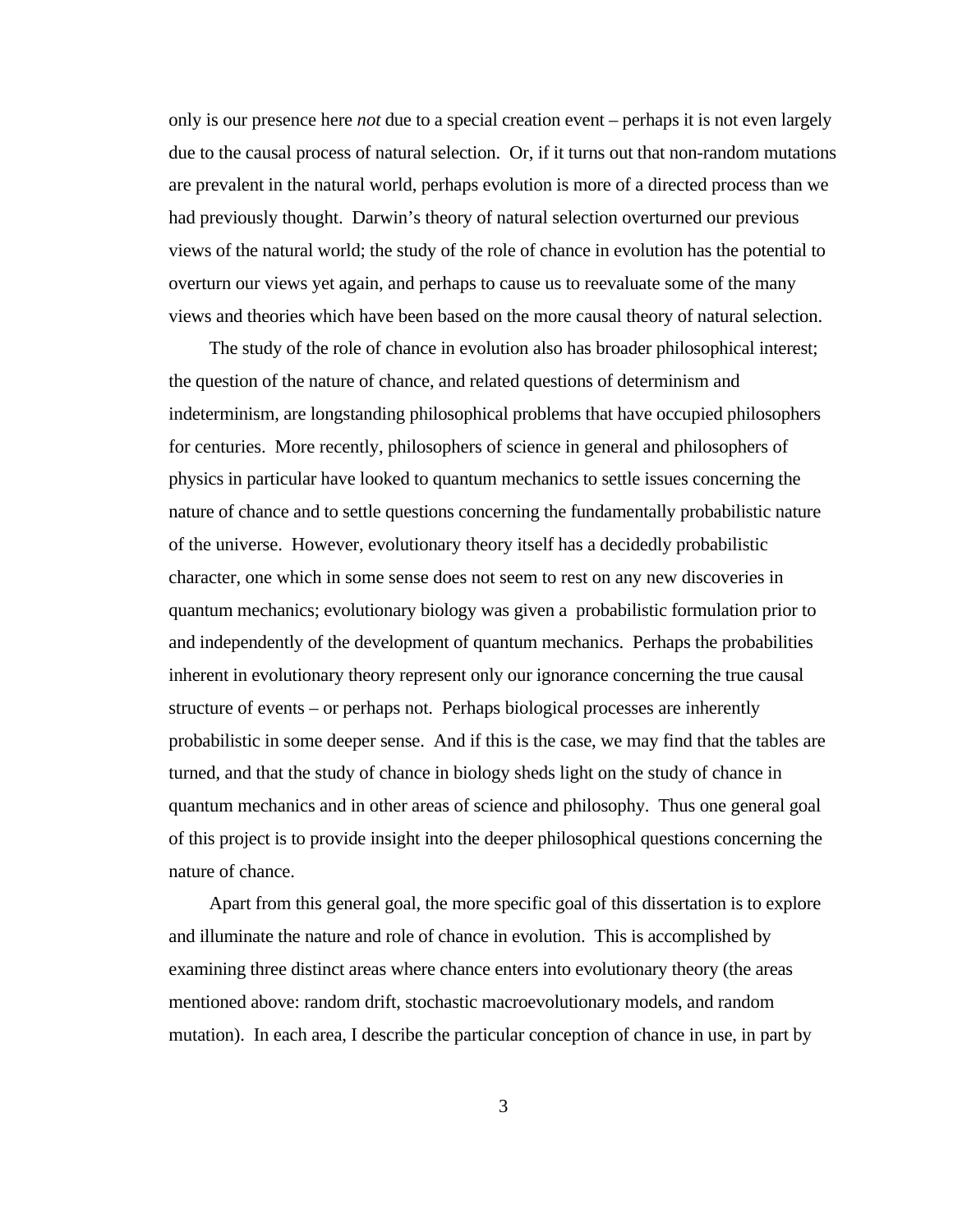contrasting it with alternative, less chancy accounts. I also address issues of causality, explanation, and determinism, in order to explore the role of chance in each area of study. These discussions serve to draw further connections between issues in the philosophy of biology and issues in the philosophy of science more generally. Throughout, I discuss similarities between the use of chance in the different areas, and in the Conclusion to the dissertation I address the question of whether evolutionary theory is probabilistic in any *general* sense, or only in a variety of particular, distinct senses. This approach provides a comprehensive, synthetic account of the nature and role of chance in evolution that improves on previous accounts which have tended to focus only on one area at a time.

The first three chapters are devoted to issues connected to random drift; the fourth and the fifth chapters discuss stochastic processes in macroevolution and random mutation, respectively. Random drift receives greater attention than the other areas for three reasons: 1) Random drift is often considered to be *the* source of stochasticity within evolutionary theory, at least by American philosophers and biologists; 2) random drift has been the subject of much recent discussion by philosophers of biology, leaving a number of unresolved controversies; and 3) my discussion of random drift provides a template for exploring random mutation and stochastic models of macroevolution.

In Chapter 1, I describe seven different processes collectively known as random drift. The discussion of random drift processes is used to articulate the general conception of random drift implicit in each of the processes. (Chapters 2 and 3 also draw on the discussion of random drift processes). The conception of random drift is illustrated using a model in which colored balls are sampled from an urn (a widespread method of describing random drift). I then turn to an issue raised by John Beatty (1984), who asks whether the concept of random drift can be distinguished from the concept of natural selection, suggesting that in many cases, the two concepts are not distinguishable. If Beatty is right, then controversies in the latter half of the 20th century over the prevalence of natural selection versus random drift are largely misguided. I examine various candidate solutions to the problem of conceptually distinguishing natural selection from random drift, and show why they are inadequate. However, contra Beatty, I argue that the concepts of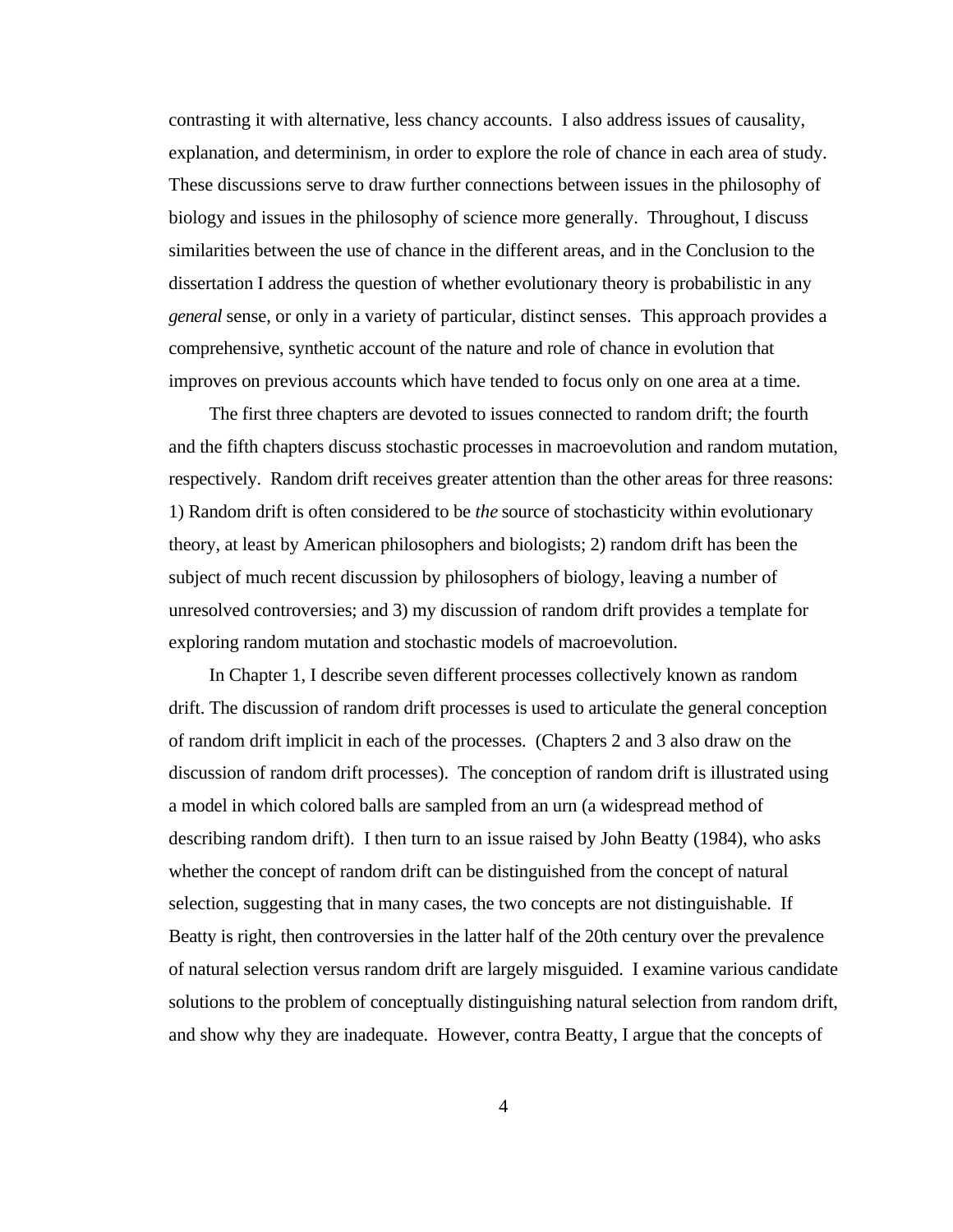natural selection and random drift *can* largely be distinguished, and I propose a solution that uses both causality and a widely used distinction between rare and common environmental events.

In Chapter 2, I discuss issues of determinism and indeterminism with respect to random drift, natural selection, and evolution as a whole. In the first part of Chapter 2, I examine the arguments of Alexander Rosenberg (1994), who maintains that an omniscient account of evolution does not need the concept of random drift, because, according to Rosenberg, explanations which appeal to random drift can be replaced by explanations which appeal to natural selection. I argue, contra Rosenberg, that any evolutionary theory, omniscient or otherwise, must take random drift into account. I examine Rosenberg's arguments for the claim that random drift is eliminable from an omniscient viewpoint, and show that the concept of random drift upon which they rest is an impoverished one. I then provide three reasons why random drift is not eliminable from an omniscient account of evolution.

Rosenberg's arguments for the eliminability of random drift occur in the context of an argument for the determinism of evolutionary biology. If Rosenberg is right that random drift is eliminable from an omniscient account of evolution, and if we assume that natural selection is deterministic and random drift is *the* source of stochasticity within evolutionary theory, it would follow that the evolutionary process is a deterministic one. However, my arguments against Rosenberg's claims suggest that in order to argue for the determinism of the evolutionary process, Rosenberg must show that random drift is *itself* deterministic. Barbara Horan (1994) also argues for the determinism of the evolutionary process; although she asserts that random drift is deterministic, she offers little proof for this claim. In a recent paper, Robert Brandon and Scott Carson (1996) examine the processes of random drift and natural selection, and mount a decisive challenge to Rosenberg's and Horan's claims concerning the determinism of the evolutionary process. If Brandon and Carson are right, a scientific realist should conclude that the evolutionary process is indeterministic, not deterministic. In the second part of Chapter 2, I examine Brandon and Carson's arguments against Rosenberg and Horan and argue that there is insufficient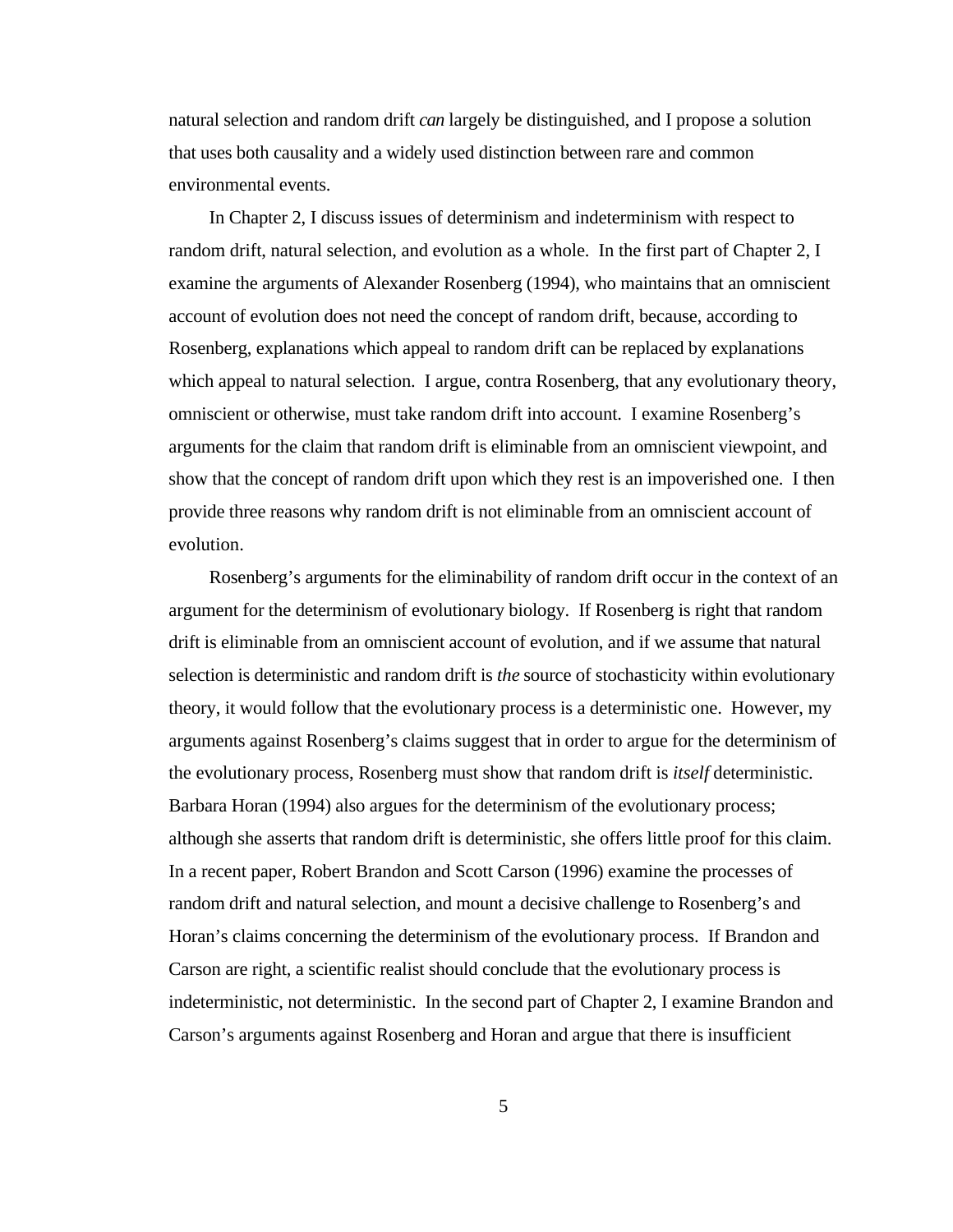reason to favor one side over the other. Instead, I will argue that a more philosophically defensible position argues neither for the fundamental determinacy nor indeterminacy of the evolutionary process. However, I suggest that even without making these kinds of empirical claims concerning the determinism or indeterminism of the evolutionary process, we can still make arguments concerning the *probabilistic character* of evolutionary theory. That is, it remains an open question as to whether evolution is inherently and unavoidably probabilistic. I show that even if one assumes that the evolutionary process is fundamentally deterministic, the status of natural selection and random drift as populationlevel processes implies that evolutionary theory is inherently and unavoidably probabilistic.

In Chapter 3, I address the subject of the explanatory nature of random drift. Chance is commonly held to be non-explanatory, for a number of different reasons that I outline. Yet biologists frequently use random drift in evolutionary explanations. This raises questions that have gone largely unexplored by philosophers of biology: how is it that chance, in the form of random drift, can be explanatory? What is it about the concept of random drift that makes it explanatory, when presumably, other conceptions of chance are not? I describe a recent account in the philosophy of science, due to Paul Humphreys (1989), which holds that chance is not explanatory. Humphreys proposes an account of causal explanation, in which a list of contributing causes can explain a property or a change in a property, and a contributing cause is a factor which increases the probability of the occurrence of an event (the effect). On Humphreys's account, chance lacks causal efficacy and is therefore non-explanatory. However, I argue that chance, in the form of random drift, *is* causal in Humphreys's sense, and therefore is explanatory under a causal account of explanation. This is done by showing how it is that random drift causes a number of different evolutionary phenomena, phenomena which evolutionary biologists invoke random drift to explain. Thus, in evolutionary theory, random drift explanations play the role of an alternative to explanations by natural selection. Furthermore, if my arguments are correct, we need to broaden our conception of chance to include chance that is both causal and explanatory. The study of random drift and explanation thus provides us with a reason to rethink some of our traditional philosophical ideas about chance.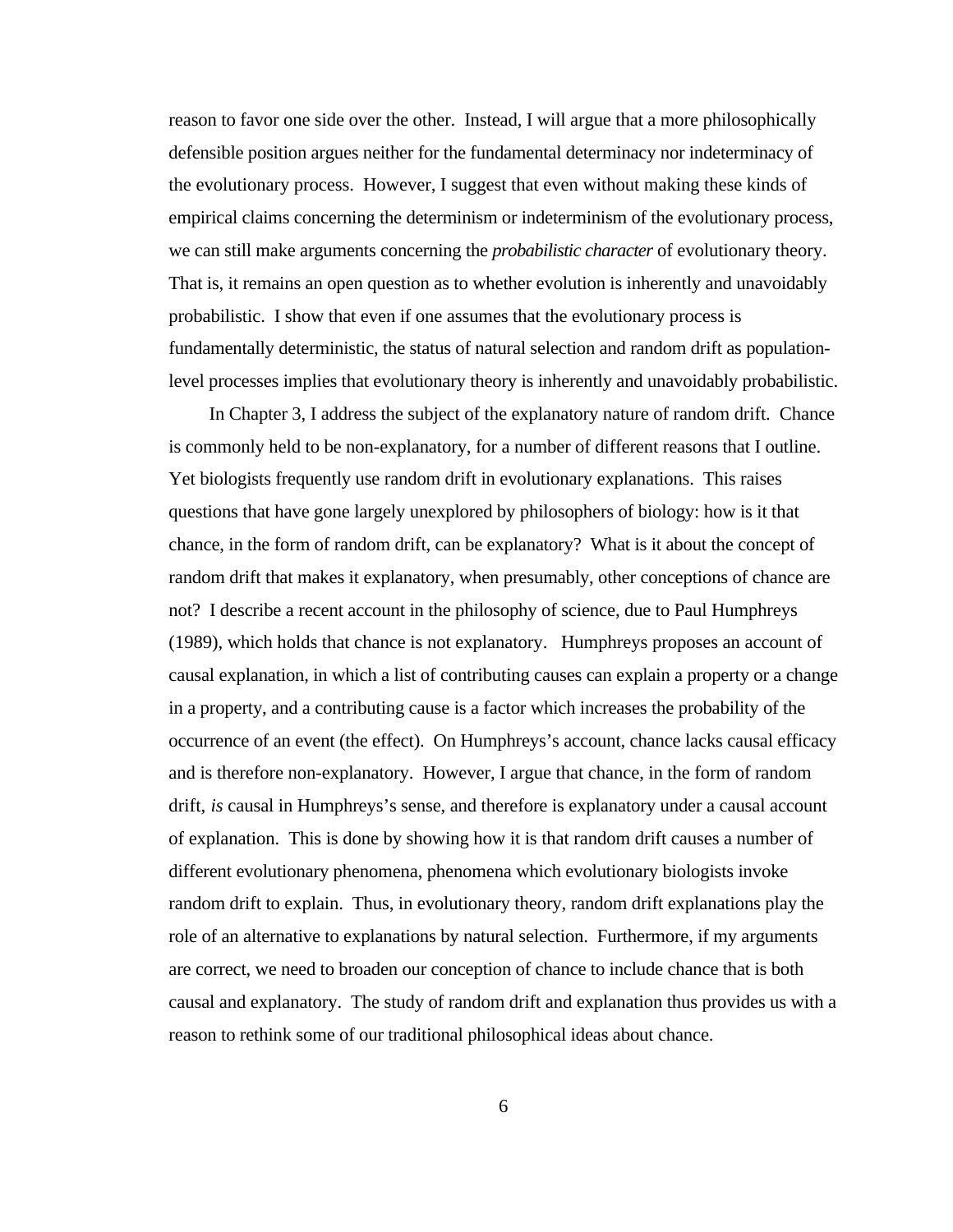In Chapter 4, I examine a stochastic model of the macroevolutionary processes of speciation and extinction. This is an area of evolutionary theory largely unexplored by philosophers.<sup>1</sup> This stochastic model was proposed as an alternative to traditional "deterministic" macroevolutionary explanations, which invoke specific causes as the explanation for the macroevolutionary phenomenon in question. (The term 'deterministic' is in scare quotes because such accounts are not Laplacean deterministic; both stochastic and deterministic explanations are consistent with either Laplacean determinism or indeterminism). I describe the stochastic model, contrasting it with deterministic explanations, and discuss the ways in which the stochastic model provides an alternative to deterministic explanations. Next, I explore the sense in which the stochastic account is stochastic, and suggest that the argument that I gave concerning the population-level nature of random drift applies to stochastic models as well. I then show how it is that the stochastic account can explain phenomena that have been traditionally explained deterministically, and demonstrate how stochastic explanations account for specific kinds of macroevolutionary phenomena. Throughout the discussion, parallels are drawn between stochastic macroevolutionary models and random drift. Last, I summarize the similarities between the random drift and stochastic macroevolutionary processes, and suggest some broader conclusions about stochasticity within evolutionary theory.

In Chapter 5, I analyze the topic of random mutation. It is a major tenet of presentday neo-Darwinian evolutionary theory that mutations, which lead to variation within a population, occur at random. From the time of a paper by S. E. Luria and M. Delbrück in 1943 (a paper that claimed to experimentally demonstrate that directed mutations do not occur) through 1988, few biologists doubted the claim that all mutations are random. However, in 1988, John Cairns, Julie Overbaugh, and Stephan Miller claimed to have demonstrated the occurrence of directed mutation in bacteria, setting off a series of experiments and papers by other biologists, some in an attempt to support their claims and others to refute them. While it is probably still true that most biologists believe that all mutations are random, it is perhaps less true than it once was; many respected biologists

At a recent conference, I met another philosopher, Todd Grantham, who is also working on these issues, but to my knowledge, no one has published yet on this subject.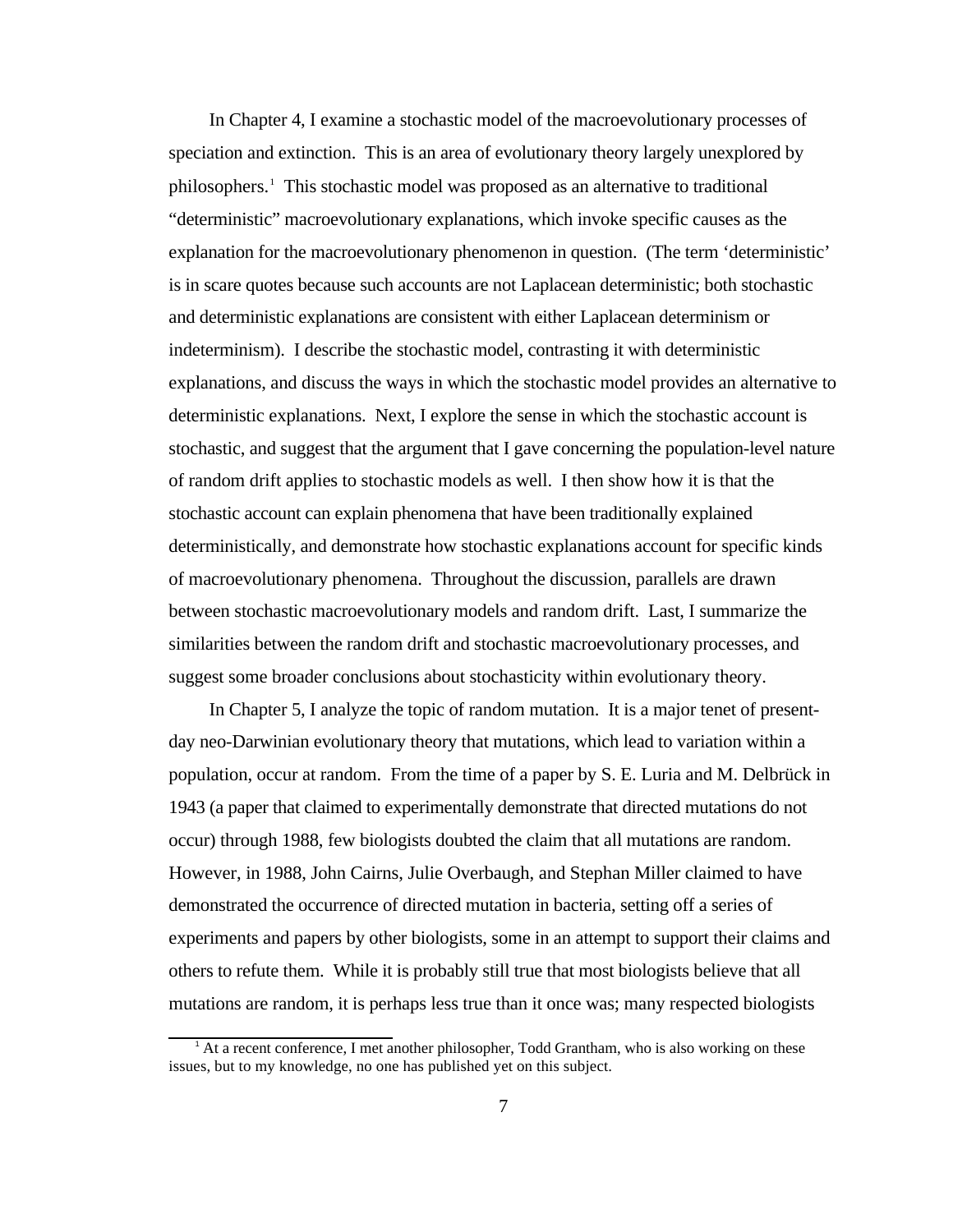now take seriously the idea that some mutations might be directed, and some would say the issue is as yet unresolved. This recent debate has raised issues for how the concepts of random mutation and directed mutation are defined, and for how the opposing hypotheses ("all mutations are random" versus "some mutations are directed") can be distinguished empirically. I provide a short history of the directed mutation controversy. I then attempt to clarify and distinguish between the concepts of 'directed mutation' and 'random mutation', by examining three candidate sets of definitions, one from Sahotra Sarkar, one from Richard Lenski and John Mittler, and one from Eva Jablonka and Marion Lamb. Last, I describe the nature of the directed mutation controversy and suggest a way that the opposing hypotheses can be distinguished empirically. Note that, unlike the case for random drift and stochastic macroevolutionary models, it would be inappropriate to speak in terms of contrasting explanations; the topic of directed mutation is so contentious that it would probably be premature to refer to "directed mutation explanations". Thus, I explore the more fundamental question of how we would determine whether directed mutations occur *at all*. As with the stochastic macroevolutionary model, I draw parallels between the random drift case and the random mutation case throughout the chapter.

In the Conclusion, I explore the parallels between the three areas of chance under study with respect to the concepts in use in each area, their relationships to the question of Laplacean determinism or indeterminism, and their explanatory roles within evolutionary theory. I then offer some suggestions concerning the importance of chance in evolutionary theory and the evolutionary process as a whole.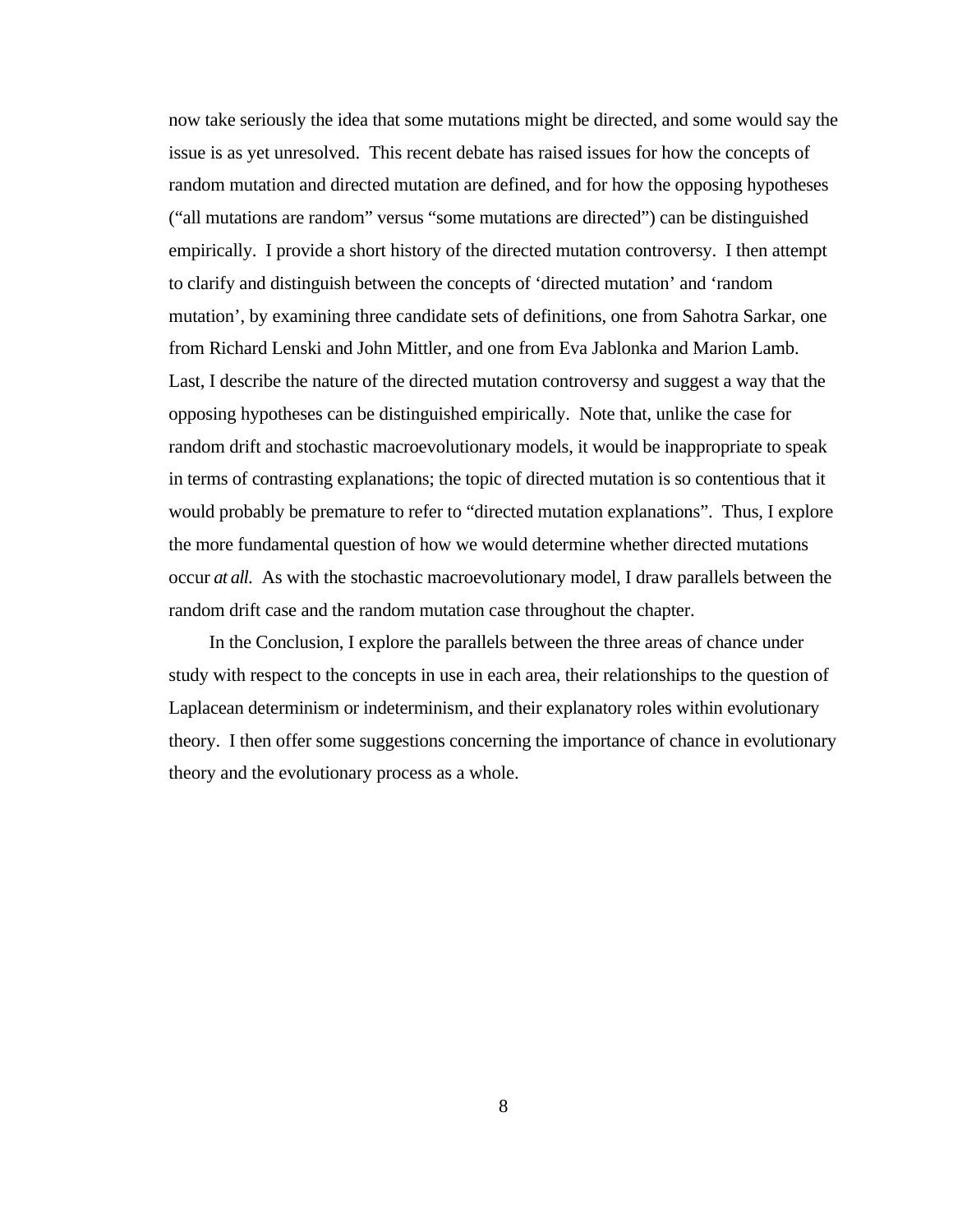## **Chapter 1: Random Drift and Natural Selection**

#### **1.1. Introduction**

Sober characterizes random drift<sup>2</sup> as "the source of the stochastic element in evolution," in contrast to mutation and selection which "are treated as deterministic forces of evolution" (Sober 1984: 110). Rosenberg claims that, "[e]volutionary biologists seem to identify the source of unpredictability in evolution with the phenomenon of drift" (Rosenberg 1994: 67). Brandon and Carson (1996) suggest that the "crucial question" regarding indeterminism in evolutionary theory concerns random drift. Thus, while a philosophical examination of the role of chance in evolution might possibly examine mutation, recombination, or contingency, it is unavoidable that it would examine random drift.

If you pick up any population genetics textbook, you will inevitably find a discussion of random drift alongside the other mechanisms of evolution, such as natural selection, mutation, and migration. Yet the role of random drift in 20th century evolutionary biology has been a turbulent one. Biologists such as Sewall Wright (the person most often associated with random drift) and R. A. Fisher disagreed over the relative importance of random drift in the evolutionary process, with Fisher arguing that Wright's theory assigned too great a role to random drift. The debate continues today, with biologists such as Kimura and Crow (so-called "neutralists") claiming an even larger role for random drift than Wright did, while biologists ("selectionists" such as Ernst Mayr and Douglas Futuyma; see especially Mayr 1983 and Futuyma 1988) remain steadfast to the idea that it is natural selection that plays the preeminent role in phenotypic evolution. According to the selectionist camp, the role of random drift is at best a minor one. As Beatty (1984) has argued, this debate has taken place in specific contexts (over whether, for example, natural selection or random drift is more prevalent in a particular population) as well as more

 $2^2$  Authors refer variously to "drift", "genetic drift", "random drift", "random walk", and "random genetic drift". For the sake of consistency, I will limit my usage to the term 'random drift' although authors I am discussing may be using an alternate terminology.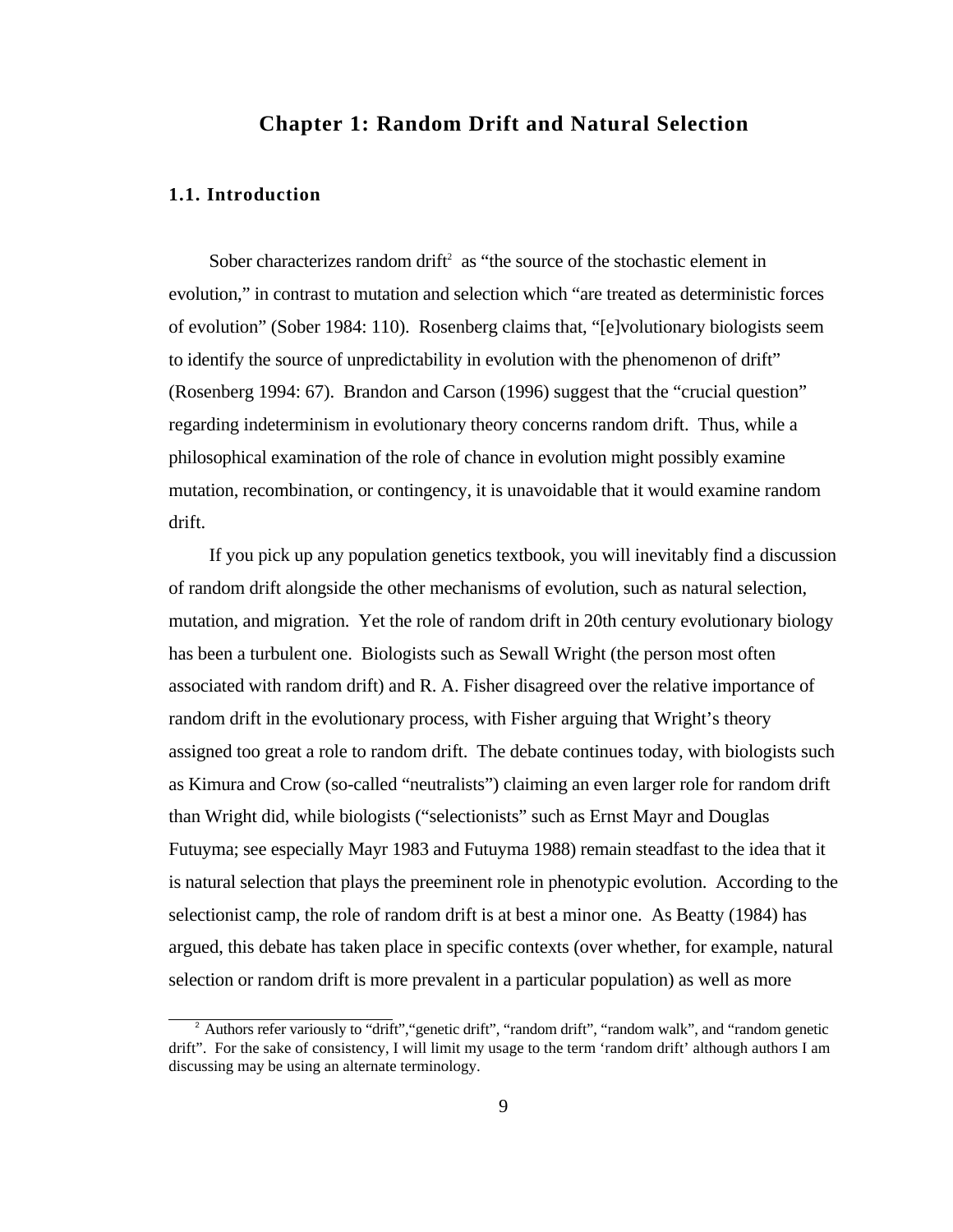general contexts (over whether natural selection or random drift is more prevalent in evolution as a whole).

With all this contention concerning the relative importance of random drift and natural selection within evolution, one would hope that the concepts of random drift and natural selection could be clearly defined. Furthermore, one would hope that the concepts could be clearly and easily distinguished. After all, if one is to argue that random drift is very prevalent in evolution, and natural selection less so (or vice versa), it had better be the case that instances of natural selection can be distinguished from instances of random drift – and in order to do *that*, the concepts must be distinct. Even (or perhaps, especially) if one takes a non-empirical, theoretical approach to settling this debate, it is still necessary that one be able to distinguish the concept of random drift from the concept of natural selection. However, as Beatty (1984) has shown, it is not all that easy – perhaps even impossible – to distinguish the two concepts. But if that is true, then it seems as though the neutralist/selectionist debate has just been a tempest in a teapot, and that participants in the debate have been arguing about nothing.

While this is a possibility, it is clearly an undesirable conclusion that one would not want to accept until the subject had been thoroughly exhausted. It is with this motivation that I seek to reexamine the questions of how to characterize random drift, and whether it is possible to distinguish random drift from natural selection (without taking a stance on the neutralist/selectionist debate, an issue that is best left to biologists). My answers to these questions form the subject matter of this chapter, and provide the basis for Chapters 2 and 3.

I will take a three-step approach to characterizing random drift. In the first stage, I discuss the different processes (such as the indiscriminate sampling of gametes during reproduction and the founder effect) which are collectively known as random drift. This characterization provides the biological basis for the concept of random drift. In the second stage, I describe a model of random drift through an analogy to random sampling from an urn. Finally, in the third stage, I turn to the question of whether random drift can be distinguished from natural selection. After rejecting two solutions to this problem, I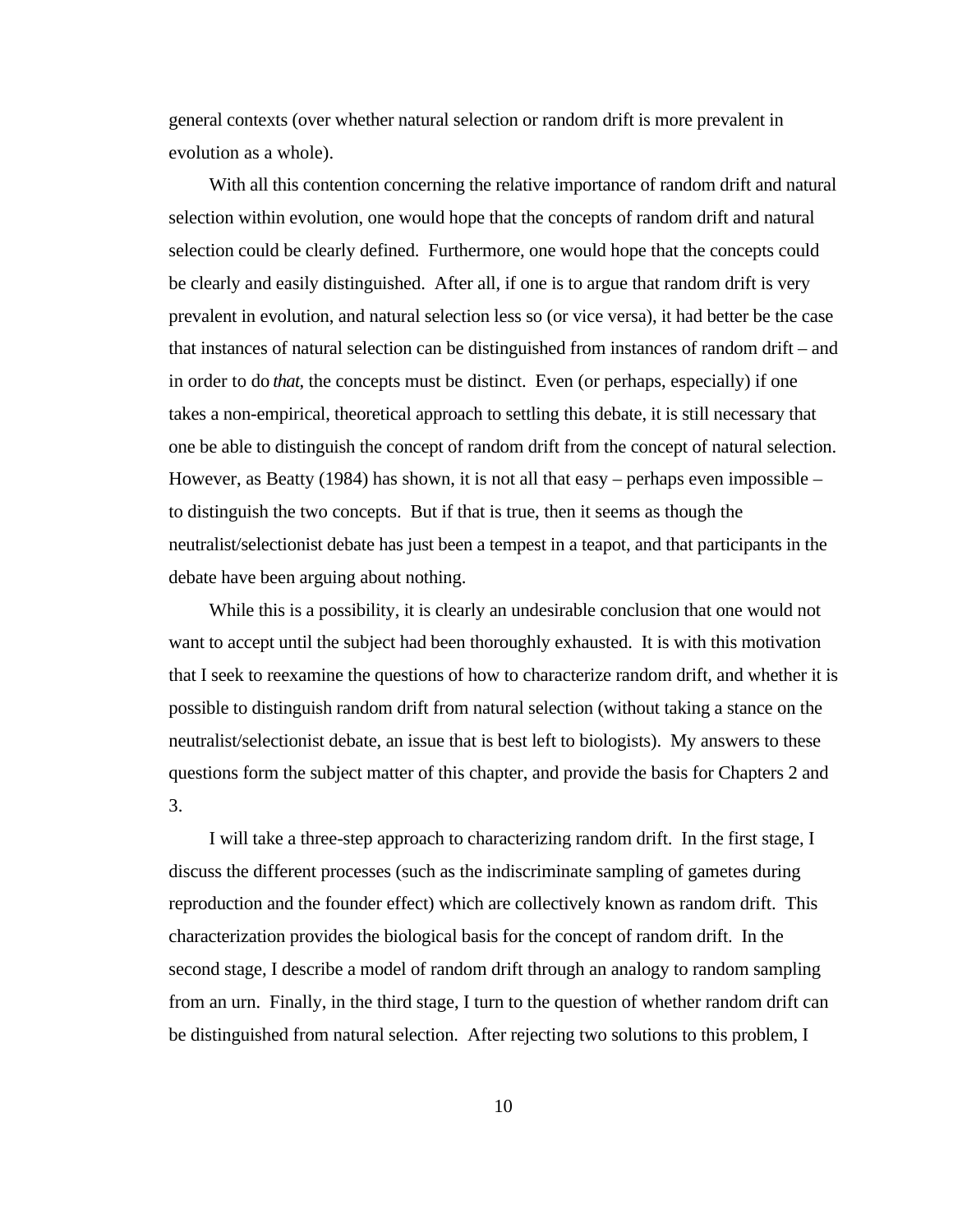propose a solution of my own, using the biological and theoretical characterizations of random drift that I develop in the first two stages. I argue that the definitions I provide are sufficient to make the distinction between natural selection and random drift, with some qualifications.

#### **1.2. Kinds of Random Drift**

The term 'random drift' actually refers to a number of distinct processes, not just one kind of process. Beatty (1992) isolates four kinds of random drift: indiscriminate parent sampling, indiscriminate gamete sampling<sup>3</sup>, the founder effect, and fluctuations in the rates of evolutionary processes (selection, migration and mutation). Related to the founder effect is the so-called "bottleneck effect." Another kind of random drift is the random assortment of genes into gametes (Dodson and Dodson 1985: 229). Brandon and Carson (1996) claim that Brandon (1990) identifies yet another "drift-like phenomenon". This leaves potentially at least seven different kinds of random drift. I say "potentially" because there has been some controversy as to which processes should be considered to be random drift (Beatty 1992); indeed, different authors will describe different subsets of this list as constituting the kinds of random drift.<sup>4</sup> I will describe each of the seven processes and try to draw out the general characteristics that are common to all of them.

"Parent sampling," according to Beatty, is "*the process of determining which organisms of one generation will be parents of the next, and how many offspring each*

<sup>&</sup>lt;sup>3</sup> As far as I know, the terms "gamete sampling" and "parent sampling" were first used in Beatty 1984, though he does not make use of this terminology in his 1992 paper.

<sup>4</sup> Ridley (1993: 126-7) discusses indiscriminate gamete sampling, indiscriminate parent sampling, the founder effect, and the bottleneck effect. Hartl and Clark (1989: 61, 70, 83-4) also discuss these same four phenomena. Dodson and Dodson assert that random drift refers to indiscriminate gamete sampling and the assortment of genes into gametes (1985: 229), although bottlenecks and the similar founder effect are "corollaries" (1985: 231). Kimura (1983: 37) and Roughgarden (1996: 57) only discuss indiscriminate gamete sampling in their discussions of random drift; Roughgarden asserts that random drift "originally referred to all chance effects in evolution but has come to refer to a special source that is internal to the population," i.e. gamete sampling (1996: 57). Thus clearly there are some differences of opinion within the field of evolutionary biology as to which processes should be considered to be random drift. Indiscriminate gamete sampling seems to be the most uncontroversial form of random drift. Other than that, however, there appears to be no consensus. Although the question of which of these processes should properly be considered to be random drift is an interesting one, I will not be discussing it at any length.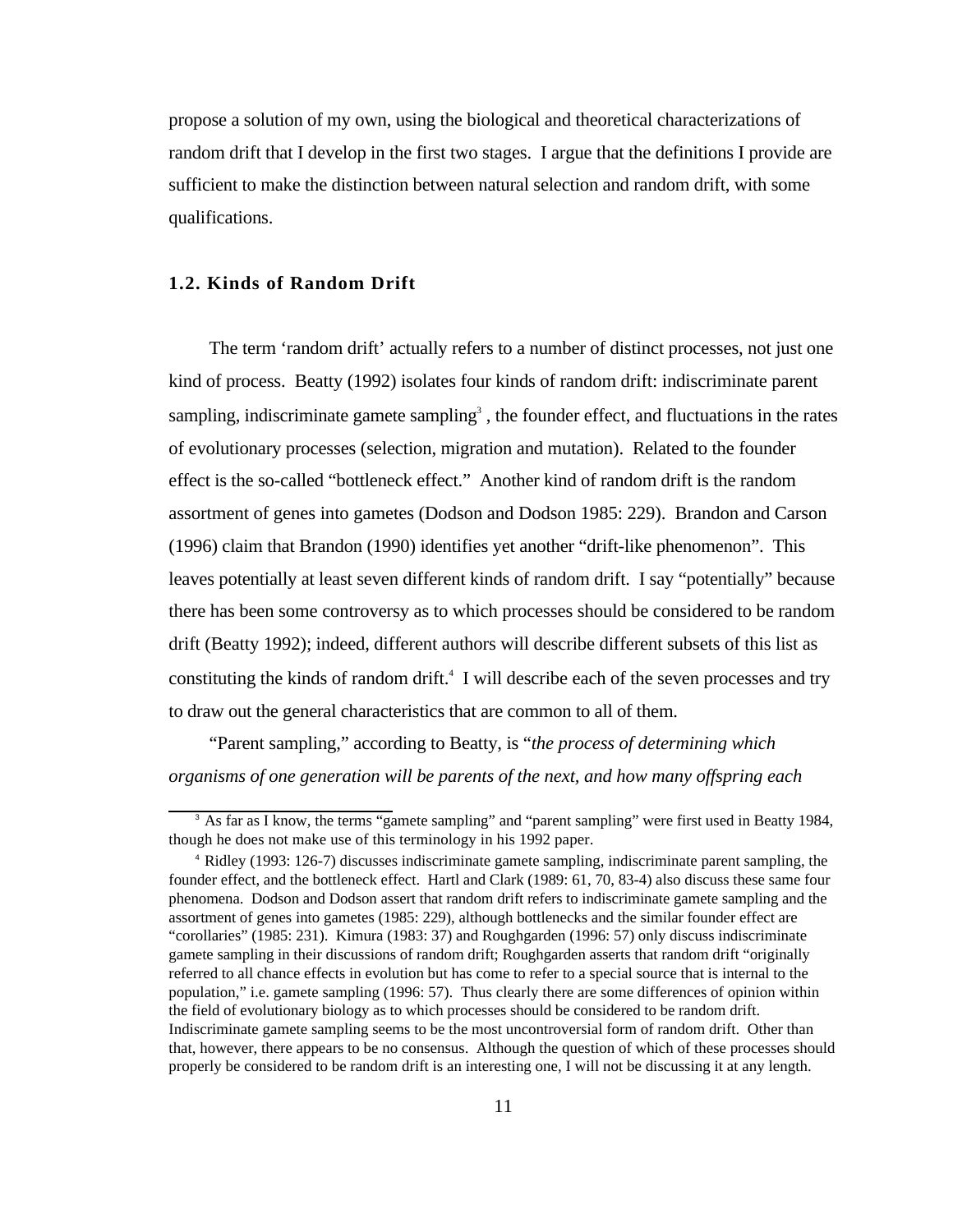*parent will have*" (Beatty 1984: 188; italics in original). When physical differences between organisms are causally irrelevant to this process, we can say that the parent sampling is *indiscriminate*. Conversely, when physical differences between organisms are causally relevant, we can say that the parent sampling is *discriminate*. Discriminate parent sampling is generally considered to be natural selection; indiscriminate parent sampling is random drift. For example, a population of grey and brown squirrels might be exposed to a forest fire which indiscriminately kills squirrels of both colors. Suppose that the grey squirrels died in greater numbers than brown squirrels – it just so happened, say, that more of the grey squirrels were in the area of the forest that caught fire. Consequently, the frequency of grey squirrels in the next generation would be less than the frequency in the parent generation. More grey squirrels than brown squirrels failed to survive to reproduce, but the color of the squirrels was causally irrelevant to this "sampling" process. Thus, the change in frequency in this squirrel population would be due to the kind of random drift known as indiscriminate parent sampling.

Beatty defines "gamete sampling" as "*the process of determining which of the two genetically different types of gametes produced by a heterozygotic parent is actually contributed to each of its offspring*" (Beatty 1984: 189; italics in original). Gamete sampling takes place during the process whereby gametes are united to form zygotes. In any given population, the number of gametes (the "gene pool"<sup>5</sup>) is very large relative to the size of the population. On average,<sup>6</sup> the genetic composition of the gene pool will be representative of the parents' generation. However, only a finite number of those gametes will become founders of the next generation; the number of zygotes is always finite. Thus the successful gametes (those that become zygotes) are a sampling of the total number of viable gametes in the gene pool. If each individual has an equal chance of contributing its

<sup>&</sup>lt;sup>5</sup> The term 'gene pool' is metaphorical; it arises out of considering the phenomenon at the population level. At an individual level the phenomenon we are considering has to do with the alleles a heterozygote passes along to its offspring; the distribution of alleles in the offspring of a given heterozygotic individual may not be equal. There is of course no question as to which alleles a homozygote will pass along.

<sup>&</sup>lt;sup>6</sup> Not all gametes may be viable, and in females only one quarter of the products of meiosis become eggs (Ridley 1993: 125). Also, there may be non-Mendelian production of gametes, i.e. meotic drive. All of these processes would cause the frequencies of alleles among the gametes to differ from the frequencies among the parents.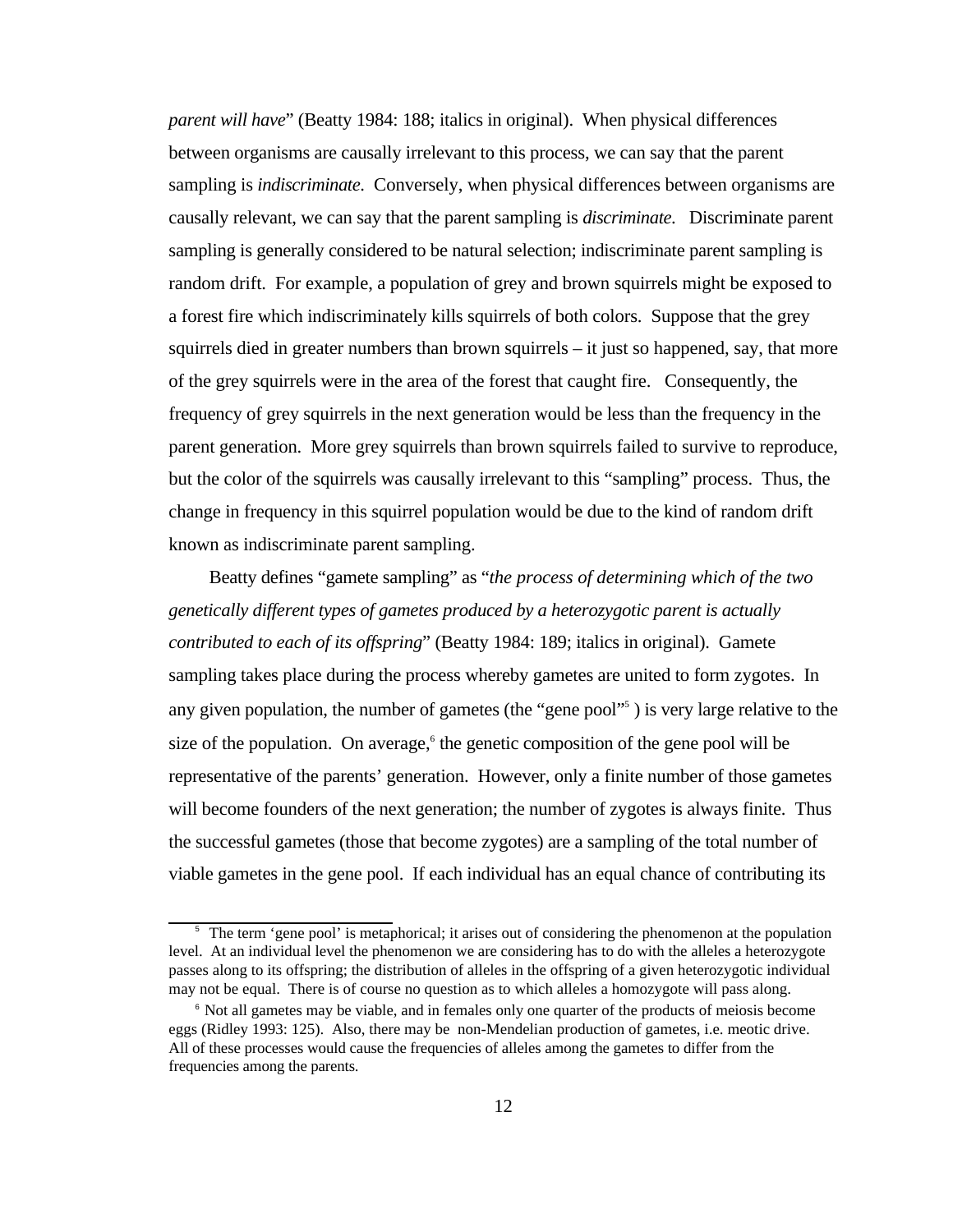successful gametes to the next generation, i.e., if the success of gametes is not due to any physical differences between them, then there is *indiscriminate* gamete sampling. As a consequence, the successful gametes may form a non-representative sample of the gene pool (the gene frequencies among the former may differ from those among the latter). Indiscriminate gamete sampling, like indiscriminate parent sampling, is a form of random drift. Both are processes that sample indiscriminately with respect to physical characteristics; that is, processes in which physical differences are causally irrelevant to the sampling process. The difference is that with indiscriminate parent sampling, the sampling is of phenotypes, whereas indiscriminate gamete sampling involves the sampling of gametes.

The *founder effect*, usually attributed to Ernst Mayr, occurs when a small subpopulation (the "founders") becomes spatially isolated from the rest of the population (the "parental" population). In the most extreme case, the founder population consists only of a single fertilized female (Mayr 1970). The isolation of the founder population can occur passively, as when a river might split a population, or actively, by the migration of a group of individuals away from the parental population. For example, suppose a few woodpeckers fly out of their usual range, away from the rest of the population, and colonize a new area. If the separation of the founder woodpeckers from the parental woodpecker population is not based on physical differences between the two populations (supposing, for example, that it is not the case that the woodpeckers left because they could fly farther than the other woodpeckers, but that any physical differences between the founder woodpeckers were causally irrelevant to their leaving), we can say that the founder woodpeckers were sampled indiscriminately from the parental woodpecker population. If a founder population is small, then it is likely that only a small fraction of the variation of the original population is represented amongst the founders. For example, if most of the woodpeckers in the parental population had large red tufts on their heads, it may be the case that a much smaller proportion of woodpeckers in the founder population has large red tufts, or perhaps none of the founders have them. We would then expect that subsequent generations of the new founder population would have different genotype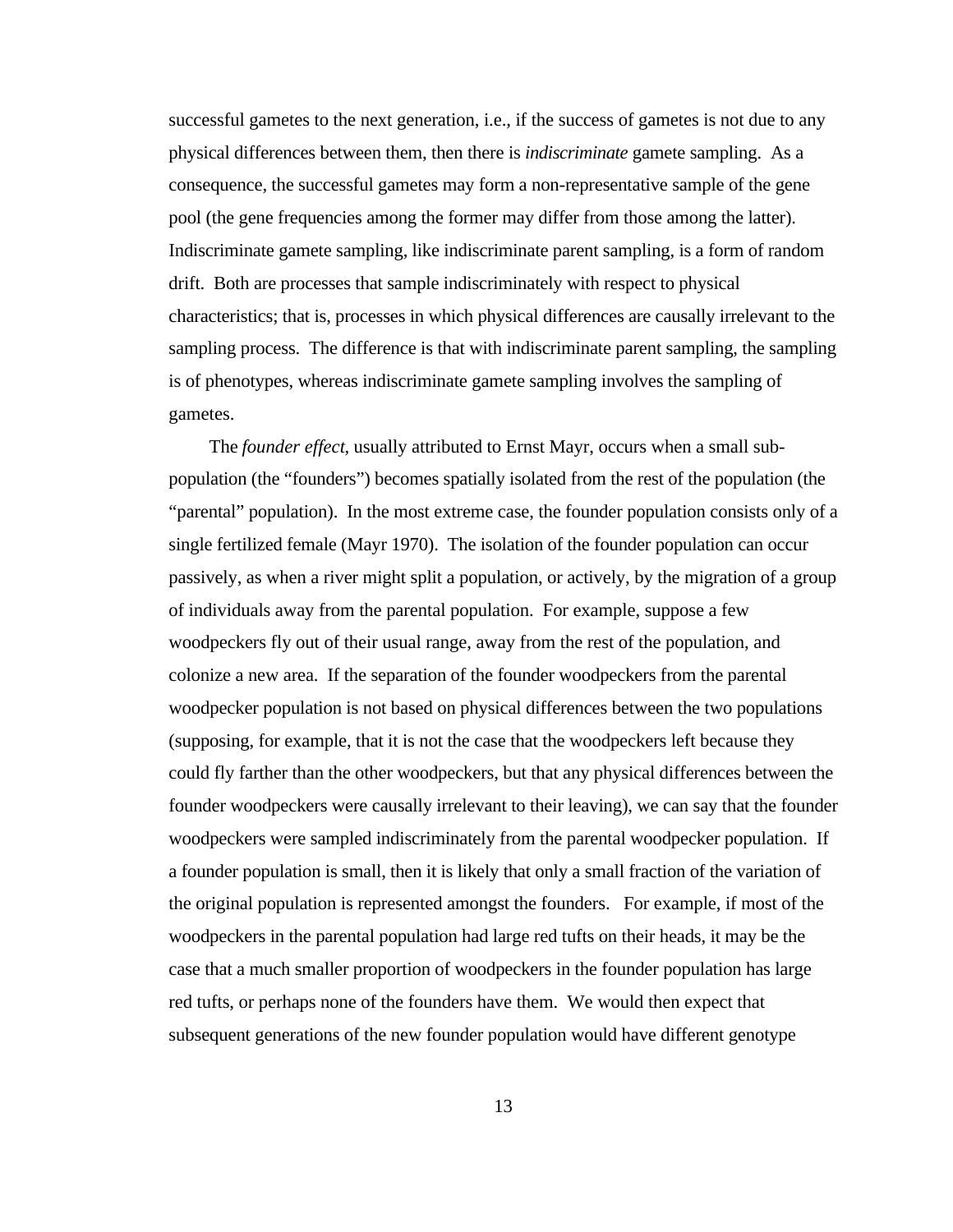frequencies than that of the original parental population. The indiscriminate sampling by isolation of a small number of founders from a larger population is called the founder effect. Like parent sampling, the founder effect is sampling which is indiscriminate with respect to the physical differences of *phenotypes* (physical differences are causally irrelevant to the phenotype sampling). However, it differs from parent sampling in that the sampling occurs through a splitting of the population.

A related phenomenon to the founder effect is what is sometimes called the *bottleneck effect*. A bottleneck occurs when there is a large reduction in numbers in a population (as occurs frequently in some populations which tend to fluctuate in numbers) and the reduced population carries only a small fraction of the variation of the original population. Some authors characterize the bottleneck effect as a kind of founder effect (see, e.g., Futuyma 1986, Ridley 1993), whereas others classify the founder effect as a kind of bottleneck effect (see, e.g., Hartl and Clark 1989). In both the founder effect and the bottleneck effect, the physical differences between the smaller population and the original population are not causally relevant to the formation of the smaller population (i.e., there is indiscriminate sampling). Furthermore, as a result of both the founder effect and the bottleneck effect, the smaller population may not have the same distribution of characteristics as the original population. The main difference between the founder effect and the bottleneck effect is that in the former, a small subpopulation splits from a larger population, while in the latter, the whole population undergoes a drastic reduction in size. To make matters even more confusing, the bottleneck effect is also quite similar to indiscriminate parent sampling, discussed above, since both processes involve sampling of parents which is indiscriminate with respect to physical differences. The primary difference seems to be that with the bottleneck effect, there is a drastic reduction in numbers, such that the "sample" is likely to be particularly unrepresentative of the original population, whereas indiscriminate parent sampling can be on a much smaller scale. The difference is thus more one of degree rather than of kind; the bottleneck effect can be seen as an extreme case of parent sampling.

Brandon claims that "there is another way, until now unrecognized, in which chance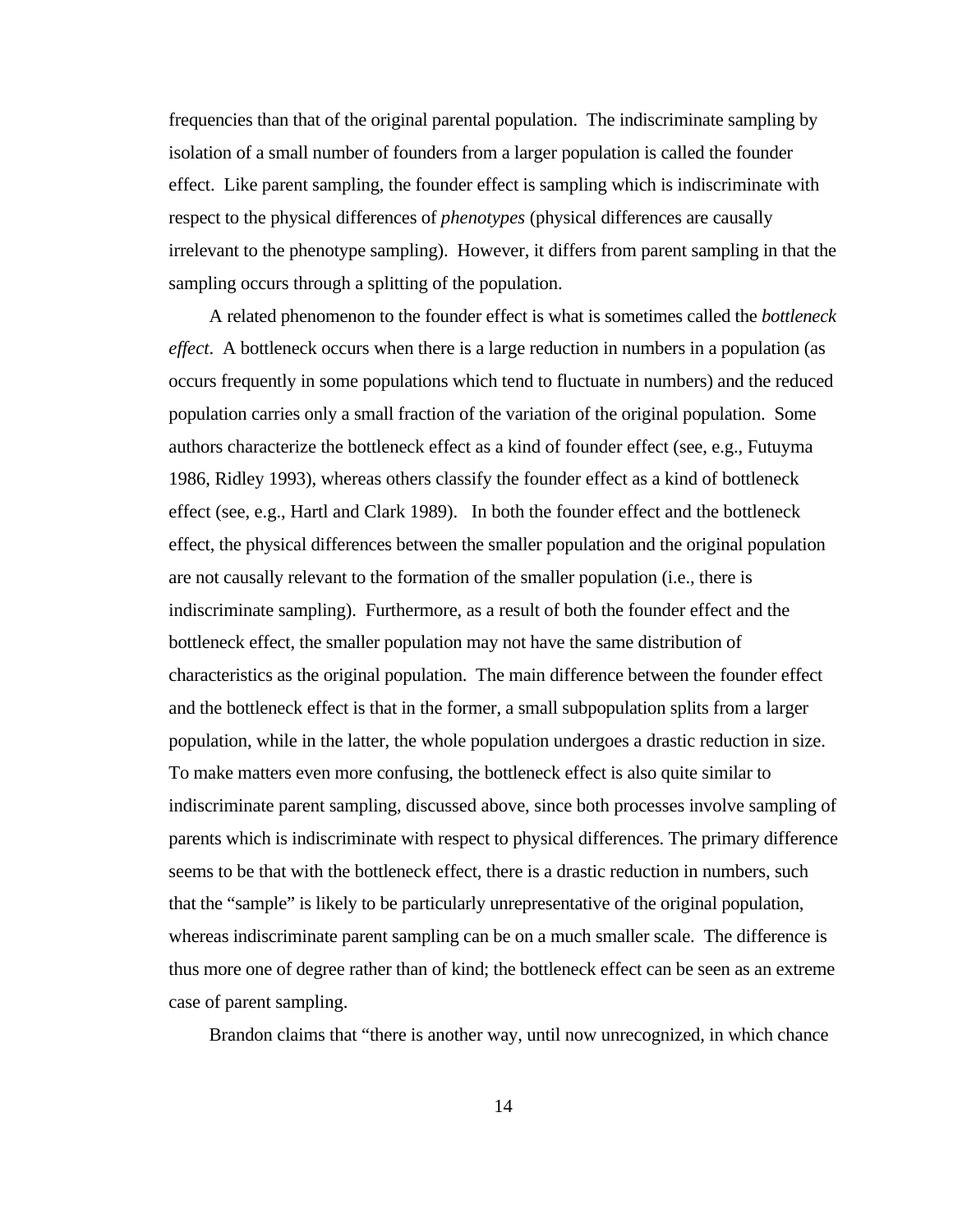can intervene to disassociate adaptedness from actualized fitness. By chance different types can be unequally distributed over a heterogeneous environment" (Brandon 1990: 46). (I will refer to this process as the "Brandon effect"). According to Brandon and Carson, this is a "drift-like phenomenon" which "certainly occurs and certainly has evolutionary consequences" (Brandon and Carson 1996: 321, n. 8). The example Brandon (1990) gives is of two seed types, *a* and *b*, which the wind distributes over a field containing patches of fertile soil and patches of toxic soil. He supposes that by chance, more *a*'s than *b*'s land in fertile soil, with the result that the proportion of *a*'s in the population increases. The process that Brandon describes, like the other random drift processes we have been discussing, is a process where there is sampling that is indiscriminate with respect to physical differences. The increase in the frequency of *a*'s relative to the frequency of *b*'s is not due to the physical differences between the *a* seed type and the *b* seed type (as would be the case under natural selection); rather, any physical differences between the two seed types are causally irrelevant to the change in frequency. Moreover, the Brandon effect is one where there is no splitting of the population and the sampling is of phenotypes. It is thus questionable as to whether Brandon has "recognized" a new form of drift; the characteristics of the process he describes fit the characteristics of indiscriminate parent sampling. There is little difference between the example we discussed above, where the frequency of brown squirrels increases in the population because they happen to be in the area of the forest that does not catch fire, or seeds of type *a* which happen to land on fertile soil (with no causal connection between the physical differences and the location of the organisms in either case). Brandon has succeed in drawing our attention to one kind of parent sampling, where there is unequal distribution of types in a heterogeneous environment, but he has not revealed a new kind of random drift.

However, a kind of random drift, which, if not new, is seldom discussed in the literature, is mentioned by Dodson and Dodson (1985). Dodson and Dodson assert that random drift "refers to the accidental fluctuations in the proportion of a particular allele, which depend upon the fact that the assortment of genes into gametes and the combination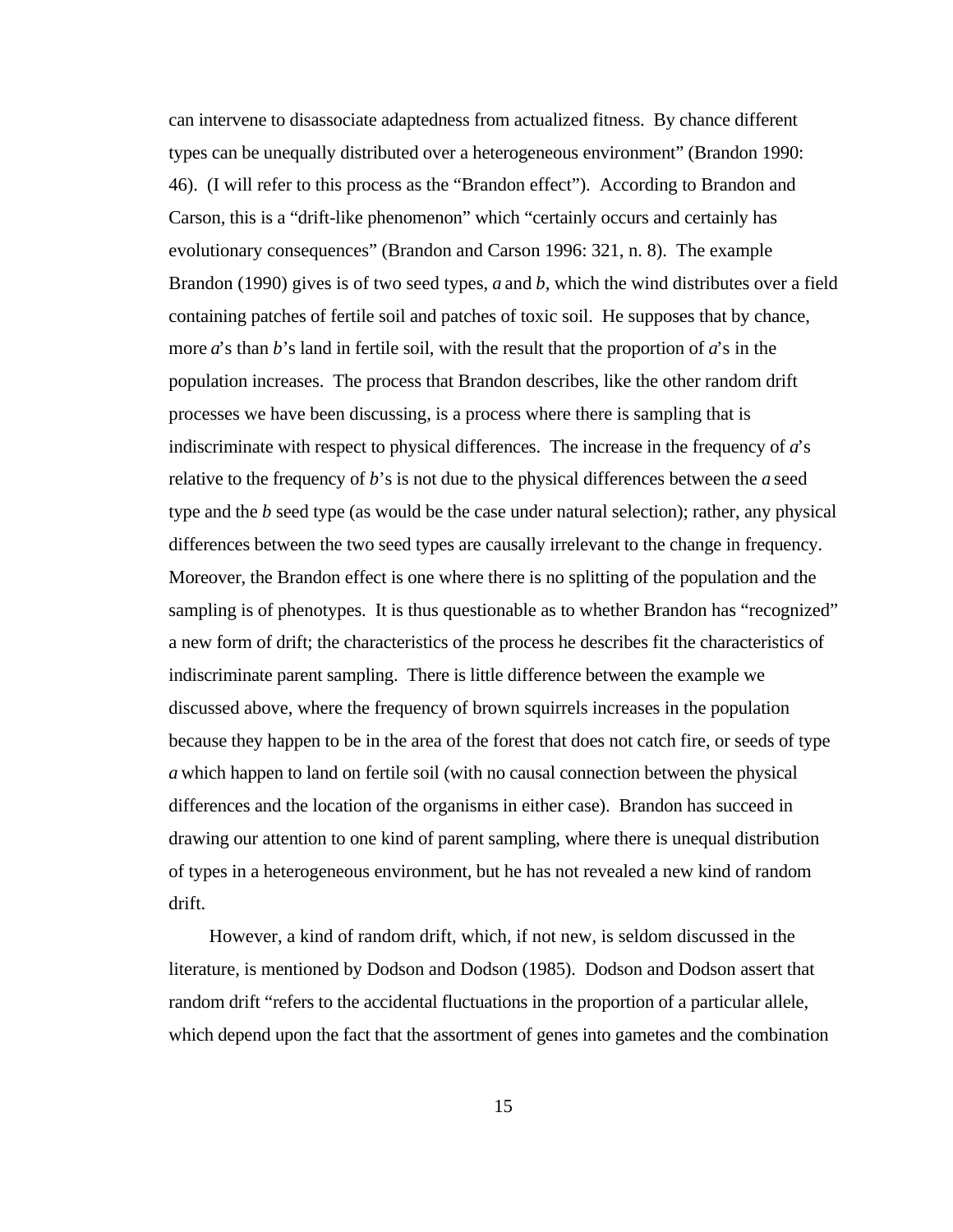of gametes to form zygotes are random processes" (Dodson and Dodson 1985: 229). Now, the random process whereby gametes combine to form zygotes is what we have been calling indiscriminate gamete sampling. But what is the random assortment of genes into gametes? Here Dodson and Dodson seem to be referring to the processes of independent assortment and recombination, both of which occur during meiosis (the process which creates gametes). *Independent assortment* refers to the independent alignment of the maternal and paternal pairs of homologous chromosomes; when the pairs segregate, each member of the pair has an equal chance of facing one pole or the other on the equatorial plate (Gardner, Simmons, and Snustad 1991: 66). So, in other words, for each pair of chromosomes, it is a chance process as to which member of a pair of chromosomes will be part of which gamete, with the result that different assortments of chromosomes are possible. *Recombination*, on the other hand, is a possible result of crossing-over (the exchange of chromosome segments) whereby a new combination of genes is formed (Gardner, Simmons, and Snustad 1991: 165). So, when gametes are formed from a pair of parental chromosomes, not only are different combinations of chromosomes possible (as a result of independent assortment), but, within each chromosome, different assortments of *genes* are possible (as a result of recombination). Together, the processes of independent assortment and recombination determine the assortment of genes into gametes, and thus determine the genotypes that are to be represented among the gametes. If the physical differences between genes are causally irrelevant to which gene assortments get represented among the gametes, then recombination and independent assortment, taken together, are an indiscriminate sampling process, analogous to indiscriminate gamete sampling, indiscriminate parent sampling, and the founder effect. We might call this process "gene sampling".

The last kind of random drift we will examine was described by Sewall Wright. Although initially Wright considered only indiscriminate parent and gamete sampling as random drift (even though he did not use those terms), he later broadened his conception of random drift to include random fluctuations in selection pressure, mutation rate, and migration rate (Beatty 1992: 277). For example, changes in weather may cause selection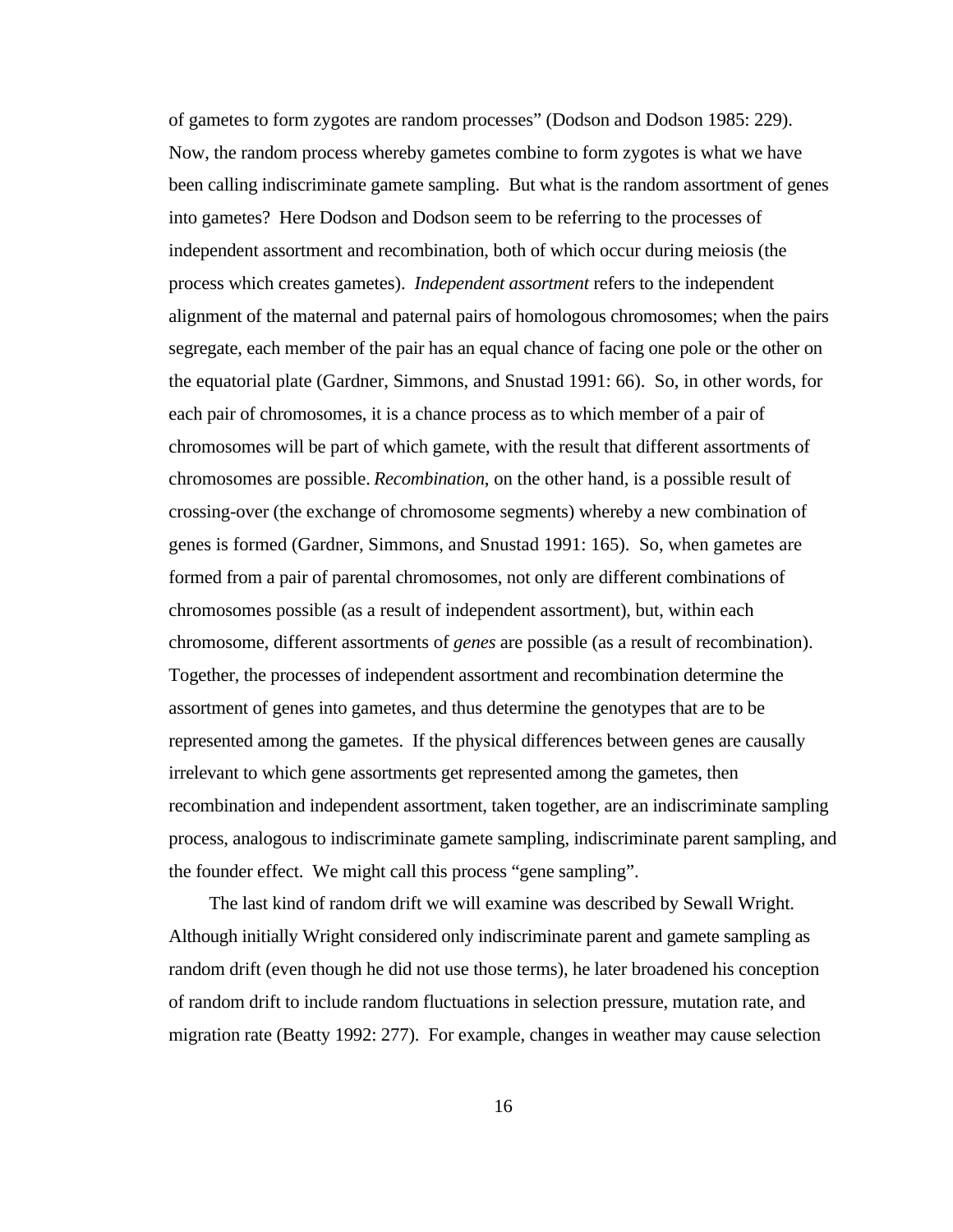pressure to fluctuate randomly, because some organisms in the population may be better adapted for warmer temperatures, whereas others are better adapted for cooler temperatures. Beatty argues that Wright's inclusion of these sorts of random fluctuations in his account of random drift is justified when we look at it in the context of Wright's shifting balance theory, since the effects of the fluctuations in selection, mutation, and migration rates have the same kind of effect as random drift and could therefore play the same role as random drift within Wright's theory (Beatty 1992: 279). However, as Beatty acknowledges, Wright's extension of the term to include fluctuations in the rates of other evolutionary processes is "questionable in certain respects." (Beatty 1992: 278). In particular, it is difficult to see how fluctuations in the rates of these processes could be construed as indiscriminate sampling.<sup>7</sup> Thus, while fluctuations in selection, mutation, and migration rates may share the same kind of *outcome* as random drift, they are not the same kind of *process* that we have been discussing, processes whereby sampling is indiscriminate with respect to physical differences. We will discuss the distinction between random drift as a *process* and random drift as an *outcome* further below.

Each of the processes described above, with the exclusion of fluctuations in selection pressure, mutation rate, and migration rate, can be characterized as an indiscriminate sampling process in the following way. For each kind of random drift, differences in the relevant "entity" are causally irrelevant to differences in the "success" of the relevant entity. With indiscriminate parent sampling, the founder effect, the bottleneck effect, and the "Brandon effect," the relevant entity is the individual organism. With indiscriminate gamete sampling, the pertinent entity is the gamete; with gene sampling, it is the gene. Moreover, each of these indiscriminate sampling processes leads us to expect certain kinds of outcomes. In the next section, we shall look at a general model for these indiscriminate sampling processes, and see why certain outcomes are likely given that kind of process (i.e., a random drift process).

<sup>7</sup> Moreover, as Cain and Currey argue, including these processes under the definition of drift will only lead to confusion: "Whatever may be the conveniences for mathematical geneticists of considering together all processes regarded as random, irrespective of their biological significance, the worker on actual examples must classify processes according to their biological significance" (Cain and Currey 1963: 59).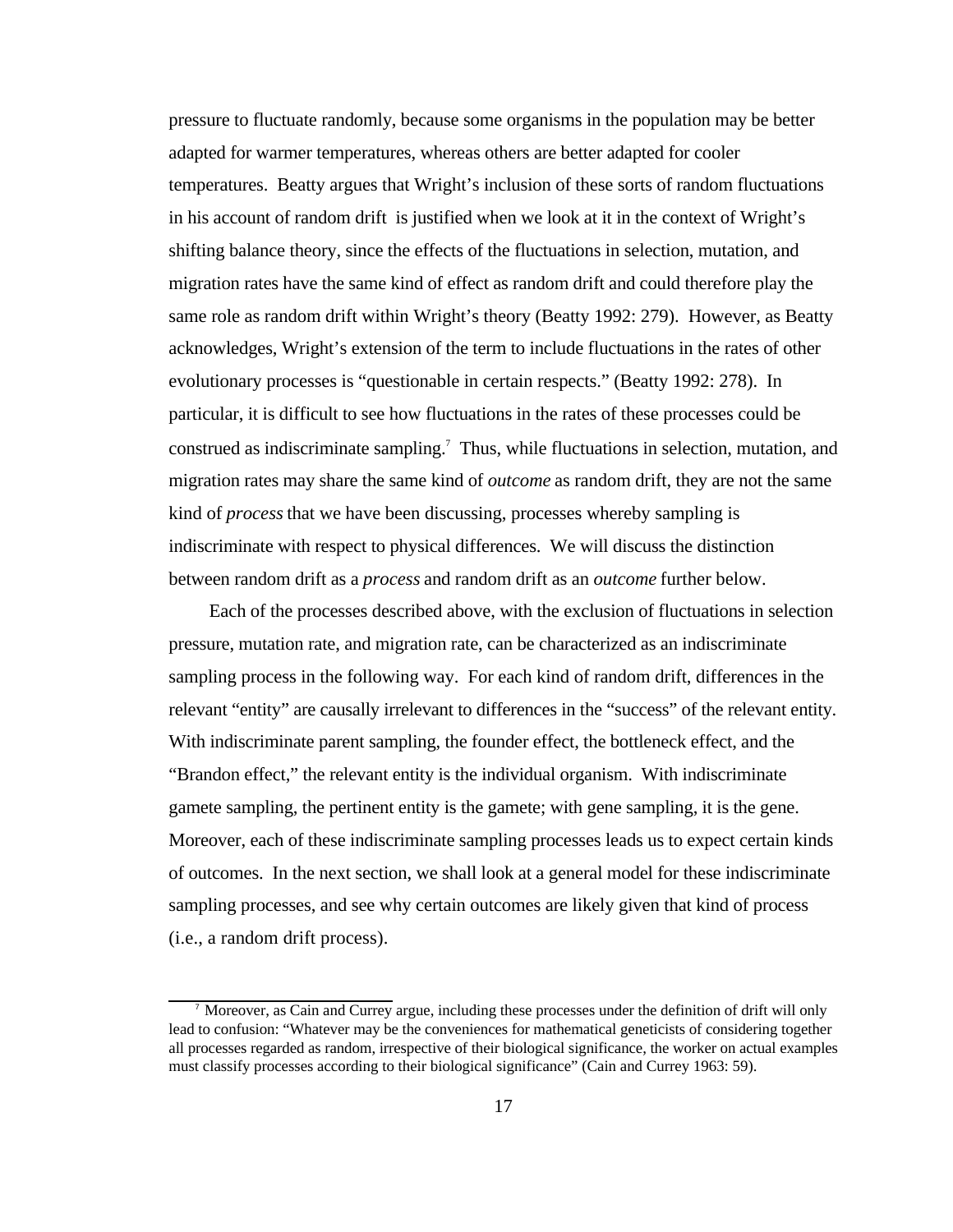## **1.3. A Model for Random Drift**

Population genetics textbooks standardly outline a model for random drift that maps on to the processes described above. Here I follow Hartl and Clark (1989), but the account is similar across textbooks; an ideal population model is introduced, with subsequent population models increasing in complexity. As we shall see, changing just one of the assumptions of the ideal model provides us with a simple model of random drift.

In an ideal population (diploid, sexually reproducing organisms; non-overlapping generations; random mating; infinite population size; negligible migration and mutation; no fitness differences between genotypes) genotype frequencies will not change from generation to generation. Instead, they will remain in a what is called a Hardy-Weinberg equilibrium. To see why, consider a population where the genotype frequencies of three genotypes AA, Aa, and aa are  $p^2$ , 2pq, and  $q^2$  respectively, where p represents the allele frequencies of *A*, *q* the allele frequency of *a*, and  $p + q = 1$ , since *A* and *a* are the only two alleles in the population. Assuming that gametes for each genotype will be produced with the same genotype frequencies already existing in the population, we would expect the probability that a sperm or an egg carries *A* is *q*, whereas the probability that a sperm or an egg carries *a* is *p*. Our ideal, initial assumptions (in particular, the assumption of random mating) imply that the combination of gametes will be random, so that the chance that an *A* sperm will fertilize an *A* egg is  $p \times p = p^2$ . Thus, the frequency of *AA* genotypes in the next generation will be  $p^2$ . Similarly, the chance that an *a* sperm will fertilize an *a* egg is  $q^2$ , so the frequency of *aa* genotypes in the next generation will be  $q^2$ . Finally, the probability that an *A* egg will fertilize an *a* egg is *pq* and the probability that an *a* sperm will fertilize an *A* egg is *qp*, so the frequency of *Aa* genotypes in the next generation will be 2*pq*. Thus, the genotype frequencies in the next generation are the same as in the initial generation: the frequency of *AA* is *p* 2, the frequency of *Aa* is 2*pq*, and the frequency of *aa*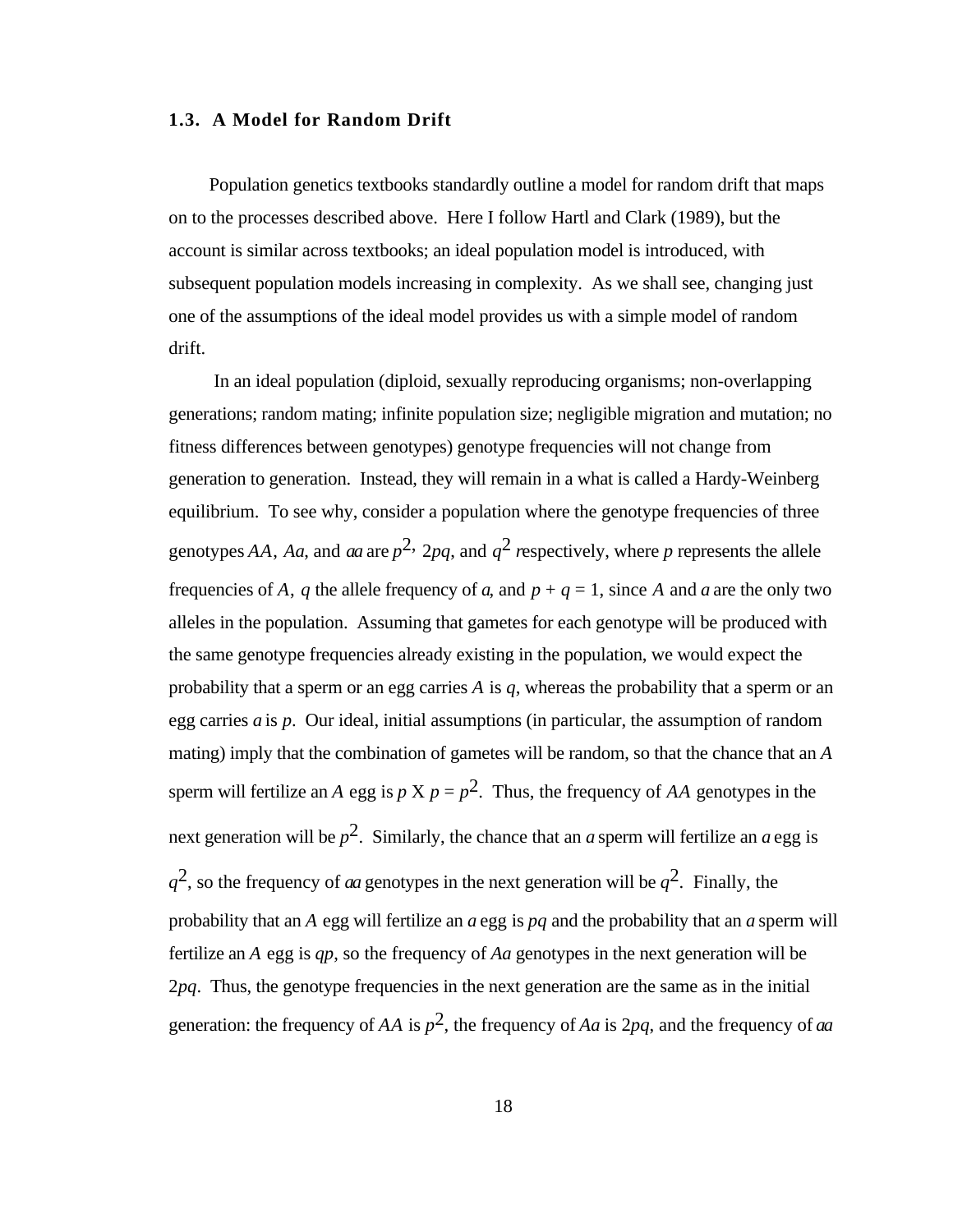is  $q^2$ . These frequencies are the Hardy-Weinberg equilibrium frequencies for two alleles. Therefore, in an ideal population, genotype frequencies will remain constant from generation to generation in a Hardy-Weinberg equilibrium.

If we change our population slightly to be a finite one, however, we introduce the potential for the genotype frequencies to deviate from their Hardy-Weinberg equilibrium by chance, that is to say, we introduce the possibility of random drift. Why and in what sense this should be the case is often explained by analogy to random sampling from an urn of colored balls.

First let us consider what "random sampling" amounts to. Giere argues that the randomness of a sample is not a feature of the sample *itself*, but rather a feature of the sampling *process* (Giere 1991: 149). According to Giere, a random sampling process must satisfy two criteria: 1) each item has an equal chance of being sampled, and 2) there is no correlation between the outcome of one sampling event and any other (Giere 1991: 184). Suppose we have a large urn filled with equal numbers of black and white balls which we sample according to Giere's two criteria, so that each ball has an equal chance of being picked and there is no correlation between the colors of the balls that get picked. If a large sample of balls is taken, say, 100 balls, we would expect the frequencies of colored balls in the sample to be very close to the frequencies in the urn. So, for example, one likely result might be that we pick 49 white balls and 51 black balls. In this case, the frequencies of our sample (0.49 white and 0.51 black) would be almost equal to the frequencies in the urn (0.5 white and 0.5 black). On the other hand, if we only take a small sample of colored balls, say 10 balls, our sample may very well have strikingly different proportions of colored balls than the urn does. For example, one likely result is that we draw only 3 black balls and 7 white balls. In this case, the frequencies of our sample (0.3 black and 0.7 white) do *not* reflect the frequencies in the urn very well. Furthermore, on a subsequent draw, we might get frequencies of 0.8 black and 0.2 white, or 0.6 black and 0.4 white. Thus, when we take a large sample, we expect the frequencies of the sample to be fairly representative of the frequencies of the urn, but when we take a smaller sample, we expect the frequencies to be less representative of the frequencies of the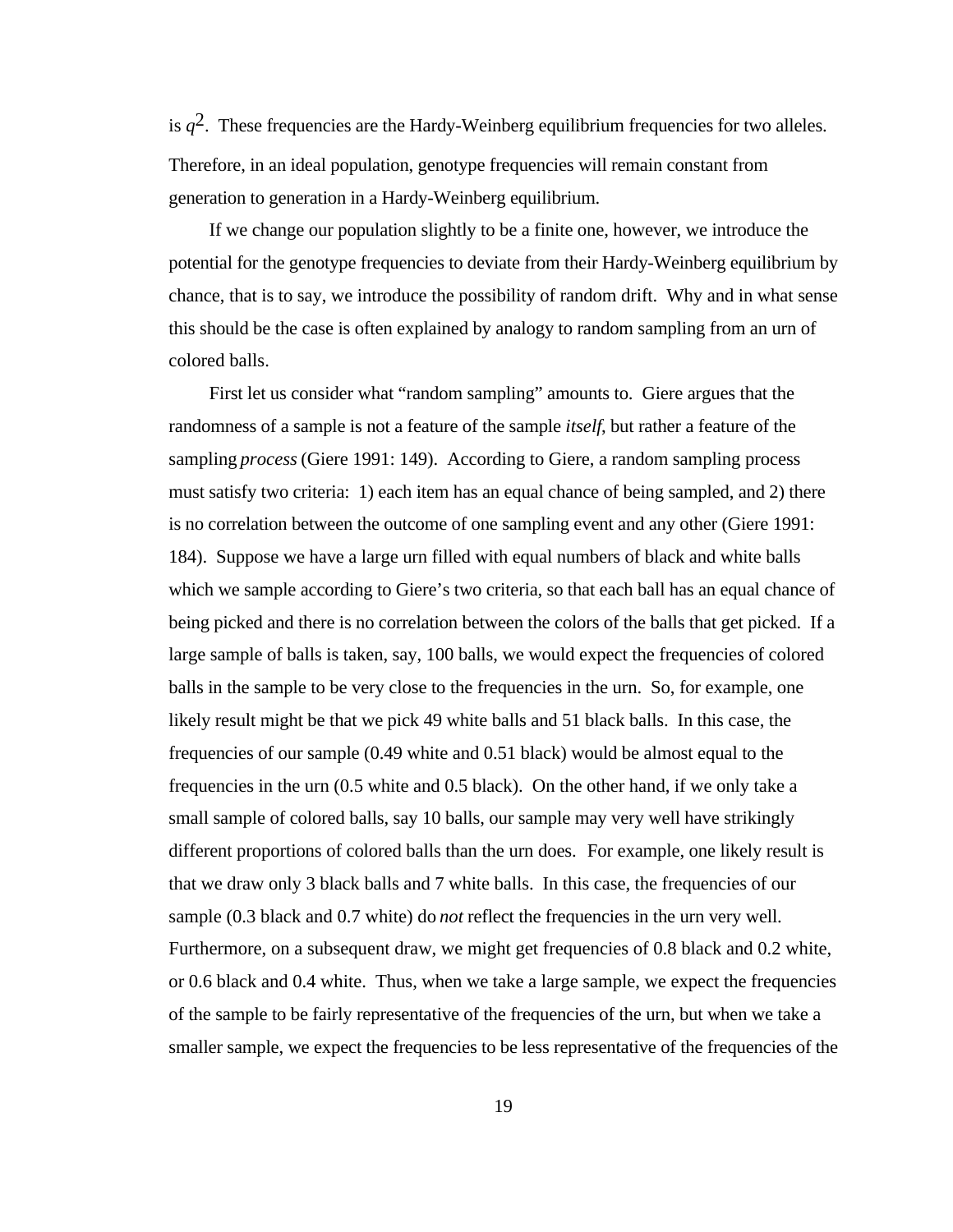urn. Therefore, the frequencies of small samples may fluctuate from sample to sample (See Chapter 3 for further discussion).

The phenomenon of drawing nonrepresentative samples is known as sampling error. If we are drawing 10 balls, we can calculate the probability for each possible outcome: 0 black balls, 1 black ball, 2 black balls,... through 10 black balls These probabilities provide us with a probability distribution of the all the possible outcomes (in this example, a bell-shaped distribution). Of course, the representative sample is always the most probable outcome, but the smaller the sample, the more probable non-representative outcomes become.

Just as larger urn samples have frequencies which tend to better reflect those of the urn from which they are picked, in an ideal population (of infinite size), infinite samples will always be representative (at least in theory). Thus, in our ideal population, genotype frequencies remain constant from generation to generation. However, if we allow our population to be finite, we introduce the possibility that genotype frequencies will not remain constant from generation to generation, just as the frequencies in our small sample of colored balls do not reflect the frequencies of the urn as well as the large samples do and thus are liable to change from sample to sample. But why is this, i.e., what is the random sampling occurring in the population? It should be the same as random sampling in the urn: each individual has an equal chance of being picked, and there is no correlation between one individual's being picked and another's.

This talk of "picking" individuals is rather abstract, however, so let us return to our example of indiscriminate parent sampling discussed above. In that example, a population of grey and brown squirrels was exposed to a forest fire. More of the grey squirrels happened to be in the area of the forest that caught fire, so a greater proportion of brown squirrels survived to reproduce. In terms of our random sampling model, we would say that each squirrel had an equal chance of being in the fire, and there was no correlation between the fate of any one squirrel and the fate of any other squirrel. The result of this sampling was that the frequency of squirrels in the subsequent generation changed from that of the parent generation; there was in increase in the frequency of brown squirrels.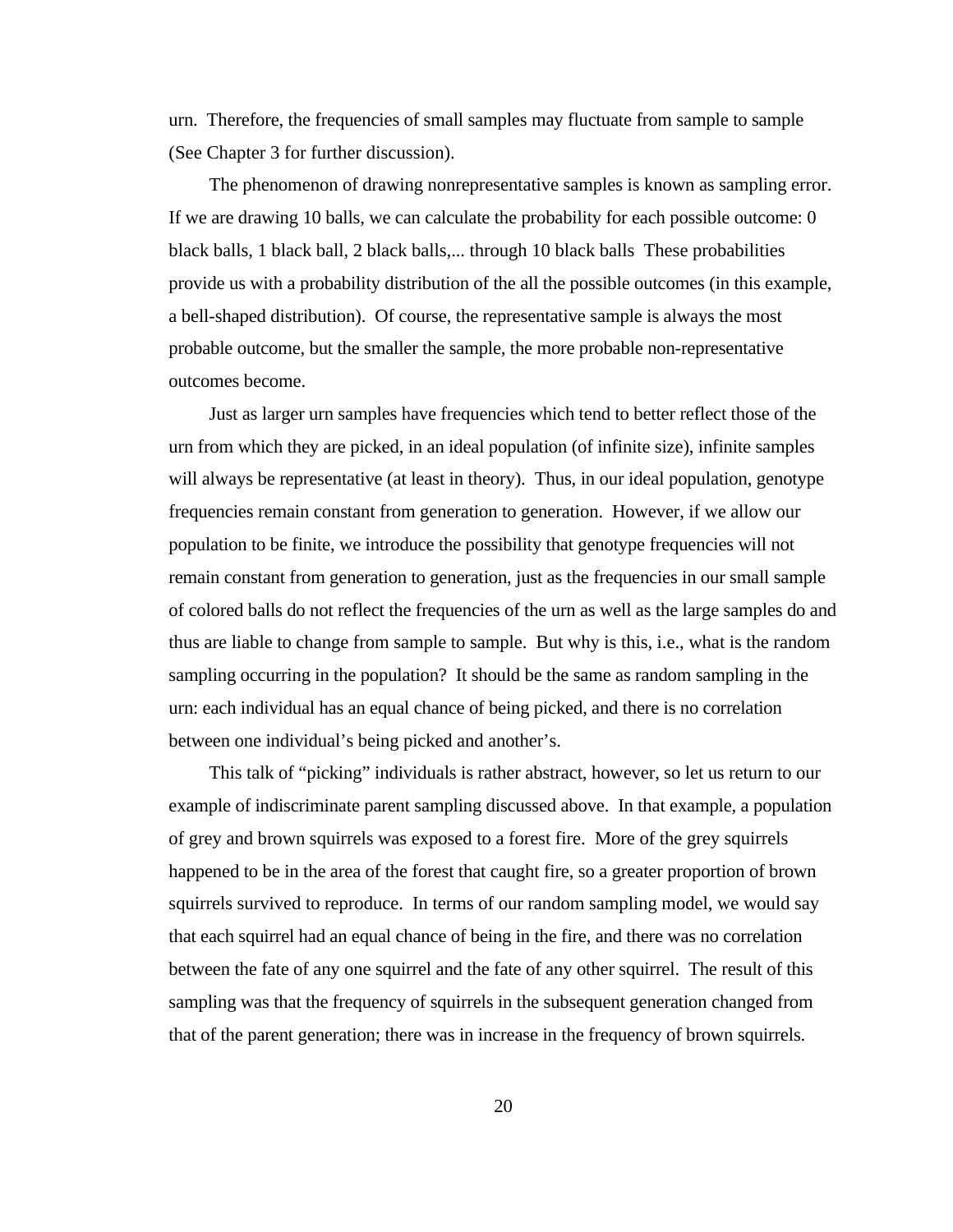Our random sampling model fits the squirrel scenario fairly well, yet there are two apparent problems with the way I have set things out. One is that it doesn't seem quite right to say that each squirrel had an equal chance of being caught in the fire. Weren't some of the squirrels simply not in the area of the forest that caught fire, and so did not have a very great chance of perishing before being able to reproduce? Of course, we could say that our urn model suffers from a similar problem; aren't the balls on the top more likely to be picked than the balls on the bottom? However, this response doesn't seem completely satisfactory, perhaps because (as I shall suggest momentarily) it serves to overlook an important issue regarding the sampling of both the balls and the squirrels.

The second apparent problem is that the model, as I have described it, doesn't seem to capture what I drew out as the general characteristic of a random drift process: differences in the phenotypes (gametes, genes) are causally irrelevant to differences in the "success" of phenotypes (gametes, genes). So, perhaps our model needs to be modified to take this into account. Instead of claiming that each ball has an equal chance of being selected, we can make the lesser claim that the differences in the colors of the balls are causally unrelated to which ball gets picked, as would be the case if we were blindfolded and picking balls out of the urn. We could deliberately pick balls from the top, but so long as ball color is causally irrelevant to a ball's being *on the top* , it would be the case that ball color is causally irrelevant to which ball gets picked. Likewise, an organism's location may make it more likely to be sampled, but so long as the given physical characteristics not causally relevant to that location, we can say that the physical characteristics are not causally relevant to the organism's reproductive success. We might say that under random drift, organisms' reproductive success occurs randomly with respect to the given physical characteristics, meaning that physical differences are causally irrelevant to organisms' reproductive success.

At this point a terminological note is in order. In describing random drift this way, I am focusing on random drift as an *indiscriminate sampling process*. However, it should be noted that while random drift is sometimes spoken of as a *process* (as I have done here), at other times (and by other people) it is spoken of as an *outcome*. That is, one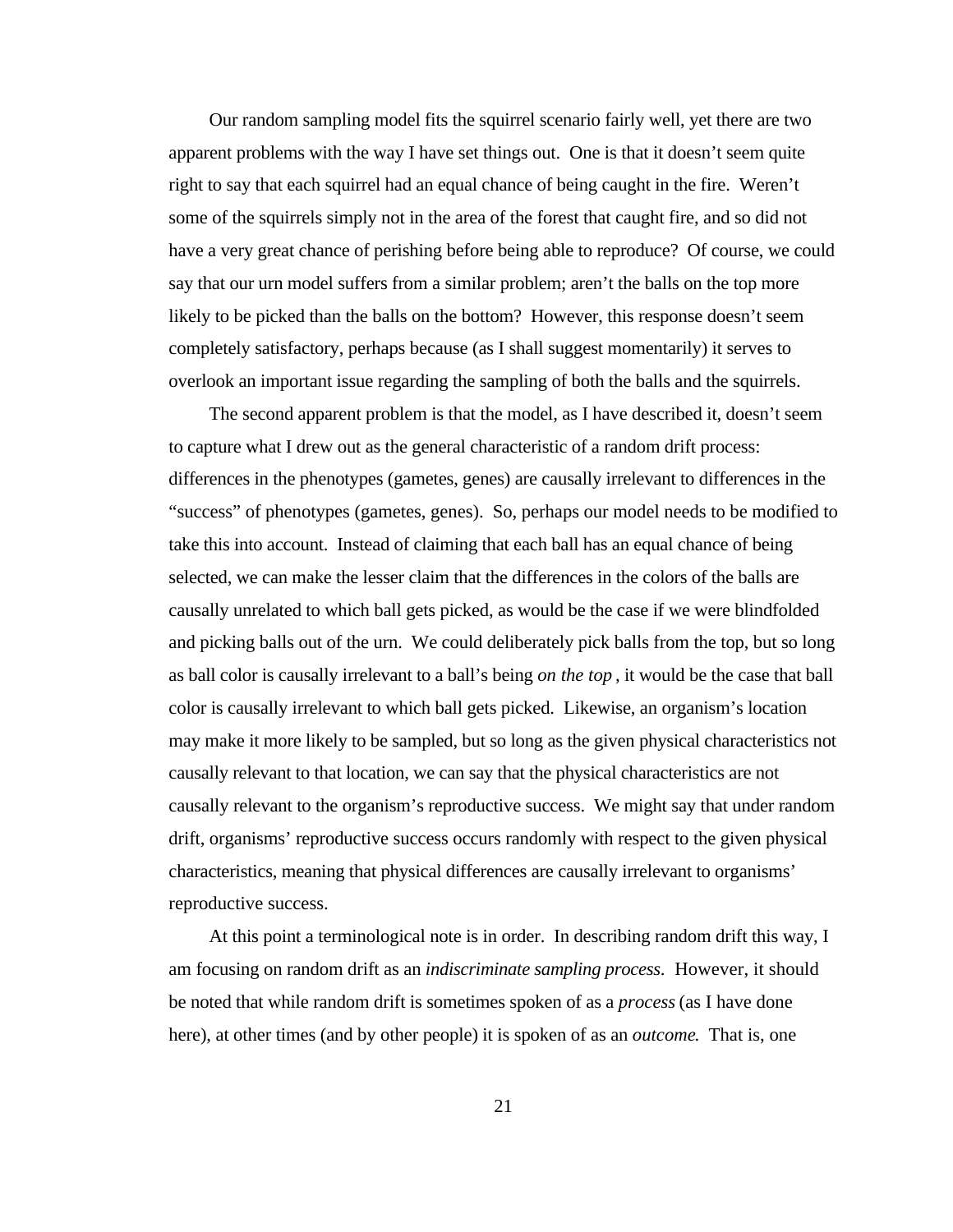could focus on the outcome of the processes that I described in section 1.2 above, rather than on the processes themselves. Previously, we discussed why it is that the outcome of an indiscriminate sampling process may be one where the frequencies of the sample do not reflect the frequencies of the parent generation. We can associate with each frequency a certain probability of occurrence, producing a generally bell-shaped probability distribution of gene frequencies. Representative samples are the most probable outcomes, but the smaller the sample, the more probable the non-representative samples become. Thus, in a small population undergoing an indiscriminate sampling process over a number of generations, genotype frequencies may fluctuate, or drift, from generation to generation. This fluctuation in gene or genotype frequencies from generation to generation (generally as the result of an indiscriminate sampling process) is what some authors refer to as random drift. However, in this chapter and in subsequent chapters, I will use the term 'random drift' only as an indiscriminate sampling process, never as an outcome. This will make it easier to contrast and compare random drift with other evolutionary processes, such as natural selection.

## **1.4. Conceptual Distinction Between Natural Selection and Random Drift**

We have been discussing random drift in the absence of natural selection, i.e., in populations where there are no fitness differences between genotypes. However, as Beatty (1984) notes, in any real, finite population where natural selection is occurring, random drift will be occurring as well. So, to thoroughly treat the subject of random drift, one must analyze natural selection at the same time as random drift. Furthermore, as we discussed in section 1.1, there has been (and continues to be) a great deal of debate over the question of whether, in particular instances and in general, natural selection is more prevalent than random drift. For these reasons, it is important that the concept of random drift be distinguishable from the concept of natural selection.<sup>8</sup>

<sup>8</sup> The distinct question of how one distinguishes between natural selection and random drift *empirically* (as opposed to *conceptually*) is a complex one, which I will not be addressing here.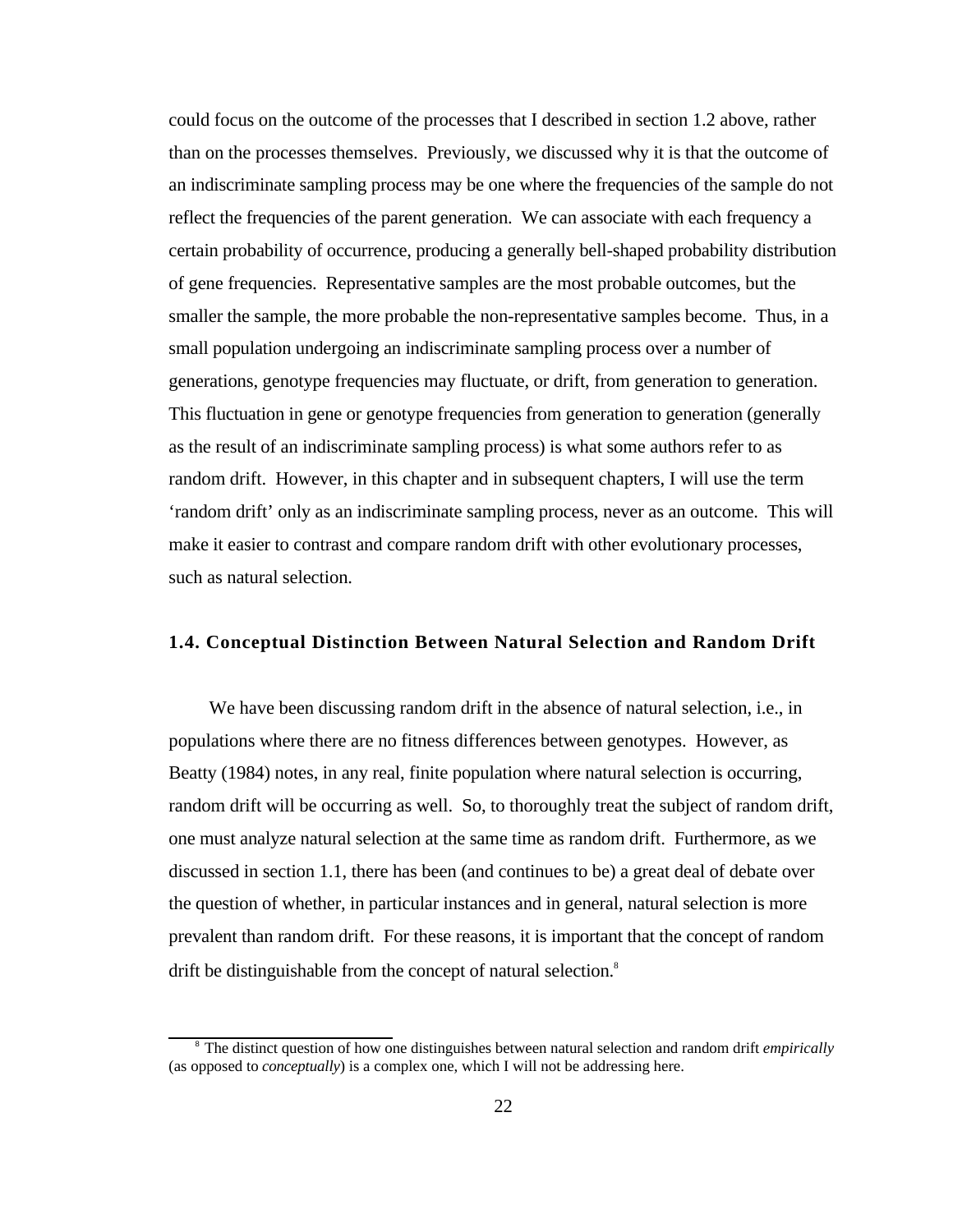## *1.4.1. The Problem*

However, according to Beatty, it is "conceptually difficult to distinguish natural selection from random drift, especially where *improbable results of natural selection* are concerned" (Beatty 1984: 196). On Beatty's account, natural selection is *discriminate* sampling, or sampling with regard to fitness differences, whereas random drift is *indiscriminate* sampling, or sampling *without* regard to fitness differences (Beatty 1984: 190-1). Yet Beatty maintains that these concepts are not conceptually distinct. His conclusion is based on the following example. Consider a population of dark moths and light moths, both having the same color-sensitive predator. The moths inhabit a forest of light colored trees (40%) and dark colored trees (60%) – trees which provide camouflage from the predator for the light and dark colored moths, respectively. Since there are more dark colored trees than light colored ones, the dark moths have a greater likelihood of landing on a tree which will prevent their detection by a predator. Thus we would expect the dark colored moths to have greater reproductive success than the light colored moths, i.e., the dark colored moths are fitter than the light colored moths in the given environment.

However, as Beatty emphasizes, the expected reproductive success of each type of moth (dark or light) can be represented by a probability distribution where the probability of the given type for leaving each of the possible quantities of offspring is displayed. Now make three further suppositions: 1) there is an overlap in the probability distributions of the dark and light moths, such that it is possible for the light moths to have greater *actual* reproductive success than the dark moths, even though the dark moths overall have a greater *expected* reproductive success; 2) the possible becomes actual, and the lighter moths *do* have greater reproductive success; and 3) the greater actual reproductive success of the lighter moths is due to the fact that, by chance, the dark moths more frequently landed on light colored trees than dark colored trees, despite the fact that there was a greater proportion of dark colored trees. Given these three suppositions, Beatty raises the following question: should we consider this change in gene and genotype frequencies to be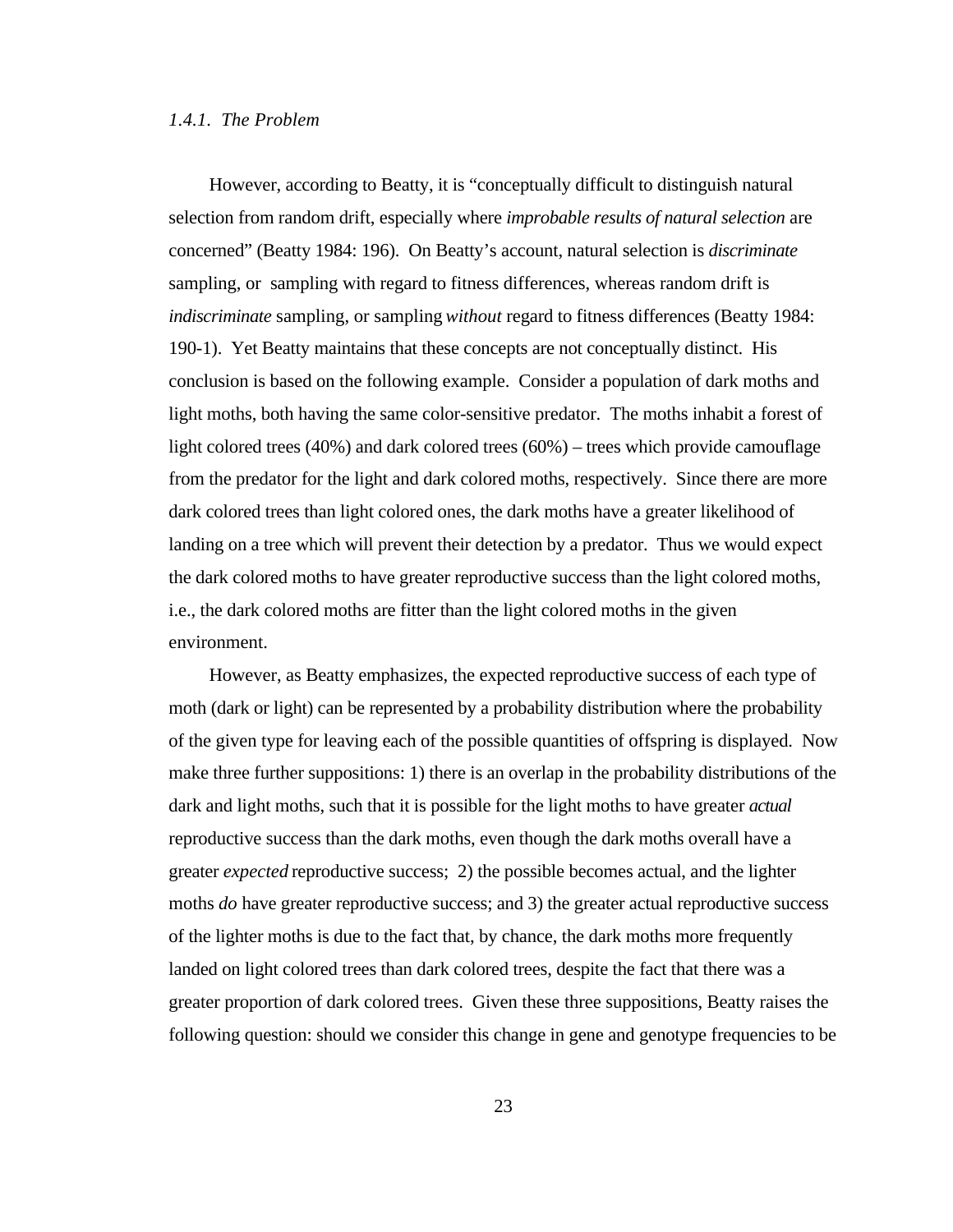#### the result of natural selection, or of random drift? He states:

That is, is the change in question the result of sampling discriminately or indiscriminately with regard to fitness differences? It is not easy to maintain that the sampling was entirely indiscriminate with regard to differences in survival and reproductive ability. At least it is difficult to maintain that the death by predation of *conspicuously* dark moths in this environment is indiscriminate sampling, whereas the death of *conspicuously* light moths in the same environment is selection. On the other hand, it is also difficult to maintain that selection alone is the basis of the change. At least, it is difficult to maintain that the fittest were selected (Beatty 1984: 195-6; italics in original).

Beatty seems to be arguing as follows. We don't want to attribute the changes in the population entirely to random drift, since the light moths who perished did so on the basis of their lightness; the lightness of these moths made them less fit than the darker moths in an environment where the majority of trees was dark. In other words, it seems as though we would want to say that the light moths were sampled *discriminately* with regard to their light color and thus, we would say that they died as a result of natural selection. However, when we consider the dark moths who died by predation, it seems as though we would want to say that their deaths occurred *indiscriminately* with regard to fitness differences, since it is just by chance that so many of the dark moths landed on light colored trees. Since the dark moths were "sampled" without regard to their darkness, we would want to attribute their deaths to random drift. But how could it be that the deaths of the dark moths are due to random drift, whereas the deaths of the light moths are due to natural selection? After all, is there anything that is different about the situations of the two moths? In both cases, the color of the moth was distinct against its background, leaving it vulnerable to the predator. Why should one case be considered natural selection and the other random drift? So perhaps it is the case that the change in the population was entirely due to selection. Yet this seems counterintuitive as well – how can it be that there was discrimination on the basis of fitness differences, yet it is the *less* fit organisms which had the better reproductive success?

So, it doesn't seem to make sense to attribute the change entirely to random drift, nor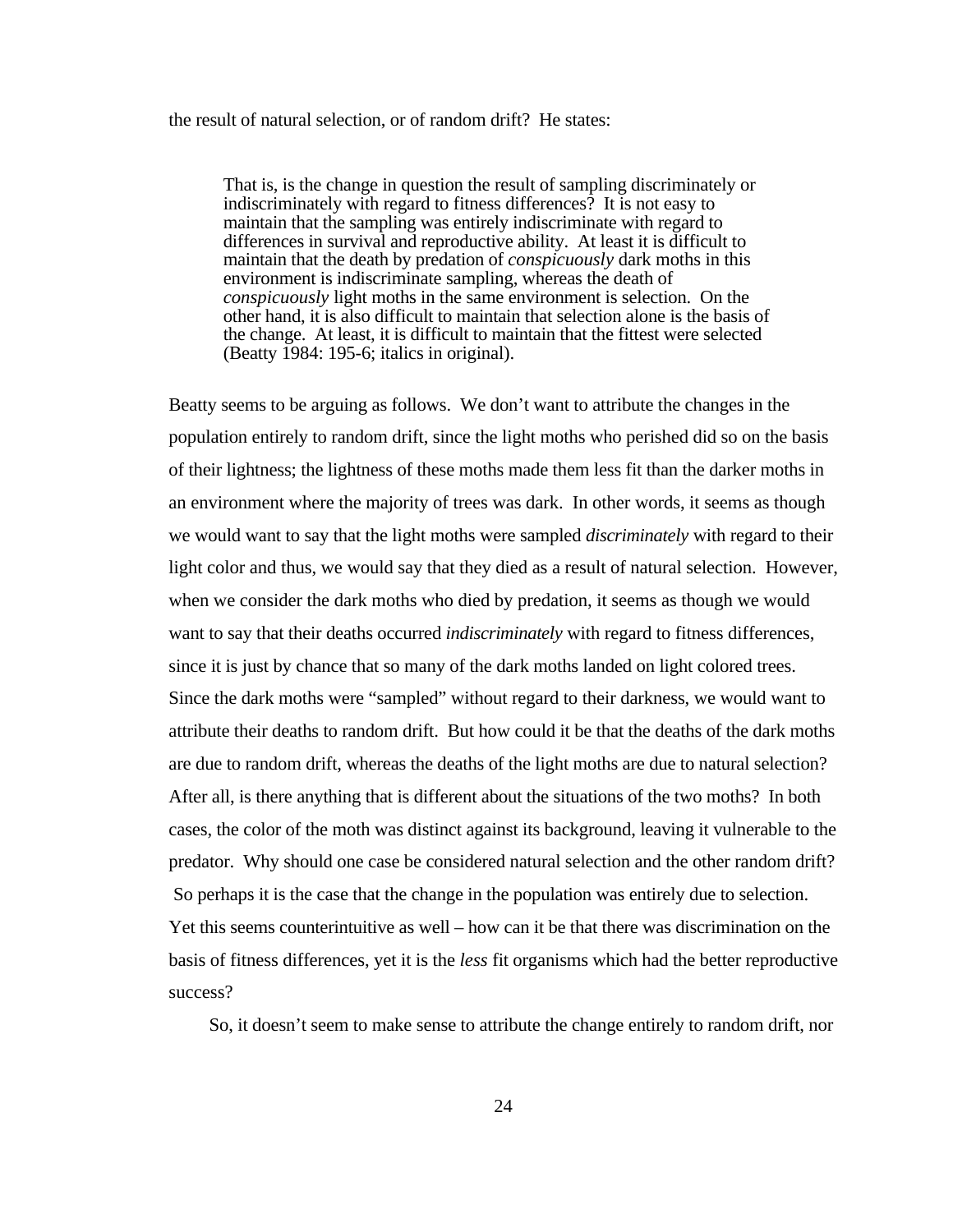entirely to natural selection, and it certainly does not make sense to attribute the change in frequency of one type of moth to natural selection and the change in frequency in the other type to random drift. Given these considerations, Beatty concludes that it is conceptually difficult to distinguish natural selection from random drift.

But why do the difficulties involved in determining whether the change in the moth population was due to natural selection or random drift constitute a *conceptual* problem? Brandon and Carson suggest that Beatty is really putting forth a question about how to *empirically* distinguish natural selection from random drift rather than how to make the *conceptual* distinction (Brandon and Carson 1996: 325; n. 13). On the surface, the example as Beatty has described it does appear raise an empirical (if hypothetically empirical) question: we are looking at the "results" for this population, i.e. a particular change in gene frequencies, and attempting to determine whether that result is due to natural selection or random drift. This would be analogous to what would be done in attempting to answer the very same question in a real population; in a real population, as in a hypothetical population, determining whether an outcome was (in fact) due to random drift or to natural selection is an empirical task. However, it does not seem plausible that the problem that Beatty raises is an empirical one, for this reason: we know all the facts of the case (since it is a hypothetical situation) and we *still* have difficulty in answering the question of whether the cause is random drift or natural selection. Our concepts should be rich enough to cover any empirical situation. That we have difficulty answering the question indicates that our conceptual apparatus is not sufficient to account for the empirical situation. But then what is the conceptual question?

I think that Beatty uses the moth example to demonstrate the conceptual problem, but that should not confuse us into thinking that determining whether given instances of evolutionary change are natural selection or random drift *is* the problem. The conceptual problem lurks beneath the surface of the example. As Beatty suggests, natural selection and random drift are both probabilistic. On Beatty's account, natural selection is a process whereby organisms are discriminated on the basis of their fitnesses, but the discrimination is probabilistic. It is not that the fittest always have the greatest reproductive success; but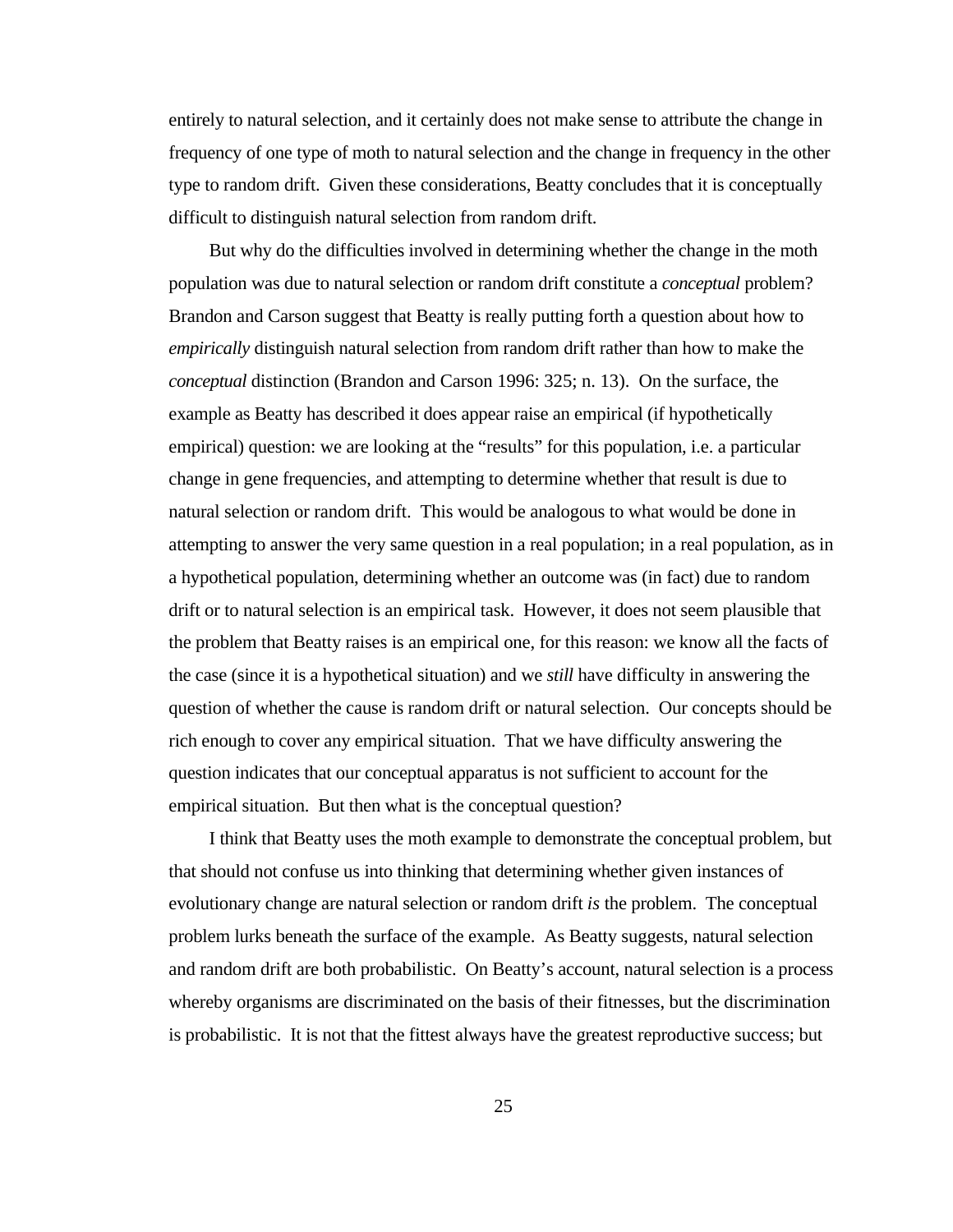that they are more likely to do so than their less fit conspecifics. We might expect longer legged gazelles to have more success in outrunning their predators, but they may be "unlucky" and come into contact with more predators than the shorter legged gazelles. Thus, natural selection doesn't give us a specific prediction of an evolutionary outcome, but gives different predictions (assigns probabilities) for a range of outcomes. However, as we have seen, random drift is also a probabilistic process that assigns probabilities for a range of outcomes. According to Beatty, random drift is *indiscriminate* sampling, in that organisms are sampled without regard to differences in their fitnesses. So, the question is, when you have a probabilistic process occurring in the population, is it the probabilism of random drift or the probabilism of natural selection? To go back to the moth example, when the dark moths happen to land on a greater number of light colored trees, is that the probabilism of natural selection (discriminate sampling) or is it the probabilism of random drift (indiscriminate sampling)? It is hard to know how to answer these questions. Thus it is the probabilism of natural selection and random drift which leads to the conceptual problem that Beatty outlined; the fact that natural selection and random drift are both probabilistic seems to leave us with a conceptual overlap.

This is a problem for evolutionary biology given arguments over the relative importance of natural selection and random drift. How can natural selection and random drift be used as alternative explanations if the concepts of natural selection and random drift cannot be distinguished? Beatty suggests that some evolutionary changes are "to some extent, or in some sense, a matter of natural selection *and* to some extent, or in some sense, a matter of random drift" (Beatty 1984: 196), acknowledging that, at least in some cases there *is* no hard and fast distinction between random drift and natural selection. This is not a solution to the problem he has raised, but rather a concession to the problem. Perhaps this is the best that we can do. However, I think it is important to try to make sense of biologists' empirical claims about whether random drift or natural selection is more prevalent in given population. These claims are difficult enough to substantiate, but they are impossible without the conceptual apparatus. If Beatty is right, there will be some cases in which we cannot answer the empirical question, because our concepts don't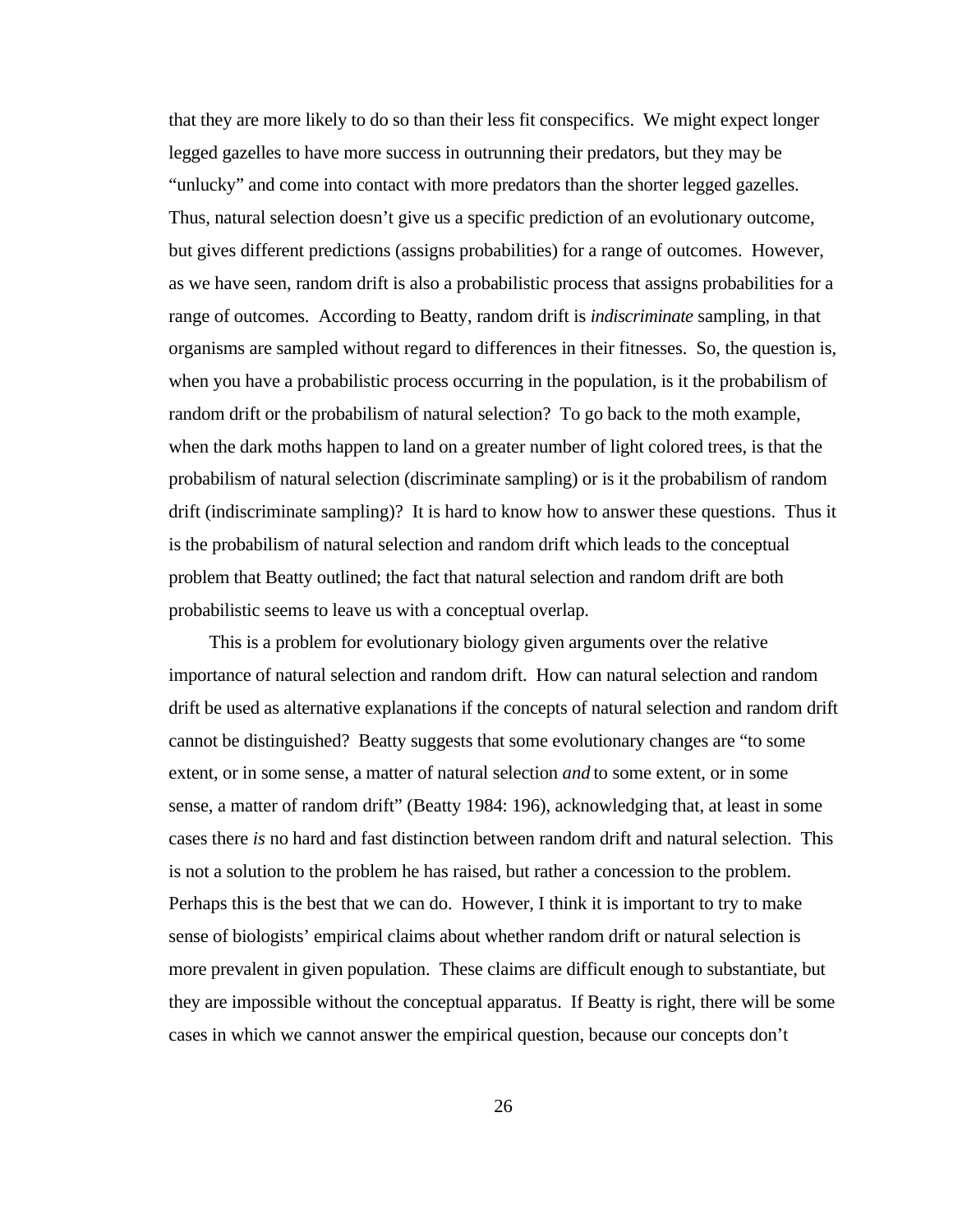provide the distinction (this is different from, say, not being able to answer the question because we can't obtain the relevant information). However, if the concepts are not distinct, then it seems as though *all* evolutionary explanations which invoke natural selection and/or random drift will suffer from vagueness, not just certain fuzzy cases. As this is clearly an undesirable result, I will explore alternative solutions to the problem Beatty has raised.

#### *1.4.2. Dissolution of the Problem*

One way of "solving" the problem that Beatty has raised is to attempt dissolve it by criticizing the conception of natural selection on which Beatty's argument rests. On Beatty's account, natural selection is a probabilistic process, and as we saw above, it is that very probabilism which produces the conceptual overlap between natural selection and random drift. However, if the concept of natural selection were not a probabilistic one, there would be no overlap, and therefore no problem in making the conceptual distinction.

But what would a non-probabilistic conception of natural selection look like? One way of characterizing it would be to claim that natural selection is "deterministic" in the sense that in an infinite population, organisms will (with a probability asymptotically approaching unity) achieve their expected reproductive success (Sober 1984 puts forth such a view). $\degree$  On this kind of account, any variation from that expected reproductive success in a real, finite population is attributable to random drift rather than natural selection (Sober 1984: 110-111). Although Sober does not make this argument, one could use his characterization of natural selection to claim that there was no conceptual overlap; any probabilism is attributed to random drift. In the case of Beatty's moth example, a Soberian would claim that the population experienced both natural selection and random drift. To the extent that the change in the population was in accordance with the expectations of natural selection, the change was due to natural selection. To the extent that the change deviated from those expectations, the change was due to random drift.

<sup>&</sup>lt;sup>9</sup> Note that this sense of determinism is distinct from Laplacean determinism.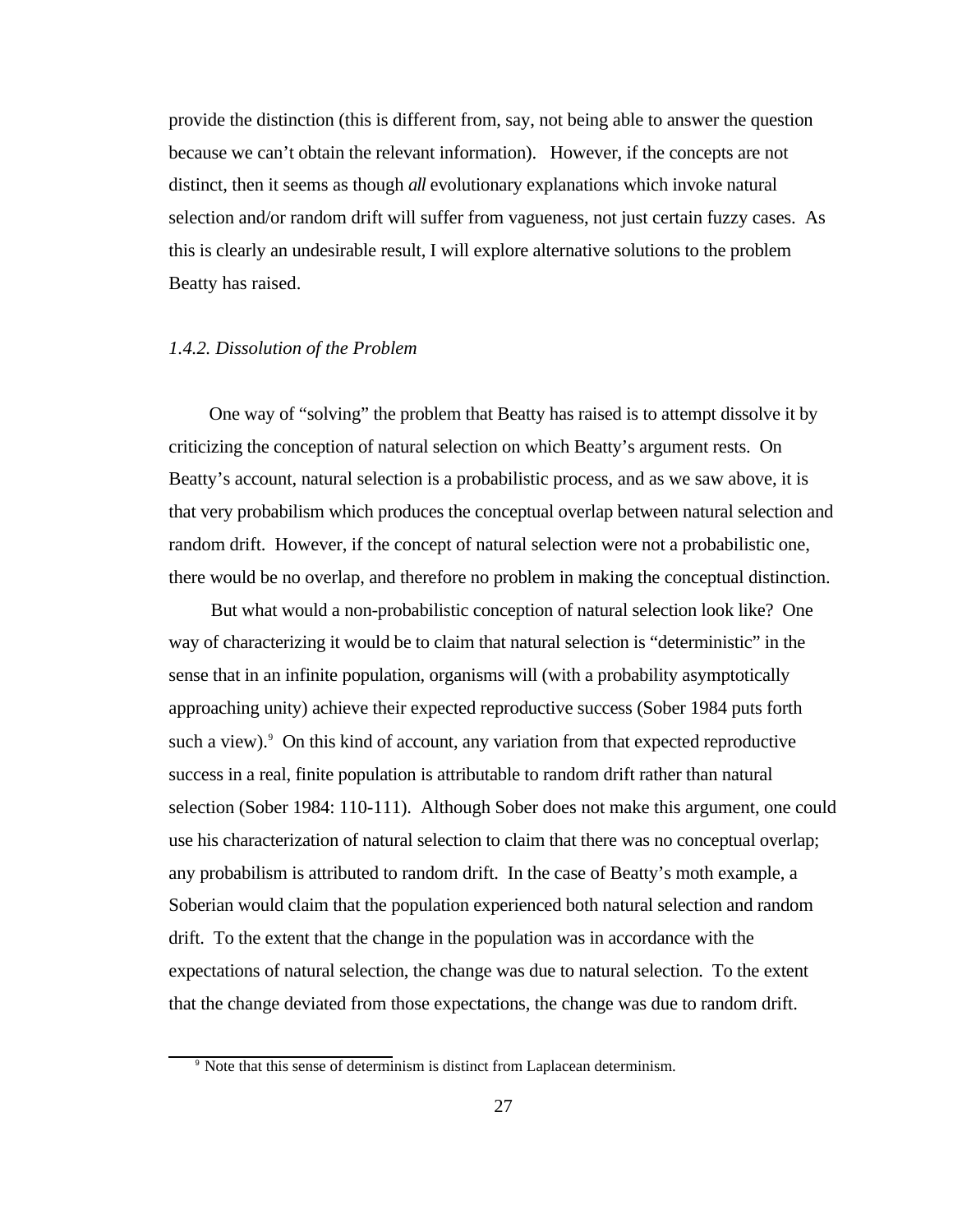However, on this kind of view, the concepts of random drift and natural selection are distinct; natural selection is a process whereby organisms achieve their expected reproductive success (based on their fitness in a given environment), random drift is a process which probabilistically deviates the population from those expectations.

This argument is appealing in that it provides a clean distinction between natural selection and random drift. It also fits with the intuition that in most real populations, both natural selection and random drift are occurring; using Sober's conceptions of random drift and natural selection, this will be true of all real populations (since no real population is infinite).

However, excluding chance from our conception of natural selection does not seem to fit with longstanding usage of the term in biology. Darwin, in describing natural selection, asserts: "But if variations useful to any organic being do occur, assuredly individuals thus characterized will have the *best chance* of being preserved in the struggle for life" (Darwin [1859] 1964: 127). On Darwin's conception of natural selection, chance, in this case the chance that organisms' possessing useful variations may not be successful, is *part* of the concept of natural selection, not separate from it. Ernst Mayr also utilizes a probabilistic conception of natural selection, distinct from the probabilism imparted by random drift:

Natural selection is a statistical phenomenon; it means merely that the better genotype has a 'better chance of surviving' (Darwin). A light-colored individual in a species of moth with industrial melanism may survive in a sooty area and reproduce, but its chances of doing so are far less than those of a blackish, cryptically colored individual. It happens not infrequently in nature that, for one reason or another, a superior individual fails to reproduce while an inferior one does so abundantly … Natural selection, being a statistical phenomenon, is not deterministic; its effects are not rigorously predictable (Mayr 1970: 107-8).<sup>10</sup>

In more recent writings, he asserts that "selection and chance are not two mutually exclusive alternatives…there are stochastic perturbations ("chance events") during every stage of the selection process" (Mayr 1983: 332).

<sup>&</sup>lt;sup>10</sup> Mayr is clearly not considering random drift here; he brings random drift and other forms of drift into his account at a later point in the chapter (Mayr 1970: 120-8).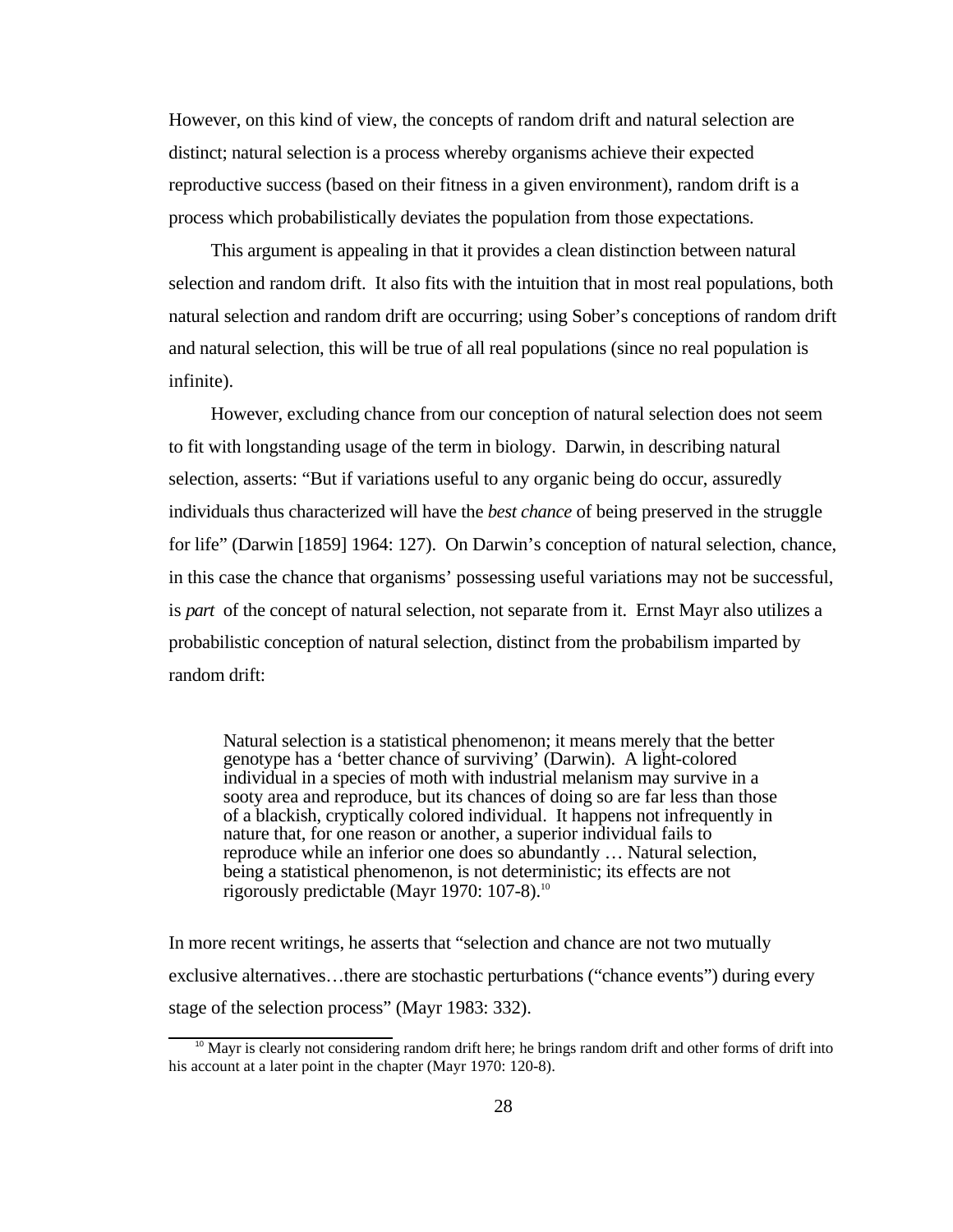The conception of natural selection inherent in these quotes from Darwin and Mayr is one which many biologists and philosophers of biology would grant, I think: we acknowledge that natural selection is a process where organisms may not be as reproductively successful as one would expect, based upon their traits – they may "by chance" fail to achieve that success. But is random drift this chance element or is the chance element an inherent part of natural selection? Or, to shift the burden of proof to Sober, why speak of natural selection as "deterministic"? I think the reason natural selection is sometimes described in this way is to provide a relatively simple model that can be analyzed quantitatively. In the context of population genetics, it is easiest to deal with a model of natural selection where population size is infinite and expected values are realized. Then, when one "complicates" the model by introducing finite population size, random drift suddenly comes into play. (This is the model we discussed in section 1.3 above, but with fitness differences). Further "complications", such as migration and mutation, can also be added to the model. So the population models serve as step-wise descriptions of evolutionary processes, with increasing complexity. Considering natural selection under the conditions of an infinite population allows biologists to better isolate the role that *other* factors play, such dominant and recessive genes, without complicating factors "getting in the way".

However, I think it is a mistake to take the population genetics model of natural selection and apply it to the *concept* of natural selection, for the very simple reason that in the real world, there are no populations of infinite size. If concept of natural selection is a deterministic one, then it is a concept which can't be applied to the real world. In the real world, organisms don't always achieve their expected reproductive success; they come across predators, forest fires, diseases. That in itself shouldn't mean that they are any less subject to natural selection. Our concept of natural selection should be a "real world" concept, one that incorporates finite populations and the Darwinian intuition that fitness only imparts a likelihood of reproductive success, not a guarantee. In other words, in the real world, the process of natural selection is probabilistic; our concept of natural selection should reflect this reality and be probabilistic as well. Unfortunately, we are still left with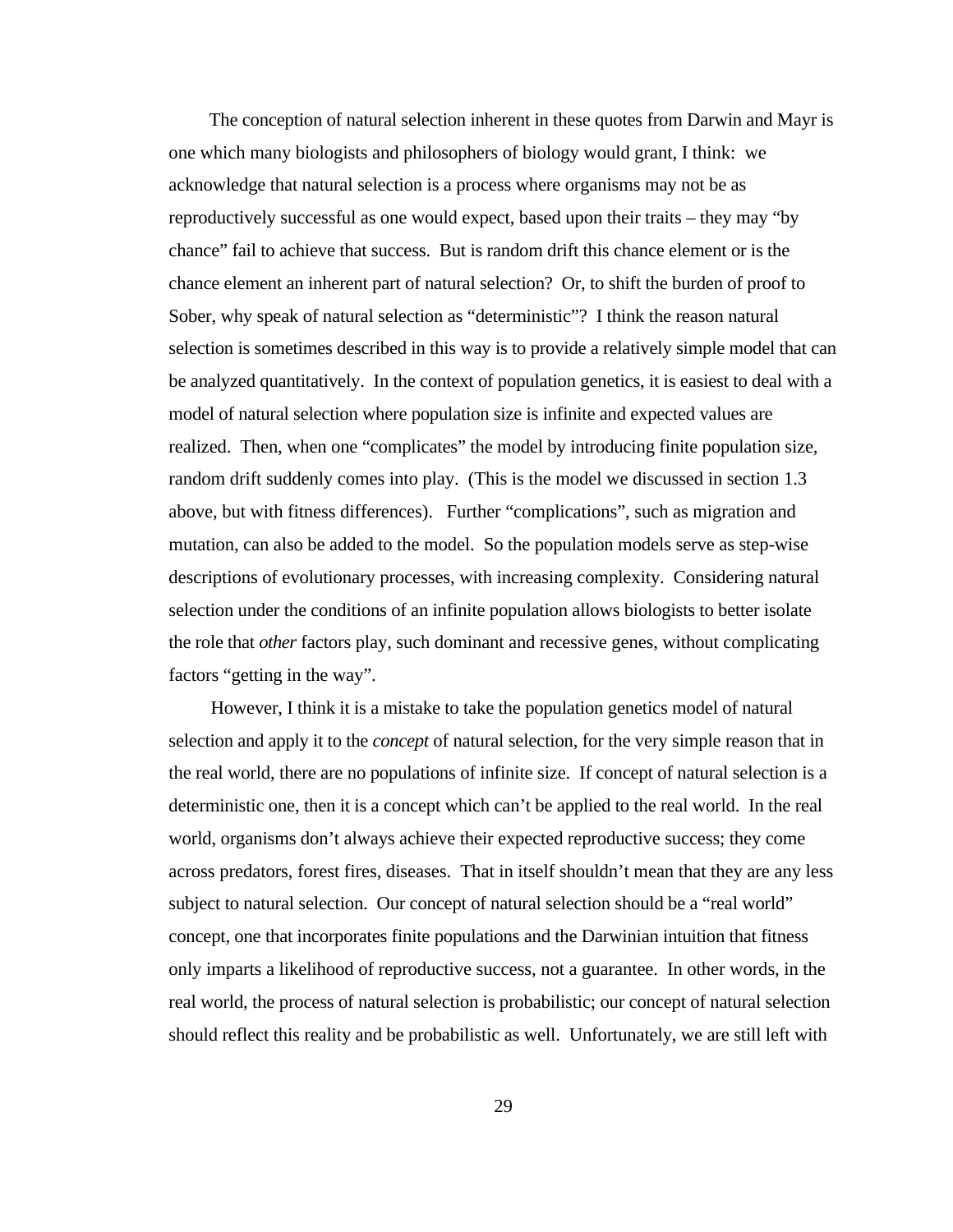the problem of how to distinguish this probabilistic conception from random drift. So let us turn to another candidate solution to the problem, that of M. J. S. Hodge.

#### *1.4.3. Hodge's Solution*

Hodge claims that a proper distinction between natural selection and random drift relies on *causation*: "… differential reproduction in selection is distinguished from any in drift by its causation; by contrast with drift, it is occurring because the physical property differences constituting the hereditary variation that is being differentially produced are not merely correlated with differences in reproduction – they are causally relevant to them" (Hodge 1987: 251). This distinction uses essentially the same definition of random drift I developed in sections 1.4.1 and 1.4.2 above; random drift is a process where physical differences are *not* causally relevant (i.e., are causally irrelevant) to differences in reproductive success. However, Hodge doesn't seem to think that causation can completely solve the problem that Beatty raises. Citing Beatty, Hodge states:

… explicating selection by contrast with drift allows for – even encourages – the admission that in real life the ecology and genetics of butterflies and their predators may include some changes that are equally plausibly categorized as selection or drift. Once one considers such familiar complications as linked genes, correlated responses to selection, patchy environments, frequency dependent effects, habitat preferences, and so on, it is possible to think of scenarios for which it is impossible to draw a sharp line between [differential reproduction where physical property differences are causally irrelevant and differential reproduction where physical differences are causally relevant]. But here, as always, it is to be emphasized that such impossibilities do not nullify the rationales for making the conceptual distinction (Hodge 1987: 253).

Here Hodge seems to be confusing distinguishing between natural selection and random drift *empirically* (deciding whether real life cases are natural selection and random drift) and distinguishing between natural selection and random drift *conceptually* (developing definitions of the two concepts which are non-overlapping). Without further explanation as to how the various "complications" he cites make the distinction impossible to draw, it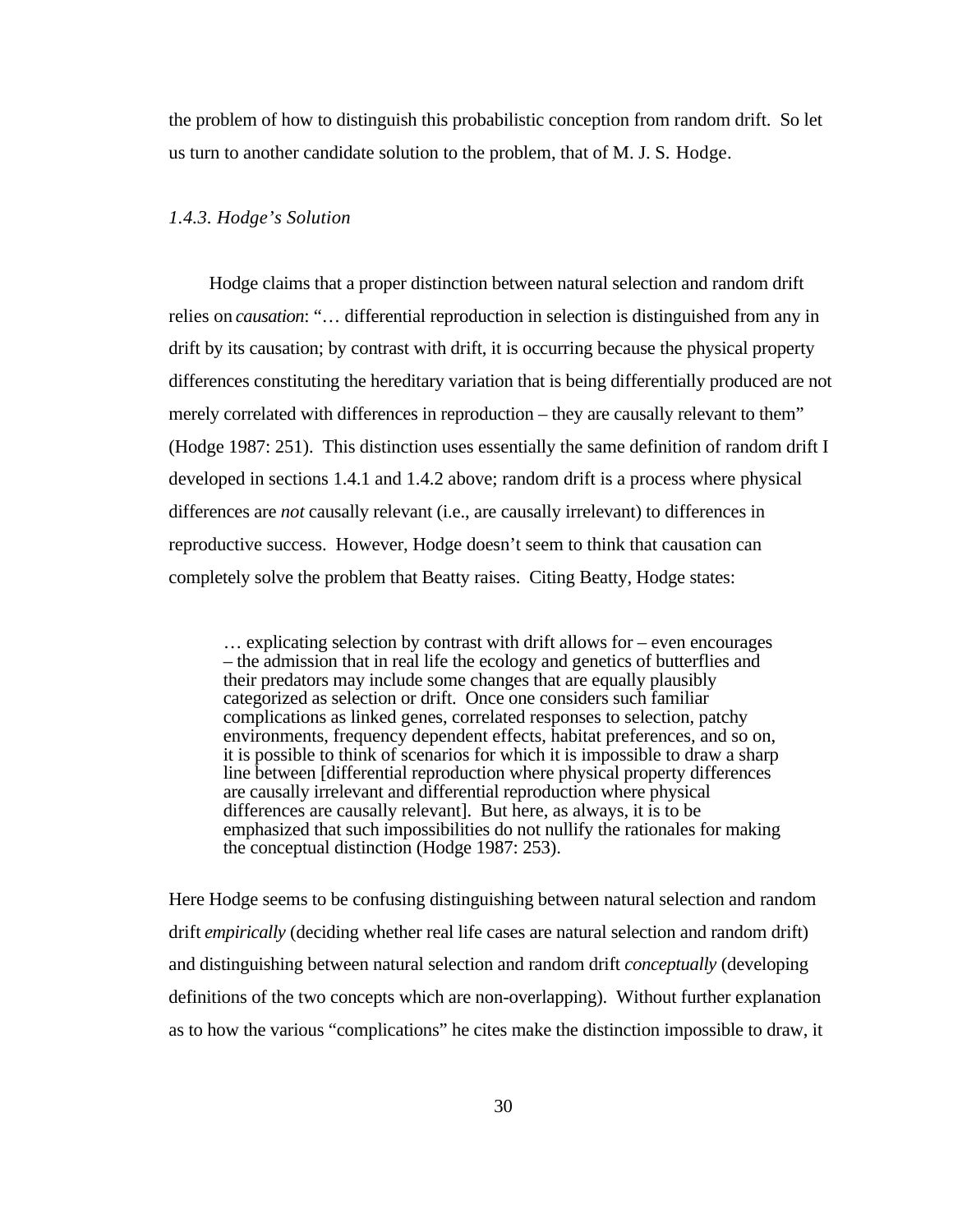is difficult to determine whether he is making this mistake. In any case, I think that Hodge's distinction (with two modifications I will discuss below) is more clear-cut than he realizes – that it can be used to solve the problem that Beatty raises. However, before I can support that claim we must first examine Hodge's arguments in further detail.

Hodge notes that textbook definitions of natural selection are standardly in agreement on two counts. The first area of agreement is concerning the necessary conditions for natural selection:

- 1. Variation
- 2. Heritability of variation
- 3. Differential reproduction of heritable variation

The second area of agreement concerns the need for an additional, fourth condition to make the conditions jointly sufficient (Hodge 1987: 250). Where textbook definitions tend to disagree is over what the additional condition should be. A fourth condition is needed because differential reproduction of heritable variation could describe either natural selection or random drift. Thus, finding this additional condition addresses the very problem we have been discussing: how to distinguish natural selection from random drift. If a population satisfied the first three conditions, as well as the fourth condition, we would say that the population was undergoing natural selection. However, if the population satisfied the first three conditions, but failed to satisfy the fourth condition, we would say that the population was undergoing random drift. According to Hodge, we can divide most of these "extra" conditions into two categories: the statistical (which relies on terms such as 'consistent', 'systematic', or 'nonrandom') or the biological (which relies on 'fitness' or 'adaptation') (Hodge 1987: 251). Hodge rejects both of these proposed conditions in favor of causation.

As the reader might guess from the account of random drift I gave above, I am very sympathetic to this solution. Along with Hodge, I think that causality captures the essence of the distinction between natural selection and random drift, and I agree that random drift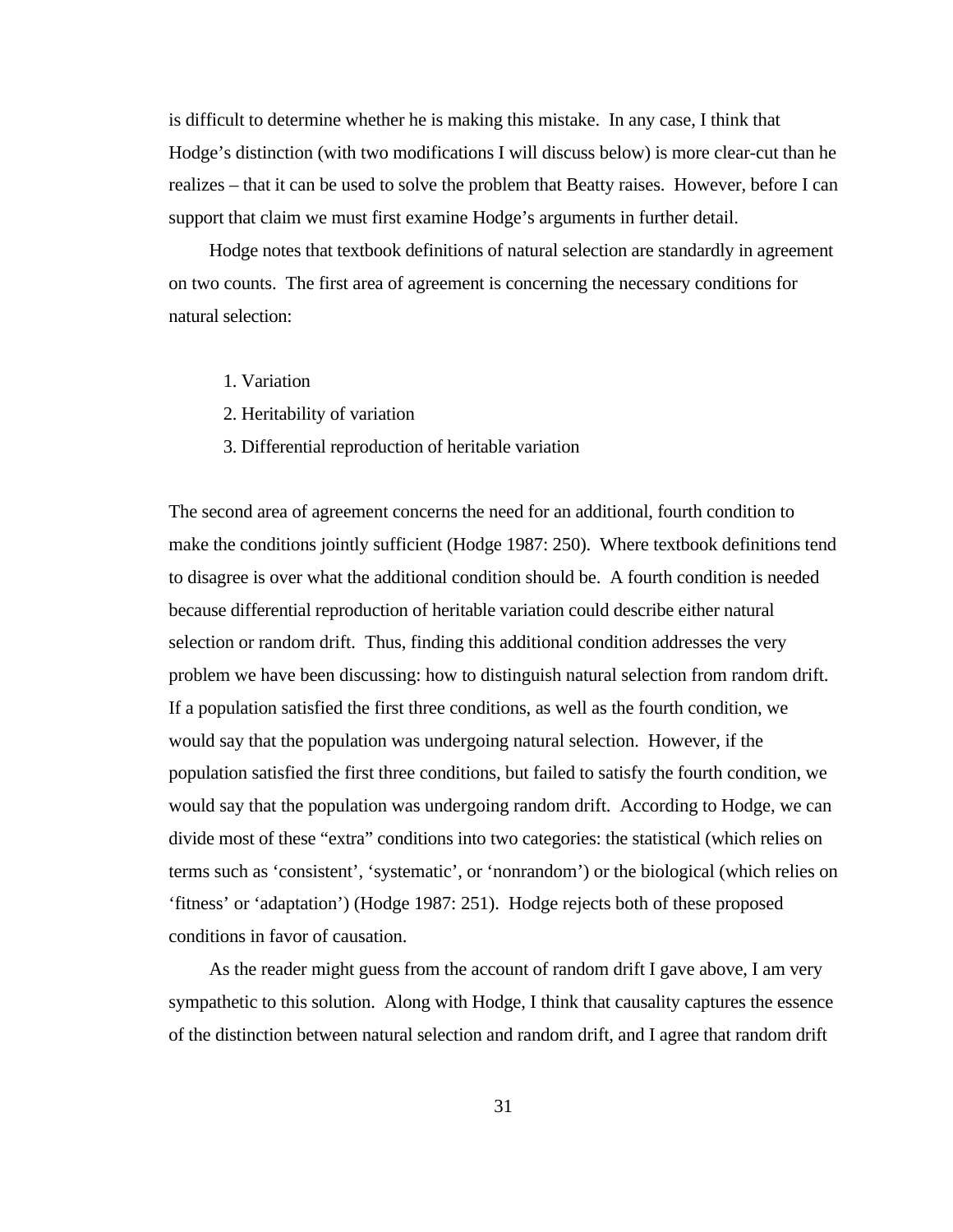is a physical, rather than mathematical process, making a purely statistical condition an inadequate discriminator. The processes of random drift we have been discussing, such as indiscriminate gamete and parent sampling and the founder effect, are all physical processes, and as we have seen, causality (or rather, *lack* of causal relevance) is at the root of each one. I also agree that a biological condition by itself cannot serve to distinguish between natural selection and random drift. Hodge considers a number of different definitions of adaptation and concludes that none of them compromise "the appropriateness of a physicalist, causalist explication of selection" (Hodge 1987: 257). As for fitness, defined as expected reproductive success, Hodge asserts that it is a mistake to ascribe causal properties to fitness so defined, because an expectancy is neither causal nor explanatory (Hodge 1987: 257). Thus, according to Hodge, adaptation is not necessary in defining natural selection, whereas fitness is not sufficient. However, I don't think that either of these arguments gets at the heart of the reason why a biological condition *alone* is inadequate in distinguishing between natural selection and random drift. Since many authors use this kind of criterion as a discriminator, I think it is important to understand why a biological condition alone fails to do the job. In addition, by examining the failure of the biological condition, we will see why a causal criterion is necessary.

A biological condition would be something along the lines of:

4. Variants must differ in fitness (adaptiveness).

A hypothetical example will serve to show why this condition is inadequate. Consider a population of pink and brown snails living in a region where most of the surroundings are brown. In this environment, the brown snails are fitter (and better adapted) than the pink snails, because the predator which feeds on the snails has a greater ability to discern the pink snails, giving the pink snails a lower viability. Now suppose that one summer there is a drought which causes both brown and pink snails alike to die in great numbers. Let us further suppose that more brown snails are able to find moist shelter and thus survive the drought than pink snails (and that the brownness of the brown snails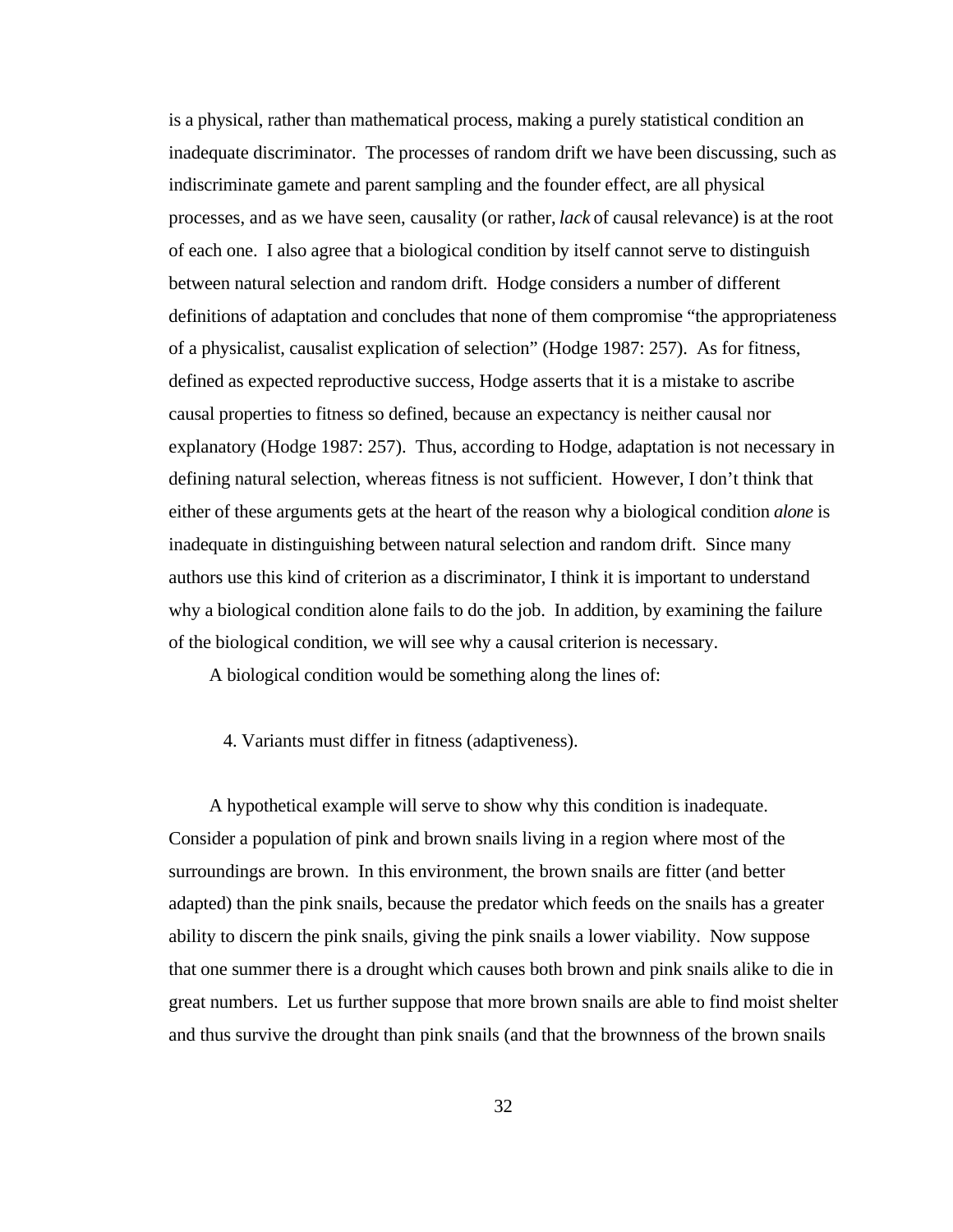was causally unrelated to their greater ability to find shelter). As a result, the next generation of snails includes more brown snails than pink snails. However, with so few snails in the population, the difference between the number of brown snails consumed and the number of pink snails consumed is minimal.

Assuming the pink and brown colors are heritable in the snail population, this scenario fits the three necessary conditions that Hodge outlined: variation, heritability of variation, and differential reproduction of heritable variation (the brown snails were more reproductively successful than the pink snails). The scenario also satisfies the "biological" condition: there is a difference in fitness (adaptiveness) between the variants, and the variants with the greater fitness are more reproductively successful. So, on an account which takes the fitness condition to be that which distinguishes natural selection from random drift, the snail scenario would be described as an instance of natural selection.

Yet it doesn't seem to make sense to describe these events as natural selection. Yes, the brown snails are fitter than the pink snails, but that is not what led to their greater reproductive success in this instance. Rather, the reproductive success of the brown snails is due primarily to an incidental (and non-heritable) property: the location of brown snails near shelter. Intuitively, we want to say that to the extent that the *color* of the snails is not relevant to their reproductive success, it shouldn't be a factor in determining whether or not this a case of natural selection. Yet nothing about the definition (differential reproduction of heritable variants differing in fitness) instructs us to ignore the color of the snails in making this determination. Furthermore, it fails to direct us to pay attention to the location of the snails. If we do consider location, we note that it is not a heritable difference between the snails, and so to the extent that the differential reproduction of the snails is due to their location, the case should not properly be classified as natural selection.

It should be fairly evident that what the definition in question needs to direct our attention appropriately is *causation*. The definition fails precisely because it lacks this concept. However, if we expand the fourth condition from "variants must be differ in fitness", to "variants must differ in fitness, and that difference must be causally relevant to the difference in reproductive success" we will get the desired result. Using this expanded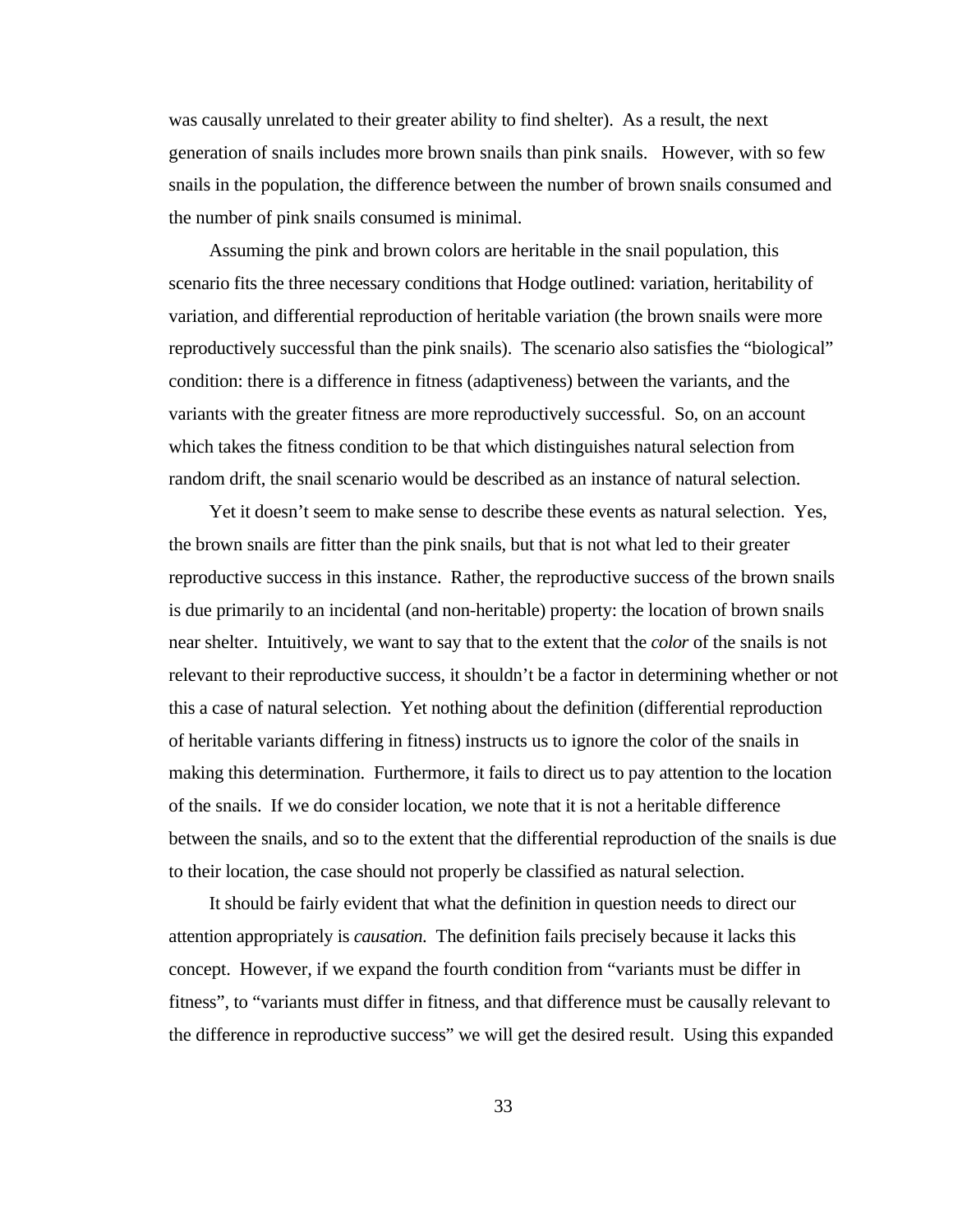fourth condition, we could argue that the population contains variants which differ in fitness (brown snails are fitter than pink snails) but that the color difference is *not* causally relevant to the differential reproduction. Based on this expanded fourth condition, we would argue that the change in the population was not due to natural selection. Thus, in the absence of other factors which could explain the change (such as migration) we would say that the change is due to random drift. Causation allows us to make this distinction, whereas fitness or adaptation alone failed to make the proper distinction.

However, this expanded condition, essentially the one that Hodge gives, doesn't give a completely satisfactory result either. As I have described the scenario, the color difference between the snails is largely causally irrelevant, but need it be completely so? Suppose, for example, that even though most of the brown snails survived simply because they were able to find shelter, that some small portion of them survived because their color made them difficult for the predator to spot. In other words, it does seems as though to some extent natural selection *is* occurring, although not to a very great extent. Here we have the (biologically common) situation where both random drift *and* natural selection are occurring in the population, yet Hodge's causal relevance criterion will specify only one or the other of these processes (in this case, only random drift). The concepts do not cover the phenomena correctly; there is natural selection occurring in the population, but Hodge's criterion will specify that the changes in the population are entirely due to random drift. What we need is an additional criterion, one which will let us describe to what extent each process (natural selection and random drift) is occurring in the population. In the next section, I will propose just such a criterion.

The careful reader will note that my expanded fourth condition differs somewhat from Hodge's in that it refers to differences in fitness, rather than to differences in physical properties. I won't go into any detail concerning this issue, as it would take this discussion into a long (although interesting!) tangent about the correct way to define fitness. I will say only that if we distinguish the way fitness is *measured* from what fitness *is*, we can understand fitness as expected reproductive success (this is how fitness is measured), while identifying fitness with its underlying physical properties (this is what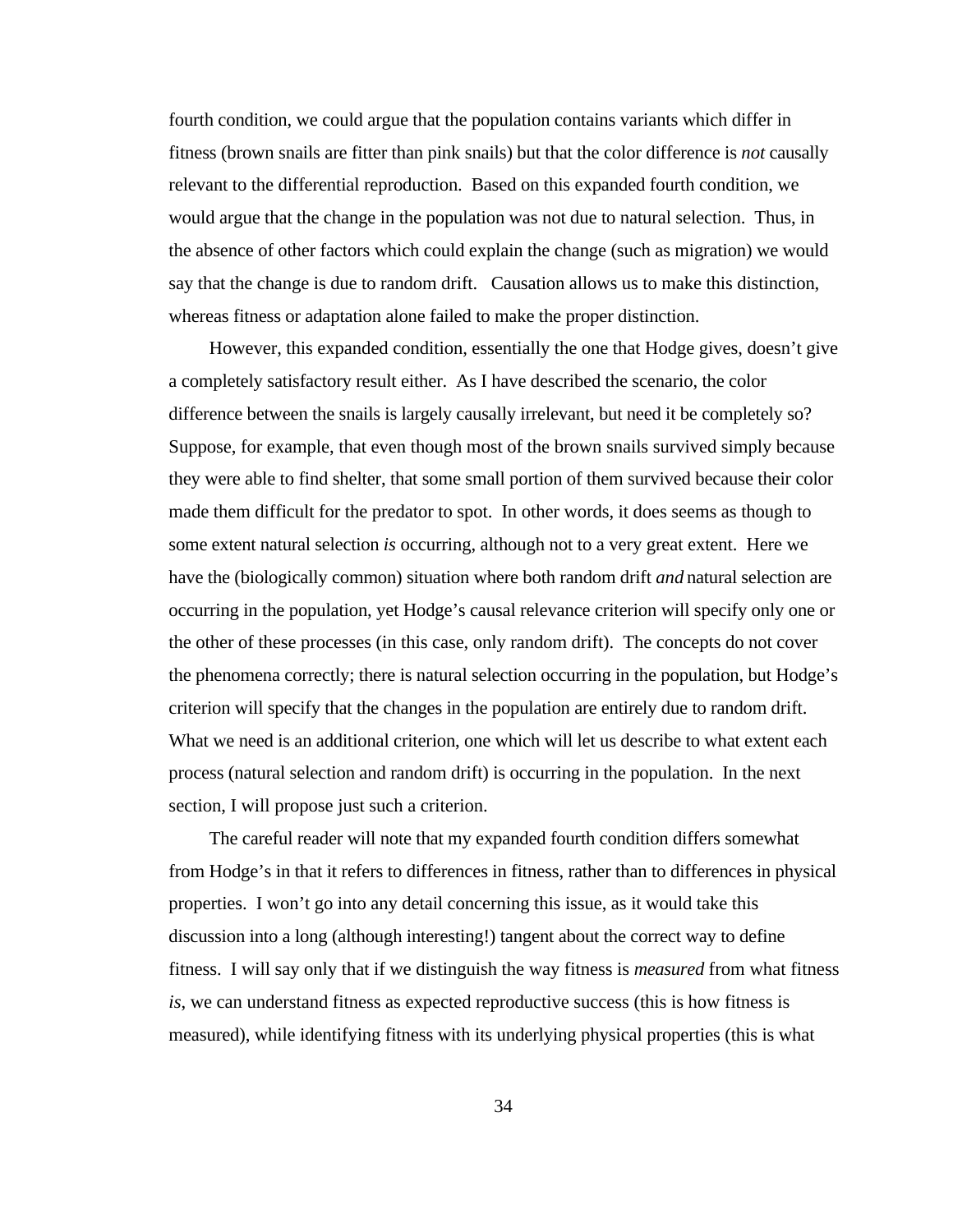fitness is). If fitness is defined as the capacity of an organism to produce offspring in a particular environment, where the capacity of an organism is identified with the underlying physical properties, then fitness can play a causal role in our definition of natural selection. This definition of fitness allows us to avoid jettisoning 'fitness' from the definition of natural selection, and to retain the generalization across populations that a term like 'fitness' provides. With regard to random drift, when we wish to distinguish it from natural selection, we will similarly want to spell out random drift in terms of fitness differences. In other cases, particularly when there are no fitness differences in the population, we will wish to speak of physical differences alone (as we did in sections 1.4.1 and 1.4.2 above).

Since under this definition of "fitness" fitness is identified with its underlying physical properties, its use makes my dissimilarity with Hodge's view primarily terminological; my "differences in fitness" are essentially equivalent to Hodge's "differences in physical properties."

## **1.5. Millstein's Solution**

I am proposing that we define natural selection and random drift as follows. To the extent that heritable fitness differences are causally relevant to differences in reproductive success, the process in question is natural selection. To the extent that the heritable fitness  $($ or physical $<sup>11</sup>$ ) differences are not causally relevant to differences in reproductive success,</sup> the process in question is random drift. As a test of this proposal, we will apply these definitions to Beatty's example and see if they succeed.

Recall that Beatty's example deals with a population of dark moths and light moths, both having the same color-sensitive predator. The moths inhabit a forest containing 40% light colored trees and 60% dark colored trees, conferring a greater fitness on the dark moths in this environment. In spite of the greater fitness of the dark moths, the lighter moths have greater actual reproductive success due to the fact that the dark moths happen

<sup>&</sup>lt;sup>11</sup> I make this qualification here to allow us to describe random drift in populations where there are no fitness differences, i.e., populations in which the variations are "neutral".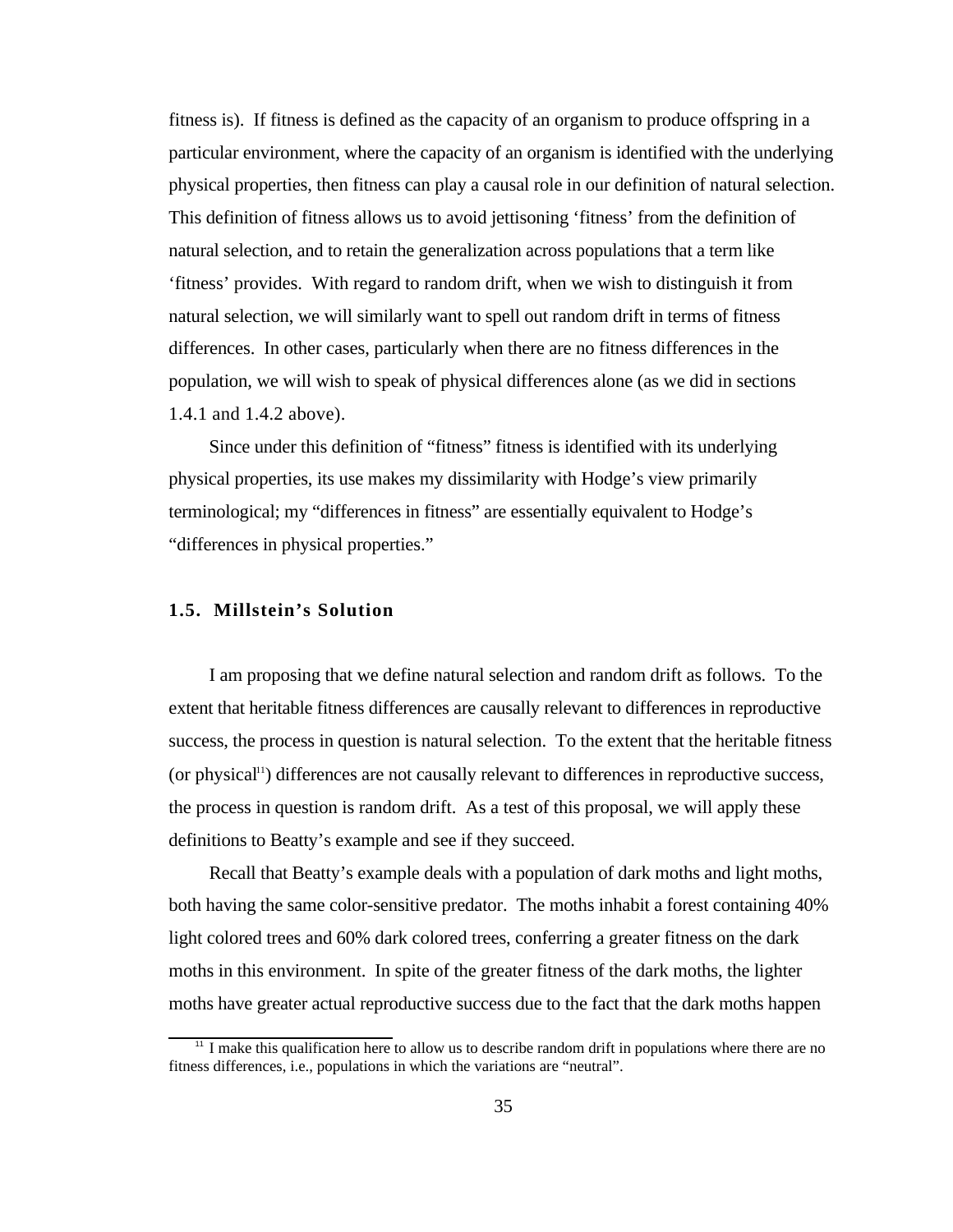to land more frequently on light colored trees than dark colored trees. Beatty asks, is this a case of natural selection, or of random drift?

On the account I am proposing, it is primarily a case of natural selection. The color difference between the light and the dark moths is causally relevant to the death of the light moths; the light moths died because the predator could distinguish them more easily than the dark moths in an environment where there are greater numbers of dark trees (similarly, the dark moths died in an environment where the predator could distinguish them less easily). But how causally relevant is the color difference? There are, broadly speaking, two ways of estimating the causal relevance: mathematically and biologically. I will first explore the mathematical, and show why that fails; I will then argue for the biological measure.

One mathematical measure of causal relevance is that of causal effectiveness. According to Giere (1980), the causal effectiveness of a cause C for an effect E in a stochastic system is:

Ef  $(C,E) = Df$ .  $\mu$ c -  $\mu$  $\neg$ c

where  $\mu c$  is the mean value of the probability distribution of possible outcomes of C, and  $\mu$  $\sim$  is the mean value of the probability distribution of possible outcomes of  $\neg$ C. If we just focus on viability, we can take the effect E to be survival and C to be the property of being dark. The forest is composed of 60% dark trees, so the expected value for the frequency (the mean value of the probability distribution of possible outcomes) of dark moths is 0.6. Likewise, the forest is composed of 40% not-dark (i.e., light colored) trees, so the expected value for the frequency of not-dark (i.e., light-colored) moths is 0.4. Thus, the causal effectiveness of the dark color for survival in the given population is 0.6 -  $0.4 = 0.2$ . Since causal effectiveness for a positive causal factor (being dark is a positive causal factor since it increases the probability of survival in this population) ranges from 0 to 1, we can see that the causal effectiveness of the property of being dark is not very high. Thus, we can say that the population is subject to natural selection, but not to any large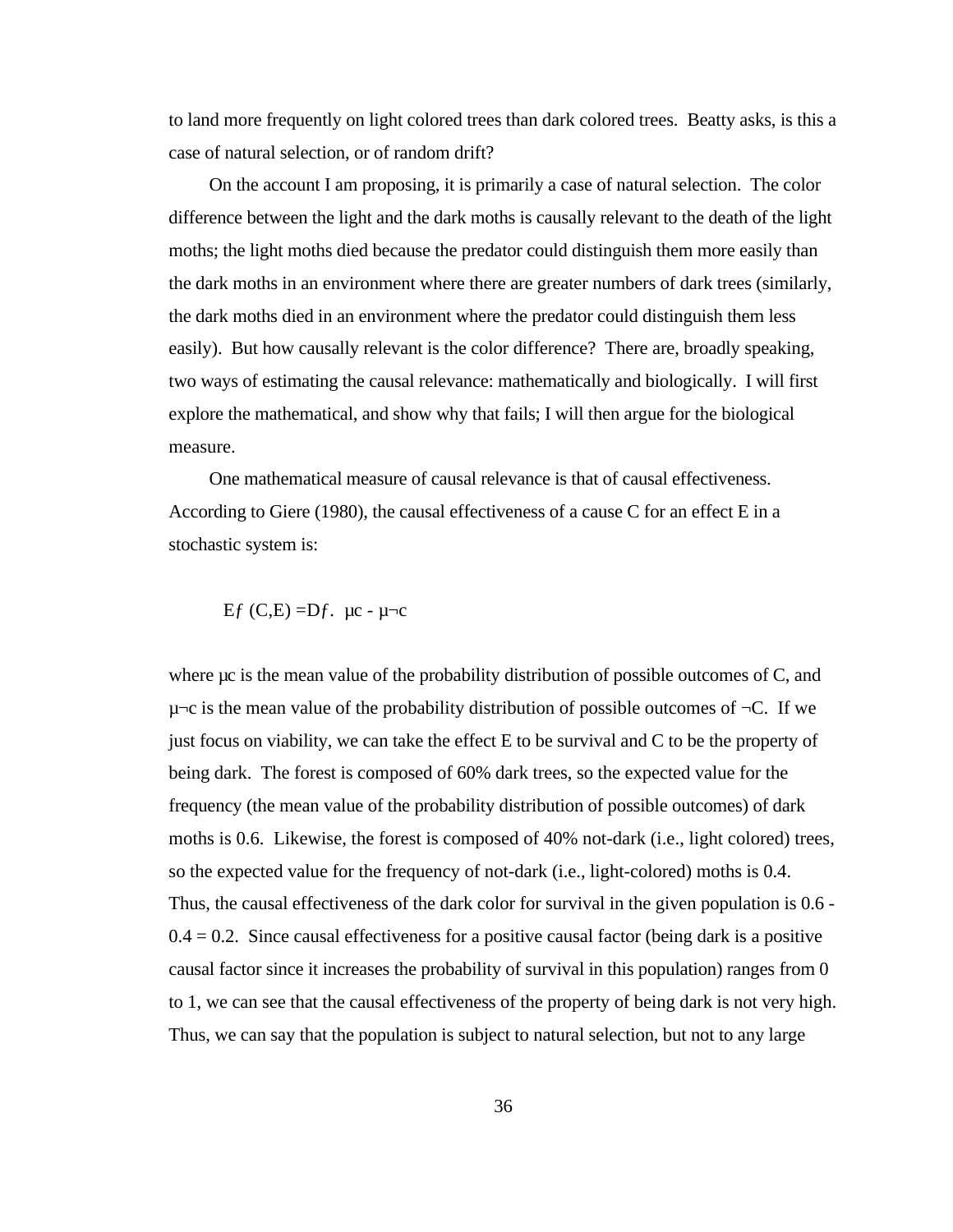extent. This would suggest that (in the absence of other processes operating in the population) that random drift is predominant.

Since the causal effectiveness is calculated solely from fitness values (0.6 for the dark moths and 0.4 for the light moths), we can see that we obtained the result that there is strong drift solely from the knowledge that there was weak selection. Likewise, if there had been strong selection (say 0.9 dark moths and 0.1 light moths), we would have gotten the result that there was weak drift (with a causal effectiveness of 0.7, selection would be strong and random drift relatively weak). This, of course, echoes the mathematical criterion for assessing the relative roles of natural selection and random drift standardly found in population genetics textbooks:

If  $4N_e s \gg 1$ , then natural selection is predominant. If  $4N_e s \ll 1$ , then random drift is predominant.

where  $N_e$  is the effective population size and  $s$  is the selection coefficient. Beatty does not give the effective population size for his example; however, the value of *s* would be the relative fitness of the dark moths minus the relative fitness of the light moths, or  $1 - 2/3 =$ 1/3. Without knowing the population size, we cannot make the determination, but clearly with a small enough effective population size, we would get the same result that we got with causal effectiveness: random drift has a stronger influence than natural selection. And, as with causal effectiveness, with a higher selection coefficient, you would expect that selection has a stronger influence than random drift.

However, both the causal effectiveness measure and the population genetics measure will sometimes produce incorrect results, for reasons similar to those already discussed in section 1.4.3 above. Since both these measures rely on fitness without taking the causal story into account, they run the risk of overestimating (or underestimating) the actual causal contribution of fitness. Suppose you had a population with large fitness differences (high selection coefficient) where the fitness was causally relevant, but not very much so; say most of the organisms died in a flood rather than as a result of inferior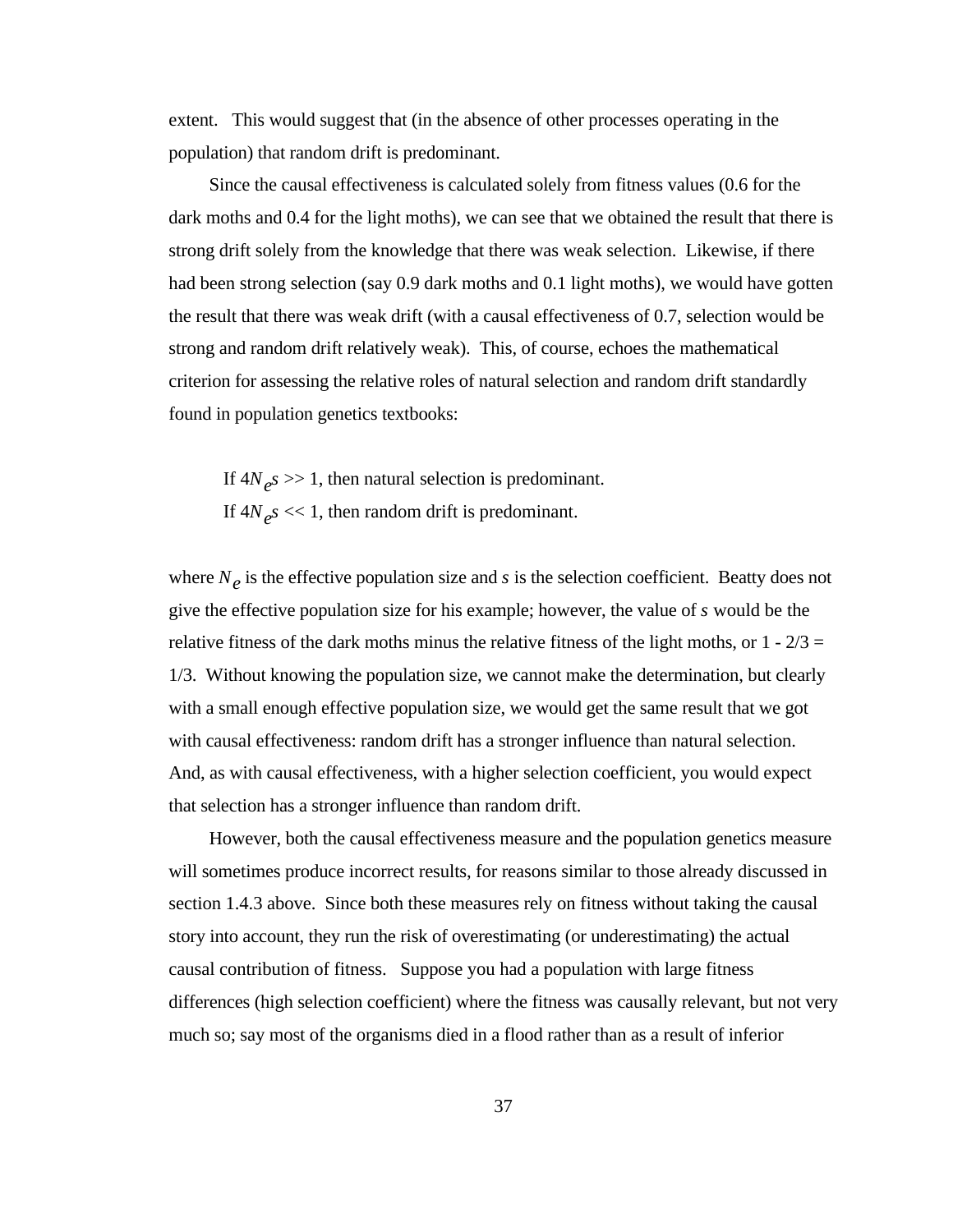fitness. In this case, you would want to say that even though the selection coefficient was high, random drift predominated. So, the mathematical calculations overestimate the causal relevance of fitness and give you the wrong determination: strong selection. On the other hand, suppose you had a population where the selection coefficient was low, but that the reproductive success of the organisms in the population very strongly reflected what you would expect from the fitnesses. In this case, you would want to say that even though the selection coefficient was low, natural selection had a stronger influence than random drift. Here the mathematical calculations underestimate the causal relevance of fitness and say that random drift predominates over natural selection, when it should be the other way around.

Since mathematical solutions to the question of how to determine the strength of causal relevance don't seem to work, let us turn to a biological solution. Suppose we knew exactly what was going on in a population: which organisms lived and reproduced, which organisms died, and why. We would then know which organisms were reproductively successful (or not) as the result of their fitness traits, and for which organisms fitness was not causally responsible for their success (or lack thereof). Unfortunately, even this (completely unrealistic) point of view will not help us very much in trying to determine how to determine the relative roles of natural selection and random drift; as we have already seen, if we take the probabilism of natural selection seriously, it will sometimes be the case that, as part of the selection process, the fittest organisms will not always be the most reproductively successful. We can't say that all of the organisms whose fitness did not cause their reproductive success were subject to random drift, because then it turns out that natural selection isn't probabilistic. So, what we need is another criterion which would sort the cases of natural selection and the cases of random drift from instances where fitness differences are not the cause of differences in reproductive success. $12$ 

One such criterion is that of *rarity*. As Beatty has emphasized, fitness must be

<sup>&</sup>lt;sup>12</sup> Just to clarify: whereas my definition uses the concept of causal relevance ( $C$  is causally relevant if it increases the probability of the effect), here we are considering a different issue – what the actual causes in the population are.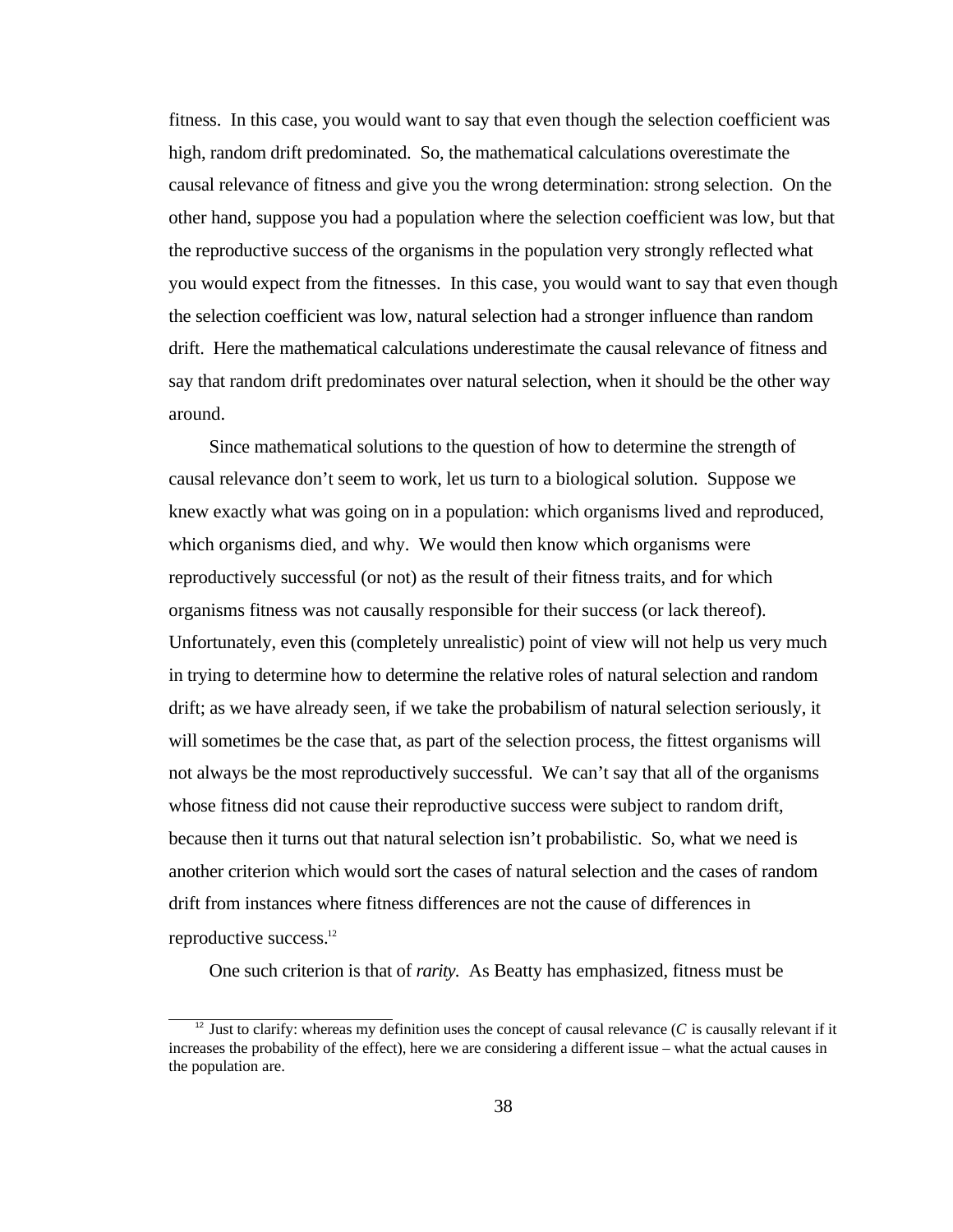specified relative to a particular environment (Mills and Beatty 1979, Beatty 1984), since while phenotype *A* might be fitter than phenotype *B* in environment *E1*, phenotype *B* might be fitter than phenotype *A* in environment *E2*. However, specifying an organism's environment is a difficult, and less than straightforward task.<sup>13</sup> How does one draw the physical boundaries of the environment? What are the time boundaries of the environment (given that most environments change over time)? Assuming you can give reasonable answers to these two questions, which characteristics of the environment should be included? Do you include rare events (the impact of a meteor, a one-time flood) or do you just include common events (prevalent predators, common diseases, yearly floods)?

It is this last question that concerns us here. Biologists do often distinguish between events which commonly occur in an environment and events which rarely occur. In some cases, this allows biologists to further refine their models of evolutionary change to account for the differing prevalence of events. In other cases, it lets them focus on what sort of change will most likely be occurring, given the events that are common in the environment. And sometimes, the distinction is simply a practical one, since some events, such as the impact of a meteor, may be completely unforeseen, so that it would be impossible to take such events into account even if biologists wished to do so. Biologist Jonathan Roughgarden makes just such a distinction, between "regular" and "unusual" conditions:

It is easy to observe that the environment of virtually every population changes from time to time. Presumably, if the environment changes, then the selective values of the various genotypes also change. The presence of variation in the environment becomes particularly interesting if the selective values actually change *direction* from generation to generation. For example, most places have an unusual type of weather every now and then. A late frost may strike, or severe rains and flooding, and so forth. Presumably, there are genes that are favored during these unusual conditions that are not favored during regular conditions (Roughgarden 1996: 259; italics in original).

In the context of random drift, this distinction was used by Wright to characterize one of the kinds of random drift: "I have held that random processes (sampling drift, *unique*

<sup>&</sup>lt;sup>13</sup> See Brandon 1990 for one solution to this problem.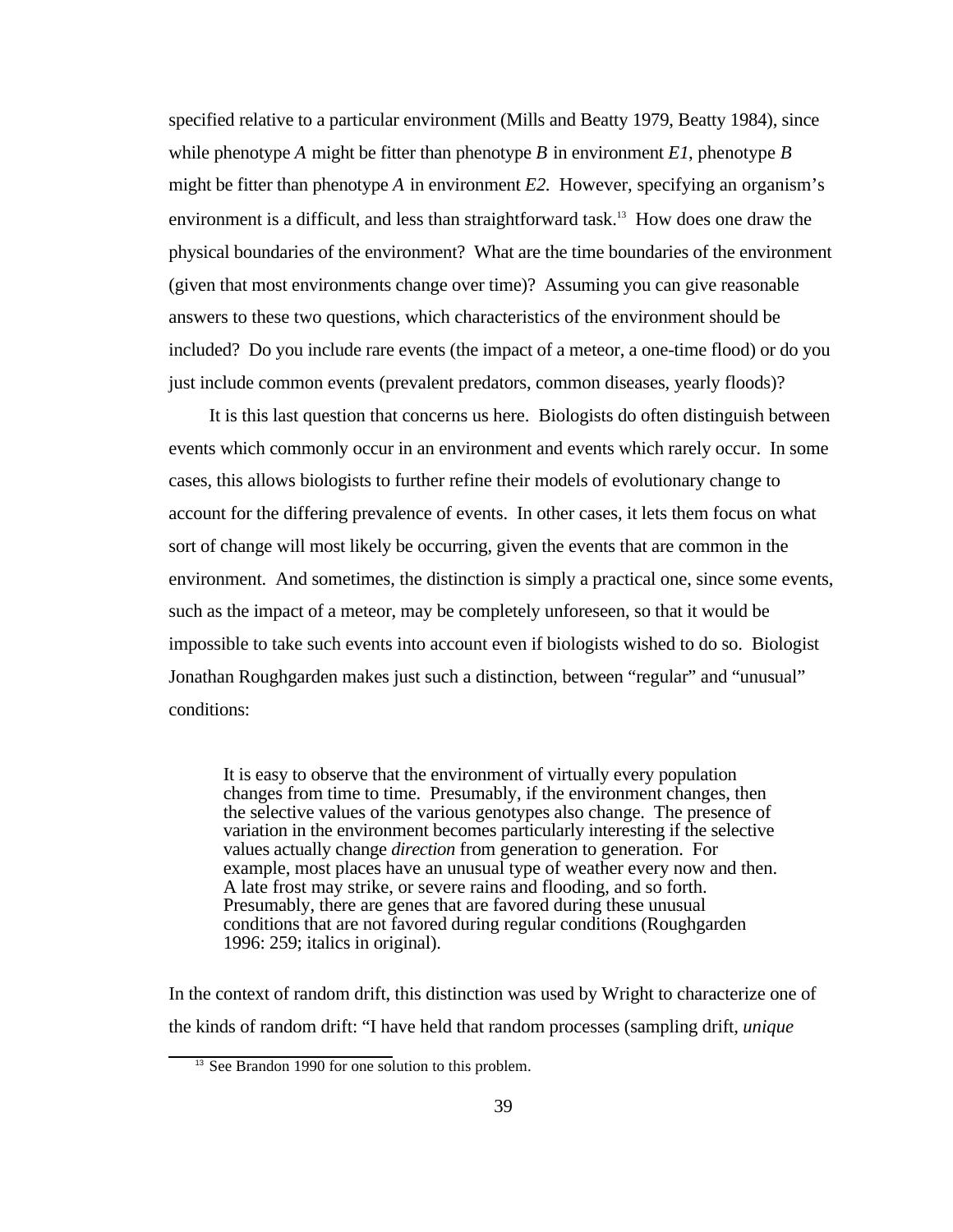*events*, fluctuations in the coefficients of selection and immigration and even systematic local differences in selection) bring about differences among local populations which are random with respect to the general course of selection" (Wright to Kimura, June 2, 1971; quoted in Provine 1986; emphasis added). So, on Wright's account, random drift included not only sampling drift (what we have been calling indiscriminate parent and gamete sampling) and fluctuations in selection and migration, but also *unique events*, i.e., "events that are unique or nearly so in the span of history under consideration" (Wright 1955: 18) such as "swamping by mass immigration" or "unique reduction in numbers" (Wright 1955: 19).

What I am suggesting is that we use this distinction between rare and common events to help sort reproductive success that is not caused by fitness into "reproductive success due to natural selection" and "reproductive success due to random drift", but only once we have made the initial determination that fitness differences are causally relevant. In Beatty's example, as we have already noted, the color difference between the light and the dark moths is causally relevant to the death of the light moths; the light moths died because the predator could distinguish them more easily than the dark moths in an environment where there are greater numbers of dark trees. So, there is natural selection occurring in the population. Then, to determine the *extent* of the natural selection, we want to consider the events which were not caused by fitness; should we attribute them to natural selection or random drift? Under Beatty's scenario, the reason more dark moths died than light moths was that "dark moths chanced to land on light trees more frequently than on dark trees, even though the frequency of dark trees was greater" (Beatty 1984: 195). This, I would maintain, is no uncommon or unique environmental event, such as the impact of a meteor or a once-in-one-hundred-years flood; this is a regularly occurring environmental event concerning the patterns of moth flight. Therefore, I would argue, using the biological criterion I have put forth, that the death of the moths is, to a large extent, due to natural selection.

Now this might seem like an odd result for a population where dark moths are fitter than light moths, yet light moths are reproductively successful. However, it should not be

40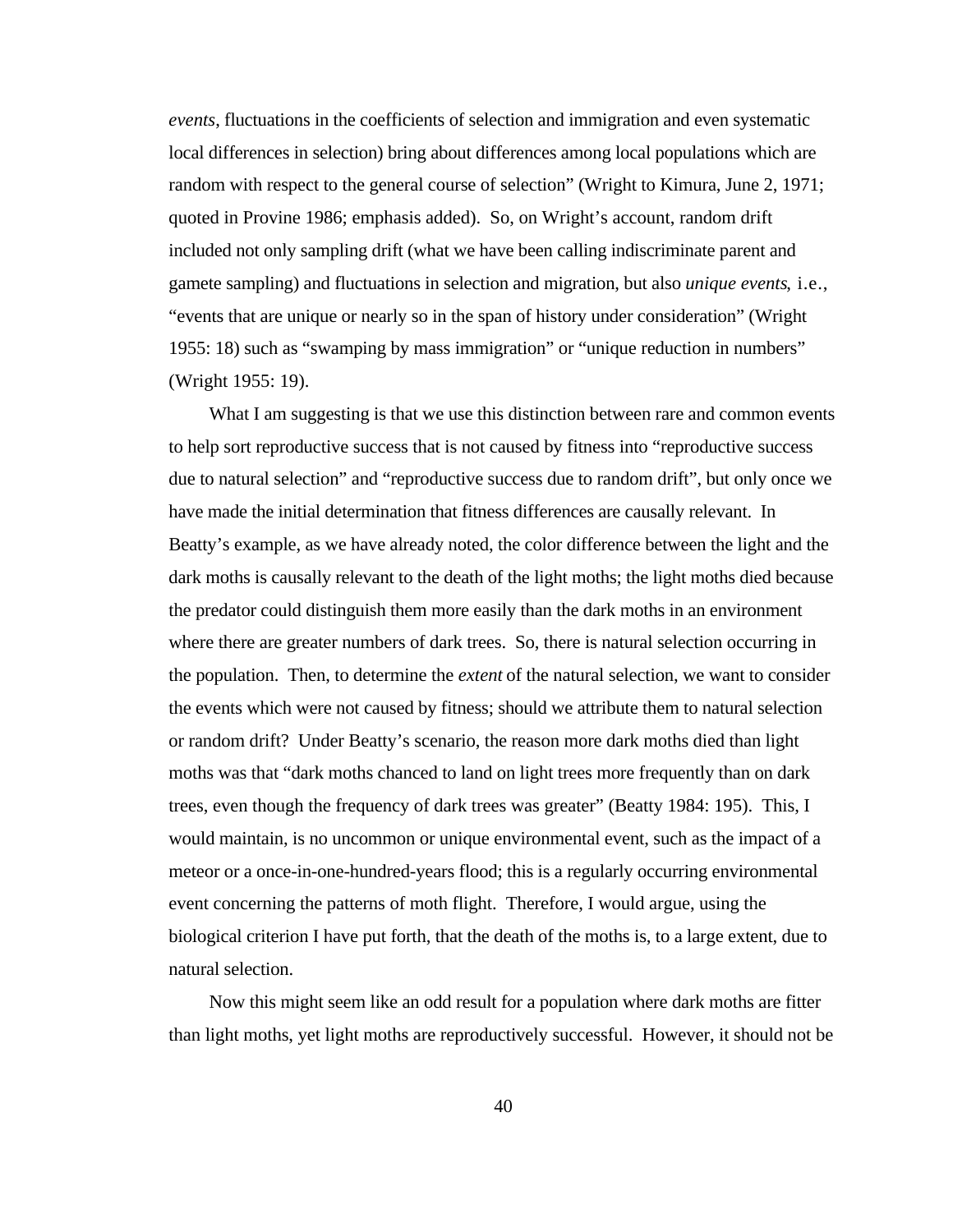too surprising a result if we *take seriously the proposition that natural selection is probabilistic*. If the fitness of an organism is represented by a probability distribution of possible outcomes, then certain outcomes are more likely than other outcomes, but why should the *less likely* outcomes be any less natural selection than the *more likely* outcomes? All are predicted by natural selection; it's just that the predictions are of differing strengths. More tellingly, consider the following: let's suppose that the population initially consisted of 50% light moths and 50% dark moths, but in the next generation (after dark moths unluckily land on too many light trees, and the surviving moths reproduce in equal numbers) the dark moths are 45% of the population and light moths are 55%. However, since the most likely result (the mean or expected value) is 60% dark moths and 40% light moths, and since the probability distribution is bellshaped, the outcome of 55% dark moths and 45% light moths is *has the same probability* as the outcome of 45% dark moths and 55% light moths. Yet, in this case (55% dark moths and 45% light moths), where the fitter organisms *do* have the greater reproductive success, there is less difficulty in seeing that natural selection is the operative process. However, since both results are equally likely, there is no reason to consider the one outcome (55% dark moths and 45% light moths) to be natural selection, and the other outcome (45% dark moths and 55% light moths) not to be.

There is a further aspect to consider in evaluating the result that a population in which the fittest are not the most reproductively successful can be a population undergoing natural selection. We are only looking at a change in the population from one generation of moths to another. Natural selection, as Darwin conceived it, is a process which occurs "in the course of many generations" (Darwin [1859] 1964: 114). In the short run, the unlikely can occur (the fittest organisms may be exposed to a disease, or encounter more predators), so that in the occasional generation, the fittest may not prevail. However, in the long run, we would expect the fitter organisms to be more successful. When we consider what would most likely happen to Beatty's moth population in succeeding generations, the claim that what has occurred in the generation in question is (to a large extent) natural selection is more intuitive.

41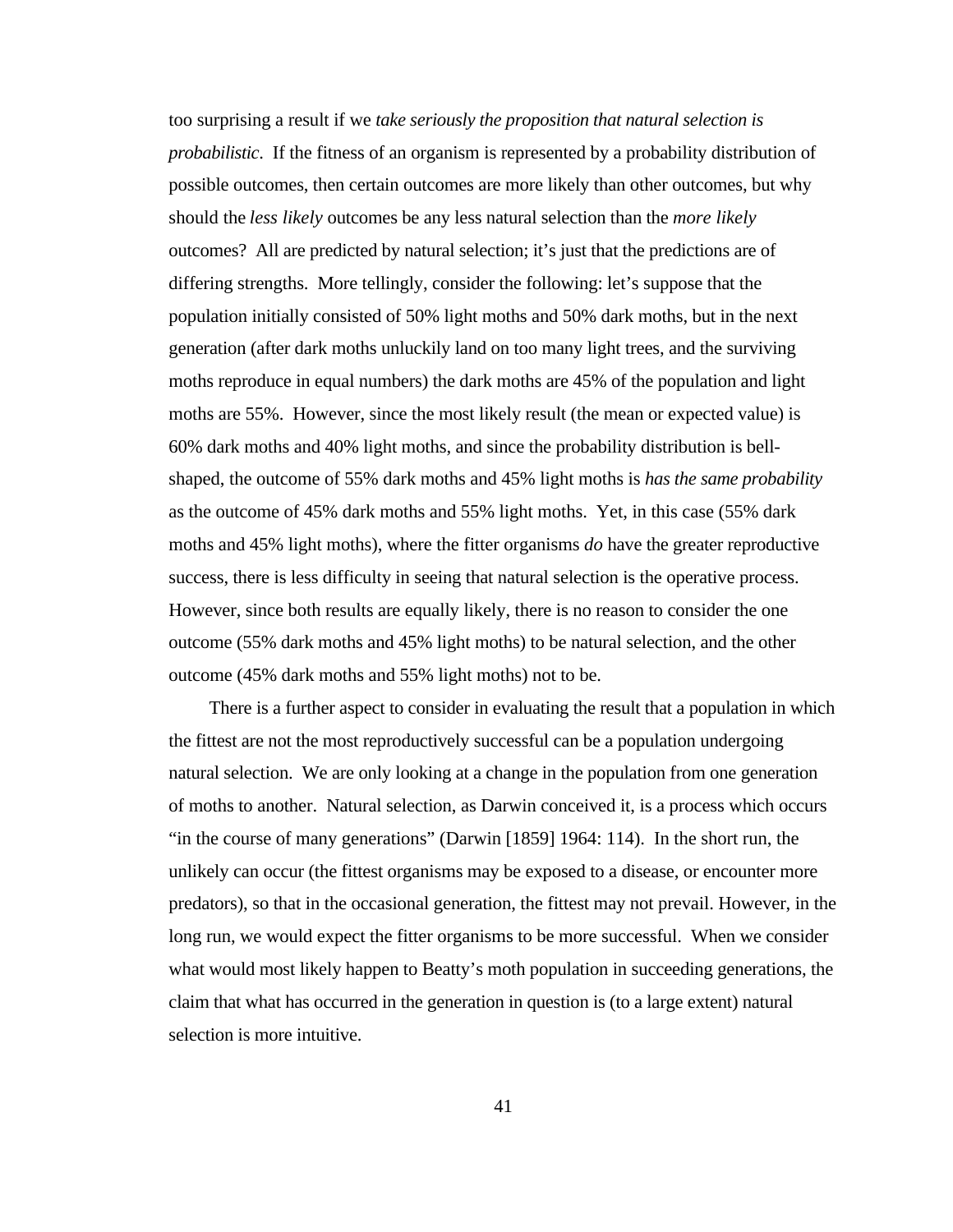Let us now consider how my proposed definition would apply to the scenario discussed in section 1.4.3. In that population, pink and brown snails live in a region where most of the surroundings are brown. As a result of their ability to camouflage and avoid the predator, the brown snails are fitter than the pink snails. However, one summer there is a drought which causes both brown and pink snails alike to die in great numbers. More brown snails are able to find moist shelter and thus survive the drought than pink snails (and that the brownness of the brown snails was causally unrelated to their greater ability to find shelter). As a result, the next generation of snails includes more brown snails than pink snails. With so few snails in the population, there is little difference between the number of brown snails consumed and the number of pink snails consumed.

As we discussed above, if it were the case that some small portion of the brown snails survived because their color made them difficult for the predator to spot, the fitness difference between the snails would be causally relevant to the difference and reproductive success, and so, we would want to say that to some extent, the population was undergoing natural selection. But again, the question is, *to what extent*? Let us suppose that the drought that the snails are subjected to is a rare occurrence in the population. Applying the biological criterion, we would determine the reproductive success which was not caused by fitness differences to be largely random drift. Since most of the difference in reproductive success was not due to differences in fitness, we would say that the random drift predominated in the population, although natural selection occurred to some (small) extent. (It follows, of course, that if the drought were a common, rather than a rare, occurrence in the environment, we would consider that it was natural selection rather than random drift that predominated.)

These two scenarios should serve to illustrate how my proposed definition would function in allowing us to distinguish natural selection from random drift in populations of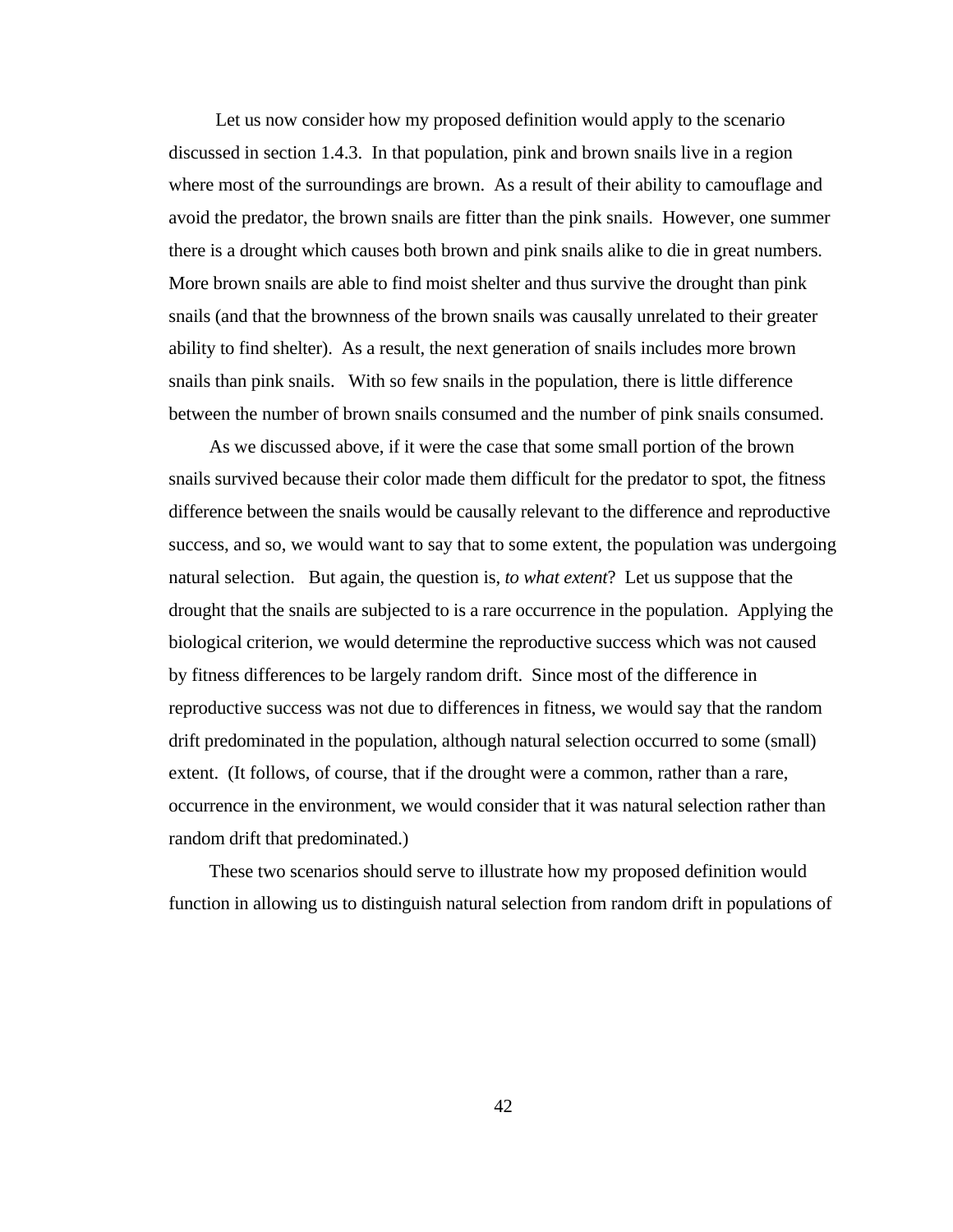interest.<sup>14</sup> However, I wish to clarify that in populations where there are no fitness differences between the entities in question (i.e., if the traits are neutral), then (in the absence of mutation and migration) changes in the population are due entirely to random drift. Natural selection requires that variants in a population differ in fitness; without fitness differences, natural selection has nothing upon which to act. Conversely, in populations where fitness differences are very strong, in the absence of evidence to the contrary, we would expect that changes in the population would be due primarily to natural selection.<sup>15</sup> So, it is not always difficult to know what to label a particular instance of evolutionary change; there are clear-cut cases of both natural selection and random drift.

### **1.6. Conclusion**

The concept of random drift is a ubiquitous element in present day accounts of evolutionary theory. We have seen that a complete characterization of random drift is a three-fold process, involving a description of the physical processes of random drift (such as indiscriminate gamete sampling and the founder effect), an analogy to random sampling from an urn of colored balls, and a definition that represents the key elements of the physical processes and the sampling model and provides a distinction between the concepts

<sup>&</sup>lt;sup>14</sup> Again, I wish to emphasize here that I am not proposing a way of empirically distinguishing random drift from natural selection in a given population; rather, I am proposing that if we define random drift and natural selection in the way that I have specified, they will be distinct enough so that we have the ability say to what extent a population is undergoing one process or the other. Determining whether fitness is causally relevant to differential reproduction is in many populations a difficult task – but how to do so is part of the task of distinguishing between natural selection and random drift empirically. Furthermore, what we *know* about a population is independent of what *occurs* in the population. As Hodge notes: "For a process to be [one where physical differences are causally relevant] rather than [one where physical differences are causally irrelevant], in the requisite sense, is for it to be so quite independently of how far we have succeeded in observing the causal bases for the causal relevance" (Hodge 1987: 254). So, the fact that it is difficult to determine whether fitness differences are causally relevant to differences in reproductive success should not preclude us from using such a criterion for our definition. Rather, the criterion should serve to focus, and perhaps provide an ideal for, our empirical investigations.

<sup>&</sup>lt;sup>15</sup> Note that there is an asymmetry between random drift and natural selection. If traits in a population are entirely neutral (no fitness differences) then the population will undergo random drift in the complete absence of selection. However, since all real populations are finite, we cannot entirely rule out the possibility that random drift may be occurring, even in populations where fitness differences are large (although it is likely to be the case that in large populations, the effects of random drift are negligible).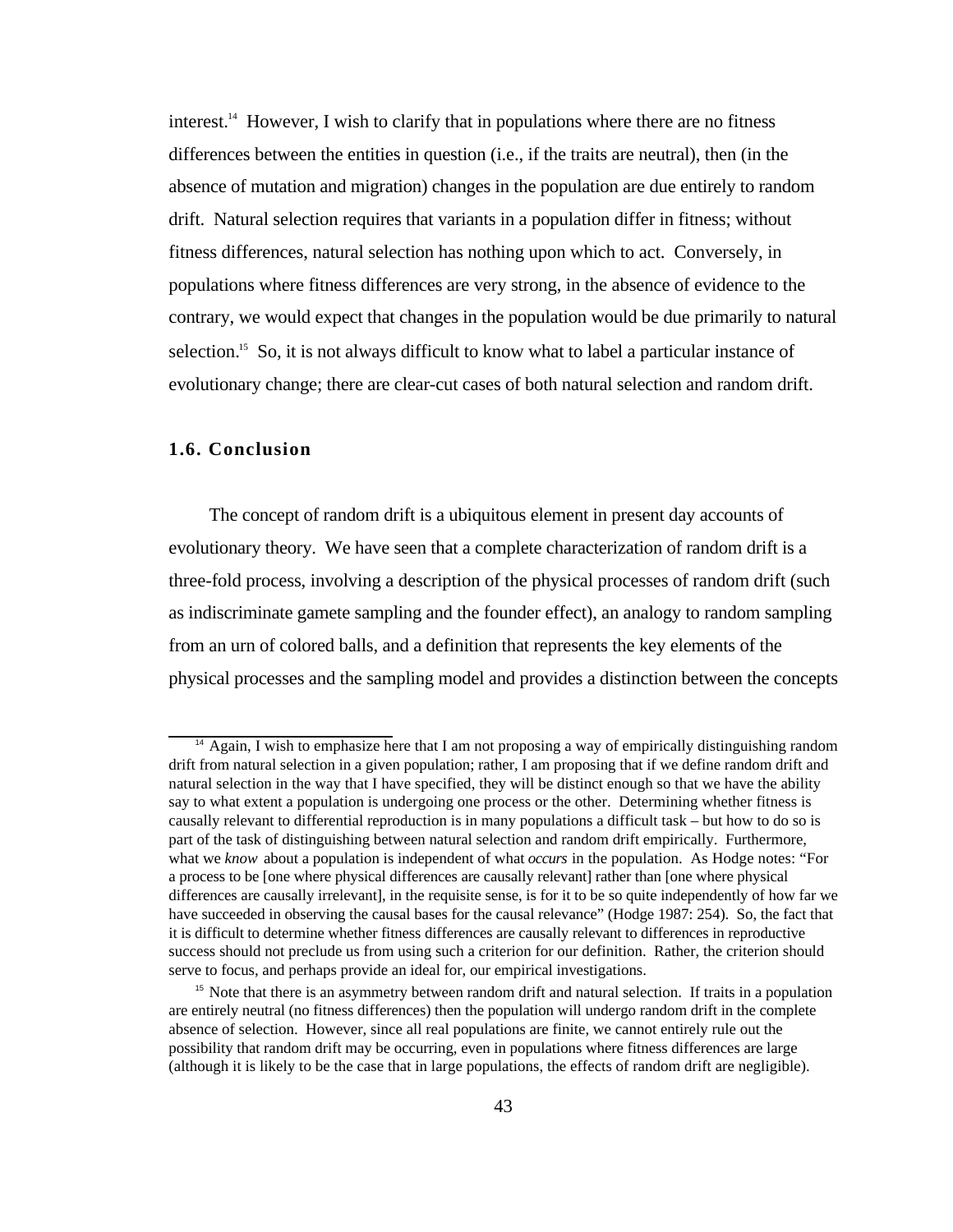of random drift and natural selection. While the first two of these tasks are relatively straightforward, the third, unfortunately, is not. In spite of the importance of a clear cut distinction for understanding and resolving debates over the prevalence of random drift in evolution, it should be evident from the above discussion that providing such a definition is far from trivial.

I have offered definitions of random drift and natural selection which rely on causality to make the distinction between natural selection and random drift: natural selection is a process where heritable fitness differences between organisms are causally relevant to differences in reproductive success, whereas random drift is a process where heritable fitness differences (or heritable physical differences, in the absence of fitness differences) are causally irrelevant to differences in reproductive success. The extent to which a process should be considered to be natural selection is the extent to which fitness differences are causally relevant to reproductive success, where "extent of causal relevance" is determined by the rarity of the cause within the specified environment. To the extent that a process is not natural selection, it is (in the absence of other processes such as mutation and migration) random drift.

These definitions are not entirely satisfactory, for three reasons. First, although they do distinguish between natural selection and random drift, because they rely on a fuzzy distinction between rare and common environmental events, the distinction that they provide is somewhat fuzzy as well. Second, although they give a way to qualitatively say which is more prevalent, random drift or natural selection, they do not give a way to quantify the degree to which one or the other process is prevalent. Third, there is a possibility that the definitions favor natural selection over random drift. Some biologists may want to argue that common as well as rare environmental causes can lead to random drift.

However, the definitions I have proffered have a number of advantages. They permit us to keep a realistic, probabilistic conception of natural selection, while providing a way of differentiating the probabilism of natural selection from the probabilism of random drift. They are rich enough to allow for the commonly held view that both natural selection and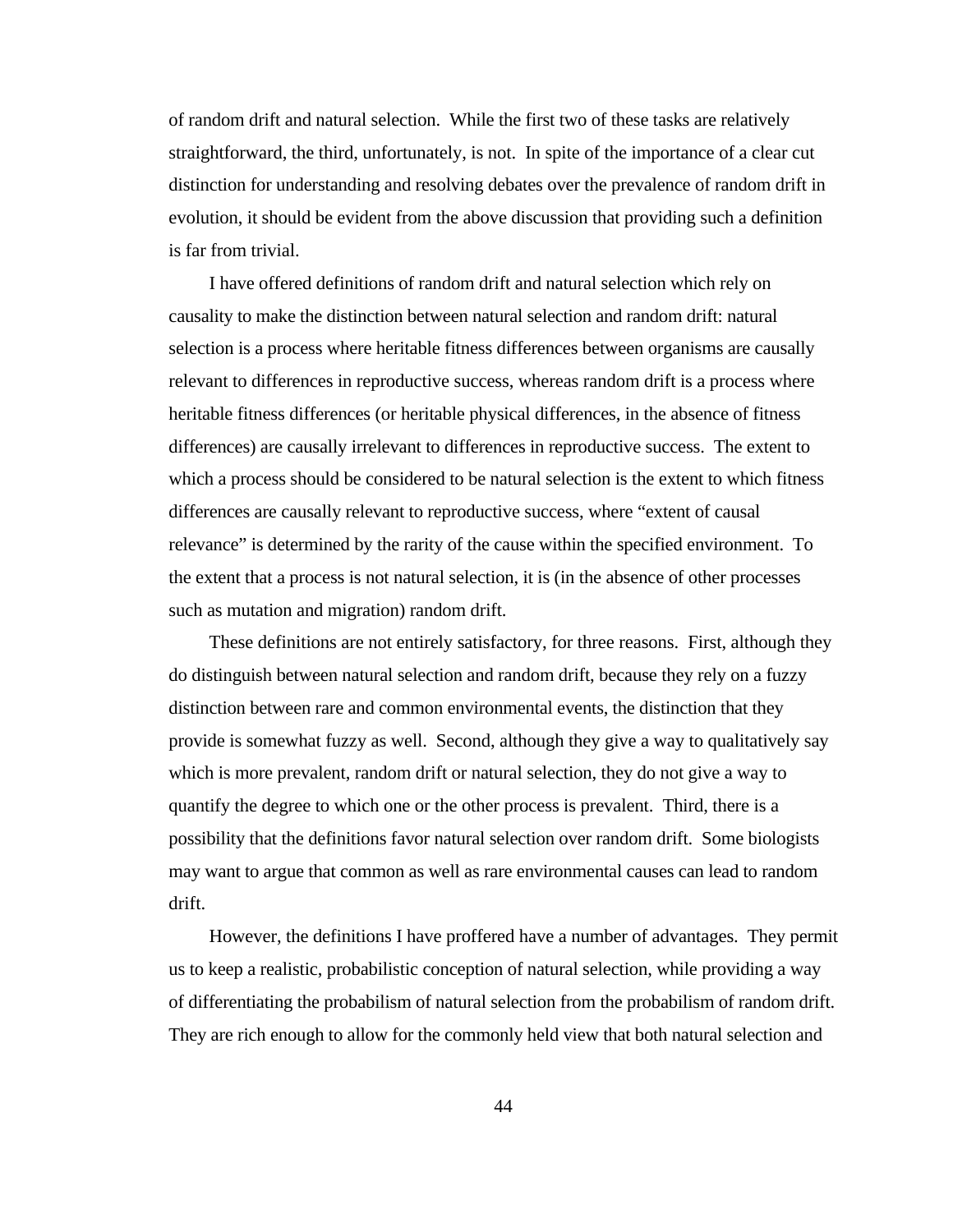random drift often occur simultaneously in the same population. They respect various views concerning random drift, furnishing us with a way to understand the view that random drift is an indiscriminate sampling process (in that differences between variants being sampled are causally irrelevant to which variants are sampled) as well as the view that random drift events are unique events. And by making causality prior to rarity, the definition of random drift avoids labeling rare, yet selective processes as "random drift". (In Chapter 2, we will examine a case where Rosenberg uses the concept of drift in this confusing way). My hope is that despite their deficiencies, the definitions, in providing a way to distinguish and weigh between natural selection and random drift, can serve as useful tools for both biologists and philosophers alike.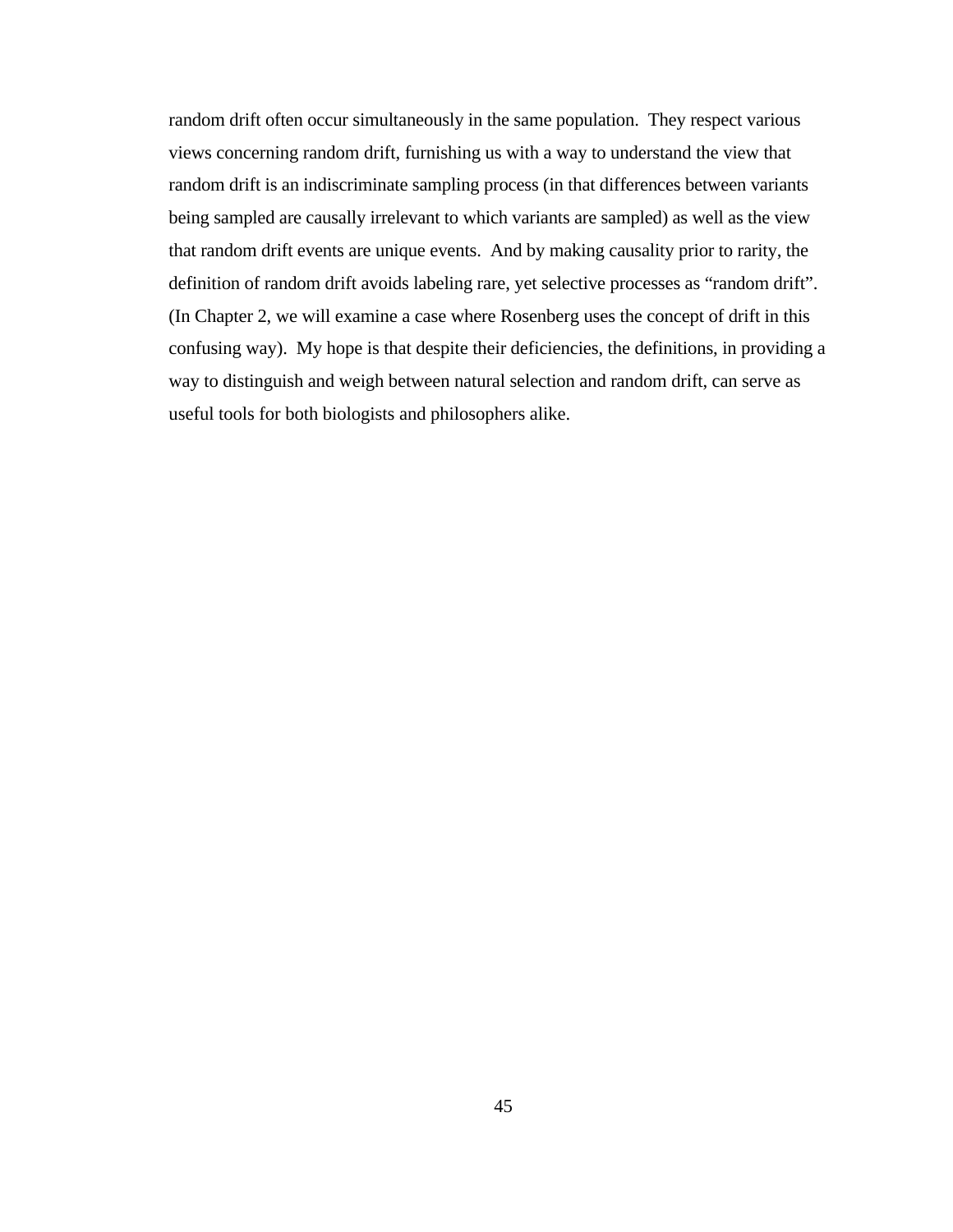# **Chapter 2: Random Drift, Determinism, and Indeterminism**

## **2.1. Introduction**

Present-day biologists and philosophers describe Darwin's theory of natural selection as a *deterministic* theory, although it was referred to as the "law of higgledy-piggledy" during its own time. There are at least two reasons for this deterministic interpretation of Darwin's views. One is Darwin's assertion that by "chance" he meant only to acknowledge "our ignorance of the cause of each particular variation" (Darwin [1859] 1964: 131).<sup>16</sup> A second reason Darwin's theory is viewed as deterministic is that it lacks the concept of random drift, commonly held to be the most important source of stochasticity within twentieth century evolutionary theory.<sup>17</sup> Yet Alexander Rosenberg claims that the presence of random drift in evolutionary explanations is itself merely an "admission of ignorance" (1994: 82), thus applying this Darwinian concept of chance to random drift. In so doing, Rosenberg extends the deterministic interpretation of Darwin's evolutionary theory to encompass current evolutionary theory.

Random drift is a process in which physical differences between organisms are causally irrelevant to their survival and reproductive success, in contrast to natural selection, a process where physical differences between organisms *are* causally relevant to their survival and reproductive success (see Chapter 1). Rosenberg claims that an omniscient account of evolution would have no need for the concept of random drift – that all instances of random drift can be explained in terms of natural selection. Rosenberg uses this claim to argue that although evolutionary *theory* is statistical, the evolutionary *process* is a deterministic one. According to Rosenberg, evolutionary theory is statistical purely for instrumental reasons; random drift serves merely as a useful fiction. A similar claim for

<sup>16</sup> Darwin also used the term 'chance' in other ways, e.g., to mean "not designed," to contrast with the theological arguments of his day.

<sup>&</sup>lt;sup>17</sup> This statement is not meant to imply anything about the relative roles of random drift and natural selection in evolutionary theory. The English tradition, in particular, attributes a very small role to random drift (see Turner 1987 for discussion). Thanks to Michael Ruse for pointing out my American ethnocentrism.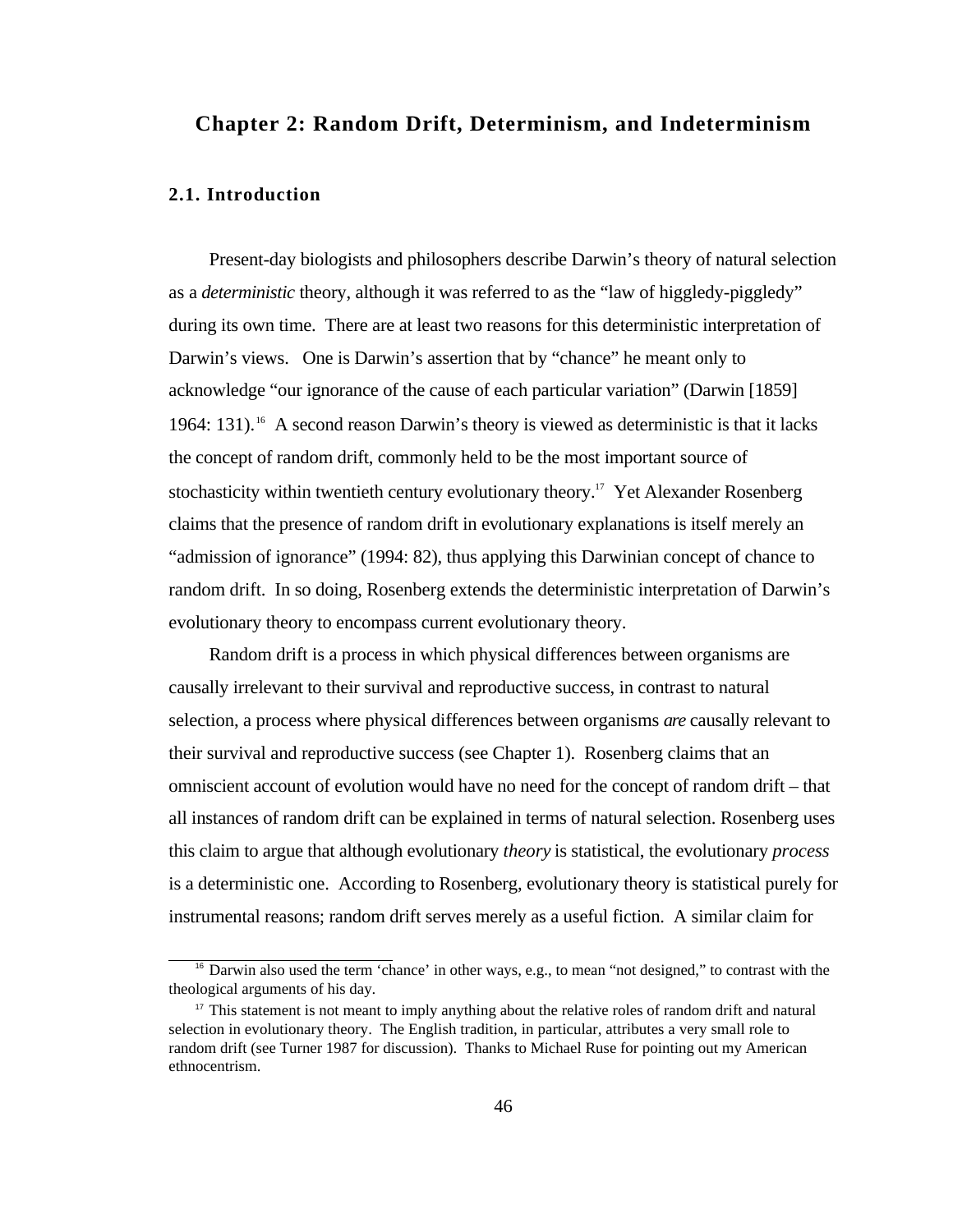the determinism of the evolutionary process is made by Barbara Horan (1994). Brandon and Carson (1996) challenge Rosenberg's and Horan's claims; instead, they maintain that a scientific realist should conclude that the evolutionary process is fundamentally indeterministic.

This chapter will first address the issue, raised by Rosenberg, of the necessity of drift from the omniscient viewpoint. I argue, contra Rosenberg, that any evolutionary theory, omniscient or otherwise, must take random drift into account. I will begin by examining Rosenberg's arguments for the claim that random drift is eliminable from an omniscient viewpoint, and show that the concept of random drift upon which they rest is an impoverished one. I will then provide three reasons why random drift is not eliminable from an omniscient account of evolution.

The second issue this chapter addresses concerns the (in)deterministic character of the evolutionary process; is it deterministic, as Rosenberg and Horan argue, or indeterministic, as Brandon and Carson maintain? I will argue that a more philosophically defensible position argues neither for the fundamental determinacy nor indeterminacy of the evolutionary process. However, even without making these kinds of empirical claims concerning the determinism or indeterminism of the evolutionary process, we can still make arguments concerning the probabilistic character of evolution. That is, it remains an open question as to whether evolution is inherently and unavoidably probabilistic. Brandon and Carson (1994), as well as Sober (1984), maintain that even if evolution is deterministic at the individual level, population-level probabilistic explanations are necessary for providing complete evolutionary explanations. Although I am essentially in sympathy with these arguments, I don't think they make their case as strongly as they might. I seek to show that even if one assumes that the evolutionary process is fundamentally deterministic, the status of natural selection and random drift as populationlevel processes implies that evolutionary theory is inherently and unavoidably probabilistic.

47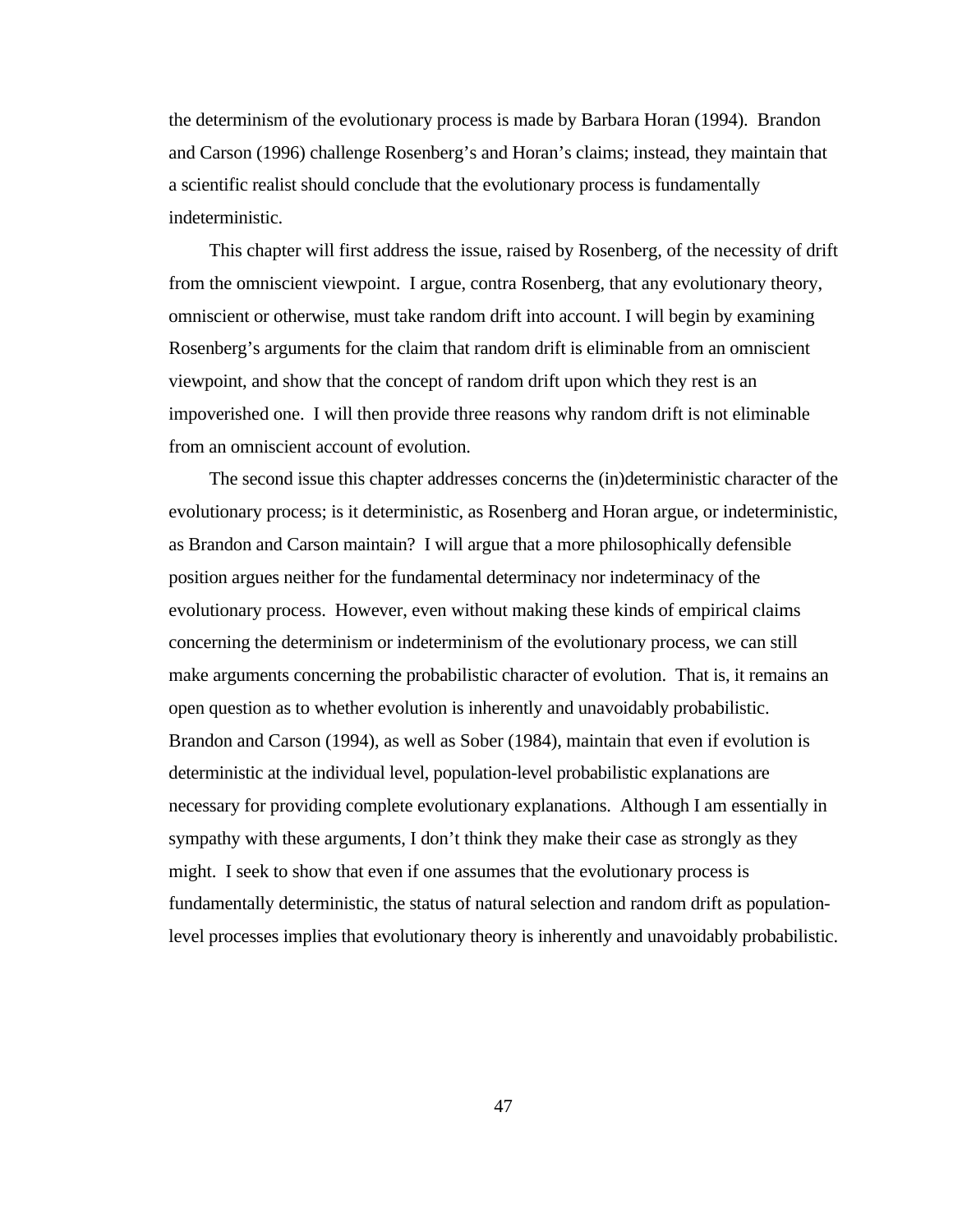## **2.2. Rosenberg's Argument**

Rosenberg (1994) constructs a fictional situation in which poachers have removed the longest-necked members from a small giraffe population and transported them to zoos, where they fail to reproduce. For several generations afterward, the short-necked giraffes predominate in the population. Biologists are given the task of determining why the population shifted towards short-necked giraffes even though long-necked giraffes are fitter than short-necked giraffes in this environment. Since the biologists don't know about the poachers, the explanation they would provide is a non-omniscient one. According to Rosenberg, their non-omniscient explanation would invoke random drift, since to do otherwise would be a "disconfirmation of the theory of natural selection" (1994: 71).

However, since *we* know the reason for the increase in short-necked giraffes, we *can* provide an explanation from the omniscient viewpoint. Would *we* attribute the change in the giraffe population to random drift? Rosenberg's answer is no; rather, "we, who know the facts … will say that for a short time the environment changed, making long-necks maladaptive and therefore shifting gene frequencies through selection" (1994: 73). Rosenberg thus reinterprets a case of random drift as a case of selection by switching from a non-omniscient viewpoint to an omniscient one. Random drift is eliminated from the explanation, eliminating the element of stochasticity along with it (assuming, of course, that natural selection is itself non-stochastic). Generalizing from this particular example, Rosenberg concludes that, "from a position of omniscience, there is no need for the notion of drift" (1994: 73). Elaborating, he suggests that "a deterministic theory in which drift plays no role" would either be "so generic in its claims as to have little predictive content" or extremely "detailed in its enumeration of selective forces" (1994: 83).

According to Rosenberg, because we are non-omniscient, finite creatures, this "detailed" theory is "beyond our powers to discover and express" and is "hopelessly unwieldy" (1994: 83). Rosenberg argues that since the omniscient account is beyond our reach, we *do* need probabilities and the concept of random drift in our evolutionary theory.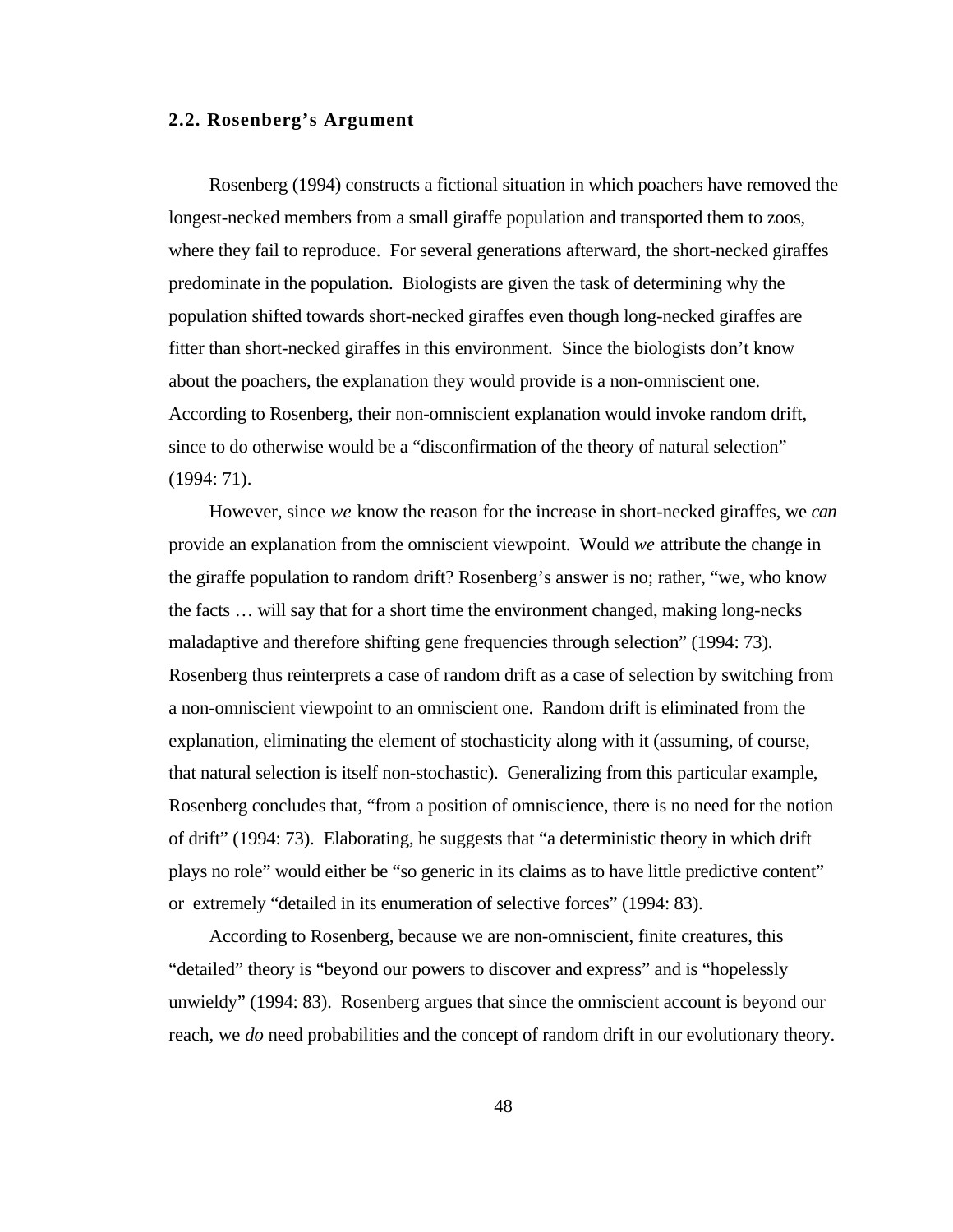However, Rosenberg maintains that it is solely for reasons of utility that random drift appears in our evolutionary accounts.

Rosenberg's claim that random drift is just a way of referring to selective forces of which we (as non-omniscient beings) are unaware may strike some as extreme selectionism. However, it is important to note that this claim places Rosenberg squarely in the tradition of such prominent biologists as Ernst Mayr and Arthur J. Cain. For example, Mayr asserts that only after all attempts to explain biological processes through natural selection have failed, is a biologist "justified in designating the unexplained residue tentatively as a product of chance" (1983: 326). Even more strongly, Cain asserts that the real basis for every random drift hypothesis is that "[t]he investigator finds that he, personally, cannot see any [evidence of selection], and concludes that, therefore, there is none" (1951: 424). The reason some biologists have come to hold these selectionist views is that the accepted explanations for a number of phenomena, such as the frequencies of chromosome shapes on Drosophila, changed from random drift to natural selection (Gigerenzer et al. 1989: 156-157). It would seem, however, that while Rosenberg shares the selectionist views of these biologists, he offers additional reasons for adopting them. It is to these reasons, and the conception of random drift that lies beneath them, that we now turn.

## **2.3. Rosenberg's Random Drift**

The poacher scenario is one of two examples of random drift upon which Rosenberg's arguments rest. Both of these examples prove to be problematic. They are arguably cases of natural selection, not random drift, and they fail to reflect all the different kinds of random drift. I will discuss each example in turn, explore its implications for Rosenberg's arguments, and elaborate a fuller conception of random drift.

In the first example, discussed above, poachers remove the longest-necked members of a giraffe population and take them to zoos, where the giraffes fail to reproduce. Over the next several generations, the short-necked giraffes come to predominate in the small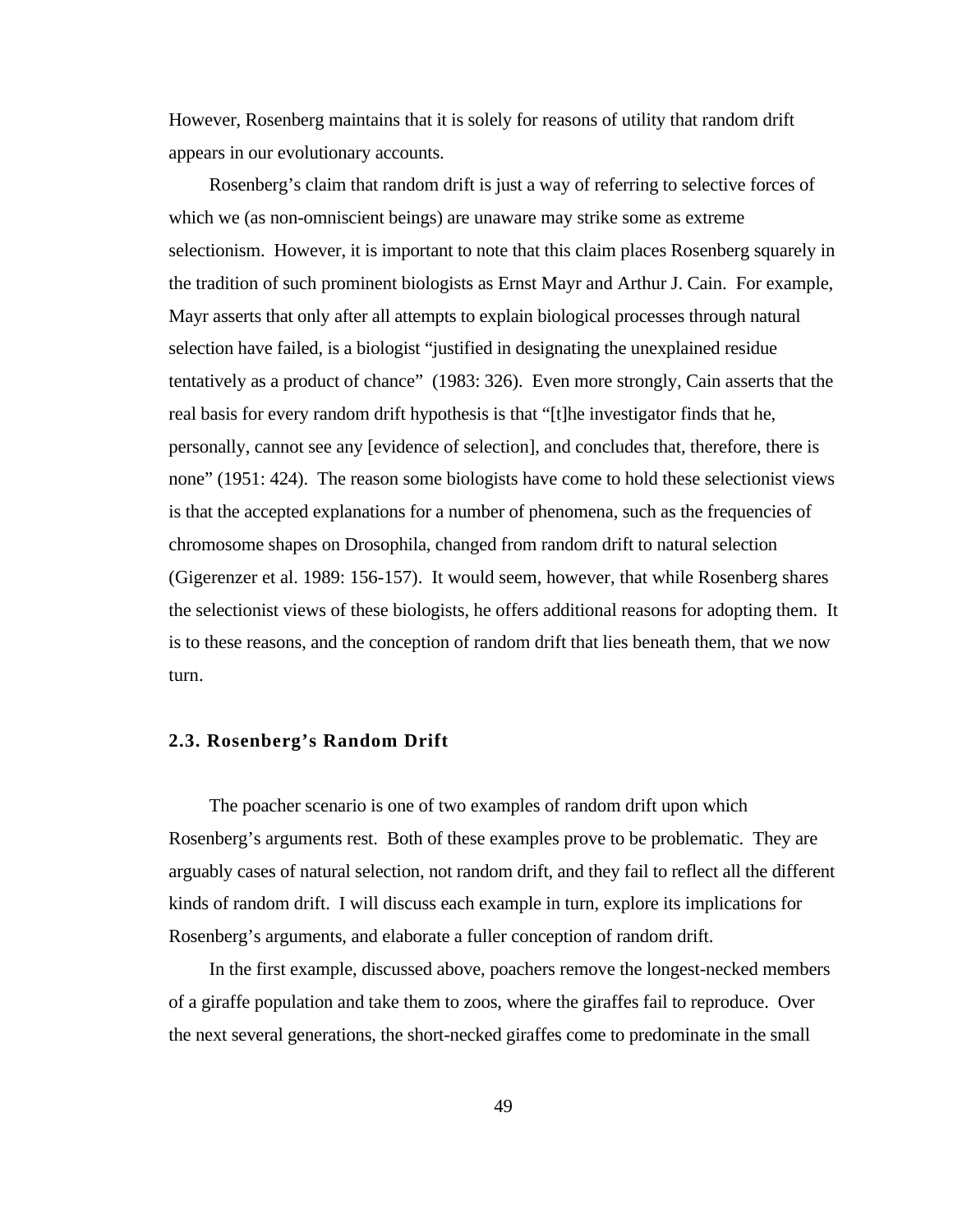population. In what sense is this a case of random drift? Rosenberg seems to be suggesting that non-omniscient biologists would *consider* the change in the giraffe population to be random drift because 1) long-necked giraffes are normally fitter than short-necked giraffes in this environment; 2) the fittest organisms, the long-necked giraffes, were not the most reproductively successful; and 3) the biologists don't know the reason the long-necked giraffes were less successful than the short-necked giraffes. Since the generational change in the population does not *appear* to be due to the relative fitnesses of the giraffes in their environment, but rather due to chance, Rosenberg can claim that biologists would consider random drift as the explanation.

But in actuality (despite appearances to non-omniscient biologists), the change in the population *is* due to the differential fitnesses of the giraffes. The selective agent in this case is the poachers themselves; they have specifically picked out the longest-necked giraffes in the population for removal. This is clearly a case of artificial selection. In essence it is no different from natural selection; the organisms were sampled on the basis of their physical traits. Since neck length determined the giraffes' future reproductive success, the poacher scenario is an instance of selection, not random drift. Rosenberg admits as much when he asserts that "we, who know all the facts" will attribute the change in gene frequencies to selection (1994: 73).

Thus, Rosenberg is examining hypotheses of *random drift* that biologists would offer as explanations of a clear-cut case of *selection*. This is problematic in itself. The real problem, however, lies in the conclusions that he draws from the poacher example. Rosenberg asserts that the omniscient viewpoint would not need the concept of drift in this example; generalizing, he asserts that random drift is not necessary for the omniscient viewpoint at all. That the omniscient viewpoint would have no need for drift in the poacher case should not be a surprising result, however, since the example was a case of selection to begin with. If you start with a case of non-drift and conclude that, knowing all the facts, you would not need the concept of drift to describe the case, you haven't proved much. You certainly have not laid the basis for a broader generalization. Rosenberg needs to consider a clear-cut case of *random drift*, rather than a clear-cut case of *selection*. Then,

50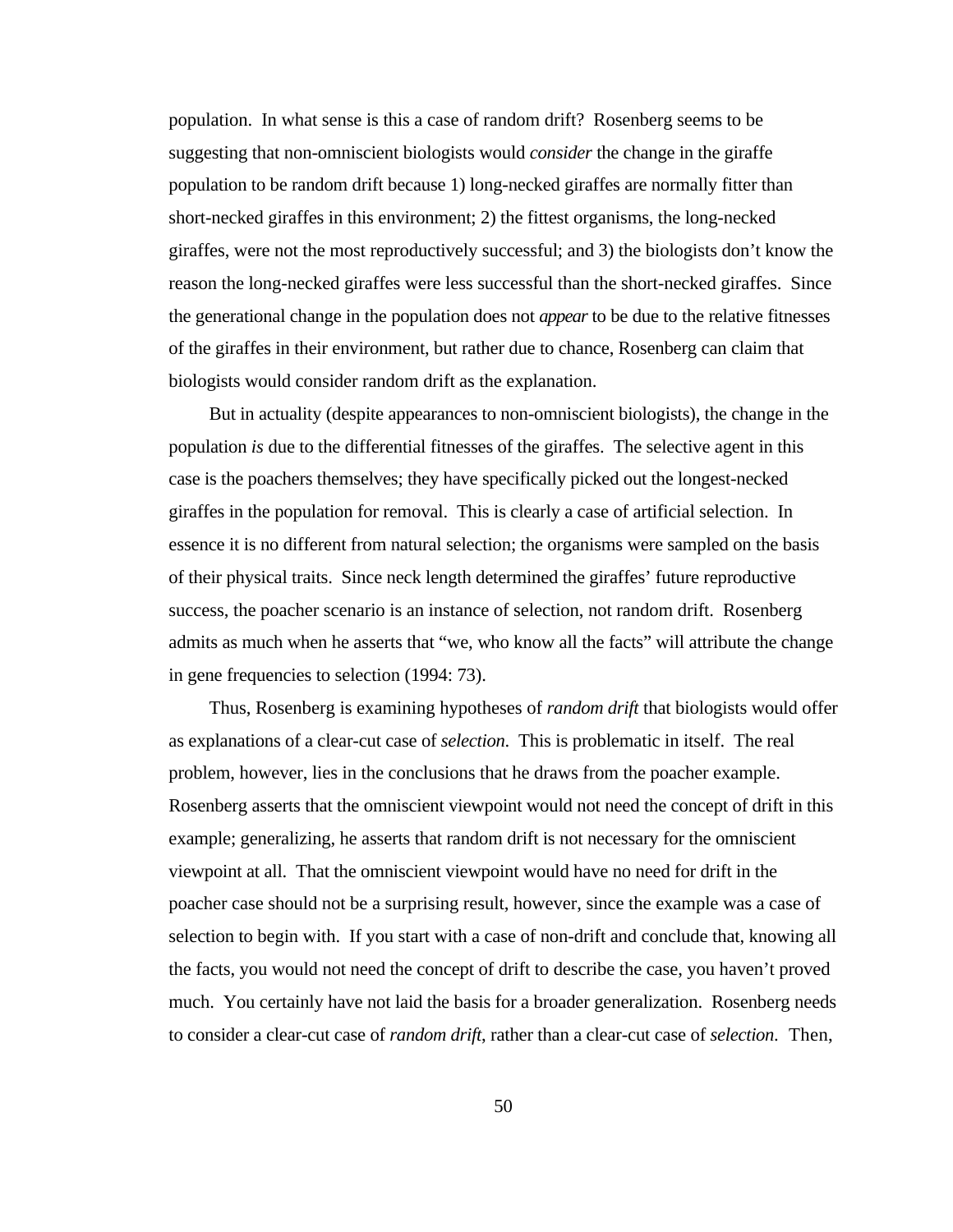and only then, can conclusions be made about the necessity of drift from the omniscient viewpoint.

The only other specific example which Rosenberg provides of random drift is also arguably an instance of natural selection. Rosenberg suggests that biologists, in ignorance of the poachers' actions, might hypothesize that some singular conditions intervened to change the proportion of long-necked giraffes within the population. As an example of such a hypothesis, Rosenberg asks us to imagine that "through freakish, never-to-berepeated wind conditions, the two tallest trees … became so twisted that they accidentally trapped the heads of most of the tallest giraffes and broke their necks" (1994: 72-3). This example is arguably a case of natural selection, not random drift, since the difference in neck lengths is causally relevant to the giraffes' survival. For this to be a clear-cut case of random drift, long-necked and short-necked giraffes would have to be killed indiscriminately. Having a long neck would not be a *cause* of the giraffes' failure to survive to reproduce, but would instead be irrelevant.

Since the action of the wind in this example is a singular, unique event, there is some basis for Rosenberg's claim that this is a case of random drift. As I noted in Chapter 1, Sewall Wright maintained that unique events were one kind of random drift, and indeed, I used the criterion of uniqueness to help differentiate between natural selection and random drift (although it was not the primary criterion). However, since the singular action is one that so clearly produces a difference in fitness between long and short-necked giraffes, to call it random drift can only serve to muddle the distinction between natural selection and random drift. At best, Rosenberg's example is ambiguous; it is hard to know whether to classify it as natural selection or random drift. At worst, it is simply mistaken; it seems likely that most biologists would label this a case of natural selection, not of random drift. As with the first example we discussed, Rosenberg has used an example that is Phanerozoic more clearly natural selection than random drift, casting doubt on any conclusions concerning random drift he draws from it.

Furthermore, even if the wind example is an instance of random drift, it represents only one kind of random drift. The kind of random drift represented by the action of wind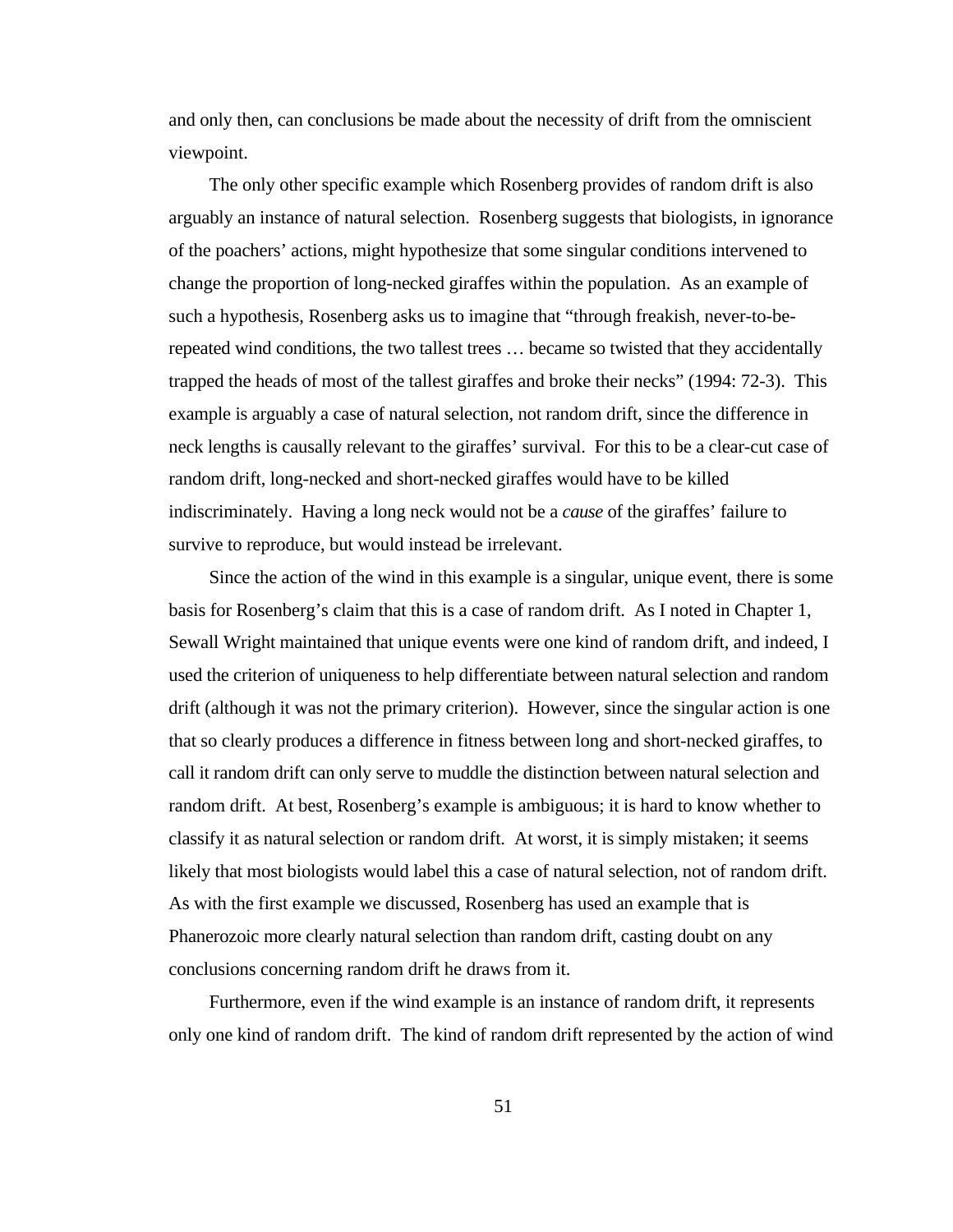conditions in Rosenberg's example is probably best characterized as parent sampling. As we discussed in Chapter 1, parent sampling, as defined by Beatty, is the process of determining which organisms of one generation will be parents of the next, and how many offspring each parent will have. In Rosenberg's example, the action of the wind determines which giraffes will survive to become parents, and so it is a case of parent sampling. However, on the account that we presented there, Rosenberg's example would not be considered to be random drift, because it is a case of discriminate parent sampling, rather than indiscriminate parent sampling; the difference in neck length is causally relevant to the giraffes' survival. For it to be an instance of indiscriminate parent sampling, it would have to be the case that the difference in neck length was causally irrelevant to the difference in survival rates. However, let us grant Rosenberg's claim that his example does describe a case of random drift. If so, then he has only described one kind of random drift, the kind having to do with parent sampling. As we saw in Chapter 1, there are potentially at least 6 other kinds of random drift: indiscriminate gamete sampling, the founder effect, the bottleneck effect, the Brandon effect, indiscriminate gene sampling, and fluctuations in selection pressure, mutation rate, and migration rate. The existence of these other kinds of random drift points to a further deficiency within Rosenberg's account; namely, that he has failed to discuss and take into account the different kinds of random drift in his arguments.

Consider, for example, indiscriminate gamete sampling and the founder effect. Gamete sampling occurs during the process where gametes are joined to form zygotes. *Indiscriminate* gamete sampling occurs when physical differences between gametes are causally irrelevant to differences in fertilization success (see Chapter 1 for further discussion). So, indiscriminate gamete sampling operates on an entirely different level than indiscriminate parent sampling; it concerns gametes rather than organisms. The founder effect, on the other hand, occurs when a small population becomes spatially isolated from the rest of the population (see Chapter 1 for further discussion). Like parent sampling (and unlike indiscriminate gamete sampling), the founder effect operates on the level of the organism. However, they concern different sorts of processes: parent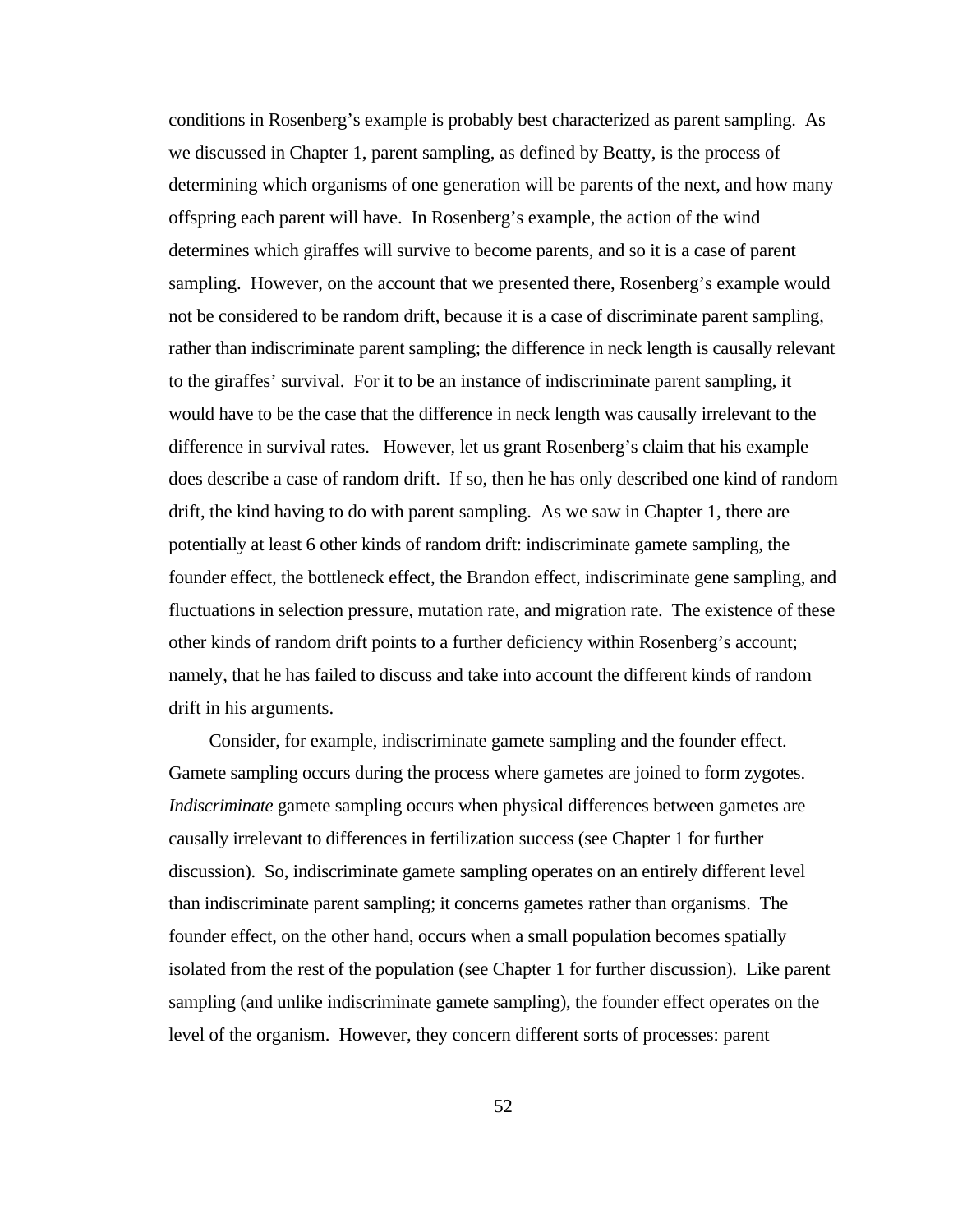sampling concerns issues of viability and reproductive success, whereas the founder effect concerns events such as the migration of small groups of individuals, or the splitting of a group due to a physical barrier. Thus, even though parent sampling<sup>18</sup>, indiscriminate gamete sampling and the founder effect are all instances random drift, each is a distinct phenomenon; they concern different organismic levels and describe different kinds of processes.

The minimal point I am trying to make here is that Rosenberg's conclusions about random drift are (at best) based on just one kind of random drift; it is unclear how they would work when one takes into consideration other kinds of random drift. Since the different kinds of random drift are different kinds of processes, it is not obvious that Rosenberg's arguments would extrapolate to other kinds of random drift. Can he develop an example similar to the giraffe example, showing that an instance of indiscriminate gamete sampling can be described in terms of natural selection? Can he show that gamete sampling, discriminate or indiscriminate, is deterministic? Without answering these questions (and other similar questions), Rosenberg's arguments for the determinism of the evolutionary process are incomplete. However, there are further implications to the existence of different kinds of random drift processes. In section 2.4.1, I will show how the existence of different kinds serves to argue against Rosenberg's claim that from an omniscient viewpoint the concept of random drift is unnecessary.

## **2.4. The Non-Eliminability of Random Drift**

We have seen that Rosenberg's account uses an impoverished notion of drift in that it is limited to random drift as parent sampling only. Moreover, his conception is a disputable notion of drift, including cases more commonly classified as selection. Thus, to justify his claim that random drift is eliminable from an omniscient viewpoint, Rosenberg's arguments must use clear-cut cases of random drift, and they should hold for different kinds of random drift. In this section I will argue that such a demonstration is not

<sup>&</sup>lt;sup>18</sup> Again, note that on my account, only indiscriminate parent sampling is random drift; here we are granting Rosenberg's claim that discriminate parent sampling can be random drift as well.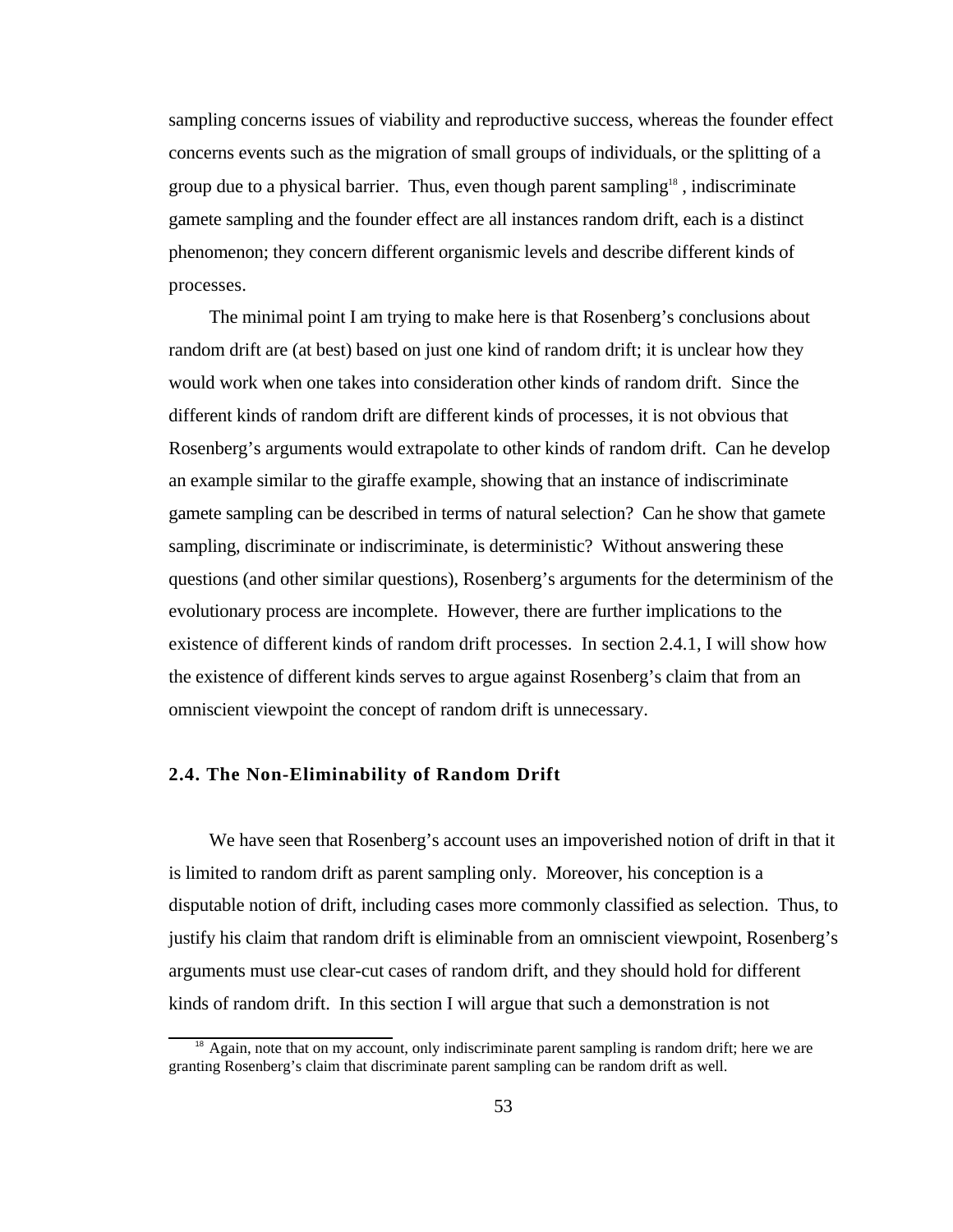forthcoming – that random drift is not eliminable from evolutionary theory, even if one "knows all the facts." I offer three arguments in support of this position: 1) That biologists distinguish between different kinds of random drift suggests that random drift is not merely a cover for processes of which we are ignorant; 2) Instances of random drift cannot be spelled out in terms of selection; and 3) Random drift provides the means to explain certain evolutionary changes that cannot in principle be explained by natural selection. I will discuss each of these in turn.

#### *2.4.1. The Importance of Different Kinds of Random Drift*

I mentioned previously (above, and in Chapter 1) that biologists differentiate between a number of different kinds of random drift. For example, Cain and Currey emphasize the importance of distinguishing random fluctuations in selection, mutation, and migration from indiscriminate parent and gamete sampling (Cain and Currey 1963: 2). They also agree with Dobzhansky's (1959) claim that parent and gamete sampling should be distinguished from the founder effect. So not only do biologists consider a number of different processes to be random drift, they think that it is important to retain the distinctions between them. Dobzhansky emphasizes that while random drift phenomena are "closely related" they are "different enough to make some distinction useful" (1959: 85). In other words, different kinds of random drift account for different kinds of phenomena. Furthermore, as Dobzhansky suggests, one kind may be more prevalent in one population, another kind more prevalent in another population. Distinguishing between the different kinds of random drift gives biologists the means to explain the differences between the evolutionary processes occurring in different populations.

For example, suppose there exists a population of snails, half of which are pink and half of which are yellow. Let us further assume that yellow snails are twice as fit as pink snails, due to their greater tolerance to heat from the sun. The snails are observed for a generation, and it is discovered that the proportion of yellow snails in the subsequent generation has actually *decreased*, in spite of their superior fitness. In the absence of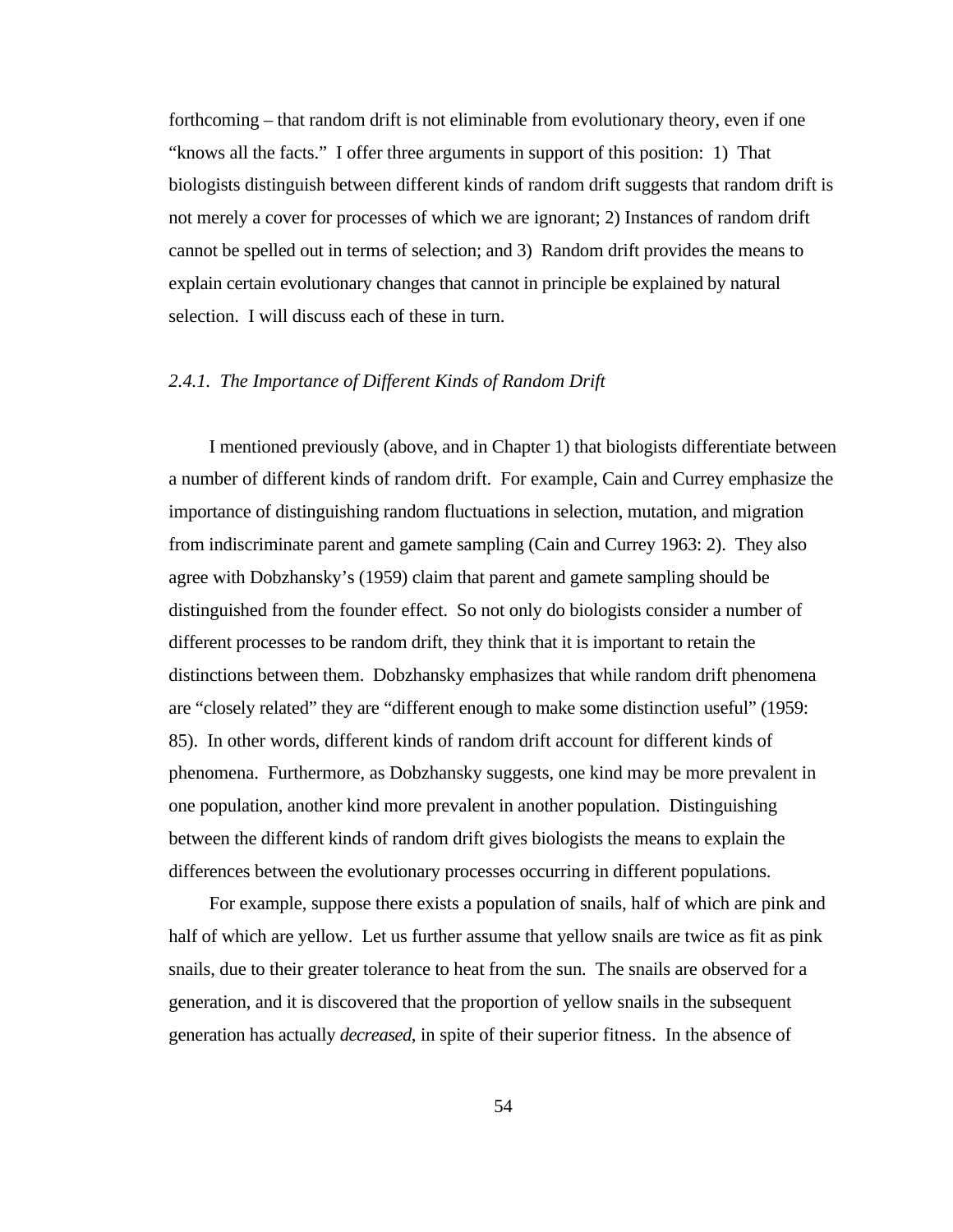random drift we would expect that the proportion of yellow snails would increase, not decrease; that the proportion of yellow snails would decrease is an unlikely result of natural selection alone. A reasonable explanation is that random drift caused the change in gene frequencies. However, this explanation in itself doesn't tell us very much; a deeper explanation would tell us *why* this change came about. For example, further study might determine that this particular summer there were fewer shade-providing bushes than normal, causing snails of both colors to die in large numbers – and it just so happened that a greater number of yellow snails were unable to find shade. Another possibility is that the original population has been split, leaving an unrepresentative sample of snails. Either of these scenarios might lead to a decrease in the proportion of yellow snails. However, in the first case, the change in gene frequencies would be due to indiscriminate parent sampling; in the second case, it would be due to the founder effect. Thus, distinguishing between the different kinds of random drift provides the tools to isolate and further specify the different kinds of processes that may be occurring in a population.

Yet the practice of distinguishing between different kinds of drift is puzzling on Rosenberg's account. According to Rosenberg, all drift explanations can, in principle, be put in terms of selection explanations; the problem is that non-omniscient biologists are unaware of the real selective events, and so must postulate random drift. Random drift, on Rosenberg's account, thus acts as a cover for our ignorance. However, biological practice belies this claim. Rather than being a cover for our ignorance, random drift is a general term for a number of distinct biological processes such as indiscriminate parent sampling and the founder effect. In practice, it may be difficult to determine which process has predominated. But that is not to imply that such a task is impossible, nor does it imply that biologists cite random drift when they are unaware of the real evolutionary processes. On the contrary, biologists seek to determine which of the kinds of random drift has occurred to in order to support and further expand upon their claims that random drift has been prevalent in a population. Since random drift is used to refer to a number of distinct biological processes, rather than being a cover for our ignorance, drift will not be eliminable from an omniscient account of the evolutionary process as Rosenberg claims.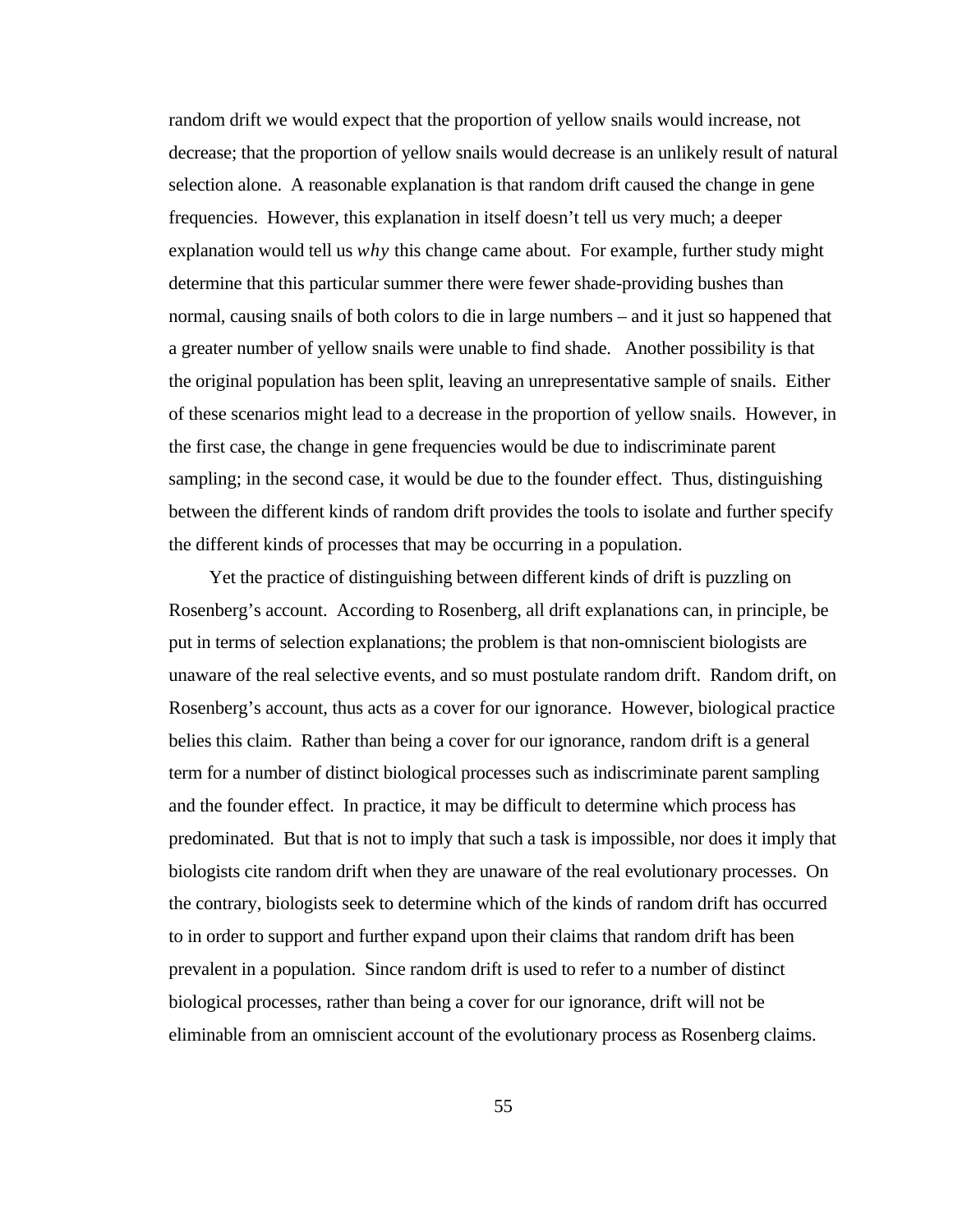Even an omniscient being would need to take into account the different processes leading to evolutionary change which the term 'random drift' represents.

## *2.4.2. Random Drift Is Not Selection*

My second argument is a denial of Rosenberg's claim that instances of random drift can be spelled out in terms of selection. According to Rosenberg, if one were omniscient, one could give an account of the evolutionary process that was so detailed in its enumeration of selective forces that one would have no need for the concept of drift. Rosenberg illustrates this claim with the poacher scenario; he suggests that we who "know all the facts" would say that the changes in the giraffe population were due to selection, rather than random drift. Yet we saw that the poacher example was *not* a case of random drift, but of natural selection. If we examine a case of random drift, however, we will find that it cannot be replaced by an enumeration of selective processes.

Consider, for example, the process of indiscriminate parent sampling. If all the variants in a population have an equal chance of success – if, in other words, they are equal in fitness – there may still be a change in gene frequencies. The frequencies of offspring may by chance fail to reflect the frequencies in the parent generation. This is random drift, since the physical differences between organisms are causally unrelated to their survival and reproductive success. However, without fitness differences, selection cannot occur, since there is nothing upon which to select. Therefore, in populations where there are no fitness differences, it is not possible to interpret indiscriminate parent sampling in terms of selection. Indiscriminate parent sampling in such populations is a phenomenon wholly distinct from natural selection. It is not eliminable from evolutionary explanations; even if we were omniscient, we would still see it as random drift. Although I will not argue the point here, I maintain that the other kinds of random drift likewise cannot be accounted for in terms of selective processes. Thus the omniscient viewpoint needs the concept of random drift; it cannot be supplanted by natural selection.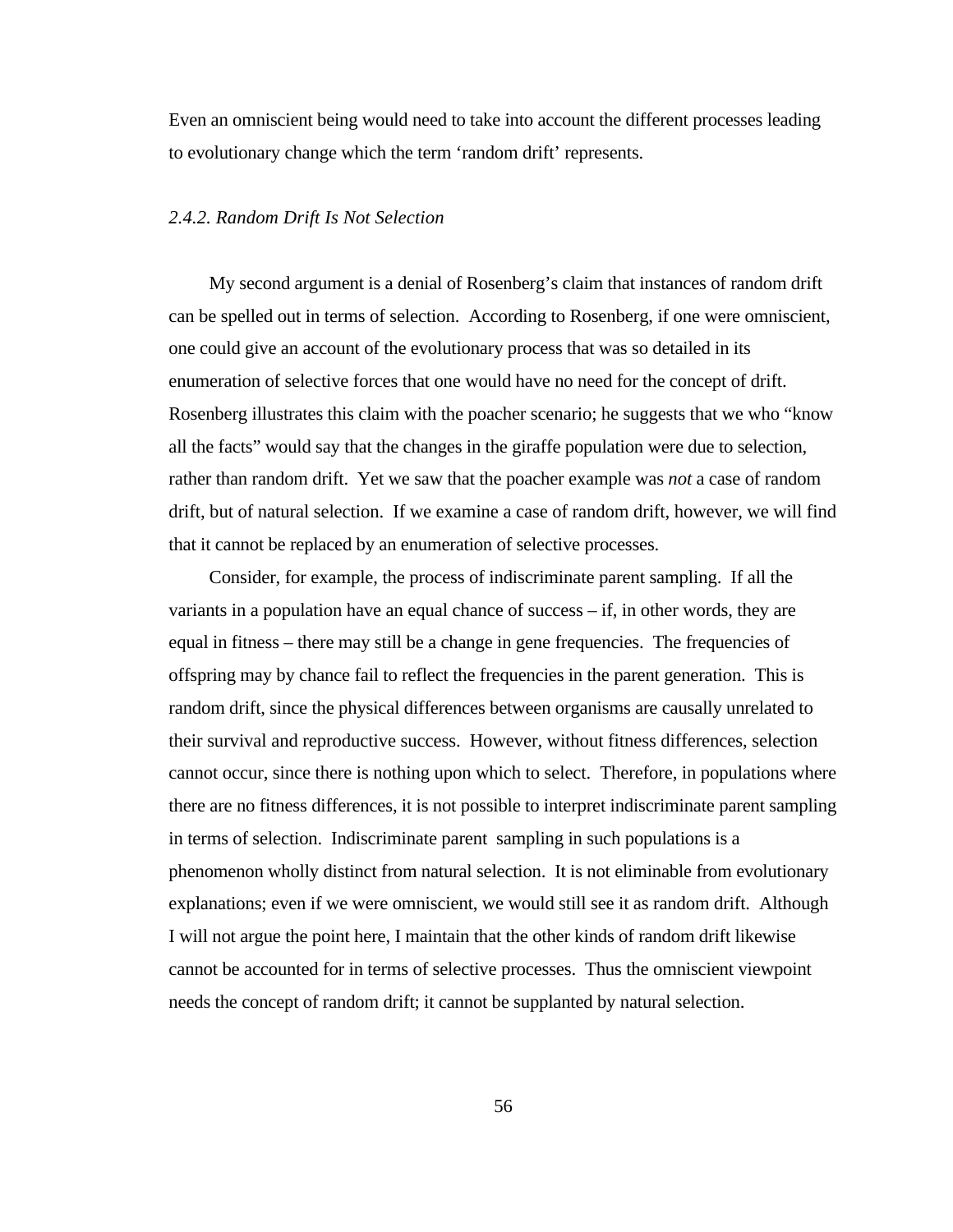### *2.4.3. The Indispensable Explanatory Role of Random Drift*

If natural selection and random drift are distinct processes, as I have argued, it follows that there are phenomena that can be explained as random drift, but not as natural selection.<sup>19</sup> Yet if random drift can explain what selection cannot, then an omniscient being would not be able to explain all instances of evolutionary change without the concept of random drift. In other words, the being's arsenal of explanatory tools would be incomplete. Thus the concept of drift is a necessary part of evolutionary theory, even from an omniscient viewpoint; it provides explanations where selection cannot.

In response to these claims, Rosenberg might argue that an omniscient being would know all the details of any evolutionary event. Thus, even if the being could not explain a particular phenomenon in terms of *selection*, it could explain it by an elaboration of the various processes (the reproductive success of individual organisms, or even the fates of individual gametes) that constitute the indiscriminate sampling event. This would suggest that random drift *is* eliminable from the omniscient viewpoint.

Yet if random drift is eliminable in this sense, then so is natural selection. An omniscient being could just as easily discuss the processes that make up natural selection, through an elaboration of the fates of individual organisms (as Horan 1994 suggests). It would follow that natural selection is eliminable from an omniscient account of evolutionary theory, making its use purely instrumental. However, such a conclusion would be devastating for Rosenberg's overall argument for the instrumentalism of biology, as Rosenberg notes:

… the argument that biology is an instrumental science rests mainly on the fact that biological processes are the result of the operation of random variation and natural selection. If our commitment to the theory of natural selection is itself in part heuristic, if the theory of evolution is itself a useful fiction for creatures no smarter than we are, then the linchpin of my argument is pulled away. After all, my strategy is to provide realist arguments for biological instrumentalism. I cannot afford to include as a premise a theory that itself must be interpreted instrumentally, lest the argument beg the question of why biology is an instrumental science

<sup>&</sup>lt;sup>19</sup> This claim assumes that random drift is an explanatory concept, a point that will be argued for in Chapter 3.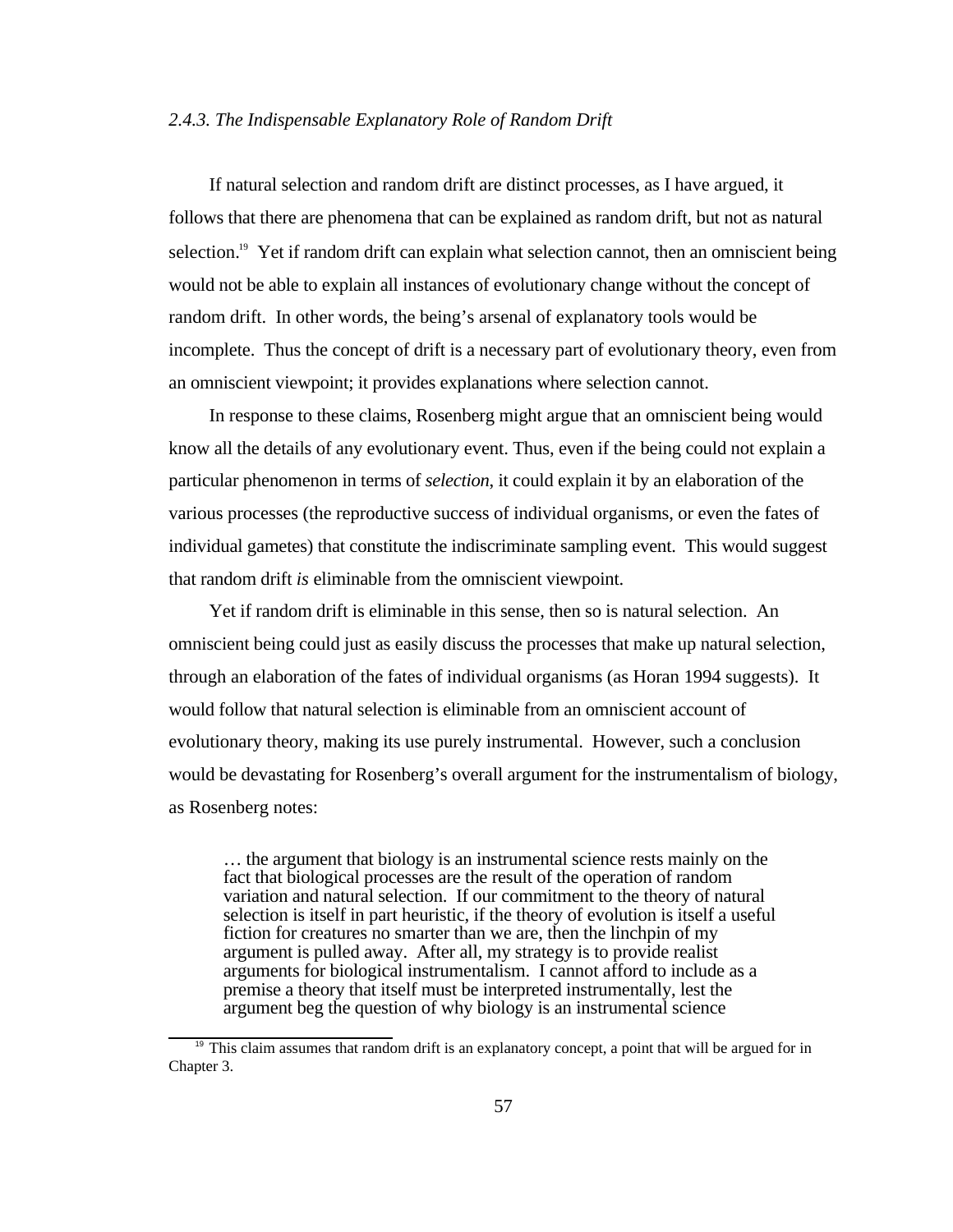### (Rosenberg 1994: 16-7).

Thus, the argument that random drift can be replaced with an accounting of the fates of individual organisms is not one that is open to Rosenberg, because if random drift is eliminable in this way, then so is natural selection, "pulling away the linchpin" to Rosenberg's program. In order to keep that linchpin, Rosenberg must acknowledge that random drift plays as essential a role in evolutionary theory as natural selection does.

However, there is a deeper reason why random drift cannot be supplanted with an accounting of the fates of individual organisms (or gametes, or genes). Evolution is a population-level process, not an individual-level process. By focusing on the individual level, the omniscient being would miss the processes that occur at the population level. This will be discussed further below.

## **2.5. Determinism Versus Indeterminism**

Rosenberg uses the claim that instances of random drift can be replaced with instances of natural selection to argue that the evolutionary process is a deterministic one. (Of course, this argument will only work if one assumes that natural selection is itself deterministic). However, as we have seen, random drift cannot be eliminated in this fashion. So, if Rosenberg is to argue for the determinism of the evolutionary process, he will have to do so in another way. But if Brandon and Carson (1996) are right, the evidence points to an indeterministic evolutionary process, not a deterministic one. In this section, I shall argue that the evidence is not strong enough to support either conclusion.

Brandon and Carson's claims for the indeterminism of evolutionary biology rest on two arguments: the "percolation" argument, and an argument from experiments on cloned organisms. I will examine each of these arguments, and argue that they are not sufficient to settle the disagreement between the determinist and the indeterminist.

The percolation argument amounts to the claim that the quantum mechanical indeterminism of the micro-level can "percolate up" to the macro-level described by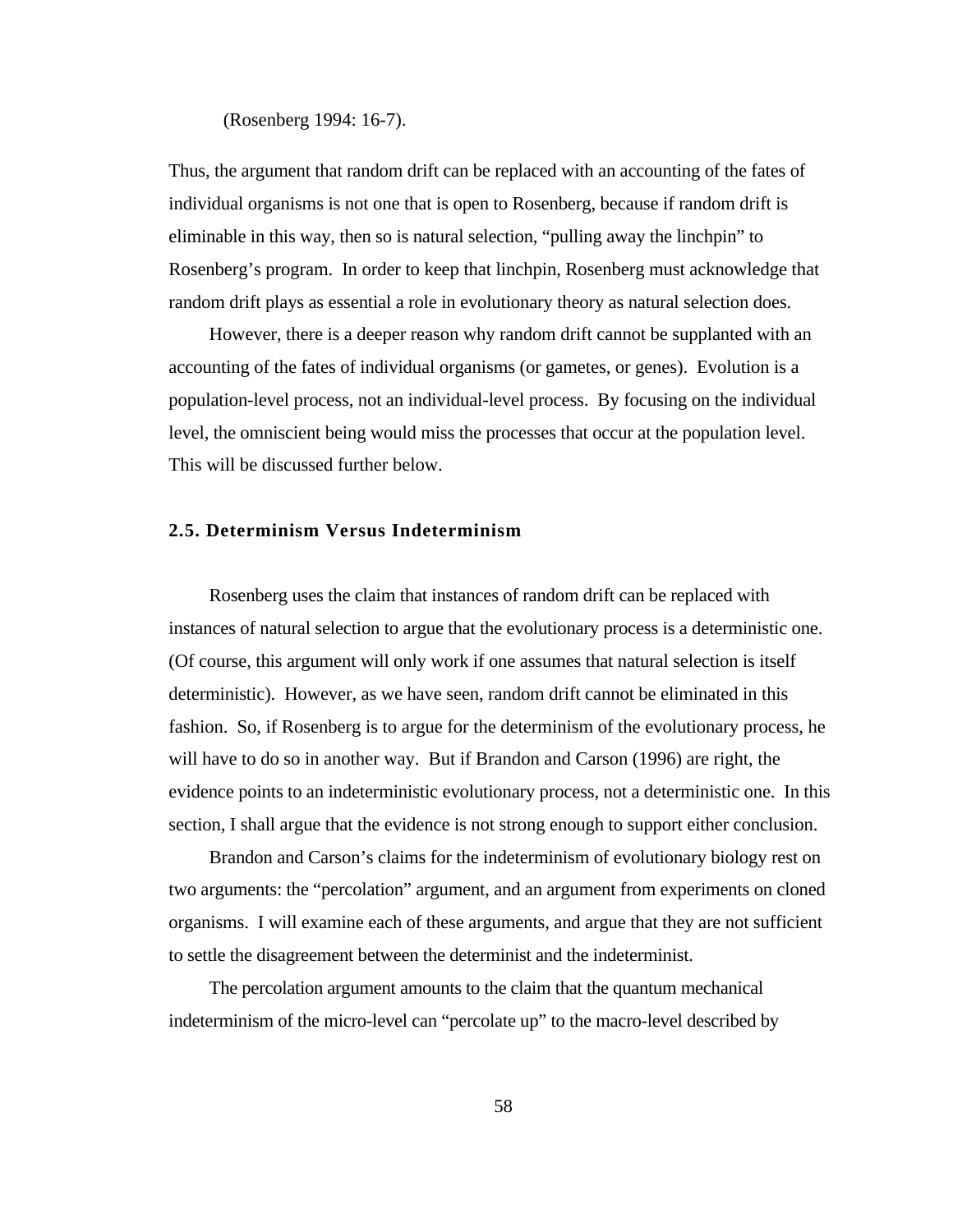evolutionary biology (Sober 1984, Brandon and Carson 1996). As formulated by Sober, the percolation argument asserts:

If *enough* elementary particles had behaved differently, the behavior of the macro-object (the organism, the population) that they compose would have also been different. And there is no deterministic guarantee that the ensemble of particles *must* have behaved the way it did. The most that the ensembles of particles we call organisms can do is exhibit an impressive degree of predictability. But, so long as they are made of particles that have an irreducible chance component in their behavior, they too must be indeterministic systems. If chance is real at the micro-level, it must be real at the macro-level as well (Sober 1984: 121; italics in original).

Sober's argument here is a direct denial of Rosenberg's claims; Rosenberg maintains that, "[i]n general, the quantum probabilities are so small, and the asymptotic approach to determinism of everything physical above the level of the chemical bond is so close, that the quantum mechanical probability could never explain the probabilistic character, if any, of either evolutionary phenomena or evolutionary theory" (Rosenberg 1994: 61). (This is in spite of Rosenberg's admission that the micro-level can "infect"  $-$  i.e., percolate up to  $$ the macro-level).

Both Sober's and Rosenberg's arguments are "in principle" arguments. Sober claims that in principle, micro-level indeterminism can percolate up to the macro-level, while Rosenberg maintains that in principle, by the time we reach the macro-level we will have asymptotically approached determinism. Since these "in principle" arguments are in direct conflict, they leave us at a philosophical impasse.

Brandon and Carson attempt to break down the impasse by presenting an example where a quantum mutation would have a population-level effect. However, the example they present, rather than being a general one, is of a very specific situation – a haploid population with an unstable equilibrium point, in which a mutation occurs. Thus Brandon and Carson's example does not settle the question of whether the evolutionary process is *generally* indeterministic, although it does suggest that it may be indeterministic *to some extent*. Brandon and Carson's example shows that the micro-level *can* "percolate up" to the macro-level, but without further evidence that this "percolation" occurs across different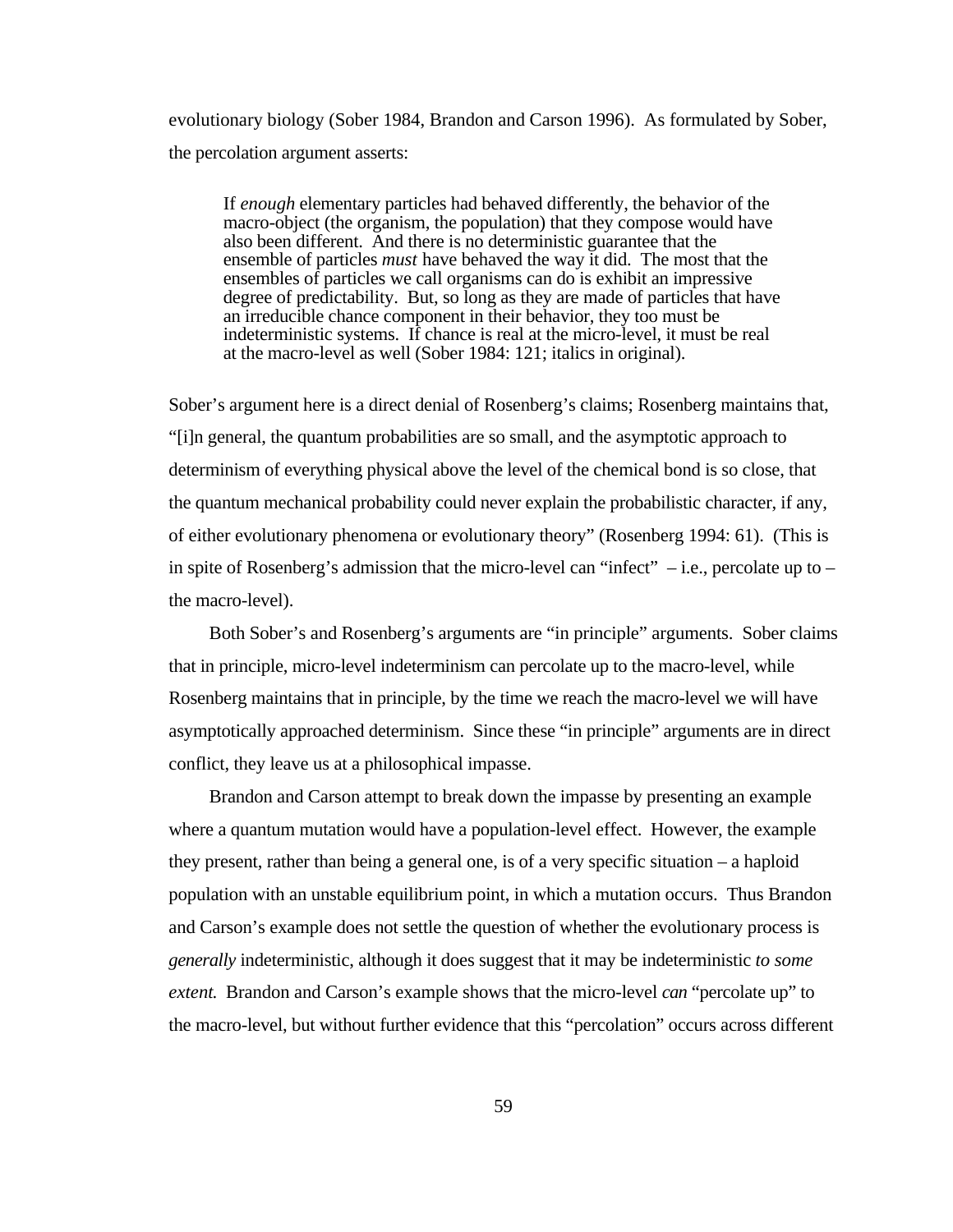types of evolutionary scenarios, the most we can say is that evolution may be indeterministic to some small extent. The percolation argument thus fails to answer the larger question of whether evolutionary biology is generally indeterministic.<sup>20</sup> Brandon and Carson's attempt to break down the philosophical impasse does not succeed, leaving us with differing philosophical intuitions about the implications of the percolation argument, and no resolution of the determinism versus indeterminism question.

Brandon and Carson's second argument analyzes experiments performed on (in theory at least) identical organisms in identical environments. As Brandon and Carson note, experimental setups that use cloned organisms in controlled environmental settings are quite common in biology. The results are equally commonplace: organisms that are genetically identical differ in reproductive success. For example, cloned plants grown in identical environments will be of differing height, weight, flower number, etc.<sup>21</sup> I take it that these sorts of results are not in dispute. What *is* in dispute is how to interpret the results; do they provide evidence for the indeterminism of the evolutionary process, or not?

Brandon and Carson claim that such results *are* evidence for the indeterminism of evolution. However, there is an obvious response that the determinist can make. The determinist can maintain that either the *organisms* were not truly identical (a mistake occurred during the cloning process), or the *environments* were not truly identical (a mistake was made in constructing the environmental settings). Note that the determinist can claim either that there is one variable that appears in some preparations, but not others (e.g., an undetected difference in soil among the preparations), or that there are *numerous*

<sup>&</sup>lt;sup>20</sup> It should be noted that Brandon and Carson don't think that the percolation argument is decisive for the indeterminism of evolutionary biology: "For ET to be autonomously indeterministic it must be indeterministic in a way that does not depend on QM" (Brandon and Carson 1996: 320). However, I don't think this is the right way of looking at the issue; if the evolutionary process is in fact indeterministic, it is genuinely and autonomously indeterministic; it is only our description of the events that ascribes the indeterminacy to quantum mechanics. My point here is that Brandon and Carson fail to show the general indeterminacy of the evolutionary process not because they look to quantum mechanics to make their arguments, but because they only demonstrate it for one limited case. In other words, in one sense, I take Brandon and Carson's argument to be potentially more important than they do; I think that the *kind* of argument that they give might ultimately prove fruitful in settling the debate, even if I don't think that this particular argument succeeds.

<sup>&</sup>lt;sup>21</sup> The implicit, and fairly uncontroversial claim that Brandon and Carson are making here is that these differences will translate into differences in reproductive success.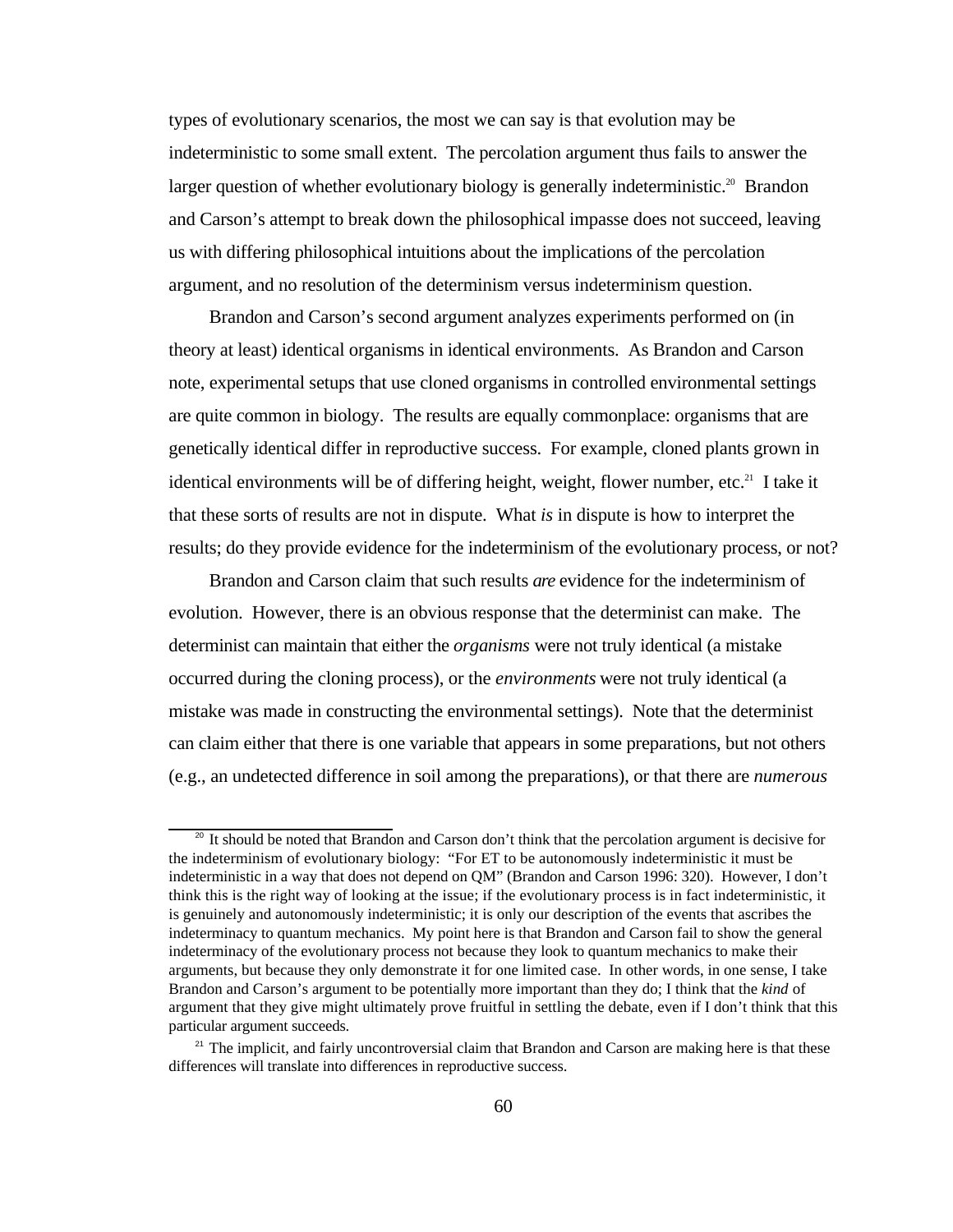hidden variables which differ across the different preparations.

Brandon and Carson suggest that the experimental procedure used in these kinds of experiments *assumes* an indeterministic response; "it assumes that different copies of the same genotype in the same treatment will give different results; otherwise the experiment could be made much smaller with single copies of each genotype for each treatment" (Brandon and Carson 1996: 330). However, there is a very natural *deterministic* interpretation of this practice: that of the randomized experiment. As R. A. Fisher notes: "…the uncontrolled causes which may influence the result are always strictly innumerable" (Fisher 1953: 55); to overcome this problem, we use the method of a randomized experiment. In a randomized experiment, every characteristic possessed by members of the population is, on average, matched in the different treatments (Giere 1991: 241; Cartwright 1989: 64). The determinist can argue that we use multiple preparations for each treatment so that if there *are* any hidden differences between preparations, those differences on average occur equally in the all the treatments. This prevents us from mistakenly attributing a particular effect to the difference in question when it is really due to a hidden difference between the treatments. If we used only *one* replicate for each treatment, a hidden variable (rather than the difference under study) might be the cause of the given result. By using *multiple* replicates for each treatment, the hidden variables are randomized across treatments. Thus, the determinist can argue that we use this kind of experimental design because we cannot control for every possible factor.

So, both the determinist and the indeterminist have a way to account for the experimental results and a way to interpret the experimental procedure. Yet Brandon and Carson claim that the results favor an indeterministic interpretation. The question is, can they make this argument without simply begging the question against the determinist? In other words, do they offer any additional reasons to favor an indeterministic interpretation over a deterministic one?

Brandon and Carson propose two criteria for determining when it is appropriate to posit a theoretical entity (in this context, a hidden deterministic variable). The first criterion is that "the positing of the entity aids the development of theory"; the second criterion is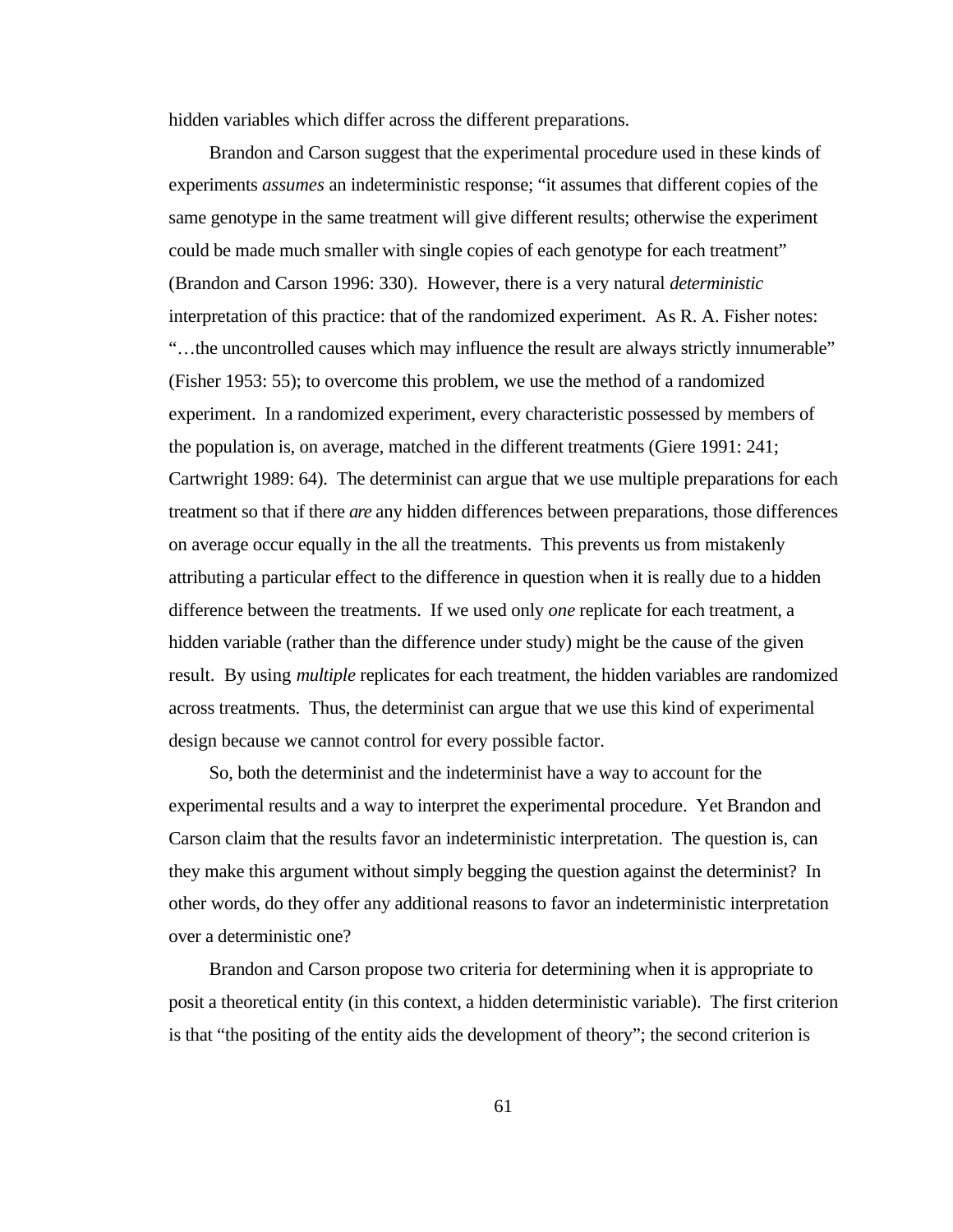that "the available empirical evidence supports the posit" (Brandon and Carson 1996: 331). According to Brandon and Carson, the determinist's hypothesis fails to satisfy either of these criteria: "… the positing of deterministic hidden variables serves no theoretical purpose at all, and, insofar as it is allowed to be addressed by data is contradicted by empirical data" (Brandon and Carson 1996: 331).

However, the claim that the positing of deterministic hidden variables serves no theoretical purpose is not a view that is shared by at least some evolutionary biologists. If we can view natural selection hypotheses as deterministic, in the sense that they posit specific causes for a given evolutionary change, and random drift hypotheses as indeterministic, in the sense that they do not posit such causes, then we can understand some biologists to be arguing that a deterministic, natural selection explanation is to be favored over an indeterministic, random drift explanation. These biologists argue that not only does the determinist's hypothesis (that a particular change in the population was due to natural selection) direct us to keep looking for a selective factor, the indeterminist's hypothesis (that the change was due to random drift) may cause us to stop looking for a selective factor, and possibly miss one. For example, Mayr and Cain hold views of this sort. Mayr asserts that only after all attempts to explain biological processes through natural selection have failed, is a biologist "justified in designating the unexplained residue tentatively as a product of chance" (1983: 326). Cain states that the real basis for every random drift hypothesis is that "[t]he investigator finds that he, personally, cannot see any [evidence of selection], and concludes that, therefore, there is none" (1951: 424). Lest we think that it is only "selectionists" who favor deterministic hypotheses over indeterministic ones, it should be noted that Sewall Wright was also concerned about the dangers of the indeterminist's outlook; he states: "A certain danger for science must be squarely face [sic]. The acceptance of statistical description as ultimate may lead sometimes to premature abandonment of analysis in cases in which analysis would be pushed farther by one who believes firmly that there is a deterministic mechanism to be found" (Wright 1964: 288).

Here the indeterminist might concede that in field studies of evolution, where we cannot rigorously control conditions, there is an advantage to the determinist's hypothesis,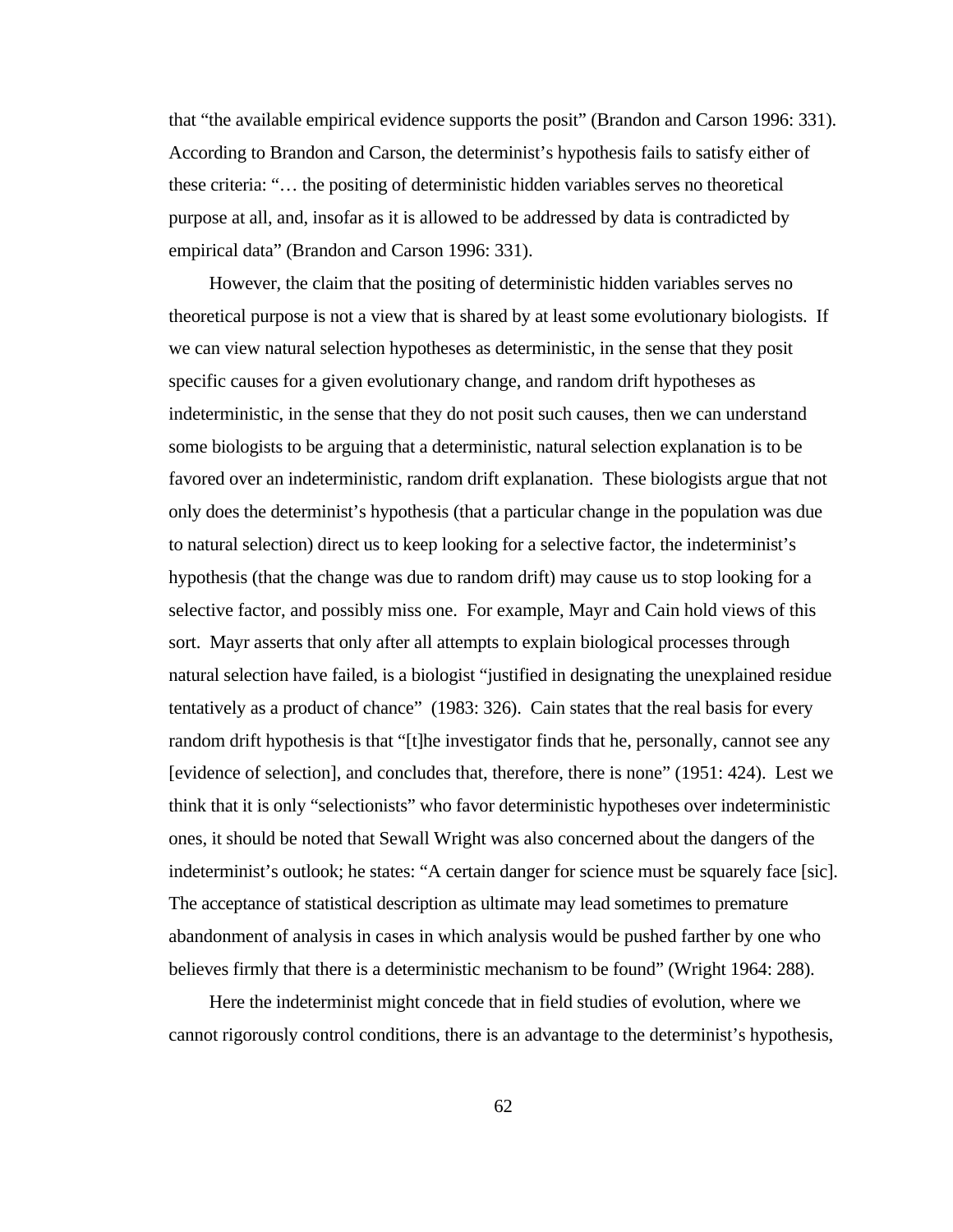while arguing that in laboratory studies (particularly controlled studies of the kind that Brandon and Carson describe) there is no such advantage. But even to grant this point is to grant that the positing of hidden deterministic variables has been useful in evolutionary biology, for certainly the theory should account for natural as well as experimental contexts.

Let me clarify that my point here is not to argue that the determinist's hypothesis is theoretically superior to the indeterminist's. The indeterminist could counter the arguments of Mayr, Cain, and Wright by pointing out that the determinist may end up wasting time fruitlessly looking for possible hidden variables. What I am arguing is that neither view is superior to the other; both the determinist's hypothesis and the indeterminist's hypothesis have their advantages and disadvantages. Furthermore, I think Brandon and Carson clearly go too far in claiming that the positing of deterministic hidden variables in evolutionary theory serves no theoretical purpose whatever.

Let us turn then to Brandon and Carson's second claim, the claim that the deterministic hypothesis is contradicted by the empirical data insofar as it is allowed to be addressed by data. I must admit to being somewhat puzzled by this claim. If they mean that the determinist makes claims that go beyond the data, then they are just begging the question against the determinist, since the determinist's primary claim is exactly that there are data which we are missing. If, on the other hand, they mean only that the indeterminist's hypothesis is inconsistent with the data, it is hard to see how this could be the case. In fact, it would seem as though one could more easily make the opposite charge, that the deterministic hypothesis is cooked up simply to fit the data. However, since determinism and indeterminism are both long-standing philosophical traditions, it is difficult to dismiss one or the other *purely* on the basis of *ad hoc*ness. Furthermore, it seems to me that the kind of argument one would make, say, for the reality of electrons, is inappropriate for general theses about the nature of reality. I think that the criteria for believing in such general theses should be stronger than the criteria for believing in electrons, or even phenomena such as directed mutation. In any case, the question here is whether the data distinguish between the two hypotheses, and it seems clear that they do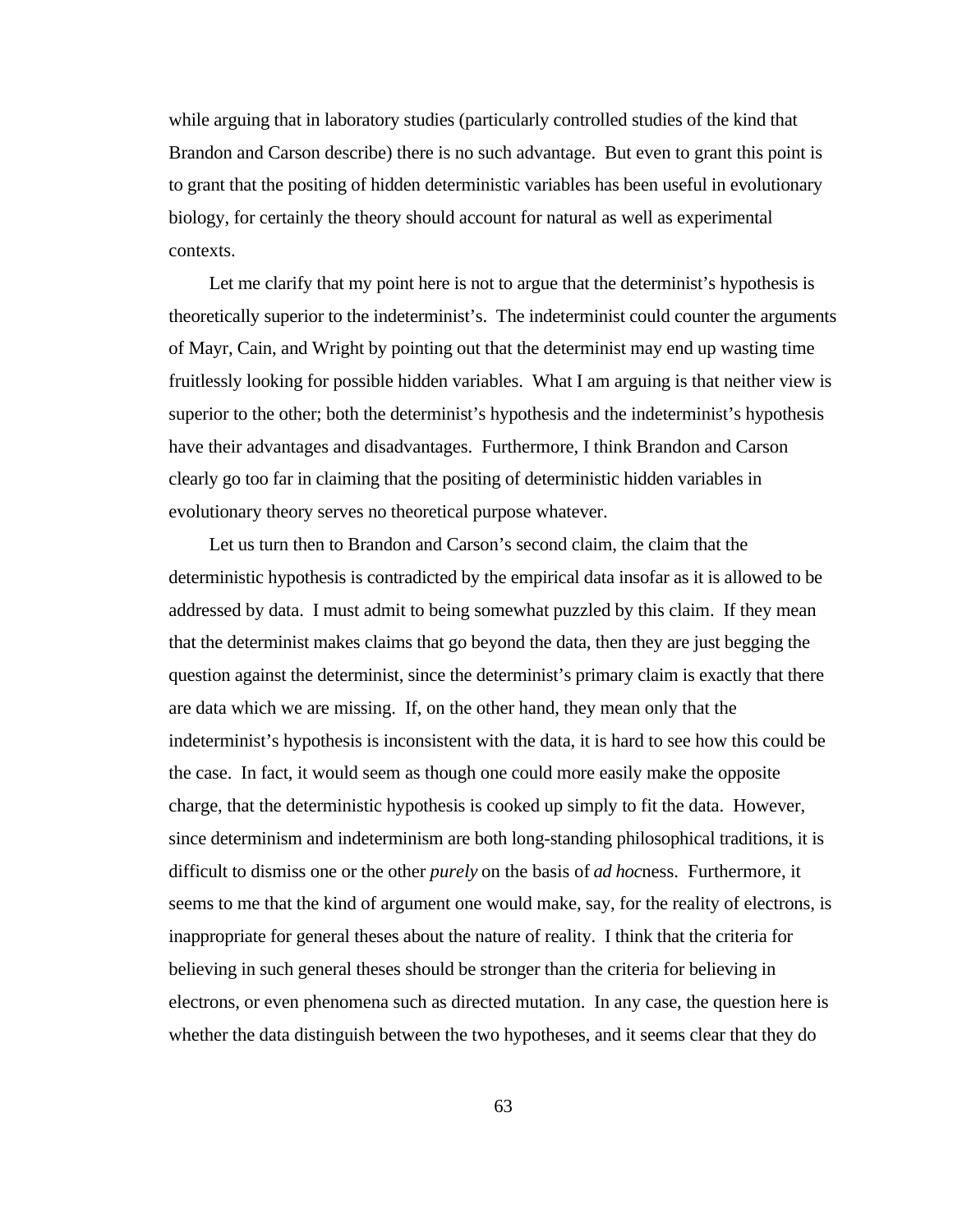My arguments here have focused on rejecting Brandon and Carson's arguments for the indeterminacy of the evolutionary process. The reader should not interpret this to mean that I favor the determinist's hypothesis over the indeterminst's. I think that Brandon and Carson succeed in showing us why we need to take the indeterminist's hypothesis seriously, but they do not succeed in persuading us to prefer the indeterminist's hypothesis over the determinist's. Brandon and Carson readily admit that their arguments cannot be on par with Bell's results in quantum mechanics – that they cannot force their opponent into a logical contradiction. However, the criteria they do offer, of theoretical fruitfulness and experimental confirmation, are not decisive either. The criteria do not give us a decisive reason to prefer one hypothesis over the other.

At this point, when no philosophical argument is able to decide between the determinist's hypothesis and the indeterminist's, the most philosophically defensible position would seem to be to remain agnostic between the two positions. The question of determinism versus indeterminism is a longstanding issue in philosophy; it is no less so here because we consider not global indeterminism and determinism, but only the determinism or indeterminism of the evolutionary process. It does not seem likely, therefore, that philosophical argument will settle the question. However, to grant this point is not to give up all hope of providing an account of the probabilistic nature of evolution. That is to say, without settling the debate between the determinist and the indeterminist, we can still ask whether evolutionary theory is inherently and unavoidably probabilistic, or whether it is probabilistic solely for instrumental reasons – because we find probabilities more useful and tractable in evolutionary contexts. On the one hand, if the evolutionary process is *indeterministic*, then the answer to this question is clear; evolutionary theory is inherently and unavoidably probabilistic. On the other hand, if the evolutionary process is *deterministic*, the answer is not as obvious. Sober (1984), as well as Brandon and Carson (1996), give arguments which attempt to demonstrate that even if evolution is deterministic at the individual level, one must give population-level probabilistic explanations in order to provide complete evolutionary explanations. I am

not.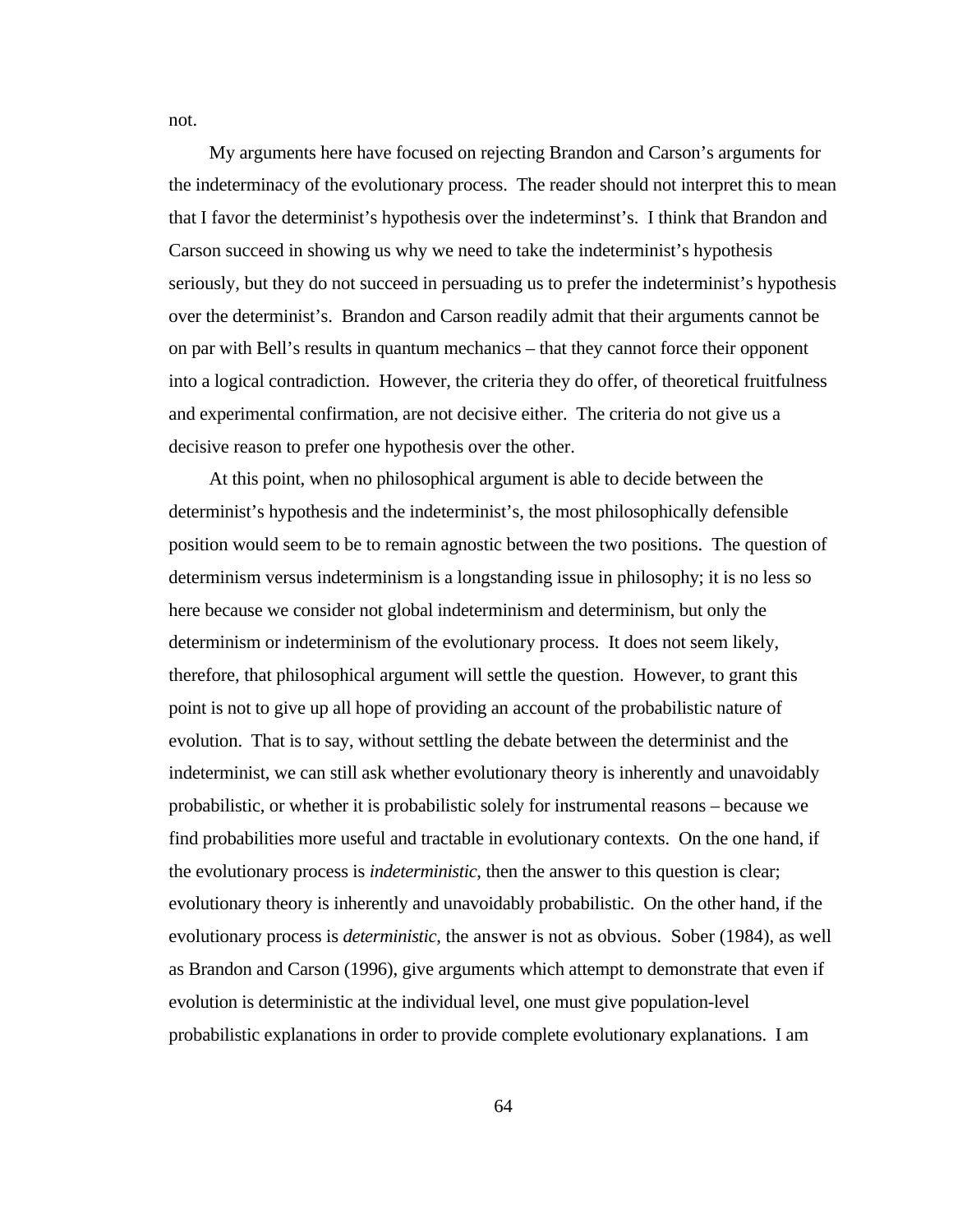essentially in sympathy with these arguments, and the argument I will make here is similar in certain respects to theirs. I will begin by assuming, for the sake of argument, that the evolutionary process is deterministic. The determinist's hypothesis (and indeterminist's as well) is consistent with the view that evolution is a population-level process. So, let us explore this population-level nature a little further, beginning with a discussion of what is meant by the claim that evolution is a population-level process.

#### **2.6. The Inherent Probabilism of Evolution**

A population can be defined as "a group of conspecific organisms that occupy a more or less well defined geographic region and exhibit reproductive continuity from generation to generation" (Futuyma 1986: 554-5). Even though a population is composed of individual organisms, it is important to distinguish between properties that apply to *individual organisms* and properties that characterize *the relationships among organisms* – that is, properties that apply to populations. For example, individual organisms have properties such as color, shape, and length.<sup>22</sup> Populations, on the other hand, have properties such as size (defined as the number of individuals), frequency (defined as the proportion of individuals of one type or another), and growth rate (defined as the rate of change in the number of individuals in the population). Thus, in a sense, population-level properties are properties that arise only given the collection and interaction of individuals. Nonetheless, a property can apply to a population without applying to the individuals in the population. For example, the growth rate of a population could be increasing while the growth rate of the individuals in the population remained constant.

Although an individual organism's properties may change over the course of its lifetime – the organism may grow, change color, become stronger, even lose a limb – it cannot be said to evolve. It is only *populations* which can evolve, through a change in the genetic composition of a population from one generation to the next. For example, suppose there existed a population composed of 50% dark moths and 50% light moths.

 $22$  Thanks to Carl Chung for suggesting that this distinction be made explicit in the following discussion.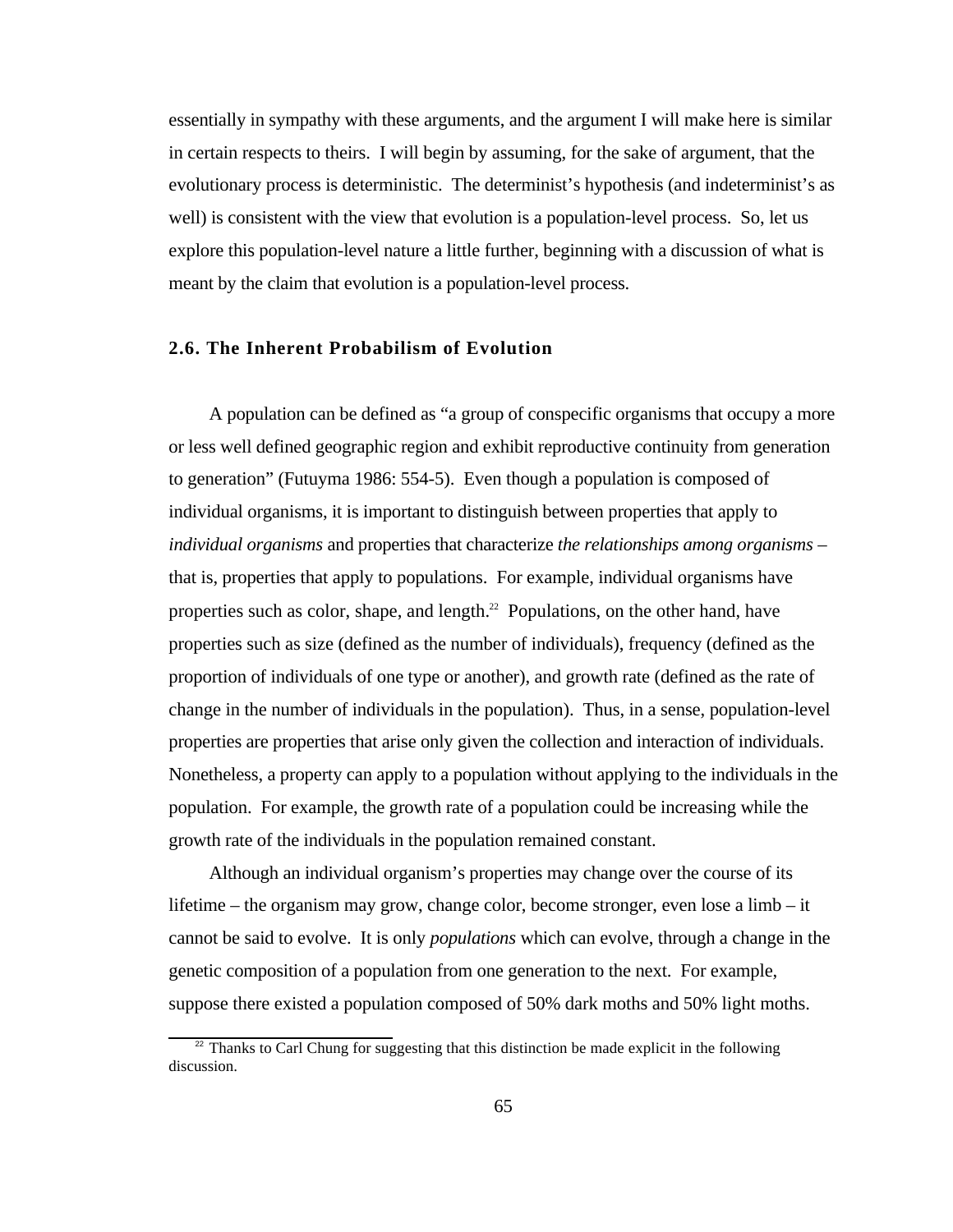The population is observed for a generation, and it is found that the next generation of moths consists of 40% dark moths and 60% light moths. We would say that an evolutionary change had taken place – perhaps by natural selection, perhaps by random drift, or perhaps by mutation or migration. In any case, the change which has occurred is a change in the *frequencies of the population*, which is a property of the population rather than of an individual. Thus, it is the *population* that has evolved. Some of the individual moths may change; some may die, some may reproduce, some may suffer injury, but none can be said to evolve.

This evolutionary focus on the properties of populations, with its consequent deemphasis on the properties of individuals, is what is meant by the assertion that evolution is a population-level process. As Sober notes: "Darwin and Galton focused on the population as a unit of organization … The details concerning the individuals who are parts of this whole are pretty much irrelevant" (Sober 1994: 175). Darwin focused on populations, not because focusing on individuals was too unwieldy, but because he saw, and wanted to describe, processes *which were occurring at the population level*. If Darwin had written a book announcing merely that some organisms lived and reproduced, while other organisms died, he would have been forever buried in obscurity. Darwin's insight was to see not *individuals*, but *groups of individuals*, and to seek to describe the changes in populations by revealing the processes that occur at the population level. Darwin's theory of evolution is not a theory about individuals, but a theory about populations.

Natural selection and random drift are also population-level processes. This can be seen by examining how these terms are used and defined. As we discussed in Chapter 1, the three necessary conditions for both natural selection and random drift are:

- 1. Variation
- 2. Heritability of variation
- 3. Differential reproduction of heritable variation

(See Chapter 1 for a discussion of the "fourth condition" which distinguishes between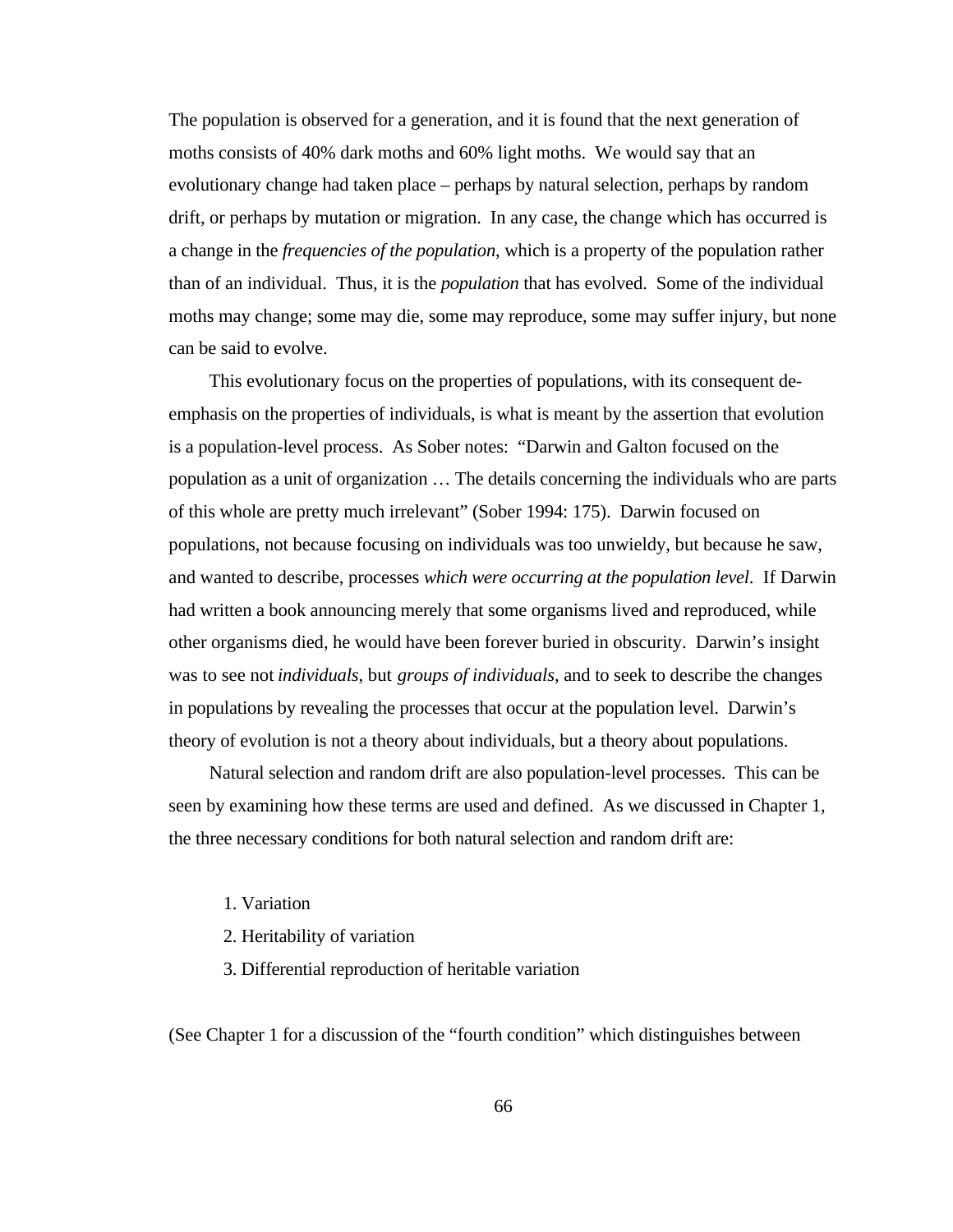natural selection and random drift). These three conditions jointly describe a populationlevel process. The first condition, "variation", is a condition which applies to a population, not an individual. It does not refer to the variability (or the heterozygocity) of an individual; instead, it means that within a population, some individuals will differ from other individuals. The third condition, differential reproduction of heritable variation, is likewise a condition which applies to a population, not to an individual. It specifies that some individuals are more reproductively successful than other individuals, something that makes sense only with reference to a population, not with reference to an individual. Thus, since random drift and natural selection share these necessary conditions, they are both population-level processes.

We sometimes speak of one individual as having been selected, but this linguistic practice is somewhat misleading. It does not mean that the individual has undergone natural selection. Rather, it implies that one individual has been selected *over other individual(s)* in the population; the former lived to reproduce, whereas the latter did not. In other words, it is only within the context of a *population* that natural selection occurs. Indeed, biologists assign relative, rather than absolute fitnesses to organisms in a population. What is relevant with respect to natural selection is only how well an individual fares relative to other individuals in the population; how it fares in an absolute sense is irrelevant because it cannot constitute natural selection.

I take it that my characterizations of evolution, natural selection, and random drift as population level processes are fairly uncontroversial. That is, I am simply describing the way these terms are generally defined and used by evolutionary biologists; they are used to describe population level processes. What *is* controversial is the kind of explanation that should be given for these processes: an individual-level explanation or a population-level explanation? According to the determinist, it is possible to explain these population-level processes by reference to the individuals in the population. Horan (1994), for example, proposes this kind of focus on individuals, while admitting the difficulty of providing such an account. The indeterminist agrees that individual-level explanations can be given to some extent, although, of course, on the indeterminist's account such explanations are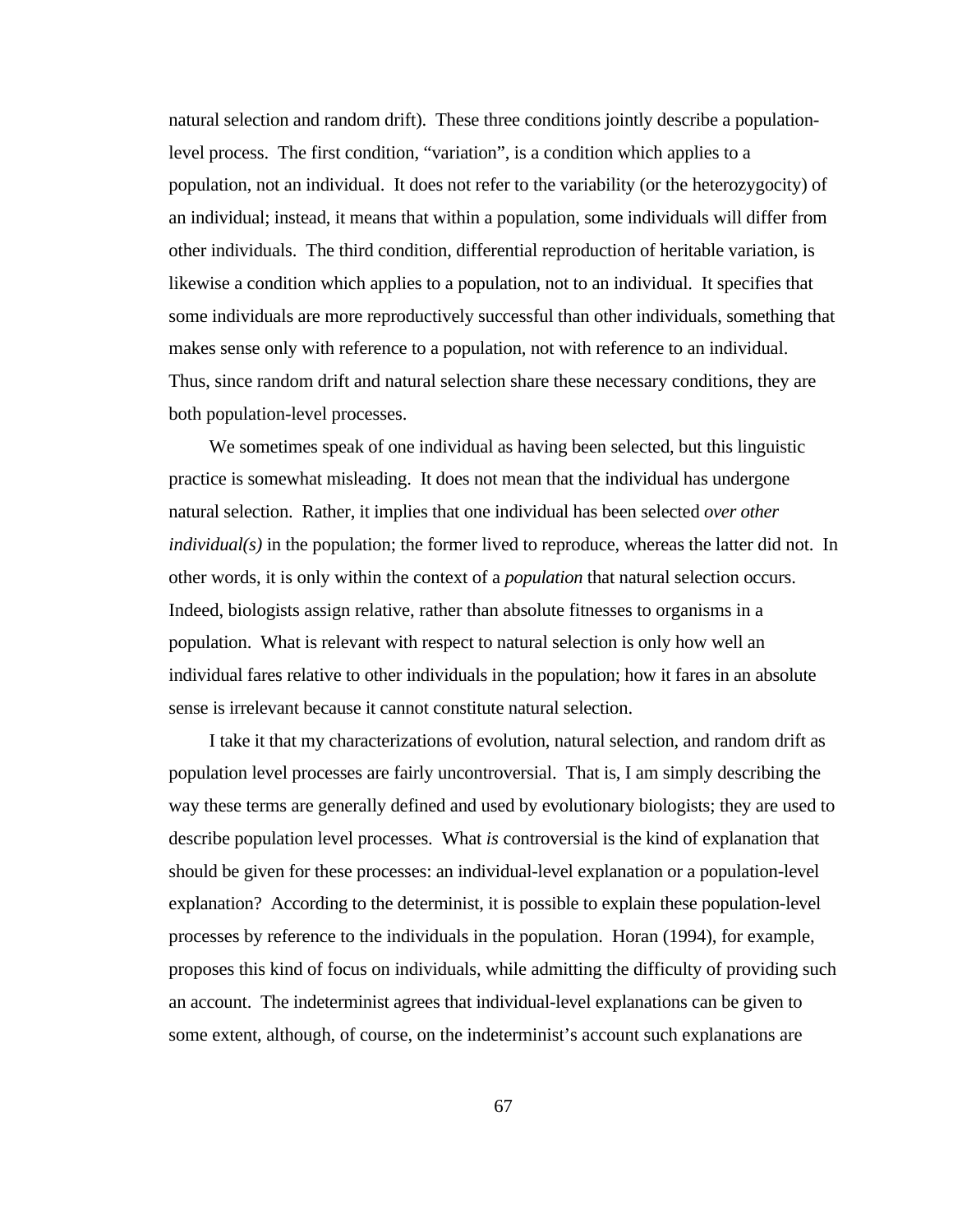indeterministic rather than deterministic. However, certain indeterminists (namely Sober, Brandon, and Carson) make the further claim that individual-level explanations fail to *fully* capture, or explain, the processes that occur at the population level; in their terms, there are population-level generalizations which Laplace's demon would miss.

As I argued above, the question of the determinism or indeterminism of evolution remains unresolved. However, there is hope that we can resolve this further issue that divides the indeterminist and the determinist, the issue of the appropriate level of explanation to be given for evolutionary processes. To that end, we will examine each kind of explanation. Since the argument for the superiority of the population-level explanation is supposed to hold whether evolution is deterministic or indeterministic, we will grant the determinist's claim that evolution is composed of deterministic processes.

First let us consider an individual-level explanation. Suppose again that there exists a population of light and dark-colored moths, and let us further suppose the light colored moths are fitter than the dark colored moths because their color provides them with better camouflage in a primarily light-colored environment. The frequency of light-colored moths is observed to change from 50% to 60% from one generation to the next. The question at issue is, what is the explanation of this change in gene frequencies? The individual-level explanation would describe the fate of each moth – which moths were able to avoid detection by the predator and thus survive to reproduce, and which ones were picked off. So, assuming we had the ability to provide such an account, our explanation might go as follows: moth 1, a light-colored moth, had two offspring; moth 2, a darkcolored moth, had one offspring; moth 3, a dark-colored moth had none, etc. We can imagine that such an account might further discuss the causal chain of events which led to each moth being in its particular location, leading to its success or failure. Sum up the fates of all of the moths, and you arrive at the individual-level explanation for the evolutionary change in the population.

Now let us consider a population-level explanation. The population-level explanation notes that there is a heritable fitness difference between the two types of moths, and that there is differential reproduction of the two types. Furthermore, it is claimed that the color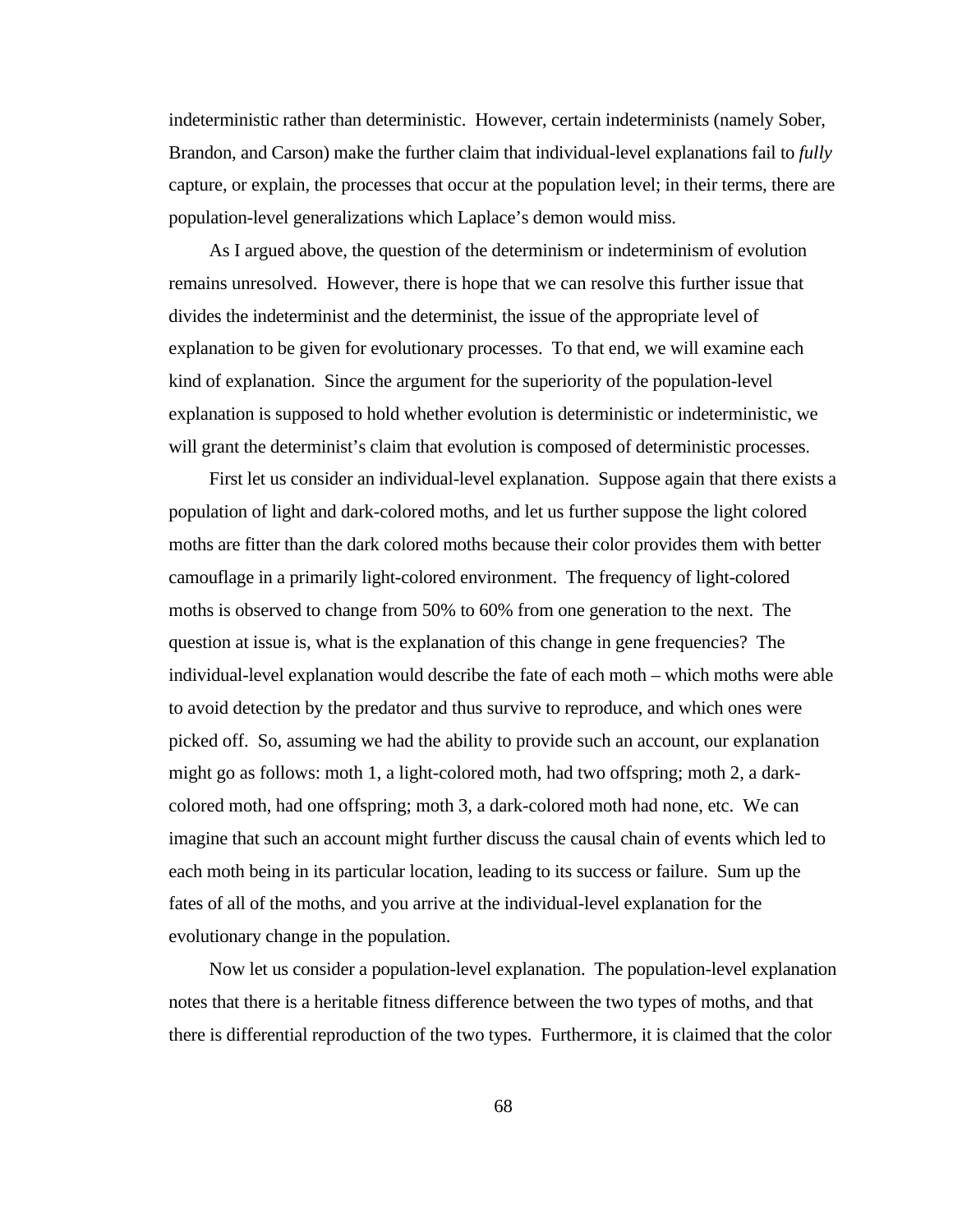difference between the two moths is causally relevant to the the difference in reproductive success.<sup>23</sup> More specifically, the population-level explanation maintains that the greater success of the light-colored moths is due to their greater ability to avoid detection by the predator, given the primarily light-colored environment that the moths live in. Thus, according to the population-level explanation, the population was subject to natural selection; as a result of this natural selection process, the frequency of the light-colored moths increased relative to the frequency of the dark-colored moths. Therefore, the change in the population was the result of evolution by natural selection.

It is important to note there that the individual-level explanation makes no reference to natural selection, while the population-level explanation does. This is, of course, what you would expect given that natural selection is a population-level process. The individual-level explanation cannot make reference to natural selection, because once it does so, it has made a population-level argument.

What I want to argue is that the individual-level explanation cannot fully account for the population-level process; we must give a population-level explanation. While the individual-level account – impossible to provide in practice – would be informative in many ways, it fails to fully answer the question, a question which concerns a change in the population *as a whole*. We may know which of the moths lived and reproduced, and which of them died, but why is it that the number of light-colored moths increased *overall*? What is the explanation for that population-level phenomenon? To sum up the fates of these individuals merely reiterates that there was a change in frequency of light-colored moths from 50% to 60%, but it does not give us a general account of *why* there was such a change; that is, it does not tell us what it is about the light-colored moths that led to their increased numbers in the population (and conversely, what it is about the dark-colored moths that led to their decreased numbers). To know these things, we need to know not what has happened to the individual moths, but what were the causal influences in the population as a whole. And on the whole, the color difference of the moths was causally relevant to the difference in the reproductive successes of the two types. In other words,

 $23$  Thus satisfying the criteria for natural selection outlined in Chapter 1.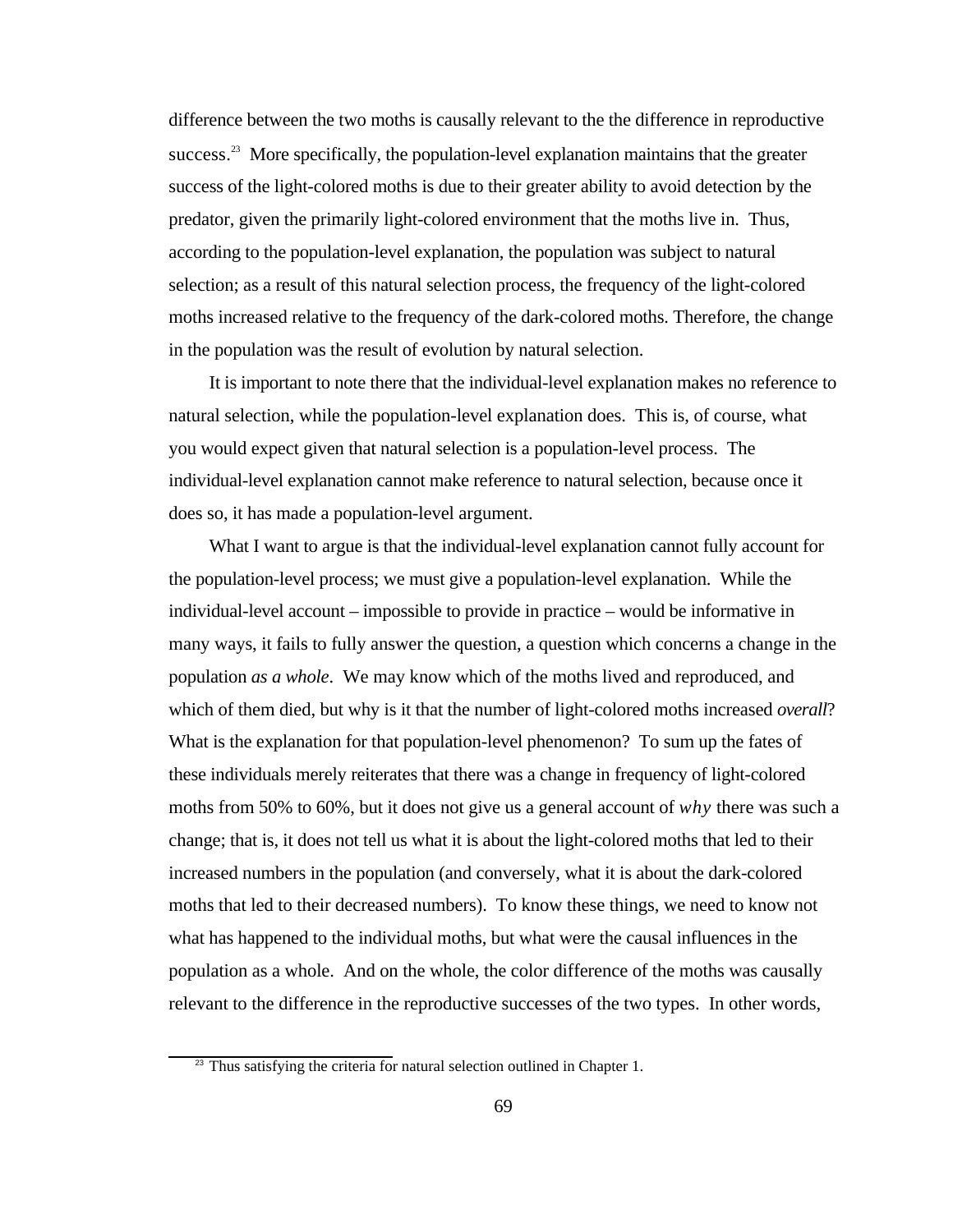what has happened to the population is that it has been subject to the population-level process of natural selection.

Although it is individuals which are selected (over other individuals), it is not until we look at the population that we see what is changing. The individuals are not changing in any way that has to do with a change in gene frequencies; they are simply living, dying, and reproducing. What is changing is the *composition of the population* (a property of populations, not of individuals), and the reason it is changing is that the color of the lightcolored moths is causally relevant to their survival and reproduction. To explain why the frequency of light-colored moths changed from 50% in the parent generation to 60% in the subsequent generation, one does not cite the fate of individual organisms; they are irrelevant. Rather, it is the processes occurring at the population level which explain the change in gene frequencies. *The individual-level explanation misses the overall process*, a process that occurs at the population level. It thus fails to provide a complete explanation of the evolutionary process occurring in the population.

I have made this argument using a case of natural selection as an example because it makes the example a little easier to follow. However, the same argument can be made using a case of random drift. In fact, you can take exactly the same moths, undergoing the same fates, but let us now assume that the predator is color blind. Again, we can talk about the fates of individuals, but to do so fails to give us a general explanation for why there was an increase in light-colored moths. In this population, the reason for the increase in the light-colored moths is that there was an indiscriminate sampling process occurring in the population; that is, a process whereby the color differences between the moths was causally irrelevant to their survival and reproductive success. In other words, what has happened to this population is that it has been subject to the population-level process of random drift. The individual-level explanation completely misses this point, and so fails to provide a complete explanation of the evolutionary change.

There is a further point to be made, along the same lines as arguments made by Sober, Brandon, and Carson. Sober (1984) contends that fitness and probability are two concepts which generalize *across* populations. But the concepts of random drift and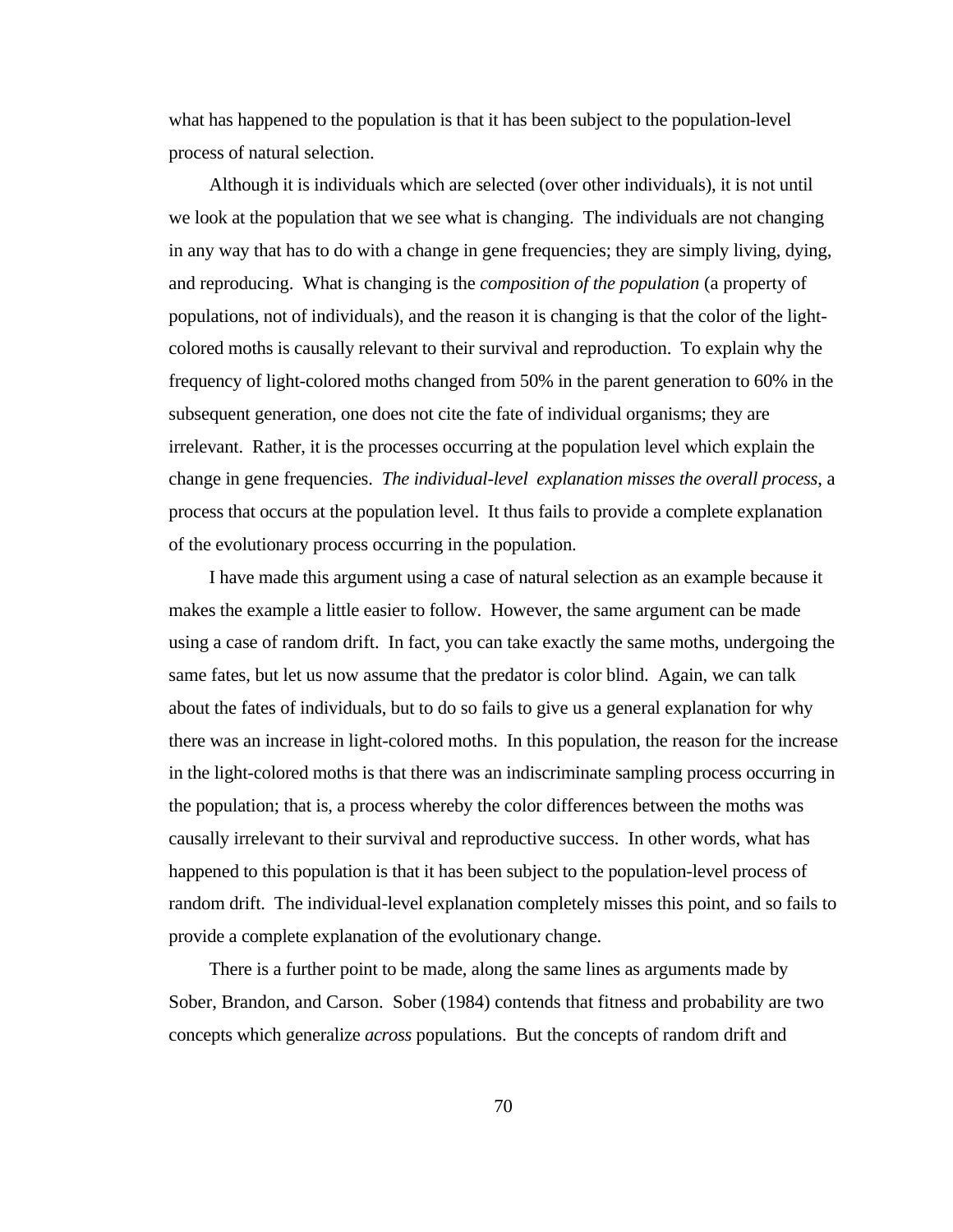natural selection themselves play this role as well. We use the concepts of natural selection and random drift to describe what is similar from population to population. If you only focus at the individual level, you lose the concepts of random drift and natural selection. And without those concepts, you don't fully see what is going on in a particular case (as I argued above), nor can you describe what is similar from case to case. The concepts of random drift and natural selection generalize across species and populations; they capture the similar processes that occur in different populations and in different species. To the extent that the individual-level explanation ignores the population-level concepts of random drift and natural selection, it fails to capture what is similar across populations and species.

If we must give population-level explanations in order to give complete evolutionary explanations, it follows that natural selection and random drift – and evolution – are inherently and unavoidably probabilistic. This means simply that in order to describe evolutionary processes completely, we are *forced* to use the language of probability theory; the use of probabilities is not merely convenient or instrumental. A non-probabilistic explanation would be an individual-level explanation that described the fates of individual organisms and determined one specific outcome. Population-level explanations, on the other hand, abstract away from the specific causal histories of individuals, and thus do not predict one specific outcome.

The population-level explanations provided by natural selection and random drift involve the determination of whether, for the population as a whole, fitness or physical differences in a population are causally relevant to differences in reproductive success. Thus, they consider only physical or fitness differences; other factors having to do with the specifics of individuals (such as the location of a given individual at a given point in time) are ignored. Given a particular distribution of genotypes differing in fitness, a natural selectionist explanation predicts not one outcome, but a probability distribution of possible outcomes. This is because given two genotypes differing in fitness (for example), we know that the most likely outcome is that the fitter type outreproduces the less fit type. However, the reproductive success of the two types may not reflect fitness values; in fact, the less fit genotype might even outreproduce the more fit genotype (although such an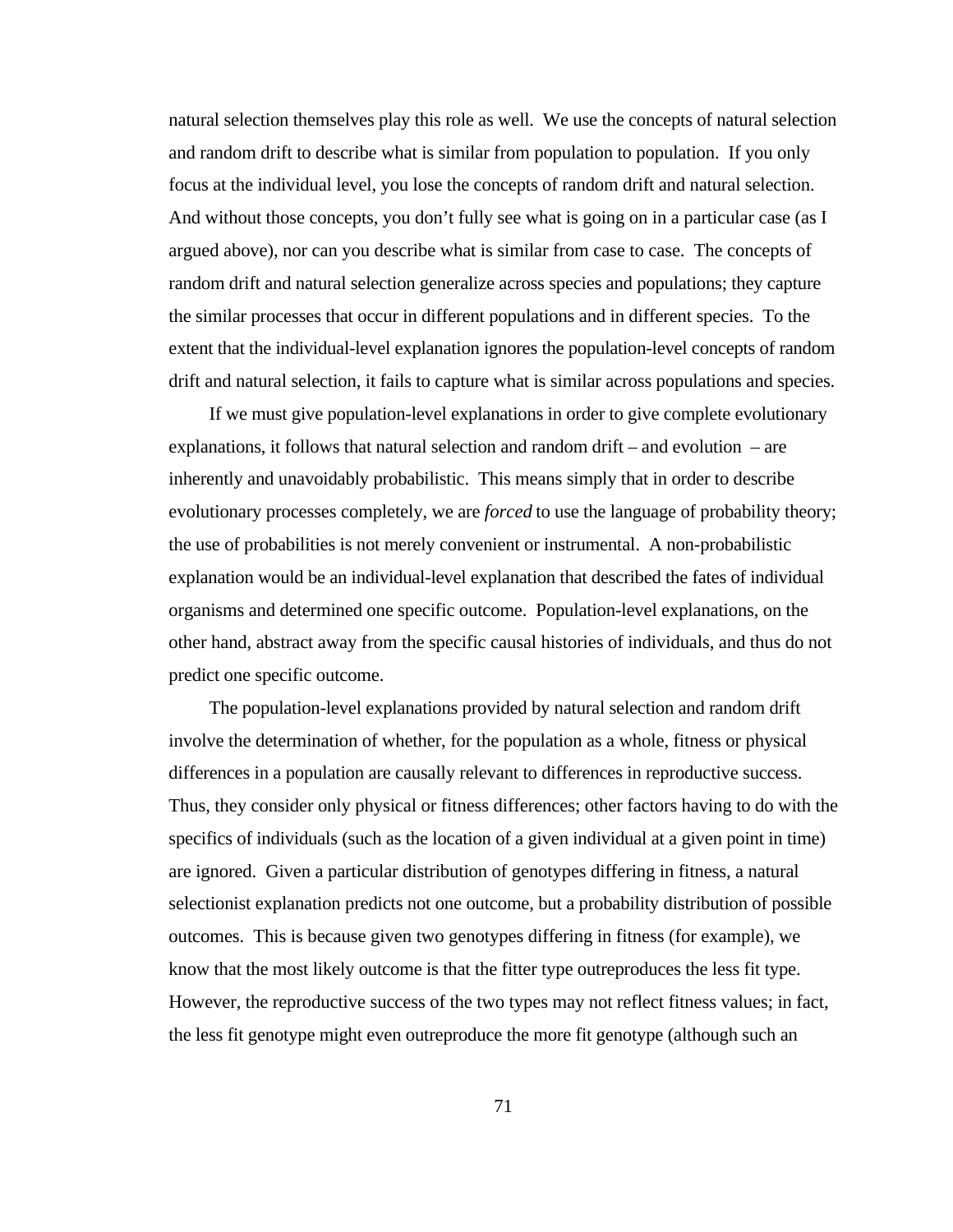outcome would be less likely). Similarly, a particular distribution of genotypes in a population undergoing random drift yields a probability distribution of possible outcomes. We can say what the most likely outcome is (for random drift, the most likely outcome is that there is no change in the genotype distribution), but other outcomes are possible, even relatively probable.

Thus, the population level explanations provided by natural selection and random drift express which outcomes are the most likely, but they do not designate any particular outcome. In this way, population-level explanations of evolution are probabilistic. So, if we are forced to give population-level explanations to capture evolutionary processes, as I have argued, we are forced into probabilism.

### **2.7. Conclusion**

Rosenberg offers us an intriguing and provocative account of evolutionary theory, one where the concept of random drift is necessary only because of our limited capacities as human beings. However, his arguments use an impoverished concept of random drift, one that is imprecise and not sufficiently elaborated. Random drift is a term which biologists use to refer to a number of distinct, biological processes, not a term they use when they are unaware of the "real" processes. Furthermore, random drift is a real phenomenon in its own right, distinct from natural selection; random drift cannot be replaced with an elaboration of selective processes. Consequently, random drift can explain certain kinds of evolutionary change that selection cannot. Each of these considerations points to the same conclusion: random drift is an essential, ineliminable part of *any* complete evolutionary theory. Darwin's evolutionary theory is arguably deterministic, but Darwin didn't consider the possibility of random drift. No proof of the determinism of current evolutionary theory can go through without a demonstration of the determinism of random drift. You cannot simply eliminate random drift from consideration, as Rosenberg does.

Through an examination of random drift, Brandon and Carson challenge

72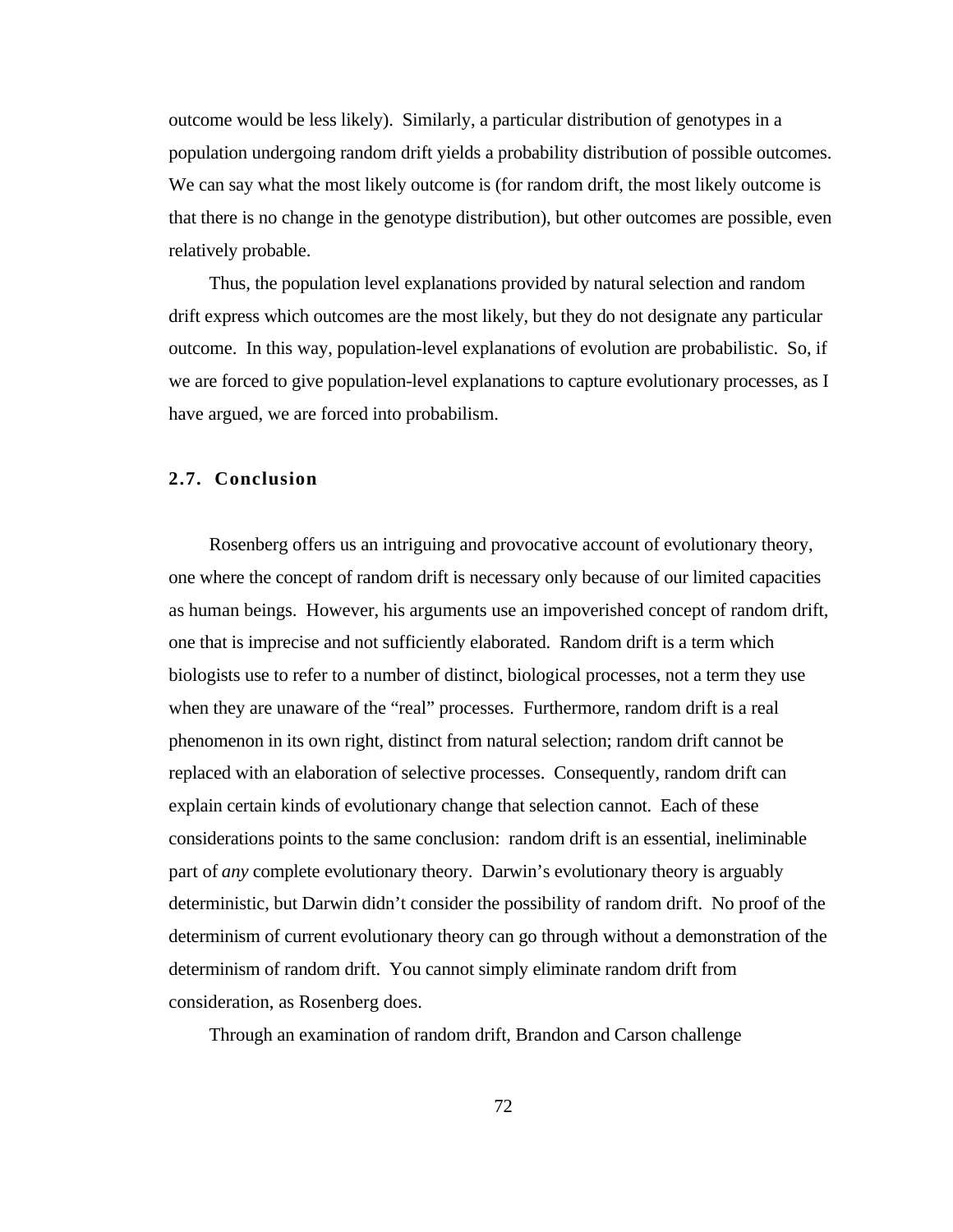Rosenberg's claims and argue that that evolution is indeterministic. However, neither of the arguments which they offer (the percolation argument and the argument from experiments on replicates) is decisive against the determinist. This leaves us at a philosophical impasse. Of course, it is possible that a philosophical argument will be proposed that can settle the question of the determinism or indeterminism of evolution. However, given the longstanding nature of this problem, such a solution is not likely to be forthcoming. Thus, our best hope lies in exploring the nature of evolution which follows from *either* thesis. On the thesis of indeterminism, evolution is clearly probabilistic. However, under thesis of determinism, evolution is probabilistic as well. In order to provide complete explanations of evolutionary processes, one must give population-level explanations, rather than individual-level explanations. Yet the population-level explanations provided by natural selection and random drift are probabilistic. So, even under the thesis of determinism, we are forced into probabilism, because we are forced to give population-level explanations. Evolution is thus inherently, and unavoidably, probabilistic.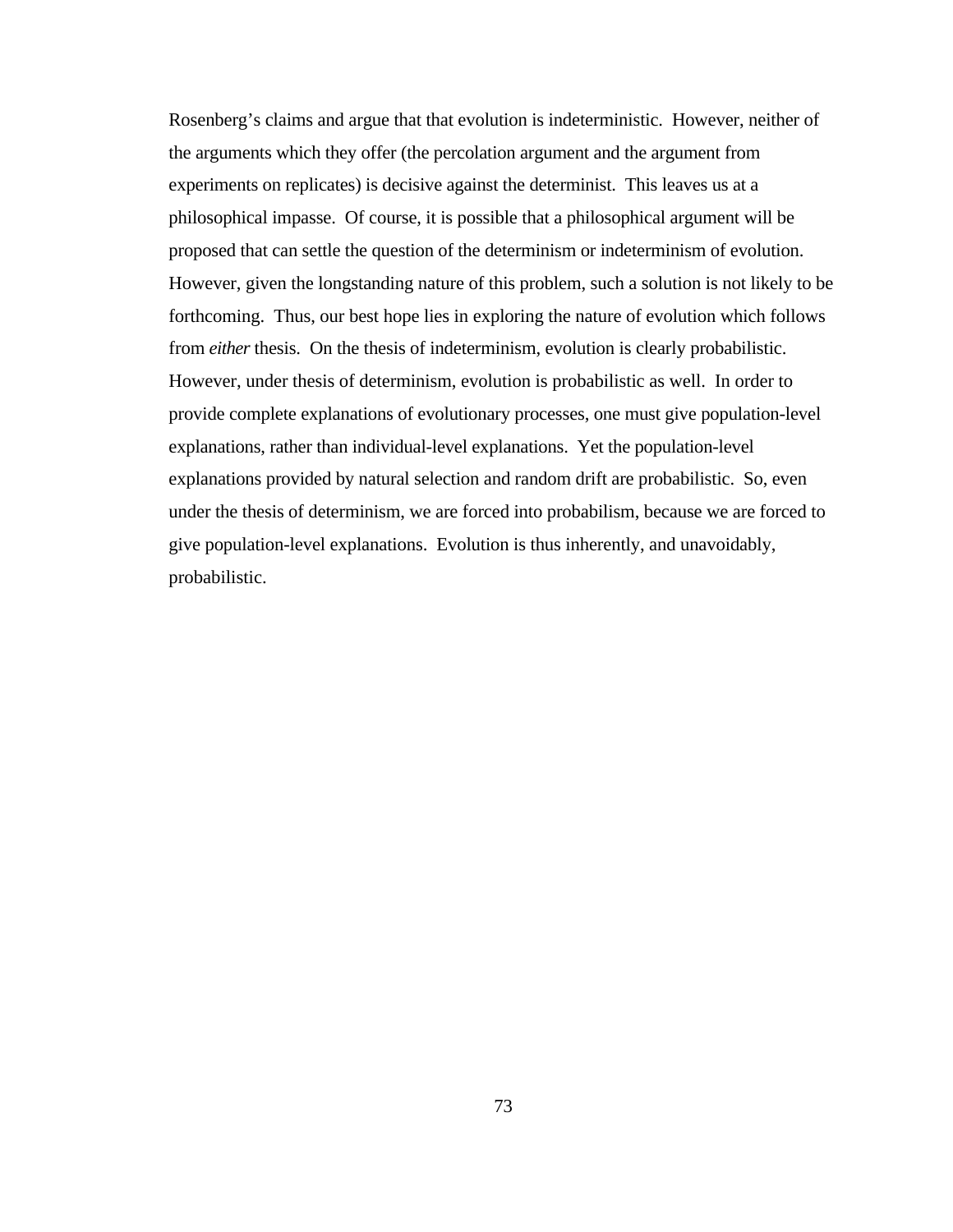# **Chapter 3: Random Drift and Explanation**

It is universally allowed that nothing exists without a cause of its existence, and that chance, when strictly examined, is a mere negative word, and means not any real power which has anywhere a being in nature (Hume, [1777] 1988 , §74).

'Chance' often serves as a powerful explanatory concept in evolutionary biology (Shanahan 1991: 267).

## **3.1. Introduction**

On many formulations, chance is held to be non-explanatory. That is, statements which claim that an event occurred by chance are often seen as having failed to provide an explanation for the event's occurrence. Contrary to this claim, I will argue that in evolutionary biology chance *does* play an explanatory role. Biologists use the concepts of natural selection, mutation, and migration to explain changes in gene frequencies and other evolutionary phenomena. However, they also use chance, in the form of random drift, to explain these same phenomena. Random drift is a process in which physical differences between organisms are causally *irrelevant* to their survival and reproductive success, in contrast to natural selection, a process where physical differences between organisms *are* causally relevant to their survival and reproductive success (see Chapter 1). Random drift is different from more traditional philosophical notions of chance because it is an explanatory concept. It thus gives us reason to rethink our traditional conceptions of chance within the context of scientific explanation.

In general, philosophers of biology have paid little explicit attention to the explanatory nature of random drift. Sober (1984) discusses it indirectly by suggesting that the use of probabilities captures important biological distinctions that Laplace's demon would miss, a claim denied by Rosenberg (1994). Sober (1984) also considers the issue in the context of his account of explanation in evolutionary biology more generally, but only in passing. For the most part, remarks concerning the explanatory nature of random drift are brief, and simply point out the kinds of phenomena which random drift explains, or has been taken to explain. Shanahan (1991) is an exception to this general trend; he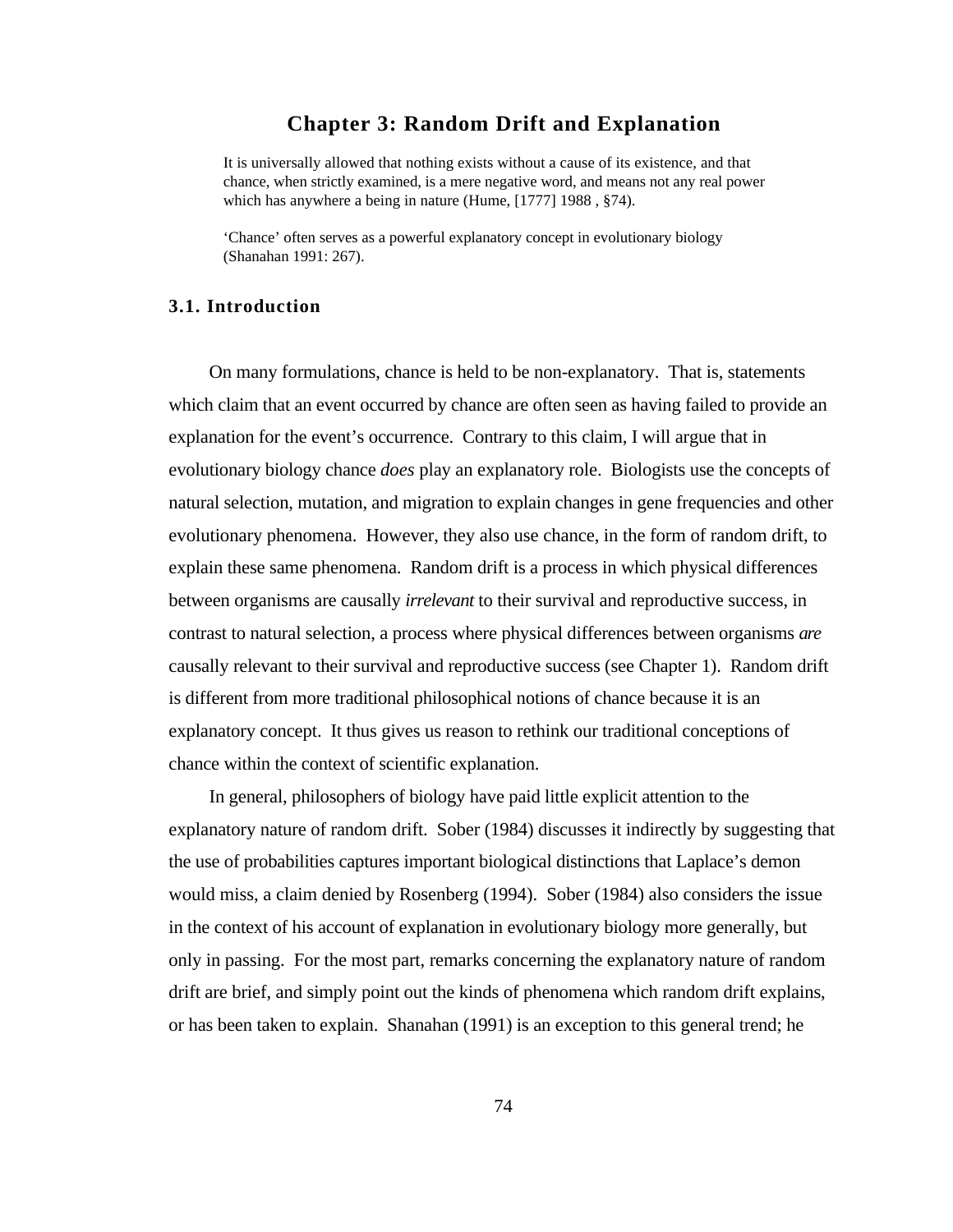discusses at some length the essential explanatory role that chance (construed more broadly, but including random drift) has played in the history of evolutionary biology. Accounts such as these suggest the importance of the explanatory role of random drift, but they do not elaborate on that role, leaving unanswered questions. How is it that random drift can be explanatory, if it is a form of chance? What is it about the concept of random drift that makes it explanatory, when presumably, other conceptions of chance are not? What kinds of phenomena does random drift explain, and how do these explanations proceed? And finally, should random drift lead us to rethink our traditional conception of chance as non-explanatory? My goal in this chapter is to shed some light on the answers to these questions.

The structure of the chapter is as follows. First, I discuss what is meant by various claims that chance is non-explanatory. Second, in response to one of these claims, I show how it is that chance in the form of random drift *can* be explanatory. In so doing, I explore the causal role played by random drift and show how random drift can explain fluctuations in gene frequency in a population, as well as how it can explain the divergence of small populations from one another. Third, I examine yet another phenomenon (fixation) that random drift has been invoked to explain, in order to further explore the explanatory nature of random drift and to give an indication of the scope of its explanatory role within evolutionary theory.

### **3.2. The Counter-Claim: Chance is Not Explanatory**

However, before we begin, we need to understand what is meant by the claim I will be arguing against, the claim that chance is not explanatory. Here are three possibilities:

### **1. When we "explain" an event by saying that it is due to chance, it is because we are ignorant of the real cause(s) of the event.**

On this view, if scientific explanations are causal explanations, citing chance will fail to provide an explanation of a phenomenon because the very thing that would provide an explanation, the cause, is admittedly absent from the explanation. Thus,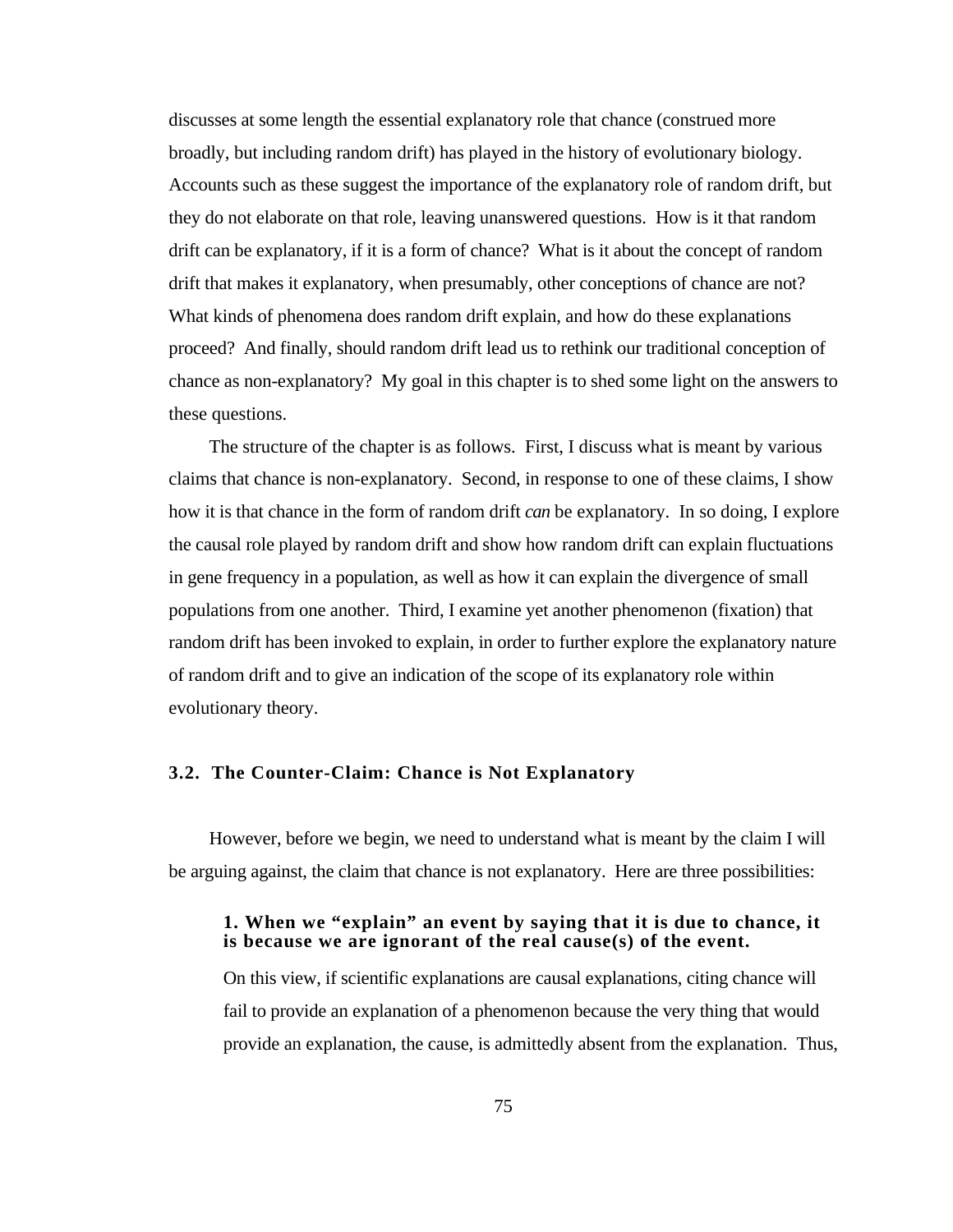on this account, chance is not explanatory because to say that an event occurred "by chance" is to fail to provide an explanation of the event. In the context of evolutionary biology, any purported explanation using random drift is suspected of having missed the real cause (the real cause being an instance of natural selection) and thus fails to provide a genuine explanation. Biologists who hold this view include Cain (1951) and Mayr (1983); philosophers such as Rosenberg (1994) and Horan (1994) make similar claims. $24$ 

## **2. Chance is not sufficiently prevalent or efficacious to bring about the event in question.**

Therefore, it cannot be used to explain the phenomenon in question. Fisher, in his disagreement with Sewall Wright over the prevalence of random drift, held that random drift is at best just random noise that serves to spoil the effects of natural selection. Proponents of this view do not claim that chance is completely irrelevant to the event, only that it is insufficient to account for, and therefore to explain, the phenomenon.

### **3. Chance lacks causal efficacy altogether; chance cannot be the cause of an event.**

This view differs from **2** in that chance has no efficacy whatsoever, as opposed to merely insufficient efficacy. On this view, if to give a scientific explanation is to cite a cause, chance cannot be cited because it cannot *be* the cause of another event. Therefore, chance is non-explanatory. This view, held by Humphreys (1989), will be examined in further detail momentarily.

The first two of these arguments have been thoroughly examined, if not resolved, in the biological and philosophical literature; they raise issues about the relative importance of the

<sup>&</sup>lt;sup>24</sup> It is interesting to note one difference between the views of Mayr and Cain on the one hand, and Rosenberg and Horan on the other. Mayr and Cain do not go so far as to assert that there is always a cause underlying any claim of chance, as a Laplacean would; rather, the claim is that natural selection is much more prevalent than chance (random drift). Any purported explanation using random drift is suspected of having missed the real cause (an instance of natural selection) and thus fails to provide a genuine explanation. Rosenberg and Horan, however, *do* make the Laplacean claim (see Chapter 2).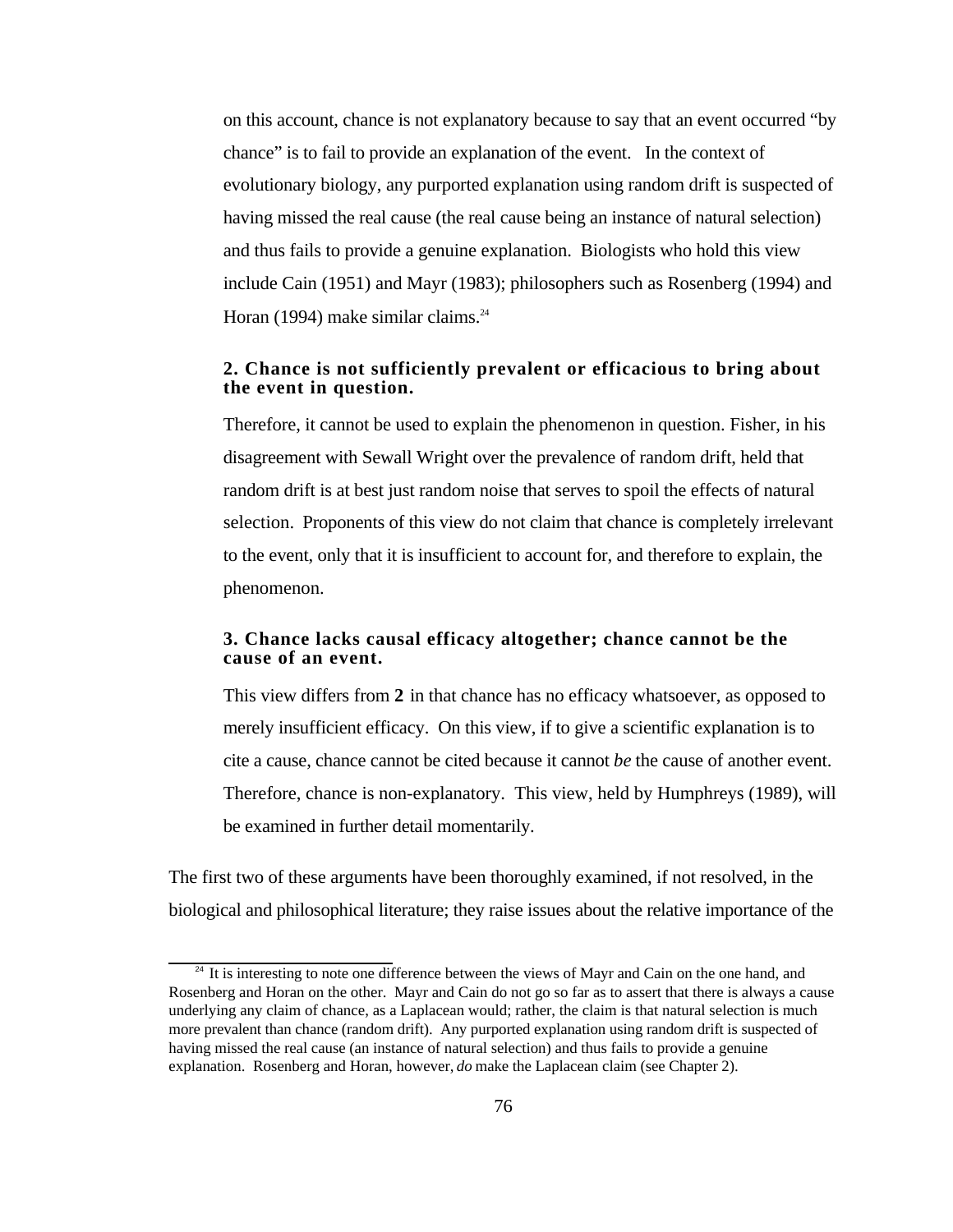roles played by selection and drift. In the context of evolutionary biology, argument **1** implies that most, if not all evolutionary events are the result of natural selection, rather than random drift. Argument **2**, on the other hand, implies that chance has played a minimal and unimportant role in these events (although perhaps a factor in all or most of them). Since these issues have been covered extensively elsewhere, I will not discuss them here. My focus therefore will be on argument **3**.

Paul Humphreys, in his recent work *The Chances of Explanation,* claims that chance is not explanatory because chance is not causally efficacious. The context for this claim is Humphreys's account of causal explanation. Humphreys maintains that in order to explain the occurrence of a property or change in property Y in a system S at trial t, one must cite:

1. A non-empty list of terms referring to the contributing causes of *Y*

2. A possibly empty list of terms referring to the counteracting causes of *Y* (Humphreys 1989: 101)

We would then say that *Y* occurred because of the contributing causes, despite the counteracting causes.

Thus, on Humphreys's account, an essential part of an explanation is to provide the contributing causes. However, according to Humphreys, chance cannot be a contributing cause, because: "Chance by itself has no causal properties or powers, just because there is no such thing as a universal property of chance in the world, any more than there is a universal deterministic tendency in the world…chances themselves are acausal" (Humphreys 1989: 20-1). In other words, Humphreys believes that chance is not something which produces effects; it cannot itself be a cause: "…once we have described the contribution of *B* to the occurrence of *A*, there is no further explanation of *A* to be had. After citing the causal factor…the event *A* either just happens or just does not happen. That is the nature of chance" (Humphreys 1989: 35). Moreover, "…after all the causal factors have been cited, all that is left is a value of sheer chance, and chance alone explains nothing" (Humphreys 1989: 113). So, on Humphreys's view, chance cannot be a cause, and it cannot be a contributing cause as part of a causal explanation. Thus, according to Humphreys, chance is non-explanatory.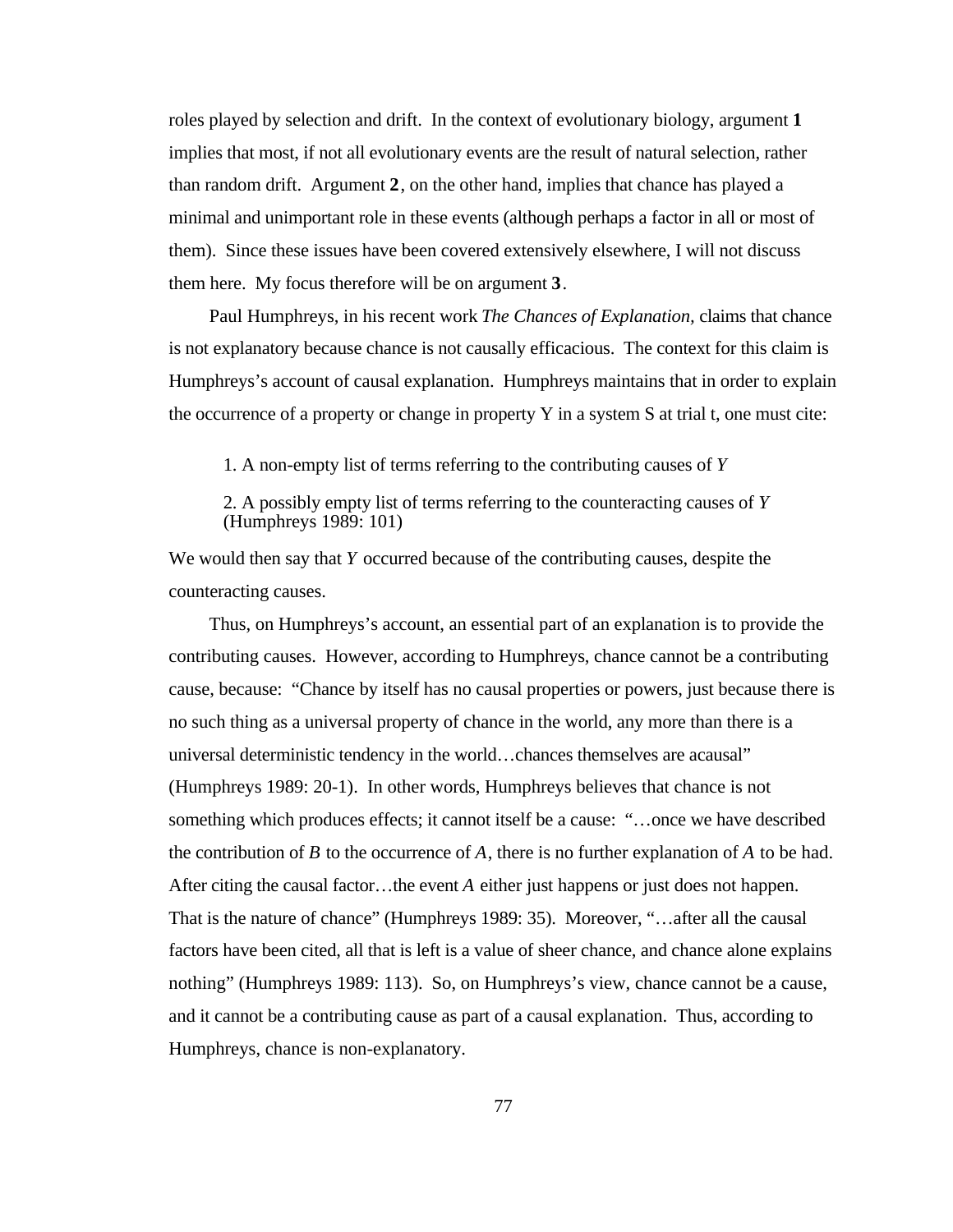Humphreys's account is interesting because it provides an opportunity to examine a recent claim made about scientific explanation *in general*, from the point of view of explanation *in evolutionary biology*. The claim that chance is non-explanatory appears in biological contexts as well as broader scientific contexts. Thus an argument concerning the explanatory nature of chance has implications for both philosophy of biology *and* philosophy of science. What remains to be seen is whether upon closer examination, the claim that Humphreys has made for scientific explanation in general holds for explanations in evolutionary biology. I shall argue that it does not – that in evolutionary biology, chance *is* explanatory.

#### **3.3. How Can Chance Be Explanatory?**

Humphreys's argument creates a challenge for philosophers of biology: How is it that chance (or more specifically, random drift) can be explanatory? I shall argue that Humphreys's own account of explanation and causality can be used to show that chance is explanatory. The argument has the dual purpose of arguing *that* random drift is explanatory, while providing an account of the *way* in which it is explanatory. The key to this argument lies in showing that random drift has causal properties; this will allow us to bring chance in under the umbrella of Humphreys's theory of explanation.

Humphreys's claim that chance is not explanatory follows from his claim that chance is not causally efficacious, given his causal account of explanation. However, there is reason to think that chance in the form of random drift *is* a causal agent. Certainly many prominent evolutionary biologists speak of random drift in causal terms. For example, Sewall Wright, the biologist most often associated with random drift, refers to the "effects of fluctuations in mutation, selection, and immigration pressures and of sampling in small populations" (in other words, the effects of random drift) as one of three factors contributing to evolution (1949: 474). Kimura, in some ways Wright's "successor" as a proponent of random drift, stresses "the importance of random drift as a major cause of evolution" (1991: 5972). Another biologist, Cavalli-Sforza, claims that "[random] drift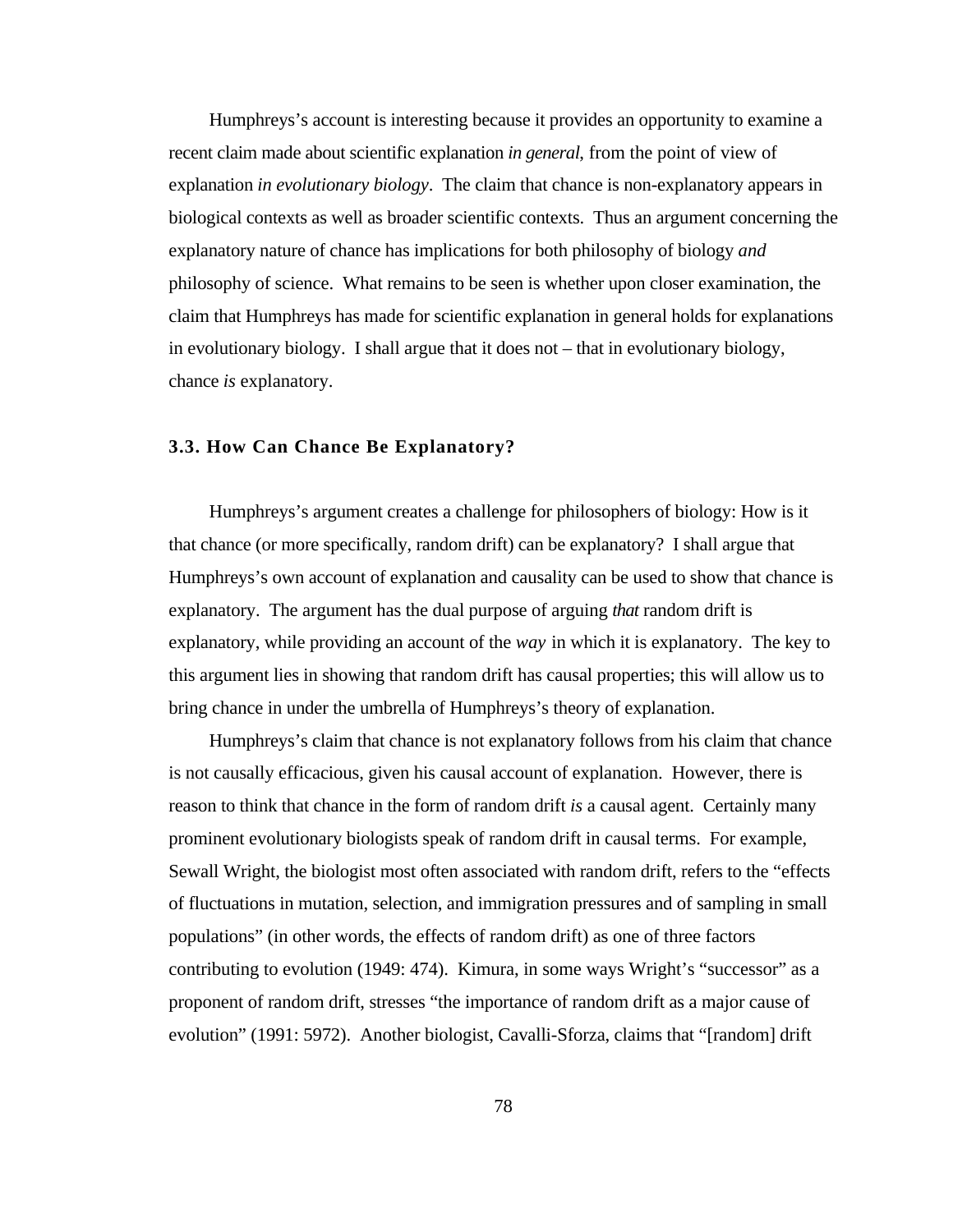can cause the frequency of a gene to vary markedly from one population to another" (1969: 32).

That evolutionary biologists speak of random drift as a causal agent suggests that the conception of random drift within evolutionary theory is a causal one. But in what sense is random drift a causal agent? Here we can turn to Humphreys's own view of causality for an answer. Humphreys asserts that a factor *X* is a contributing cause of *Y* iff the occurrence of *X* results in an increased chance of *Y*. (Correspondingly, a factor *Z* is a counteracting cause of *Y* iff the occurrence of *X* results in an decreased chance of *Y*). (Humphreys 1989: 16).

A couple of points of clarification are needed here. First, by "chance" Humphreys means probability. For Humphreys, probability is "not reducible to relative frequencies"; instead, it is a propensity, "grounded in structural bases and affected by multiple exogenous factors" (Humphreys 1989: 36). The second point to remember here is that when Humphreys says that a contributing cause is that which increases the chance of an outcome, he is not claiming that chance in any way causes the outcome, but rather that the cause increases the probability of the outcome, after which the outcome "either just happens or just does not happen" (Humphreys 189: 15).

It can be shown that random drift is a contributing cause in Humphreys's sense. Suppose there exists a population of giraffes not undergoing mutation, migration, or selection – only random drift. As we saw in Chapter 1, random drift is an indiscriminate sampling process. In other words, differences in organisms' physical traits are causally irrelevant to their survival and reproduction. Thus, if the long-necked giraffes in the population become more prevalent than short-necked giraffes, it is by chance (and not because of their long necks). In an infinite (or very large) population, we would expect the proportion of long-necked to short-necked giraffes to remain relatively constant from generation to generation. However, we would not expect the proportions to remain constant in a small population. To understand this, imagine an urn filled with colored balls where balls are sampled without respect to color. If a large sample of balls is taken, we would expect the frequencies of colored balls in the sample to be very close to the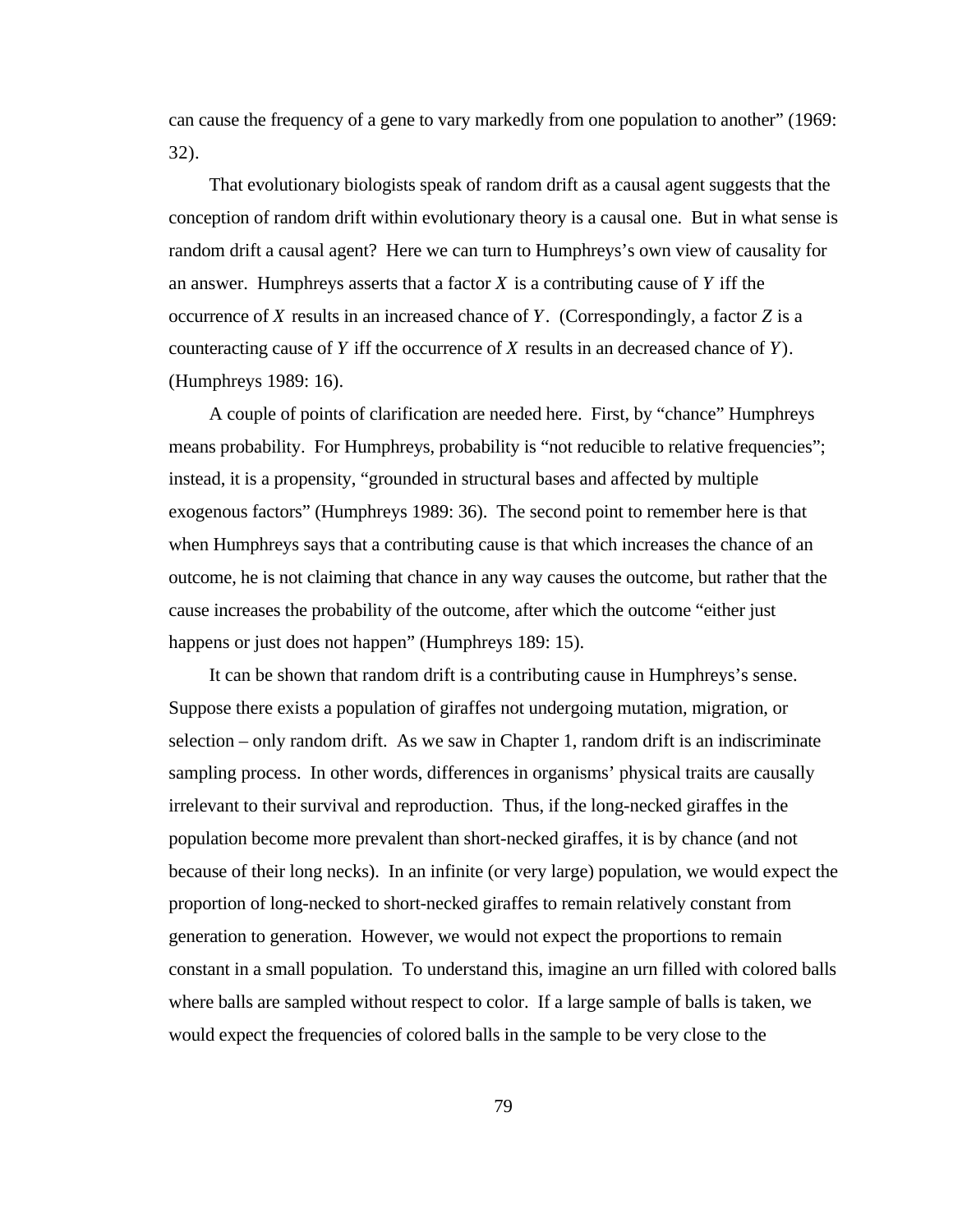frequencies in the urn. (See Figure 3.1). On the other hand, if we only take a small sample of colored balls, our sample may very well have different proportions of colored balls than the urn does. (See Figure 3.2). In the same way that the color difference between the balls is causally irrelevant to which ball gets picked, in a population undergoing random drift, the physical differences between organisms are causally irrelevant to their survival and reproductive success. So in large populations, as with large urn samples, we would expect gene frequencies to be representative of the parent generation, but in small populations, as with small urn samples, gene frequencies may or may not be representative. Thus, when random drift occurs over a number of generations in a small population, gene frequencies may fluctuate randomly from generation to generation. (See Figure 3.3).

In this (theoretical) manner, one could argue that random drift increases the probability that a population will experience gene frequencies which fluctuate from generation to generation, and use that argument to claim that chance, in the form of random drift, is causally efficacious and therefore explanatory on Humphreys's account. However, two practical problems intervene in providing examples where biologists invoke random drift to explain fluctuations in gene frequencies. The first problem is that studies of populations over many generations are difficult and costly. The second problem is that fluctuations in selection due to a changing environment may produce the same pattern of gene frequency fluctuations. (See Figure 3.3). Thus biologists cannot (with any justification) claim that random drift, and not natural selection is the relevant causal factor without additional evidence beyond patterns of gene frequency change. The phrase "without additional evidence" is key here; it is *possible* to explain gene frequency fluctuations by reference to random drift, but it is also possible to cite natural selection as the cause of those fluctuations, so that without further evidence, such claims would be unjustified. Thus, biologists often look to other kinds of evidence when trying to determine whether evolutionary change within that population is due primary to random drift or natural selection.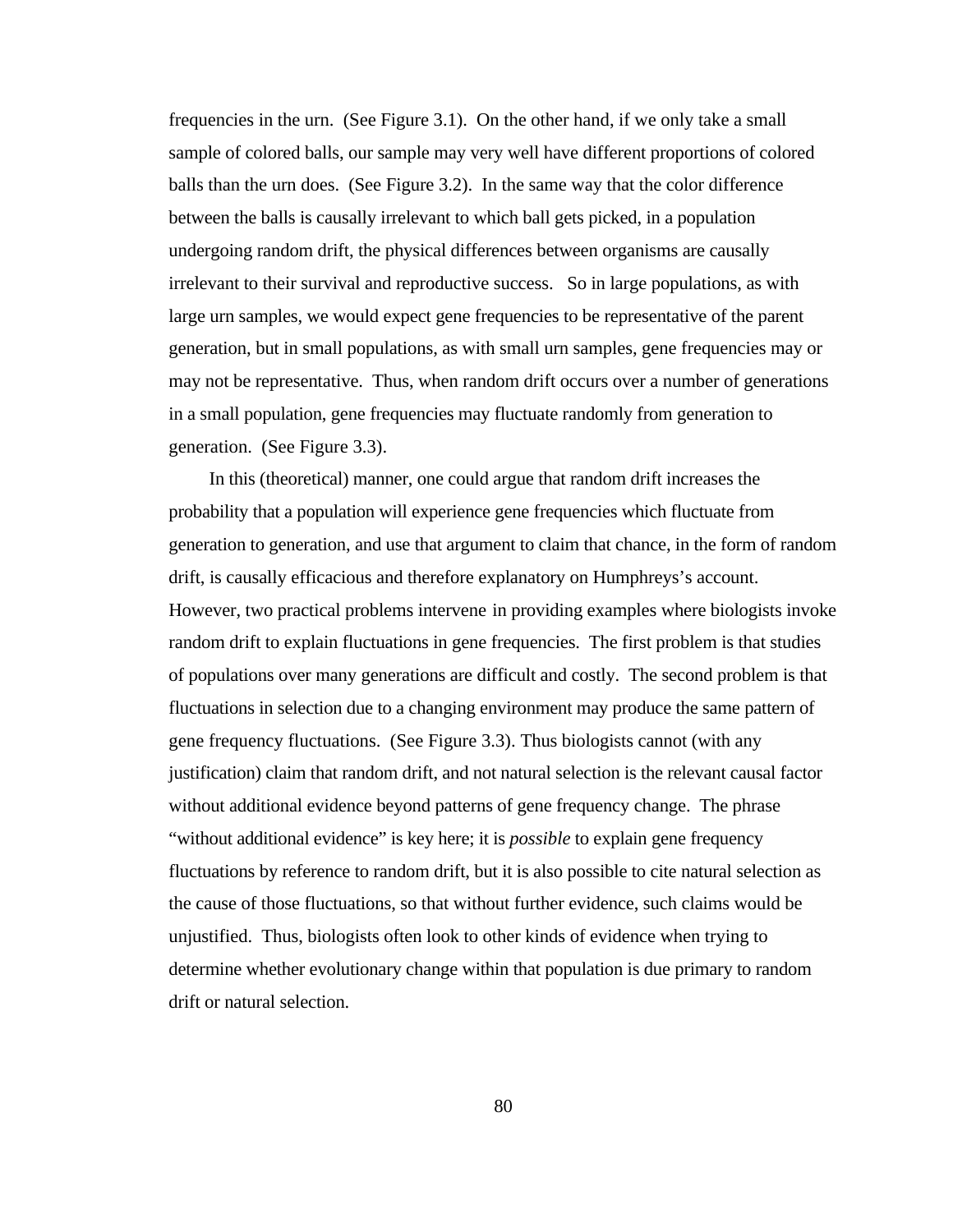

Frequency of white  $= 0.5$ Frequency of black  $= 0.5$ 

100 balls are sampled without respect to color (ball color is causally irrelevant to the sampling)



Frequency of white  $= 0.49$ Frequency of black  $= 0.51$ 

**Figure 3.1**: An example of sampling 100 colored balls from an urn. Since this is a relatively large sample, it is likely that the frequencies of the sample will be fairly close to the frequencies in the urn.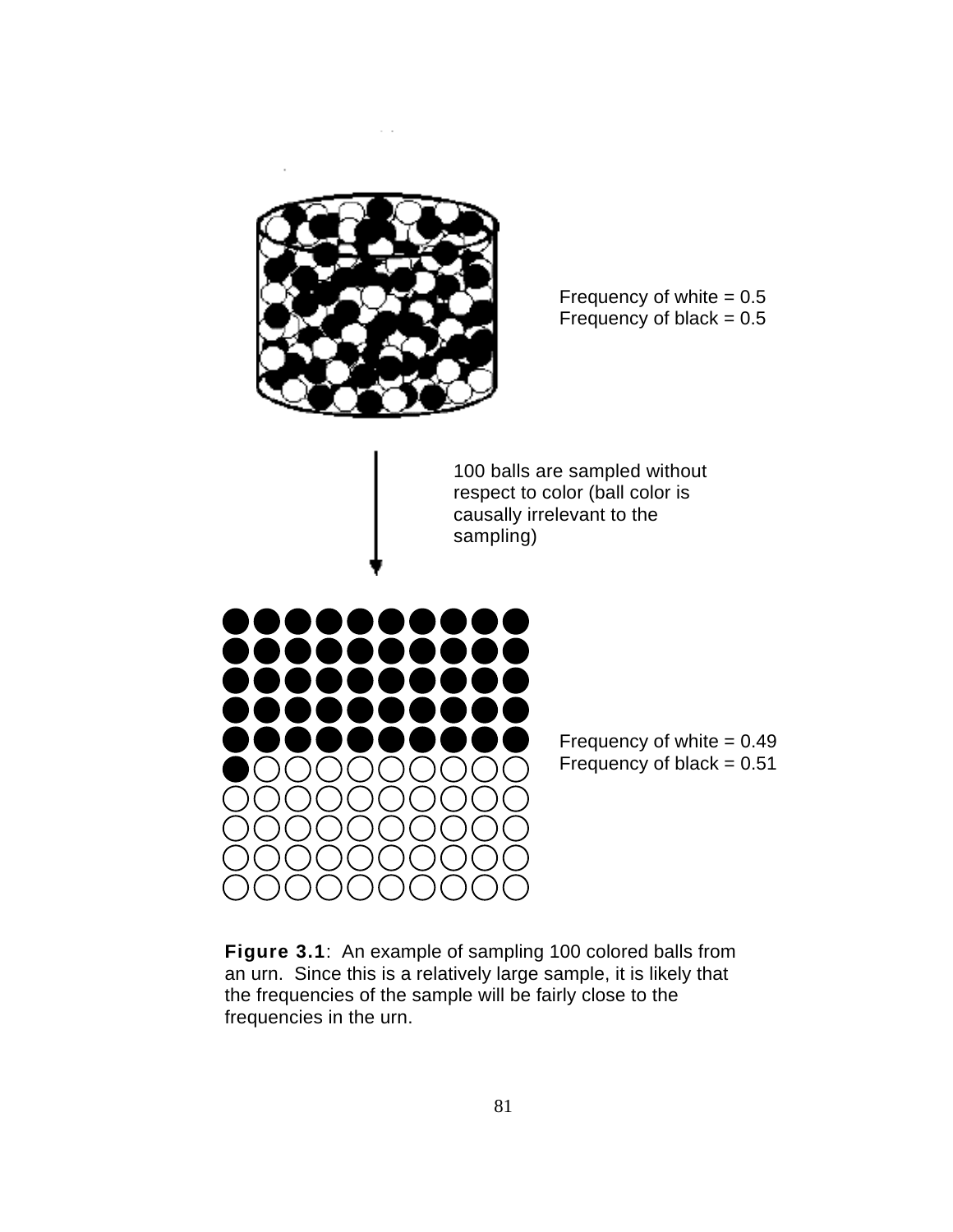

Frequency of white  $= 0.5$ Frequency of black  $= 0.5$ 

10 balls are sampled without respect to color (ball color is causally irrelevant to the sampling)



Frequency of white  $= 0.7$ Frequency of black  $= 0.3$ 

**Figure 3.2**: An example of sampling 10 colored balls from an urn. Since this is a relatively small sample, it is likely that the frequencies of the sample will not be very reflective of the frequencies in the urn.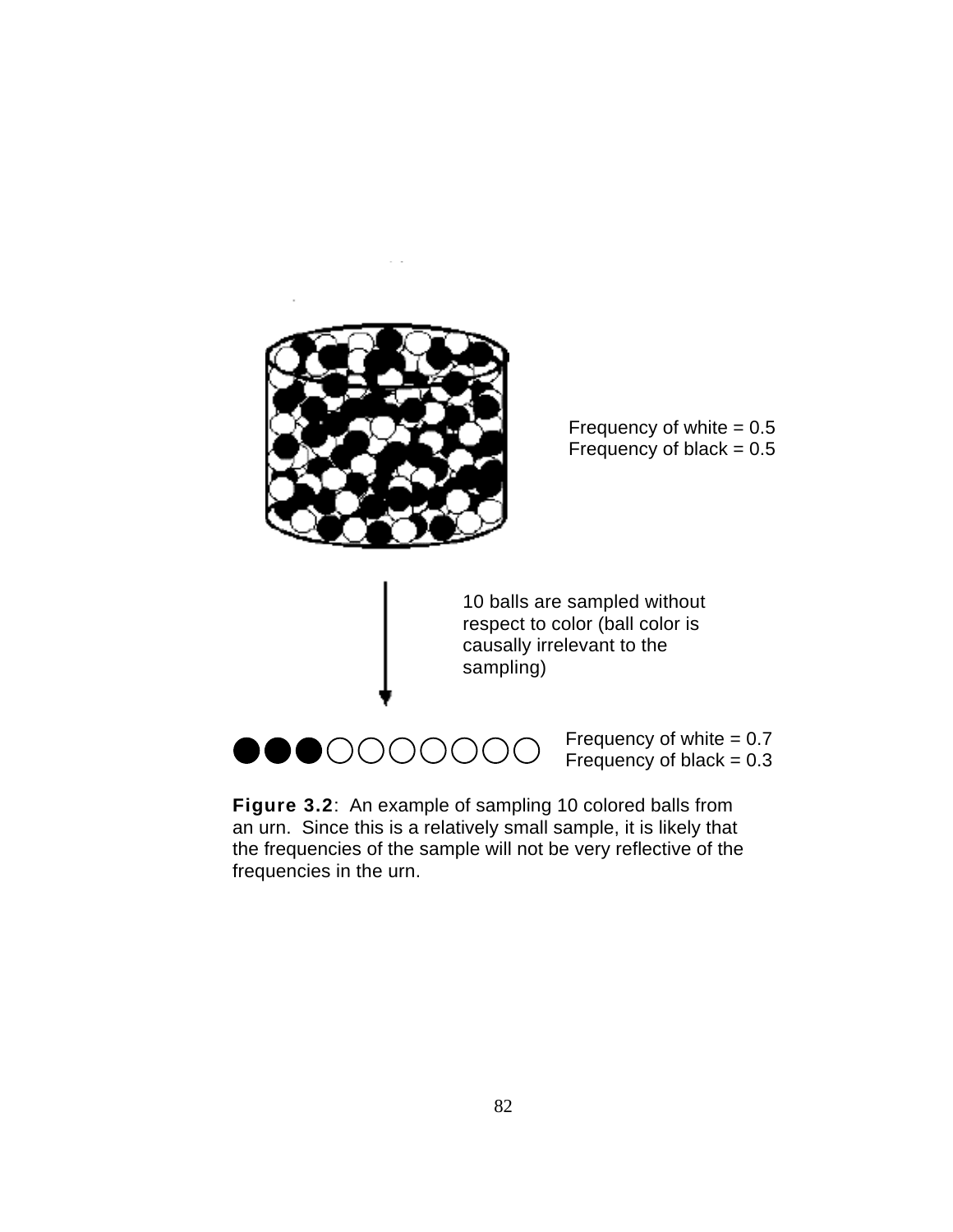

**Figure 3.3**: Sample plot of gene frequencies for a population with two alleles (represented by a circle and a triangle, respectively). Intially, the allele frequencies are equal, but over the course of 50 generations, the allele frequencies fluctuate. Fluctuations like these can be caused by random drift, but they can also be caused by natural selection in a fluctuating environment (as the environment fluctuates, fitness values fluctuate, causing the differerent genotypes represented by the different alleles to have varying reproductive success).

For example, biologists often study many populations at once rather than one population alone. Consider a number of small, isolated populations, each consisting half of yellow snails and half of pink snails, all undergoing random drift in the absence of selection. Each would experience random fluctuations in gene frequencies from generation to generation. But would they undergo the *same* random fluctuations? Most likely not. Some populations would end up containing both pink and yellow snails, but the proportion of pink to yellow snails would vary; pink would be more prevalent in some, yellow would be more prevalent in others. Other populations might consist solely of yellow snails, or solely of pink snails. In this way, random drift can lead to the genetic divergence of small,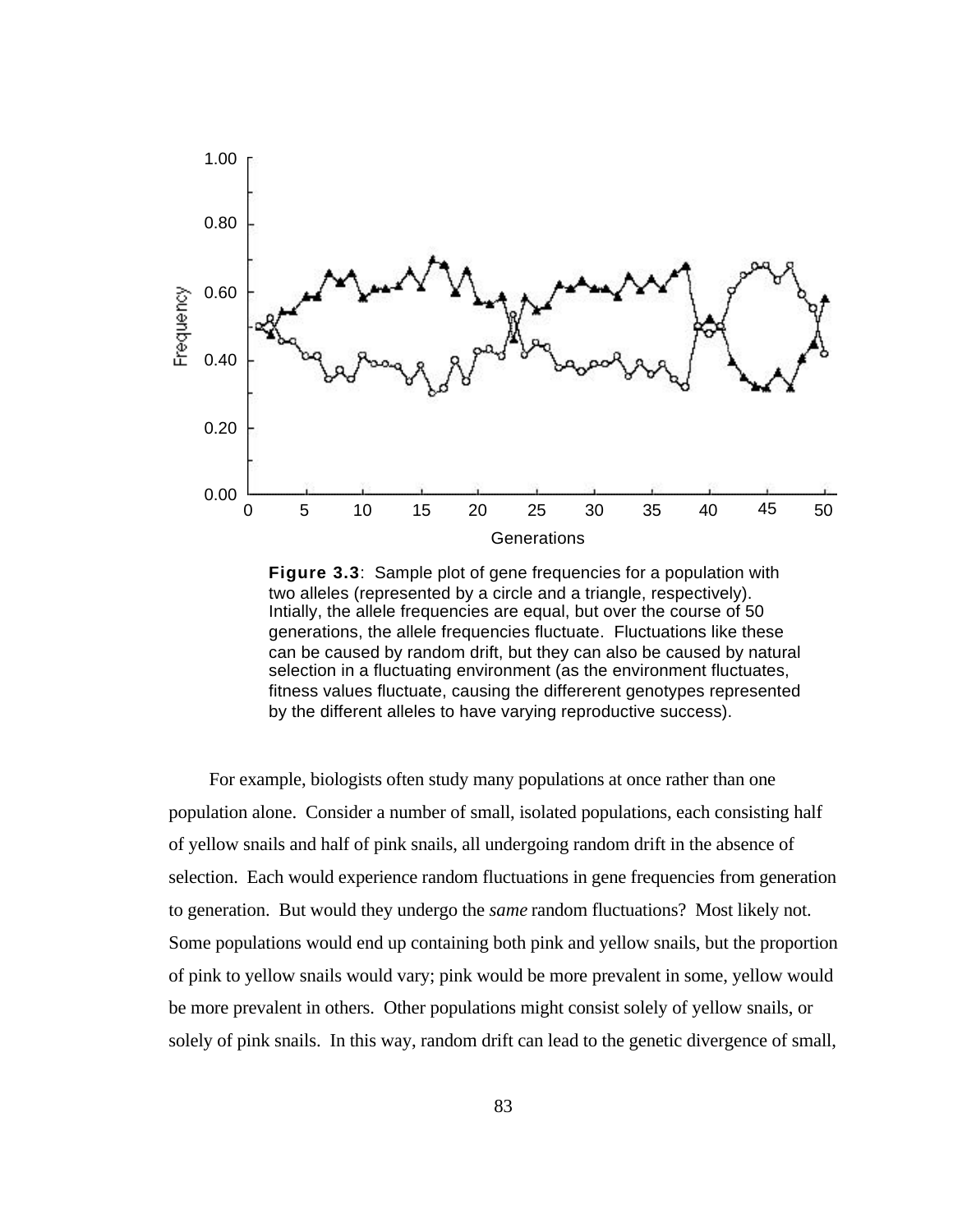isolated populations. (See Figure 3.4). Now consider a number of large populations under the same conditions. Because the "samples" (the new generations) are large, frequencies will tend to remain relatively constant from generation to generation, and thus populations will be similar to one another. (See Figure 3.5). In this manner, random drift tends to produce a pattern whereby small populations have considerable genetic divergence, and large populations have limited genetic divergence.

A classic study of this kind was performed by Cavalli-Sforza on blood type frequencies in Italian villages (Cavalli-Sforza 1969). In this study, the pattern of divergence we have been discussing was found: there was less divergence between the largest populations, and a greater divergence between the smaller populations. Cavalli-Sforza argued that natural selection is unlikely to have caused the pattern, because within each village, the blood type frequencies matched the frequencies of other genetic traits. For this to be the result of natural selection, all the different traits would have to have identical fitnesses, an unlikely coincidence. This would be akin to saying that blood types aided humans' survival and reproduction to the same degree as hair color, to the same degree as height, etc. Thus, while natural selection cannot be ruled out entirely as the cause of the pattern, there is reason to think that it is unlikely to be the cause. Moreover, if there were no selection and no random drift (as well as no mutation and migration) in these populations, we would not see this pattern. Populations would simply reproduce in the same proportions from generation to generation. $^{25}$ 

<sup>&</sup>lt;sup>25</sup> I point this out to clarify that if none of these processes are operating, the outcome in question would not occur. I do not mean to suggest that natural selection, migration, and mutation are completely absent. In both studies, the small populations were relatively isolated, meaning there would be little or no migration. Migration may have been a factor in the large populations, which would also tend to produce the uniformity seen in these populations. However, because migration tends to produce uniformity, it cannot have been responsible for the overall outcome. Mutations are rare and their effects (in the absence of the other factors) are considered to be negligible.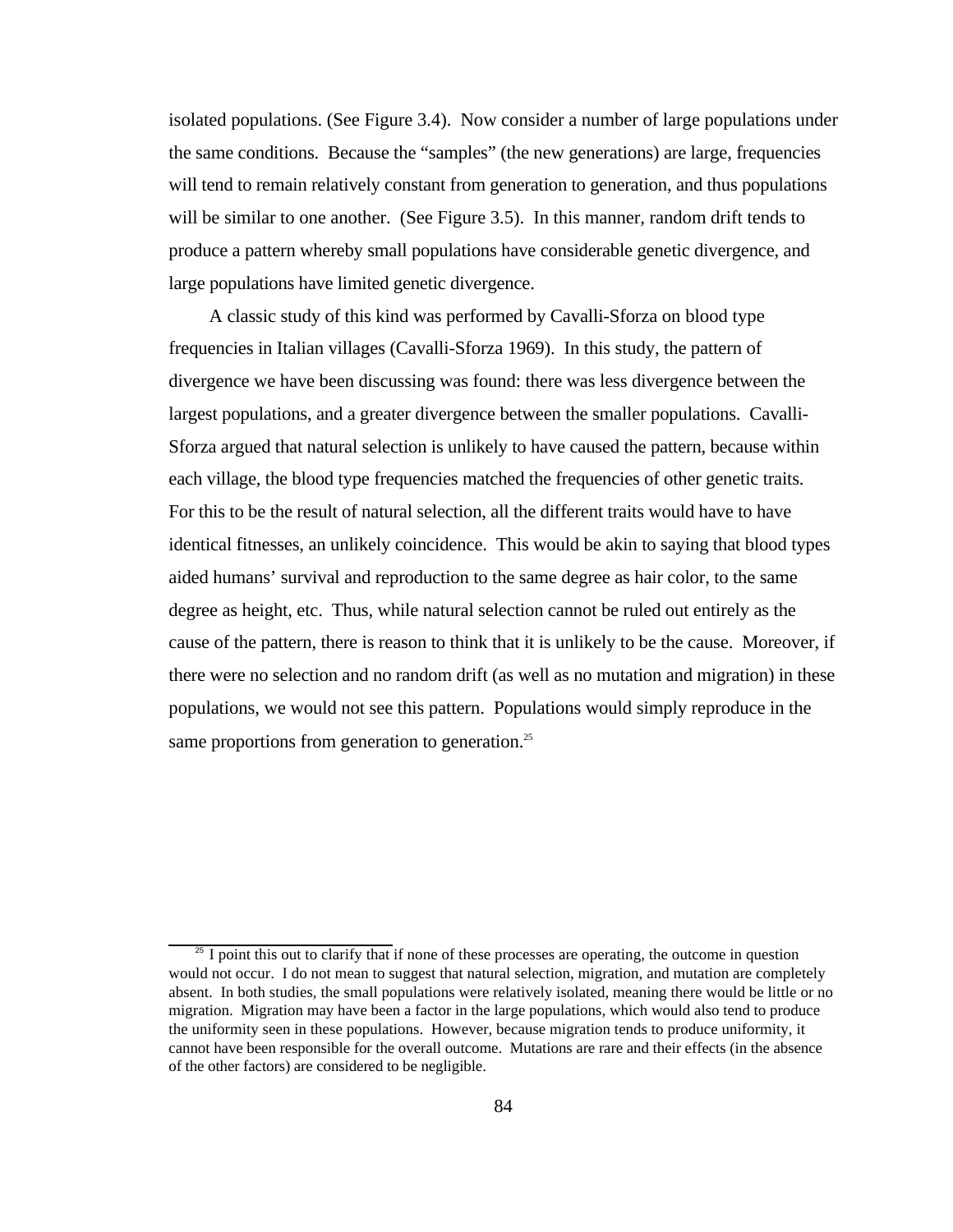

**Figure 3.4**: Three sample plots of small populations undergoing random drift in the absence of selection. Intially, all three populations contain equal numbers of pink and yellow snails. After 100 generations, yellow snails are more prevalent in population (a), pink snails are more prevalent in population (b), and pink snails have gone to fixation in population (c). (See below for a discussion of random drift and fixation).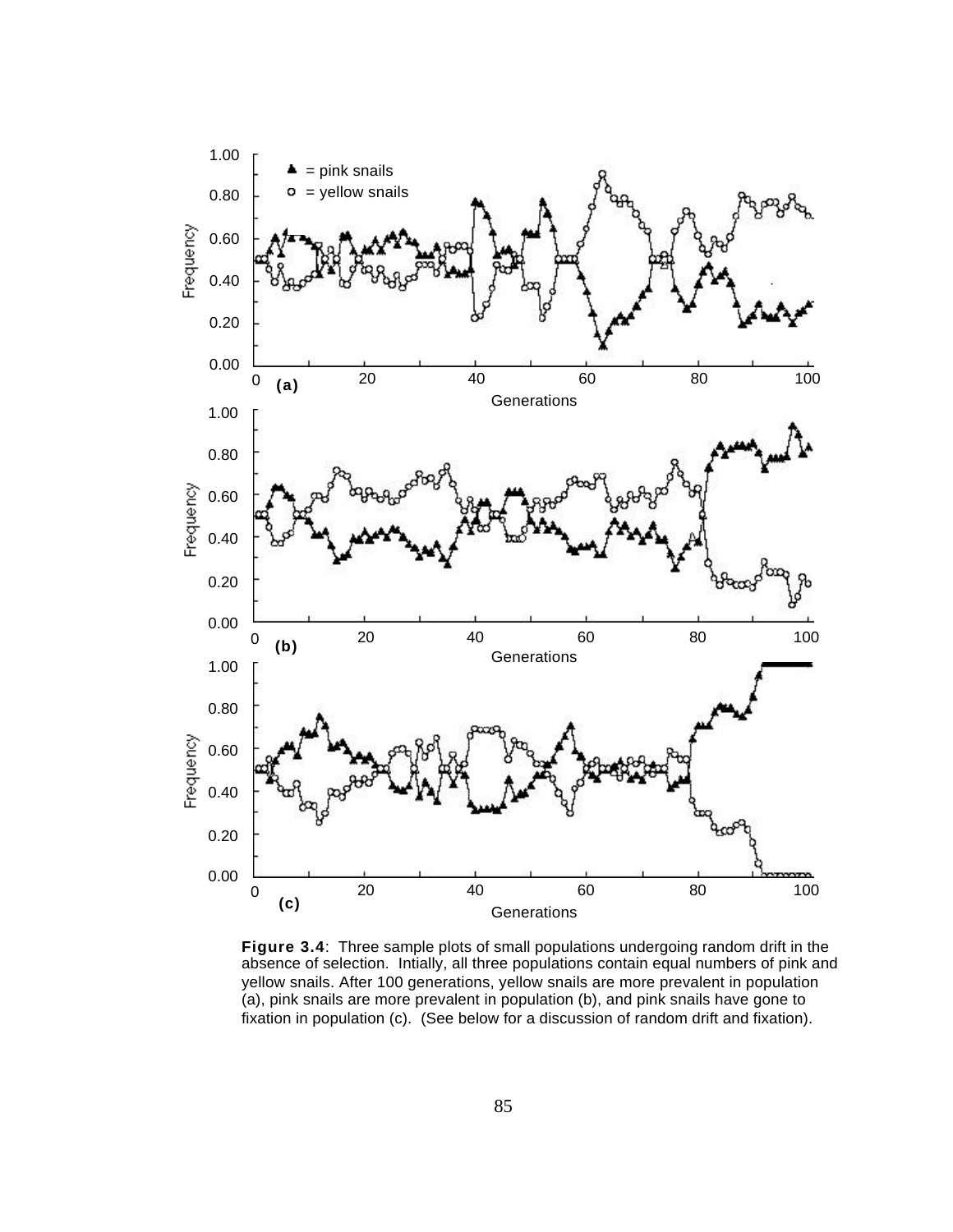

**Figure 3.5**: Three sample plots of large populations undergoing random drift in the absence of selection. Intially, all three populations contain equal numbers of pink and yellow snails. After 100 generations, yellow snails are more prevalent in populations (a) and (b) and pink snails are more prevalent in population (c). Overall, however, there is very little change in any of the populations, and they are relatively similar to one another.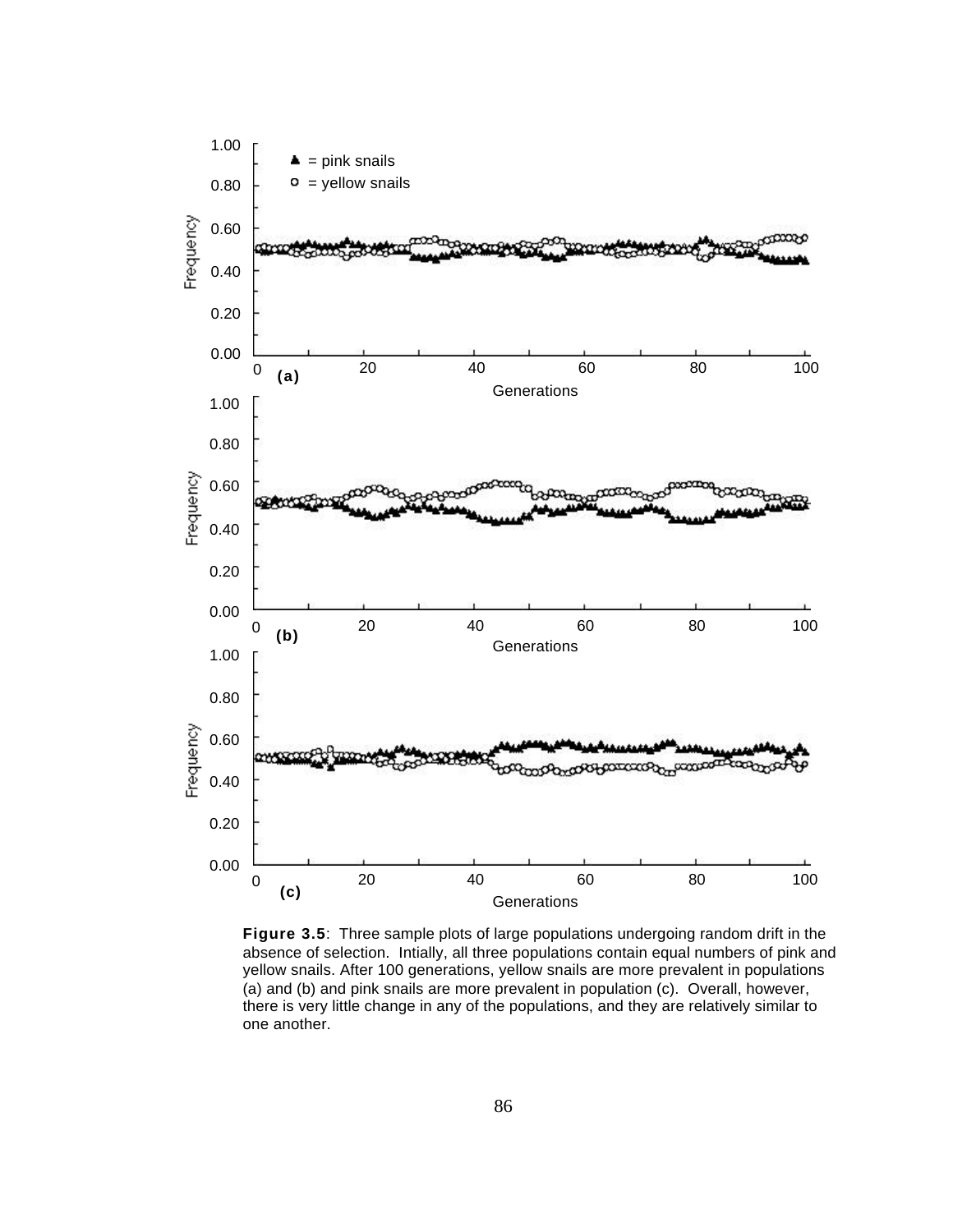These examples show that random drift leads us to expect a pattern whereby smaller populations are less uniform and larger populations are more uniform. Moreover, consideration of other possible causes shows that they are unlikely to produce this outcome. Thus we can conclude that it is random drift which has increased the probability of the outcome. If this is the case, then chance, in the form of random drift, *is* a contributing cause according to Humphreys's definition. Ironically, this claim contradicts Humphreys's belief that chance lacks causal efficacy. If a list of terms referring to contributing causes of an outcome is an explanation of that outcome, then random drift is a possible member of that list when the outcome is of an evolutionary nature. In other words, chance in evolutionary biology *is* explanatory, despite Humphreys's claim that chance (in general) is not.

At this point, it is appropriate to consider two possible counter-arguments to my contention that random drift is causally efficacious and explanatory. The first counterargument is that random drift is not the appropriate "level" at which to provide an account of evolutionary change. Rather than citing random drift as the cause, according to this counter-argument, one should cite the causal history regarding the lives, deaths, and reproductive successes of individual organisms. However, as I argued in Chapter 2, this "individual-level" explanation fails to completely explain the inherently "population-level" process of evolution. Only population-level explanations will suffice – and random drift provides population-level explanations. Thus citing random drift as the population-level cause *is* invoking causality (and explanation) at the right level.

The second counter-argument maintains that there is a way of understanding random drift that is not causal, although it may be explanatory.<sup>26</sup> On this view, Humphreys's account of causality may be too permissive, so that whereas random drift may be considered to be causally efficacious under Humphreys's account, it would not be considered so under some other (more restrictive) account. Thus, one might argue random

<sup>&</sup>lt;sup>26</sup> I owe thanks to Robert C. Richardson, a commentator on version of this chapter presented at the APA Pacific meetings in March, 1997, for pointing out this possible counter-argument. Richardson holds that while random drift is explanatory, it is not (under a proper conception of causality) causal (personal communication).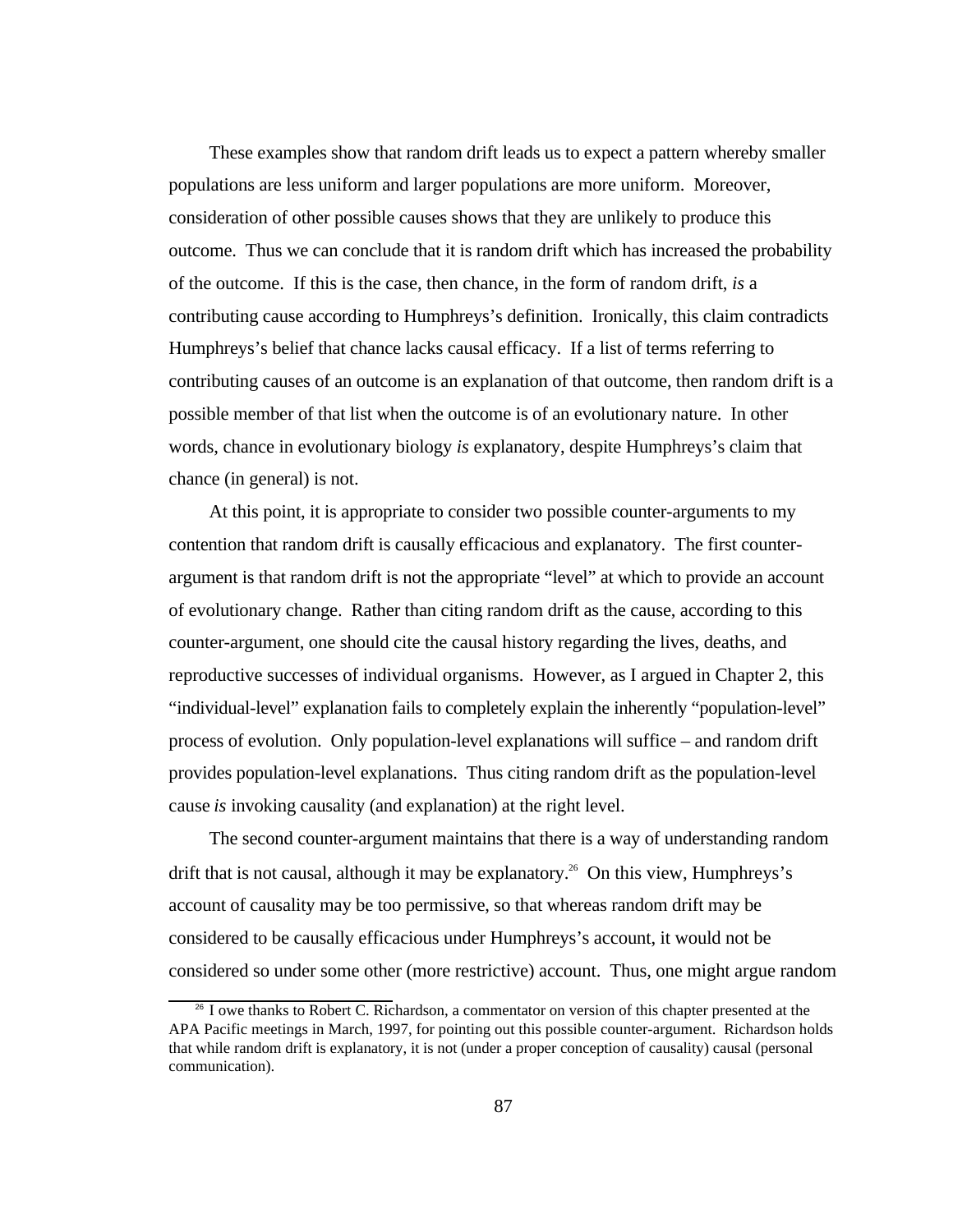drift is a simply theoretical framework for dealing with changes in the frequency of genes (or genotypes or phenotypes) in finite populations; it describes general patterns of change, or expected patterns of change. Given certain parameters of a population (such as its effective size and the selection coefficient) we can determine whether random drift increases the chance of a given change, and by how much. However, we can do this without invoking specific causes in a given case, i.e., without giving details of the causal history. On this view, random drift, as a theoretical framework, may be explanatory, but it is not causal.

It is certainly true that my argument for the causal nature of random drift is dependent on the soundness of Humphreys's account of causality. As a defense of Humphreys would take us too far afield, I will point out only that 1) Humphreys's account is one which has some initial plausibility; that is, it is a reasonable account of causality, and 2) One cannot hold an account of causality such as Humphreys while maintaining that random drift is not causally efficacious or explanatory. However, the second counter-argument as it stands is not successful against my position. Random drift is more than a theoretical framework – more than just a model of population genetics. As we saw in Chapter 1, random drift is an actual process, or rather, set of processes, such as indiscriminate parent sampling, indiscriminate gamete sampling, and the founder effect. Each of the kinds of random drift we discussed constitutes a physical, causal process, involving individuals (indiscriminate parent sampling, founder effect, bottleneck effect, Brandon effect), gametes (indiscriminate gamete sampling), or genes (gene sampling). So when we say that random drift has been a factor in a given change in a population, we are implying that a particular process has been occurring in the population. In so doing, we are, I would argue, implicitly making a causal claim, even though it is a very vague causal claim. Furthermore, biologists often do make their causal claims less vague, by specifying the kind of random drift that is occurring in the population, and providing details about the environment and the organisms in question (see Chapter 2 for discussion). To the extent that their causal claims are less vague, I would maintain, more explanatory. It may not be necessary to provide such details, but to do so provides us with a deeper explanation, by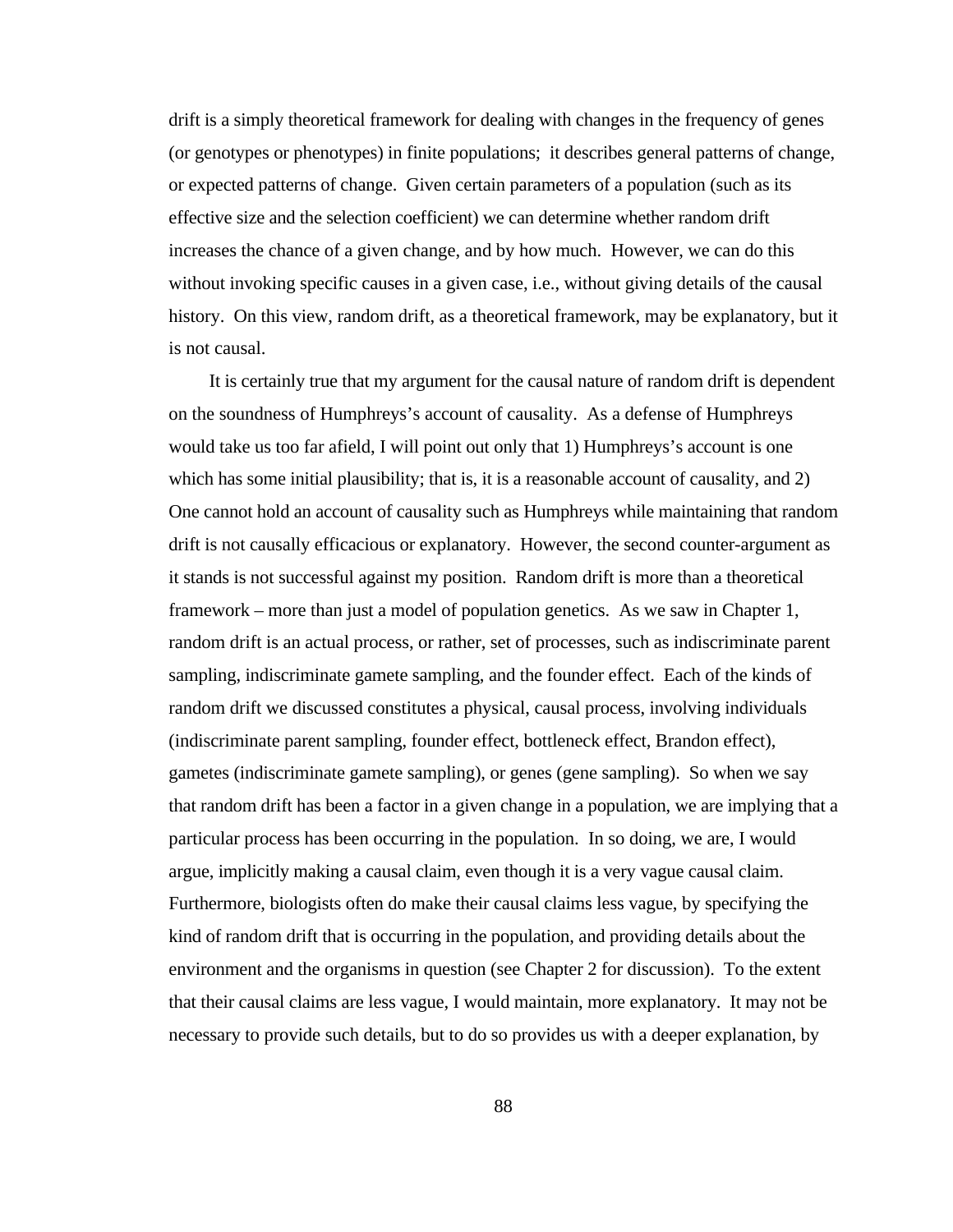telling us *why* the changes occurred as they did.

Because random drift is more than just a theoretical framework – because it is a set of real processes operating in nature – random drift is a causal process, and thus should be considered to be a explanatory under a causal account of explanation.

#### **3.4. The Explanatory Use of Random Drift**

In section 3.3, we saw that random drift can explain two kinds of phenomena: the fluctuation of gene frequencies from generation to generation, and a pattern where small populations have considerable genetic divergence, and large populations have limited genetic divergence. However, evolutionary biologists invoke random drift to explain a number of related phenomena. Shanahan elaborates on three of these: 1) nonadaptive traits, 2) rate of evolutionary change, and 3) the rate of evolution of neutral alleles (Shanahan 1991). Since Shanahan's focus is primarily historical, he discusses the first two in the context of Sewall Wright's shifting balance theory. The third phenomenon is discussed in a section providing an overview of the use of chance in explanation in contemporary biology, and is explored in the light of Motoo Kimura's neutral theory. Shanahan's work is important because it demonstrates the extent of the role played by random drift in evolutionary theory (that is, random drift is invoked to explain a number of different kinds of phenomena) and illustrates the explanatory nature of random drift. In this section, I will take up where Shanahan left off by examining yet another phenomenon random drift can explain: the fixation of an allele within a population. Understanding the connection between random drift and fixation is important because it shows the potential for random drift to produce long-lasting evolutionary effects. The particular experiment that I analyze in this section is not a recent one; as the careful reader will have noted, neither is the Cavalli-Sforza study discussed above. I do this in order to focus on "classic" studies, the kind that present-day biologists refer to in their textbooks, experiments, and studies of natural populations. The goal is to show how random drift experiments proceed, rather than to provide a snapshot of the current "state of the art". Thus, in this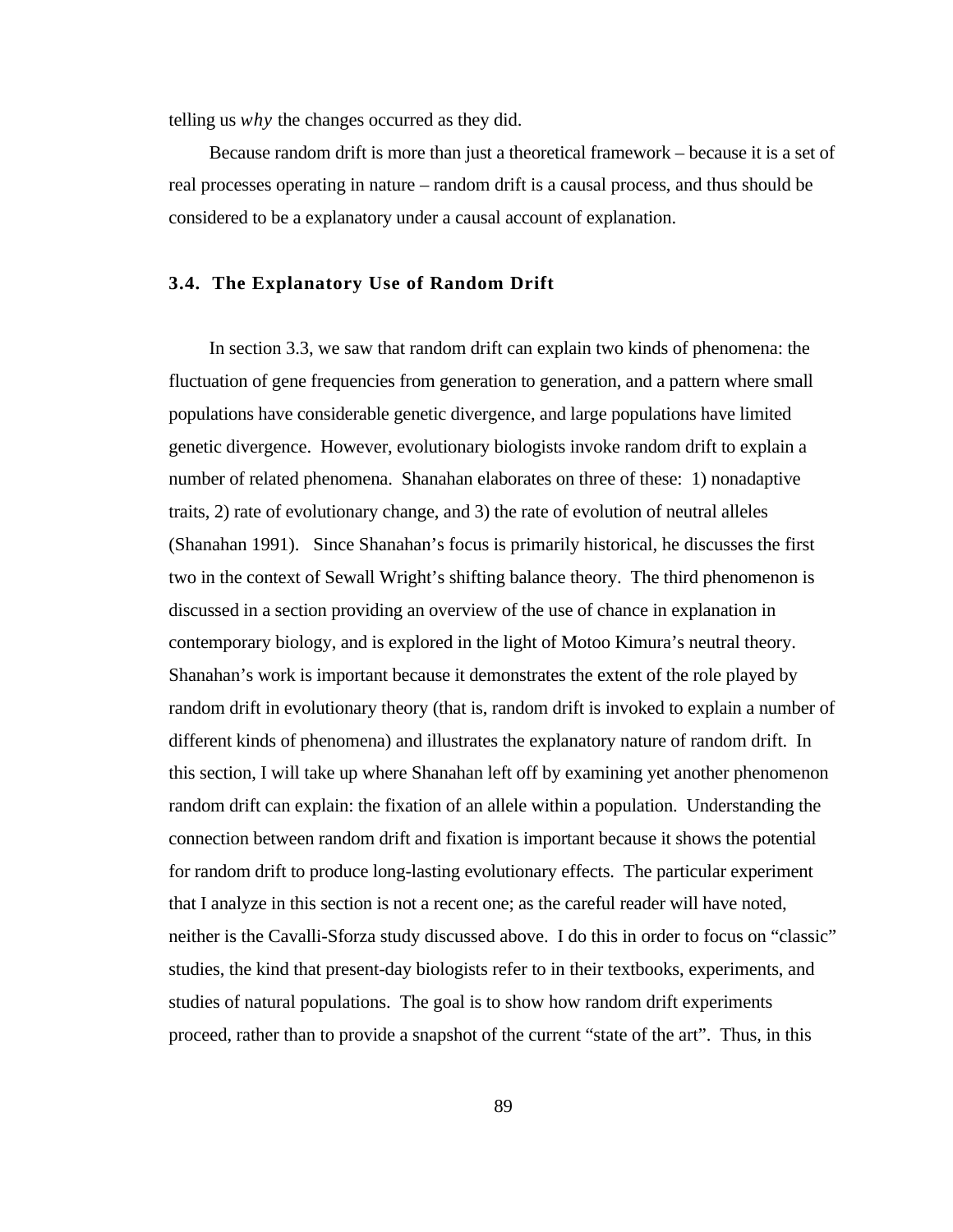section, I seek to show the canonical way in which random drift is used to explain the fixation of an allele within a population.

Previously, we discussed the way in which random drift in small populations leads to genetic variability *between* populations. However, random drift can also cause the *loss* of genetic variability *within* a small population (that is, a decline in the heterozygocity of the population). Sometimes, random drift can cause the complete fixation of an allele within a population; that is, it comes to occupy 100% of all the available sites, so that all the members of the population are homozygous for the same allele. For example, in a laboratory study performed by Buri (1956) of just such a loss of genetic variability in populations of *Drosophila melanogaster* was observed and attributed to random drift. The study examined two culture series, the first consisting of 107 populations, and the second consisting of 105 populations. Each initial population was quite small, consisted of 16 heterozygote flies, *bw*75/*bw* (8 male and 8 female). Subsequent generations were formed by choosing 8 males and 8 females at random from the progeny of the parental generation, so that the size of each population remained constant. Over the course of nineteen generations, an increasing number of populations became fixed for one allele or the other (see Table 3.1). By Generation 19 (considering the initial generation as Generation 0), the first culture series contained 30 populations which were fixed for the *bw* allele (consisted solely of *bw* /*bw* homozygotes) and 28 populations were fixed for the *bw*75 allele (consisted solely of  $bw^{75}/bw^{75}$  homozygotes), leaving only 49 out of 107 populations which were still heterozygotic. The second culture series produced similar results, although somewhat less striking. After 19 generations, 13 populations were fixed for the *bw* allele and 30 generations were fixed for the *bw*75 allele, leaving 62 out of 105 unfixed populations.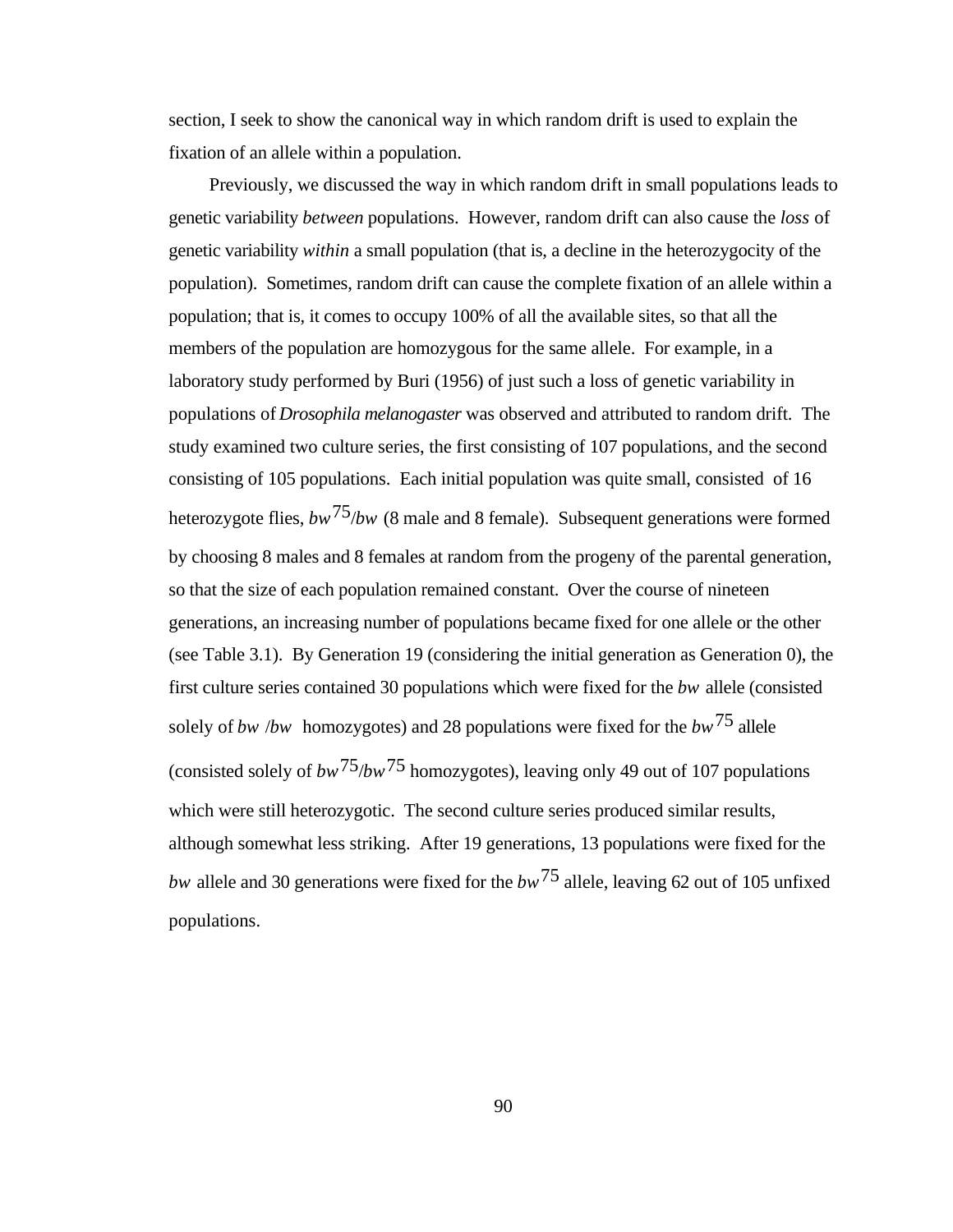| Generation             | Total fixed <i>b</i> H    | Total fixed bud <sup>5</sup> | Total fixed <i>b</i> H                    | Total fixed $bH5$<br>$\circ$<br>$\overline{O}$ |
|------------------------|---------------------------|------------------------------|-------------------------------------------|------------------------------------------------|
| 0123456789111111111111 | 0000000135571111112258323 | 0000123356811122222222       | $0 0 0 0 0 0 0 1 2 3 3 5 5 7 7 1 1 3 1 3$ | 00012489011350134000113502223400               |
|                        | <b>Series</b>             | Series                       | Ш                                         |                                                |

**Table 3.1**: Number of fixed populations over the course of 19 generations. Series 1 consists of 107 populations total; Series II consists of 105. From Buri (1956).

Buri argued that these results were due to the effects of random drift (Buri 1956). But why did he come to this conclusion – how is it that random drift can account for the fixation of a type within a population? After all, it might seem as though random drift would always produce results where the frequencies fluctuated from generation to generation, as we saw above. How is it that random drift can produce results that are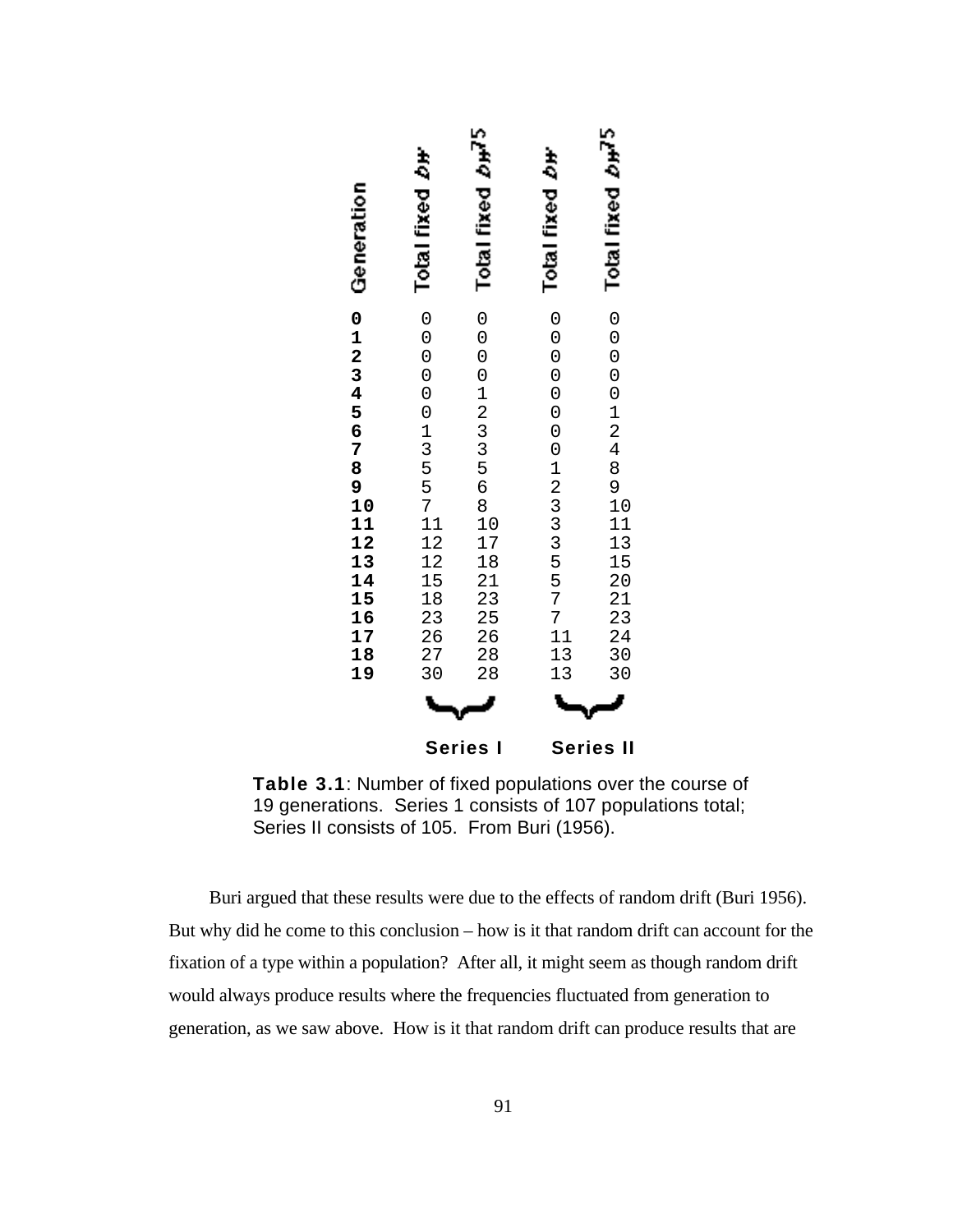#### seemingly *directional* (without being in any *particular* direction)?

The answer has to do with the kind of process that random drift exemplifies. Random drift is an example of a *Markov process*. A Markov process is a process in which "future development is completely determined by the present state and is independent of the way in which the present state has developed" (Feller 1968: 420). Thus, the particular history that leads to a given outcome is irrelevant; a given future outcome depends only on the present outcome and not on any of the proceding outcomes. Random drift is a particular kind of Markov process, called a random walk. The easiest way to understand a random walk is through an ideal coin-tossing game. Let heads represent an increase of one unit, tails a decrease of one unit, and the probability of heads or tails be equal. (This probability is know as the *transition probability*, or the probability of changing from the current state to a subsequent state). We can then describe a sequence of "winnings" (we start at zero)  $s_1$ ,  $s_2$ , ...,  $s_n$ , where each  $s_i$  is the total amount "won" (positive or negative) after the *i*th trial (Feller 1968). This is a Markov process because it does not matter what sequence of events has led to the present outcome; for example, the sequence *heads*, *heads*, *heads*, *tails* is equivalent to the sequence *heads*, *tails*, *heads*, *heads*; in both cases, our winnings have the value 2, and in both cases, our possible values of our winnings after the next toss are either 1 (if we get tails) or 3 (if we get heads).

Note that in our ideal coin tossing game, for each trial *i*, *s i* depends on the previous outcome  $s_{i-1}$  and the transition probability, which is 0.5 for an increase of 1 (heads) and 0.5 for a decrease of 1 (tails). So, for example, if our winnings are currently 7 (which would imply that we had turned up heads 7 more times than we had turned up tails), there are two possibilities for our next toss of the coin: 6 (if the coin turns up tails) and 8 (if the coin turns up heads). However, since heads and tails are equally likely, it is just as likely that we will have winnings of 8 as it is that we

will have winnings of 6; there is no tendency to "equalize out" the number of heads and tails. The outcome of the previous toss thus constrains the outcomes of future tosses. Each *toss* is independent, but the *outcome* of each toss, since it is added to the outcome of the previous toss, is not independent. Thus it can happen that outcomes can "walk" in one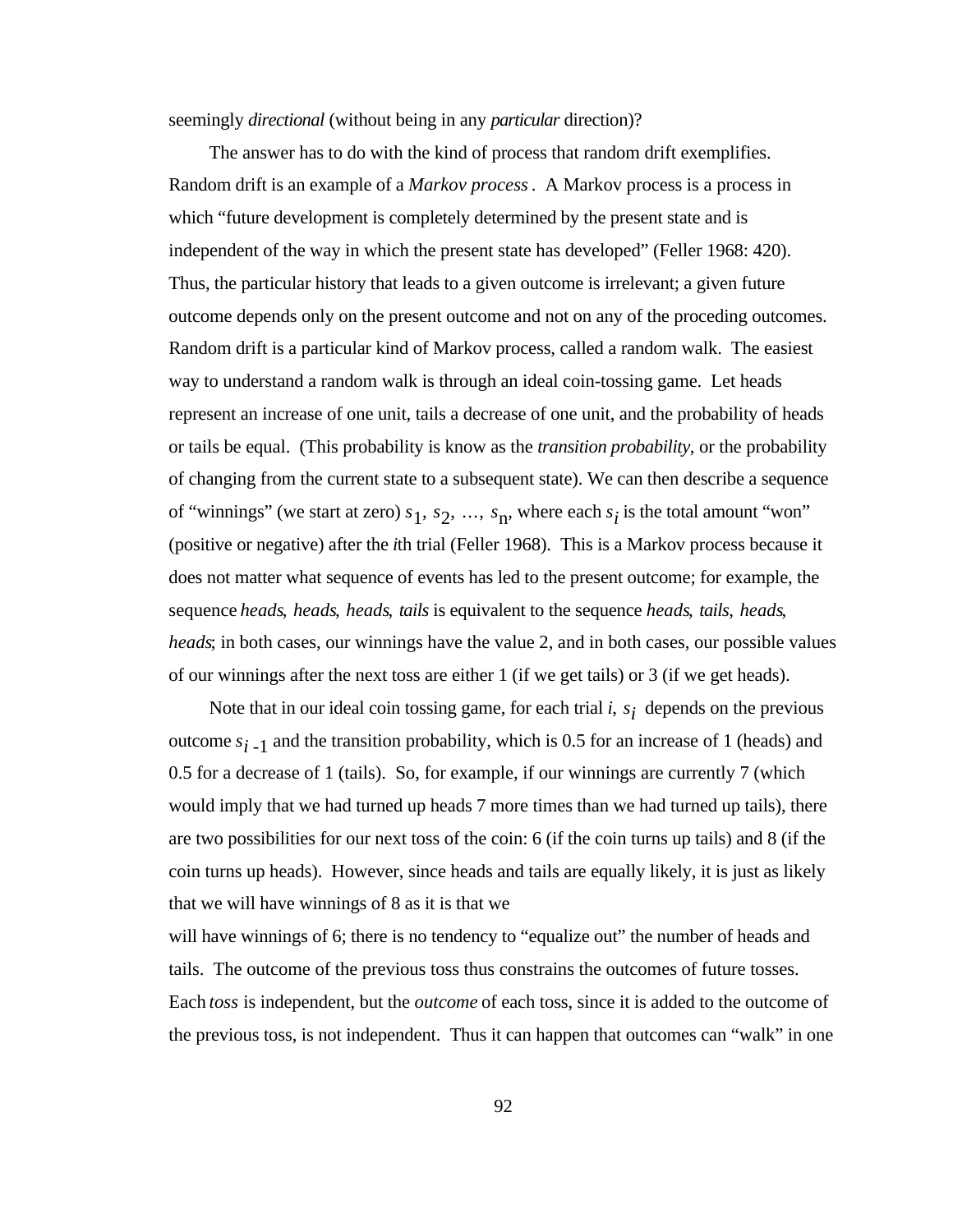direction or another; the values of our coin tosses will probably fluctuate somewhat, but the value may continue to increase overall (although presumably not indefinitely).

In fact, our winnings may not return to 0 as quickly as one might (intuitively) think. Our intuition suggests that, in a long series of tosses, our winnings would fluctuate from negative to positive values frequently, so that in any series of tosses, it is likely that our winnings recently had a value of 0. However, as Feller has demonstrated, in any sequence of 2*n* trials, where the 2*k*th trial is the last trial where the number of heads and tails is equal, it is just as likely that  $k = i$  as  $k = n - i$ .<sup>27</sup> So, for example, in sequence of 100 coin tosses, it is just as likely that the last point our winnings equalized was at the 98th toss as it is that the last point our winnings equalized was at the 2nd toss. This somewhat nonintuitive result implies that "it is quite likely that in a long coin-tossing game one of the players remains practically the whole time on the winning side, the other on the losing side" (Feller 1968: 81). For example, for a large number of tosses, the probability that our winnings are positive for 96.7 percent of the time is 0.2; the probability that our winnings are positive for 99.4 percent of the time is 0.1 (Feller 1968: 82).<sup>28</sup>

Random drift is analogous to the ideal coin tossing game in the following way. Recall that random drift is a process in which physical differences are causally irrelevant to differences in reproductive success. So, when random drift occurs in the absence of selection, in any given generation it is equally likely that one genotype will be as successful as another genotype (just at it is equally likely that we would get heads or tails). Furthermore, if we consider each generation as a trial and the number of alleles as the outcome of that trial, the number of alleles in each generation depends only on the number of alleles of the previous generation and the various transition probabilities  $T_{ij}$ , (where *i* is the present number of *A* alleles, *j* is the number of *A* alleles in the next generation, and  $T_{ij}$ , is the probability of going from state *i* to state *j*). The transition probability is defined by the binomial distribution:

<sup>&</sup>lt;sup>27</sup> We use a value of  $2k$  since, of course, our winnings can only be equal when there has been an even number of tosses.

<sup>&</sup>lt;sup>28</sup> Likewise, the probability that our winnings are *negative* for 96.7 percent of the time is 0.2; the probability that our winnings are negative for 99.4 percent of the time is 0.1.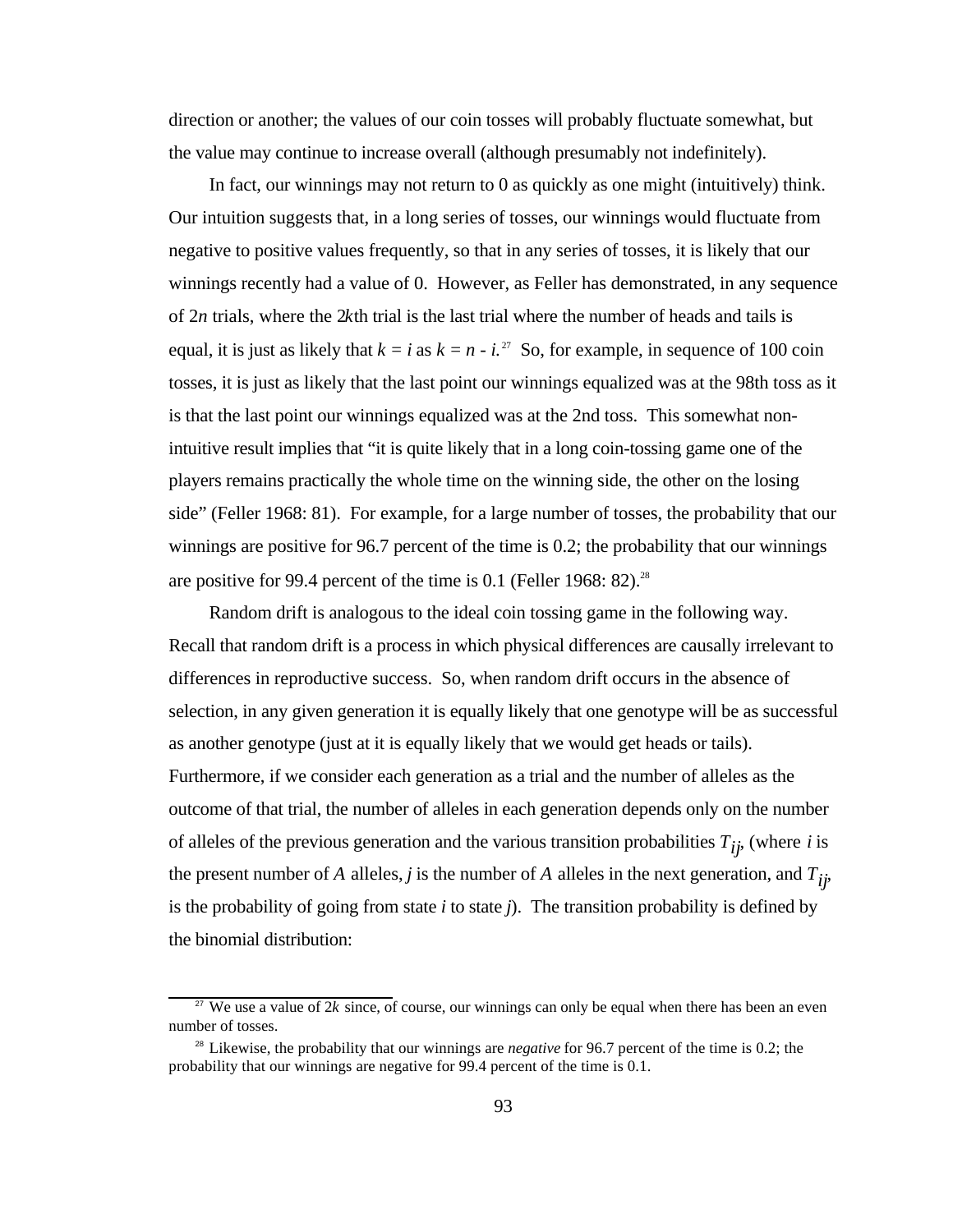*Tij* = [(2*N*)!/(2*N* - *j*)!*j*!] (*i*/2*N*) *j* (1 - *i*/2*N*) 2*N* - 1 (Roughgarden 1996: 65-6)

To get a general idea of the properties of this distribution, let us look at a transition probability matrix for a population of size  $3(2N = 6$  genes) containing the allele A:

|                      |                                              | Number of A alleles in generation $t + 1$                                                                                                             |                                                             |                                                             |                                                             |                                                             |                                                             |                                                             |  |  |
|----------------------|----------------------------------------------|-------------------------------------------------------------------------------------------------------------------------------------------------------|-------------------------------------------------------------|-------------------------------------------------------------|-------------------------------------------------------------|-------------------------------------------------------------|-------------------------------------------------------------|-------------------------------------------------------------|--|--|
| in generation        |                                              | 0                                                                                                                                                     | 1                                                           | 2                                                           | 3                                                           |                                                             | 5                                                           | 6                                                           |  |  |
| <b>Aalleles</b><br>ঠ | 0<br>1<br>$\overline{2}$<br>3<br>4<br>5<br>6 | 1.000<br>0.335<br>0.088<br>0.016<br>0.001<br>0.000<br>0.000                                                                                           | 0.000<br>0.402<br>0.263<br>0.094<br>0.016<br>0.001<br>0.000 | 0.000<br>0.201<br>0.329<br>0.234<br>0.082<br>0.008<br>0.000 | 0.000<br>0.054<br>0.219<br>0.312<br>0.219<br>0.054<br>0.000 | 0.000<br>0.008<br>0.082<br>0.234<br>0.329<br>0.201<br>0.000 | 0.000<br>0.001<br>0.016<br>0.094<br>0.263<br>0.402<br>0.000 | 0.000<br>0.000<br>0.001<br>0.016<br>0.088<br>0.335<br>1.000 |  |  |
| Number               |                                              | <b>Table 3.2</b> : Transition probability matrix for a population of size $N = 3$<br>(2N genes). Numbers generated by computer program and rounded to |                                                             |                                                             |                                                             |                                                             |                                                             |                                                             |  |  |

the third decimal place.

Note that for each state *i* at *t*, the most probable state at  $t + 1$  is *i*. (That is, the most likely result is that the number of alleles will not change from one generation to the next). However, other transitions occur with a relatively high probability. In particular, note that when allele *A* is predominant in the population, it is still fairly likely that it will increase in frequency in the next generation. For example, in state 4 at time *t*, the probability of changing to state 5 at time  $t + 1$  is 0.263, whereas the probability of changing to state 3 at time  $t + 1$  is 0.219. Similarly, when allele *A* does *not* predominate in the population, it is still relatively likely that it will decrease in the generation. For example, in state 2 at time *t*, the probability of going to state 1 at time  $t + 1$  is 0.263, whereas the probability of going to state 3 at time *t* + 1 is only 0.219. (States 0 and 6 are special cases, called *absorption states*, and will be discussed further below).

Thus, as with the ideal coin tossing game, there is no tendency to return to the equalization point, which for random drift is the point at which all alleles are represented equally (in a population where there are 2 alleles at a locus, this is the point at which there are *N* copies of each allele, or half of the total of 2*N* alleles). When an allele predominates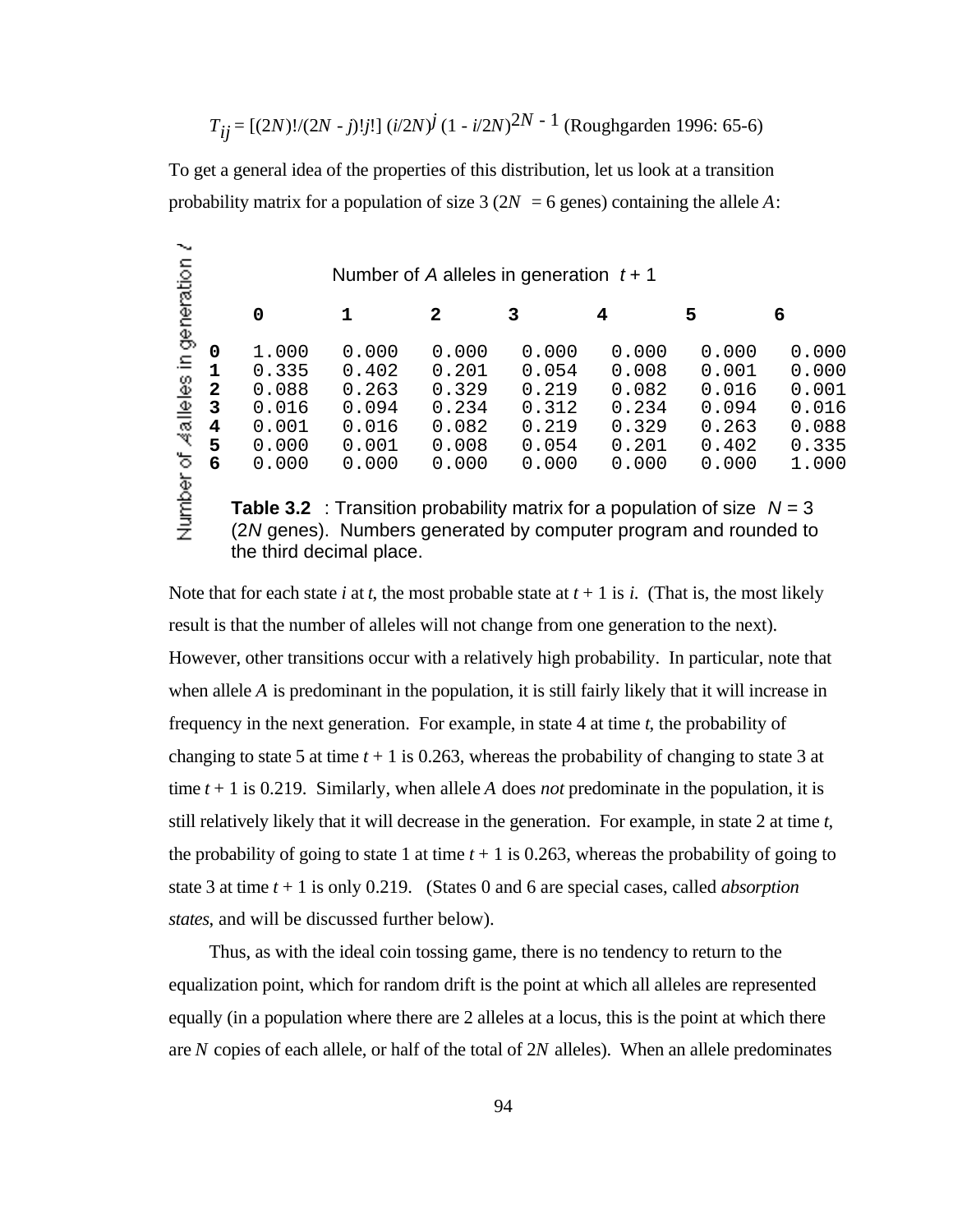in the population, it may still continue to increase in the population (or it may decrease). Also, since any future generation will be formed from the previous generation, the frequencies of the present generation will tend to constrain the values of the future generation. Since frequency values, unlike coin toss values, can change by variable amounts at each time *t*, future values are not as constrained by past values in the random drift case as in the coin tossing case. However, the smaller the changes in frequency from generation to generation, the more future values will be constrained by the value of the previous generation. Larger frequency changes in a population mean that frequency values may return towards the equalization point in just one generation, but they also mean that the frequency may diverge even farther from the equalization point. Thus, as with the ideal coin tossing game, it is possible for values to "walk" in one direction or the other. Furthermore, since random drift is a random walk process like the coin tossing game, the chances of one allele predominating for a long period of time are reasonably high.

There is another important difference between the coin tossing game and the process of random drift. In the coin tossing game, our "winnings" did not have an upper or lower bound; if we were very lucky, our winnings could increase indefinitely (or, if we were very unlucky, decrease indefinitely). However, the frequencies of organisms in a population do have an upper (and lower bound). As one allele comes to predominate in a population, the population becomes increasingly homozygous. Once all the members of a population are homozygous for an allele, the frequency of that allele cannot increase any further (it has a frequency of 1, i.e. there are 2*N* copies of the allele), while the frequency of the other allele (in a population with two alleles at a locus) cannot decrease any further (it has a frequency of 0, i.e., there are no copies of the allele remaining). More importantly, once an allele is fixed, new alleles can only be introduced through mutation or migration. So, once gene frequencies walk to the point where one allele is fixed (and the other allele is eliminated entirely), they will remain in a fixed state unless a new allele is introduced through a mutation or the migration of an individual with a different allele into the population. In Table 3.2, fixation is represented by the absorption states 0 and 6. If a population is a state 0 at time *t*, it has a probability of 1 of staying in the same state, and a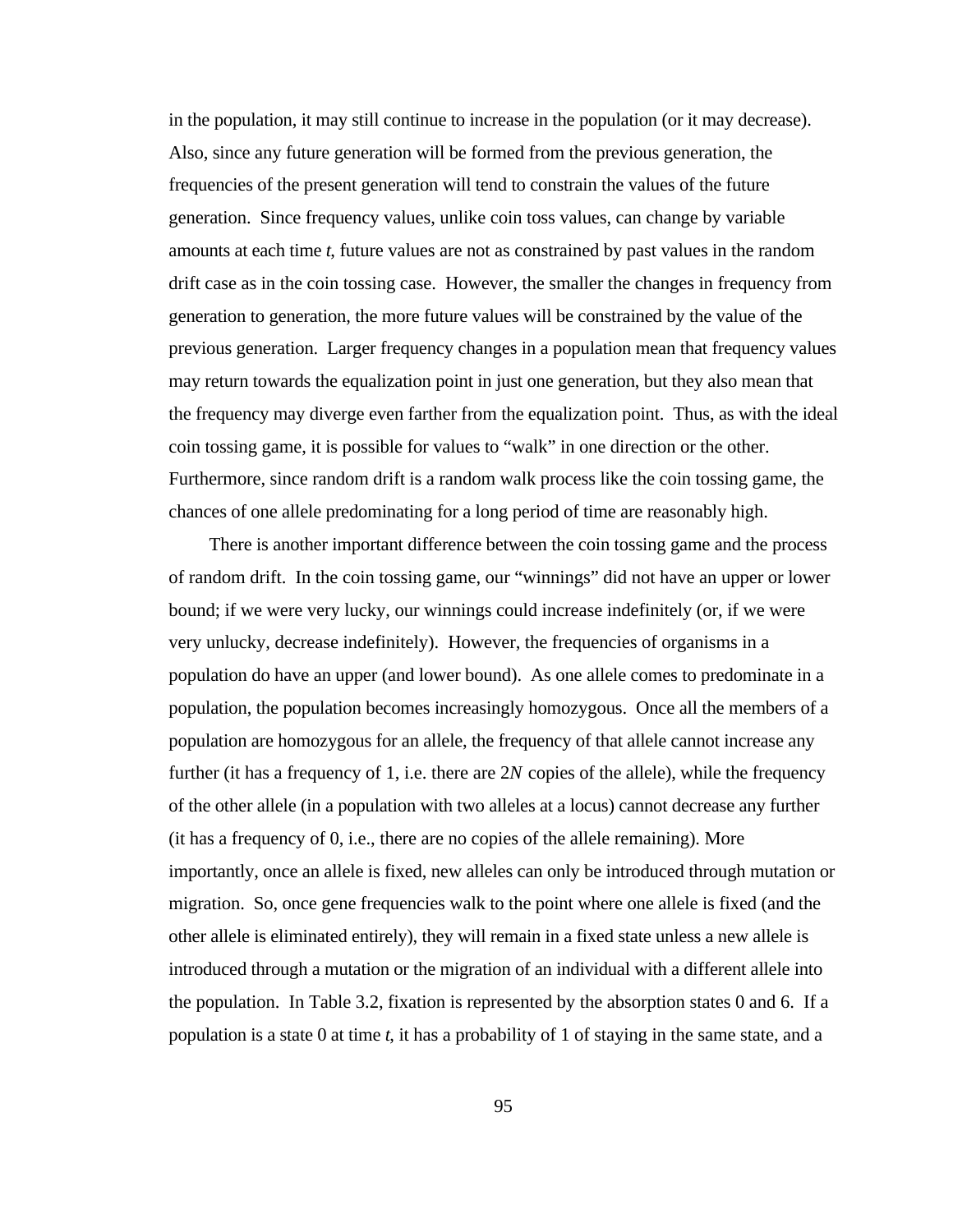probability of 0 of going to any of the other states (and similarly for state 6). This property of population frequencies, combined with the possibility that a gene frequency may "walk" to fixation, implies that eventually, a population undergoing random drift in the absence of selection will become fixed for one allele or the other. If one considers a suite of populations, all undergoing random drift in the absence of selection, over the course of generations an increasing number of the populations will become fixed for one allele or the other, until eventually all alleles are fixed (Roughgarden 1996: 58).

We are now in a position to understand how random drift can explain the results of the Buri study discussed above. In the Generation 0, all populations contained equal numbers of *bw* alleles and  $bw^{75}$  alleles; no populations were fixed. By the 10th generation, 15 populations were fixed in Series I (7 for *bw* and 8 for *bw*75) and 13 populations were fixed in Series II (3 for *bw* and 10 for *bw*75). By the 19th generation, as we already noted, 58 Series I populations were fixed and 43 Series II populations were fixed (See Table 3.1). If we think of random drift as a process where gene frequencies fluctuate from generation to generation, it is hard to see why the experimenters would attribute these results to random drift; instead, we might expect that random drift would produce populations which differed from each other, but where gene frequencies continued to fluctuate indefinitely. However, once we understand the properties of a random walk process such as random drift – that one allele can predominate over the course of many generations without the population returning to the equalization point – combined with the biological fact that populations can only leave a state of fixation through mutation or migration, it is easy to see how random drift can explain the results of the Buri study. In fact, the results are qualitatively exactly what you would expect from the properties of random drift that we discussed above; over the course of generations, an increasing number of populations become fixed for one allele or the other. Thus random drift *can* explain results that are seemingly directional (i.e., not just random, fluctuating noise), although clearly random drift is not directional in the sense that one direction is expected over the other.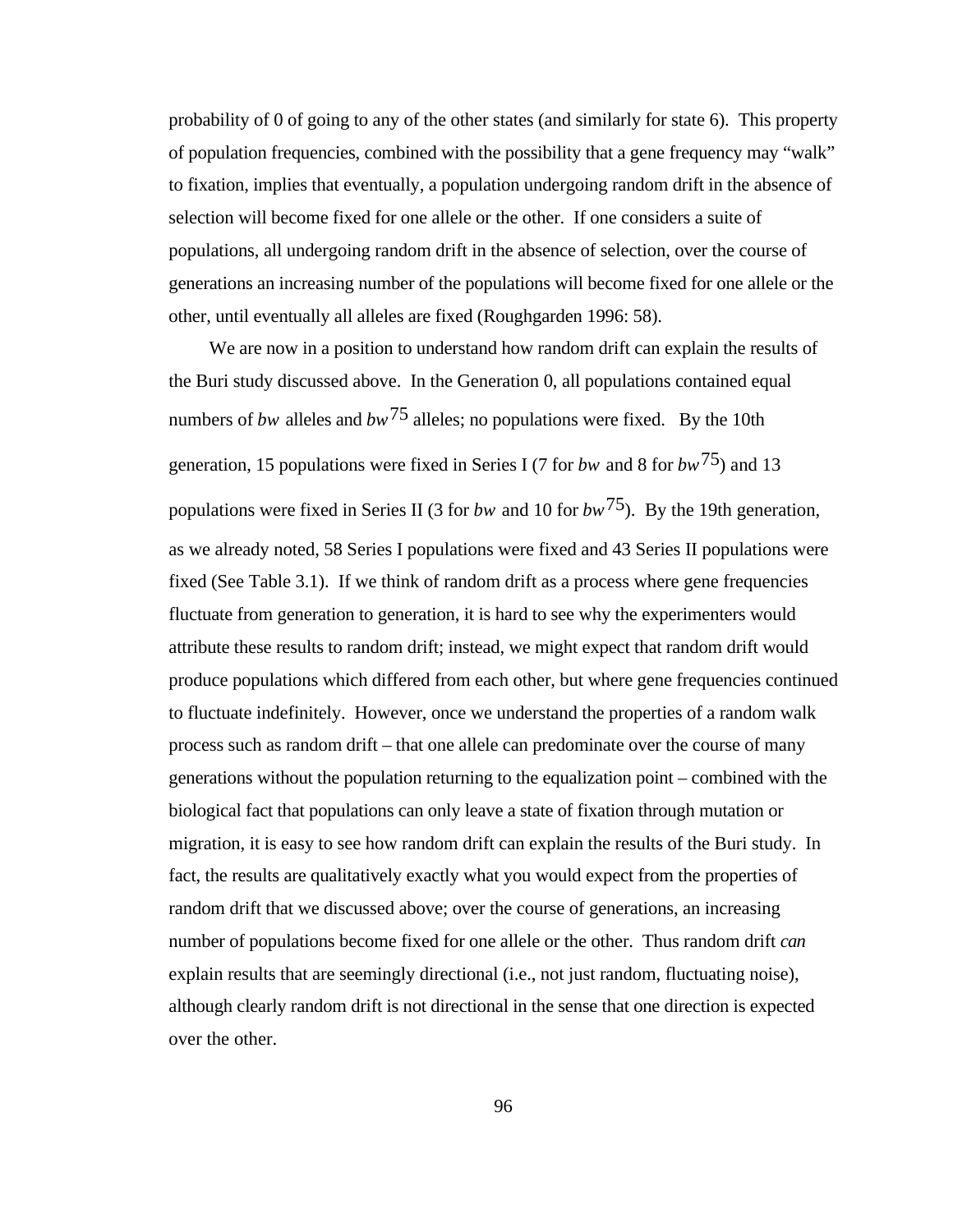It is important to note here that random drift is not the only explanation for fixation within a population. For example, selection can also explain the loss of heterozygocity within a population, leading to the fixation of a type.<sup>29</sup> Natural selection, a process where fitness differences between organisms are causally relevant to differences in reproductive success, tends to lead to an increase in the fitter type over the course of generations. Over time, the fitter type may become fixed in the population. Indeed, Buri (1956) is careful to consider whether natural selection can explain all or part of his results, although he rejects this hypothesis. In fact, it would be unlikely that natural selection were wholly responsible for Buri's results, given that large numbers of populations were fixed with the *bw* allele as well as the  $bw^{75}$  (if the results were due primarily to natural selection, we would expect that the same allele would have been fixed in most of the populations).<sup>30</sup> My goal, then, is not to show that random drift can replace natural selection as an explanation for fixation, but rather to point out that random drift *can* explain fixation, and that certain patterns of fixation are more likely to be caused by random drift than by natural selection. In addition, once we understand that random drift can cause fixation, it becomes clear that random drift can have concrete evolutionary consequences. These considerations point to the importance of the explanatory role played by random drift.

### **3.5. Conclusion**

I've argued here that random drift has causal efficacy, and thus, under an account of causal explanation, can be considered to be explanatory. This implies that we need to broaden our conception of chance to include chance that is both causal and explanatory. Evolutionary biology thus provides us with a reason to rethink some of our traditional

 $29$  Natural selection is also a Markov process. Thus, the discussion of Markov processes does not serve to distinguish random drift from natural selection (that was done in Chapter 1). Rather, the goal is simply to explain how it is that random drift can explain fixation, since, at first glance, it seems counter-intuitive that random drift would lead to fixation. On the other hand, the idea that natural selection might lead to the fixation of the fitter type seems perfectly straightforward, and thus is in no need of a special explanation.

<sup>&</sup>lt;sup>30</sup> On the other hand, it is possible that natural selection could be partially responsible for the results; in particular, the fact that in Series II only 13 *bw* alleles went to fixation by the 19th generation, whereas 30 *bw*75 populations went to fixation. However, Buri (1956) rejects this hypothesis.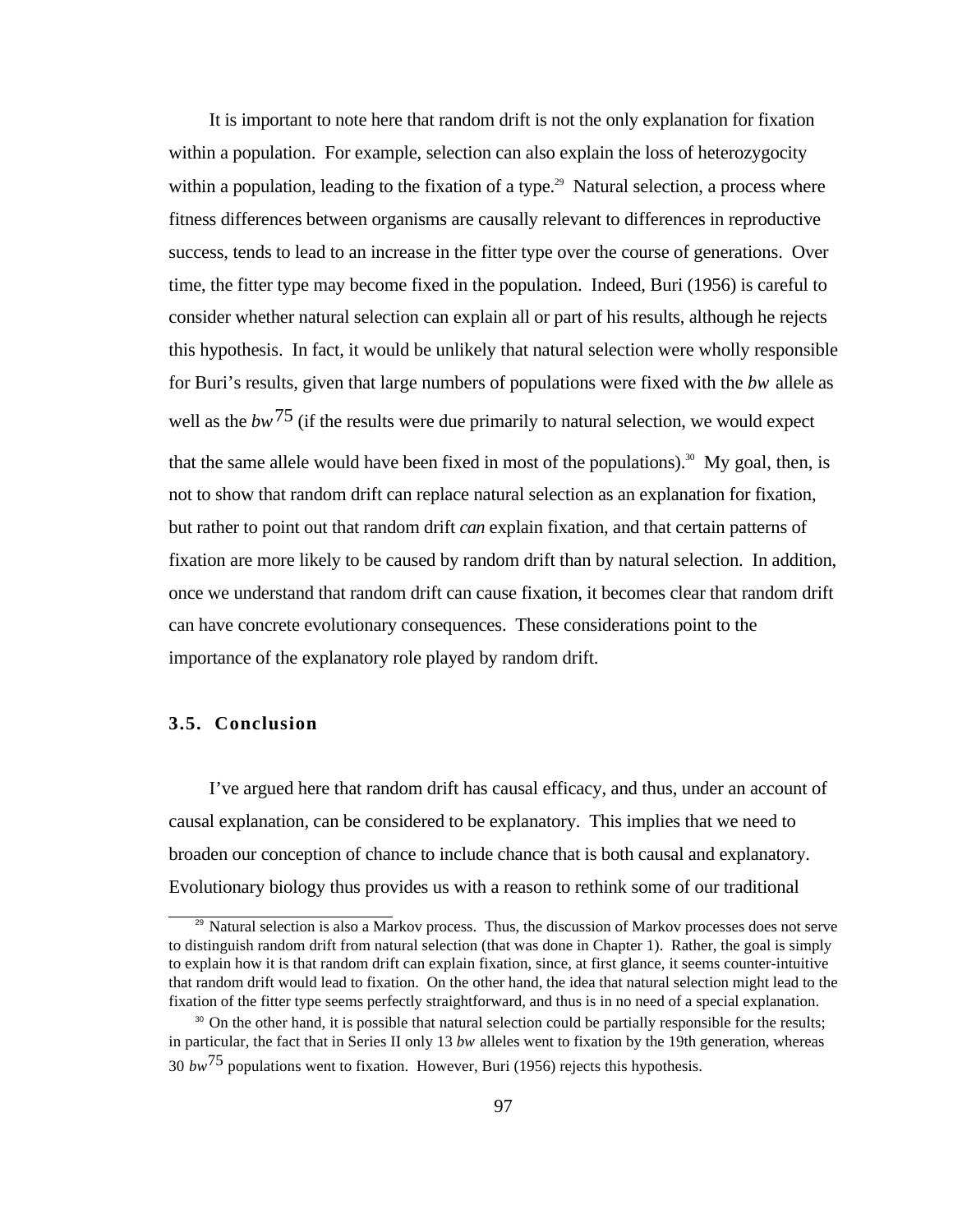philosophical ideas about chance.

The phenomena I have discussed here – the random fluctuation of gene frequencies from generation to generation, the pattern of large genetic divergence between small populations and small genetic divergence between large populations, and the fixation of alleles within a population – as well as other kinds of phenomena I haven't discussed, such as the production of nonadaptive traits, the rate of evolution of neutral alleles, and molecular evolution, are all phenomena which should be viewed as the effects of random drift. (See Shanahan 1991 for discussion of these other phenomena). As a result, they are all phenomena which random drift can explain; furthermore, they are phenomena which biologists have invoked random drift to explain. These explanations fill out our picture of the explanatory nature of random drift; they show the way in which random drift is explanatory. Moreover, the multitude of the phenomena explained by random drift is an indication of the importance of the explanatory role of random drift within evolutionary theory.

What this chapter has shown is that random drift plays a positive, important role in evolutionary theory. According to Hartl and Clark, two of the empirical goals of population genetics are "…determining how much genetic variation exists in natural populations and…explaining this variation in terms of its origin, maintenance, and evolutionary importance" (Hartl and Clark 1989: 4). In this chapter, we have seen that random drift can explain how variation can be maintained in a population (at least in the short term, by producing fluctuations in gene frequencies from generation to generation) and that random drift can explain the genetic divergence between small, isolated populations. We have also seen how random drift can explain the loss of variation within a population, which raises questions for the maintenance of variation in any population undergoing a significant amount of random drift. Thus, the explanatory role of random drift acts to further the overall goals of population genetics.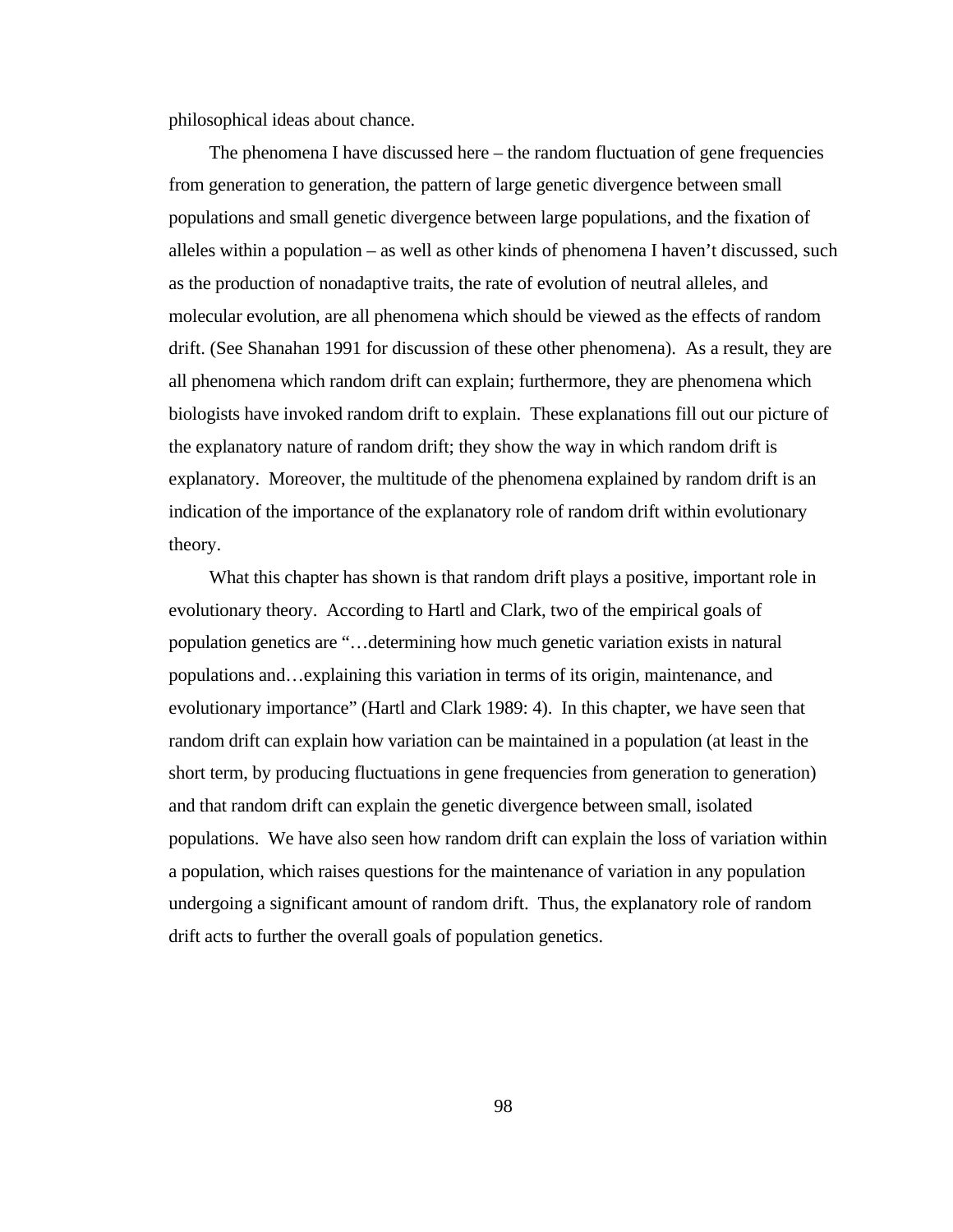# **Chapter 4: Stochasticity in Macroevolution**

Stochastic explanations have been offered for evolutionary patterns, but why be defeatist when there are credible deterministic alternatives? (Thayer 1979: 460).

The purpose of this present article is to support the view that chance (and its statistical counterpart when large numbers of chances are involved, namely stochastic processes) forms the first-order pattern of organization for the history of life (Schopf 1979: 337).

#### **4.1. Introduction**

Whereas microevolution concerns changes*within* populations and species, macroevolution concerns the *origination* of new species, genera, families, orders, etc. (usually through the splitting of lineages) and the *extinction* of species and higher categories (i.e., the termination of lineages). Paleontologists (biologists who study fossils) are often interested in the processes which have led to the formation and extinction of species and higher categories as exhibited in our fossil record (part of the sub-discipline of paleontology known as paleobiology). In 1972, a group of paleontologists held two "informal meetings" at the Marine Biological Laboratory in Woods Hole, Massachusetts. The outgrowth of these and other subsequent meetings was a series of papers suggesting that stochastic processes might play a large role in the evolution of species and higher orders. The main tool of the researchers (who came to be known as the "Woods Hole Group<sup>"31</sup>) was a computer program known as the MBL program, which used a Monte Carlo approach to model the macroevolutionary processes of speciation and extinction. Comparing the results of the model to real world paleontological data, the researchers called into question the ubiquity of so-called "deterministic" explanations for macroevolutionary phenomena, arguing that the same data could be accounted for by

<sup>&</sup>lt;sup>31</sup> The first paper produced by this group was written in 1973 by David Raup, Stephen Jay Gould, Thomas Schopf, and Daniel Simberloff. Subsequent papers include Raup and Gould (1974); Schopf, Raup, Gould, and Simberloff (1975); Gould, Raup, J. John Sepkoski, Jr., Schopf, and Simberloff (1977); Raup (1977); and Schopf (1979).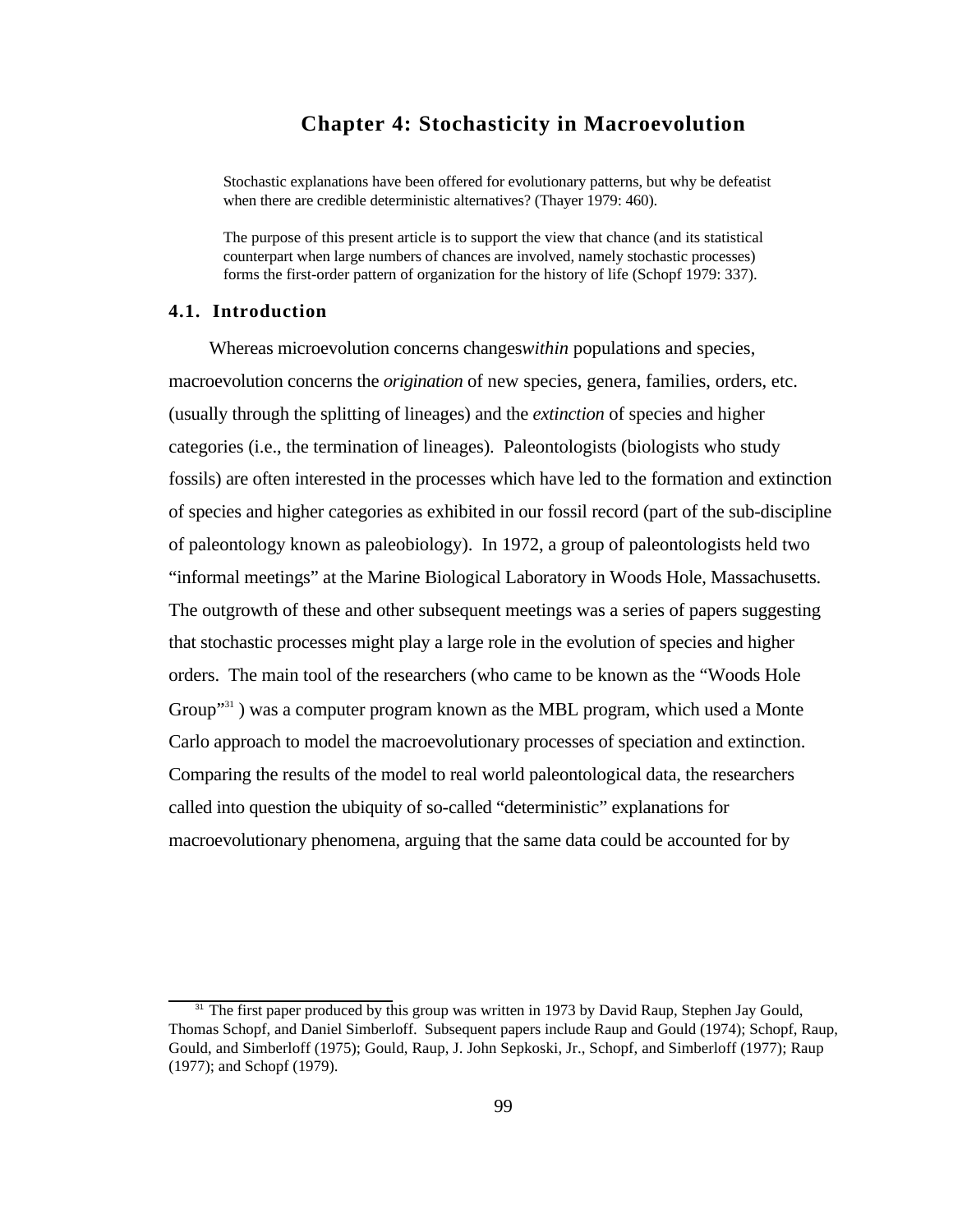stochastic processes.<sup>32</sup>

The stochasticity of macroevolutionary processes has gone largely unexamined by philosophers of biology; analyses of the role of chance in evolution focus primarily on random drift and mutation, quintessentially microevolutionary phenomena. Yet the research of the Woods Hole group is striking in what it reveals about the concept of chance used in evolutionary theory, about the extent of the role of chance in evolution, and about the explanatory nature of chance. Furthermore, there are many interesting parallels between random drift and stochasticity at the macroevolutionary level. In this chapter, I will explore these issues, and use the parallels between the stochasticity of macroevolution and random drift to support previous conclusions concerning random drift.

The structure of the chapter is as follows. First, I describe the stochastic model, contrasting it with deterministic explanations, and discuss the ways in which the stochastic model provides an alternative to deterministic explanations. Second, I explore the sense in which the stochastic account is stochastic. Third, I show how it is that the stochastic account can explain phenomena that have been traditionally explained deterministically, and demonstrate how stochastic explanations account for specific kinds of macroevolutionary phenomena. Last, I summarize the similarities between the random drift and stochastic macroevolutionary processes, and suggest some broader conclusions about stochasticity within evolutionary theory.

### **4.2. The Stochastic Model: An Alternative to Deterministic Models**

Before we examine stochastic macroevolutionary models, it will be helpful to have an understanding of traditional, deterministic explanations. Peterson (1983) provides an example of this kind of explanation. Peterson argues that four genera of iguanid lizards

<sup>&</sup>lt;sup>32</sup> I say "so-called" because deterministic explanations are not deterministic in the Laplacean sense. Similarly, stochastic accounts do not deny Laplacean determinism. Rather, both deterministic and stochastic explanations are consistent with either Laplacean determinism or indeterminism. The terms "deterministic" and "stochastic" will be discussed further below. Throughout this chapter, I will use the term "deterministic" when referring to the kind of macroevolutionary explanation under discussion and "Laplacean determinism" when discussing determinism of a philosophical kind.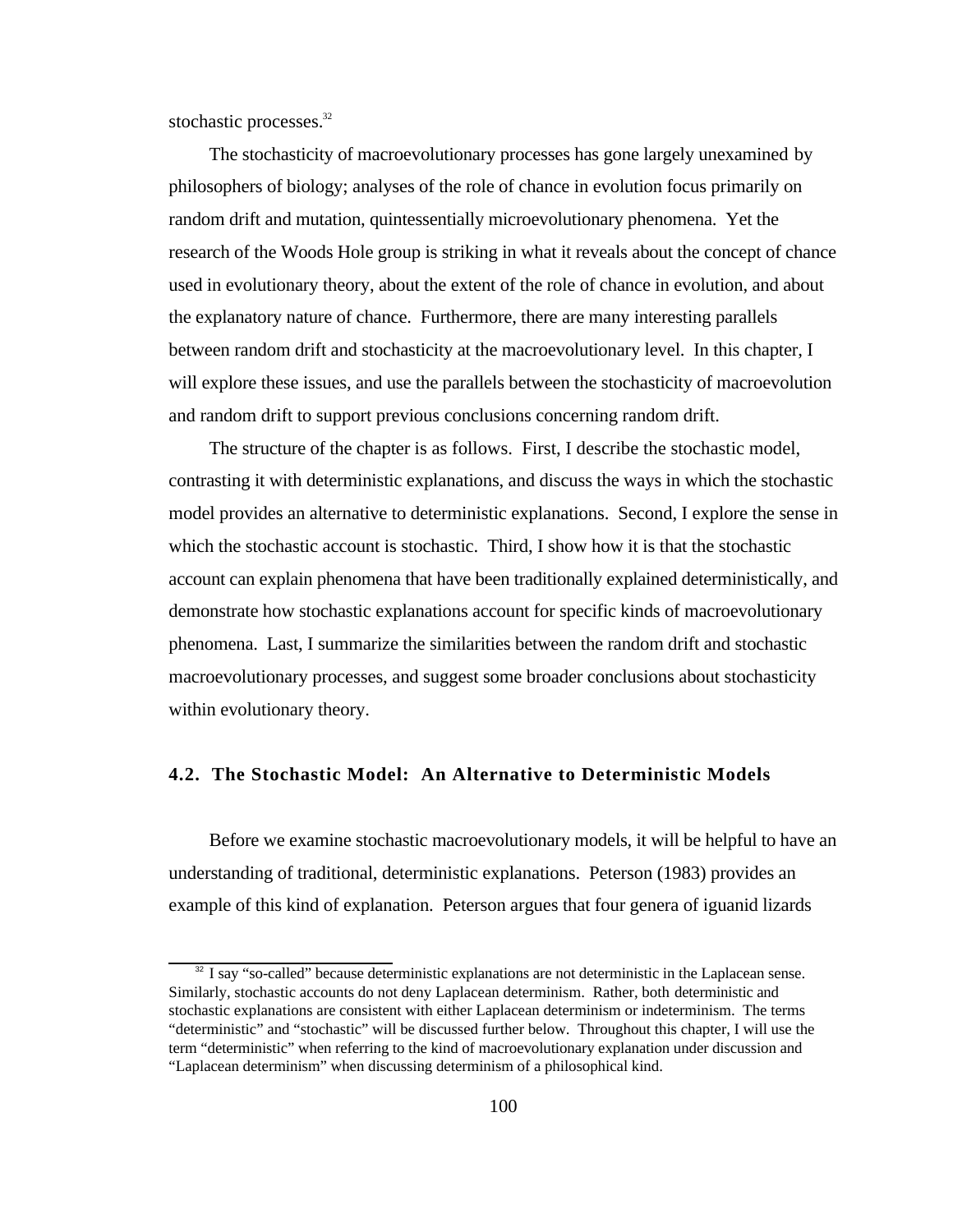(*Anolis*, *Chamaeleolis*, *Chamaelinorops*, and *Phenacosaurus*, referred to as anoline lizards or anoles) have been more successful than other iguanid lizard genera due to their possession of a subdigital adhesive pad. Peterson states:

The pad complex appears to be a key innovation (*sensu* Liem, 1973) in the successful radiation of the group. Compared to animals that must rely on their claws and toe position for grip, anoles appear to have greater range of usable locomotor substrates. They can grip or adhere to a perch of almost any diameter (or radius of curvature), spatial orientation, or surface texture (e.g., surfaces as smooth as glass or as rough as bark). It may become possible to state the relationship between the pad complex and physical aspects of the habitat more precisely in the future, but the adhesive pad seems to be among the morphological adaptations that permit anoles to adopt highly acrobatic locomotor behavior and to exploit the spatial heterogeneity of arboreal niches (Peterson 1983: 245).

In this explanation, the phenomenon being explained is the successful radiation of the anoline lizards, i.e., the greater number of anoline lizards species as compared to other species of iguanid lizards. (In macroevolutionary contexts, a "radiation" is a marked increase in the number of sub-groups within a group; in this case, the radiation in question is the increase in the number of species in the four anoline lizard genera). According to Peterson, there are more anoline lizard species than other iguanid species because the possession of a subdigital adhesive pad provided the anoline lizards with a superior grip, giving them greater agility and enabling them to more fully explore their habitat as compared to lizards which must rely on claws and toe position. This is referred to as a "deterministic" explanation because it invokes a specific cause (the presence of the subdigital adhesive pad) as an explanation for the macroevolutionary phenomenon in question (the greater radiation of anoline lizards). Such an explanation is "taxonbounded" in that it does not treat all taxa alike; rather, it claims that the physical characteristics of some taxa (the anoline lizard genera) caused them to have a higher rate of branching than other taxa (non-anoline iguanid lizard genera).

Taxonbounded explanations are one kind of deterministic explanation. Another kind of deterministic explanation is a "timebounded" explanation (Gould et al. 1977). Timebounded explanations do not treat all times alike. For example, one could give a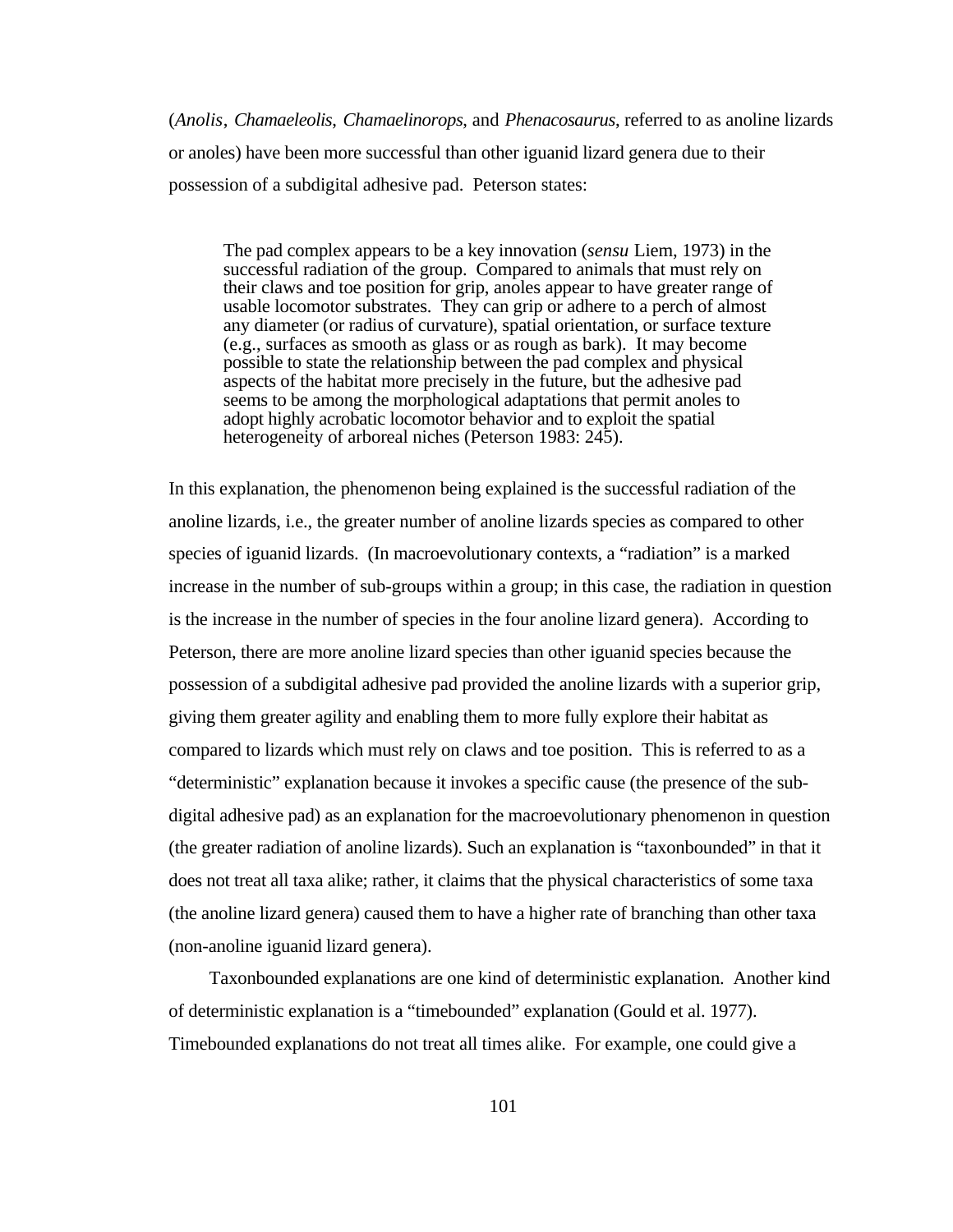timebounded explanation for why mammals were a very small group up until the Tertiary period; prior to that time, they were kept small by a successful competitor: the dinosaurs. Once the dinosaurs became extinct, times were "good" for mammals, and the number of genera expanded (Gould et al. 1977: 37). Because this explanation presupposes that some times are "better" for a group then others, it is considered to be timebounded. Other timebounded explanations claim that taxa have specifiable life histories; for example, that older taxa are diverse early in their history, whereas younger taxa in the same group are diverse late in their history (Raup 1985: 42). Since these explanations invoke specific causes (in this case, specific time periods) as the explanation for the phenomenon in question, they too are considered to be deterministic explanations.

In contrast to deterministic explanations, stochastic models of macroevolution are neither taxonbounded nor timebounded; that is, they "treat all times and taxa alike" (Gould et al. 1977:  $25$ ).<sup>33</sup> In the discussion that follows, I will show how the concepts of untimeboundedness and untaxonboundedness are embodied by the model used in the MBL program. Although elements of this model have been criticized since it was first proposed, and alternative models have been proffered, the MBL model (as described in Raup et al. 1973, Gould et al. 1977, and Raup 1977) continues to be cited in textbooks (see, e.g, Futuyma 1986, Ridley 1993) and recent papers (see, e.g., Uhen 1996, Guyer and Slowinski 1993). My focus will therefore be on the model used by the Woods Hole Group in order to: 1) describe the "classic" stochastic model from which other models are derived, and 2) to delineate the basic elements of stochastic models (the untimebounded, untaxonbounded, and Markovian qualities) without getting bogged down in the details of the differences between different models. With these goals in mind, in the description of the MBL program that follows, I will discuss the details of the program only insofar as they pertain to the discussion of stochasticity. For further details of the program, see Raup et al. (1973) and Gould et al. (1977).

The MBL programattempts to model the evolutionary process by producing

<sup>&</sup>lt;sup>33</sup> It should be noted that I am contrasting a kind of explanation that has commonly appear in the literature (deterministic explanation) with a stochastic *model* that can be used for evolutionary explanations. In other words, there is no specific "deterministic model", although such models have been developed (see Raup 1985 for discussion).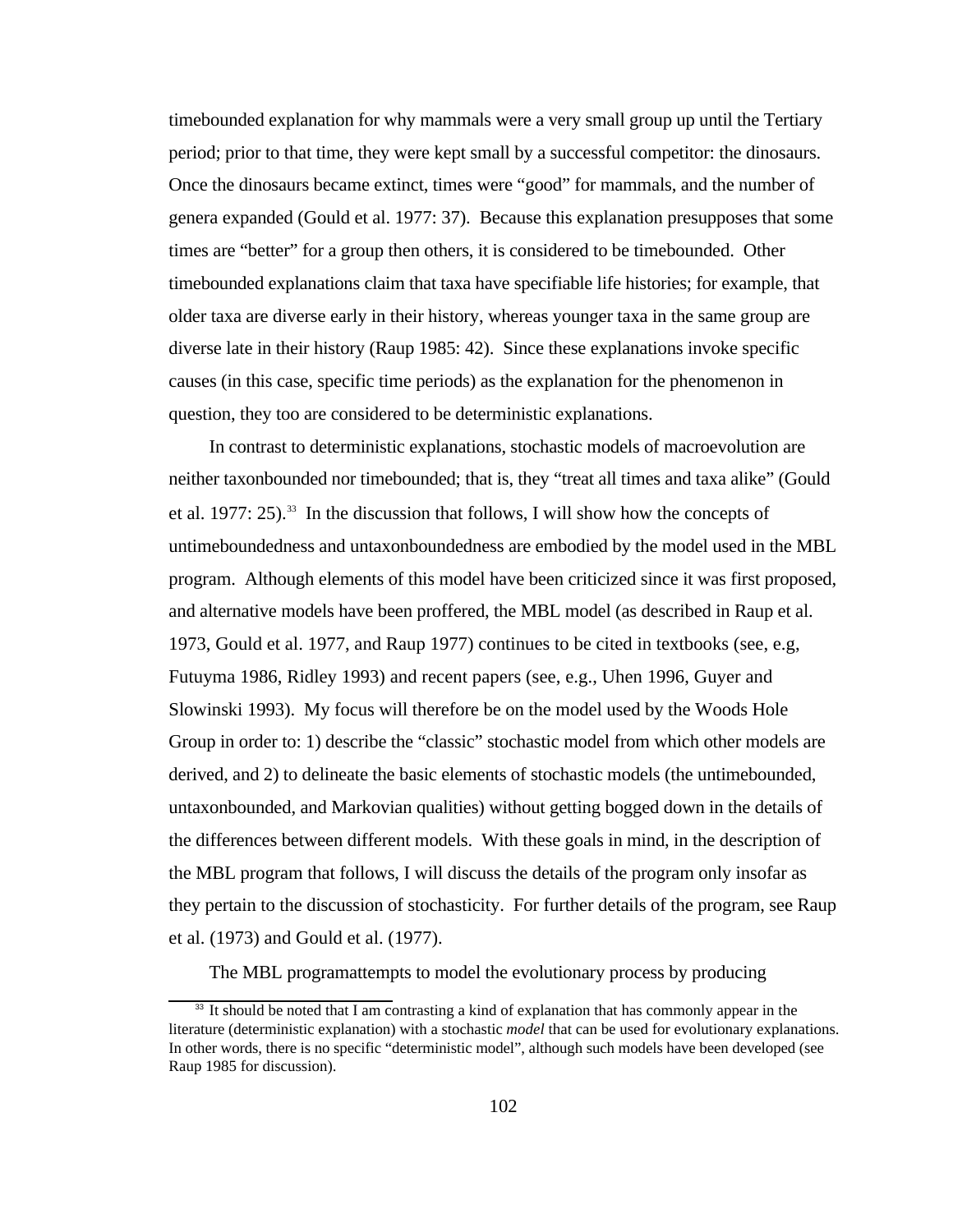simulated phylogenetic trees. (A phylogenetic tree is a tree that attempts to depict the genealogical history of a group of organisms). It begins with a single lineage, from which a "life history" is generated. At each time interval, and for each current lineage, one of three things occurs: 1) The lineage becomes extinct, 2) The lineage splits into two daughter lineages, or (3) The lineage persists to the next interval without branching. Which of these three fates occurs is determined by a computer-generated random number, based on predetermined probabilities. There are two main versions of the MBL program. In one version, the "freely floating" model, the probabilities of branching and extinction are equal (probability of branching  $=$  probability of extinction  $= 0.1$ ) and unchanging throughout the simulation (Gould et al. 1977). In the other version, the damped-equilibrium model, there is an optimum number of co-existing lineages for any interval (the same optimum number applies to all intervals), and the probabilities of branching and extinction are adjusted to obtain this optimum value.<sup>34</sup> This adjustment occurs by raising the probability of branching when the number of lineages is below the optimum number, and by raising the probability of extinction when the number of lineages is above the optimum number. Thus, in the initial phase of the program, where the number of lineages is few, the probability of branching will exceed the probability of extinction, causing an "explosion" of lineages (Gould et al. 1977).

Both of these stochastic models can be said to be "untaxonbounded" and "untimebounded" to some extent. Both are untaxonbounded because the same probabilities of branching and extinction apply to all current, endpoint lineages in the simulation. Thus, all taxa are treated alike. This contrasts with the taxonbounded, deterministic explanation given by Peterson, where, the rate of extinction was less for some taxa (the anoline lizards) than it was for other taxa (non-anoline lizards), and the rate of branching was greater for some taxa (the anoline lizards) than it was for other taxa (the

<sup>&</sup>lt;sup>34</sup> It might seem odd that one of the stochastic models is an equilibrium model. The reason for the use of an equilibrium model is to see if the successful use of equilibrium models in ecology and population biology can be replicated in paleontology (Raup et al. 1973). Furthermore, such a model may be more biologically realistic: "The maintenance of an equilibrium diversity in the present work implies that an adaptive zone or a geographic area becomes saturated with taxa and remains in a dynamic equilibrium determined by the opposing forces of branching (speciation) and extinction" (Raup et al. 1973: 529).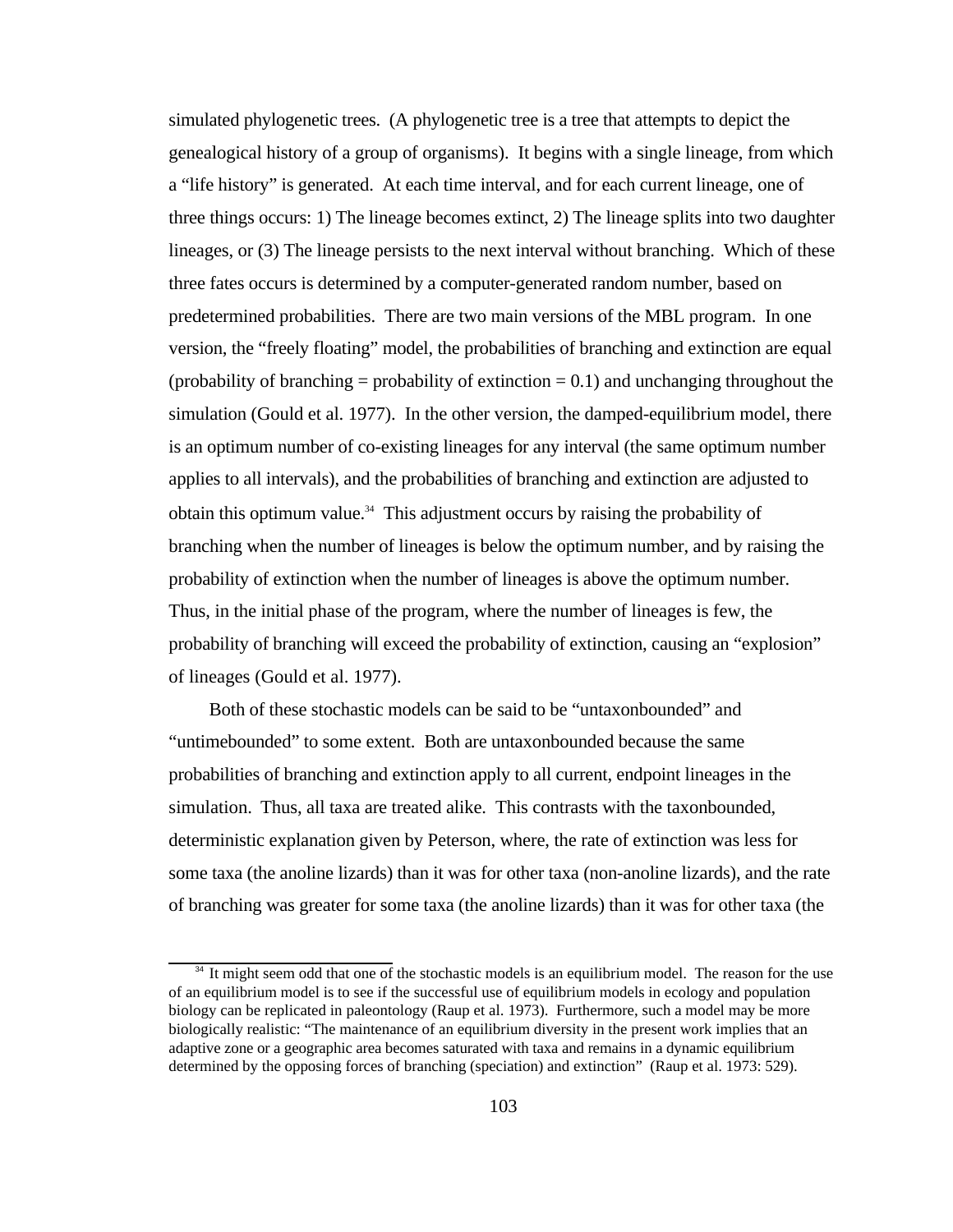non-anoline lizards).

The freely floating model is completely untimebounded; the probabilities of branching and extinction remain the same throughout all the intervals in the simulation.<sup>35</sup> The damped-equilibrium model is untimebounded in the sense that the optimum number of lineages applies to all time intervals. However, it is not completely untimebounded because not all time intervals are alike; as previously mentioned, in the initial phase of a simulation the probability of branching exceeds the probability of extinction. However, for the rest of the simulation the model is untimebounded; even though the probabilities of branching and extinction change, they do not do so with respect to any particular phase of the simulation. Thus, all times are treated alike. This contrasts with the timebounded, deterministic explanation given above, where prior to the Tertiary period, mammals were not very successful (high extinction rate, low speciation rate), but once dinosaurs became extinct, times were "better" for mammals (low extinction rate, high speciation rate).

Thus, explanations which are *both* untimebounded and untaxonbounded are referred to as stochastic; explanations which are *either* timebounded *or*taxonbounded are referred to as deterministic. The use of the term "deterministic" is somewhat unfortunate here; it does not refer to the traditional philosophical concept of Laplacean determinism, but rather to the kind of macroevolutionary explanation which refers to a specific cause as the explanation of an event. Furthermore, the contrast between "deterministic" and "stochastic" seems to imply that the stochastic account rests on a notion of ontological randomness, but this is not necessarily the case (as will be explained below). So-called "deterministic" explanations might be better termed "determinate cause" explanations; they make reference to specific causes related to the properties of particular lineages or time periods. Although this usage of determinism may be somewhat confusing for philosophers, I retain the usage here for consistency with the paleontological literature.

Whatever one calls them, deterministic explanations have been (and perhaps continue to be) the predominant mode of explanation within the field of paleontology. Stochastic

<sup>&</sup>lt;sup>35</sup> In the MBL model, the probabilities of branching and extinction are equal as well as constant. Other stochastic models allow the probabilities of branching and extinction to differ from one another (Raup 1985).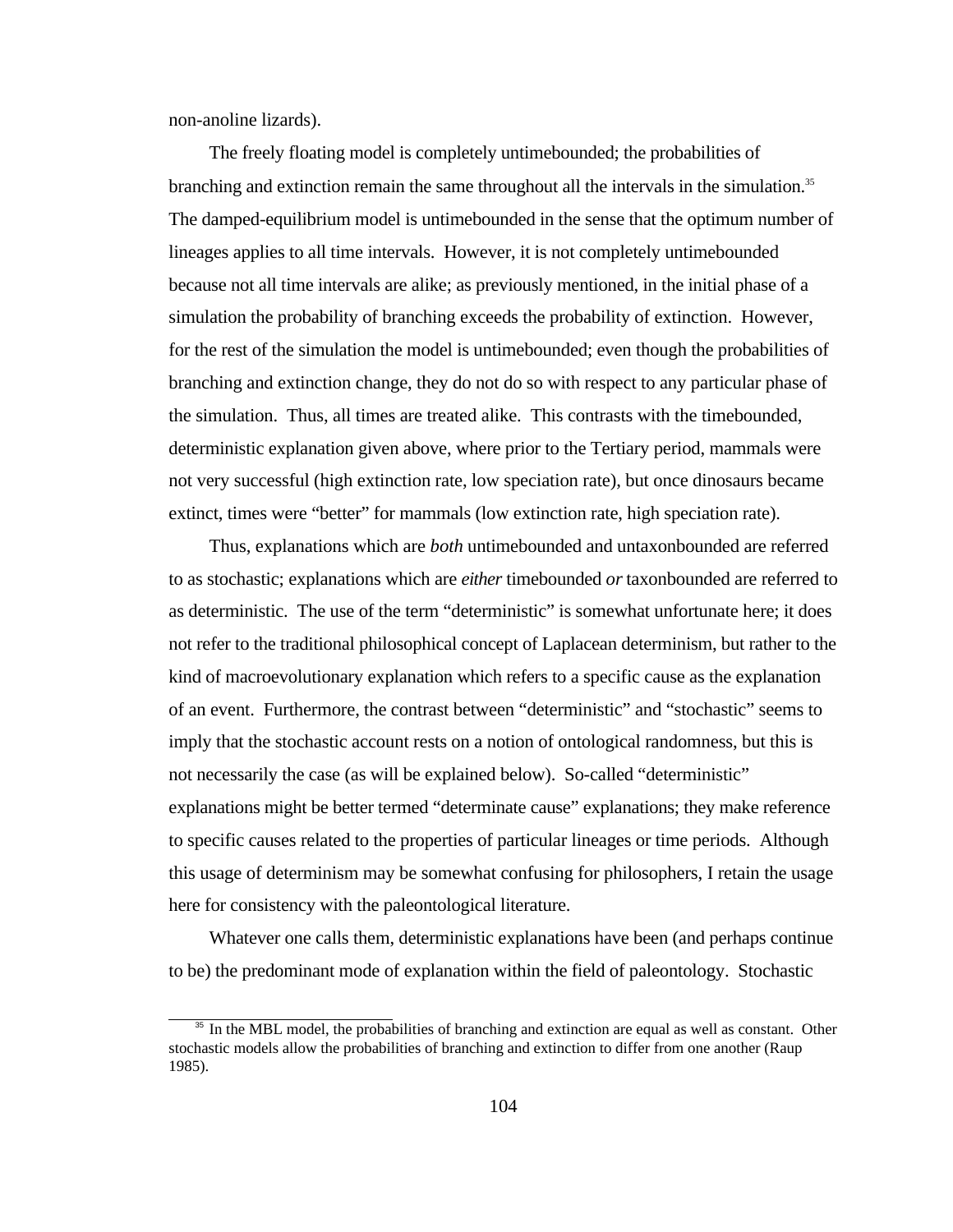models thus present a challenge to this traditional method of explanation, and provide a new way to look at preexisting data. Since the synthesis of the 1940's and 1950's, it has generally been argued that the processes responsible for microevolution, such as natural selection and random drift, are responsible for macroevolution as well. Deterministic explanations are completely consistent with this thesis; the explanation given above for the success of the anoline lizards is simply natural selection, writ large. In one sense, stochastic models of macroevolution do not break with this general thesis either. Thus, the Woods Hole Group asserts that, "[t]he model makes no assumptions about the evolutionary mechanisms involved, such as natural selection and mode of speciation" (Raup et al. 1973: 528). In another sense, however, stochastic models provide a distinctively macroevolutionary explanation, one that cannot simply be extrapolated from microevolutionary processes, according to Gould (Gould 1995). The Woods Hole group sought to create a "nomothetic" paleontology, i.e., "an approach to historical science favoring the study of 'cases and events as universals, with a view to formulating general laws'" (Raup et al. 1973: 526; quoting the Random House Dictionary). In so doing, they hoped to achieve the same success that similar approaches have had in other sciences:

We confess to a larger, ulterior motive in this and related studies (Raup and Gould 1974; Schopf et al., 1975). We believe that paleontology – the most inductive and historical of sciences – might profit by applying some deductive methods commonly used in the non-historical sciences (without sacrificing its important documentary role for the history of life). We may seek an abstract, timeless generality behind the manifest and undeniable uniqueness of life and its history. We take as our guide the recent success of simple, general models in the other branch of natural history most celebrated for the complexity and uniqueness of its subject – ecology (Gould et al. 1977).

Thus, the stochastic models which the Woods Hole Group proposed are untimebounded and untaxonbounded (true for all time and all taxa) in order to provide models having the character of scientific laws, similar to "laws" proposed in ecology, and, presumably, in sciences such as physics. On a small scale, the effect is to provide an alternative to traditional deterministic explanations. On a larger scale, if Gould's motives can speak for the rest of the group, the stochastic models serve to sever the dependence of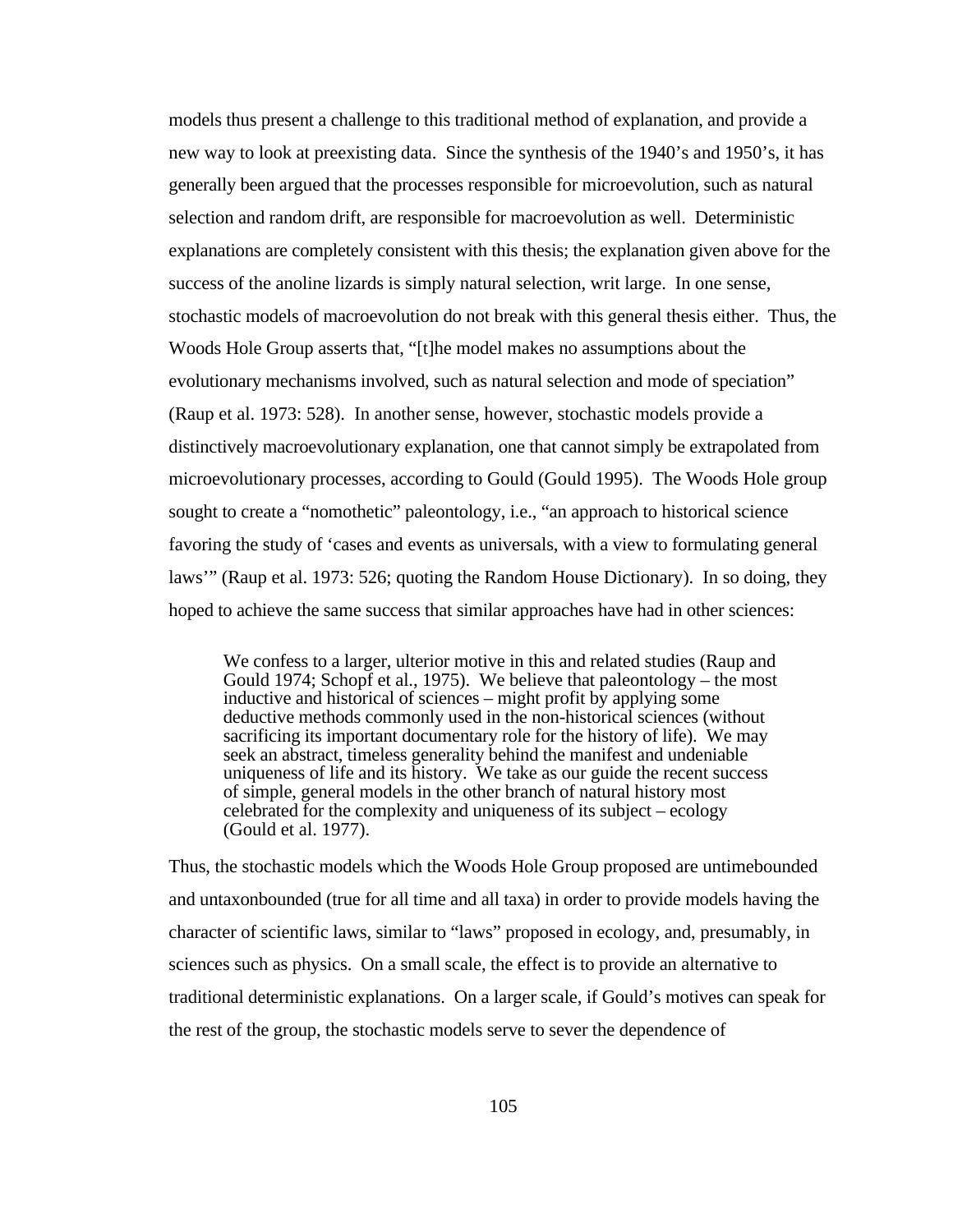macroevolutionary processes on microevolutionary processes by proposing distinctively macroevolutionary "laws". So, while stochastic macroevolutionary models may be *consistent* with microevolutionary processes such as natural selection and random drift, their existence means that paleontology has a theory "…which is derived from internal standards of the field rather than borrowing from biology or geology" (Schopf 1979: 350).

However, it should be noted that while stochastic models provide an alternative to deterministic explanations, the two kinds of explanation are not mutually exclusive. That is, it may be the case that *some* macroevolutionary phenomena are best explained stochastically, whereas other macroevolutionary phenomena are best explained deterministically. This is similar to the natural selection and random drift case, as we have seen in earlier chapters; although natural selection and random drift can sometimes explain the same phenomena, it is not the case that in accepting a random drift explanation one must reject all natural selection explanations (and vice versa). Beatty, in discussing the debate between neutralists (proponents of random drift) and selectionists (proponents of natural selection) suggests that there are both specific and general issues at stake in the debate. Beatty states:

The more specific issues concern whether or not a change in frequency of a *specific set of genetic alternatives* can be ascribed to their selective neutrality and the consequent random drift of their frequencies. Complimentarily, one might expect that the more general issues concern whether *all or no* evolutionary changes – or whether all of a certain kind or none of a certain kind of evolutionary change – are due to random drift alone. It is important to recognize, however, that even the most general issues surrounding this version of the importance of random drift do not boil down to questions of all or none, but to questions of *more or less* (Beatty 1984: 199).

That is, the debate between proponents of random drift and proponents of natural selection is sometimes over whether a specific instance – a specific change in a population, for example – is due to natural selection or random drift. Or, such debates might discuss whether the specific evolutionary change was *primarily* due to random drift or *primarily* due to natural selection (as we discussed in Chapter 1). At other times, the debate between neutralists and selectionists is over whether, in general, most evolutionary changes (or, evolutionary changes of a particular kind) have been due primarily to natural selection, or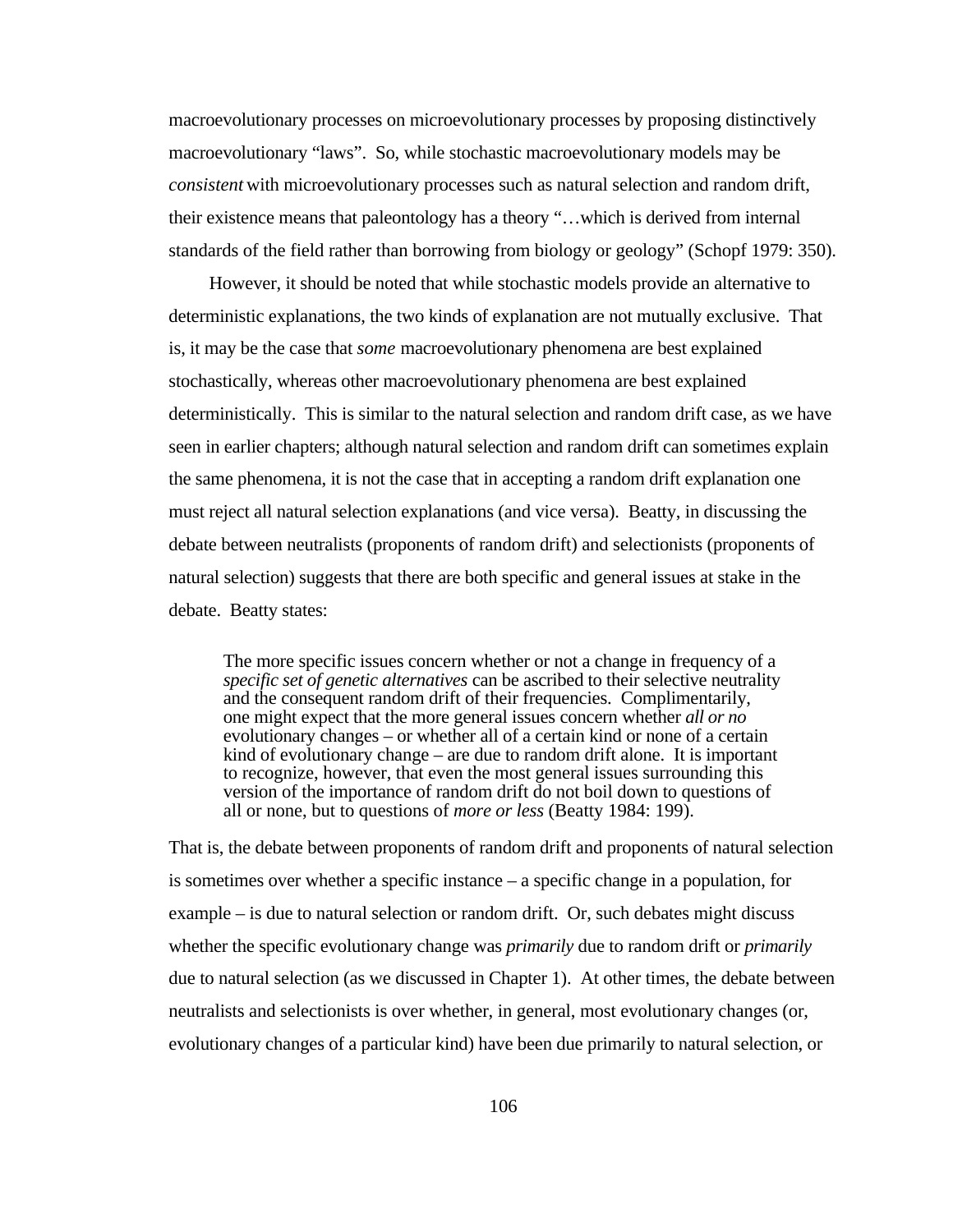primarily to random drift.

With regard to debates between proponents of deterministic explanations and proponents of stochastic explanations, the situation is strikingly similar. Sometimes, disputants disagree over the proper explanation for a specific phenomenon. For example, Flessa and Imbrie (1973) and Flessa and Levinton (1977) argue that common diversity patterns across taxa during the Phanerozoic call for a deterministic explanation, whereas Smith (1977) maintains that these patterns can be accounted for by a stochastic model. (This example will be discussed further below). At other times, the debate concerns the more general issues. As the Woods Hole Group asks:

How different, then, is the real world from the stochastic system? How, in other words, is the real world "taxonbound" and "timebound" – i.e., in need of specific, causal explanations involving uniqueness of time and taxon at various stages of earth history. The answer would seem to be "not very" (Gould et al. 1977: 32).

However, immediately following this claim that the "real world" can be largely explained stochastically, the Woods Hole Group proceeds to outline three instances in which deterministic explanations *are* required. Similarly, one group of deterministic proponents admits: "There are, of course, stochastic elements in the genesis and development of all clades, including those that we designate as [the consequence of some condition or event]" (Stanley et al. 1981: 117). However, these same proponents are careful to circumscribe the extent of those stochastic elements: "Only within small taxa, such as genera comprising a small number of species, do chance factors have more than a small probability of prevailing" (Stanley et al. 1981: 125). Thus, proponents on both sides assert that *their* form of explanation should predominate, while carefully circumscribing a small area where the other form of explanation is appropriate. Proponents of stochastic models do not assume that all macroevolutionary phenomena should be explained stochastically; the same is true of proponents of deterministic explanations. Beatty argues that "disputants [in evolutionary biology] defend the importance of their favorite modes of evolution without ruling the others entirely out of the question" (Beatty 1984: 207); the disputants in this debate do just that.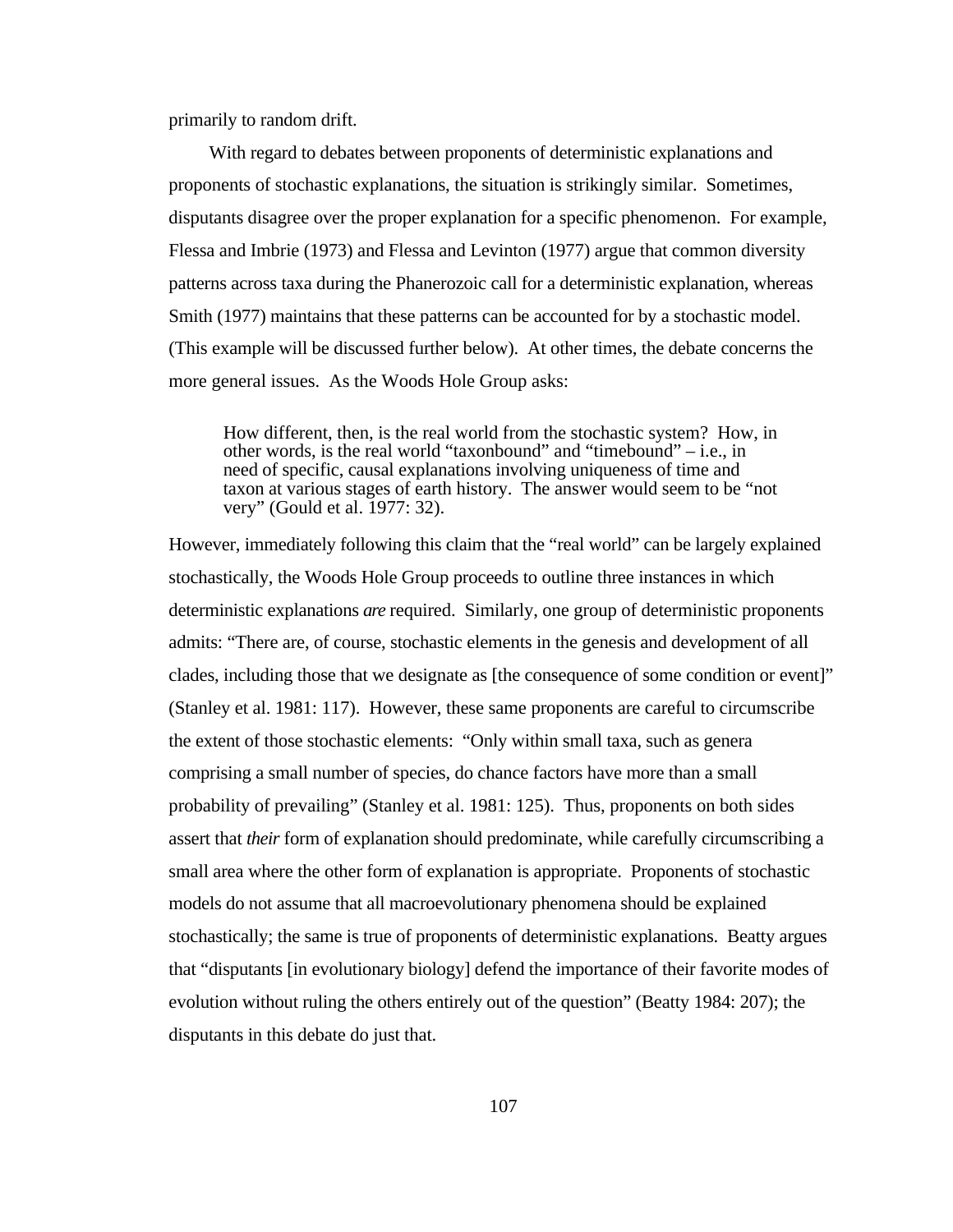## **4.3. The Stochasticity of Stochastic Models**

Above, I suggested that deterministic explanations in macroevolutionary theory are not deterministic in the Laplacean sense. So, if stochastic models are not a denial of Laplacean determinism, in what sense can stochastic accounts be said to be stochastic? In discussing the nature of stochasticity presupposed by stochastic accounts, one might think that the proper way to proceed would be to examine the phenomena which underlie the stochastic models in order to determine whether the underlying processes were themselves stochastic. Yet the proponents of the stochastic models deliberately avoid discussing the processes which underlie them; instead (as we noted above), they assert that, "[t]he model makes no assumptions about the evolutionary mechanisms involved, such as natural selection and mode of speciation" (Raup et al. 1973: 528). Raup and Gould, who propose a stochastic model that incorporates morphological changes (changes in the features of organisms), explain that they are "quite consciously avoiding the subject of evolutionary mechanisms"; they insist that their model is consistent with selection in randomly fluctuating environments as well as the fixation of mutations by random drift (Raup and Gould 1974: 309).<sup>36</sup> What their model does exclude, Raup and Gould assert, is unidirectional selection, but it makes no assumptions other than that. (Unidirectional selection would constitute a deterministic explanation). These claims suggest the somewhat radical conclusion that the proper way to go about examining the stochastic nature of the models is not to examine their underlying phenomena; to do so is to miss the point of the models entirely. The models do not consider underlying phenomena at all; they are concerned only with the macroevolutionary phenomena. Thus, the stochasticity of the models does not depend on the stochasticity of the underlying the phenomena; the underlying phenomena could be ontologically random, or Laplacean deterministic.

How, then, to proceed? As we saw above, stochastic models are characterized by

<sup>36</sup> It is interesting to note that because selection *may* underlie the stochastic model, the debate between neutralists and selectionists does not fall along the same lines as the debate between proponents of deterministic explanations and proponents of stochastic models.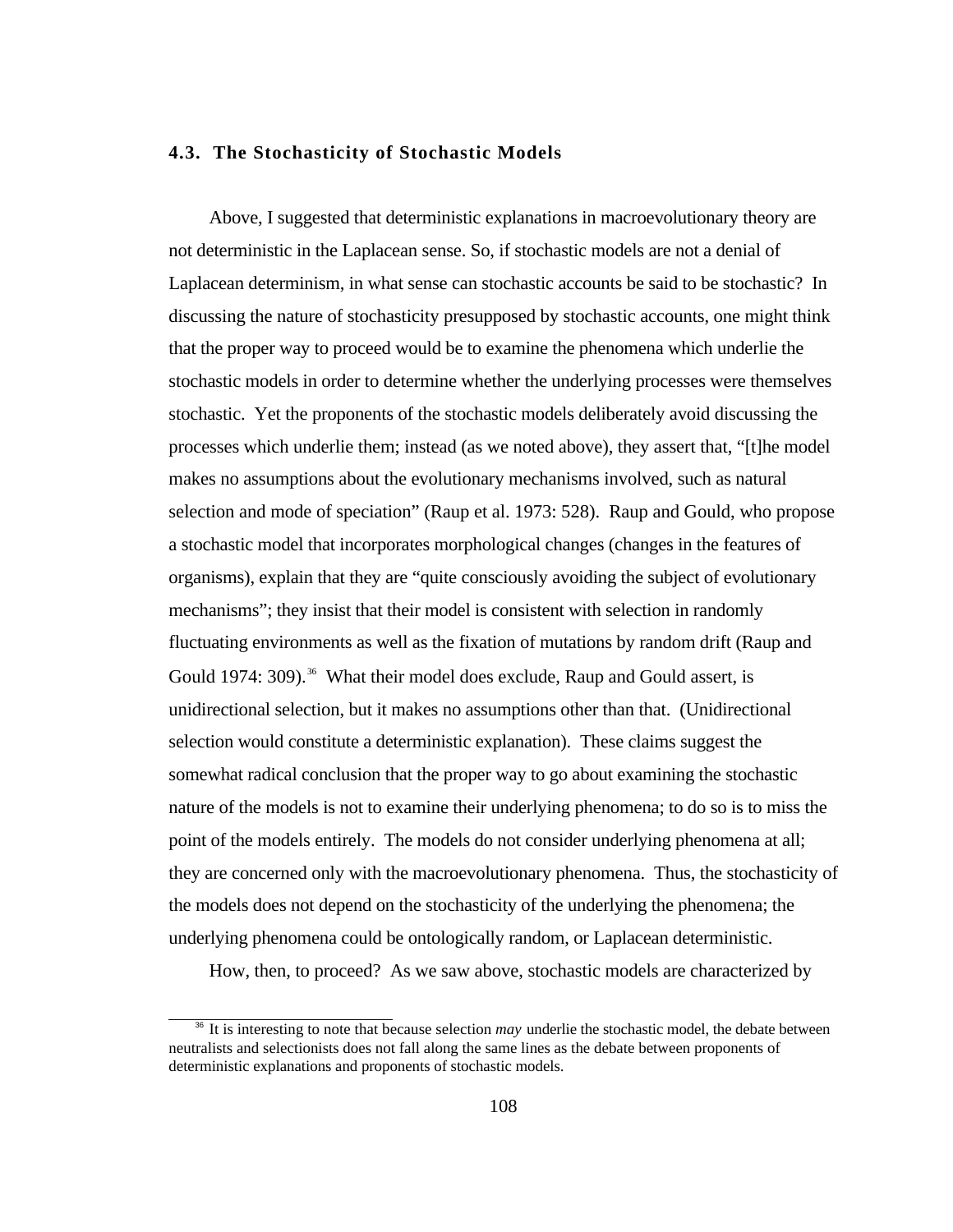explanations which are untimebounded and untaxonbounded. These characteristics themselves delineate a conception of chance; they imply that differences between taxa are causally irrelevant to differences in rates of branching and extinction within the taxa (this is the untaxonbounded element) and that different time periods are causally irrelevant to differences in rates of branching and extinction (this is the untimebounded element). In other words, branching and extinction occur randomly with respect to time interval and taxon. For example, differences between genera do not confer different rates of speciation and extinction upon different species of the genus (as would be the case in a deterministic, taxonbounded explanation, such as the one given for anoline lizards above); rather, origination and extinction occur randomly among the different *species* of the taxa.

The analogy between the "untaxonbounded" criteria of stochastic models and random drift here is striking; however, they are not identical phenomena. In random drift, physical differences between organisms are causally irrelevant to differences in reproductive success; that is, reproductive success of organisms occurs randomly with respect to their physical traits. An untaxonbounded explanation, on the other hand, claims that differences between taxa are causally irrelevant to differences in rates of branching and extinction within the taxa (differences between the properties of the higher taxonomic group are not causally relevant to the branching and extinction of the taxa of the lower category).<sup>37</sup> That is, branching and extinction occur randomly with respect to the taxonomic groups to which taxa belong. The phenomena are similar, but they are occurring at different levels; random drift occurs at the microevolutionary level, whereas the stochastic model we have been discussing pertains to the macroevolutionary level. Also, there does not seem to be an analog of "untimeboundedness" in the random drift case. The issue of whether some times are "good" or "bad" for organisms does not seem to arise in the microevolutionary case as it does in the macroevolutionary.

<sup>&</sup>lt;sup>37</sup> Note that whereas the "success" of organisms is measured by the number of offspring they produce, the "success" of a taxa is measured by the number of taxa at the lower level. For example, one genus is more successful than another genus if it contains a greater number of species (implying that the species of the genus have had either a greater speciation rate, a lower extinction rate, or both). This is why the definition of untaxonbounded is multi-level (refers to different taxonomic categories), while the definition of random drift is not (in a given instantiation, refers only to organisms, or only to gametes, etc.).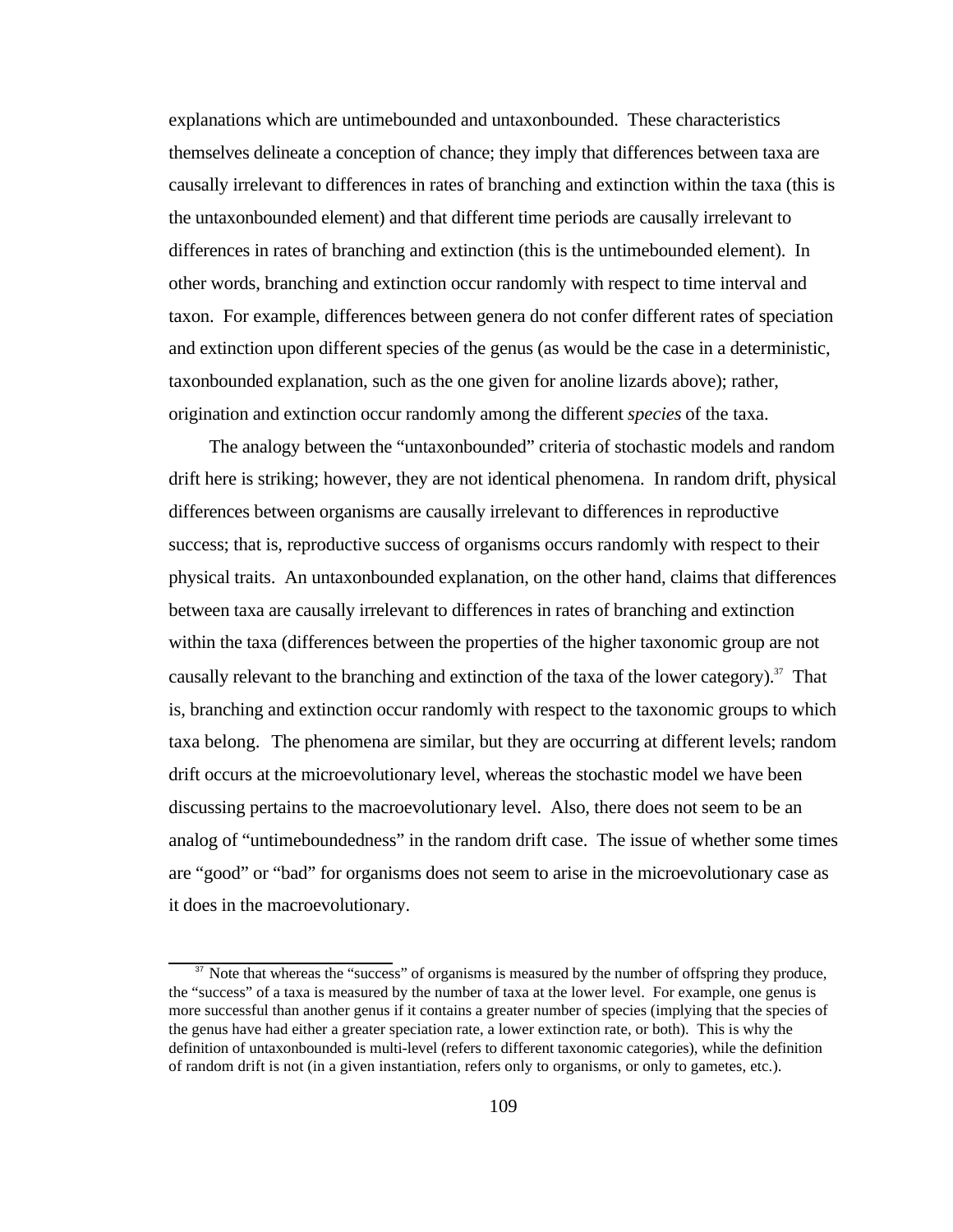So, stochastic models of evolution are stochastic in the sense that branching and extinction occur randomly with respect to time interval and taxon. But are stochastic models *inherently* stochastic (or probabilistic), especially when one considers that the processes which underlie them may be Laplacean deterministic? In Chapter 2, I argued that the status of natural selection and random drift as population-level processes implies that evolution is inherently a probabilistic process. Here I argue that a similar case can be made for stochastic models of macroevolutionary theory.

In denying that macroevolutionary events are determined by specific time intervals or membership in a taxonomic group, proponents of stochastic models do not thereby mean to imply that such events are uncaused or ontologically random (Raup et al. 1973); however, they do not deny that possibility either (Gould et al. 1977). Rather, they suggest that evolutionary events such as multiple extinctions are likely to be the result of *many unrelated or unconnected causes* (Slowinski and Guyer 1989), not a single cause as would be proposed under a deterministic explanation. For example, Raup and Marshall ask: "Did the order Creodonta die out because of the 'creodontness' of its genera (meaning small cranial volume and presumably low intelligence), *or* did the order die out just because all its genera went extinct through independent and widely varying causes?" (Raup and Marshall 1980: 10). Thus, the extinction of *each genus* of an order might have a single cause, but the causes would be unrelated ("independent" events), so that there would be no single cause of the extinction of the order *as a whole*. However, as with the random drift case, it is at the "higher" level where the stochastic process occurs, *not* at the level of the individual originations and extinctions.<sup>38</sup> If the causes of origination or extinction are independent, then it is solely by "coincidence", or chance, that the higher level macroevolutionary event occurs. It is in this sense that the claim that macroevolutionary events are due to chance should be understood.

By saying that a macroevolutionary event is the result of chance, in spite of the fact

<sup>&</sup>lt;sup>38</sup> This can get confusing, since the stochastic model is supposed to apply to different taxonomic levels. Thus, a stochastic explanation might claim that the demise of a specific order was due to stochastic processes, although extinctions of its genera were due to independent and widely varying causes. A different application of a stochastic model might claim that the demise of a specific *genus* was due to stochastic processes, although extinctions of its *species* were due to widely varying and independent causes.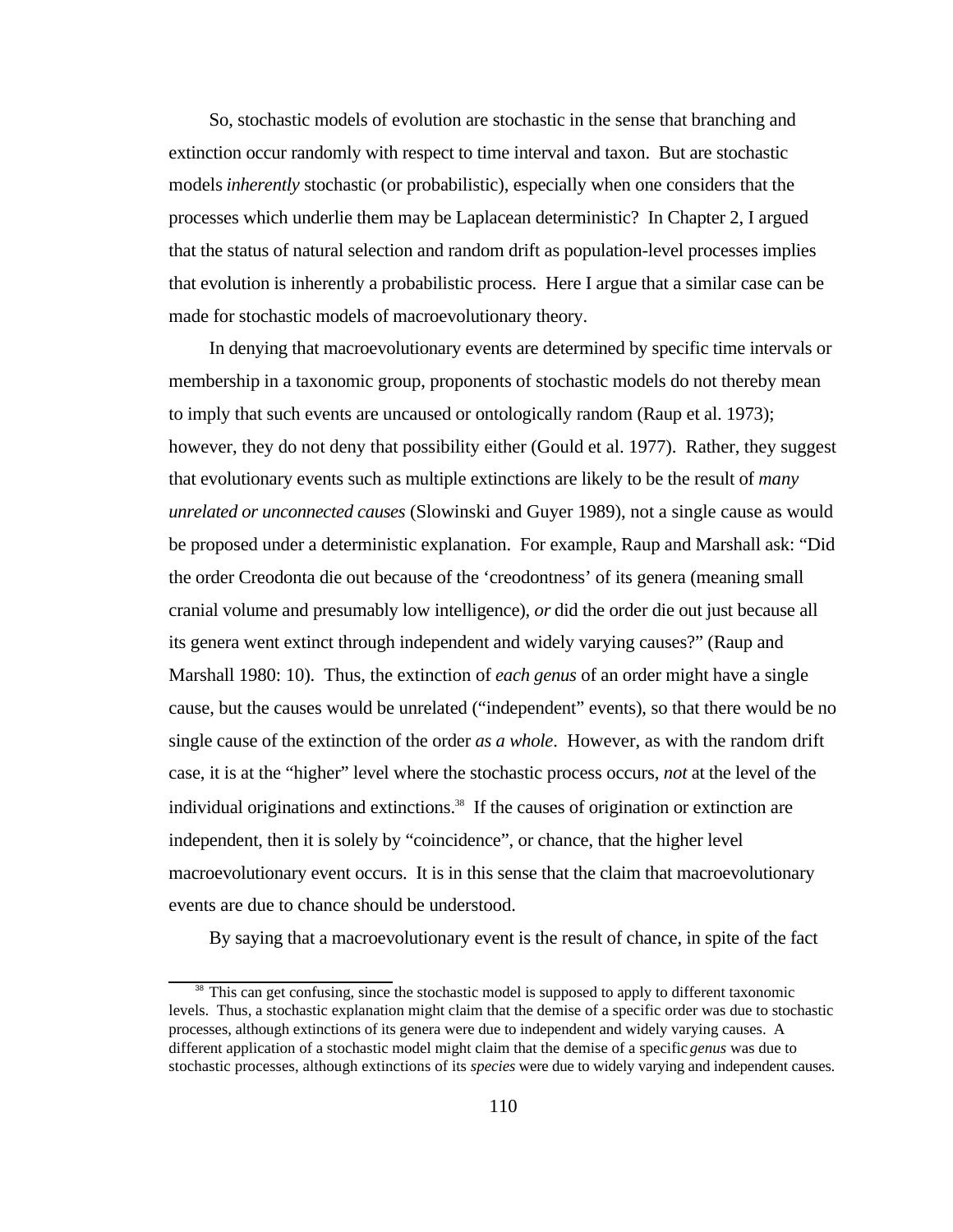that it may be a caused event (albeit the result of a number of independent causes), proponents of the stochastic account are looking at the phenomena at a certain level of explanation. At the level of the individual occurrences of origination and extinction, we can talk about the individual causal histories leading to the origination of a new taxa or the extinction of a taxa. However, when viewed from higher taxonomic levels (where the process in question is occurring), the phenomena behave stochastically, because the causes of the higher level event are unrelated. The higher taxonomic event should not be given a deterministic explanation, proponents of the stochastic account argue, because there is no one cause of the *higher level* event. From the perspective of the higher taxonomic level, extinctions and originations are distributed randomly; the higher level event has occurred by a chance coincidence of events. As Schopf notes: "Determinism at the individual level fails when the questions asked are of a populational nature" (Schopf 1979, 342).

Proponents of the stochastic account suppose that if it is truly the case that the causes of origination and extinction are many, varied, and unrelated, then, over a long period of time, all biologic groups will be equally liable to branch and go extinct. This supposition is manifested in the MBL program by making the probabilities of branching and extinction identical across taxa. Extinctions and originations are thus considered to be randomly distributed across taxa. In other words, the actions of independent causes lead to a result that would be expected from chance. However, as we shall see in the next section, this random distribution does not preclude the production of seemingly nonrandom patterns.

## **4.4. "Non-randomness" Out of Randomness**

Deterministic explanations have traditionally been provided for seemingly nonrandom<sup>39</sup> phenomena such as patterns of taxonomic diversity (for example, extreme increases or decreases in the number of taxa), the simultaneous increase or decrease of taxonomic diversity in a number of unrelated taxa, and morphological trends (directional

<sup>&</sup>lt;sup>39</sup> I have deliberately not provided an analysis of the term "nonrandom". This reflects the fact that in some cases, biologists have looked at patterns that *appear to them* to be nonrandom, and as a consequence attempted to provide deterministic explanations for the patterns (although, of course, in other cases, the terms are used more precisely).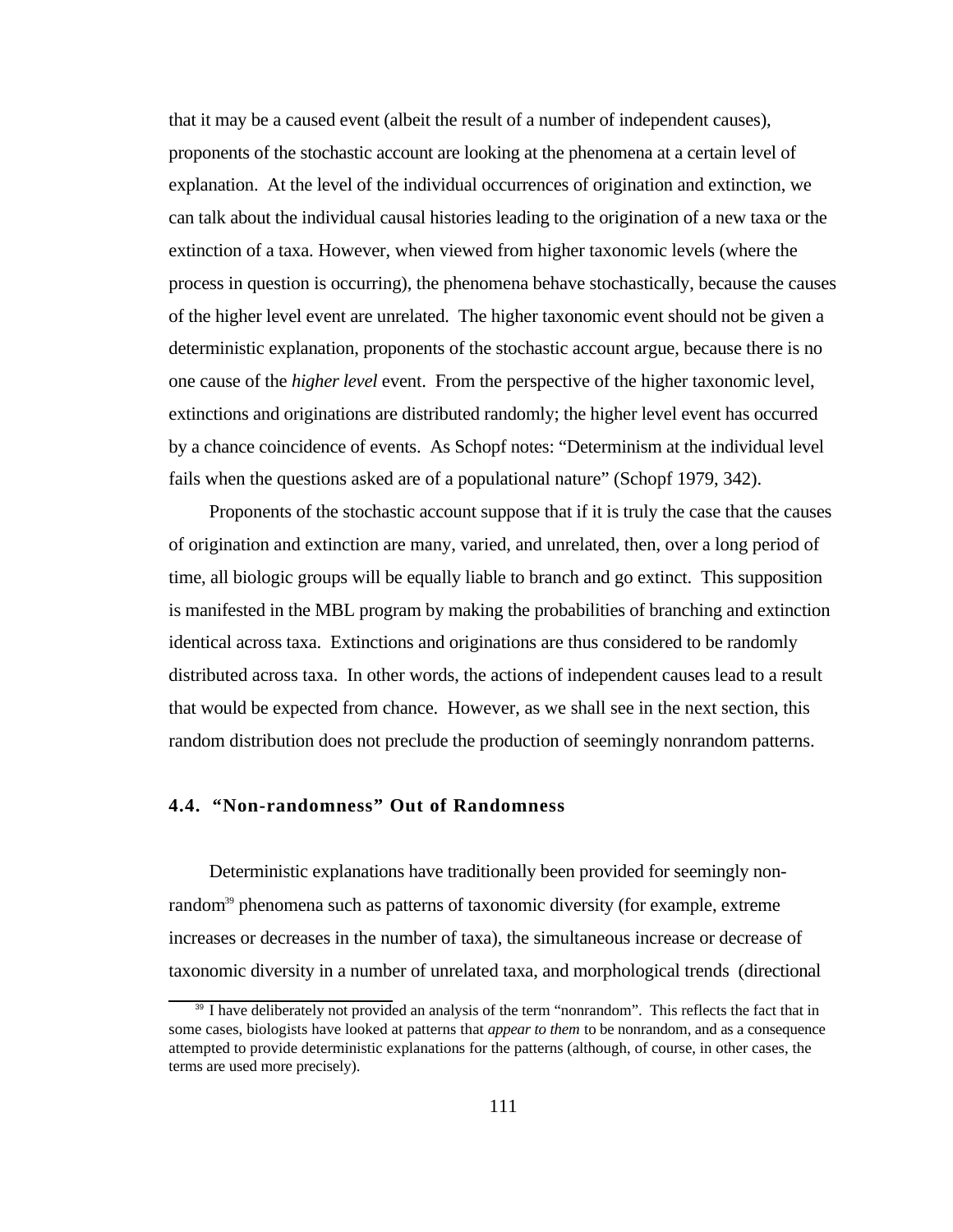evolutionary changes in physical traits that take place over a lengthy time period). Proponents of stochastic accounts claim that their models can explain phenomena that were previously thought to require deterministic explanations (such as the radiation in the anoline lizard genera discussed above). Thus, it is often the case that stochastic explanations seek not merely to explain where deterministic explanations have been found lacking, but rather to supplant them (although proponents of stochastic accounts admit that that not all deterministic explanations can or should be eliminated from evolutionary biology). Yet it seems puzzling that stochastic models would be able to account for the same sorts of phenomena that deterministic models can account for; intuitively, one would expect very different sorts of results from a stochastic model than from a deterministic model. For example, you might expect that a stochastic process would show fluctuations in taxonomic diversity over time, but you would not necessarily expect it to show a marked increase in the number of taxa. However, the particular kind of system embodied by the stochastic models – the Markov process – can often result in seemingly non-random results that we would not intuitively expect from a stochastic process.

In Chapter 3, we saw how random drift, a Markov process, is able to explain apparent directionality (the fixation of one type over another in a population). Once again, the situation for stochastic models of macroevolution is very similar to the microevolutionary case. Recall that a Markov process is a process in which "future development is completely determined by the present state and is independent of the way in which the present state has developed" (Feller 1968: 420). The stochastic models we have been discussing incorporate a kind of Markov process called a branching process (Feller 1968). The models can be seen as embodying a branching process because at each point in time, each "particle" (in this case, a taxon) has a certain probability of terminating (going extinct), branching into two "particles" (producing two new taxa), or continuing into the next time interval (persistence).<sup>40</sup> Because each future outcome (two new taxa, extinction of taxon, or persistence of taxon) is dependent on the present taxa without being dependent

<sup>&</sup>lt;sup>40</sup> This is only one kind of branching process; there are others, but they are not relevant to this discussion. For example, a simpler version of a branching process permits only branching and extinction, but not persistence.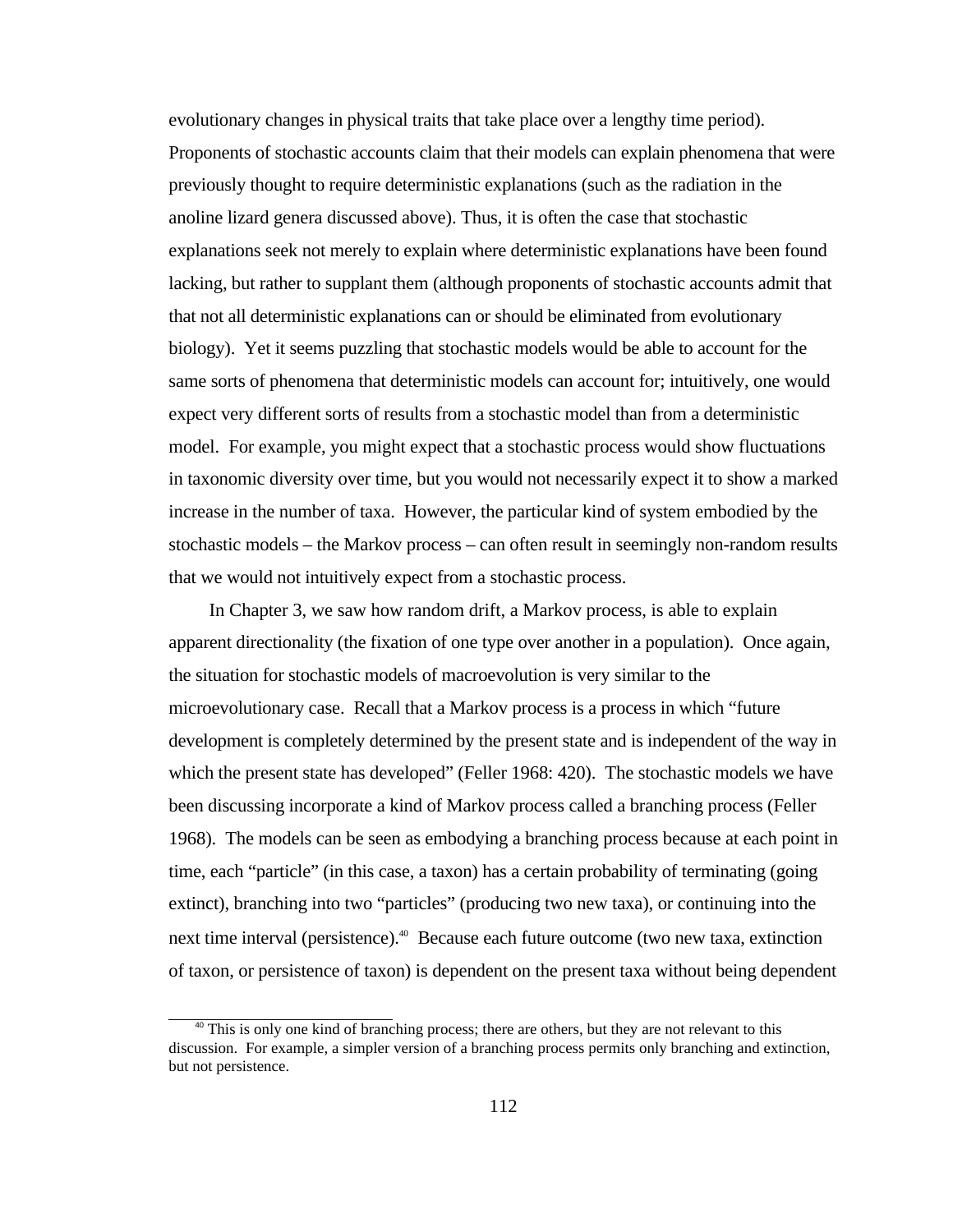on any of the outcomes prior to the present taxa, the branching process of the stochastic model is Markovian. Similar to the random walk process we discussed in Chapter 3, branching processes also have the property that future outcomes are partly dependent on the present taxa and partly dependent on the transition probability to the future outcome. In the "freely floating" model described above, the transition probability from the present state to a branching event is 0.1, the transition probability from the present state to an extinction state is also 0.1, and the transition probability from the present state to a "persistence state" (i.e., the taxon simply persists in time without branching or terminating) is 0.8. In the damped-equilibrium model, transition probabilities change over the course of a simulation. In the beginning of the simulation, the probability of branching is greater than the probability of termination, but once the optimum diversity is reached, the probabilities of branching and termination remain relatively constant and equal.

Despite the fact that the basic model used in the MBL program is a branching process, the program also uses a random walk model by superimposing a random walk on top of the branching process. This is done by counting the number of coexisting lineages at each time interval, where lineages are produced by a branching process. Gould et al. 1977 use this method in the "freely floating" model described above. As with the random drift case, the random walk produced by this model differs from the random walk of an ideal coin tossing game in that the number of coexisting lineages isn't limited to incrementing or decrementing by one unit. For example, if there are four lineages at time *t*, and at time  $t + 1$  three of them branch while one goes extinct, the number of coexisting lineages increases from four to six. Another way proponents of stochastic models utilize a random walk model is by incorporating morphology (physical or behavioral characteristics of organisms) into the branching process. Raup and Gould (1974), employing this method, describe the results of simulations performed when ten hypothetical characteristics (treated independently) are allowed to persist or to change by one unit in either direction with each branching event. (They use the damped-equilibrium model, and simply add morphological change to the model). For the purposes of this discussion, we will focus on the random walk of diversity values (which is common to both random walks).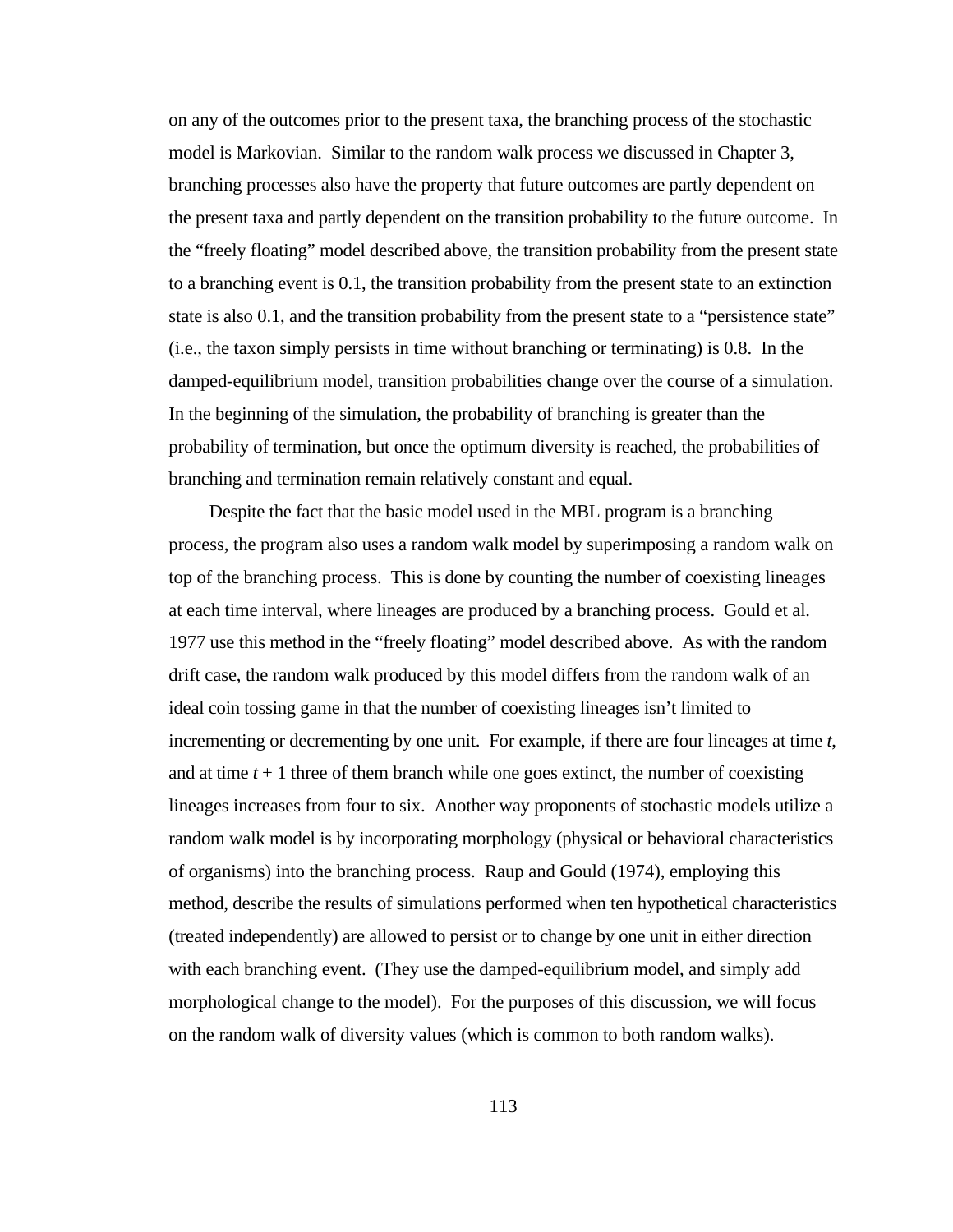In Chapter 3, we saw how, in a random walk, the dependency of a future state on the present state has a tendency to constrain the future state; values "walk" from the present state to the future state. Furthermore, there is no general tendency to return to an equalization point; if the values in the system have been increasing up to the present state, they are no more likely to decrease at the next state then they are to increase. This is the situation with the "freely floating" model. For example, if the number of taxa at time *t* - 2 is 10, the number of taxa at *t* - 1 is 12, and the number of taxa at *t* is 15, the number of taxa at  $t + 1$  will be an increment or a decrement from the value of 15. The fact that the two previous time intervals represented an increase in diversity value does not make it any more likely that there will be a decrease at  $t + 1$ . The damped-equilibrium model behaves similarly, except that there *is* some tendency to return to the optimum value that the program has set. Note, however, that since we are dealing with probabilities, even when the diversity exceeds the optimum value, it may still continue to increase in the next time period. It is just less *likely* to do so (and the farther away from the optimum value a simulation goes, the less likely such a departure becomes, by the design of the program). The characteristics of these two models imply (as we saw in Chapter 3) that the values of these simulations may increase (or decrease) for long periods of time without returning to the equalization point. (Of course, this is less true for the damped-equilibrium model than it is for the "freely floating" model). As a consequence, when the simulations are run, the patterns of diversity exhibit considerable variation. Some show what you would intuitively expect from a stochastic model: fluctuations in diversity, with no marked increases or decreases. Others, however, exhibit patterns where there are marked increases in diversity, or marked decreases in diversity. (See Figure 4.1).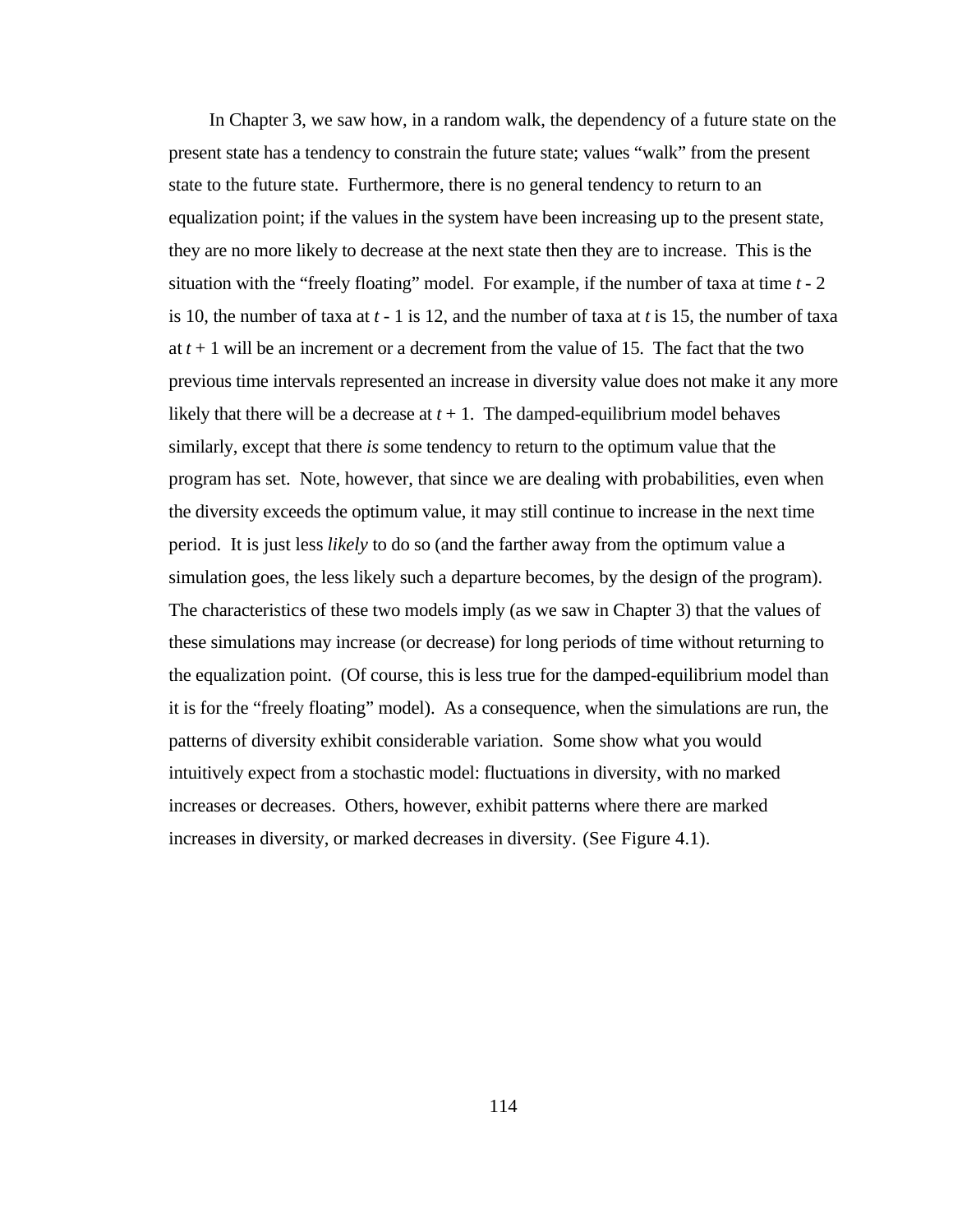

**Figure 4.1:** Comparison of stochastically generated diversity patterns with real diversity patterns. Numbers above diagrams are for ease of identification only. The width of a diagram at a given "point" in time represents the number of taxa at that time (more taxa = greater diversity). (a) Diversity diagrams for one run of the MBL program with probabilities of branching and extinction set to 0.1. (b) Diversity diagrams for genera within orders of Brachiopods. Diagrams 2 and 6 are what one might intuitively expect from a stochastic process: small amounts of changes in diversity over time. Notice, however (for example), the sudden increase in diversity in diagram 9, similar to that of diagram 12, and the long periods of stability in both diagram 7 and diagram 19 (From Gould et al. 1977).

We are now in a position to answer the question raised in the first paragraph of this section, namely, how is it that a stochastic model can account for the same phenomena that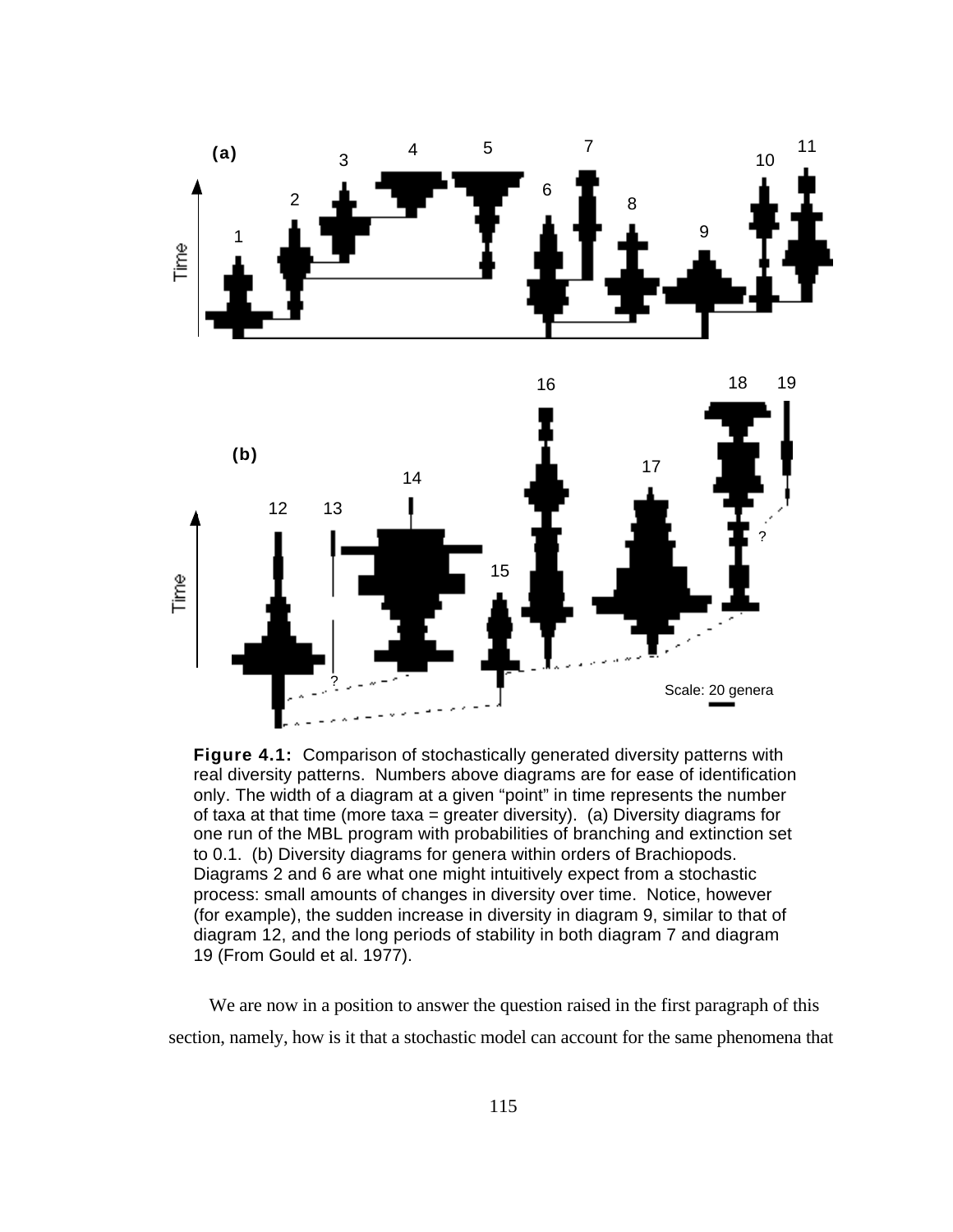were previously thought to require deterministic explanations? The Woods Hole Group charges that deterministic explanations are sometimes proposed merely because the phenomena being explained appears to be nonrandom (Gould et al. 1977). However, Markov processes can also (at least to some extent) produce these same sorts of results.<sup>41</sup> Thus, if seemingly non-random patterns are the *only* evidence, stochastic models can often provide explanations of the same phenomena. As D. C. Fisher notes, "An important lesson of Markovian models is that some degree of apparent order can arise by chance … As such, directional trends do not necessarily require explanations framed in terms of single causes acting throughout the duration of the trend" (Fisher 1986: 106). It follows that there is an underdetermination of patterns; you cannot determine whether a stochastic or a deterministic explanation is appropriate just from looking at the pattern. Thus, the empirical question remains as to how, in any given instance, one is to decide whether a deterministic or stochastic model provides the better explanation.<sup>42</sup> Our purposes here are simply to show how stochastic models provide an alternative to deterministic explanations. In the next section, we will show how these models can account for specific kinds of macroevolutionary phenomena (with a focus on one particular phenomenon).

One issue that this entire discussion presupposes is that the stochastic models are *explanatory*. In Chapter 3, I argued that random drift is explanatory under Humphreys's causal account of explanation. The above discussion (and the discussions to follow) suggest that if there are stochastic macroevolutionary processes operating in nature (as random drift is a process which operates in nature) that such processes would increase the probability of certain kinds of events. For example, it would increase the probability that diversity values would fluctuate over time. (Of course, as with the microevolutionary

<sup>&</sup>lt;sup>41</sup> It should be noted that the "deterministic" process of unidirectional selection can be represented by a Markov process as well. However, the point of introducing the discussion of Markov processes is not to distinguish stochastic explanation from deterministic explanation (that is done with the criteria of "timeboundedness" and "taxonboundedness"), but to explain how it is that a stochastic model can account for patterns that one might intuitively think were produced by a deterministic process.

<sup>&</sup>lt;sup>42</sup> Raup and Gould suggest that, with regard to morphological trends, "studies of the mechanics of form in relation to environment" might help to distinguish between deterministic and stochastic explanations. Although I did not pursue this empirical question with regard to empirically distinguishing natural selection and random drift either, my claim that natural selection and random drift are distinguished by causal relevance suggests that similar studies might be fruitful in the microevolutionary case as well.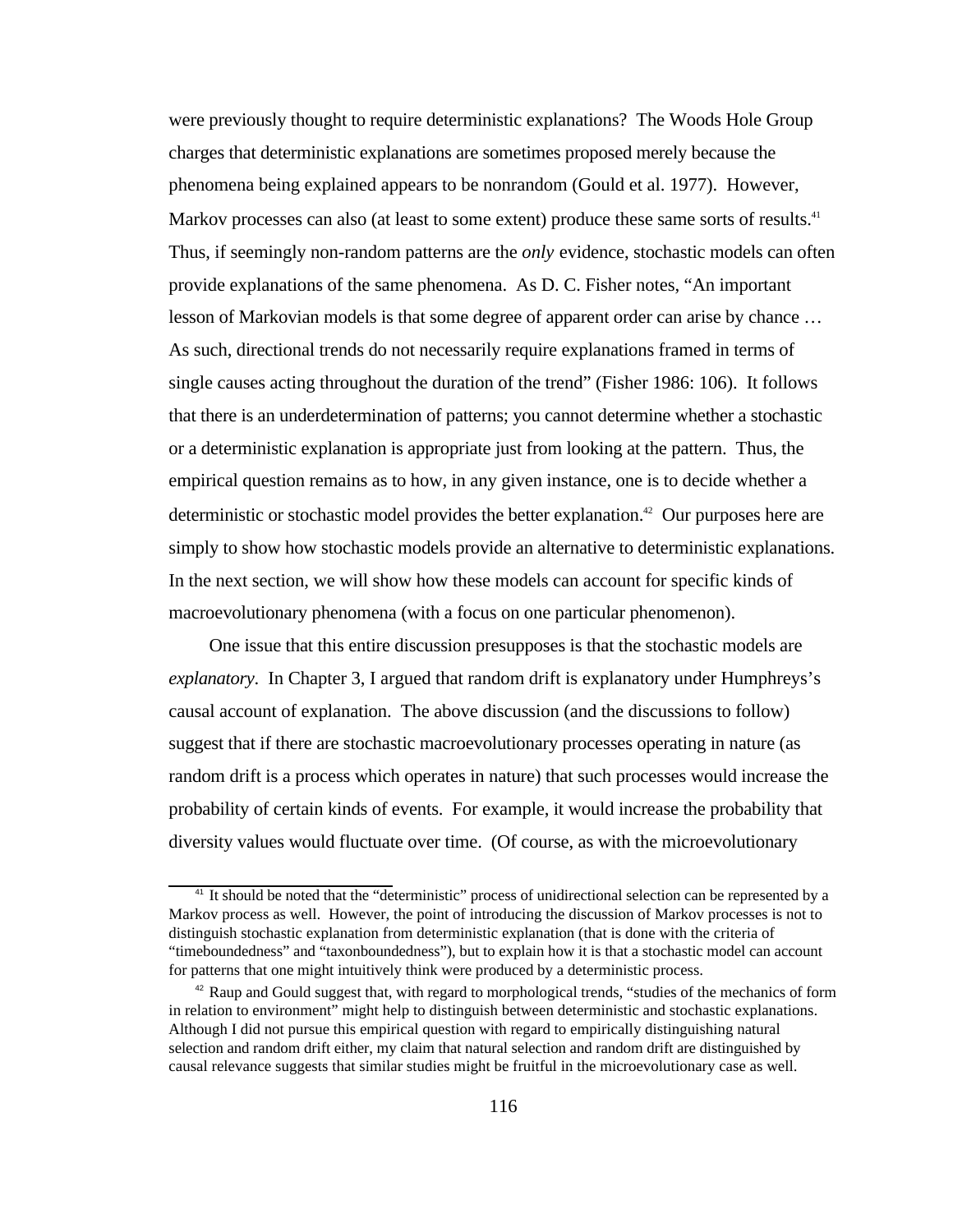case, selection in fluctuating environments could produce the same pattern. This makes it difficult to determine the cause in any particular situation, but it does not imply that a stochastic macroevolutionary process would be any less causal). Thus, under Humphreys' account of causal explanation, stochastic macroevolutionary processes would be causal, and therefore explanatory.

## **4.5. The Explanatory Use of Stochastic Macroevolutionary Models**

Stochastic models have been proposed as explanations for a variety of macroevolutionary phenomena. There have been studies of phylogenetic patterns of diversity (Raup et al. 1973, Gould et al. 1977, Smith 1977); morphology (Raup and Gould 1974); rates of evolution (Schopf et al. 1975, Schopf 1979, Raup and Marshall 1980; Bookstein 1987); and faunal extinctions (Schopf 1974; Simberloff 1974). Each of these studies discusses phenomena to which stochastic models can potentially be applied. Thus, rather than attempting to be exhaustive, I will focus on one kind of phenomenon (from the study of phylogenetic patterns), and attempt to elucidate how stochastic models can provide an alternative explanation to deterministic accounts.

Real world phylogenetic patterns, as viewed in the paleontological record, exhibit a large amount of diversity. Some taxa experience a large amount of branching early in their history, followed by a long period where numbers taper off. Other taxa steadily increase to become quite diverse, and then quickly go extinct. And many taxa fit neither of these patterns, falling somewhere in between. These historical patterns have usually received deterministic explanations. In the first case, the high amount of branching is explained as an adaptive radiation; for example, it might be hypothesized that an adaptation allowed the exploitation of a new adaptive zone (group of related ecological niches) in the environment. In the second case, the sudden decrease in diversity is explained as a mass extinction, which could be due to such factors as a sudden and extreme change in the climate. In the third case, when faced with differences in patterns "paleontologists are inclined to suspect or even to postulate that the organisms involved are inherently different – that the various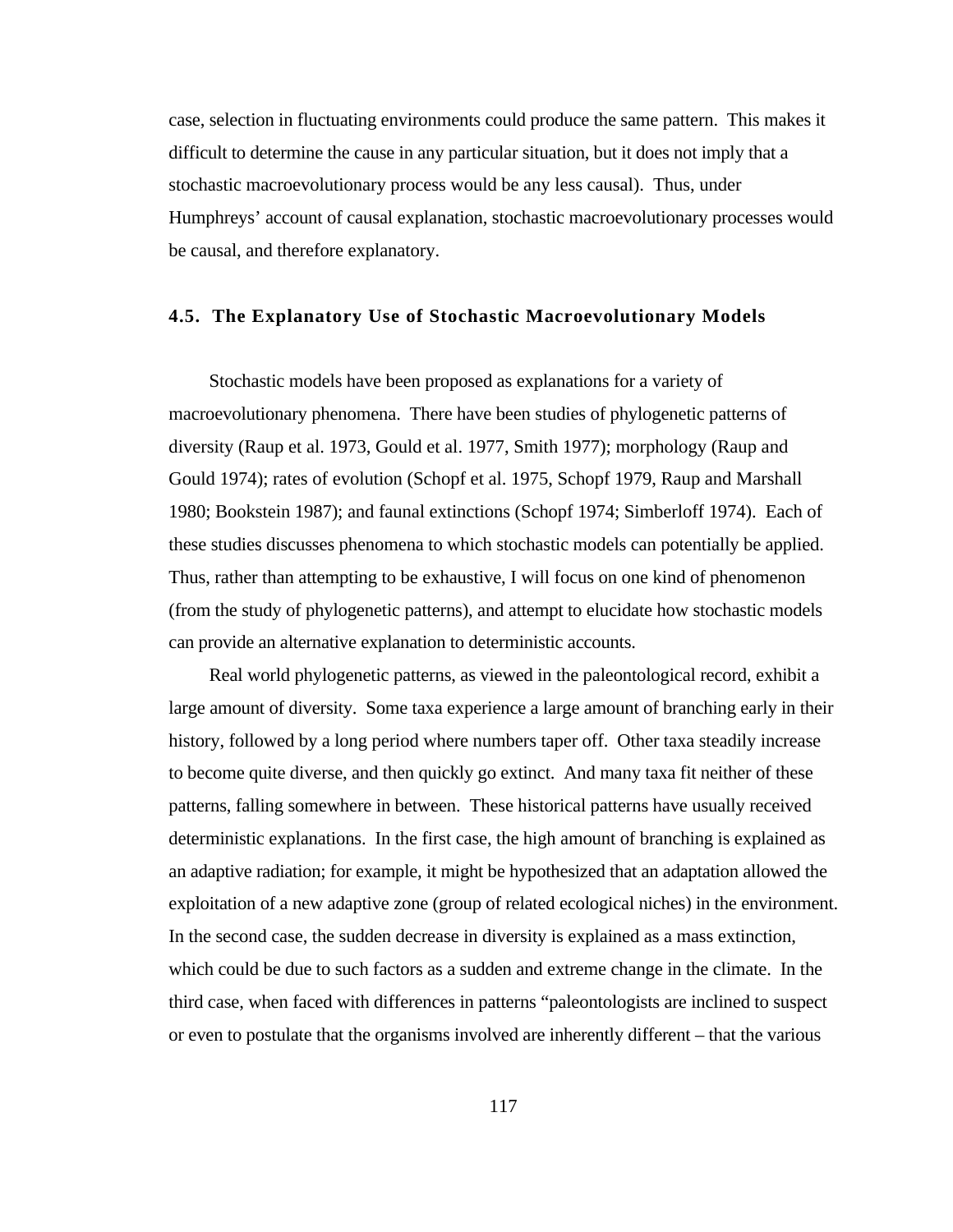taxonomic groups differ from one another in evolutionary potential because they differ in population structure, reproductive systems, and so on" (Raup et al. 1973, 534). When there are similarities in patterns, such as a number of taxa which go extinct during the same period of time, paleontologists are likely to propose singular causes to explain them.

Proponents of the stochastic account generally admit that most taxa which are very diverse at the beginnings or endings of their histories should be given deterministic explanations (Raup et al. 1973, Gould et al. 1977). This is because these patterns involve sudden explosions of diversity (in the case of a radiation) or sudden, sharp decreases in diversity (in the case of a mass extinction). Although Markovian processes can produce patterns approaching these extremes, the more extreme the pattern, the less likely it is that a Markovian process will produce it. Indeed, these extreme patterns are not well-represented in the simulations produced by the MBL program (Raup et al. 1973, Gould et al. 1977). It is the rest of the cases, where the diversity is greatest somewhere in the middle of a taxa's history, over which there is contention. Here proponents claim that the stochastic model can account for phylogenetic patterns of diversity: "The results of the program and the comparison with reptiles demonstrate that an exceedingly simple stochastic model can produce branching and diversity patterns very like those described in the real world" (Raup et al., 1973, 539).

In some cases, similar patterns appear across unrelated (ecologically and/or phylogenetically) taxa during a particular time period. That is, a number of unrelated taxa will undergo increases and decreases in diversity at approximately the same points in time. Once again, such patterns are generally given deterministic explanations. For example, Flessa and Imbrie (1973) and Flessa and Levinton (1977) studied diversity patterns in 59 marine taxa and 20 terrestrial taxa of differing taxonomic levels (i.e., some of the taxa were on the family level, some were on the class level, etc.) during the time period known as the Phanerozoic. They sought to identify "groups of taxa whose rates of diversification, times of diversification, and times of decline are similar", calling such groups of taxa "diversity associations" (Flessa and Imbrie 1973: 253). According to their analyses, there were 10 diversity associations (that is, 10 groups of taxa sharing common patterns) accounting for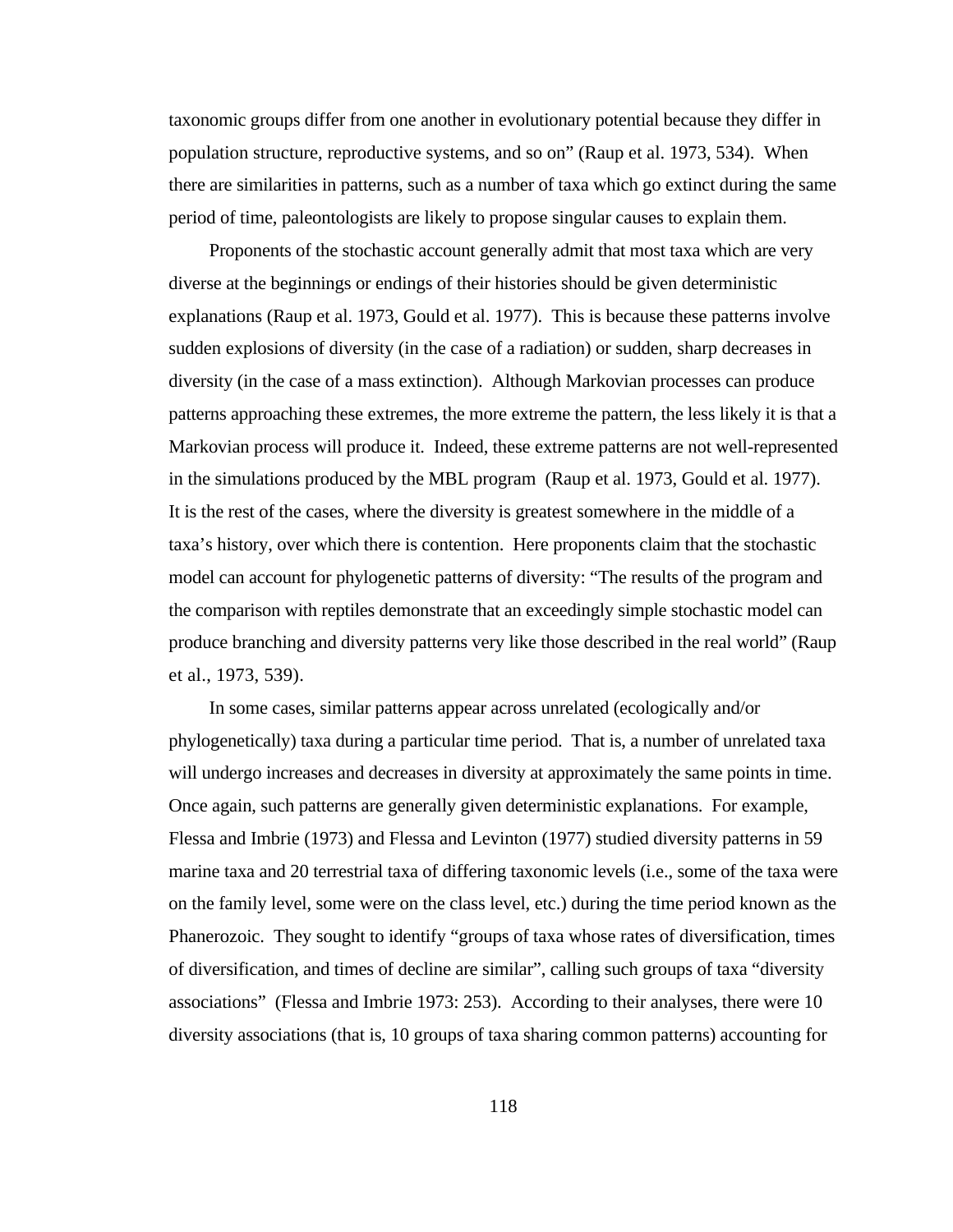96% of the fluctuations in diversity of the marine taxa, and 4 diversity associations accounting for 91% of the fluctuations in diversity of the terrestrial taxa (Flessa and Imbrie 1973).<sup>43</sup> (See Figures 4.2 and 4.3). When many taxa change in concert, the fossil record shows periods of intense evolutionary change occurring during relatively short periods of time, followed by periods of less intense change (Smith 1977). The periods of intense change are referred to as "pulses". Flessa and Imbrie provide the following explanation for the pulsations that they argue are exhibited by the fossil record:

That climatic regimes, global temperature gradients, oceanic circulation and perhaps environmental stability are due in part to the topological configuration of continental-ocean relationships seems clear. That these and other environmental factors regulate the distribution and diversity of taxa is also well known. It would therefore be logical to conclude that changes in continenent-ocean relationships due to plate motions would indirectly affect global diversity…Despite the difficulties inherent in both our analysis and the problems in reconstructing ancient plate positions, a remarkable correspondence between major biotic changes and major events in tectonic history of the earth is evident…the independent evidence presented in this paper strongly supports the hypothesis that changes in the continent-ocean configuration of the earth have exerted a significant influence on the evolutionary history of life (Flessa and Imbrie 1973: 276).

In other words, Flessa and Imbrie hypothesize that changing content-ocean configurations due to continental drift caused global environmental changes, which in turn caused diversity fluctuations to occur simultaneously across different taxa. These simultaneous fluctuations appear as pulses in the fossil record. Since this hypothesis attributes one specific cause to the pattern of diversity explained, it is clearly a deterministic explanation. Moreover, it is a *timebounded* explanation; certain times were "good" or "bad" for various taxa, depending upon global environmental changes. Flessa and Imbrie note that in spite of the fact that "[i]t is perhaps naive to search for *the* cause of the Phanerozoic changes in diversity," their "evidence indicates that major changes in continent-ocean relationships, due to plate-movements, appear to have influenced environmental stability and habitat diversity, and thus may be the major factor determining the patterns of Phanerozoic diversity" (Flessa and Imbrie 1973: 282). Figure 4.4 illustrates the major changes in

<sup>&</sup>lt;sup>43</sup> Terrestrial taxa and marine taxa were not compared against one another.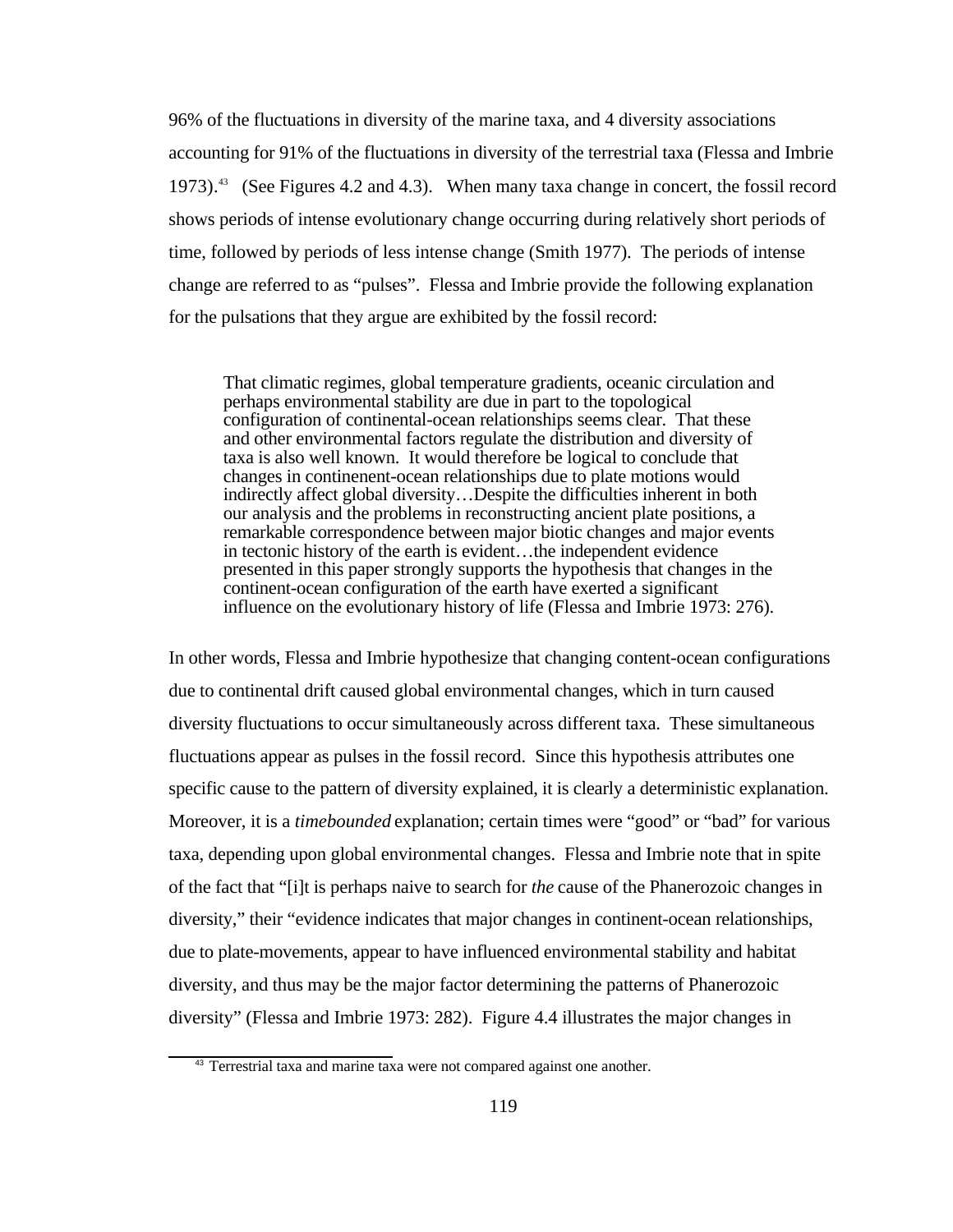diversity ("pulsations") for the Phanerozoic as a whole and the correlation of those changes with major plate tectonic events.



**Figure 4.2** : Marine diversity assocation. This marine diversity association explains the greatest percentage of the total amount of marine information (44.5%) compared to the other marine diversity associations. The higher a taxon's factor score, the closer the pattern of diversification for the taxon matches the pattern of the shown in the graph. Values less than zero would indicate an inverse relationship to the graph shown (From Flessa and Imbrie 1973).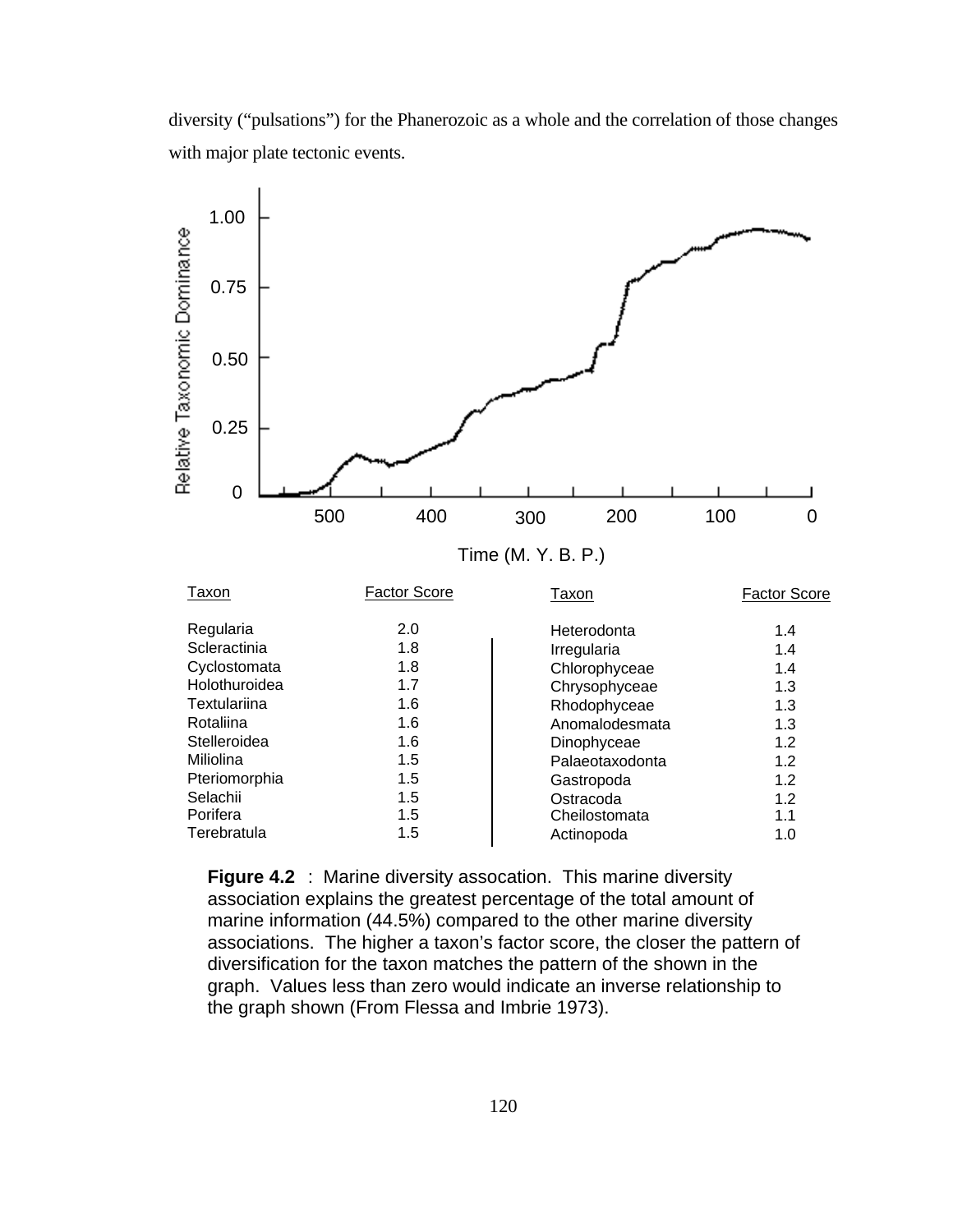

**Figure 4.3**: Terrestrial diversity assocation. This terrestrial diversity association explains the greatest percentage of the total amount of terrestrial information (33.5%) compared to the other terrestrial diversity assocations. See Figure 4.2 for explanation (From Flessa and Imbrie 1973).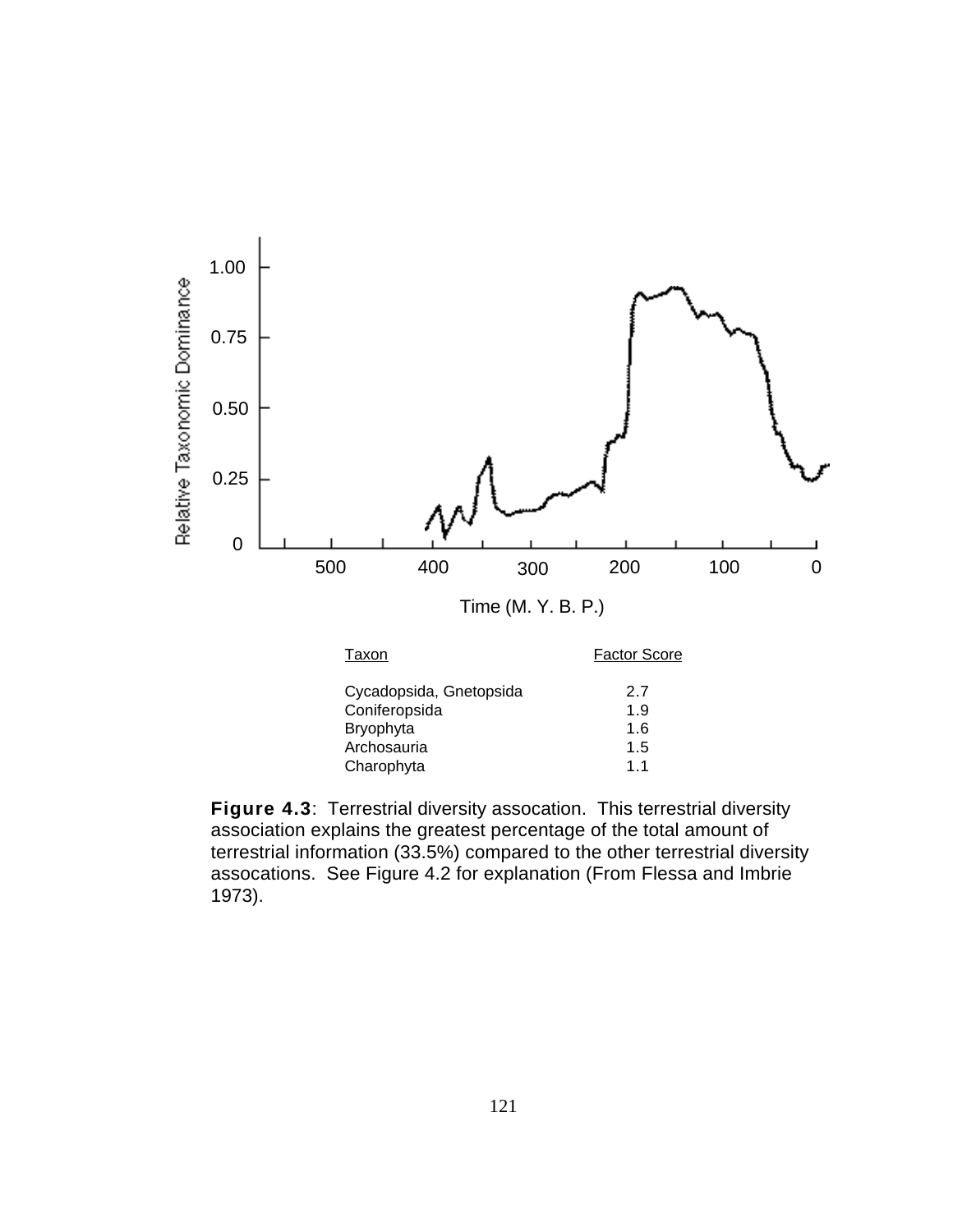

**Figure 4.4:** Comparison between rates of taxonomic change and major plate tectonic events through the Phanerozoic. Width of bar indicates approximately the time interval during which the plate techtonic events took place (From Flessa and Imbrie 1973).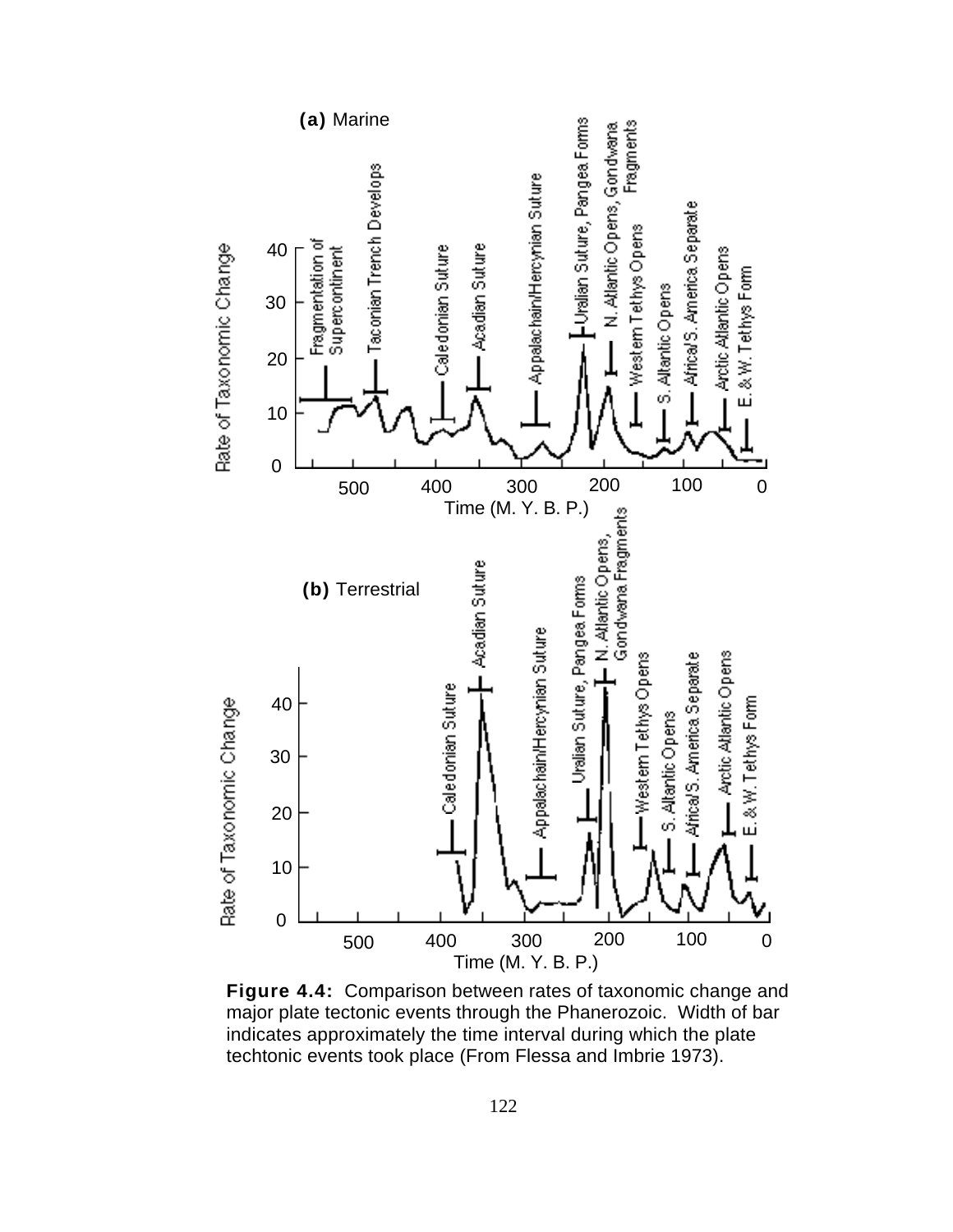Flessa and Levinton (1975) agree with the conclusions of Flessa and Imbrie (1973), and seek to show that the stochastic model of Raup et al. (1973) would not be very successful at explaining the patterns of diversity change discussed in the earlier (Flessa and Imbrie) paper. However, they do not offer any analysis to support this conclusion. Instead, they simply assert: "That different taxa do not diversify or decline at random, but tend to do so in concert" has been demonstrated, and that "[i]nsofar as a purely stochastic explanation of the patterns of diversity change would predict no correspondence among clades, covariance of diversity change would indicate further nonrandom evolutionary elements" (Flessa and Levinton 1975: 242). In other words, they argue that the similarity of the diversity patterns is a nonrandom pattern, and since the stochastic model produces random patterns, it cannot explain the patterns of diversity; a nonrandom (deterministic) evolutionary explanation is called for. Furthermore, Flessa and Levinton claim that they would not have been able to ascertain the diversity associations discussed above if the diversity patterns were stochastically produced, since (they claim) under a stochastic model, each of the 79 taxa studied would show a distinctively different pattern of diversification and decline. However, these arguments seem to deny the very claims made by proponents of the stochastic model (claims supported by the analyses of Markov processes) that apparently nonrandom *patterns* can be produced by random *processes*. In other words, Flessa and Levinton seem to miss the major thrust of the Woods Hole Group's arguments, and in so doing fail to convincingly show that the stochastic model would be unable to account for the changes in diversity.

The very analysis that Flessa and Levinton would need to be convincing is supplied by Smith (1977). Unfortunately for Flessa and Levinton, he reaches conclusions in opposition to theirs. Smith analyzes diversity patterns generated from the simulations reported in Raup et al. (1977), using the same method of analysis used by Flessa and Imbrie (1973).<sup>44</sup> In other words, he analyzes the patterns of diversity from the simulation data to see if diversity associations are found, similar to the diversity associations found by

<sup>44</sup> A Q-mode factor analysis, "one of several multivariate analytic techniques which aim to reduce the complexity of a large data matrix in order to reveal a simple structure" (Smith 1977: 43).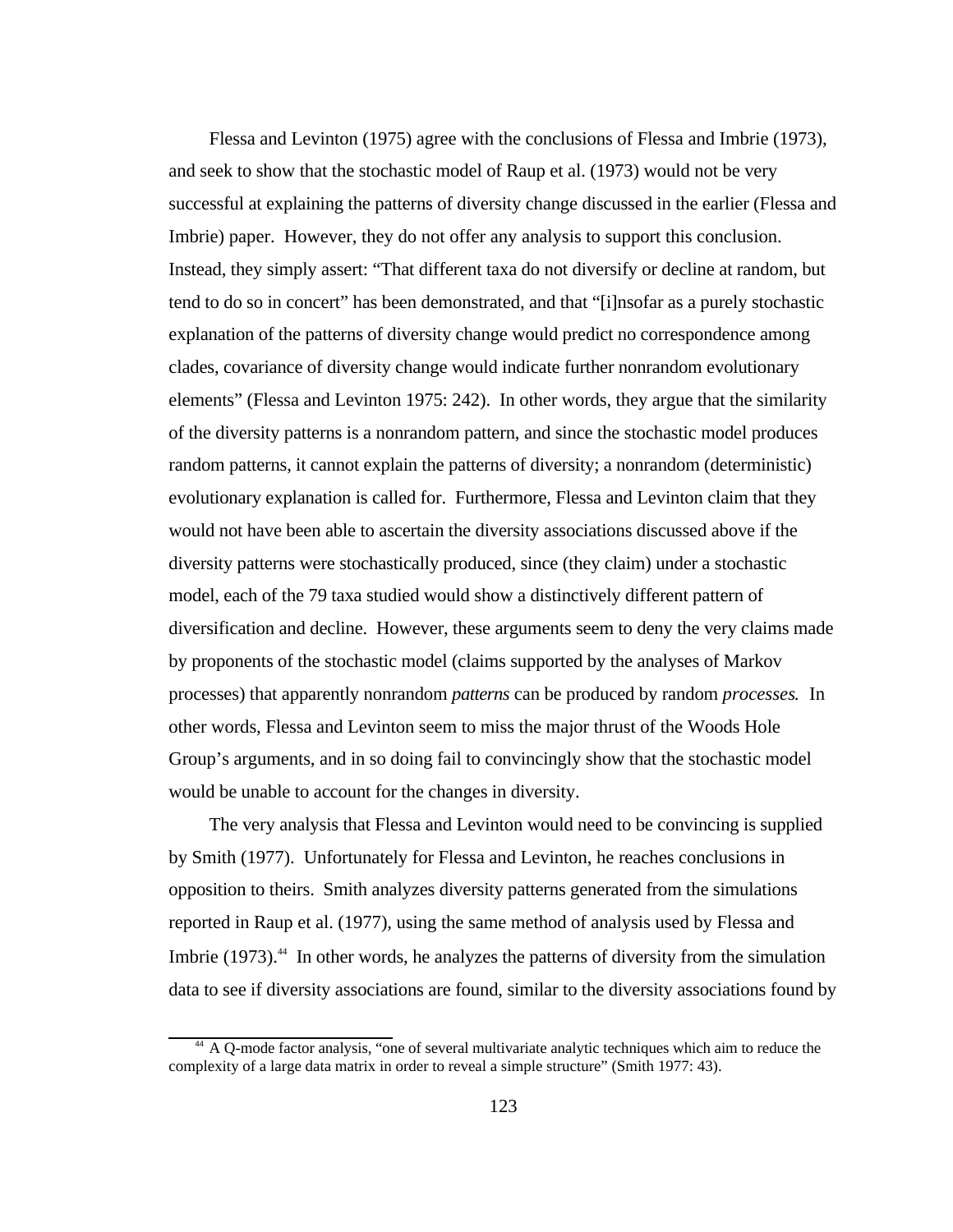Flessa and Imbrie (1973). Smith found that 8 diversity associations accounted for 90% of the data variance in the stochastic simulations, arguing that: "There are many similarities between the present results and those of Flessa and Imbrie (1973)" (Smith 1977: 44). Specifically, Smith found that in both the stochastic simulation data and the Phanerozoic data: 1) a relatively small number of diversity associations can account for over 90% of the diversity patterns, 2) the common diversity pattern of the diversity association is reflected strongly for only a small percentage of the total time period under consideration (that is, the patterns in both the simulations and the Phanerozoic data are pulsational), 3) when one common diversity pattern corresponds strongly, the other common patterns do not, and 4) the combined time spans accounted for by all the common diversity patterns essentially account for the entire time range. Furthermore, Smith argues, the rates of taxonomic change produced by the stochastic simulation show pulsations similar to that of the Phanerozoic data (see Figure 4.5). Thus Smith concludes that:

…stochastically generated phylogenies can have a pattern of [common diversity patterns] and turnovers similar to those observed in the fossil record. There are evolutionary pulsations in these phylogenies despite the fact that there are no environmental changes to precipitate their occurrence. Thus pulsations do not necessarily indicate the action of major environmental changes since pulsations may be caused by small scale random fluctuations in an equilibrium condition (Smith 1977: 47).

In other words, if Smith's analyses are correct, there is no more reason to accept a deterministic explanation for the common patterns of diversity change across disparate taxa than there is to accept a stochastic explanation. The patterns of diversity change may be the result of an untimebounded, stochastic process.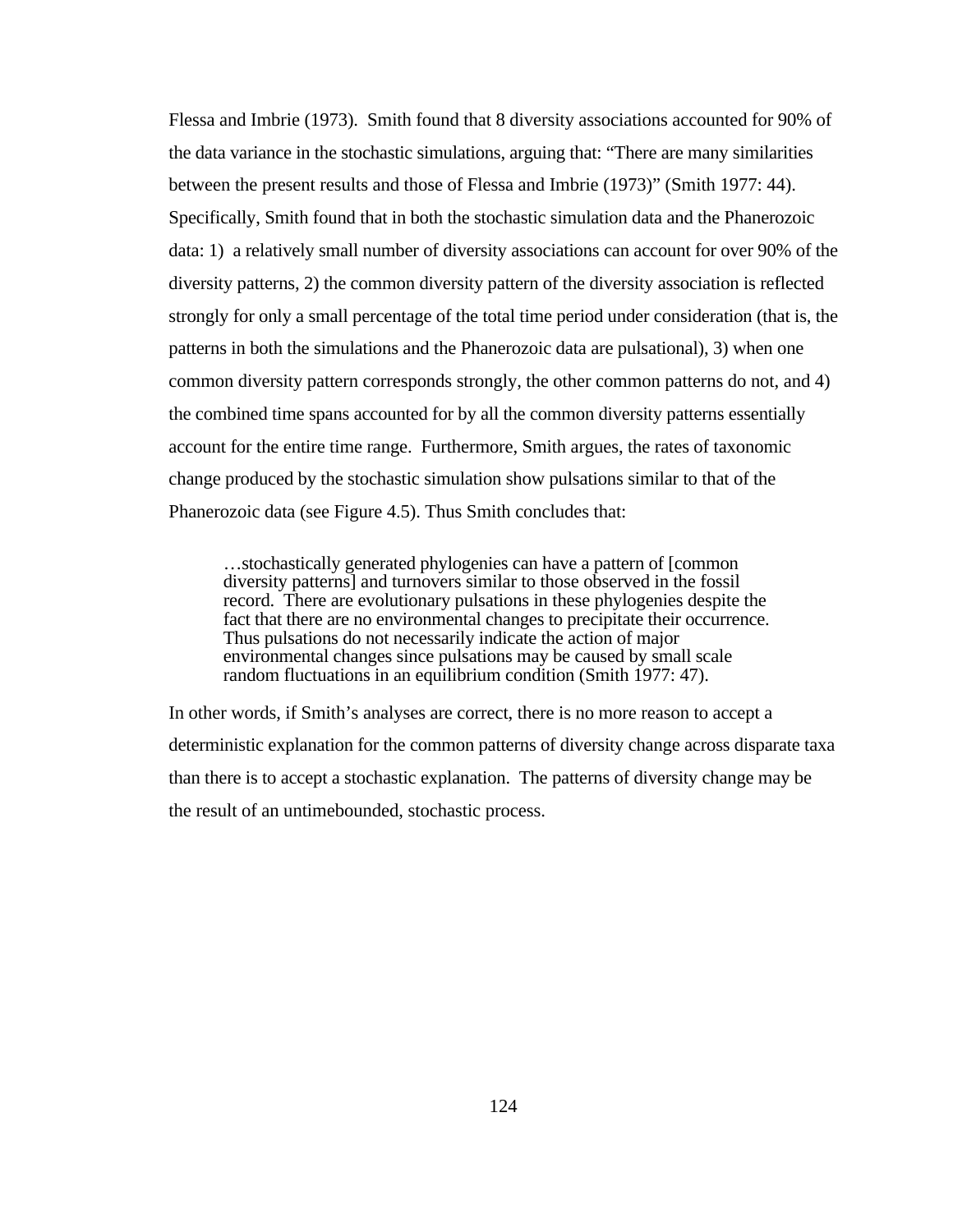

**Figure 4.5:** Rates of taxonomic change through time using data from stochastic simulations. In (a), every other sample is skipped, producing data more similar to that of Figure 4.4. According to Smith, Flessa and Imbrie skipped samples in order to have all intervals be equal. The difference between(a) and (b) shows that skipping samples filters out some of the "noise" and increases the maximum rate of taxonomic change (From Smith 1977).

The question is, how is it that the stochastic model can account for these patterns? The simple answer is, of course, that the patterns produced by the simulations are comparable to those found in the real world. But *why* can the model yield these patterns? The model used in this case is the damped-equilibrium model. As we saw above, because the damped-equilibrium model is a Markov process, we can expect it to produce a great variety of patterns; within the history of a lineage, it may undergo periods of increasing or decreasing diversity. We also saw that with Markov processes, the production of directionality was not unusual, but rather quite common. Indeed, lineages may contract and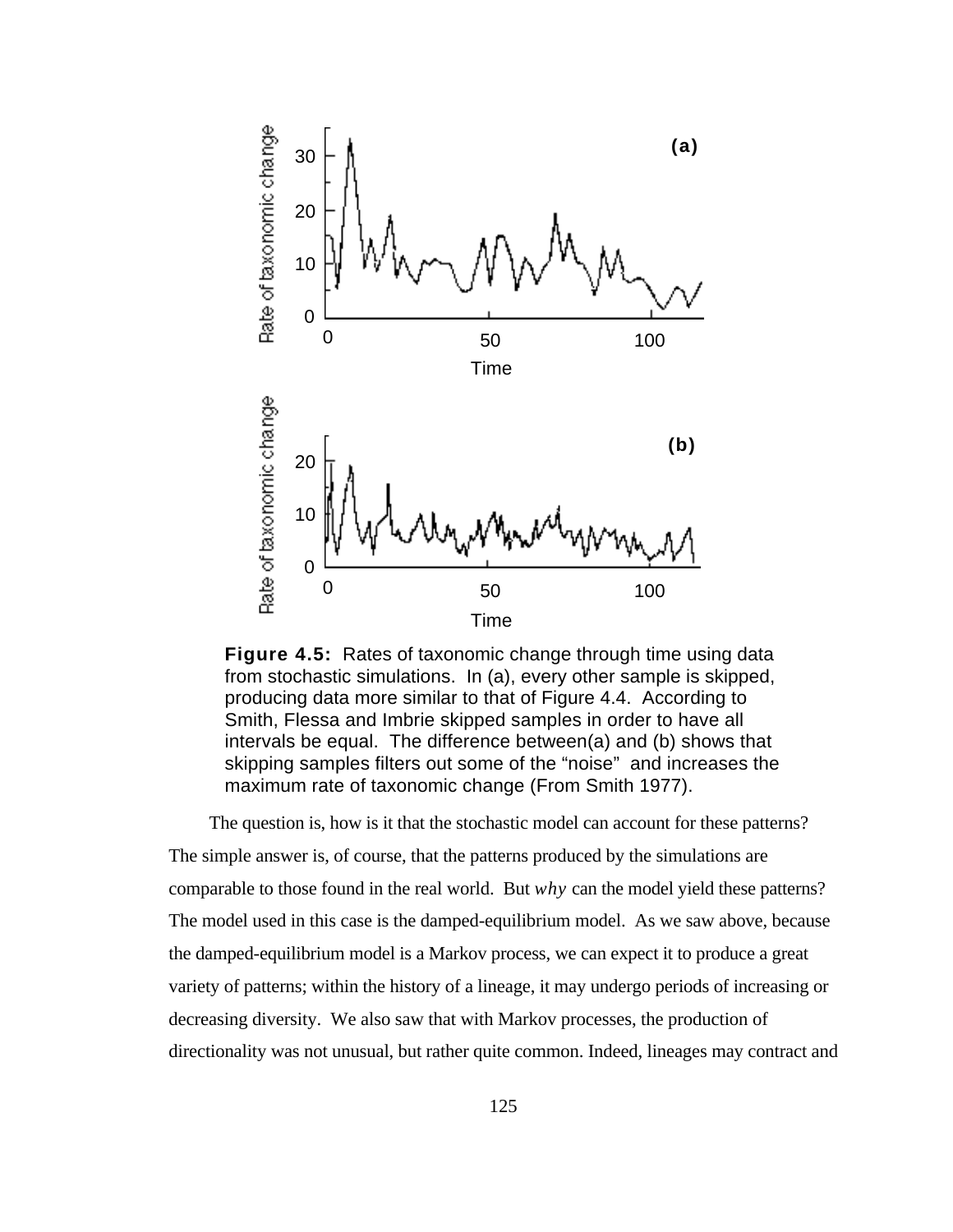expand at similar times without there being a common cause for the changes in diversity. Thus, the fact that three lineages undergo the same fate during the same time period might not be the result of a singular cause, but instead the result of chance: causes acting independently, coincident in time. Markov processes are processes which are constrained by the past; this leads them to produce orderly results regularly. In this case, proponents of the stochastic model argue, it leads them to produce diversity patterns with a seemingly nonrandom appearance.

## **4.6. Conclusion**

The examination of stochastic models in macroevolution provides us with additional insight into the way chance is used in evolutionary biology. Through the development of untaxonbounded and untimebounded models, the Woods Hole Group brings to light a conception of chance at the macroevolutionary level. At a lower level, there may be causal processes operating, but the causes are numerous and independent. From the viewpoint of the higher level, there is no one cause of the event; lower level causes, coincident in time, "just happen" to produce the higher level event. The process, occurring at the higher level, is inherently probabilistic. This stochasticity, which can be modeled as a Markov process, can provide explanations of seemingly nonrandom patterns previously thought to require deterministic explanation. Stochastic models thus provide us with an additional explanatory tool, and add to the account of the explanatory nature of chance in evolutionary biology, developed in the previous chapter. It also raises the intriguing possibility that the evolution of life is stochastic on a grand scale – that major events in our earth's biological history are due to chance.

In the course of this chapter, we saw many parallels between macroevolutionary stochastic models (and the "opposing" deterministic style of explanation) and random drift (and the "opposing" process of natural selection). The scare quotes here indicate that in both the macroevolutionary and the microevolutionary cases, the two forms of explanation are not really opposing; they may 1) simultaneously explain different aspects of the same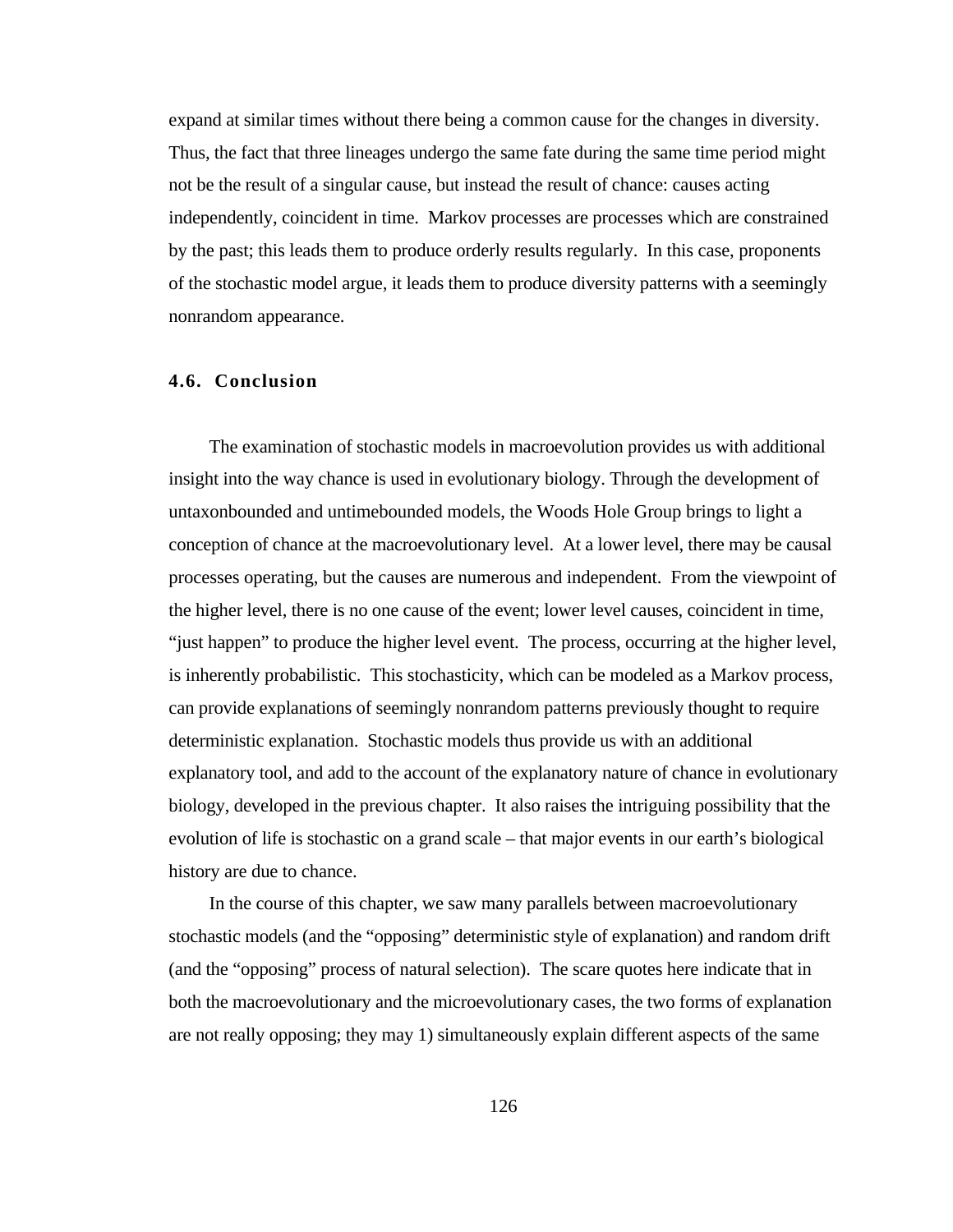phenomena, 2) be applied to different phenomena by different people, or even 3) be applied to different phenomena by the same people. Nonetheless, there is a sense in which the random models have (historically) provided a challenge to more traditional, Darwinian, selectionist explanations, and this aspect cannot be overlooked. Of course, this chapter saw many more parallels between the microevolutionary and the macroevolutionary cases, which I will summarize here. In both the macroevolutionary and the microevolutionary cases: 1) Nonrandom and random processes can account for the same phenomena, causing there to be 2) Similar debates in both areas, occurring on both general (in the real world as a whole) and specific (concerning particular phenomena) levels, concerning the extent of random versus nonrandom processes; 3) The random process is defined by physical differences being causally irrelevant to differences in "success" (the difference between the two processes being primarily the level at which they occur), implying that 4) A study of functional morphology might profitably serve in distinguishing between random and nonrandom processes; 5) The population-level nature of the random process implies that the process is inherently probabilistic; 6) The random process is Markovian and can be represented as a random walk, implying that 7) Seemingly nonrandom patterns can be produced, even though the processes themselves are random; and 8) The random process is causal, and therefore explanatory. Given the multitude of similarities, it does not seem very farfetched to suggest that the parallels between the microevolutionary process of random drift and the stochastic macroevolutionary models are deliberate, although the Woods Hole Group pointed more towards ecology than population genetics as their inspiration. In any case, it seems clear that, taken together, these two processes imply that chance can (at least potentially) play a very large role in evolution.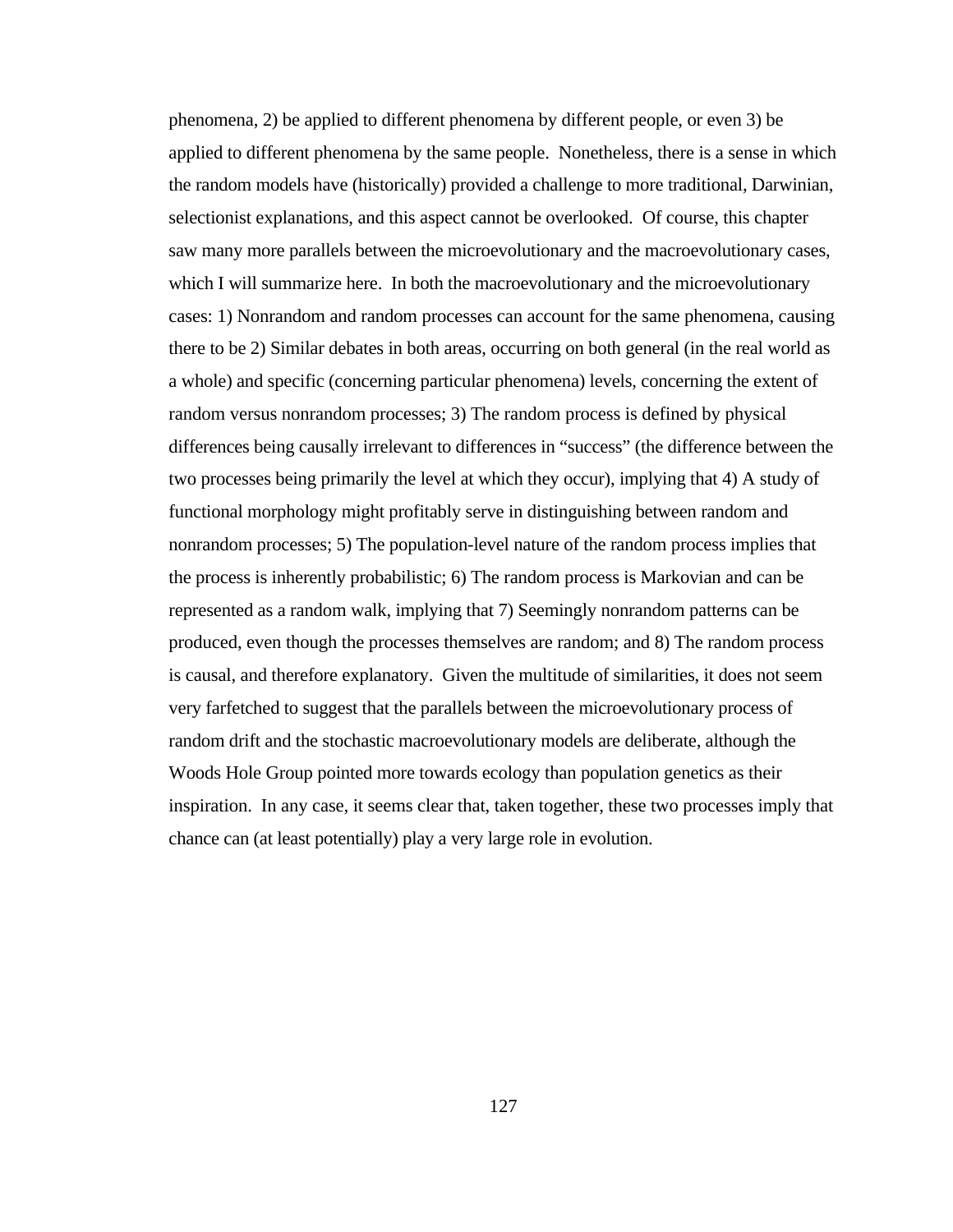# **Chapter 5: Random Mutation and Directed Mutation**

## **5.1. Introduction**

Darwin's theory of natural selection is often seen as having opposed the earlier theories of Jean-Baptiste Lamarck, even though Darwin incorporated many of Lamarck's ideas (most notably in the later editions of the *Origin of Species*).<sup>45</sup> On Darwin's account, evolution by natural selection is a two-step process. The first step is the *production* of chance variations, where chance serves "to acknowledge plainly our ignorance of the cause of each particular variation" (Darwin [1859] 1964: 131). More than this, however, for Darwin a chance variation is a variation that is not "designed"; it could be beneficial to the organism, or harmful, or neither (Darwin [1859] 1964: 81). The second step is the *perpetuation* of the variations, and this, according to Darwin, takes place by the process of natural selection: variations that are beneficial have the best chance of being preserved and passed along to offspring (Darwin [1859] 1964: 127). Furthermore, the frequency of beneficial variations will tend to increase from generation to generation. Darwin's view of evolution as a two-step process has remained through the present day, as Mayr notes: "Evolution through natural selection is...a two-step process. The first step is the production (through recombination, mutation, and chance events) of genetic variability; the second is the ordering of that variability by selection" (Mayr 1978: 52).

However, on Lamarck's account, the distinction between the *production* of variation and the *perpetuation* of variation is blurred. According to Lamarck's "First Law", the use of a physiological character strengthens and enlarges that character, whereas the permanent disuse of the character weakens and deteriorates the character, until it disappears altogether (Lamarck [1809] 1914: 113). So, for example, according to Lamarck a giraffe that continually stretched its neck to reach the highest leaves of a tree would develop a longer neck. Lamarck's "Second Law" claims that these "acquired characters" can be inherited by

<sup>&</sup>lt;sup>45</sup> To simplify the discussion here and below, I will ignore Darwin's use of Lamarck's theory. For Darwin, evolution is a two-step process, with natural selection as the second step, even if he allowed that sometimes the first step could be variation produced by use and disuse.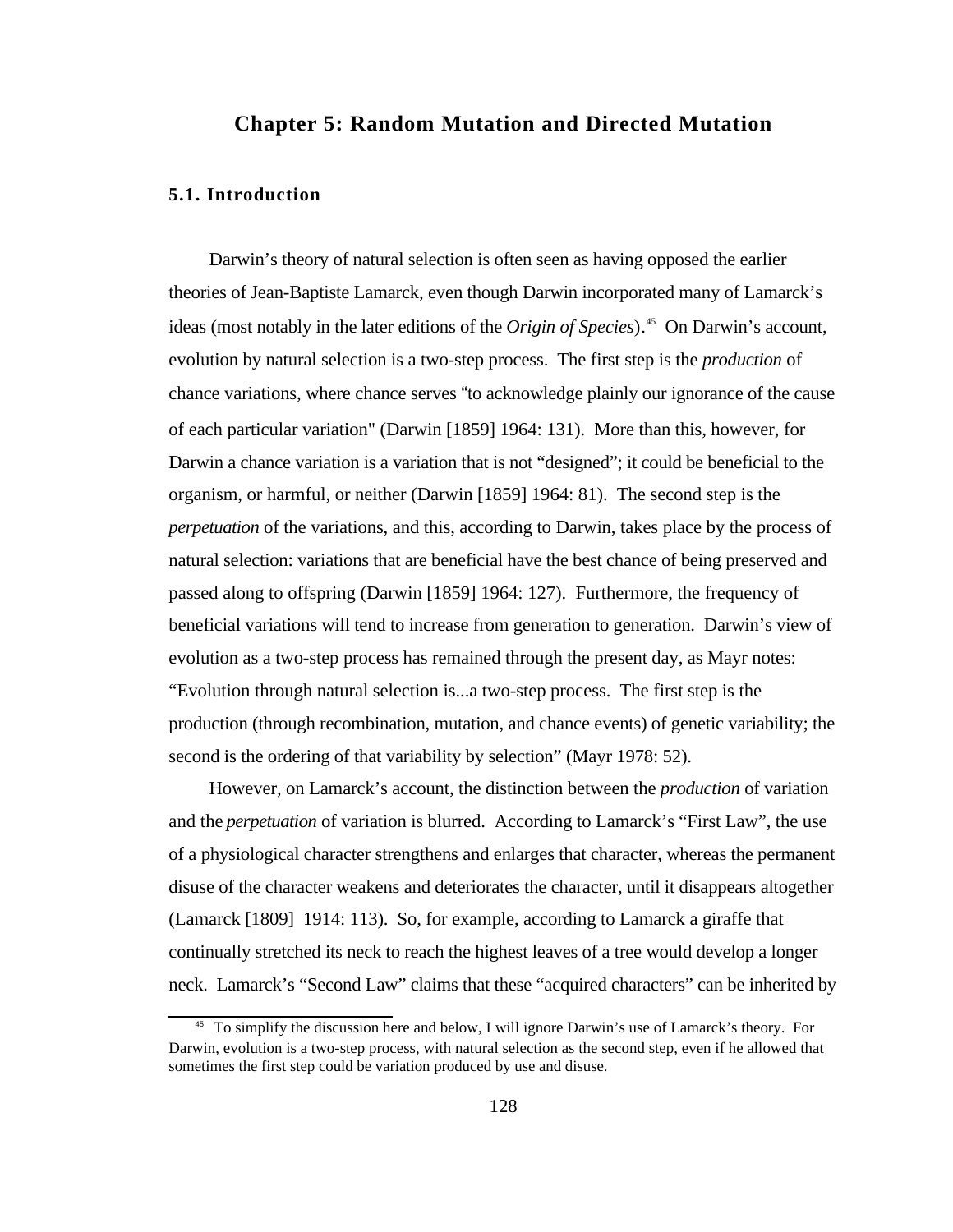an organism's offspring (Lamarck [1809] 1914: 113). Thus, the progeny of two giraffes who developed long necks through stretching would have long necks as well. On Darwin's view, variations arise by chance (they may be beneficial, harmful, or neither); *then* change in a population occurs as the beneficial variations tend to become increasingly prevalent in each succeeding generation (through the action of natural selection). However, on Lamarck's view change occurs by the action of individual organisms in the population (the use of their physiological characters). If all (or most) of the organisms in a population are exposed to the same environmental stimuli, then we would expect that all (or most) of the organisms would acquire the same enhanced characters. These acquired characters are simply inherited by the offspring. There is no need to offer a separate explanation for how variations are perpetuated from how they are produced, as with the Darwinian account; both are accounted for by Lamarck's theory of the inheritance of characteristics acquired through use and disuse. In a sense, Lamarck's views render natural selection unnecessary. If Lamarckism were ever to raise a serious challenge to Darwinism, it would have the potential to undermine present-day evolutionary theory as we know it. We will revisit this issue at a later point in the chapter.

We have seen that for Darwin, evolution is a two-step process, whereas for Lamarck, it is only a one-step process. However, this is not the only element that distinguishes the two theories. On Lamarck's account, organisms will always get the characters that they need; acquired characters are beneficial because they are developed in direct response to environmental conditions. For Darwin, however, variations produced in a population may be beneficial, harmful, or neither. This difference is often captured by saying that on a Lamarckian view, variations are *directed*, while on the Darwin view, variations are said to be *chance* or *random*. But what does it mean to say that variations are random? As we shall see, this question is intertwined with the question of whether there is a distinction between the production and the perpetuation of variation.

It is a major tenet of present-day neo-Darwinian evolutionary theory that mutations, which lead to variation within a population, occur at random. Yet there are many senses in which mutations are nonrandom. According to Hartl and Clark, mutations are nonrandom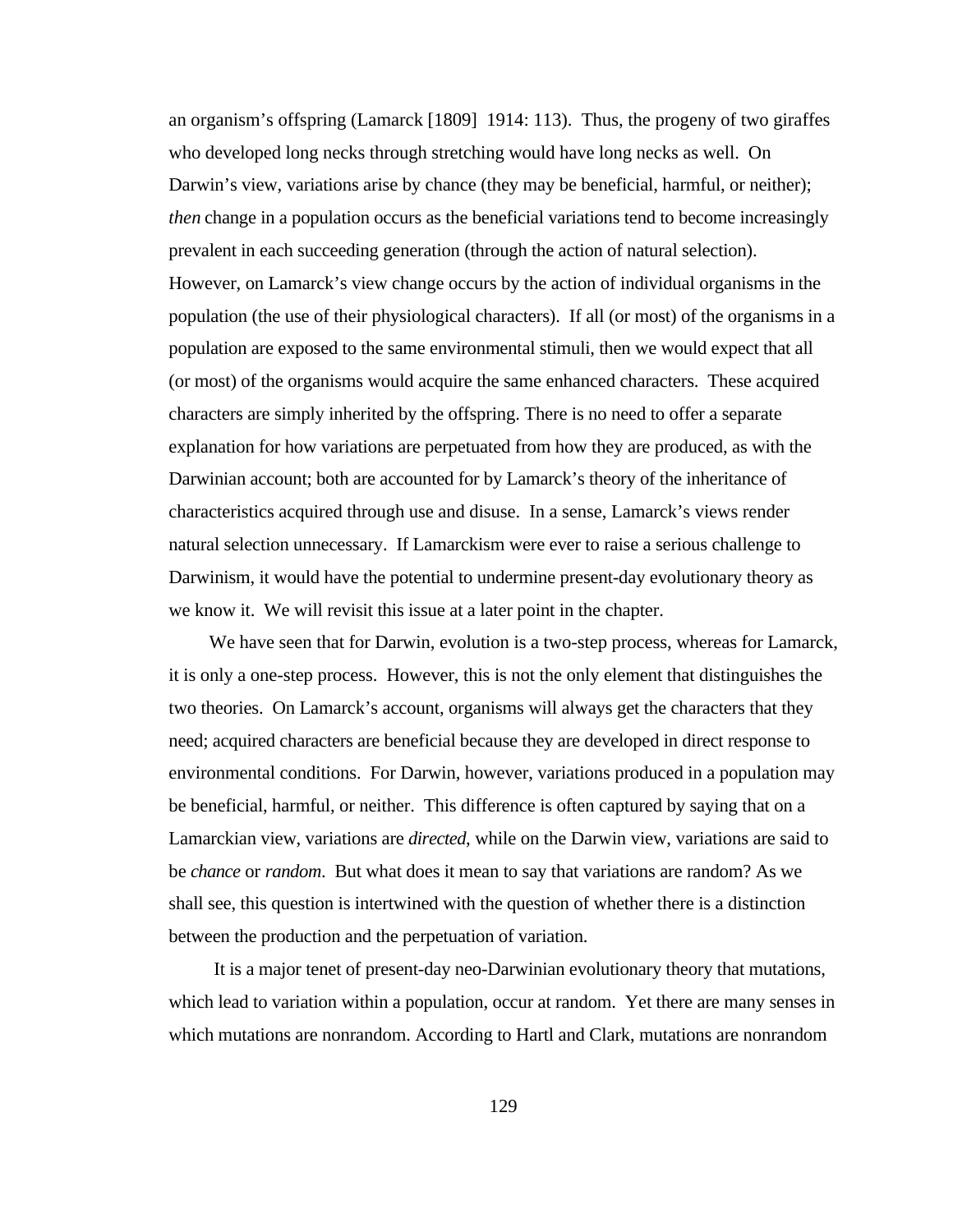with respect to the distribution and frequency of mutational sites, as well as being nonrandom with respect to the kind of mutation (Hartl and Clark, 1989: 114-118). Elliot Sober argues that mutations are misconceived as being random in three ways: 1) that a given gene is equally likely to undergo mutation or not; 2) that mutations are unpredictable; and 3) that it is equally likely that a mutation will be harmful as advantageous (Sober 1984: 104). Jablonka and Lamb point out that the claim that mutations are random does *not* mean that: genes are equally likely to undergo mutation, backward and forward mutations of a gene are equally likely, mutation rates are uninfluenced by mutagens, or that all genes are affected the same (Jablonka and Lamb 1995: 56). In a recent paper, Sniegowski and Lenski assert: "By arguing that mutation is random, we have not meant to imply that mutation occurs at equal rates at all loci or in all environments, or that mutations do not have definable, proximate causes" (Sniegowski and Lenski 1995: 572). Clearly there is some overlap in this list, yet it serves to illustrate the number of ways in which mutation *could* be random, but is not.

In what sense, then, are mutations random? According to Sober, the "defensible idea in the claim that mutation is random is simply that mutations do not occur *because* they would be beneficial" (Sober 1984: 105). However, Sober claims, this idea does not bear on the stochasticity of mutation, since mutation would be conceived as a deterministic process within population genetics whether mutations are directed or not (Sober 1984: 109). Therefore, Sober maintains, it is misleading to assert that "mutation is random"; rather, mutation "stands in contradistinction" to chance (Sober 1984: 110). Thus, on Sober's account, mutations are not random in any important sense. Alexander Rosenberg seems to share Sober's view that mutations are not random in any important sense. According to Rosenberg, the important question is whether mutations are "radically indeterministic" in light of quantum mechanical considerations. Even if they are, claims Rosenberg: "Mutation is but one among several sources of evolutionary change, and certainly not the most important one" (Rosenberg 1994: 60).

However, in claiming that mutations are not random in any important sense, both Sober and Rosenberg are examining mutation in the context of the *perpetuation* of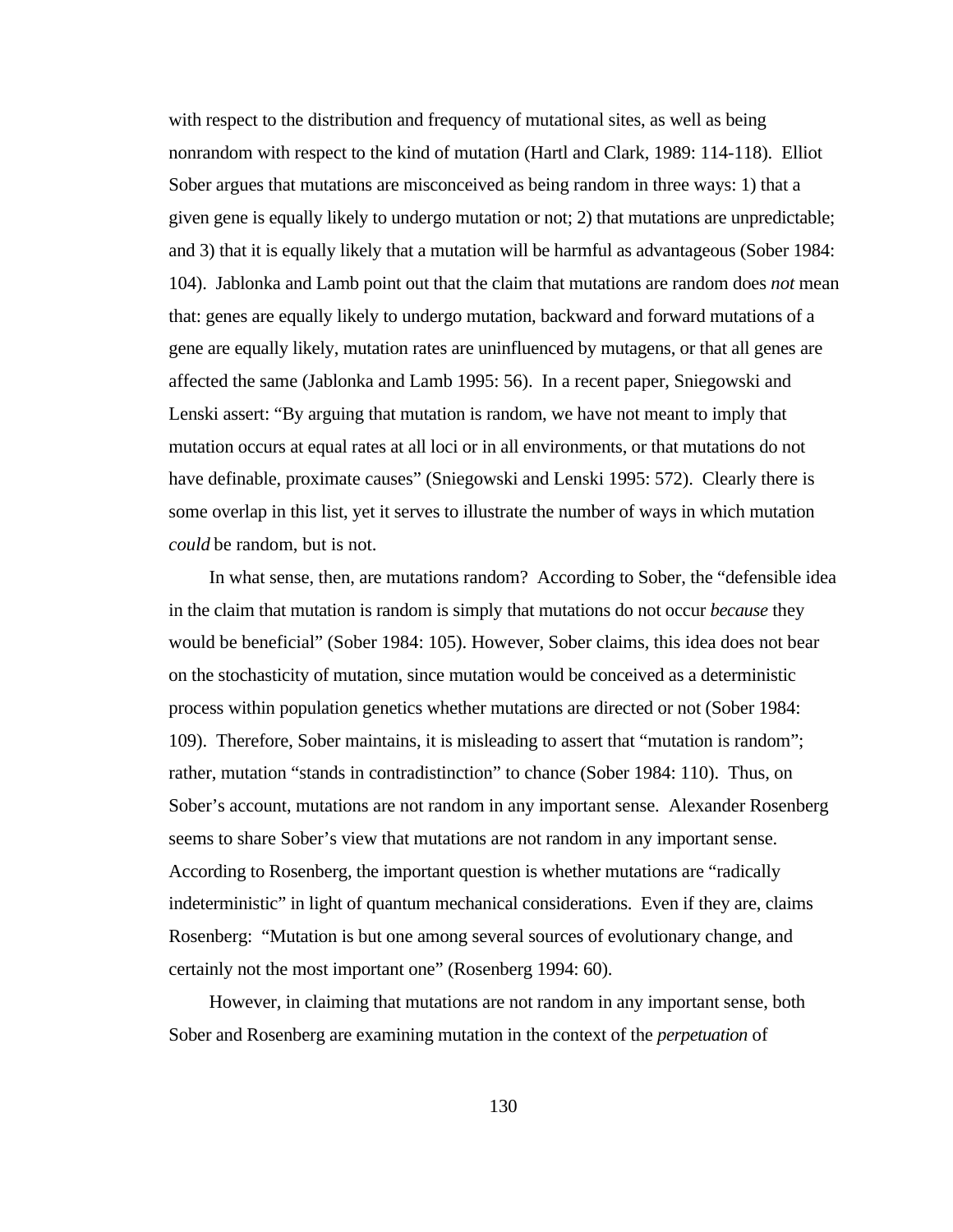variation. In population genetics, mutation is, as Rosenberg notes, "one among several sources of evolutionary change," along with natural selection, random drift, and migration. Mutation does change the composition of a population, albeit very slowly (which is why it is not generally considered to be an important source of evolutionary change). And, as Sober notes, in this context, mutation is described deterministically. This is because we can estimate the probabilities of mutation within a given population and predict the effect that mutation will have on gene frequencies in subsequent populations. Population genetics considers the effect of the mutation rate over the course of generations, and in this light treats mutation as a deterministic force.

Yet we saw above that question of the randomness of mutation arises not within the context of the *perpetuation* of variation, but within the context of the *production* of variation. Mutation, along with recombination, provides the variation upon which the other evolutionary processes (such as natural selection) operate. Sober's "defensible idea" of random mutation is that, "mutations do not occur *because* they would be beneficial." But the occurrence of mutation is the production of variation, rather than its perpetuation. Yet Sober's arguments for the determinism of mutation concern the effect of mutation on subsequent generations, or the perpetuation of variation. In arguing that mutation isn't random in any important sense, Sober has not only shifted the context, he has shifted to the *wrong* context. Likewise, in labeling mutation as an unimportant source of evolutionary change, and therefore an unimportant source of randomness, Rosenberg is considering mutation in the wrong context. It is in the context of the production of variation that mutations can be considered to be random, if at all. Thus, in arguing that mutation is not random in any important sense, both Sober and Rosenberg shift from a context of the production of variation (where mutation is generally considered to be random) to a context of the perpetuation of variation (where mutation is generally considered to be nonrandom).

The arguments of Sober and Rosenberg, taken with the multitude of ways in which mutation is considered *not* to be random (as discussed above), highlight the importance of being very clear about what is meant by the claim that mutations are random. Yet even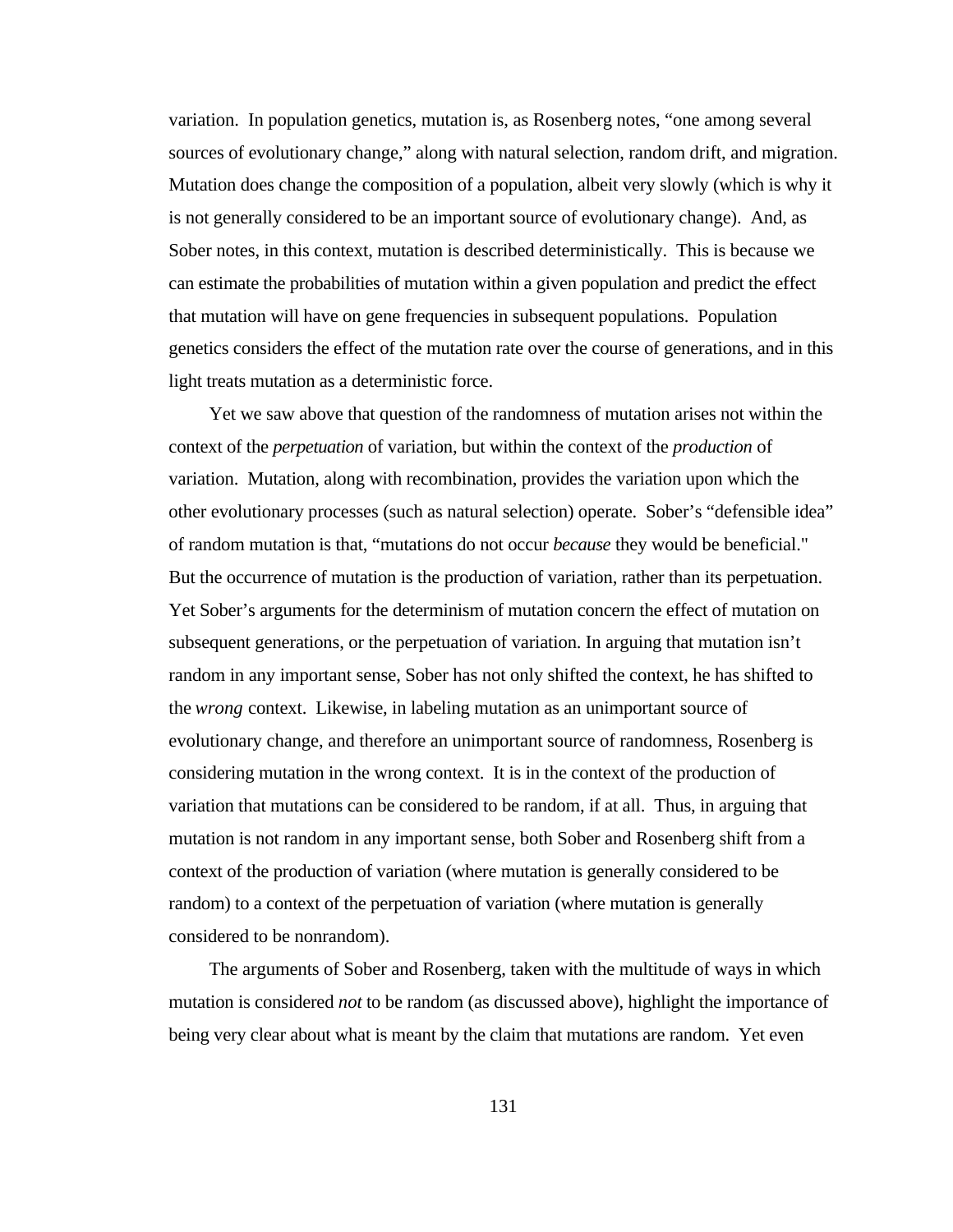Sober's "defensible idea," that mutations are random in the sense that they do not occur *because* they would be beneficial, needs further clarification. As Sober notes, we don't say that weather occurs at random because rain doesn't fall when it would be beneficial (Sober 1984: 105). Why should we say that mutation is random simply because organisms don't get the mutations they need because they need them? Furthermore, the "defensible idea" is defined in the negative: random mutations are mutations that do *not* occur because they would be beneficial; using the distinction introduced above, they are *un*directed. This means that in order to fully characterize what a random mutation is, one must first characterize what its opposite, a directed mutation is. Yet we shall see that 'directed mutation' is as difficult to characterize as 'random mutation'. But if we can't get clear on what a 'directed mutation' is, then we shall have no hope of ever characterizing a 'random mutation'.

Thus, while my primary focus here is on random mutation, I will spend some time discussing directed mutations in order to clarify the distinction. In discussing what it is to be a random mutation versus what it is to be a directed mutation, I will be distinguishing between the *concepts* of random mutation and directed mutation. However, there is also a question as to how one distinguishes between random mutations and directed mutations *empirically*. From the time of Luria and Delbrück's 1943 paper (which claimed to experimentally demonstrate that directed mutations do not occur) through 1988, few biologists doubted the claim that all mutations are random. However, in 1988, Cairns, Overbaugh, and Miller claimed to have demonstrated the occurrence of directed mutation in bacteria, setting off a series of experiments and papers, some in an attempt to support their claims and others to refute them. While it is probably still true that most biologists believe that all mutations are random, it is perhaps less true than it once was; many respected biologists now take seriously the idea that some mutations might be directed, and some would say the issue is as yet unresolved. I mention these experiments not because it is the job of a philosopher to settle the issue – that is clearly the job of the biologist – but because the recent debate has forced biologists to further refine their definitions of directed and random mutations, and the ways to empirically distinguish between them. An examination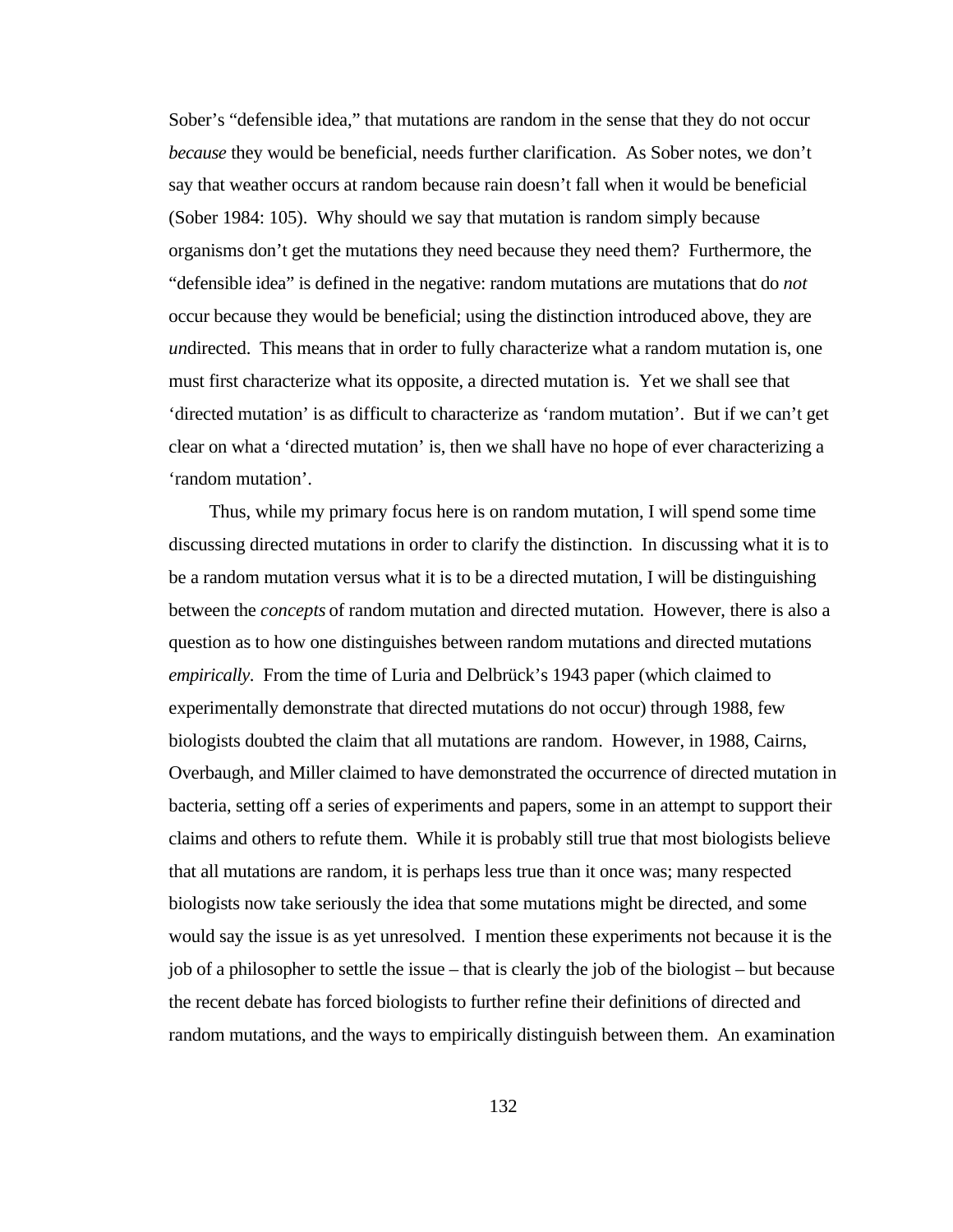of the recent literature therefore provides an opportunity for philosophers to assist biologists in clarifying these conceptual and empirical distinctions.

The structure of the chapter is as follows: First, I provide a short history of the directed mutation controversy. Second, I attempt to clarify and distinguish between the concepts of 'directed mutation' and 'random mutation', by examining three candidate sets of definitions, one from Sarkar, one from Lenski and Mittler, and one from Jablonka and Lamb. Last, I describe the nature of the directed mutation controversy and suggest a way that the opposing hypotheses can be distinguished empirically.

# **5.2. Background**

Before we begin it will be helpful to have some background on mutations and on the directed mutation controversy. However, my remarks here will be rather brief. For recent and more complete accounts of the directed mutation controversy, see Jablonka and Lamb (1995), and Sniegowski and Lenski (1995).

A *mutation* is said to have occurred when the genetic material (usually DNA) of an organism does not replicate faithfully; in other words, when there is a sudden, heritable change or "mistake" in the genetic material (Gardner et al. 1991: 289). Mutation allows parents to transmit their genetic material to their offspring in a changed form, leading to new genes. There are a number of different kinds of mutation, including base substitutions, frame-shift mutations, inversions, translocations, and gene conversions (Hartl and Clark 1989).

Lamarck is the person usually credited with the idea that the inheritance of acquired characters is the source of evolutionary change, based on a theory of "use and disuse". Although Lamarckism is often contrasted with Darwinism, as discussed above, Darwin agreed with Lamarck that organisms could acquire new characters through use and disuse and pass them along to their offspring.<sup>46</sup> Instead, it was the work of August Weismann in the 1880's that formed the primary challenge to Lamarck's ideas. In essence, Weismann

<sup>&</sup>lt;sup>46</sup> Again, to simplify the discussion, we will ignore Darwin's Lamarckian views (see note 1).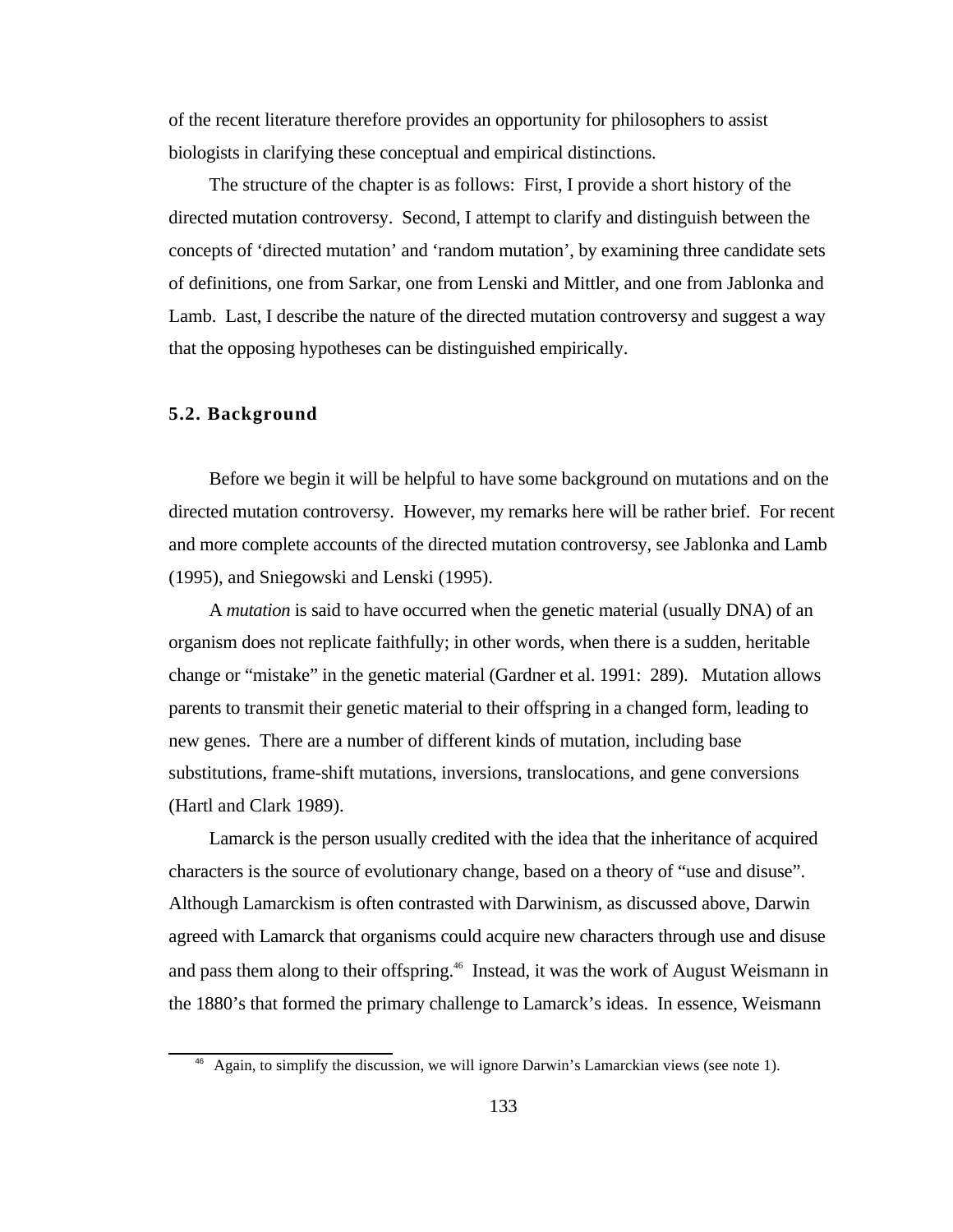claimed that while changes in the germ line produced changes in the soma, there was no mechanism by which changes in the soma could produce changes in the germ line (Jablonka and Lamb 1995: 8). In other words, there was no mechanism by which changes an organism acquired in its lifetime, such as a longer neck from stretching or strong muscles from running, could affect the organism's genetic material. Therefore, there was no mechanism by which acquired characteristics could be inherited by an organism's offspring.

By the time that Luria and Delbrück were performing experiments in the early 1940's, Weismann's ideas had gained general acceptance, and it was believed that new characters arose randomly, without respect to the use or benefit of the organism. However, the case was still somewhat unclear for bacteria, for a number of reasons. First, "it was impossible to observe the origin of an individual bacterial variant in circumstances in which it was disfavored; the only way to isolate a specific bacterial variant was by altering the environment so as to favor its phenotype" (Sniegowski and Lenski 1995). Second, bacteria lack the separation of germ line and soma found in most other, "higher" organisms. And third, it was well known that bacteria had the ability to adapt quickly to adverse conditions, causing some to speculate that bacteria were producing directed mutations – mutations developed in response to the environmental stress that would allow them to survive in the new environment – although others maintained that what was observed was the proliferation of mutations that had arisen randomly.

These proponents of directed mutations were considered to be "neo-Lamarckians", because they held that the beneficial characteristics acquired by the bacteria would be inherited by subsequent generations of bacteria. However, there is some question as to whether directed mutations may legitimately be considered "Lamarckian", because they do not involve the principle of use and disuse. Instead, the mutations were held to be directly induced by the environment, a mechanism which Lamarck explicitly rejected (Jablonka and Lamb 1995: 6). However, just as neo-Darwinian ideas stem from, but are not identical to, Darwin's own ideas, neo-Lamarckian ideas stem from, but are not identical to, Lamarck's ideas. I will thus continue the common practice of referring to proponents of directed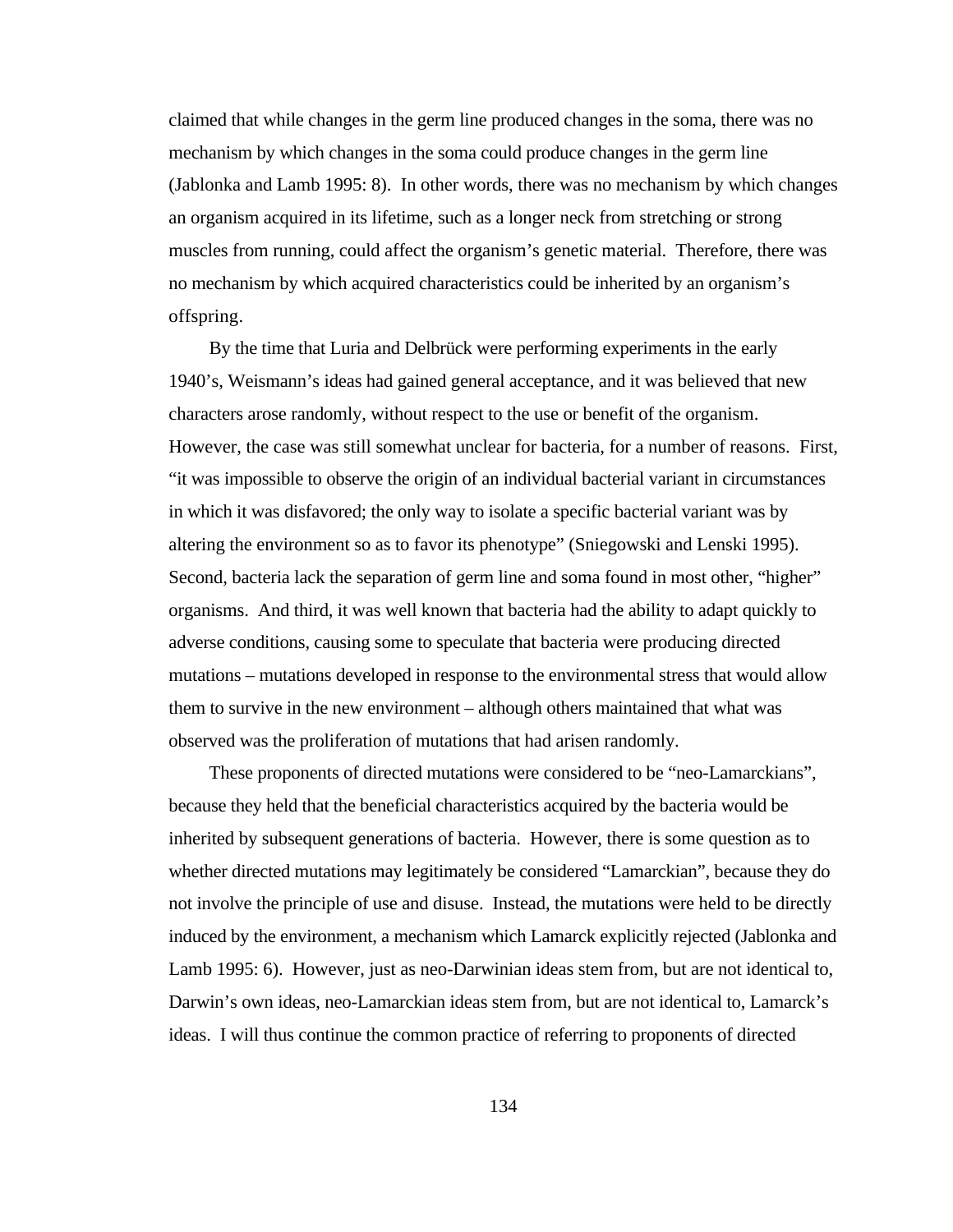mutations as "neo-Lamarckian" and critics of directed mutation as "neo-Darwinian" – in spite of the differences between Darwin's and Lamarck's views and those of their presentday advocates.

For many biologists, Luria and Delbrück's 1943 paper, and the papers that confirmed its results (e.g., Newcombe 1949, Lederberg and Lederberg 1952, Cavalli-Sforza and Lederberg 1956), put to rest the idea that directed mutations occurred in bacteria. Luria and Delbrück performed a "fluctuation analysis" in an attempt to decide between what they termed the "acquired hereditary immunity" hypothesis and the "mutation" hypothesis (Luria and Delbrück 1943). In present-day terms, the "acquired hereditary immunity" hypothesis corresponds to the hypothesis that mutations are directed; the "mutation" hypothesis corresponds to the hypothesis that there are random mutations. Luria and Delbrück exposed a number of pure bacterial cultures to a virus, and speculated thus: random mutations could have occurred any time prior to the application of the virus, but they would have occurred at different points in time. This would mean that the clones of resistant bacteria would be of different sizes (Luria and Delbrück 1943: 493), since the earlier mutants would have more time to replicate, and so would be of a greater number than later mutants. This kind of distribution has been referred to as a "jackpot" distribution – the early mutants "won" early, enabling them to acquire a "jackpot". "Jackpot" distributions have a high variance-to-mean ratio; the distribution would show a high variance, due to the differences in sizes of the jackpots. However, directed mutations would of course occur only subsequent to the application of the virus. So, Luria and Delbrück theorized that directed mutations, if they occurred, would be distributed randomly among cultures (Luria and Delbrück 1943: 493), since they would presumably be equally likely to occur in each culture. More specifically, they would exhibit a Poisson distribution (Luria and Delbrück 1943: 494), which is a special case of the well-known binomial distribution for very rare events (such as mutation). A Poisson distribution has the special property that the variance-to-mean ratio is equal to one. Thus, according to Luria and Delbrück, if the distribution had a high variance-to-mean ratio, the mutation hypothesis (random mutation) would be supported; if the distribution had a variance-to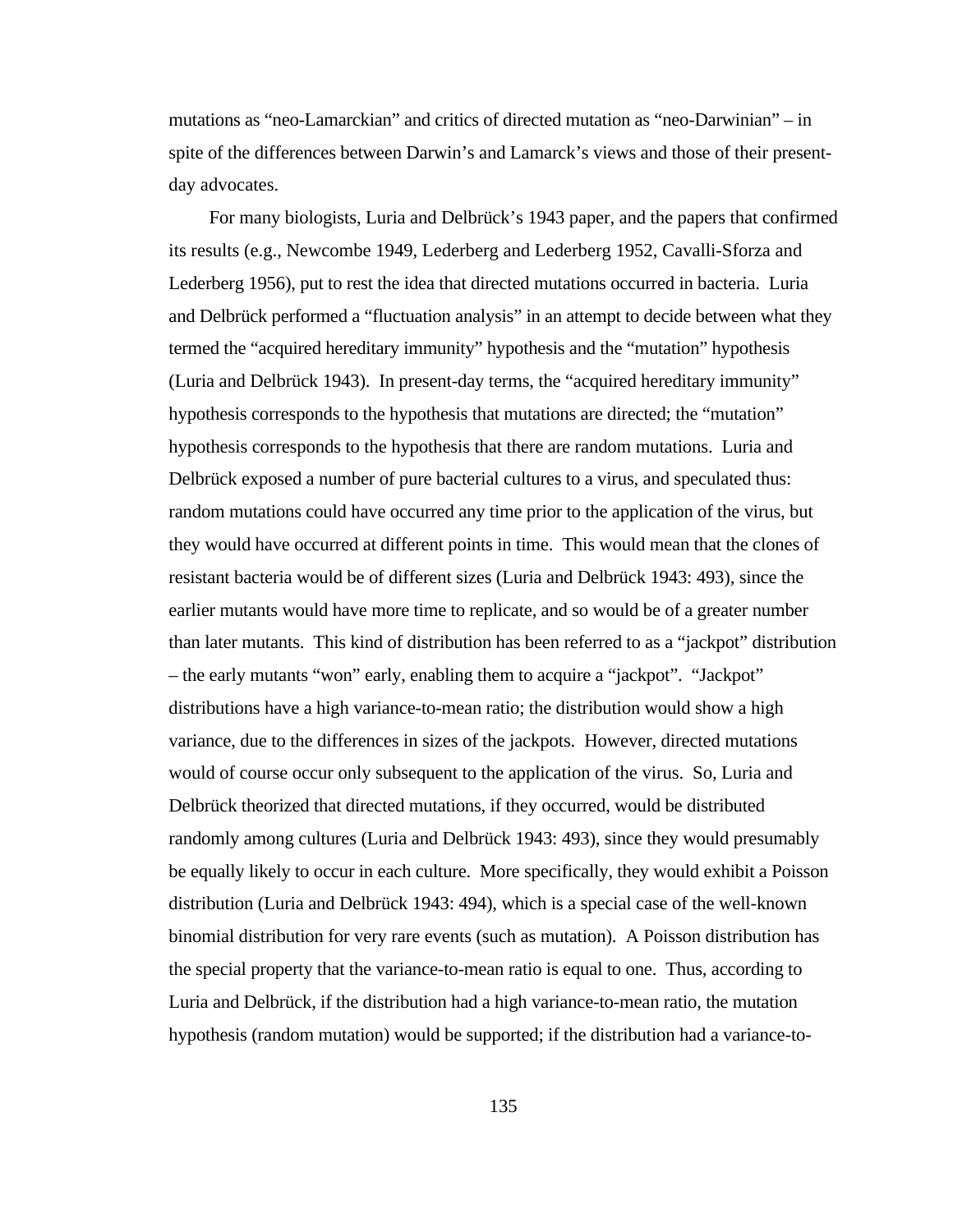mean ratio of one, the acquired hereditary immunity hypothesis (directed mutation hypothesis) would be supported. A high variance-to-mean ratio was found (Luria and Delbrück 1943: 503-7); thus, for Luria and Delbrück (and subsequent generations of biologists), mutations in bacteria were considered only to occur randomly. Neo-Lamarckism was seen as having been refuted.

It wasn't until the experiments of Cairns, Overbaugh, and Miller (1988) that directed mutation again began to be taken seriously, at least by some biologists. Other biologists before Cairns, Overbaugh, and Miller had attempted to show the occurrence of directed mutation, such as Shapiro (1984), but Cairns, Overbaugh, and Miller were more influential, perhaps because the reputation of the authors, or perhaps because of their controversial language: "cells may have mechanisms for choosing which mutations will occur" (Cairns et al. 1988: 142). Cairns, Overbaugh, and Miller criticized the experiments of Luria and Delbrück on two grounds: 1) The hypotheses Luria and Delbrück considered were "extreme": 'all mutations are random' versus 'all mutations are directed'. Cairns, Overbaugh, and Miller proposed testing two less extreme hypotheses: 'all mutations are random' versus 'not all mutations are random (some are directed)'. 2) Directed mutations would not have had time to occur in Luria and Delbrück's experiments, since the bacteria would be killed before they had time to develop the mutations that would provide them resistance to the virus. Cairns, Overbaugh, and Miller thus used non-lethal "selective" environments for their bacterial experiments. Using Luria and Delbrück's fluctuation analysis, Cairns, Overbaugh, and Miller found that the distribution of mutants was neither a "jackpot" distribution (which would indicate that all the mutations were random) nor a Poisson distribution (which would indicate that all the mutations were directed), but somewhere in between. On this basis, they concluded that both directed mutation and random mutation were occurring in the population under study (Cairns et al. 1988). They also performed a controlled experiment (discussed below) and attempted to confirm the results of Shapiro (1984).

Since the work of Cairns, Overbaugh, and Miller was published, there has been a flurry of papers, some in support of Cairns, Overbaugh, and Miller's claims, and some

136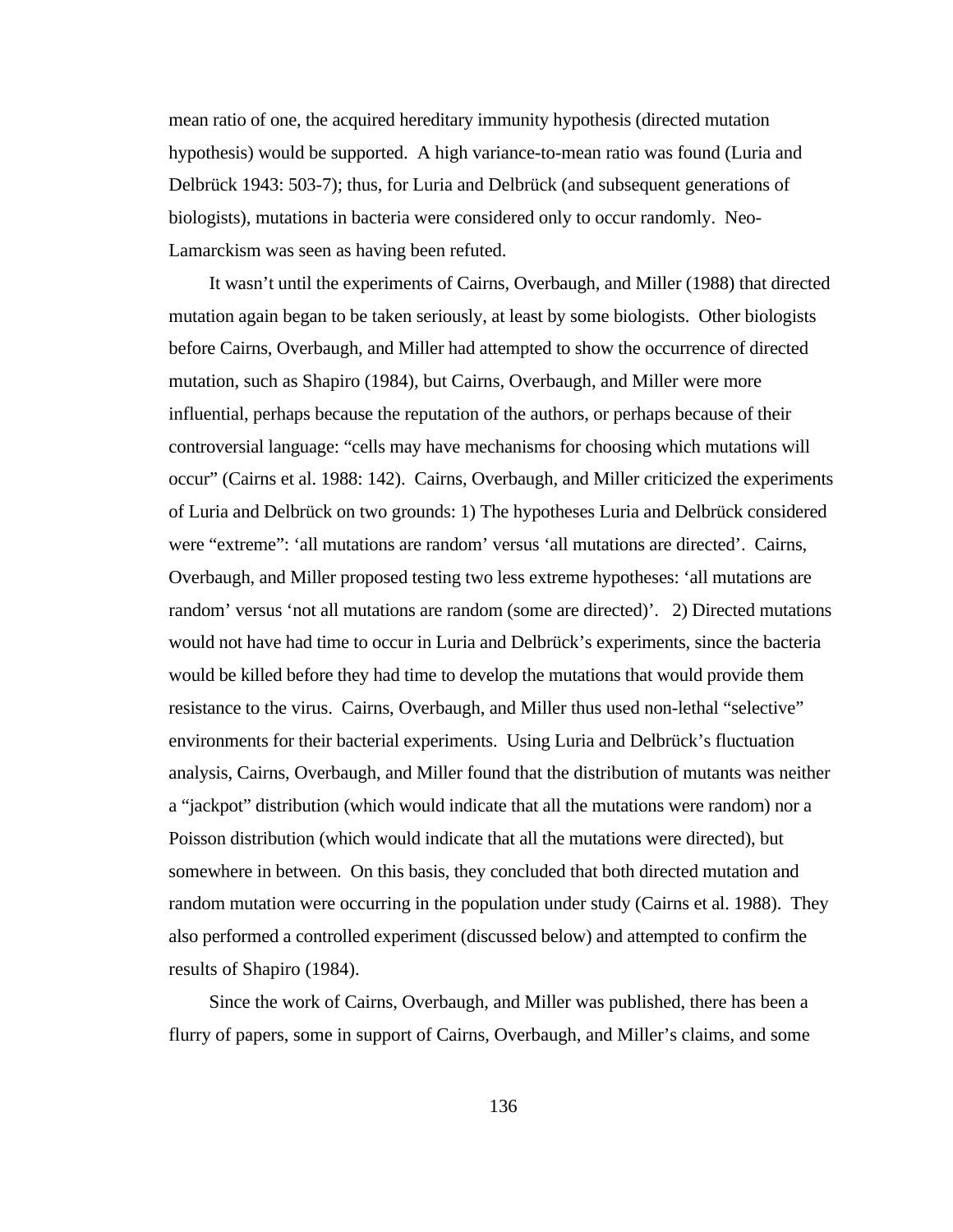attempting to refute them (see Jablonka and Lamb 1995 and Sniegowski and Lenski 1995 for references). Some would say the issue is not yet resolved, although many (perhaps most) biologists continue to hold the belief that directed mutations do not occur. Most of the work has been done on bacteria, although Jablonka and Lamb (1995) discuss experiments that attempt to show directed mutation in eukaryotes. My goal here is to examine these findings for what they can tell us about the concepts of directed and random mutation generally (as they apply to all organisms, not just bacteria) as well as what they can tell us about the nature of the empirical controversy.

# **5.3. The Conceptual Distinction Between Random Mutations and Directed Mutations**

As I suggested earlier, the concepts of directed and random mutation are quite muddled. The term 'random mutation' is defined in negative terms, but it is not clear what it is being contrasted with. A random mutation is an undirected mutation, but what is a directed mutation? If, as Sober suggests, random mutations are mutations that do *not* occur because they would be beneficial, what does it mean for a mutation to arise because it is beneficial? In order to answer these questions and further refine our definitions of random and directed mutations, we will examine three pairs of candidate definitions: one pair from a philosopher and two pairs from biologists (one pair neo-Darwinian, the other pair neo-Lamarckian). We shall see that none of these definitions is entirely appropriate; however, our examination of them will point us in the direction of a suitable definition.

In the following discussion, I shall assume that the goal is to define random and directed mutation in such a way so that they are mutually exclusive and exhaustive. In addition, we shall consider the following factors: do the definitions reflect the terms of the current controversy? Do they reflect the terms of historical debates? How do they fit in with other concepts in current evolutionary theory? These criteria shall serve to help us determine whether a purported set of definitions for random and directed mutation is adequate.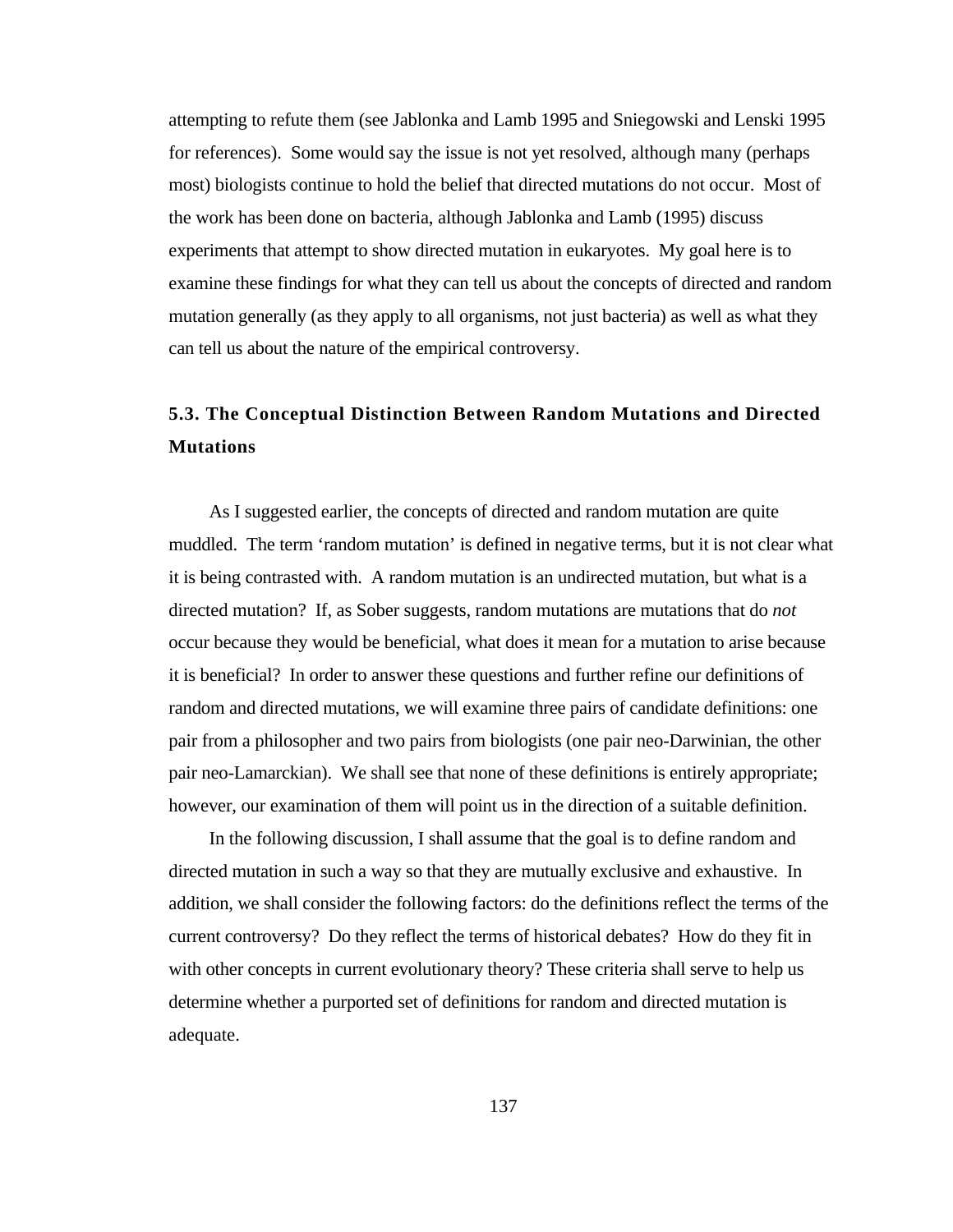According to Sahotra Sarkar, a mutation is random "if and only if the probability of its occurrence in an environment has no correlation with the fitness of the phenotype induced by it in that environment" (Sarkar 1991: 237), whereas directed mutations are mutations for which there is "a positive correlation between the mutation rate and the fitness of the associated phenotype" (Sarkar 1991: 239). (Let us call this definition **S1**). This definition of directed mutations is misleading; it seems to imply that the fitter a mutation will make an organism in its environment, the higher the organism's mutation rate will be. If this is what Sarkar means, then his definition **S1** of directed mutation is too strict. One phenotype can be fitter than another, yet the rate of mutation to that phenotype may be lower. The important question is whether the mutation in question is fitness enhancing at all; the degree to which it produces fitness, and the correspondence to the mutation rate, is really besides the point. By requiring that "fitter" mutations have higher mutation rates, Sarkar potentially excludes directed mutations in his definition **S1**. Thus, the definition fails because it fails to be exhaustive.

Somewhat more promising is Sarkar's restatement of the definition of directed mutation. Sarkar states:

A strong definition [of directed mutation] would be one that requires that a mutation be considered directed *if and only if* it occurs (or occurs more frequently) in an environment where its associated phenotype has an enhanced fitness. A weaker definition would be one that dropped the "only if" clause: a mutation is then considered directed if it occurs (or occurs more frequently) in the fitness-enhancing or "selective" environment as characterized above… Only the latter will be used here (Sarkar 1991: 239; emphasis in original).

Thus, the "weak definition" of directed mutation, which Sarkar adopts, suggests that a mutation is directed if it occurs (or occurs more frequently) in an environment where its associated phenotype has an enhanced fitness. (Let us call this definition **S2**). However, the parenthetical clause "occurs more frequently" is ambiguous. Does Sarkar mean that a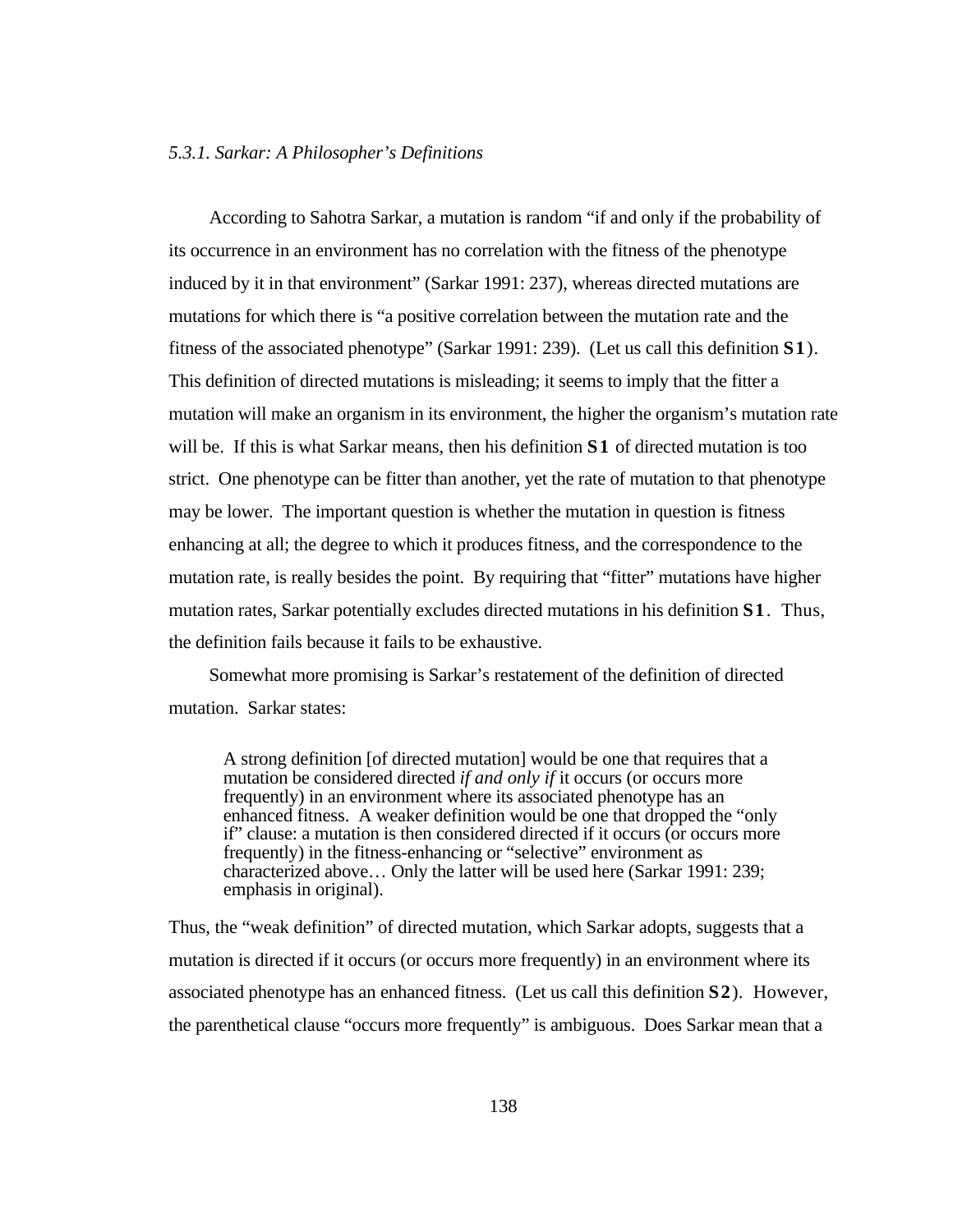mutation is directed if it occurs more frequently than mutations that are less fit in the given environment? Or does he mean that a mutation is directed if it occurs more frequently in environments where it is advantageous than in environments where it is less advantageous? If it is the former, this is the interpretation we gave to **S1** above; we saw that unduly required directed mutations to be prolific. If it is the latter, we will have more to say about this definition below, in discussing the views of Lenski and Mittler.

No matter which interpretation you take, however, definition **S2** as it stands is problematic, because of the possibility of satisfying the definition without the parenthetical clause. In other words, definition **S2** leaves open the possibility that a mutation that occurs in an environment where its associated phenotype has increased fitness is a directed mutation. Yet we saw above that the two-step Darwinian process requires that a variation be either harmful, or neutral, *or* beneficial; natural selection then tends to increase the proportion of beneficial variations within the population. If variations were never beneficial, then evolution by natural selection would never be able to explain the adaptation of organisms to their environment. Assuming populations had sufficient traits to survive in their environments, without beneficial variations neutral variations would tend to become more prevalent than harmful ones, and the less harmful variations would tend to become more prevalent than the more harmful ones. But it is the *beneficial* variations that lead to an organism's "fit" with the environment. Yet, as we saw, Darwinian variation is not directed variation; it is explicitly chance variation (or, in present-day terms, random mutation). So to define a directed mutation as a beneficial mutation, as **S2** does, is to include under the umbrella of 'directed mutation' mutations that perhaps should properly be considered to be random mutations. Clearly some beneficial mutations should be directed mutations (definitionally speaking), but not all. Sarkar's definition **S2**, by including what might be considered to be random mutations under the definition of directed mutations, thus fails to produce a pair of definitions that are mutually exclusive. He therefore fails to distinguish between the concepts of directed mutation and random mutation.

As stated in the quotation above, Sarkar makes a distinction between "strong" and

139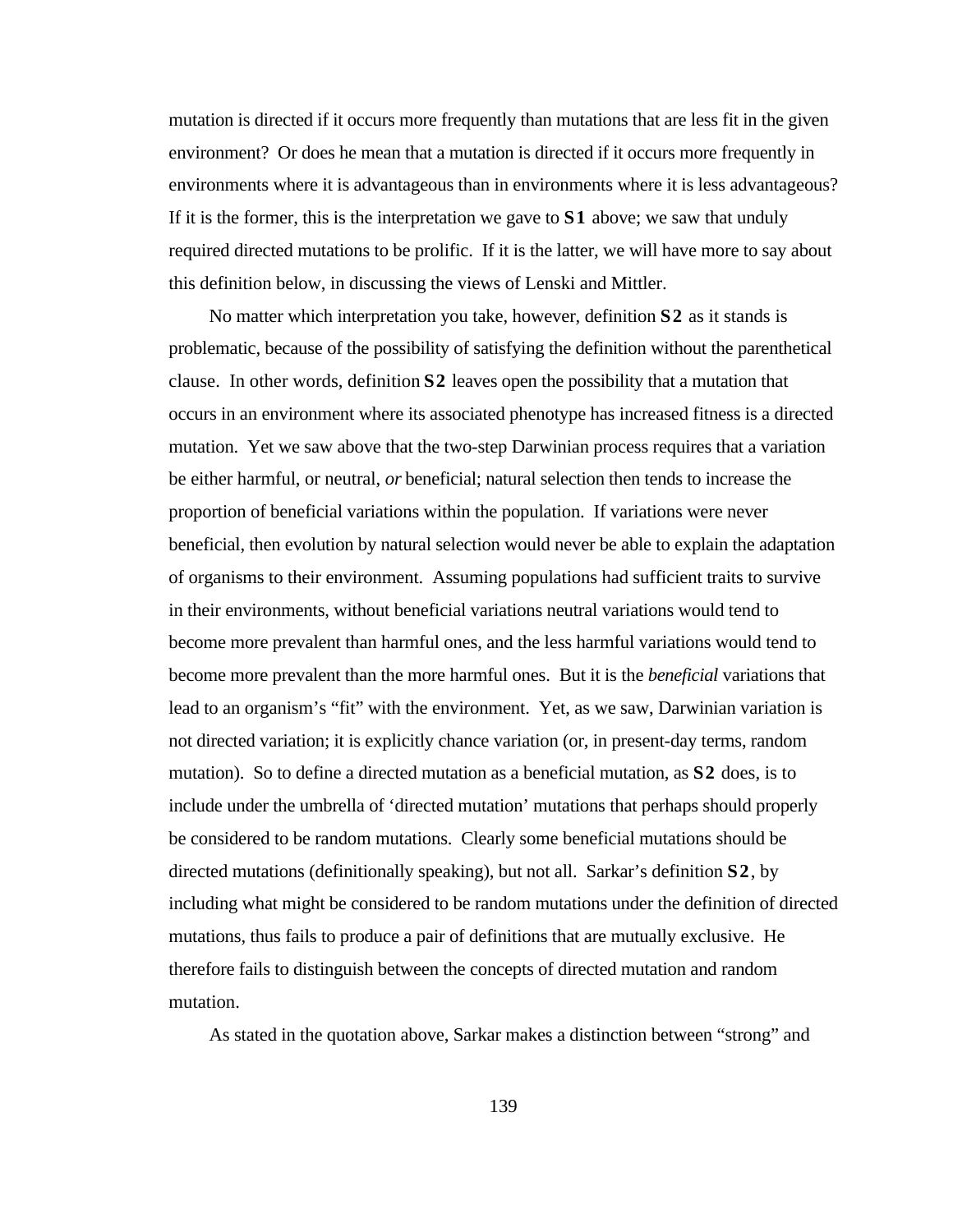"weak" definitions of directed mutation, the difference being that the "weak" definition lacks an "only if" clause. Sarkar is a proponent of the "weak" definition. That is, he claims that a mutation is directed *if* it occurs (or occurs more frequently) in an environment where its associated phenotype has an enhanced fitness, but he does not claim that a mutation is directed *if and only if* it occurs (or occurs more frequently) in an environment where its associated phenotype has an enhanced fitness. Sarkar maintains that the "strong", "if and only if" definition is propounded by Richard Lenski (1989), and is *too* strong: "it excludes any random (or selectively neutral) occurrence of these mutations" (Sarkar 1991: 239; see also n. 17). However, Sarkar misreads Lenski on this issue; the directed mutation hypothesis that Lenski (a neo-Darwinian) disagrees with is that "certain mutations in bacteria occur more frequently in the presence of environmental agents that favor the resulting mutants than in the absence of these agents" (Lenski 1989: 148). The key difference is that Sarkar claims that Lenski says, "occur (or occur more frequently)" whereas Lenski says only, "occur more frequently." To say that a mutation is directed if and only if it *occurs*in an environment where it would be beneficial *is* to exclude the possibility that the same mutation could occur randomly in a neutral or disadvantageous environment. But to say 'a mutation is directed if and only if it *occurs more frequently* in environments where it is advantageous than in environments where it is less advantageous' does not exclude the possibility of it occurring randomly in neutral or disadvantageous environments; it suggests only that there will be more mutations *overall* in the favorable environment. This is quite reasonable, since if random mutations are occurring in all the environments, but directed mutations are occurring only in the environments where they would be advantageous, we would expect there to be more of them in that environment. Thus, Sarkar's criticism of Lenski's definition does not hold; it is based on a misreading. Let us then turn to a version of Lenski's definition, as expounded in Lenski and Mittler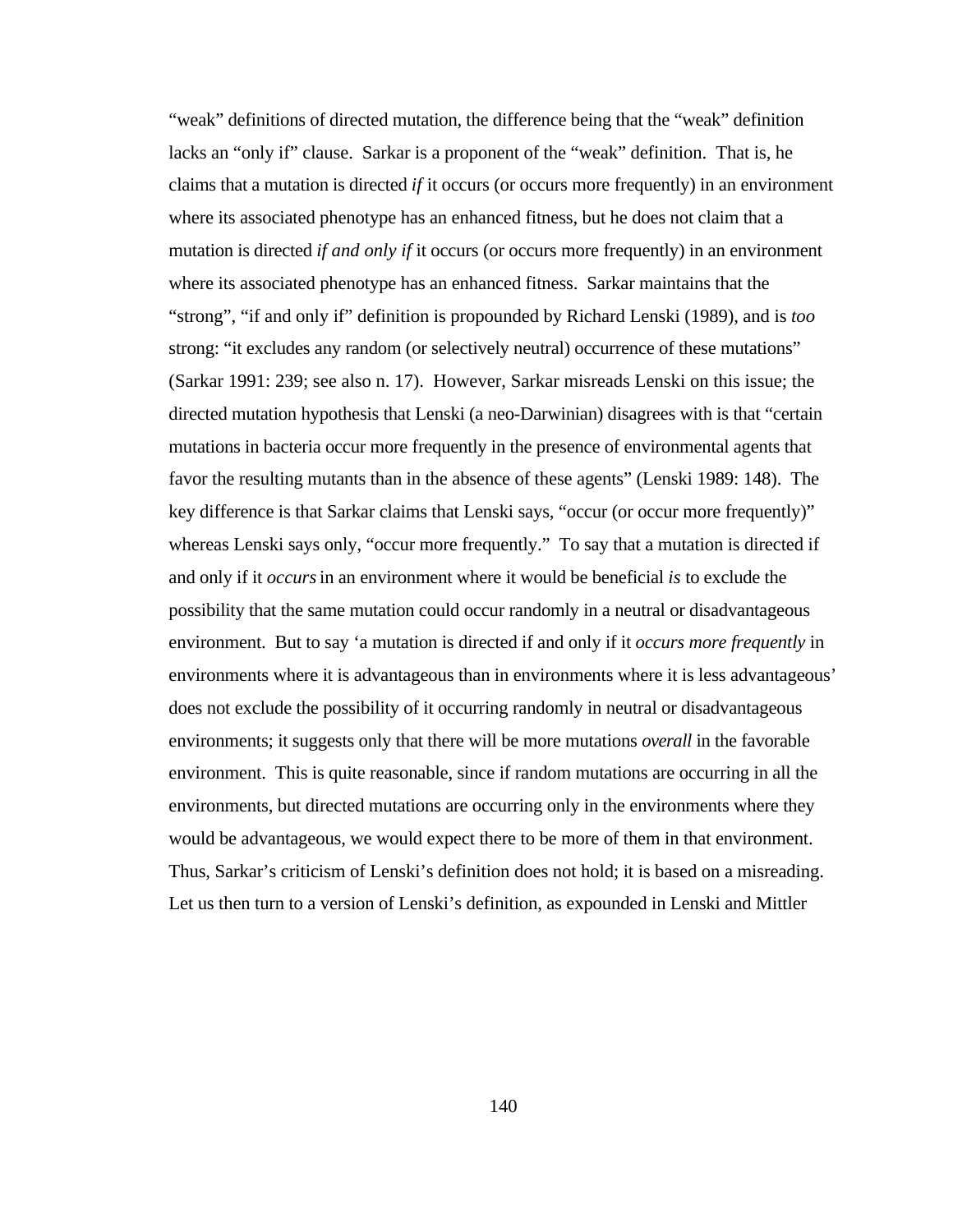(1993) and see if it fares any better than Sarkar's definition.<sup>47</sup>

#### *5.3.2. Lenski and Mittler: Neo-Darwinian Definitions*

According to Richard Lenski and John Mittler, persistent critics of the directed mutation hypothesis, random mutations are random in the sense that "the likelihood of any particular mutational event is independent of its specific value to the organism" (Lenski and Mittler 1993: 188). A directed mutation, on the other hand, would be a mutation which "occurs at a higher rate specifically when (and even because) it is advantageous to the organism, whereas comparable increases in rate do not occur i) in the same environment for similar mutations that are not advantageous, and ii) for the same mutation in similar environments where it is not advantageous" (Lenski and Mittler 1993: 188). In other words, on this definition directed mutations are mutations that are specifically induced and which occur more often when they would be beneficial to the organism than when they would not.

One thing to notice about Lenski and Mittler's definition is that while it hints at causality (in the phrase, "and even because"), the causality is not explicit or required. That is, it is unclear what sort of causal connection (if any) is to obtain between any of the factors involved in the definition in order for a mutation to be considered directed. This is similar to Sober's definition, which suggested that a directed mutation is one that occurs *because* it is beneficial. On Sober's definition, causality is implied, but it is unclear exactly how being beneficial is a causal factor in the production of a directed mutation. Likewise, the role of causality in Lenski and Miller's definition is unclear. Why is it that mutations are occurring more often in certain environments? Are environmental stresses the key causal factor? The definition suggests this interpretation, but it is not made explicit,

<sup>47</sup> Lenski and Mittler's 1993 definition is essentially the same as Lenski's 1989; I use the 1993 version below because it is more clearly articulated than the 1989 version. In fairness to Lenski and Mittler, I should point out that there are numerous variations on their definitions of random and directed mutations in their extensive work on the subject, some of which will not be subject to the criticisms I will levy against them. I consider the 1993 definition not only because of its clarity, but because it is illustrative as to where it goes right and where it goes wrong.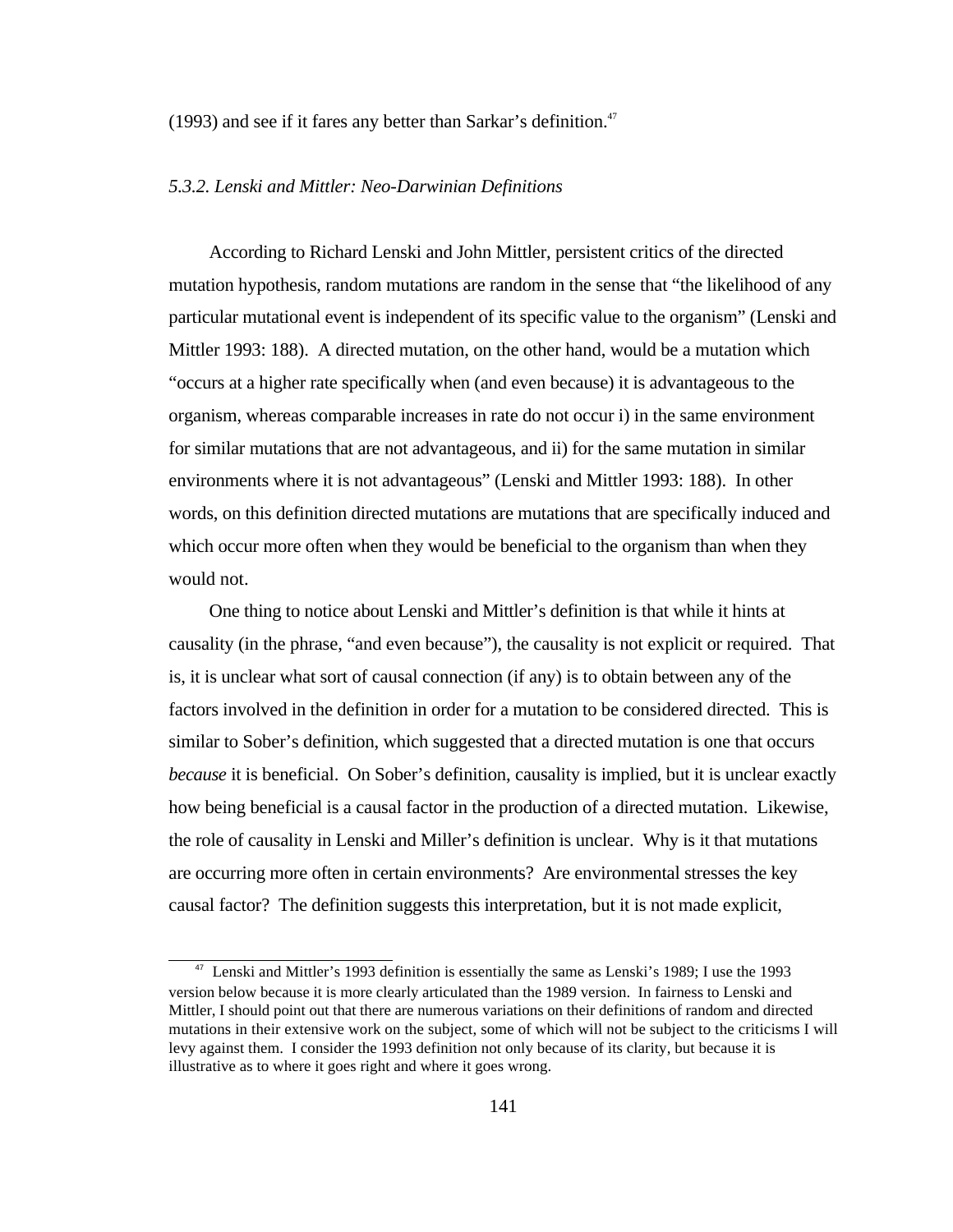leaving the definition open to other possible interpretations.

One problem with the lack of explicit causality in Lenski and Mittler's definition is that causality, and in particular the causality of the environment, has been an important element of the debate between proponents and critics of directed mutations since before Luria and Delbrück. Luria and Delbrück note that while "many… investigators believed that the virus by direct action induced the resistant variants," other investigators "believed that the resistant bacterial variants are produced by mutation in the culture prior to the addition of the virus" (Luria and Delbrück 1943: 491). In other words, the proponents of directed mutation believed that the virus (part of the bacteria's environment) caused the mutation that allowed the bacteria to survive the virus. The critics of directed mutation, on the other hand, believed that the mutations occurred prior to the introduction of the virus, making it impossible for the virus to play a causal role. Luria and Delbrück, in attempting to experimentally decide between these two hypotheses, are attempting to ascertain whether the environment (in particular, the virus) plays a causal role in the production of the mutations or not.

The importance of causality in the debate over directed mutation has continued into the present day. This is reflected in the language used by biologists. Thus, Cairns, Overbaugh, and Miller declare: "Our problem is to determine how many of these variants are arising as a *direct and specific response* to the selection pressure (would not have occurred in its absence) and how many are 'spontaneous' (would have arisen even in the absence of selection)" (Cairns et al. 1988: 142; emphasis added). Foster refers to directed mutations as mutations that arise "in response to the selective agent" (Foster 1991: 215). Even Lenski himself uses this language in an earlier paper: "According to the hypothesis of induced or directed mutation … the mutant genotype appears, with some low probability, as *the direct result of its exposure to the selective environment*" (Lenski 1989: 148; emphasis added); why is this causal language not part of his and Mittler's 1993 definition?

Thus, the problem with Lenski and Mittler's definition is that it does not explicitly exclude other causal factors, leaving open the possibility that other causal factors besides environmental stresses are what really is at stake. For example, the death of mutants in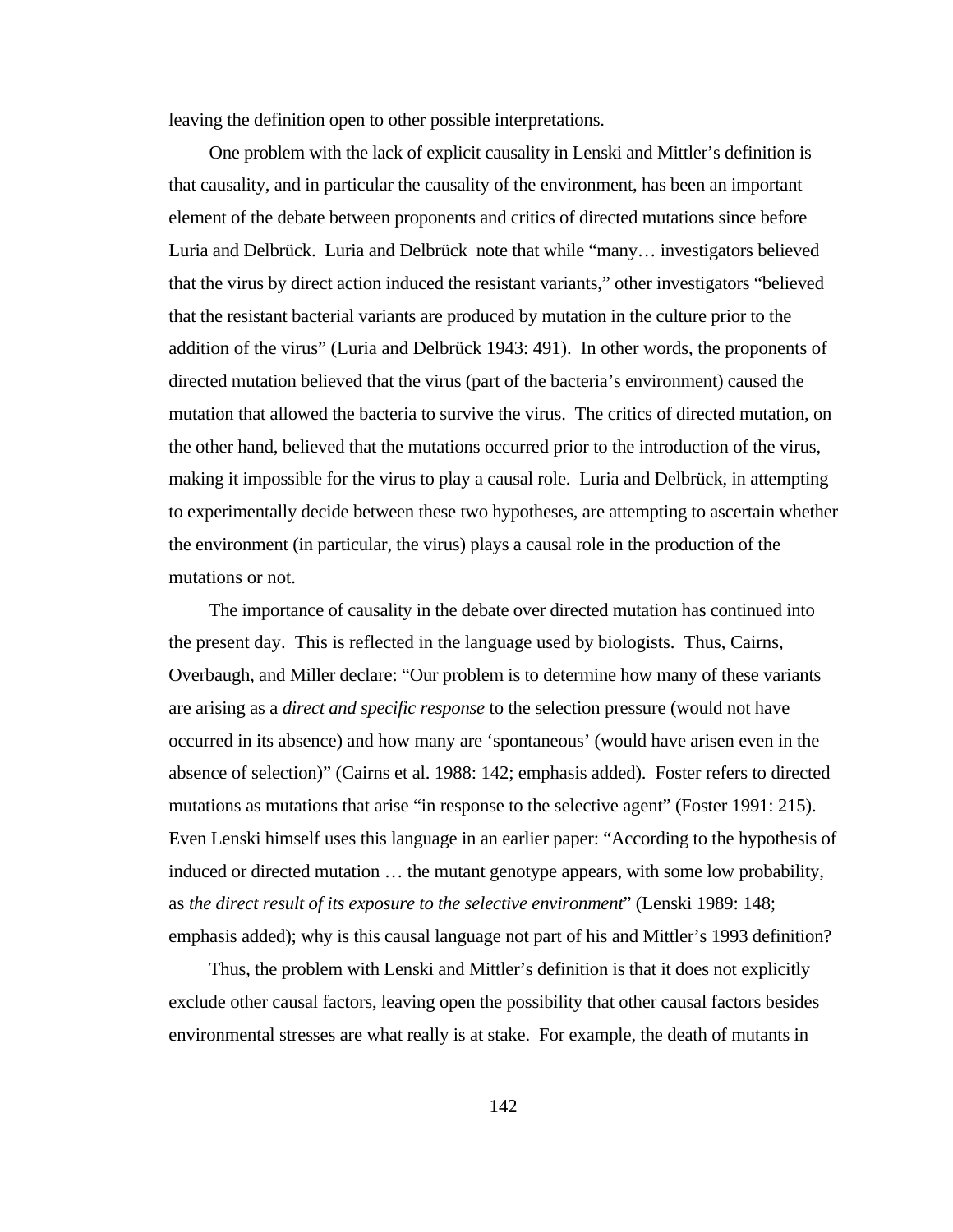disadvantageous environments will produce results such that the mutation rate appears to be higher in favorable environments than in unfavorable ones. Lenski and Mittler's definition needs to rule out such causal factors. Moreover, in failing to explicitly incorporate this causal element in their definitions, Lenski and Mittler fail to delineate a key element of the debate between proponents and critics of directed mutation, as reflected in their language.

One point has been glossed over in the above discussion, and that is the issue of *specificity*. Part (i) of Lenski and Mittler's definition, quoted above, points out that a mutation should only be considered directed if the increase in mutation rate is not part of a general increase in the mutation rate for *all* mutations. In other words, the increase in mutation rate should be *specific*; the environmental stress should produce an increase in the mutation rate only for those mutations that are an adaptive response to the stress, not for all mutations in general. The reason that Lenski and Mittler require that the increase in mutation rate be specific to the beneficial mutation(s) in question is that if a particular environmental challenge increases the mutation rate for advantageous, neutral, and disadvantageous mutations alike, then the environmental challenge has produced a general increase in the mutation rate, but it has not produced a directed mutation. Such conditions are well known and uncontroversial. For example, it has long been known that radiation produces a general increase in the mutation rate. Some of these mutations might be beneficial (although most probably will not be), yet they should not be considered to be *directed* mutations. Only mutations that undergo an increase in mutation rate that is specific to that mutation, and not part of a general increase in mutation rate, should be considered to be directed mutations. Thus it is important that definitions of directed and random mutation include specificity as well as causality.

#### *5.3.3. Jablonka and Lamb: Neo-Lamarckian Definitions*

Eva Jablonka and Marion Lamb, in their recent book, *Epigenetic Inheritance and Evolution: The Lamarckian Dimension*, propose that neo-Lamarckian systems – defined as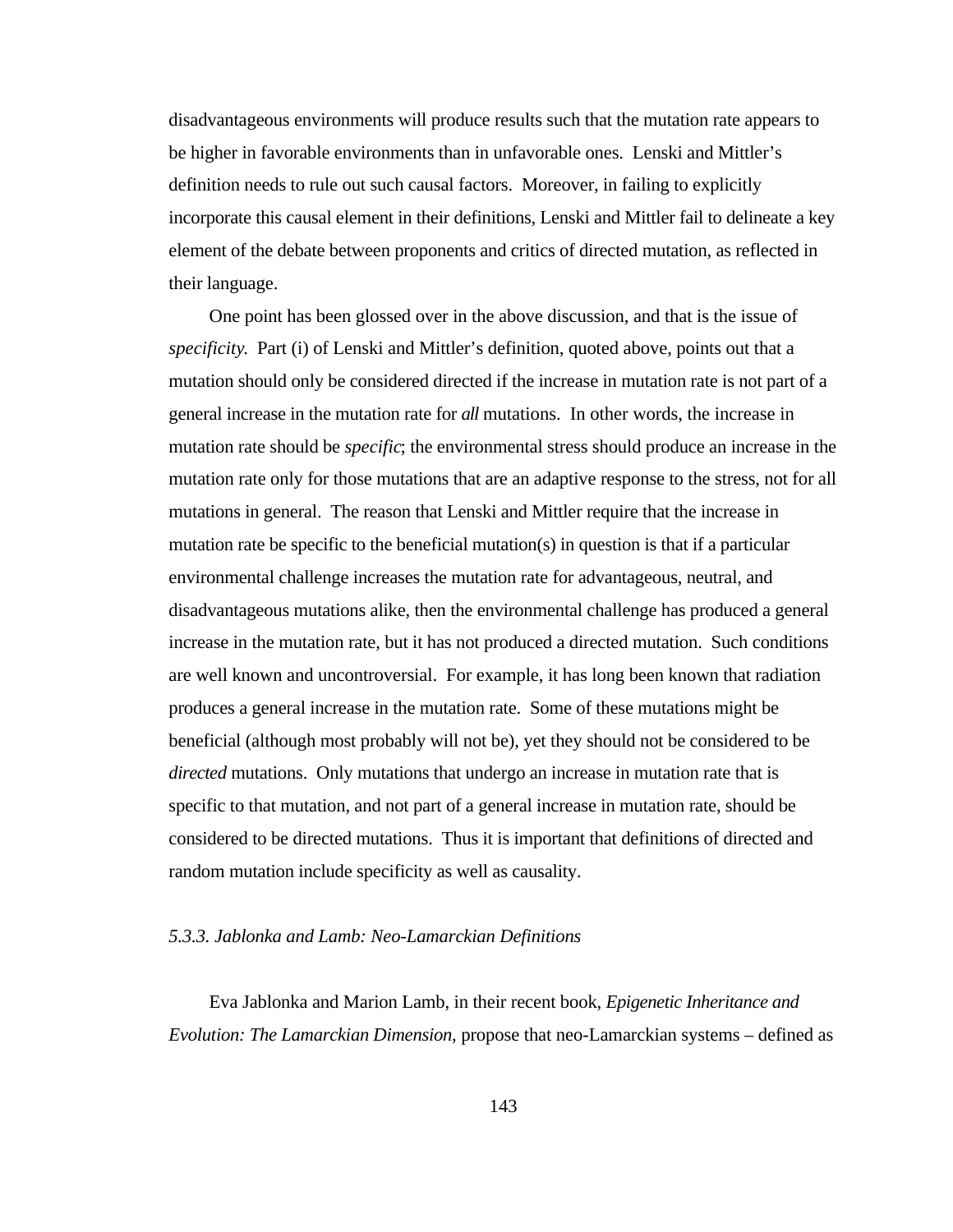the transmission of acquired characters – play a much larger role in evolution than is generally thought. Although their research concerns neo-Lamarckian inheritance in broad terms (including, for example, non-DNA cellular transmission of hereditary information), our focus here will be only on their neo-Lamarckian views regarding mutation.

Before beginning, it is important to understand exactly what kind of challenge (if any) Jablonka and Lamb pose to the neo-Darwinian paradigm. In the Introduction to this chapter, we briefly discussed the way in which the Lamarckian theory of use and disuse seems to make natural selection unnecessary. If organisms get the beneficial variations that they need and transmit them to their offspring, there seems to be no need for natural selection – no need to explain how beneficial variations are perpetuated in a population. Yet Jablonka and Lamb steadfastly maintain that their intention is not to overturn neo-Darwinism, but to enlarge it. Similar to Darwin himself, they contend that not all inherited variations are random; some are directed (Jablonka and Lamb 1995: 1).

Furthermore, Jablonka and Lamb argue that not only is neo-Lamarckism *compatible* with neo-Darwinism, it *requires* it. Lamarckism has often been criticized because it depends upon, but fails to explain, the physiological adaptability of organisms. In the giraffe example we discussed previously, giraffes stretch their necks to reach the highest leaves, lengthening their necks in the process. The Lamarckian theory holds that these lengthened necks can be inherited by the giraffes' offspring. But why do giraffes have the ability to lengthen their necks through stretching in the first place? What is the explanation for this adaptability? Lamarck himself offered no explanation; "for him, it was inherent in the very essence and definition of life" (Jablonka and Lamb 1995: 6). However, Jablonka and Lamb argue that the explanation for the physiological adaptability of organisms is natural selection itself; they "do not doubt that the basic mechanisms underlying the inheritance of acquired variations evolved in a Darwinian fashion by the selection of accidental variations" (Jablonka and Lamb 1995: 25). Thus, while it may be the case that the definitions of random and directed mutation that Jablonka and Lamb propose are influenced by their neo-Lamarckian beliefs (as we shall discuss below), this influence should not be interpreted as anti-Darwinian. Jablonka and Lamb's beliefs both incorporate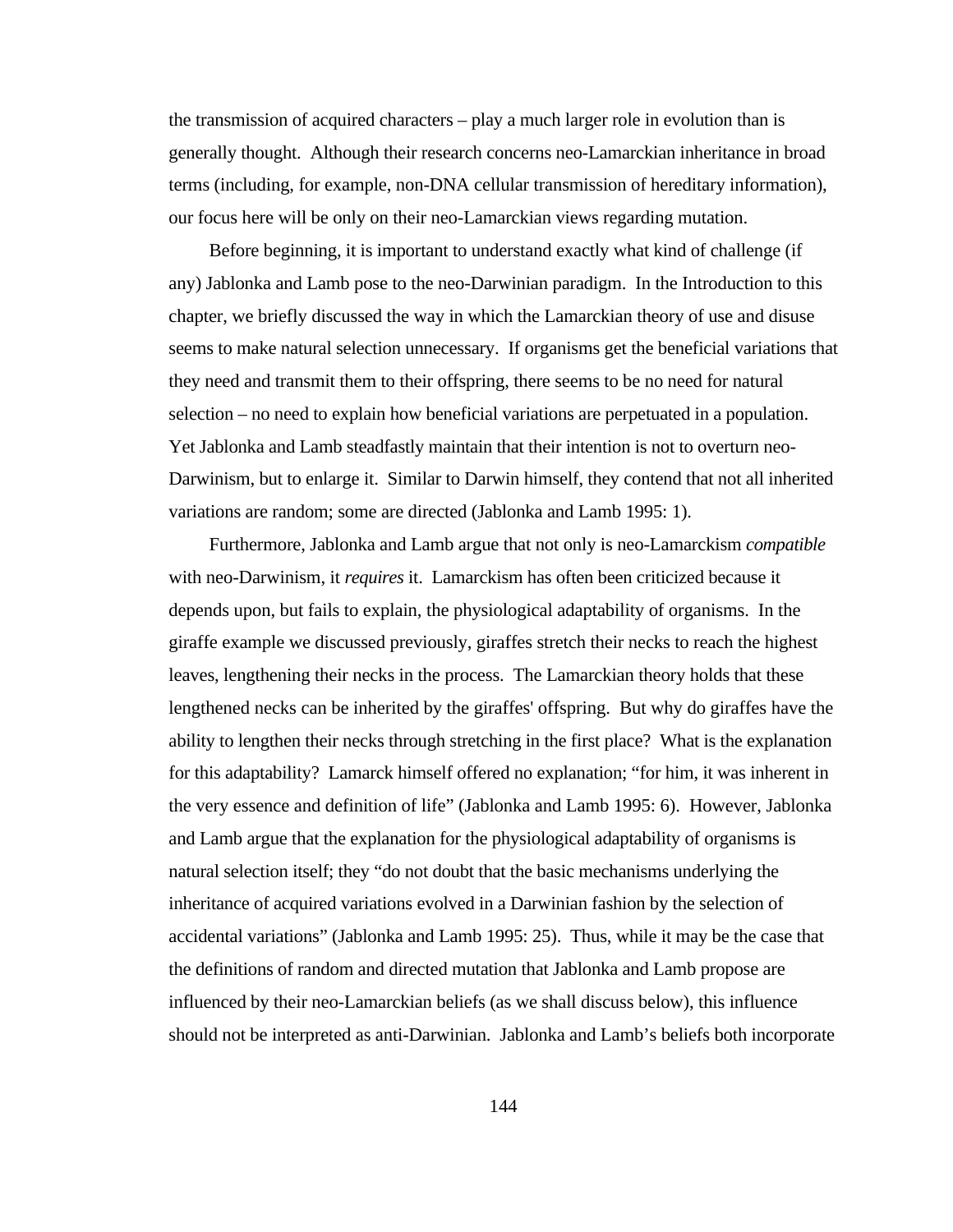and depend upon the principles of Darwinian natural selection.

Jablonka and Lamb (1995) offer definitions of directed mutation and random mutation which incorporate the properties of causality and specificity discussed above, but they add an additional twist to the debate. According to Jablonka and Lamb, the term 'directed mutation' has itself been used in two different ways:

**JL1**: A mutation is directed if and only if a "particular environmental" challenge produces specific and repeatable changes in the hereditary material. The changes can be advantageous, detrimental, or neutral" (Jablonka and Lamb 1995: 57).

**JL2**: A mutation is directed if and only if "new variation is directed towards" an adaptive end: the mutations produced in response to an environmental challenge are both specific and selectively advantageous" (Jablonka and Lamb 1995: 57).

What the two definitions have in common is that the directed mutations are produced in response to environmental challenge (in other words, environmental stress is a causal factor in the production of the mutations); furthermore, the changes produced by environment stress are *specific* (not part of a general increase in the mutation rate). Thus, both definitions satisfy the conditions outlined above. They differ in regard to adaptiveness, however. According **JL1**, the changes can be beneficial, harmful, or neutral (the mutations are *directed* in the sense that the environment determines the nature and direction of the mutation). According **JL2**, the changes must be beneficial to be considered directed (again, the environment determines the nature and direction of the mutation, but in this case the nature and direction are adaptive). In other words, the decision between the two definitions of directed mutation boils down to this: does a mutation have to be adaptive (beneficial) in order to be considered directed, or not?

Corresponding to each definition of directed mutation is a definition of random mutation, since random mutation is defined in opposition to directed mutation. However, as Jablonka and Lamb note, there are really three cases to be to be described, not two: $48^\circ$ 

<sup>&</sup>lt;sup>48</sup> Evelyn Fox Keller makes the alternative suggestion that we see not neo-Darwinian and neo-Lamarckian alternatives, but a continuum of phenomena between the two (Keller 1992). I find this viewpoint intriguing; however, it is an issue that will only be resolved empirically, not philosophically. Also, I think it has a tendency to downplay the very real differences that separate participants in this debate.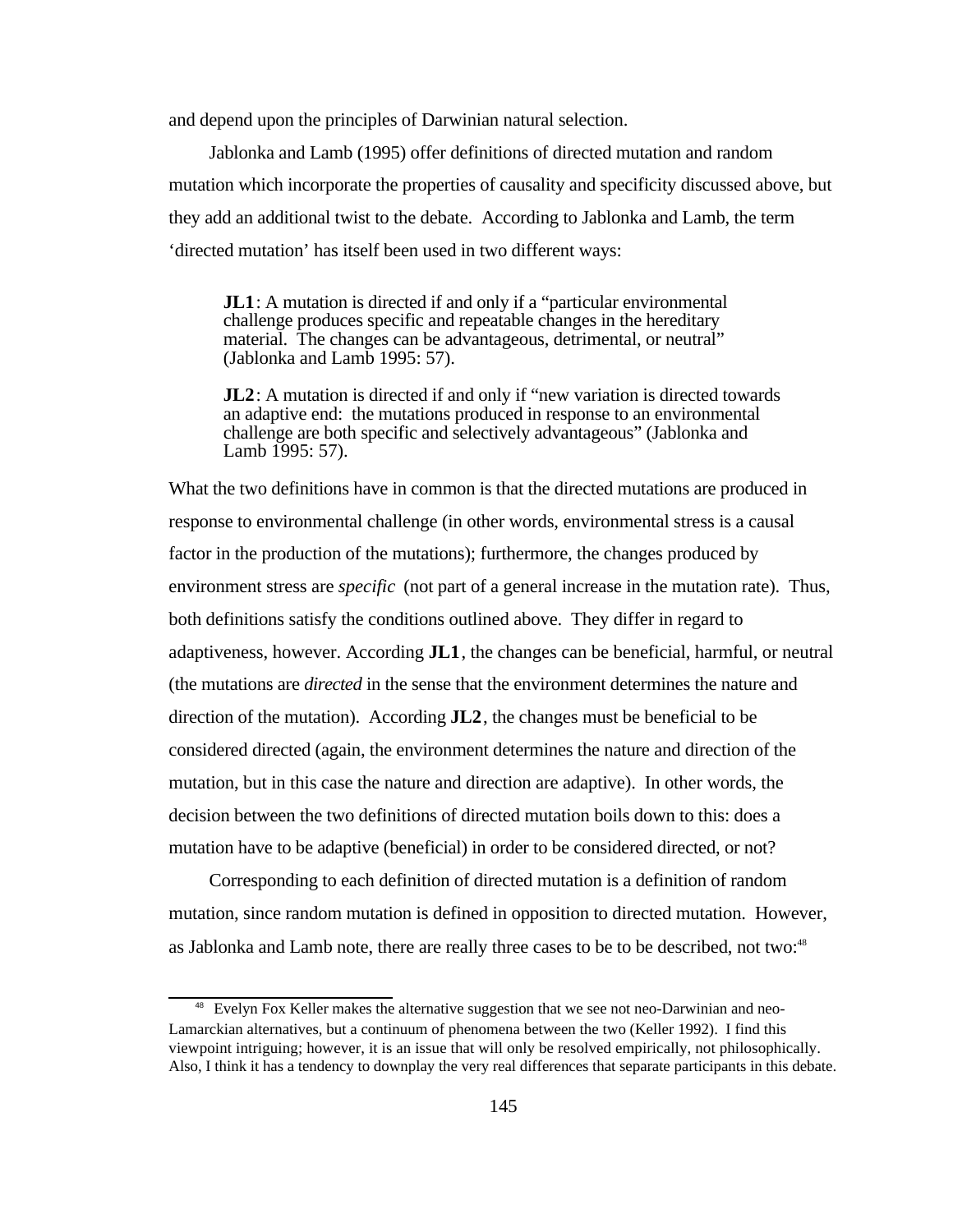**Case A**: Mutations occur that are either non-specific (the environment produces a general increase in the mutation rate) or not caused by the external environment. These mutations may be beneficial, harmful, or neutral.

**Case B**: Mutations are produced by environmental stress and are specific (only these mutations experience an increase in mutation rate, or these mutations experience an increase in the mutation rate to a greater degree than other mutations). Some of the mutations may be beneficial; however, some of them are harmful and/or neutral as well.

**Case C**: Mutations are produced by environmental stress and are specific. Only beneficial mutations are produced.<sup>49</sup>

On both **JL1** and **JL2**, **case A** mutations are random mutations and **case C** mutations are directed mutations. The question is, what are **case B** mutations? On **JL1**, **case B** mutations are directed mutations because they are specific. However, according to **JL2**, **case B** mutations would be considered random mutations, because in order to be a directed mutation the mutation must be beneficial, and in **case B** not all (or perhaps none of) the mutations produced are beneficial.

What is the best way to solve this puzzle? According to Jablonka and Lamb, **JL2** is "very narrow", "not what most Darwinians have in mind", and "poses terminological problems" (Jablonka and Lamb 1995: 56). They give the example of a mutagen that induces a high rate of mutation in just one or two genes. According to Jablonka and Lamb, even if the mutations are not adaptive, most biologists would not consider them to be random mutations. Thus, Jablonka and Lamb maintain, we should use **JL1**, which corresponds to the more "common usage" of the terms (Jablonka and Lamb 1995: 57).

However, I do not wish to enter into a discussion of which is the more common usage. Both usages appear in the literature. Even if we were to make a count of those usages, and find that one or the other definition was more prevalent, it is not clear what that would prove. Instead, we will see if there are other grounds on which to decide the issue. Let us briefly reconsider neo-Darwinian biologists, Lenski and Mittler. As we saw, Lenski and Mittler's definition of directed mutation corresponds more closely with

<sup>&</sup>lt;sup>49</sup> Note that if a mutation is caused by environmental stress, specific, and beneficial, and there are no non-beneficial mutations caused by the environmental stress, then it is a **case C** mutation, not a **case B** mutation. This is because **case B** mutations require that at least one of the mutations produced by the environmental stress be either neutral or deleterious. Thus, there is no overlap between **case B** and **case C** mutations.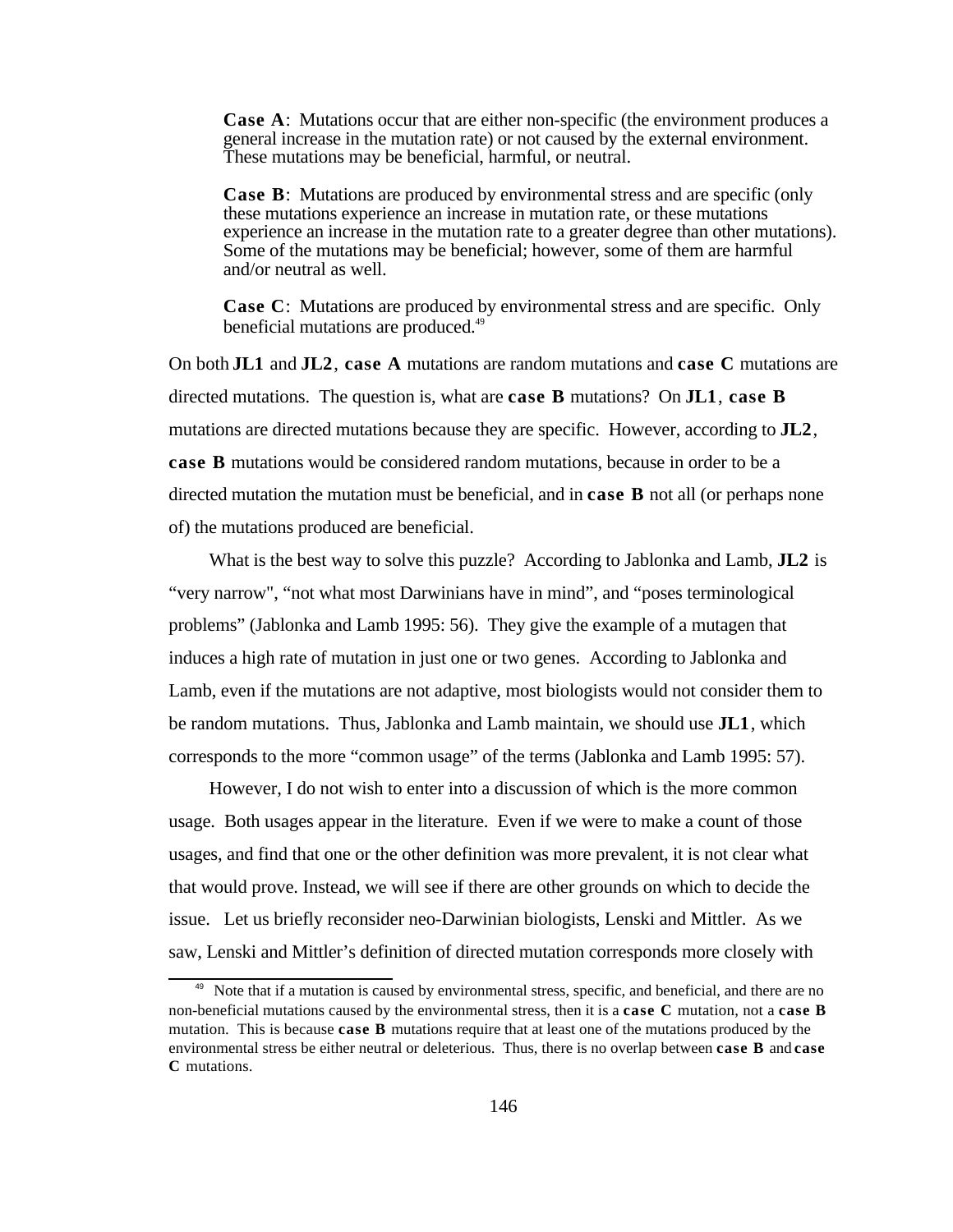**JL2**, in that it insists that directed mutations be adaptive. More tellingly, they do not deny that the occurrence of **case B** mutations has been demonstrated; they maintain only that **case C** mutations (environmentally induced, specific, adaptive mutations) have yet to be demonstrated (see, e.g., Mittler and Lenski 1990). It may be that the choices of definitions on the parts of Lenski and Mittler on the one hand, and Jablonka and Lamb on the other hand, are not accidental. The occurrence of **case B** mutations is relatively uncontested. Thus, by calling such mutation directed, Jablonka and Lamb can point to more experiments as being in support of their neo-Lamarckian claims. Similarly, Lenski and Mittler can insist that **case B** mutations are random, leaving neo-Darwinism intact. In other words, the choice of definition may have more to do with doctrinal allegiances than with biological or historical considerations. Both sides may to some extent be using rhetoric to bolster their respective positions.

Speculation aside, what this discussion illustrates is that there *is* a point of controversy here, but it is not over the existence of **case B** mutations, only over **case C** mutations. Given this, one could argue that the distinction between 'random' and 'directed' should reflect the controversy. On **JL1**, all random mutations are uncontroversial, whereas some (but not all) directed mutations are controversial. On **JL2**, all random mutations are uncontroversial, and all directed mutations are controversial. **JL2** thus better reflects the parameters of the current debate about directed mutation.

In addition to this consideration, which has to do with the current biological practice, we can consider the role that the terms play within evolutionary theory. Jablonka and Lamb note: "If some new variation is directed, then even if it is not adaptive, it could affect the direction of evolutionary change" (Jablonka and Lamb 1995: 75). This, of course, is why evolutionary theory should pay attention to specific, non-adaptive mutations. Furthermore, Jablonka and Lamb are right in that there is a sense in which **case B** mutations are directed, or at least *directional*. A hypothetical example will serve to illustrate this point. Suppose we produce a new chemical that increases the rate of mutation to albinism in humans (but does not cause an increase in the rate of any other mutation). Since humans can spend much of their lives indoors, albinism can be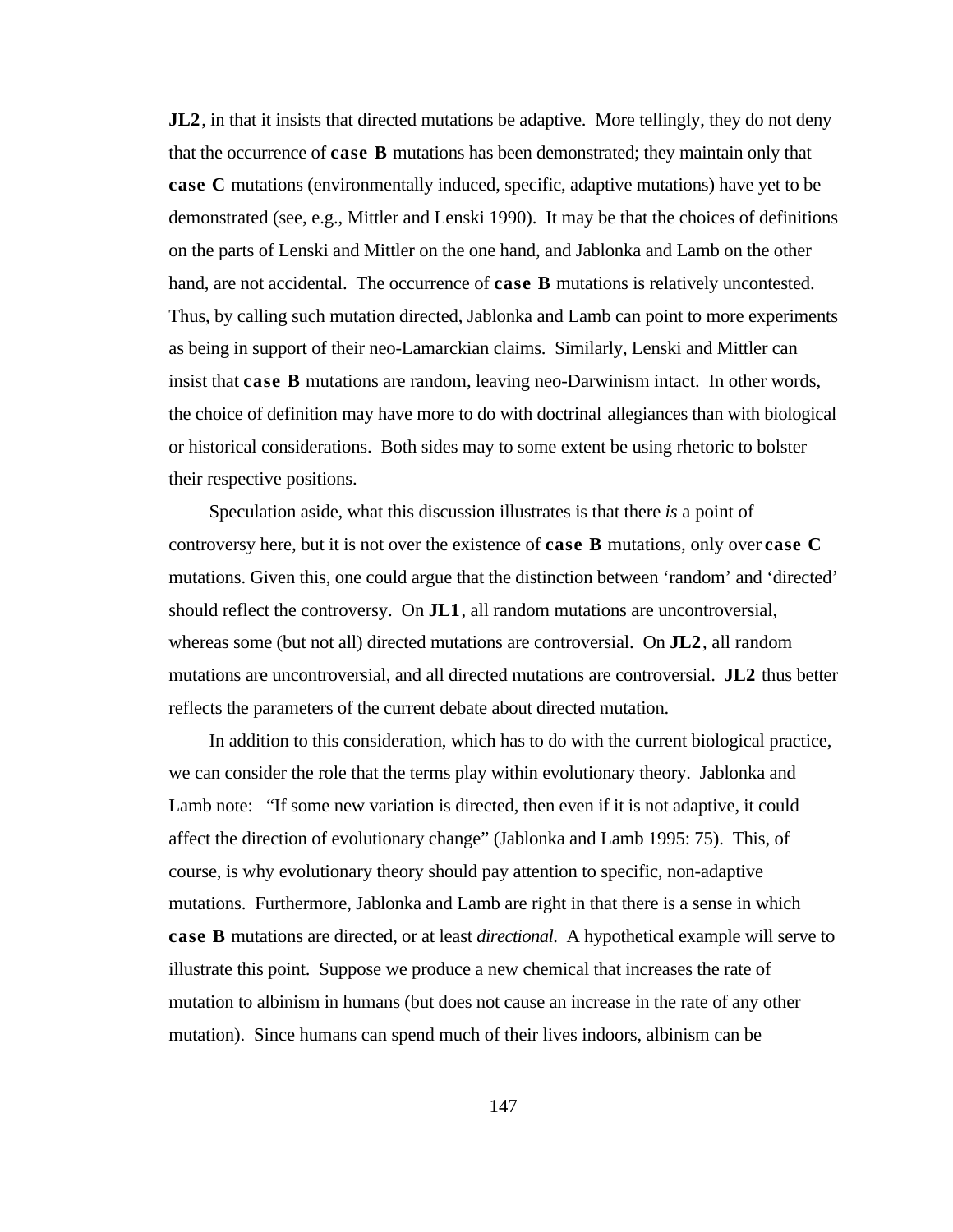considered a neutral, or at least mildly deleterious trait. It is therefore a **case B** mutation. Currently, albinism is extremely rare among humans. However, if many people were to be exposed to this chemical, the number of Albino individuals in the population would increase, depending upon the number of people who were exposed to the chemical. Thus, **case B** mutations, which are specific but not beneficial, could lead the course of human evolution in a direction that it might not have gone in otherwise. This is the sense in which **case B** mutations are directed.

It is also interesting to note that this sense of directedness involves the dissemination of **case B** mutations throughout a population: what the evolutionary effects of **case B** mutations are, how they change the composition of a population in a certain manner. So this sense of directedness has to do with the perpetuation of variation. Yet, it also concerns the production of variation: what kinds of variation are produced in the population (specific; beneficial, harmful, or neutral). Thus, Jablonka and Lamb's definition **JL2**, in considering **case B** mutations as directed mutations, does what Lamarck's theory did; it blurs the distinction between the production of variation and the perpetuation of variation. In this way, Jablonka and Lamb are being consistent Lamarckians. Yet is this the sense of directed which was most important to Lamarck? Below, I will argue that it is not.

Even though **case B** mutations can affect the direction of evolutionary change, there is an important sense in which **case B** mutations are *not* directed. The *general* direction these mutations, taken as a whole, will push evolution in is indeterminate; it could be in adaptive, harmful, or neutral directions. Contrast **case B** mutations with natural selection, which (in the long run and for the most part) we expect will lead evolution in adaptive directions. If, over the long run, beneficial variations are preserved and inherited by offspring, the course of evolution will follow an adaptive path. Here we should keep in mind that "path" is a metaphorical term; changing environments and other factors may intervene to change the course of evolution. Natural selection is itself not going in any one *particular* direction. The process of natural selection is directed in the same way the instruction "head south" is directed; natural selection is not like someone who tells you,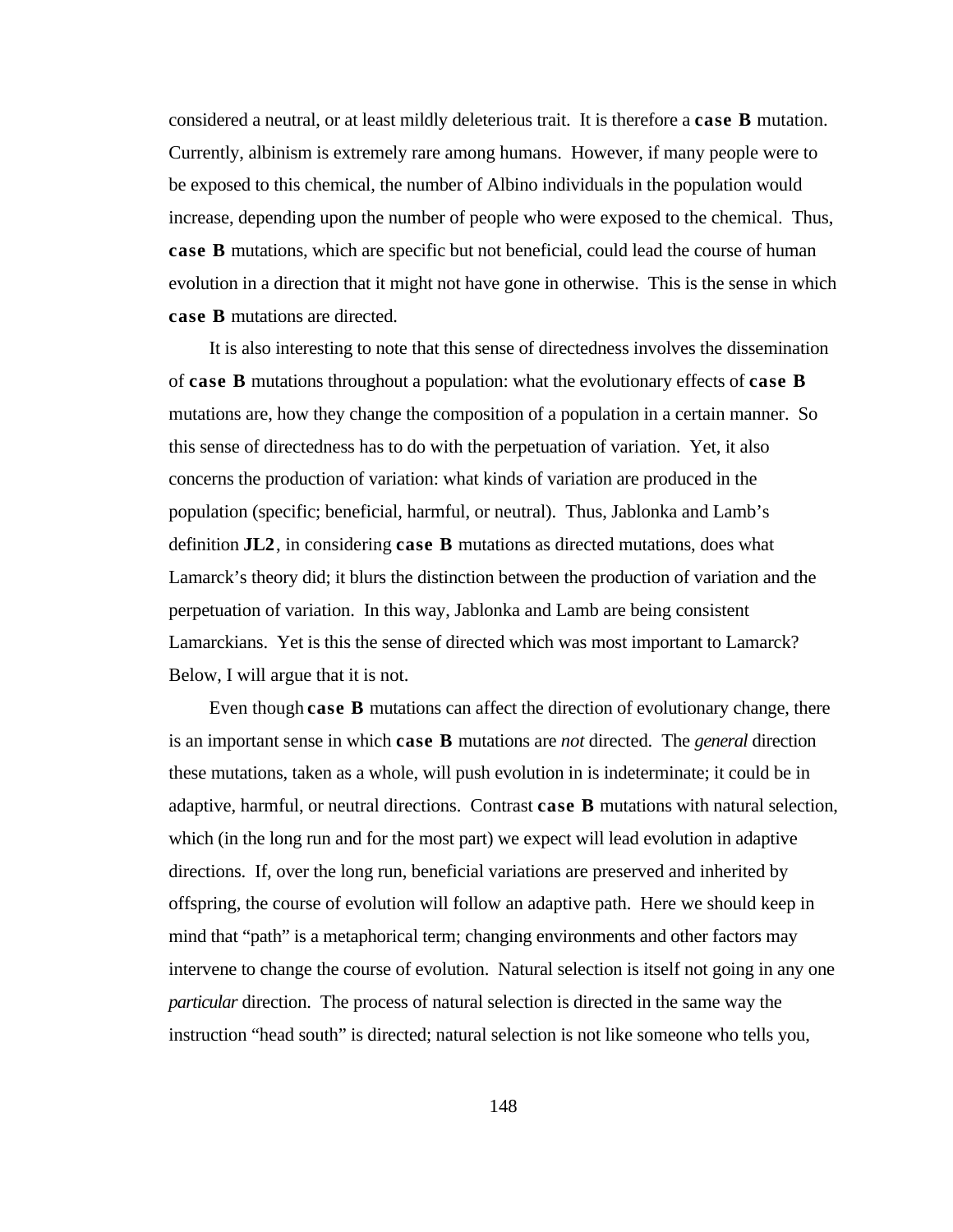"Well, you take I280 south for about 5 miles, exit onto route 17, take the first exit on your right..." **Case B** mutations, on the other hand, say, "Go wherever you want, and take whatever path you want to get there." Thus, compared to natural selection, **case B** mutations are *not* directed, though neither of them is going in any one particular direction.

But why should we compare **case B** mutations to natural selection? Here we must turn again to the history of these issues, to the questions Darwin was trying to answer. Darwin was trying to explain what to him was one of the most striking feature of our natural environment: the adaptation of organisms to their environment. As Darwin asks, "How have all those exquisite adaptations of one part of the organisation to another part, and to the conditions of life, and of one distinct organic being to another, been perfected?" (Darwin [1859] 1964: 60). The production of variation was, as we have seen, part of Darwin's answer to that question. But ultimately, it is not what leads to adaptation; for that, according to Darwin, you need natural selection. So if the question is "what has produced adaptation?", Darwin's answer is natural selection. We understand other evolutionary processes in contrast to natural selection, because we are trying to understand exactly how the different processes lead to adaptation, and we should be clear on which lead directly to it, and which only indirectly lead to it, or lead away from it. Mutations that are specific, but do not have a general direction, are part of the evolutionary process, in that they produce variation, but they do not necessarily lead to adaptation. So we contrast **case B** mutations with natural selection, that which does lead to adaptation, and that which does ultimately answer the question we are asking.

In current evolutionary theory, it is still the case that other evolutionary processes are described in contrast to natural selection. As we have discussed in earlier chapters, random drift is described in this way: random drift is a process in which physical differences between organisms are causally irrelevant to their survival and reproductive success, in contrast to natural selection, a process where physical differences between organisms *are* causally relevant to their survival and reproductive success. Moreover, random drift *is* and *is not* directed in exactly the same way as **case B** mutations are and are not directed. Random drift, in small populations, can lead to a trait becoming ubiquitous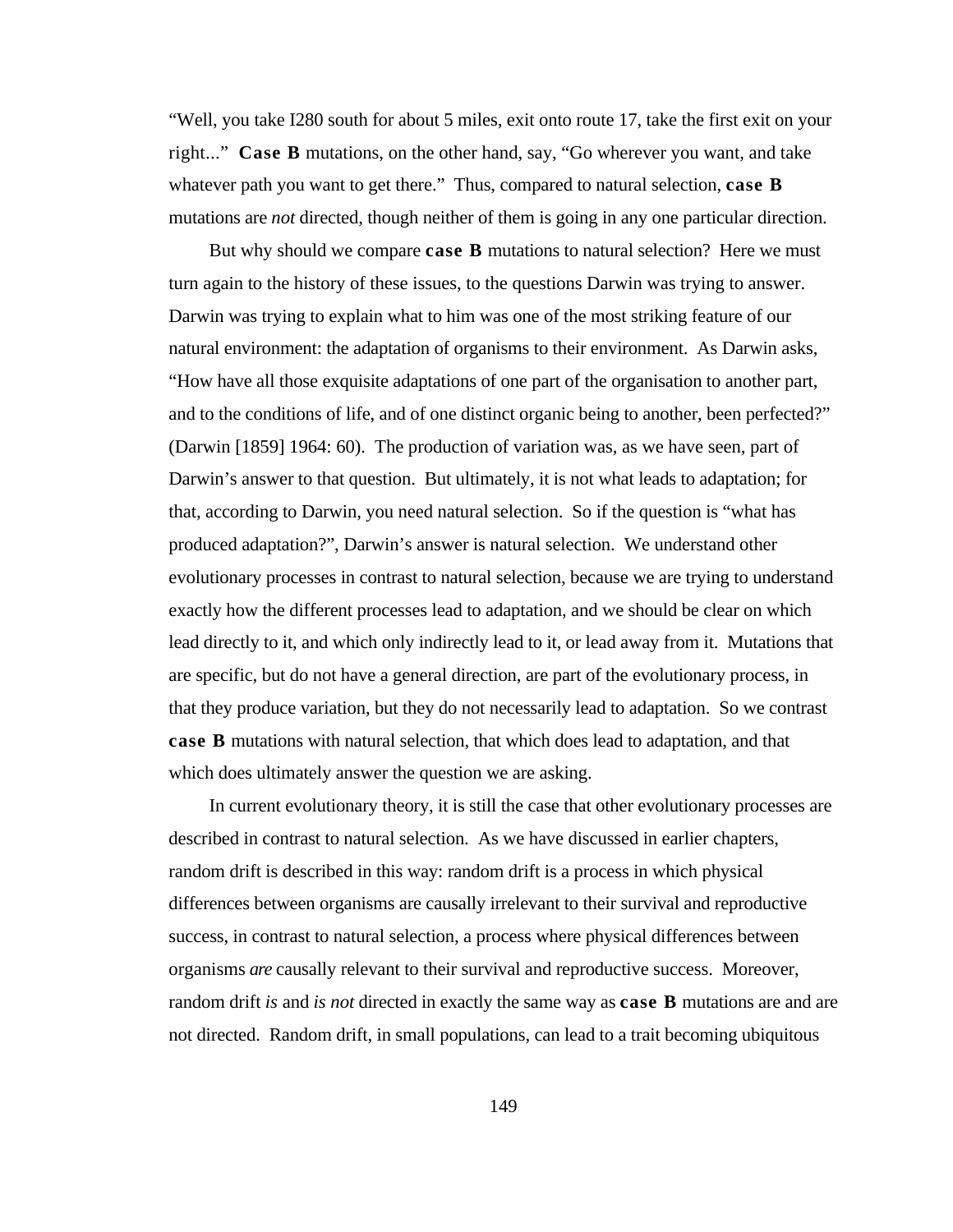within a population (as we discussed in Chapter 3), and so, like **case B** mutations, are directed in that they can change the course of evolution in a particular way. However, random drift is undirected in the same way: it likewise can push evolution in adaptive, harmful, or neutral directions. Thus, random drift draws the same contrast to natural selection that **case B** mutations do. If we are going to be consistent about the contrasts we draw and our uses of the term 'random', then, it seems to make more sense to classify **case B** mutations with random mutations than with directed mutations.

At this point the reader may very well question the fairness of trying to fit a neo-Lamarckian definition within Darwinian and neo-Darwinian evolutionary theory. In one obvious sense, it *is* fair, because that is exactly what Jablonka and Lamb are trying to do: find room for neo-Lamarckism within neo-Darwinian theory. However, there are other considerations that make it an appropriate line of reasoning. Adaptation was the principle question for Lamarck as well as Darwin. His theory of use and disuse also sought to explain the adaptation of organisms in their natural environment; continuous use strengthened and enlarged physical characteristics, whereas permanent disuse weakened and deteriorated them. The result would be a population of organisms that were well adapted to handle the challenges the environment posed. "Directed" variations, for Lamarck, were variations in a specifically *adaptive* direction. In this way, **JL1**, in considering non-adaptive mutations as directed, is no more consistent with Lamarck's views than it is with Darwin's. Jablonka and Lamb have changed the terms of the debate, but in a way that serves more to blur the important issues than to clarify them.

From three points of view – the point of view of the issues at stake in the present controversy, from the point of view of the historical issues, and from the point of view of present-day evolutionary theory – it seems to make more sense to classify **case B** mutations as random mutations, rather than directed mutations. On these grounds, it is **JL2** that is the more appropriate.

Of course, there is an easier way out of the problem of whether to classify **case B** mutations as directed or random, and that is to have three terms rather than two. This is perhaps also the clearest and least confusing way, assuming the terms for each case were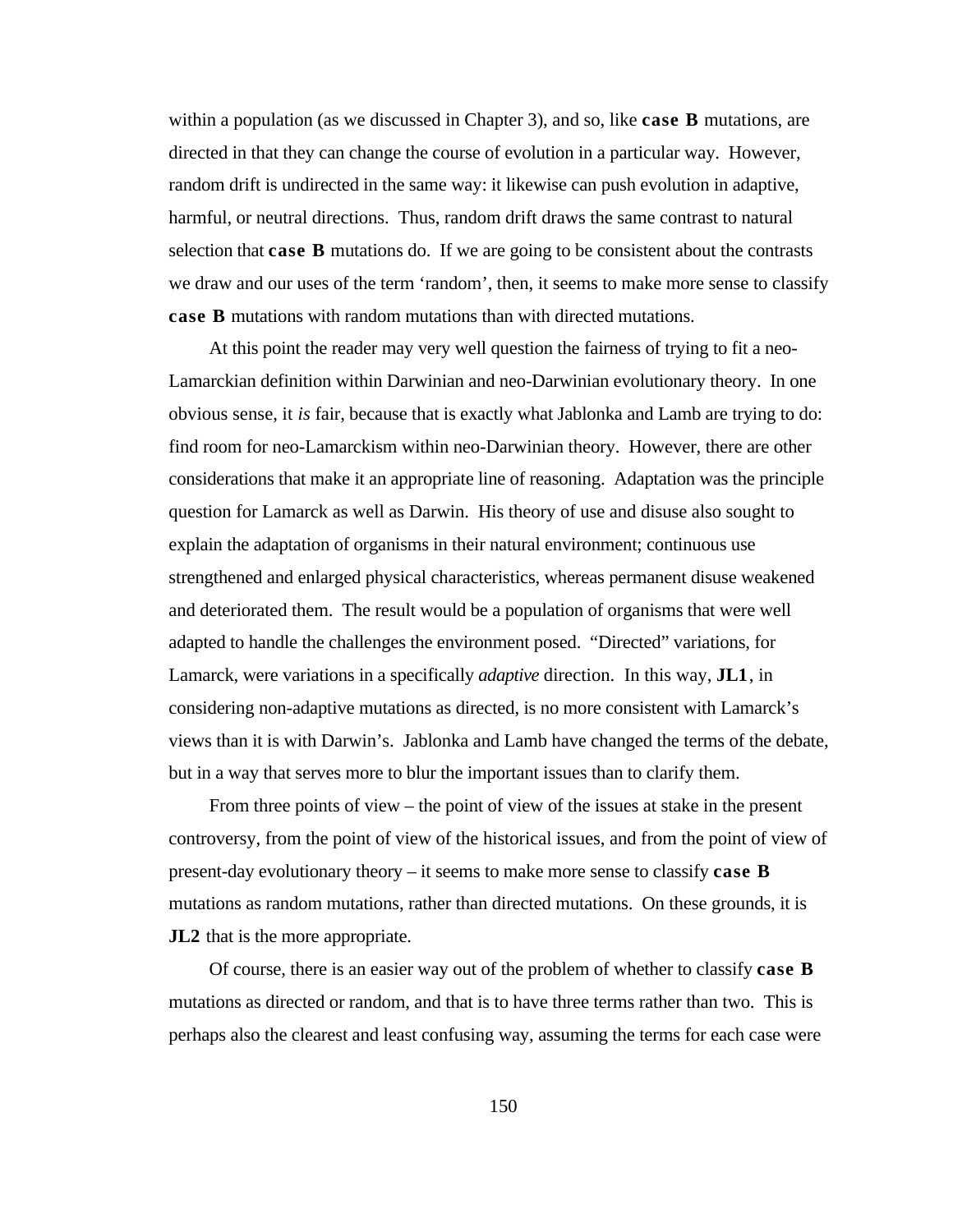chosen carefully. However, to do this would be to ignore a large body of existing literature and the history of the debate, and such attempts are usually ill-fated from the start. Thus, I would argue that **JL2** is the definition that we should adopt. In that case, we would say that a mutation is directed if and only if it is specifically caused by environmental stress in an exclusively adaptive manner. Otherwise (if the mutation is non-specific, or specific but not exclusively adaptive, or not caused by environmental stress) it is a random mutation.

Is this definition of 'random mutation' "misleading" in its use of the term 'random', as Sober claims? I maintain that it is not – that the notion of randomness employed by the definition of 'random mutation' is a legitimate one. One commonly accepted definition of 'random' or 'chance' is 'not caused'. This definition implies *physical* randomness, or indeterminism. While it may turn out that mutations are random in this sense (at the quantum mechanical level), the notion of 'random mutation' that we have developed here does not depend on any such finding. Rather than meaning 'not caused *simpliciter*', random mutation implies 'not caused by environmental stress in a specific, adaptive manner'. Or, to put the point another way, random mutations are random with respect to their advantageousness, since a favorable environment is not the cause of their existence. Notice that this sense of randomness is analogous to the sense in which 'random drift' is random; random drift means that the survival and reproductive success of organism is not caused by the fitness of the organism, such that the survival and reproductive success of the organisms is random with respect to their fitness. These biological conceptions of 'random' thus extend the common conception of 'random' as 'not caused' to include 'not caused by X', such that the randomness is not general, but with respect to a particular parameter.

# **5.4. Distinguishing Empirically Between Random Mutations and Directed Mutations**

Our discussion up to this point has focused on the conceptual distinction between random mutation and directed mutation: how the terms are defined and how they are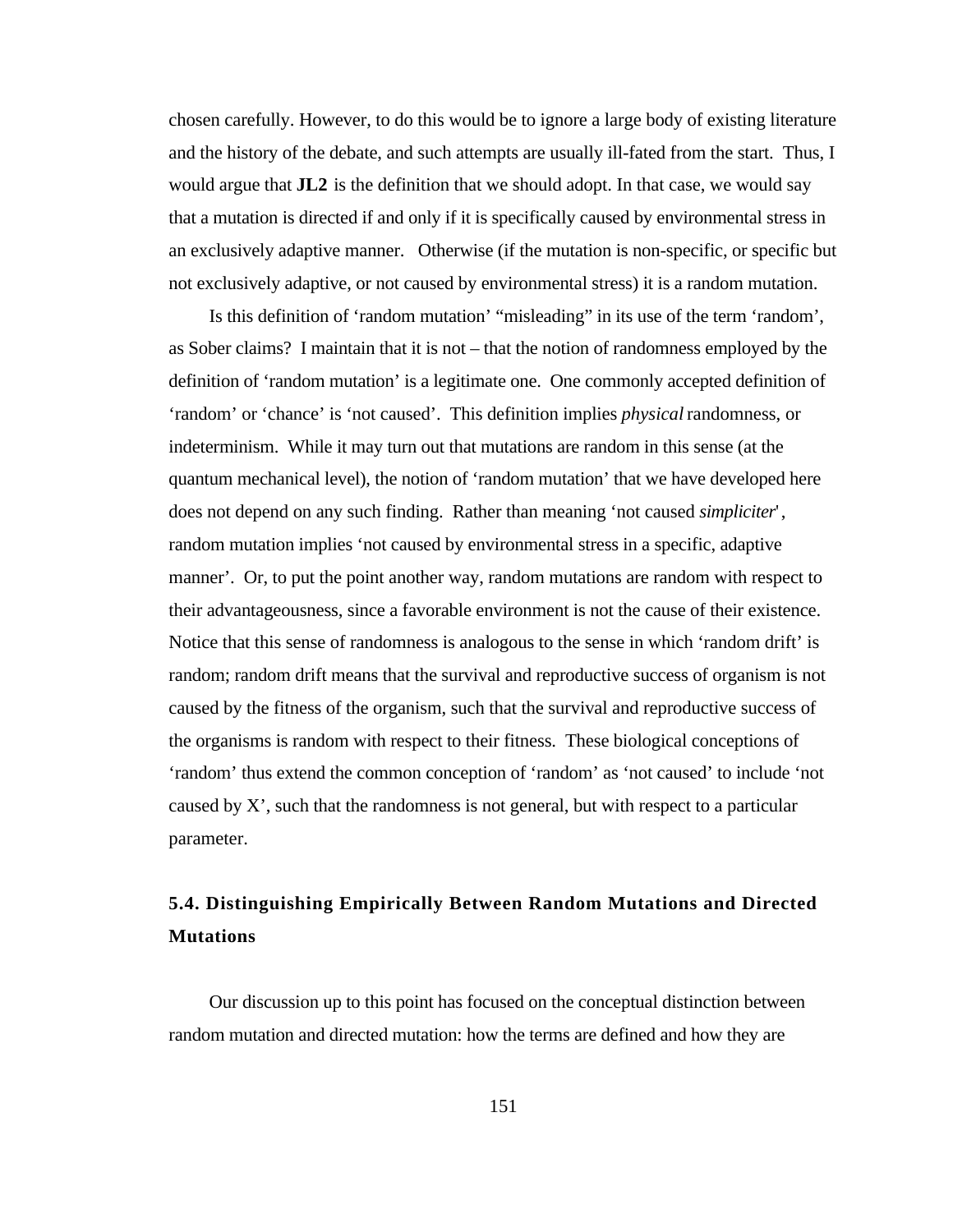distinct from one another. Distinguishing between the concepts of random and directed mutation is related to, but distinct from, another important task: how we distinguish between random mutation and directed mutation *empirically*, i.e., what sort of evidence would decide the debate between proponents and critics of directed mutation.

In previous chapters, we discussed how it is that random drift could be explanatory (Chapter 3), and how it is that stochastic macroevolutionary models could be explanatory (Chapter 4). In both of those cases, the chance element served as an alternative explanation for the non-chance (or less chancy) element (with respect to random drift, this is natural selection; with respect to macroevolutionary stochastic models, this is deterministic explanation). In the case of random mutation, the important issues are somewhat different. On the one hand, there is no puzzle as to how random mutation can explain the production of variation within populations; most variations appear to be nonspecific, or specific but not exclusively adaptive, or not caused by environmental stress. On the other hand, there is a real question as to whether directed mutation occurs *at all*, making it somewhat premature to refer to random mutations as an alternative to "directed mutation explanations" (even though they are defined in this manner). Thus, rather than focusing on the issue of explanation, we will examine the more fundamental question of what sort of evidence would be sufficient to demonstrate the existence of directed mutations.

However, before we begin that task, we must first clarify exactly what is at stake in this debate between the proponents and the critics of directed mutation. We will then examine Sahotra Sarkar's claims concerning the empirical distinction. I will argue that Sarkar's arguments go too far, and offer a more temperate solution.

#### *5.4.1. Nature of the Directed Mutation Controversy*

The most important thing to be clear on in this debate is that proponents of directed mutation ("neo-Lamarckians") are not claiming that all mutations are directed, or even that most mutations are directed; they readily acknowledge the occurrence of random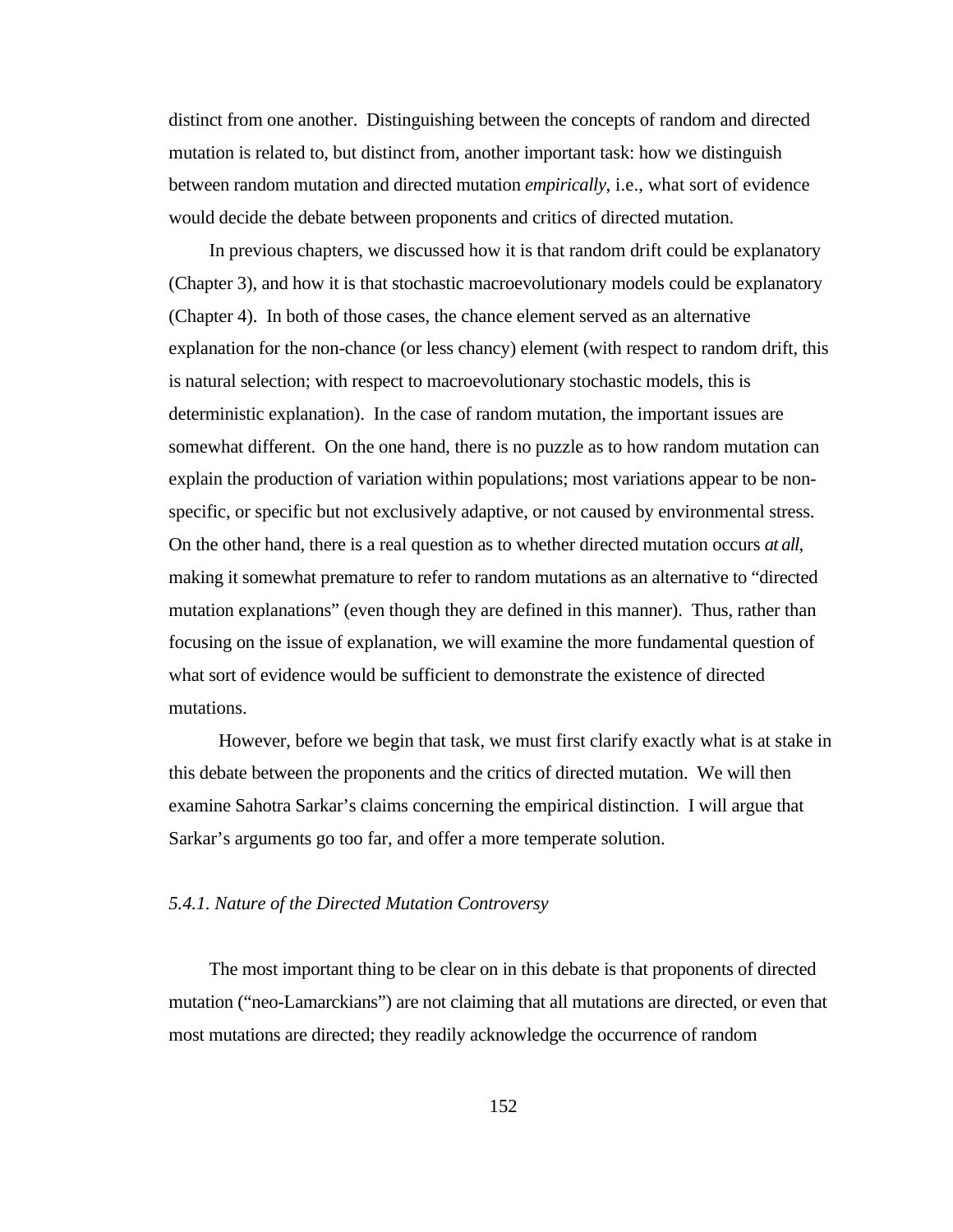mutations. They maintain only that directed mutations occur *sometimes*, for certain organisms under certain conditions (see, e.g., Cairns et al. 1988, Jablonka and Lamb 1995). Critics of directed mutation ("neo-Darwinians"), however, deny that directed mutations ever occur, although some critics admit that "the possibility can never be excluded that some arbitrarily small fraction of mutants is the result of a directed process" (Mittler and Lenski 1990: 175). This admission is presumably because of the logical difficulty of the critic's position; in order to show that proponents of directed mutation are wrong, they would have to show that directed mutations *never* occur, or else demonstrate that they are impossible. Proponents of directed mutation have much easier time of it, logically speaking; they need only show that directed mutation occurs in *one* case to support their position. Thus most of the discussion takes place on the level of particular cases: this strain of bacteria, this mutation, these conditions. The question under discussion is usually whether directed mutation has been demonstrated in a particular instance, with critics arguing that the experimenters have failed to experimentally make their case.

In the sense that the debate between proponents and critics of directed mutation is not strictly an either/or question – the competing hypotheses are not 'all mutations are random' vs. 'all mutations are directed' – it parallels the debate between proponents and critics of random drift. In a similar fashion, the participants in that debate do not claim that 'all evolution is due to natural selection' or 'all evolution is due to random drift' (Beatty 1984). However, critics of directed mutation are much more likely to deny directed mutation outright than participants in the natural selection/random drift debate would be to deny their opponents position outright, so the debates are not strictly analogous. (However, as with the directed mutation controversy, the natural selection/random drift controversy more often takes place at a particular, rather than general, level, although participants in both debates will sometimes try to draw general conclusions).

There is another way in which the directed mutation controversy is analogous to the random drift/natural selection controversy, and that is that, for the most part, it is not the data that are in question, but the interpretation of the data. Thus, when critics of directed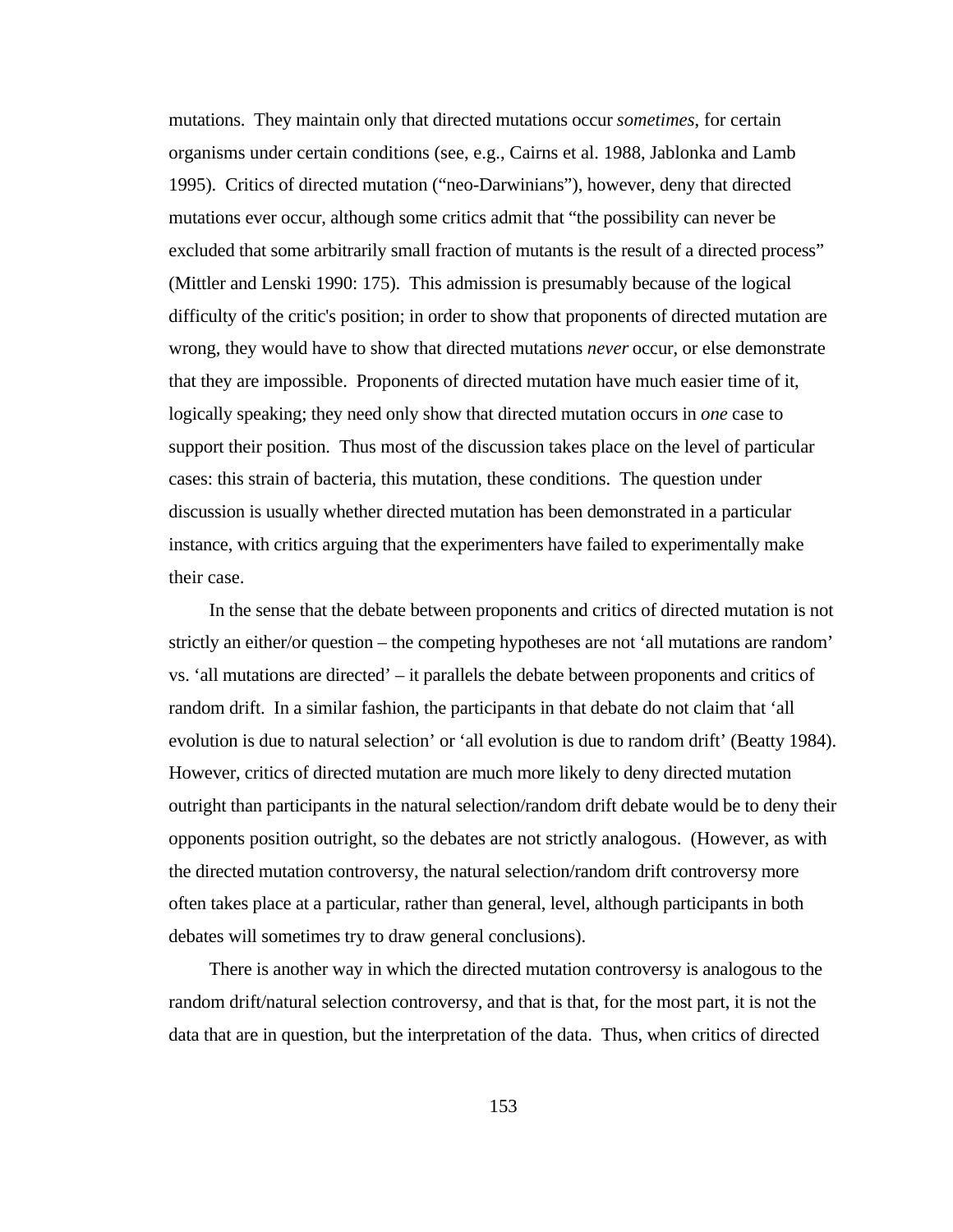mutation argue against proponents, they generally do not argue with the results of the experiments; rather, they offer alternative explanations for the results (see, e.g., Charlesworth et al. 1988, Lenski 1989, Lenski and Mittler 1993, Mittler and Lenski 1990, Symonds 1989; Keller 1992 and Sarkar 1991 make this point as well). The collection of letters written in 1988 (in the wake of Cairns, Overbaugh, and Miller's 1988 paper) by D. Charlesworth, B. Charlesworth, Bull, Grafen, Holliday, Rosenberger, Van Valen, Danchin, and Tessman is a particularly striking example; it shows biologist after biologist offering alternative explanations for the results of Cairns, Overbaugh, and Miller). Likewise, in the natural selection/random drift controversy, participants will often contemplate the same data, yet offer differing explanations to account for it.<sup>50</sup>

#### *5.4.2. Sarkar's Reductionist Account*

In two recent papers, Sarkar claims that the only way to empirically distinguish between the claims of the two camps is by discovering the mechanisms controlling the mutations for the systems in question (Sarkar 1990, 1991; the argument is virtually identical in both papers). However, I will argue that Sarkar has overlooked an important class of experiments involved in the debate, namely controlled experiments, and thus goes too far in his conclusions. Finding the mechanisms responsible for purported instances of directed mutation would certainly settle the controversy, but resolving the controversy need not rest on finding such mechanisms. Or so I shall argue.

Sarkar's argument rests on findings from Stewart et al. (1990), who demonstrate that in a fluctuation analysis (such as those performed by Luria and Delbrück and Cairns, Overbaugh, and Miller, discussed above) a number of factors may shift the distribution of mutants towards a Poisson distribution and away from a "jackpot" distribution. Thus, what appears to be directed mutation may not be; the "Poisson-like" distribution is not the result of a random distribution of a rare event, but other factors such as "phenotypic lag,

<sup>&</sup>lt;sup>50</sup> These parallels between the directed mutation controversy and the natural selection/random drift debate can also be drawn with the debate over stochastic versus deterministic accounts of macroevolutionary phenomena.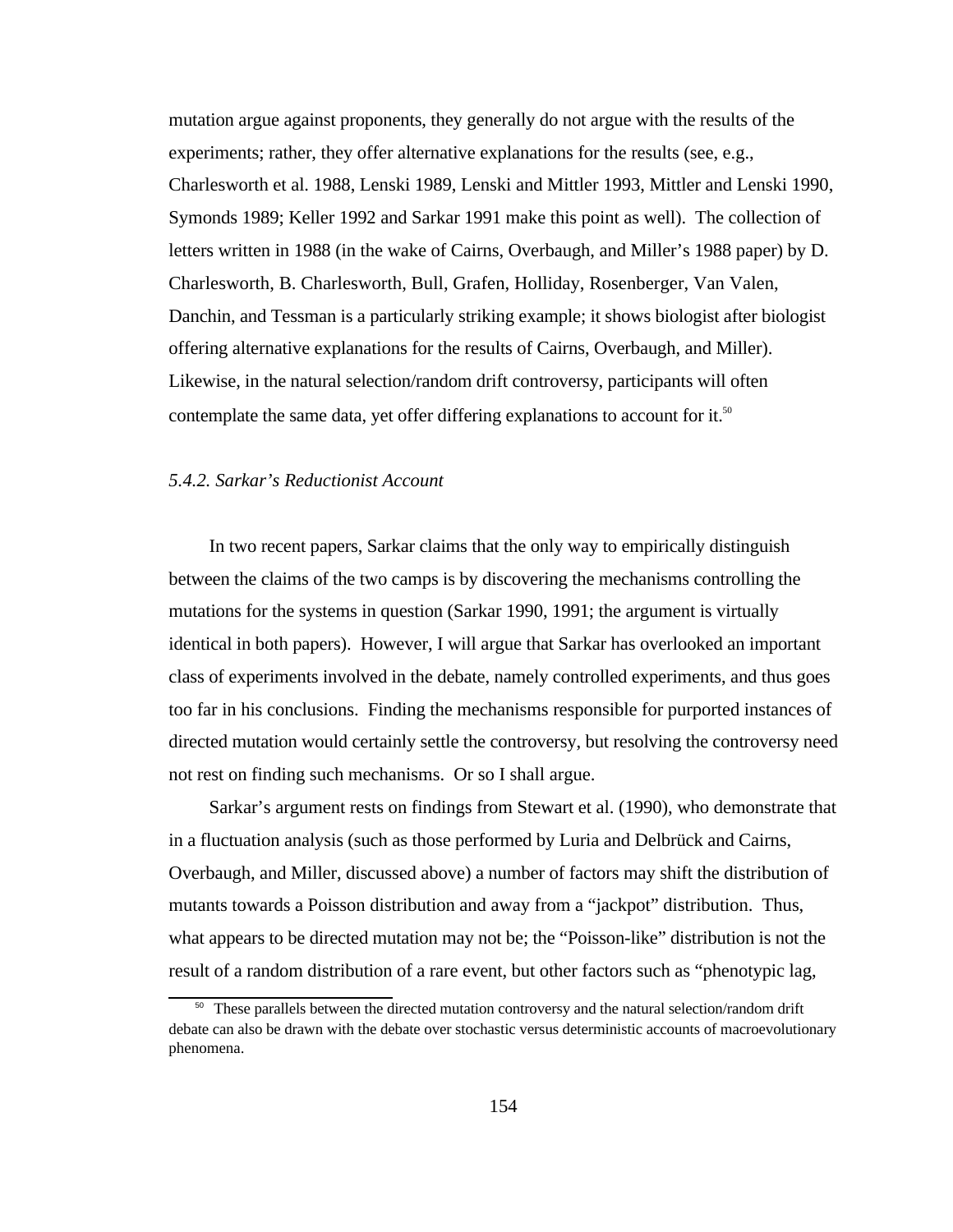the differential fitness of mutant and non-mutants, a mutation rate dependent on the nutritional state of the cells and the possibility that plating efficiency is less than 1" (Sarkar 1990: 117). Lenski and Mittler (1993) explain one way such a shift could occur. Some mutants favored under "selective" conditions may grow more slowly than non-mutants in "non-selective" conditions (Lenski and Mittler 1993: 190). The result is that any random mutations, produced prior to exposure to "selective" conditions, will leave relatively fewer progeny. The "jackpot" cultures are therefore smaller than you would expect if the growth rate of mutants was thought to be equal to non-mutants, and thus there appears to be a shift in the direction of the Poisson, because there is less variance in the distribution.

On the basis of these findings, Sarkar claims that "fluctuation analysis alone cannot resolve the dispute over whether some directed mutations occur in bacteria" because "[a]ny observation of a deviation from the Luria-Delbrück [jackpot] distribution can be explained by invoking subsidiary interactions" such as those I have mentioned above (Sarkar 1991: 255). Sarkar admits that (of course) anyone who puts forth such explanations must in turn provide experimental evidence for these explanations, and that proponents of directed mutation can attempt to "experimentally rule out" these factors. Furthermore, Sarkar acknowledges that if proponents of directed mutation were successful in ruling out all the factors that critics have proposed and were still able to produce evidence suggesting directed mutation, "then this evidence can be taken to suggest the plausibility of the neo-Lamarckian position" (Sarkar 1991: 255). However, Sarkar asserts that given the number of alternative explanations that critics have produced, even this evidence would not be convincing to critics of directed mutation. To "convince the skeptic," Sarkar claims, one must find the *mechanisms* for directed mutations (Sarkar 1991: 255).

It is in trying to "convince the skeptic" that I think Sarkar goes too far. Sarkar is right to demand that other factors be ruled out before any conclusions are drawn solely on the basis of fluctuation analysis. However, even if proponents of directed mutation are successful in doing this, should we still disbelieve their claims? Is it reasonable to try answer the skeptic, who continues to make demands in the face of contrary evidence? At some point, shouldn't evidence cause us to change our beliefs, no matter how seemingly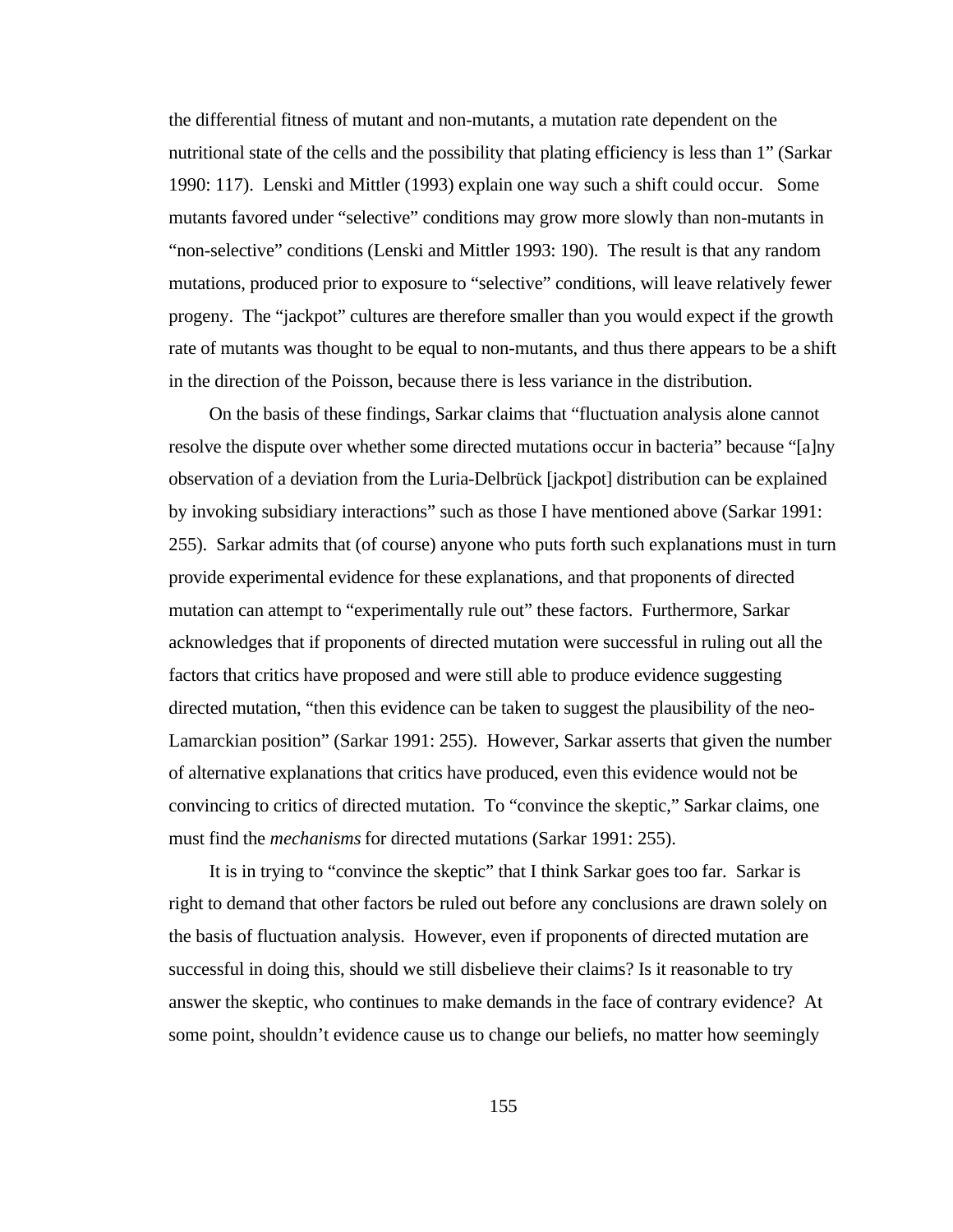implausible the hypothesis supported by the evidence is?

In general, I think it is unreasonable to bow to the demands of this kind of skeptic. Yet in this case there *are* reasons to doubt claims based on fluctuation analysis alone, reasons that go beyond unrelenting skepticism. Sarkar claims that the debate over directed mutations occurs at the level of sub-cellular processes, and thus that the failure of fluctuation analyses (which take place at the cellular level) is a vindication for reductionism (Sarkar 1991: 261). However, I maintain that the debate is *not* over processes at the subcellular level, at least not exclusively; primarily, the debate is over whether directed mutations occur, i.e., whether the environment causes specific, adaptive mutations to occur in some organisms. Certainly part of the neo-Darwinian skepticism stems from an inability to imagine any kind of mechanism that could produce directed mutations. However, what is going on at the sub-cellular level, i.e., what mechanisms produce this directed mutation, are in some sense irrelevant. If such mechanisms were discovered, it would certainly help settle the debate. But the debate is not *about* the mechanisms, it is about whether directed mutation occurs at all, whatever the underlying mechanism might be. Consider, for example, a case where a proponent of directed mutation proposed a particular mechanism, which was subsequently shown not to exist. Would the directed mutation hypothesis thereby have been "falsified" for all time? No, because it is possible that *other* mechanisms could be producing directed mutation, and directed mutation requires only that environmental stress cause the mutation in a specific, adaptive manner.

It is this latter requirement, derived from the conceptual distinction between directed mutation and random mutation outlined above, which makes fluctuation analyses inadequate. While the alternative hypotheses involved in the fluctuation analysis make causal claims, the fluctuation analysis cannot really provide complete evidence for them. As Lenski and Mittler put the point:

If care is taken to ensure that the assumptions of [the fluctuation analysis] have been met (or if any violations are taken into account quantitatively), then deviations may be used to show that mutations occur after the imposition of selection. Even so, it does not follow that any such postselection mutations are caused by the selection conditions. Rather, to establish that some post-selection mutations are directed would require a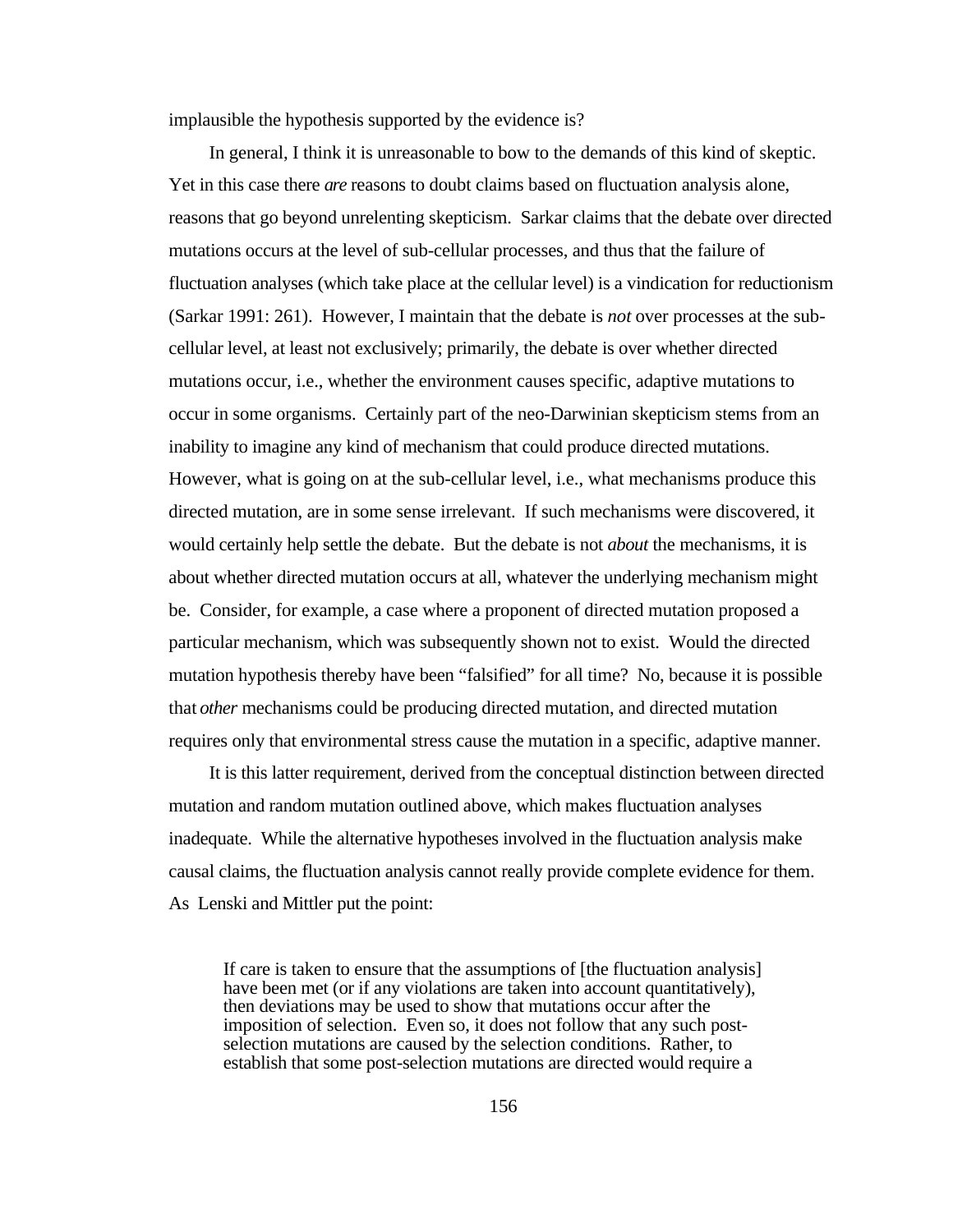demonstration that the mutation rate is higher under selective than nonselective conditions, all else being equal (Lenski and Mittler 1993: 190).

In other words, fluctuation analyses do not provide evidence for the causal role played by the environment, because they do not compare mutation rates for environments where the mutations are adaptive with mutation rates in environments where the mutations are not adaptive. And if they do not provide causal evidence, they cannot distinguish between directed mutation and random mutation, because these concepts are distinguished by the causal role played by the environment.

However, there *is* a kind of experiment designed specifically to ascertain this causal role, namely, the controlled experiment. Consider one of the experiments which Cairns, Overbaugh, and Miller describe. Cairns, Overbaugh, and Miller examined replicate cultures of Lac- *Escherichia coli* (bacteria unable to utilize lactose) in environments containing lactose and in environments without lactose. They found that  $Lac<sup>+</sup>$  mutants (bacteria able to utilize lactose) accumulated over time in the presence of the lactose, but failed to accumulate in the absence of the lactose (Cairns et al. 1988). Biologists argue over the meaning of these results – critics have pointed out, for example, that Cairns, Overbaugh, and Miller fail to fully demonstrate that the accumulation of Lac<sup>+</sup> mutants is a *specific* response to the lactose and not simply a general increase in the mutation rate – but what it is that they are attempting to prove is not in question. By considering replicate cultures where all factors are identical (to the best of the investigator's abilities) except for the one crucial factor, the lactose, Cairns, Overbaugh, and Miller try to show that it is the lactose that is the causal factor at work. In other words, the setup which Cairns, Overbaugh, and Miller use fits the model of a controlled experiment, where the goal of the experiment is, as Nancy Cartwright describes, "to find out if our causal stories are right or wrong" (Cartwright 1980). More specifically, we can say that the controlled experiment which Cairns, Overbaugh, and Miller perform is an attempt to demonstrate that environmental stress is a causal factor in the production of the  $Lac<sup>+</sup>$  mutants – it is an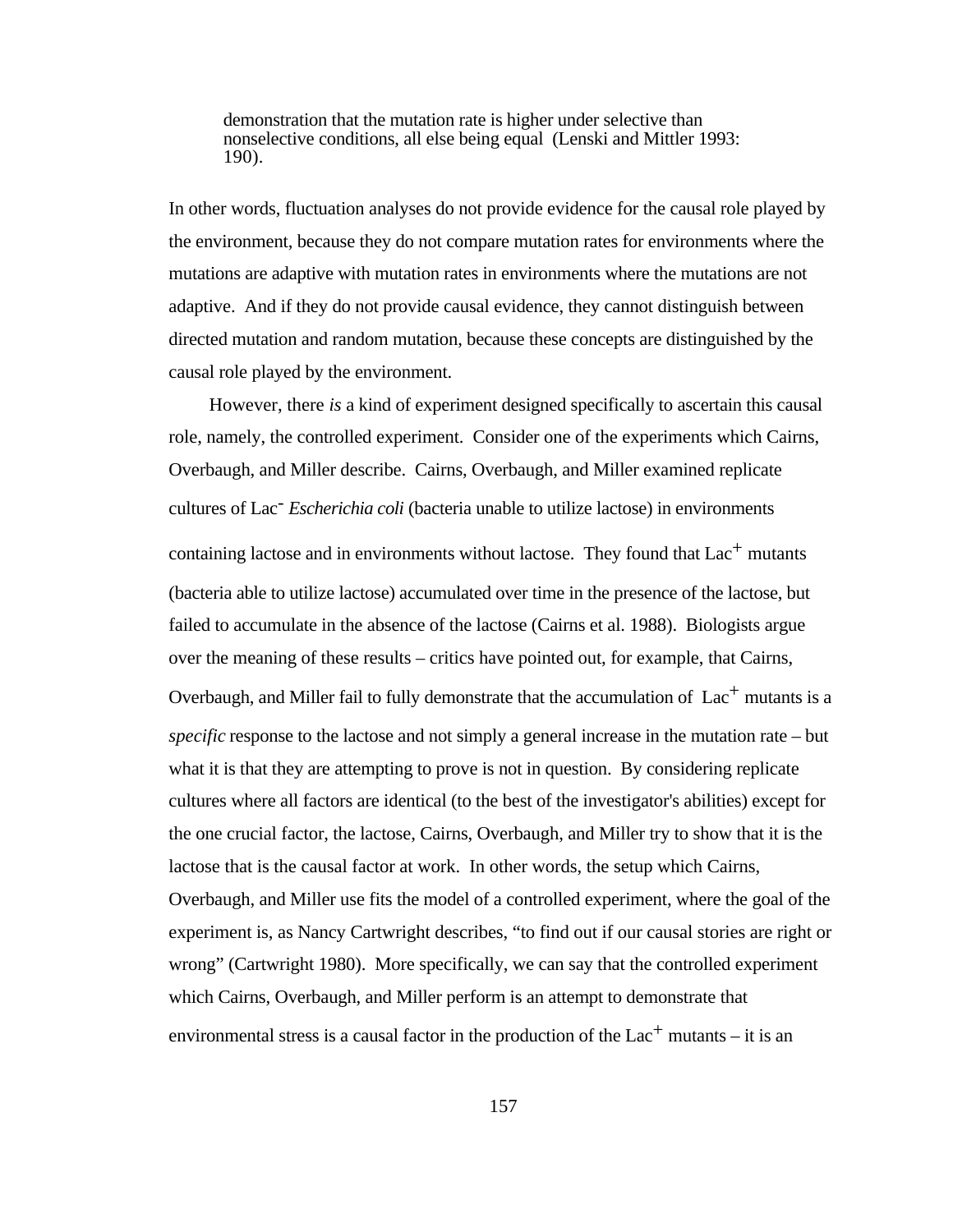attempt to demonstrate the occurrence of directed mutation.

For some reason, Sarkar glosses over the controlled experiments that are described in Cairns et al. (1988). After asserting that Cairns, Overbaugh, and Miller's conclusions rest largely on fluctuation analysis, Sarkar remarks in a footnote that "they carry out, of course, a series of more pointed experiments which are also generally based on statistical analysis" (Sarkar 1990: 120 n. 5). In so doing, Sarkar lumps controlled experiments together with fluctuation analysis under the heading of "statistical analysis". And according to Sarkar, "mere statistical analysis of the mutants, by itself, is unlikely to be able to settle the controversy regarding their origin" (Sarkar 1990: 112).

But why should controlled experiments be unlikely to settle the controversy, to settle the empirical question between random mutation and directed mutation? It is true that controlled experiments must rule out the possibility that other factors besides the ones in question have produced the results, and Cairns et al. (1988) have been criticized on those grounds (see, e.g., Charlesworth, Charlesworth, and Bull 1988). However, if someone *were* to perform an experiment in which the mutation rate was shown to be higher in advantageous environments than in non-advantageous environments, where there was not a likewise increase in the mutation rate for other mutations of the same kind (specificity requirement), and where all other factors that critics could come up with were controlled for, why should we not acknowledge the existence of directed mutations? Of course, there may still be factors unaccounted for, factors that critics are unaware of. But, as Cartwright notes, it can happen in any kind of experiment, not just controlled experiments, that we do not have enough of the knowledge that we need (Cartwright 1989: 69). Controlled experiments are a well-accepted methodology in other sciences besides biology, such as physics and chemistry. There is no more reason to doubt their results in biology than would be the case in other sciences, and thus, no reason to doubt that a controlled experiment can settle the empirical question of how to decide whether directed mutations or random mutations are occurring.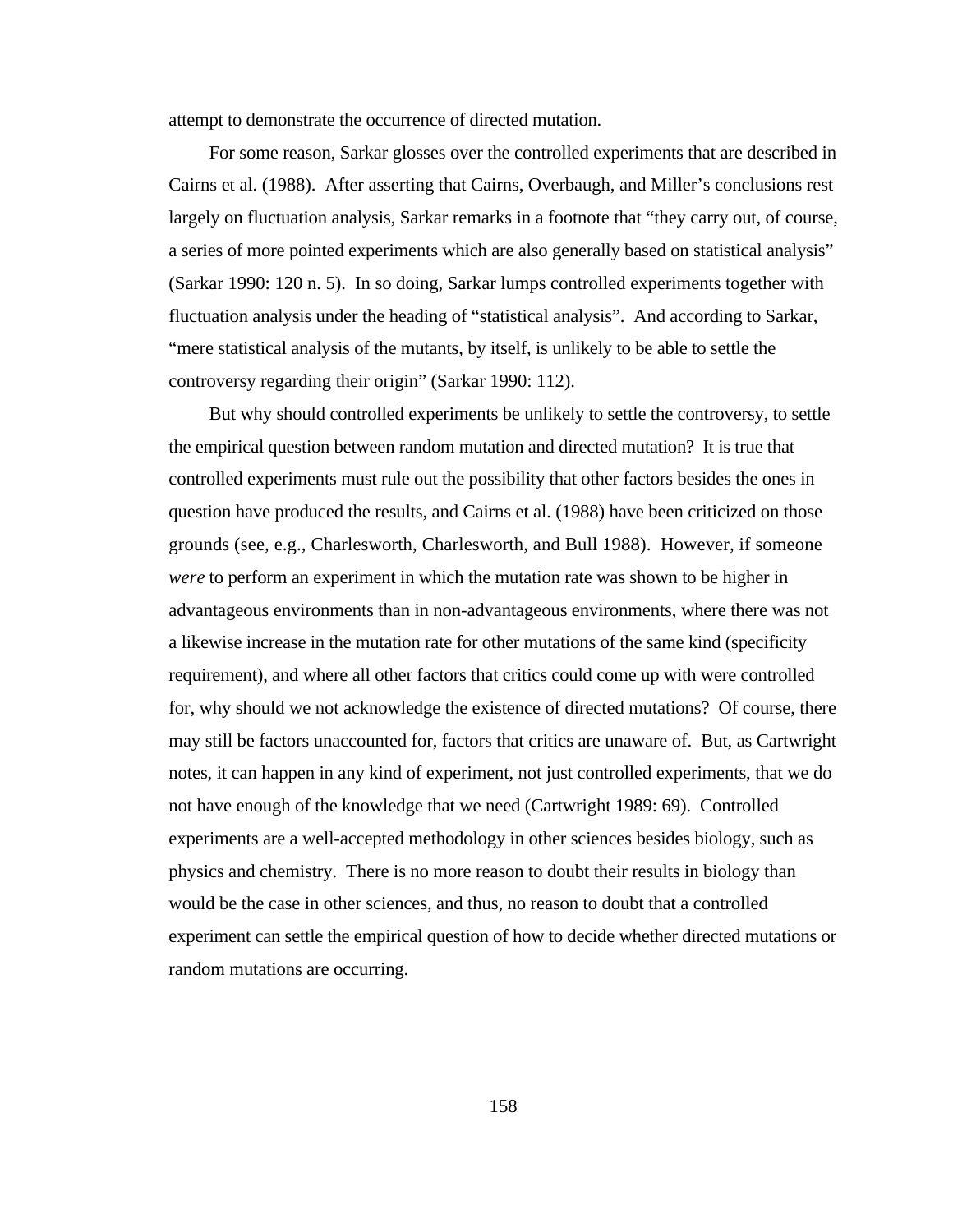### **5.5. Conclusion**

In discussing any controversial issue, it is possible to gloss over the historical and contemporary issues at stake in the debate. However, to do so risks spreading confusion instead of clarity, and it will ultimately fail to serve your purposes; the opposition can too easily claim that you have not proved anything, only changed the terms of the debate. For this reason, the person that ignores what is a really at stake in a controversial debate does so at his or her peril.

Recent work in biology has produced a resurgence of interest in the question of directed mutations. Along with that interest has come a desire, and a need, to specify exactly what a directed mutation is and what a random mutation is, in order to clarify the terms of the debate. Sarkar provides us with two versions of a pair of definitions for directed and random mutation. However, as we saw, the first fails to include mutations that should properly be considered directed, and the second classifies what should be random mutations (in order for Darwinian evolutionary theory to function) as directed mutations. Thus, his first pair of definitions is inadequate because it failed to be exhaustive; the second pair fails because the definitions are not mutually exclusive.

The definitions provided by Lenski and Mittler include the important characteristic of specificity, but they lack the concept of causality, a concept that has been a key issue of the debate from the time of Luria and Delbrück's experiments to the present day. We need to be clear about the fact that environmental stress is the causal factor in question in determining whether a mutation is directed or random. Not only does an explicit incorporation of causality in our definitions allow us to capture the terms of the debate, but it provides us with guidance concerning how to distinguish between the directed mutation hypothesis and the random mutation hypothesis empirically. The goal of a controlled experiment is to isolate the causal factors at work in a particular system. It is possible that a well-designed controlled experiment could settle the debate between neo-Lamarckians and neo-Darwinians. Settling the debate need not wait until a mechanism for directed mutation is found, as Sarkar argues.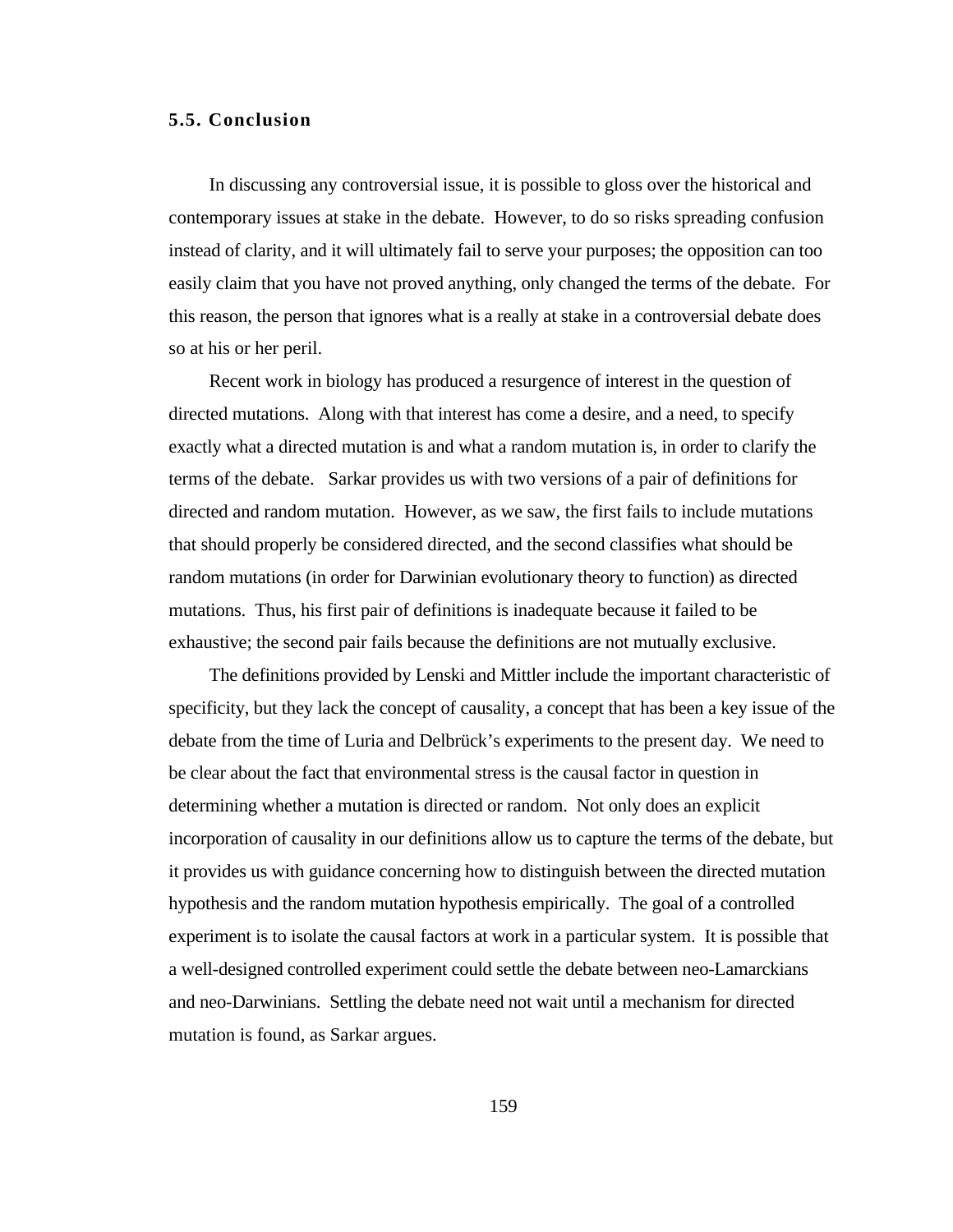Jablonka and Lamb provide us with two sets of definitions, both of which incorporate specificity and causality, but they prefer a definition of directed mutation that does not include adaptiveness. However, as we saw, in order to reflect the terms of the historical debate between Darwin and Lamarck and the contemporary debate between neo-Darwinians and neo-Lamarckians, the definition of directed mutation must incorporate adaptiveness. Jablonka and Lamb's neo-Lamarckism is not a threat to neo-Darwinism in the same way that Lamarck's views were a threat to Darwin's, but they fail to respect the terms of the debate. In blurring the distinction between the production of variation and the perpetuation of variation, they blur it even farther than Lamarck did himself. In evolutionary theory, we often distinguish between processes that lead to adaptation and processes that do not. Jablonka and Lamb's preferred definition blurs that distinction, and that can only serve to make our explanations more convoluted and confusing.

Seeing where the above proposed definitions fail and where they succeed points us in the direction of a new pair of definitions. I argue that we should adopt the following definitions: a mutation is directed if and only if it is specifically caused by environmental stress in an adaptive manner. Otherwise (if the mutation is non-specific, or specific but not exclusively adaptive, or not caused by environmental stress) it is a random mutation. These definitions suggest that random mutations are random with respect to their advantageousness. In other words, random mutations are mutations in which environmental stress is causally irrelevant to the type of mutation produced: advantageous, disadvantageous, or neutral. As I noted above, this sense of randomness is analogous to the sense in which 'random drift' is random. Random drift is a process in which the survival and reproductive success of organisms is random with respect to their fitness, i.e., random drift is a process in which fitness differences between organisms are causally irrelevant to their survival and reproductive success.

The definitions of directed mutation and random mutation that I have argued for here are consistent with current evolutionary theory and respect the terms of the historical and contemporary debates. Causality and specificity are, and have been, key issues in these debates. Disputants disagree over whether environmental stress can specifically cause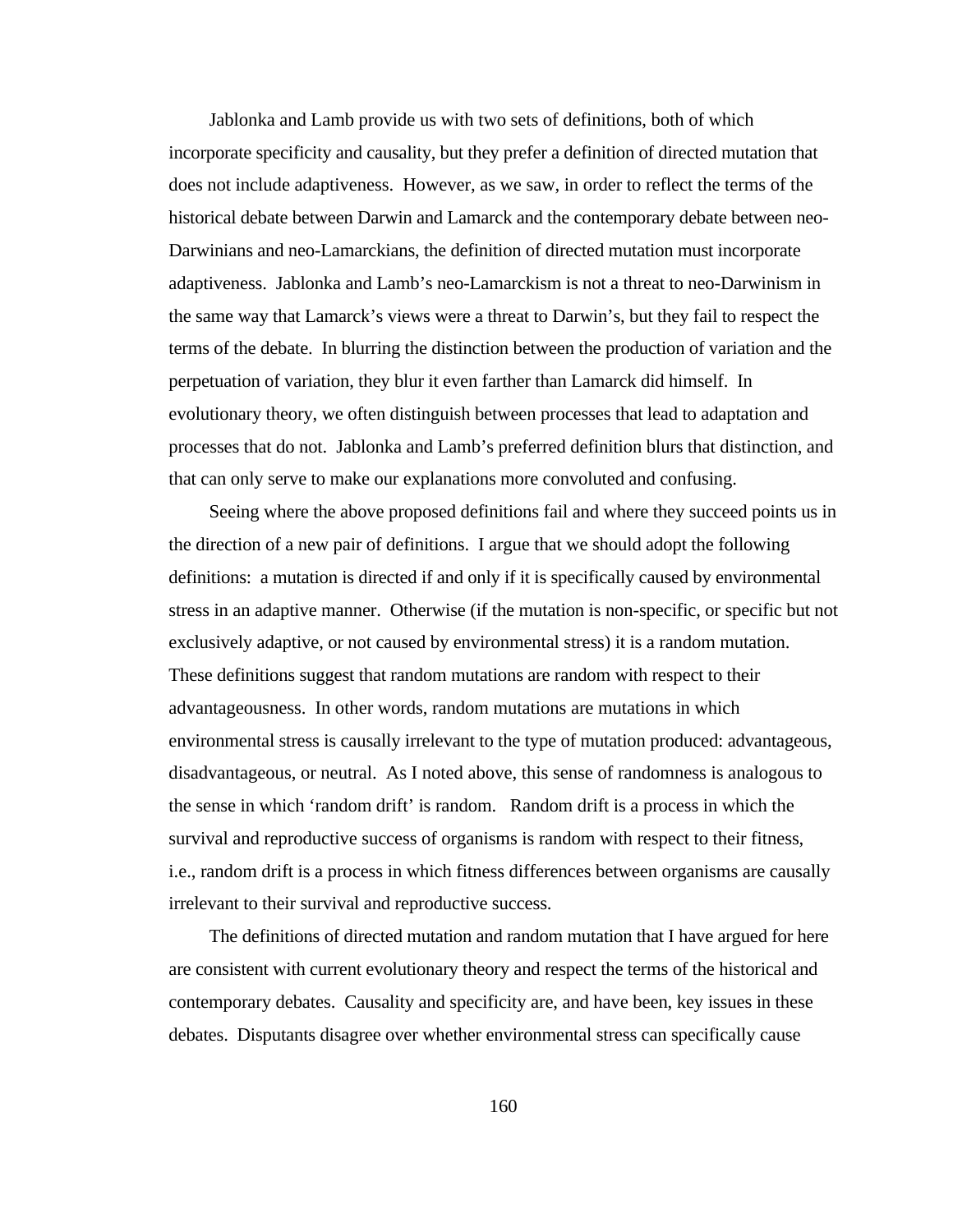beneficial mutations, a dispute that primarily concerns the production of variation, not the perpetuation of variation. In the context of the production of variation, the key issue that separated Darwin and Lamarck concerned the adaptedness of the variations produced, and this is the issue which remains in contention today. The proposed definitions respect these considerations, and thus provide a vehicle for resolution of the issues at stake, without allowing disputants to talk past one another.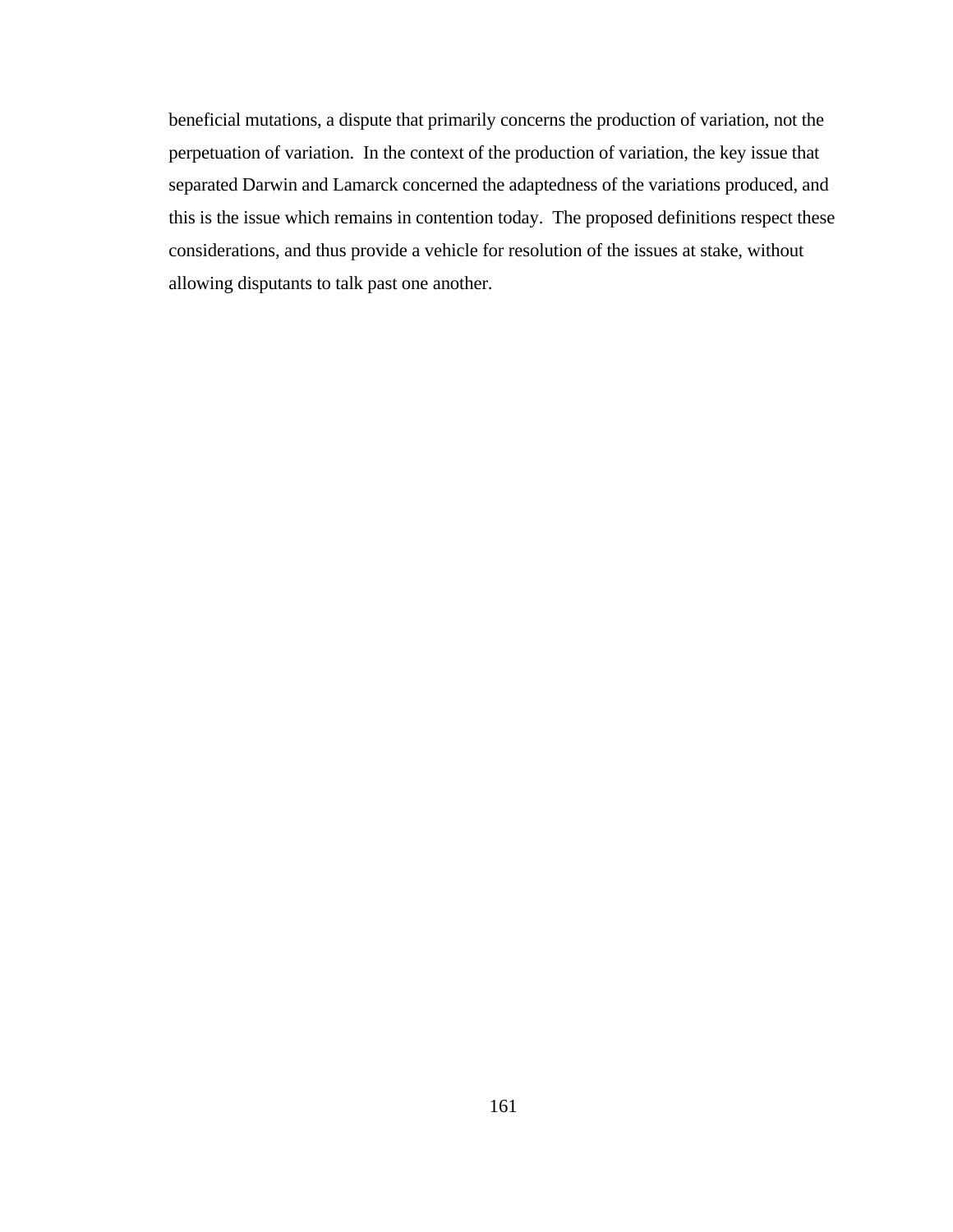## **Conclusion**

Random drift, stochastic macroevolutionary models, and random mutations are three distinct areas of evolutionary theory where chance plays a role. Random mutations concern the *production* of variation within populations. Random drift, a microevolutionary process, and stochastic macroevolutionary models, both concern the *perpetuation* of variation within populations. In each area, chance is defined slightly differently (as one would expect, given that they pertain to different areas), yet there are striking similarities between the different areas.<sup>51</sup> Random drift is a process where heritable fitness differences (or heritable physical differences, in the absence of fitness differences) are causally irrelevant to differences in reproductive success. That is, random drift is a process where the reproductive success of organisms occurs randomly with respect to their physical traits. Stochastic macroevolutionary models are untimebounded and untaxonbounded; branching and extinction occur randomly with respect to time interval and taxon. As we discussed in Chapter 4, there is no corresponding requirement of "untimeboundedness" for random drift, or random mutation for that matter.<sup>52</sup> An untaxonbounded model, on the other hand, claims that differences between taxa are causally irrelevant to differences in rates of branching and extinction within the taxa. Random mutations are mutations that are not caused by environmental stress in a specific, adaptive manner. Or, to put the point another way, random mutations are random with respect to their advantageousness, since a favorable environment is not the cause of their existence.

If we examine these definitions, we find the following similarities between the different conceptions of chance:

#### **1. All three conceptions are defined in contrast to another process**

<sup>&</sup>lt;sup>51</sup> There are more similarities between the two processes which concern the perpetuation of variation than there are between either of these processes and random mutation, which is not surprising given that they refer to different aspects of the evolutionary process. In addition, both random drift and the stochastic macroevolutionary model are random walk processes; random mutation is not.

<sup>&</sup>lt;sup>52</sup> Indeed, one could develop a stochastic macroevolutionary model that was timebounded, yet untaxonbounded. I speculate that the Woods Hole Group did not do so because of their desire to develop a law-like model, similar to those of other sciences (as was discussed in Chapter 4).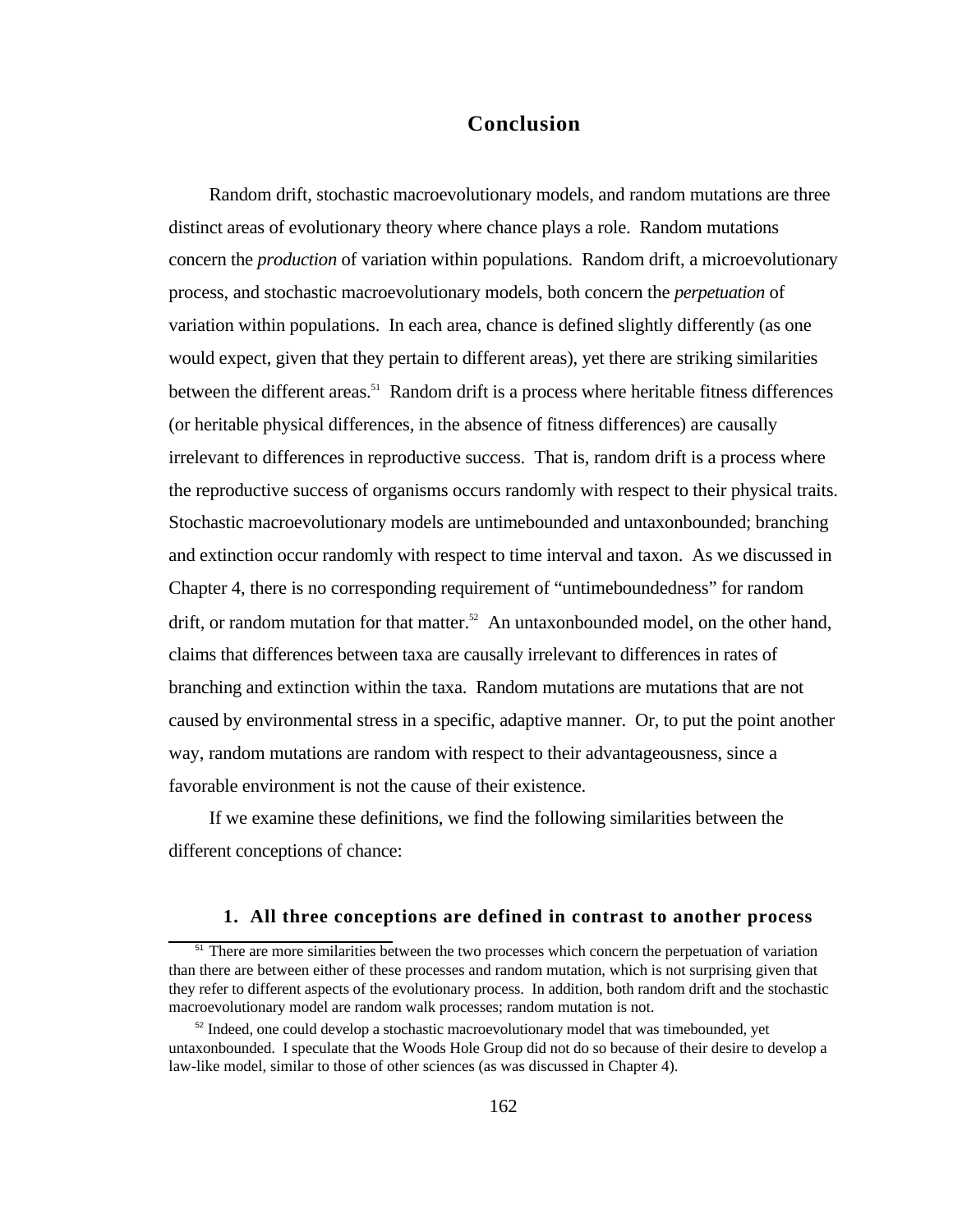#### **occurring in the same evolutionary sphere.**

Random drift is defined in contrast to natural selection. Stochastic macroevolutionary models are defined in contrast to "deterministic" modes of explanation.<sup>53</sup> Random mutations are defined in contrast to directed mutations.

# **2. All three conceptions involve the negation of a specific causal process.**

The term 'chance' often means 'not caused'. These biological conceptions are a modification of this common usage; rather than meaning 'not caused *simpliciter*', they involve processes whose outcomes are not caused *in a specific manner*. Random drift is a process in which physical differences do not cause differences in reproductive success. Stochastic macroevolutionary processes (should they occur in nature) are ones in which differences between taxa do not cause differences in rates of branching and extinction within the taxa. Random mutations are mutations that are not caused by environmental stress in a specific, adaptive manner.

### **3. All three conceptions capture processes which are random with respect to the general course of natural selection (i.e., adaptation).**

Natural selection is a process in which fitness differences between organisms *are* causally relevant to differences in reproductive success. That is, the fitter organisms are more likely to have greater reproductive success than less fit organisms. As natural selection occurs over the course of many generations, in a relatively constant environment we would expect organisms to be increasingly better adapted to that environment. With random drift, on the other hand, differences between organisms are *not* causally relevant. Thus, random drift may

 $53$  As we discussed in Chapter 4, "determinism" here does not refer to Laplacean determinism, but to macroevolutionary explanations which invoke a specific cause. I will follow the practice of that chapter by explicitly using the term "Laplacean determinism" when necessary.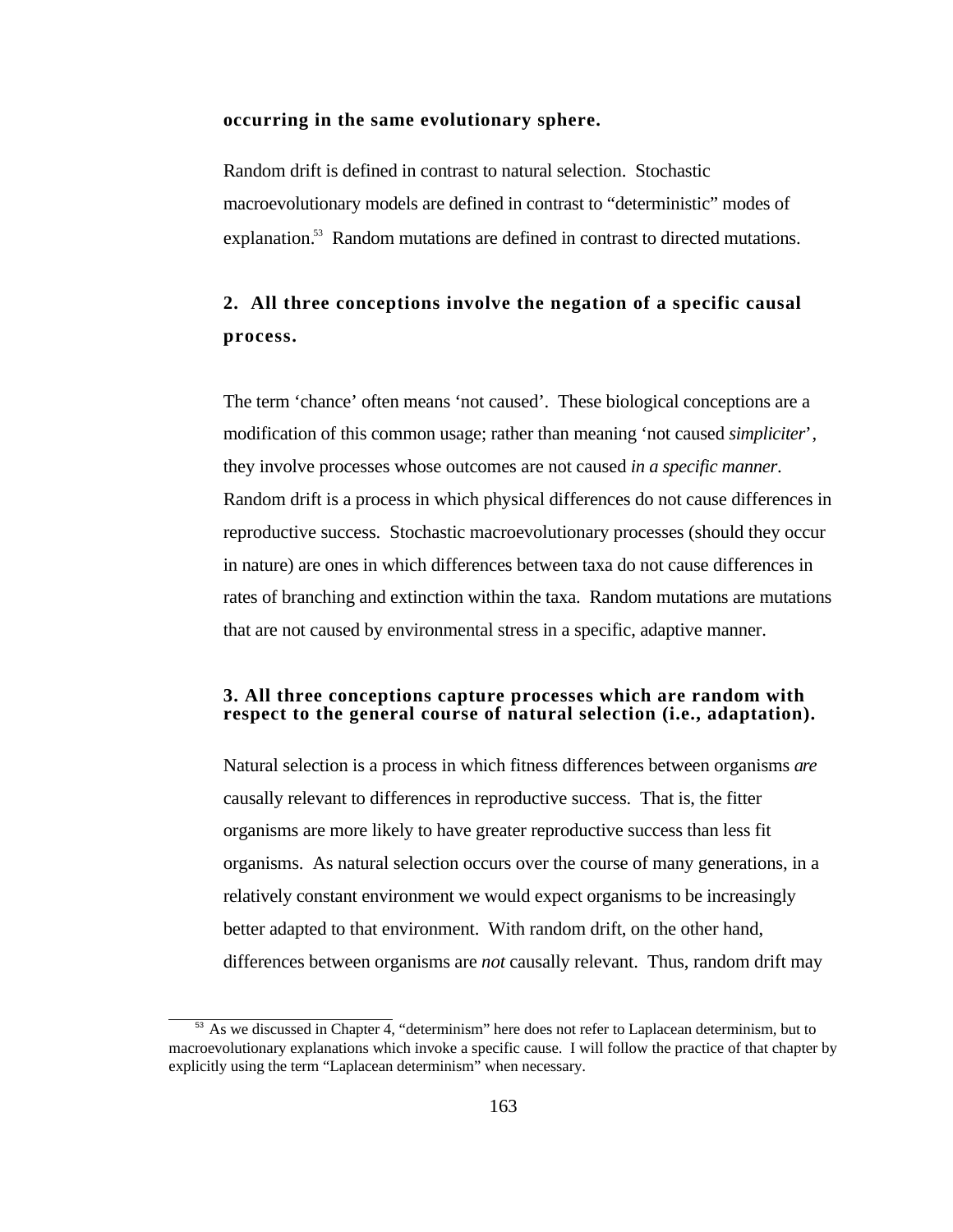lead to increasing adaptation – but it may also lead to decreasing adaptation, or simply the perpetuation of neutral traits from generation to generation. Similarly, stochastic macroevolutionary processes and random mutations may be adaptive, maladaptive, or neutral. At the level at which each of the processes operate, it is matter of chance which direction the process will proceed in (although the processes may be Laplacean deterministic at a lower level).<sup>54</sup>

Taken together, these three properties capture a distinctly biological notion of chance, one that is not (as we discussed in earlier chapters) dependent on whether evolution is Laplacean deterministic or indeterministic (thus, it is not dependent on conclusions drawn from quantum mechanics). Random drift and stochastic macroevolutionary processes are population-level processes; perhaps Laplacean deterministic stories can be told at a lowerlevel, but those stories fail to fully capture the changes that are occurring at the populationlevel. Both of these processes require population-level explanations and are thus inherently probabilistic; they abstract away from individual causal differences, leaving us with probabilistic generalizations. It is a little harder to see the argument in the case of random mutation. Of the three processes, mutation is the most likely to be genuinely indeterministic, since (in the terminology of Chapter 3) the quantum-level probabilities do not have to "percolate up" to as high of a level. Nonetheless, this is a distinct issue from the concept of random mutation that we have been discussing, which has to do with the kind of mutations (beneficial, harmful, or neutral) that organisms get. Yet mutation, in the context of the production of variation, is not a population-level process. Nonetheless (and this is more of a suggestion than an argument) it may be possible to claim that the level of causality at which the environment acts – or rather doesn't act, in the case of non-directed, random mutation – is not the same level at which the mutation occurs. That is, the

<sup>&</sup>lt;sup>54</sup> It is interesting to speculate as to why all three conceptions have this character. The reasons may be historical; the concepts are defined in contrast to Darwin's theory of natural selection (although, as we have discussed, our conception of random mutation derives from Darwin's). The reasons may be pragmatic; human beings are interested in adaptation, and we thus divide evolutionary processes into those that are in an adaptive direction and those that do not have a specific direction. The reasons may be biological; perhaps the concepts capture genuinely different kinds of processes in the world. Or perhaps some combination of the three kinds of reasons provides the explanation for the commonalities.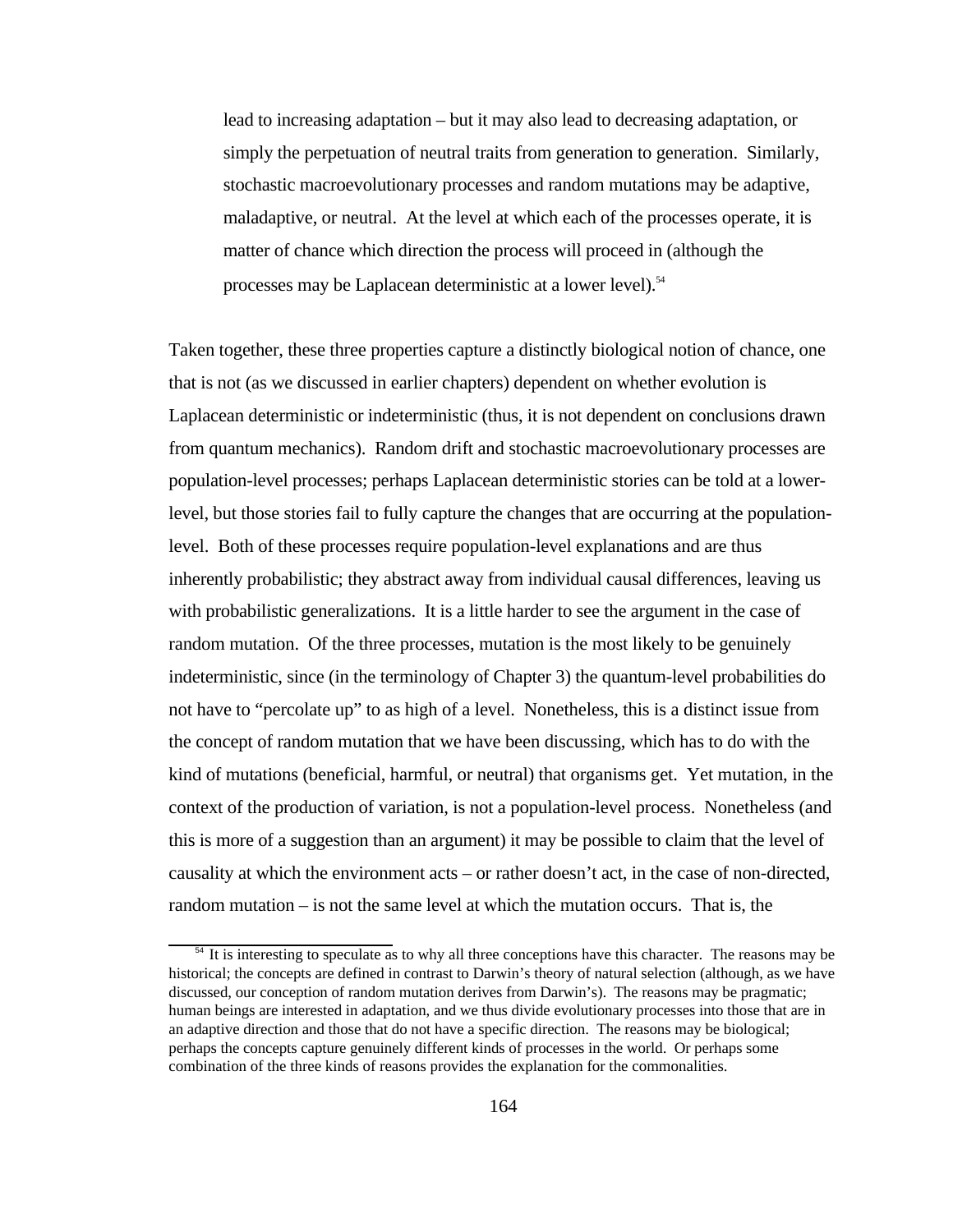environment impinges upon the organism, but the mutation occurs in the DNA. So, perhaps similar arguments can be made for the mutation case as were made in the random drift and stochastic macroevolutionary cases.

These conceptions of chance play a distinct role in evolutionary theory: an explanatory role. As we discussed in Chapter 5, there is no puzzle as to the way in which random mutations explain the production of variation in a population. Indeed, both proponents and critics of directed mutation accept that random mutations occur. Nor is the issue (at this point in time) really one of contrasting explanations. For most biologists, random mutation is the *only* explanation for the mutations which occur in natural and experimental populations. (Thus, in Chapter 5 we explored the more interesting question of how to determine empirically whether directed mutations occur *at all*). For random drift and stochastic macroevolutionary models, the situation is somewhat different. In these cases, the alternative form of explanation (natural selection explanations and deterministic explanations, respectively) is the more traditional, accepted explanation. In addition, there is a real question as to how these random processes can explain apparently non-random phenomena. However, once we understand that random drift and stochastic macroevolutionary processes are *causal* processes, we can see how, under a causal theory of explanation, they can be explanatory. Furthermore, once we understand the nature of the Markov process, it is no longer puzzling as to how random drift and stochastic macroevolutionary models can account for apparently non-random phenomena, such as the fixation of a trait within a population (for random drift) or the long periods of increase in taxonomic diversity (for stochastic macroevolutionary models). These causal and Markovian elements endow random drift and stochastic macroevolutionary models with the ability to serve as explanatory alternatives to their more traditional counterparts. In sum, all three concepts of chance play an explanatory role within evolutionary theory: random mutation in the production of variation, random drift in the perpetuation of variation at the microevolutionary level, and stochastic macroevolutionary models in the perpetuation of variation at the macroevolutionary level.

Of course, it is not the case that in any of the three areas, all biologists see the

165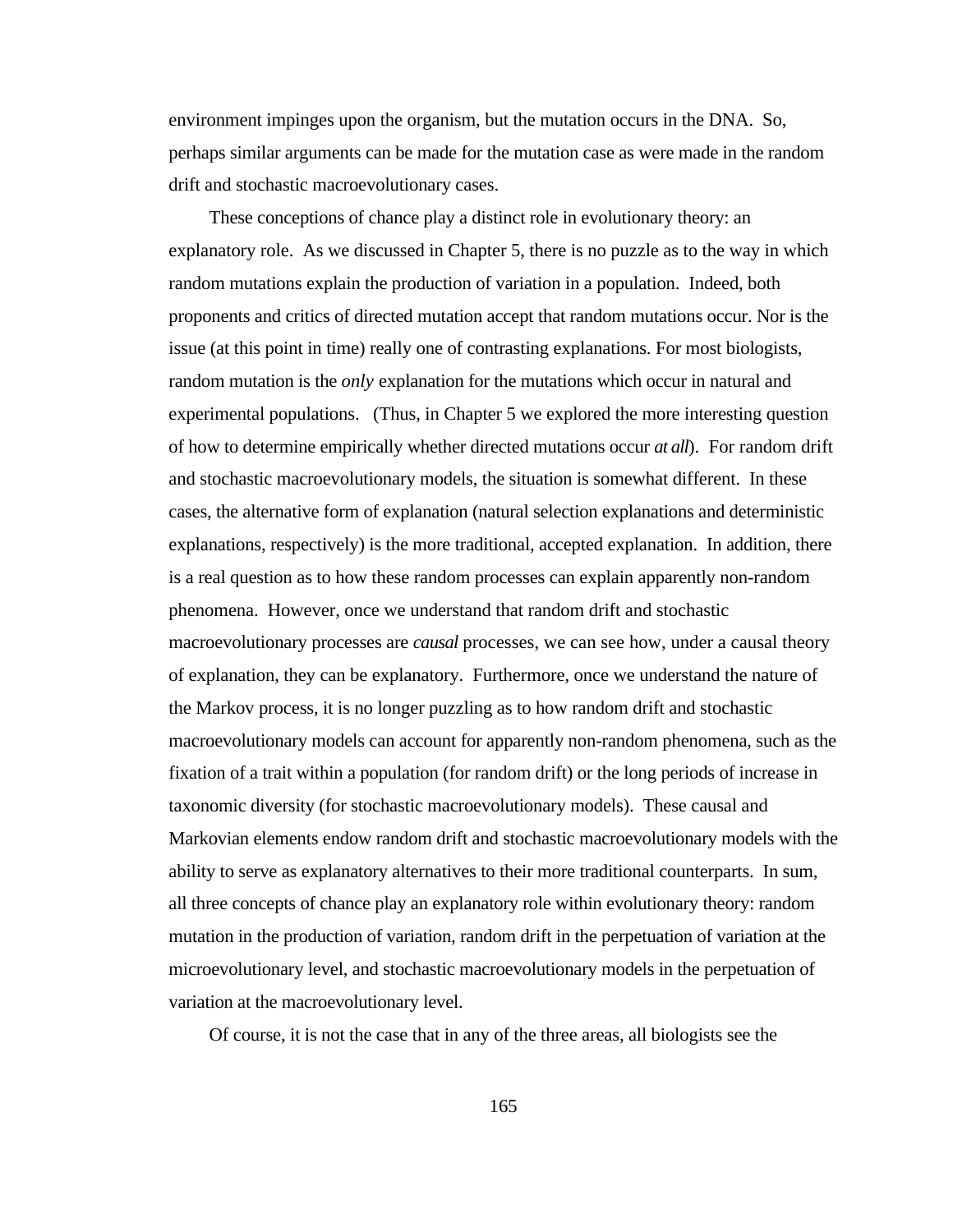alternative explanations as *equal* alternatives. As we have discussed, differing explanations are often proposed for the same data in each of the three areas. Numerous biologists have offered alternative explanations (all involving random mutation) for the experimental results of Cairns, Overbaugh, and Miller, who maintained that they had demonstrated directed mutation. The fluctuation of gene frequencies from generation to generation in a particular population is explained by some biologists as being due to natural selection in a fluctuating environment, and by others as the results of random drift. Common patterns of diversity across certain taxa are given a deterministic explanation by some, and a stochastic explanation by others. Thus, biologists often disagree over which explanation is the more appropriate in a *specific* instance (sometimes by granting a small role for the less favored explanation). At other times, biologists in all three areas disagree over the prevalence of the alternative processes *in general*. That is, biologists disagree over whether all mutations are random, or whether some mutations are directed. They disagree over whether microevolution is largely the result of natural selection, or largely the result of random drift. And they disagree over whether macroevolutionary patterns of diversity change are largely due to deterministic or stochastic processes. In the directed/random mutation controversy, most critics of directed mutation deny the soundness of directed mutation explanations outright. In the other two controversies, disputants are more likely to argue that their favored explanation is to be preferred over the other, without disallowing a role for the other form of explanation entirely.

As Beatty has argued, it is difficult to see how one could precisely formulate such relative significance disputes, much less resolve them. Thus, it is difficult to determine the extent of the role of chance in the evolutionary *process*. In terms of evolutionary *theory*, random mutation clearly has a larger and more entrenched explanatory role than directed mutation. Of the other two areas, my general impression from the literature is that random drift is a more accepted form of explanation in microevolution than stochastic models are in macroevolution. Most evolutionary biology textbooks include large sections on both random drift and natural selection. Stochastic macroevolutionary models, on the other hand, are often given little or no coverage in textbooks. Moreover, Gould, a proponent of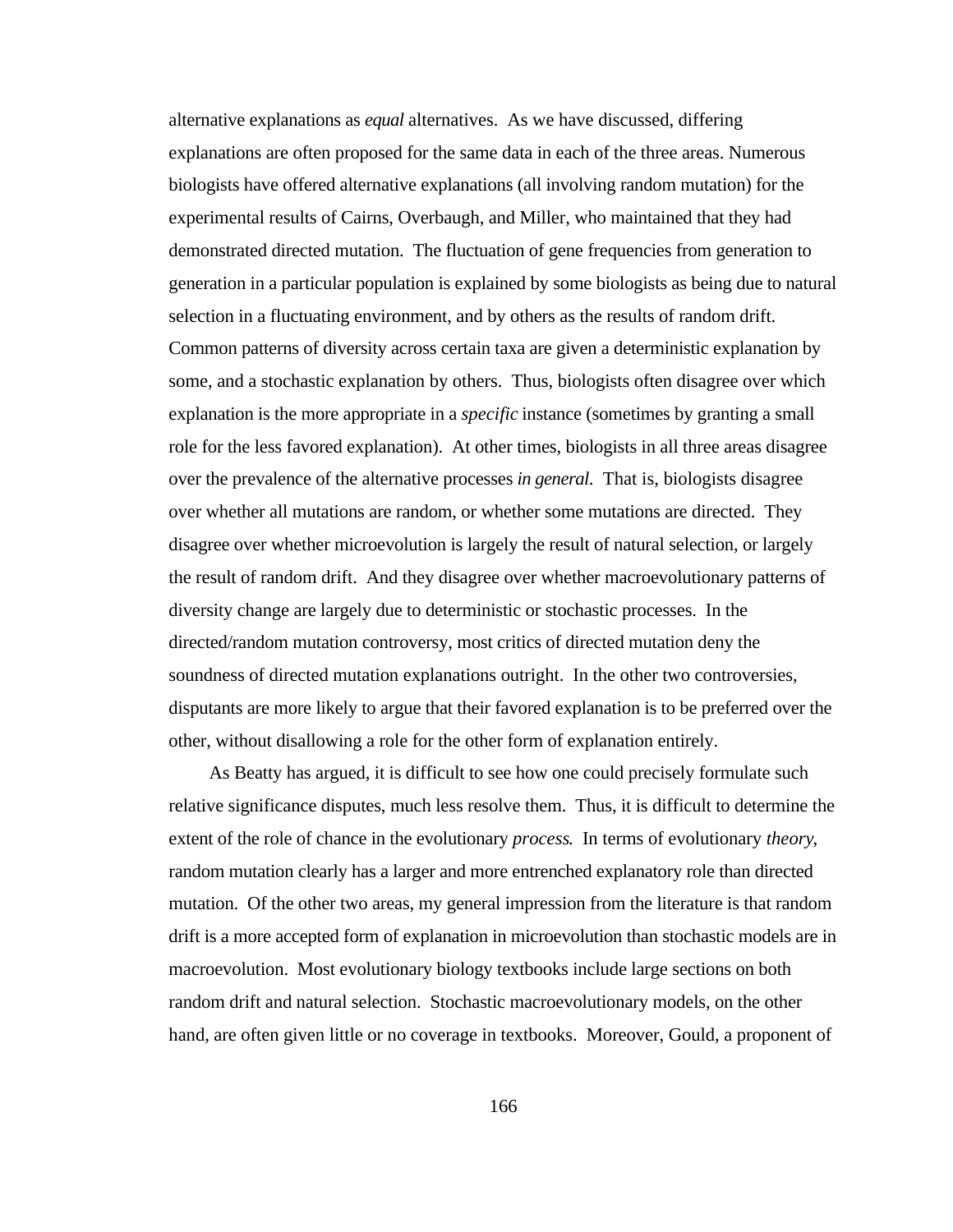stochastic macroevolutionary models, bemoans the prevalence of deterministic macroevolutionary explanations in the journal *Paleobiology* (Gould 1995).

Thus while it is clear that chance plays a fairly large role in evolutionary theory, it is hard to know the extent of its role in the evolutionary process. However, given the potential for probabilistic processes to leave their signature on the course of evolution (both on a small scale and on a large scale), it is seems fair to say that the evolution of life on our planet has at least in some part been due to chance.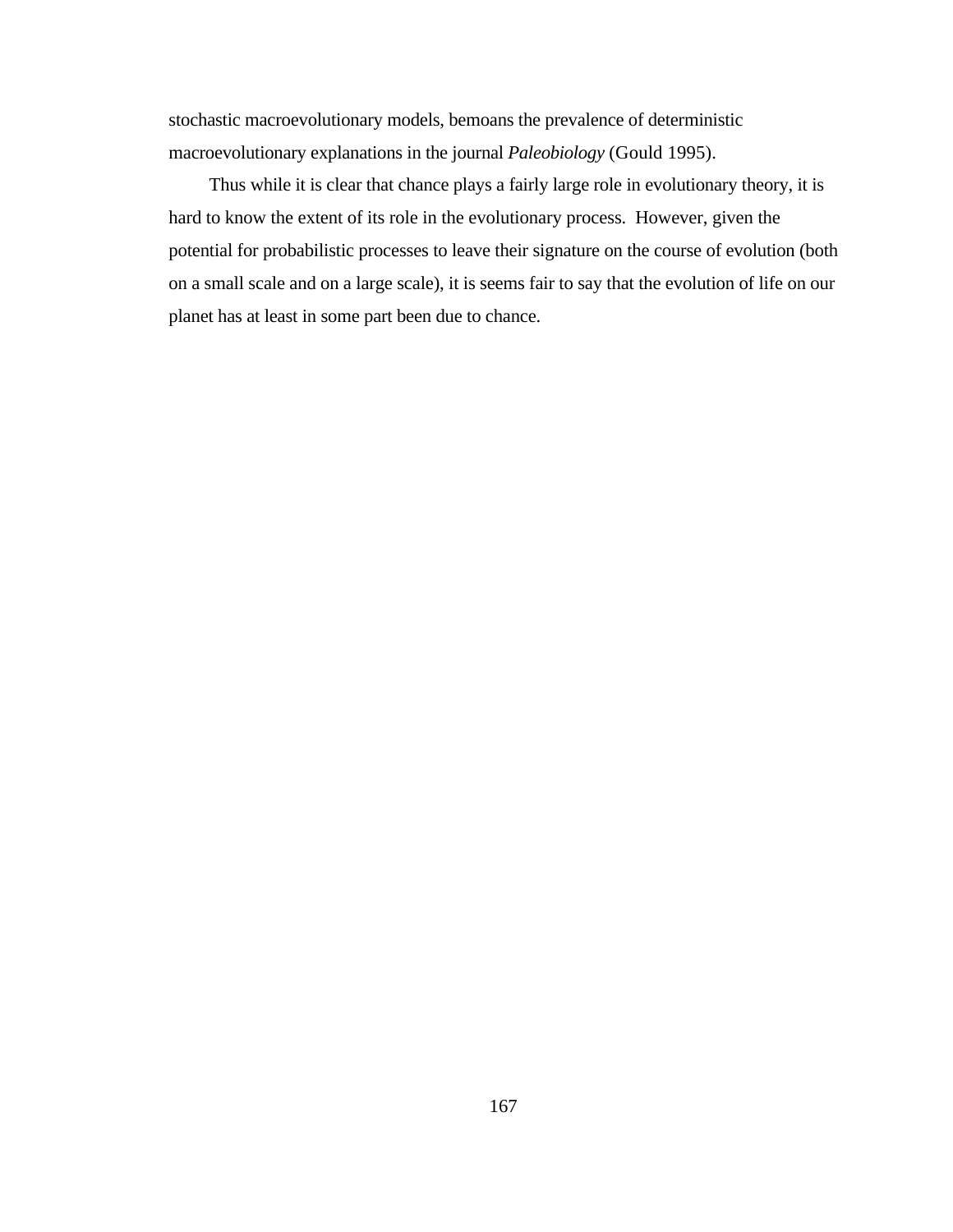## **References**

- Beatty, J. (1984), "Chance and Natural Selection", *Philosophy of Science 51*: pp. 183- 211.
- Beatty, J. (1992), "Random Drift", in E. F. Keller and E. A. Lloyd (eds.), *Keywords in Evolutionary Biology*. Cambridge, MA: Harvard University Press, pp. 273-281.
- Bookstein, F. L. (1987), "Random Walk and the Existence of Evolutionary Rates", *Paleobiology 13*: 446-464.
- Brandon, R. (1990), *Adaptation and Environment*. Princeton, NJ: Princeton University Press.
- Brandon, R. and S. Carson (1996), "The Indeterministic Character of Evolutionary Theory: No 'No Hidden Variables' Proof But No Room for Determinism Either", *Philosophy of Science 63*: 315-337.
- Buri, P. (1956), "Gene Frequency in Small Populations of Mutant *Drosophila*", *Evolution 10*: 367-402.
- Cain, A. J. (1951), "So-Called Non-Adaptive or Neutral Characters in Evolution", *Nature 168*: 424.
- Cain, A. J. and J. D. Currey (1963), "Area Effects in *Cepea*", *Philosophical Transactions of the Royal Society of London B 246*: 1-81.
- Cairns, J., J. Overbaugh, et al. (1988), "The Origin of Mutations", *Nature 335*: 142-145.
- Cartwright, N. (1980), "The Reality of Causes in a World of Instrumental Laws", in P. Asquith and R. Giere (eds.), *PSA 1980*. East Lansing, MI: Philosophy of Science Association, pp. 38-48.
- Cartwright, N. (1989), *Nature's Capacities and Their Measurement*. Oxford: Clarendon Press.
- Cavalli-Sforza, L. L. (1969), "Genetic Drift in an Italian Population", *Scientific American 223*: 30-37.
- Cavalli-Sforza, L. L. and J. Lederberg (1956), "Isolation of Preadaptive Mutants in Bacteria by Sib Selection", *Genetics 41*: 367-81.
- Charlesworth, D., B. Charlesworth, et al. (1988), "Scientific Correspondence: Origin of Mutants Disputed", *Nature 336*: 525-527.
- Darwin, C. ([1859] 1964), *On the Origin of Species: A Facsimile of the First Edition*. Cambridge, Massachusetts: Harvard University Press.
- Dobzhansky, T. (1959), "In Discussion of Lamotte, M.", *Cold Spring Harbor Symposia on Quantitative Biology 24*: 85-6.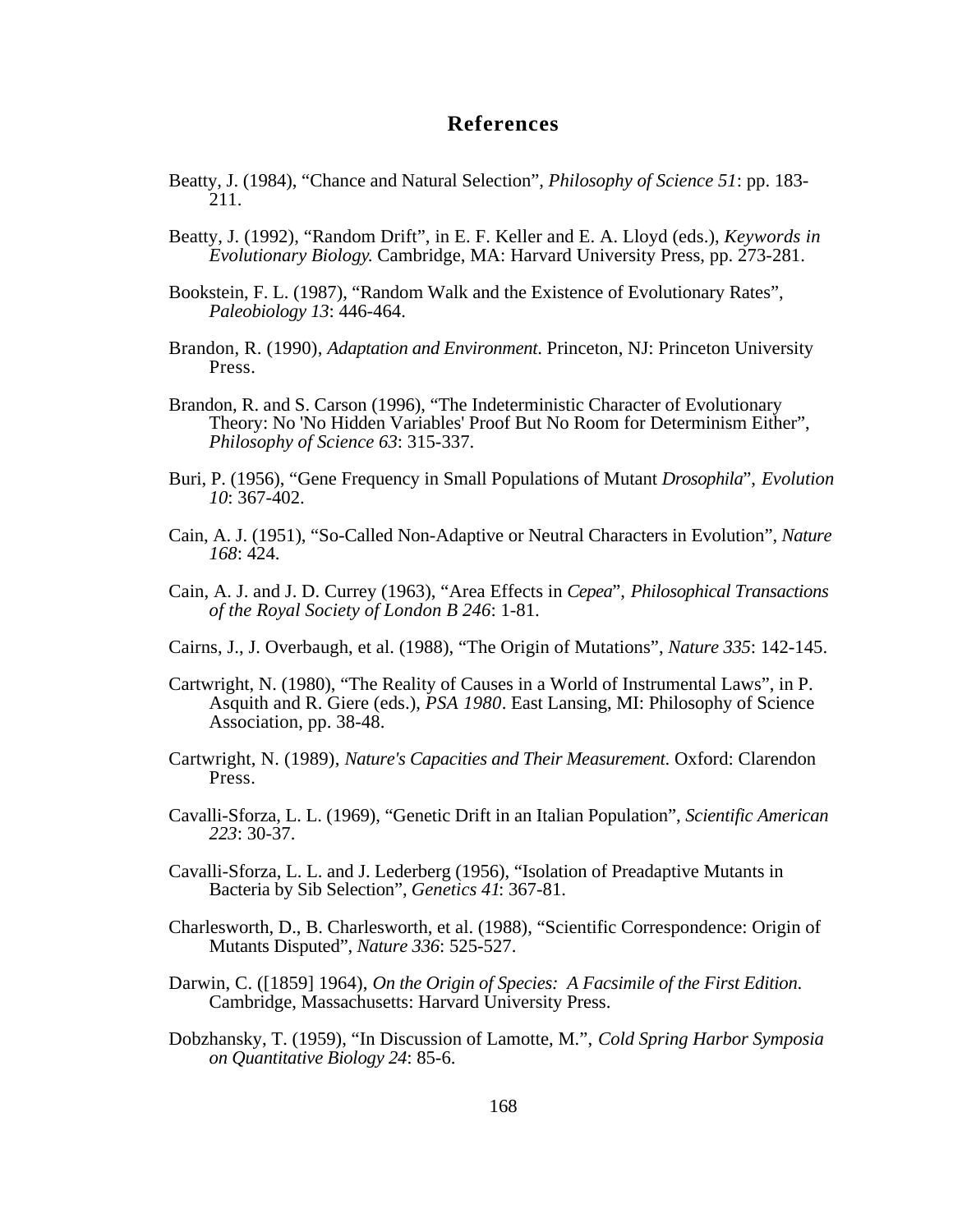- Dodson, E. O. and P. Dodson (1985), *Evolution: Process and Product*. Boston: Prindle, Weber and Schmit.
- Feller, W. (1968), *An Introduction to Probability Theory and Its Applications*. New York: John Wiley & Sons.
- Fisher, D. C. (1986), "Progress in Organismal Design", in D. M. Raup and D. Jablonski (eds.), *Patterns and Processes in the History of Life*. Berlin: Springer-Verlag, pp. 99-117.
- Fisher, R. A. (1953), *Design of Experiments*. London: Oliver & Boyd.
- Flessa, K. W. and J. Imbrie (1973), "Evolutionary Pulsations: Evidence from Phanerozoic Diversity Patterns", in D. H. Tarling and S. K. Runcorn (eds.), *Implications of Continental Drift to the Earth Sciences*. London: Academic Press, pp. 247-285.
- Flessa, K. W. and J. S. Levinton (1975), "Phanerozoic Diversity Patterns: Tests for Randomness", *Journal of Geology 83*:
- Foster, P. L. (1991), "Directed Mutation in *Escherichia Coli:* Theory and Mechanisms", in A. I. Tauber (ed.), *Organism and the Origins of Self*. Dordrecht: Kluwer, pp. 213- 234.
- Futuyma, D. (1988), "Sturm Und Drang and the Evolutionary Synthesis", *Evolution 42*:
- Gardner, E. J., M. J. Simmons, et al. (1991), *Principles of Genetics*. New York: John Wiley and Sons, Inc.
- Giere, R. N. (1980), "Causal Systems and Statistical Hypotheses", in L. J. Cohen and M. Hesse (eds.), *Applications of Inductive Logic*. Oxford: Clarendon Press, pp. 251- 270.
- Giere, R. N. (1991), *Understanding Scientific Reasoning*. Fort Worth: Holt, Rinehart, and Winston, Inc.
- Gigerenzer, G., Z. Swijtink, et al. (1989), *The Empire of Chance: How Probability Changed Science and Everyday Life*. Cambridge: Cambridge University Press.
- Gould, S. J. (1995), "A Task for Paleobiology at the Threshold of Majority", *Paleobiology 21*: 1-14.
- Gould, S. J., D. M. Raup, et al. (1977), "The Shape of Evolution: A Comparison of Real and Random Clades", *Paleobiology 3*: 23-40.
- Guyer, C. and J. B. Slowinski (1993), "Adaptive Radiation and the Topology of Large Phylogenies", *Evolution 47*: 253-263.
- Hartl, D. L. and A. G. Clark (1989), *Principles of Population Genetics*. Sunderland, MA: Sinauer Assocs.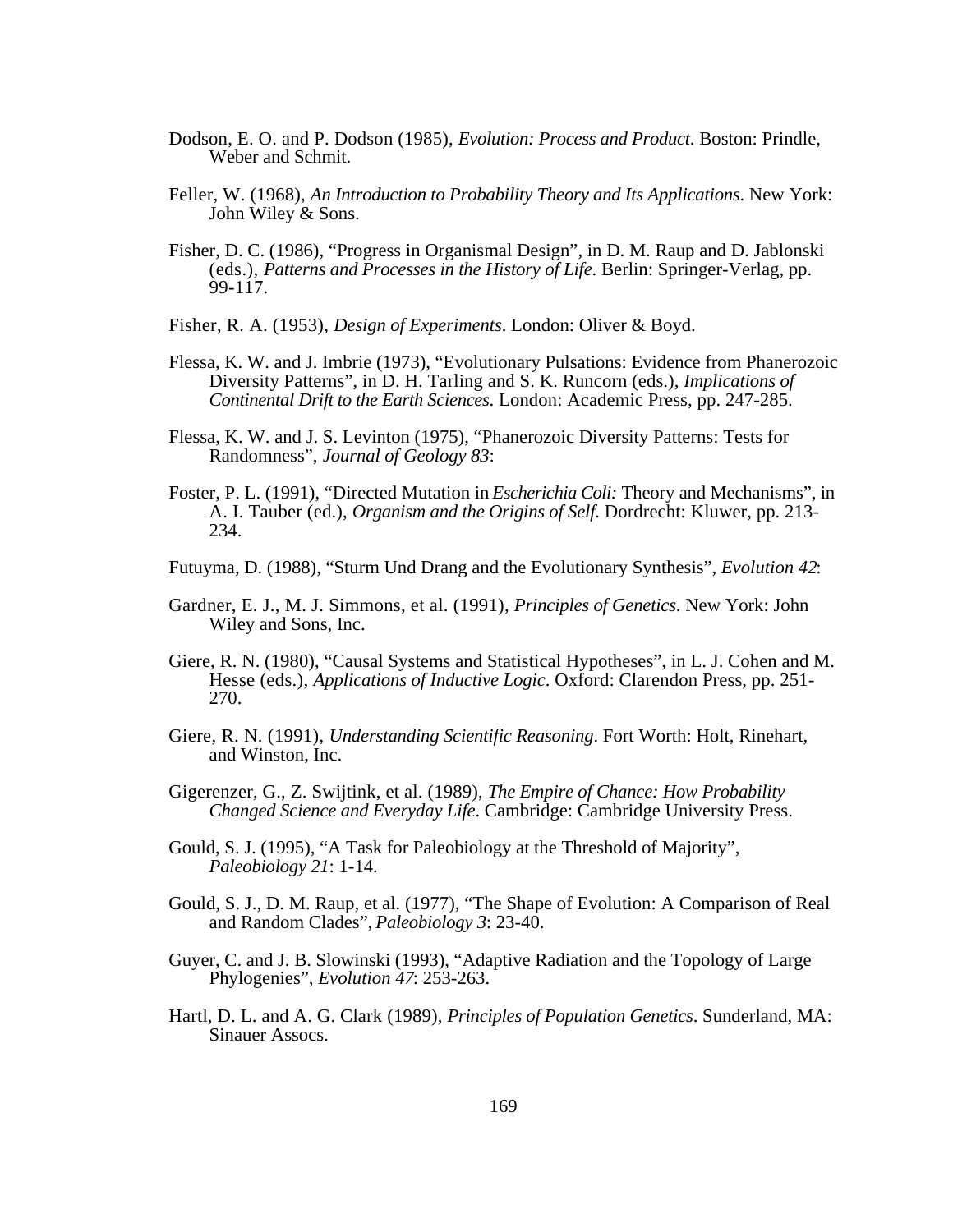- Hodge, M. J. S. (1987), "Natural Selection as a Causal, Empirical, and Probabilistic Theory", in L. Krüger (ed.), *The Probabilistic Revolution*. Cambridge, MA: MIT Press, pp. 233-270.
- Horan, B. L. (1994), "The Statistical Character of Evolutionary Theory", *Philosophy of Science 61*: 76-95.
- Hume, D. ([1777] 1988), *Enquiries Concerning Human Understanding and Concerning the Principles of Morals*. New York: Oxford University Press.
- Humphreys, P. (1989), *The Chances of Explanation: Causal Explanation in the Social, Medical, and Physical Sciences*. Princeton, NJ: Princeton University Press.
- Jablonka, E. and M. J. Lamb (1995), *Epigenetic Inheritance and Evolution: The Lamarckian Dimension*. Oxford: Oxford University Press.
- Keller, E. F. (1992), "Between Language and Science: The Question of Directed Mutation in Molecular Genetics", *Perspectives in Biology and Medicine 35*: 292-306.
- Kimura, M. (1983), *The Neutral Theory of Molecular Evolution*. Cambridge: Cambridge University Press.
- Kimura, M. (1991), "Recent Development of the Neutral Theory Viewed from the Wrightian Tradition of Theoretical Population Genetics", *Proceedings of the National Academy of Science 88*: 5969-5973.
- Lamarck, J. B. ([1809] 1914), *Zoological Philosophy*. London: Macmillan.
- Lederberg, J. and E. M. Lederberg (1952), "Replica Plating and Indirect Selection of Bacterial Mutants", *Journal of Bacteriology 63*: 399-406.
- Lenski, R. E. (1989), "Are Some Mutations Directed?", *Trends in Ecology and Evolution 4*: 148-150.
- Lenski, R. E. and J. E. Mittler (1993), "The Directed Mutation Controversy and Neo-Darwinism", *Science 259*: 188-194.
- Luria, S. E. and M. Delbrück (1943), "Mutations of Bacteria From Virus Sensitivity to Virus Resistance", *Genetics 28*: 491-511.
- Mayr, E. (1970), *Populations, Species, and Evolution*. Cambridge, Massachusetts: The Belknap Press of Harvard University Press.
- Mayr, E. (1978), "Evolution", *Scientific American 239*: 46-55.
- Mayr, E. (1983), "How to Carry Out the Adaptationist Program?", *American Naturalist 121*: 324-334.
- Mills, S. K. and J. Beatty (1979), "A Propensity Interpretation of Fitness", *Philosophy of Science 46*: 263-286.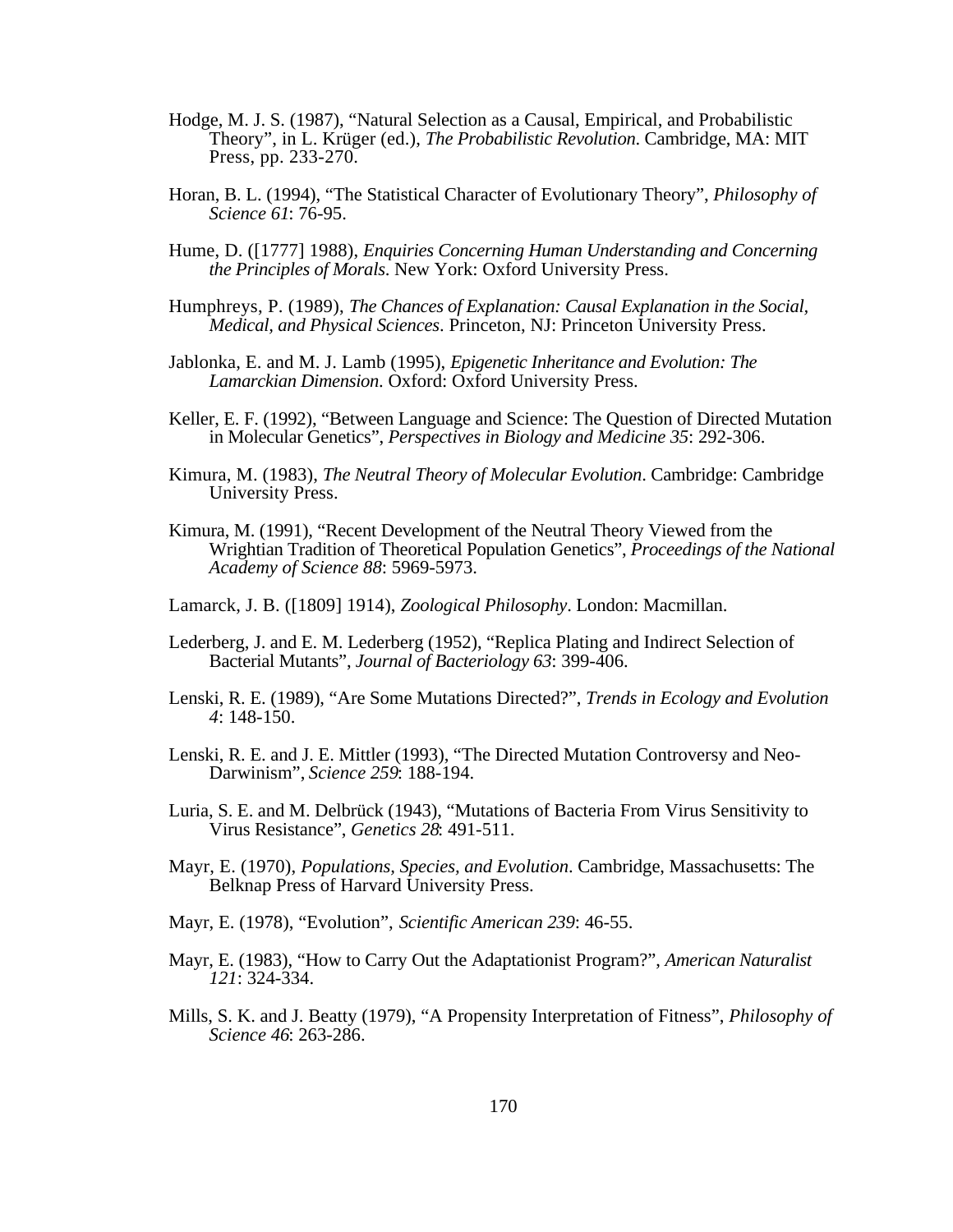Mittler, J. E. and R. E. Lenski (1990), "New Data on Excisions of Mu From *E. coli* MCS2 Cast Doubt on Directed Mutation Hypothesis", *Nature 344*: 173-175.

Newcombe, H. B. (1949), "Origin of Bacterial Mutants", *Nature 164*: 150-1.

- Peterson, J. A. (1983), "The Evolution of the Subdigital Pad in *Anolis*. I. Comparisons Among the Anoline Genera", in G. J. Rhodin and K. Miyata (eds.), *Advances in Herpetology and Evolutionary Biology*. Cambridge, MA: Museum of Comparitive Zoology, Harvard University, pp. 245-283.
- Provine, W. (1986), *Sewall Wright and Evolutionary Biology*. Chicago: University of Chicago.
- Raup, D. M. (1977), "Stochastic Models in Evolutionary Paleontology", in A. Hallum (ed.), *Patterns of Evolution As Illustrated by the Fossil Record*. Amsterdam: Elsevier, pp. 59-78.
- Raup, D. M. (1985), "Mathematical Models of Cladeogenesis", *Paleobiology 11*: 42-52.
- Raup, D. M. and S. J. Gould (1974), "Stochastic Simulation and the Evolution of Morphology – Towards a Nomothetic Paleontology", *Systematic Zoology 23*: 305- 322.
- Raup, D. M., S. J. Gould, et al. (1973), "Stochastic Models of Phylogeny and the Evolution of Diversity", *Journal of Geology 81*: 525-542.
- Raup, D. M. and L. G. Marshall (1980), "Variation Between Groups in Evolutionary Rates: a Statistical Test of Significance", *Paleobiology 6*: 9-23.
- Ridley, M. (1993), *Evolution*. Boston: Blackwell Scientific Publications.
- Rosenberg, A. (1994), *Instrumental Biology or the Disunity of Science*. Chicago and London: University of Chicago Press.
- Roughgarden, J. (1996), *Theory of Population Genetics and Evolutionary Ecology: An Introduction*. Upper Saddle River, NJ: Prentice Hall.
- Sarkar, S. (1990), "On the Possibility of Directed Mutations in Bacteria: Statistical Analyses and Reductionistic Strategies", in A. Fine, M. Forbes and L. Wessels (eds.), *PSA 1990*. East Lansing, Mich: Philosophy of Science Association, pp. 111- 124.
- Sarkar, S. (1991), "Lamarck *Contra* Darwin, Reduction Versus Statistics: Conceptual Issues in the Controversy Over Directed Mutagenesis in Bacteria", in A. I. Tauber (ed.), *Organism and the Origins of Self*. Dordrecht: Kluwer, pp. 235-271.
- Schopf, T. J. M. (1974), "Permo-Triassic Extinctions: Relation to Sea-Floor Spreading.", *Journal of Geology 82*: 129-143.
- Schopf, T. J. M. (1979), "Evolving Paleontological Views on Determinism and Stochastic Approaches", *Paleobiology 5*: 337-352.